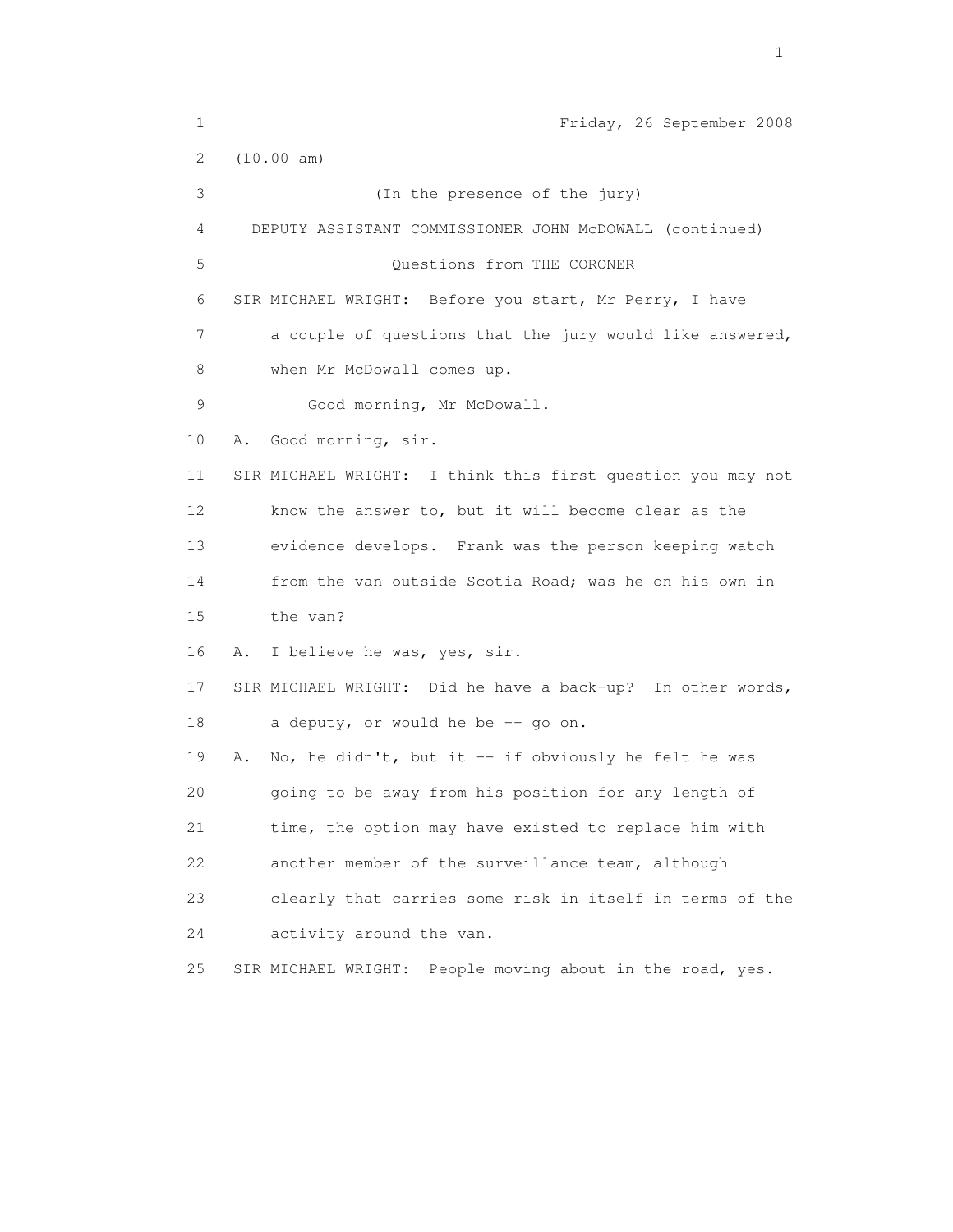1 A. They may draw attention to themselves, yes, sir. 2 SIR MICHAEL WRIGHT: The second question you may be able to 3 deal with: you were focusing on a block of flats which 4 included number 21 at Scotia Road. 5 A. Yes, sir. 6 SIR MICHAEL WRIGHT: Were you able to take any steps to 7 verify -- I suspect I know what the answer is -- who was 8 living in each flat? 9 A. The intelligence unit here would have been looking to 10 research who was shown as living on the voters' 11 register. 12 SIR MICHAEL WRIGHT: The voters' register would be the only 13 source you had, would it? 14 A. I would imagine it would be, yes. I can't think of 15 anything at the moment that might have assisted in other 16 regards, but that would have been the obvious one, sir. 17 SIR MICHAEL WRIGHT: Whether of course anybody like Mr Osman 18 would have been registered on the voters' register is 19 another matter. 20 A. Well, that's entirely true, yes sir. 21 SIR MICHAEL WRIGHT: Thank you, Mr Perry. 22 Questions from MR PERRY 23 MR PERRY: Thank you, sir. 24 Mr McDowall, counsel are supposed to introduce 25 themselves before they ask questions, but you and

 $\overline{2}$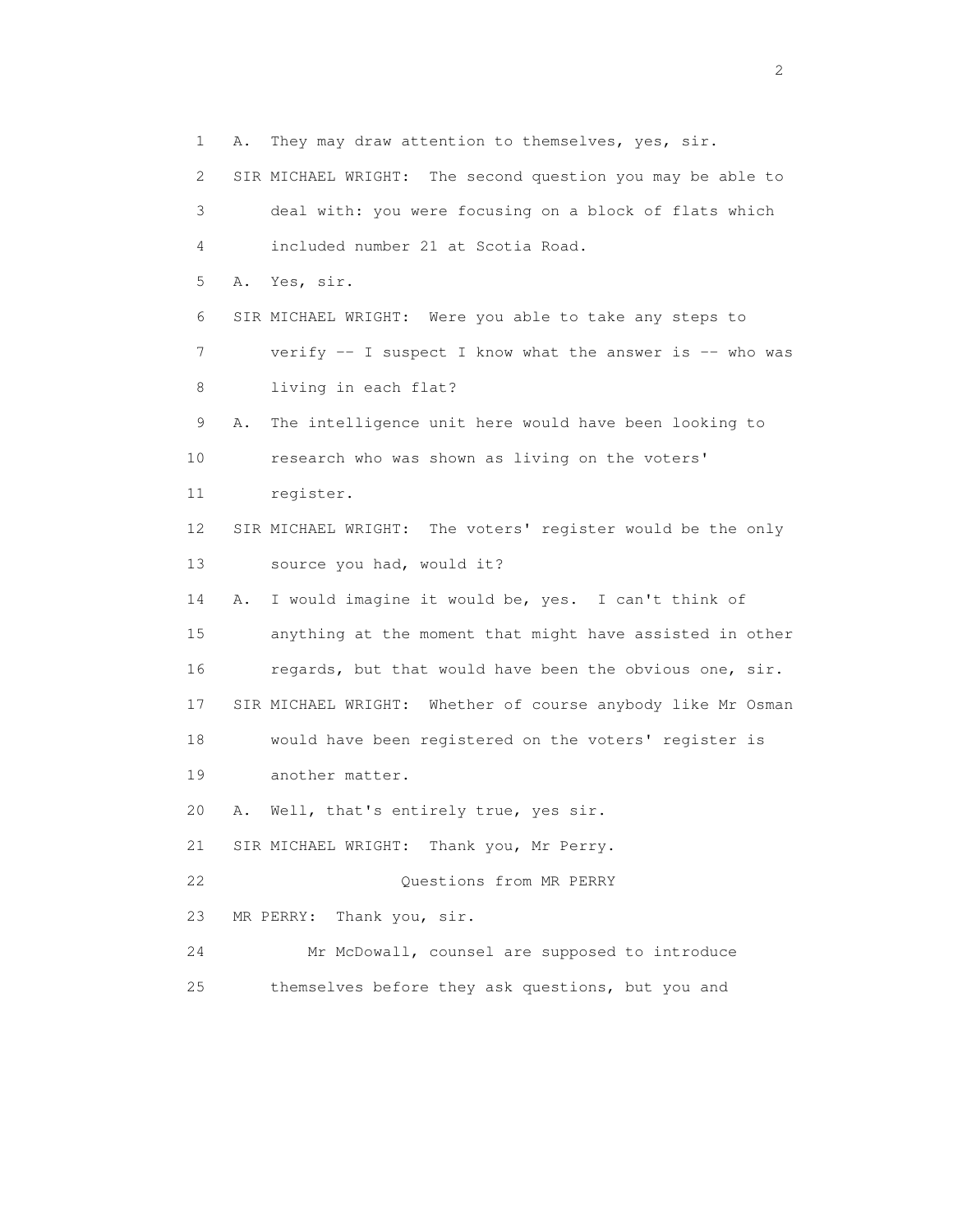1 I don't need to be introduced, because I represent you. 2 For the benefit of others, I am David Perry, I represent 3 you as well as others as interested parties in these 4 proceedings.

 5 The first thing I am going to do, Mr McDowall, if 6 I may, please, through you, is ask you about certain 7 entries in your red book, and we saw some of the pages 8 yesterday which have been put into the jury bundle at 9 divider 38. I am going to ask the ladies and gentlemen 10 not to turn it up, because to make it easier, I am going 11 to produce the relevant pages as a single document, and 12 I'm going to ask if they could be handed out, please. 13 It may just be easier to follow. Thank you. (Handed). 14 SIR MICHAEL WRIGHT: Are these simply reprints of the three 15 pages that have gone in or is it the whole of the red 16 book?

 17 MR PERRY: It's the relevant part of the red book, sir, and 18 it includes the two pages that have gone in, but the 19 purpose of the exercise is to put those two pages in 20 context and show what Mr McDowall was doing during the 21 course of the morning.

 22 SIR MICHAEL WRIGHT: Do you want the jury to insert this 23 into the jury bundle?

24 MR PERRY: Sir, yes.

25 SIR MICHAEL WRIGHT: Under the same divider?

 $\sim$  3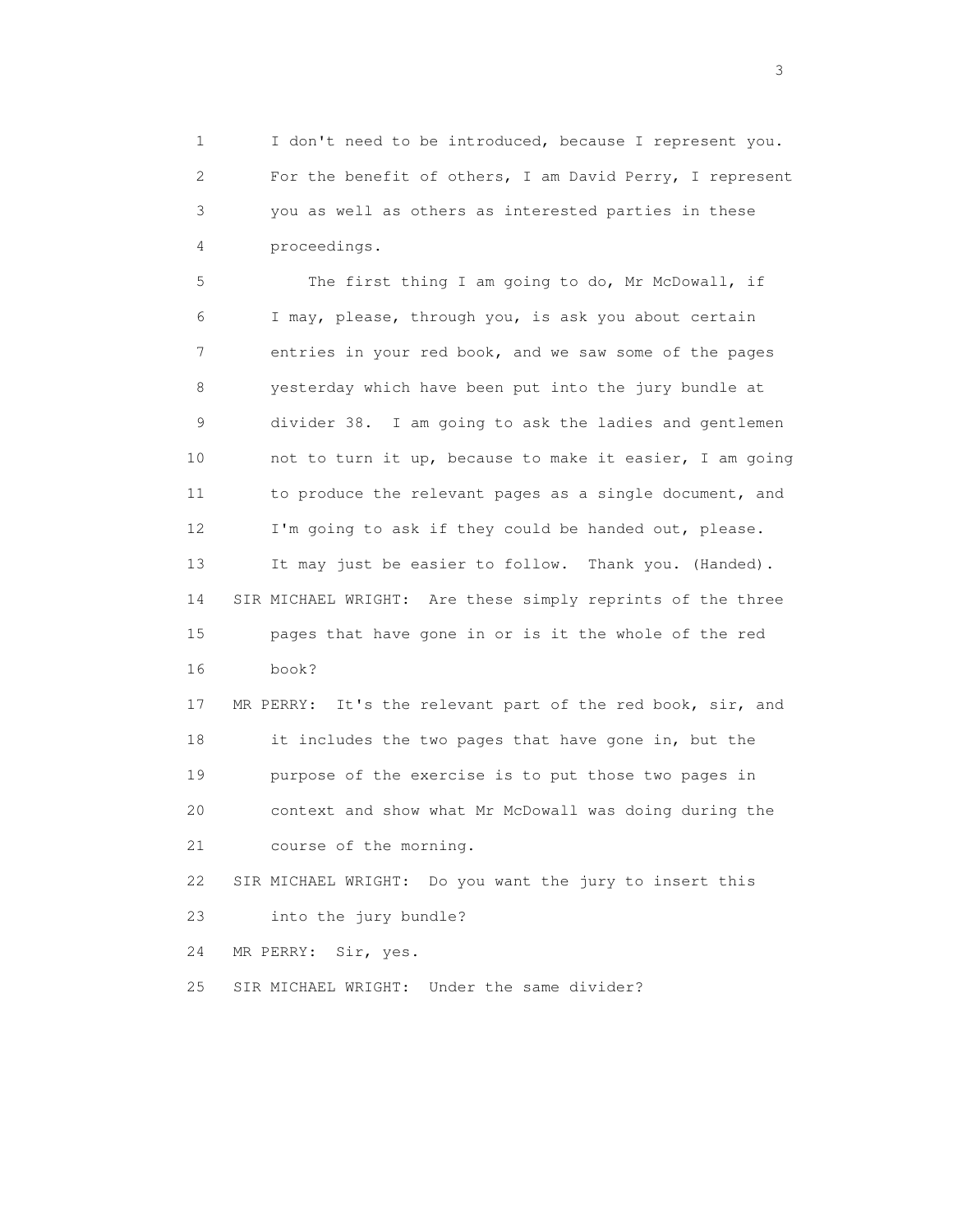1 MR PERRY: The same divider, 38, but what I will ask at the 2 moment, ladies and gentlemen, is to make it easier, if 3 you just keep it handy, because we may be looking at 4 other things in the jury bundle and it will be easier 5 rather than keeping a finger in one page. 6 Also, just so you know, if you want to mark it at 7 all as we go through to assist your recollection, feel 8 free to mark it because it's your copy. 9 Mr McDowall, by way of introduction, just before we 10 turn to that, may we just remind everyone of your 11 position at the time and your particular 12 responsibilities? We know you were a commander in the 13 Anti-Terrorist Branch, that's SO13, but you also held 14 the post of deputy to the national co-ordinator of 15 terrorist investigations? 16 A. That's correct, sir, yes. 17 Q. The national co-ordinator, that was Deputy Assistant 18 Commissioner Peter Clarke? 19 A. That's correct, sir, yes. 20 Q. And you are now the Deputy Assistant Commissioner, and 21 you now hold the post of national co-ordinator of 22 terrorist investigations? 23 A. That is correct, sir, yes. 24 Q. May we just explore that a moment, Mr McDowall, just to 25 explain it, so it comes to life just a little bit.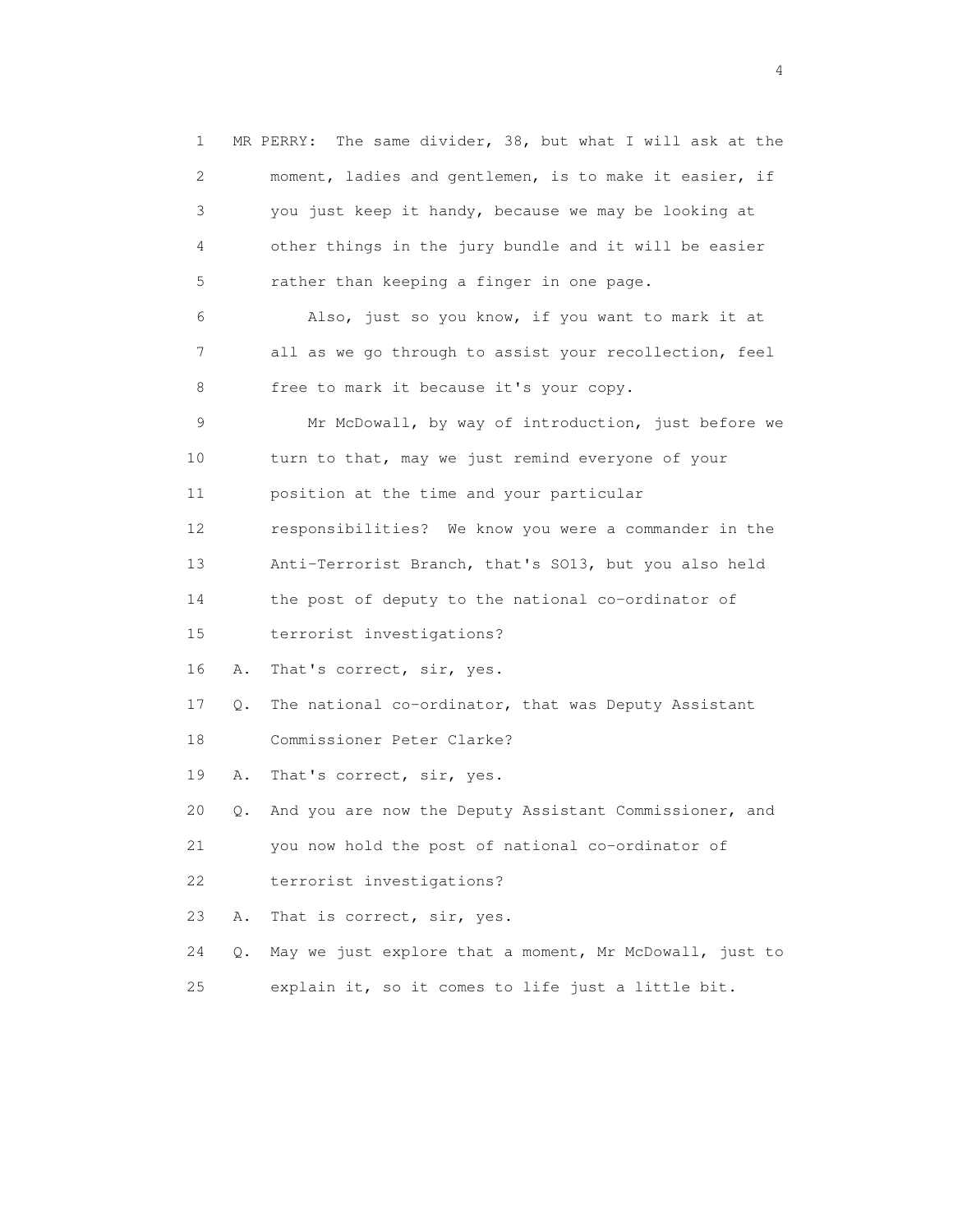1 There is no formal national police force for England and 2 Wales, police forces are organised on a regional basis 3 and each police force has operational independence? 4 A. That's correct, yes. 5 Q. The Metropolitan Police is principally responsible for 6 policing the 32 boroughs that make up the Greater London 7 area, but, so far as terrorist investigations are 8 concerned, there is a dedicated anti-terrorist squad in 9 the Metropolitan Police, but not in other police forces? 10 A. It's currently the case that there are three other 11 dedicated units, one in Leeds, one in Manchester, and 12 one in Birmingham, but in 2005, there was no such other 13 unit. The sole responsibility rested with the 14 Anti-Terrorist Branch at New Scotland Yard. 15 Q. That explains, and the Anti-Terrorist Branch would go to 16 other parts of England and Wales, Scotland of course 17 being a separate jurisdiction, the Anti-Terrorist Branch 18 would go to other areas of England and Wales to lend 19 their expertise and assistance, and that explains what 20 you were doing up in West Yorkshire overseeing the 21 investigation into the bombings on 7 July? 22 A. That is correct, yes, sir. 23 Q. Just before we turn to the extracts from your red book, 24 as it's called, do you have the original with you, 25 Mr McDowall?

 $\sim$  5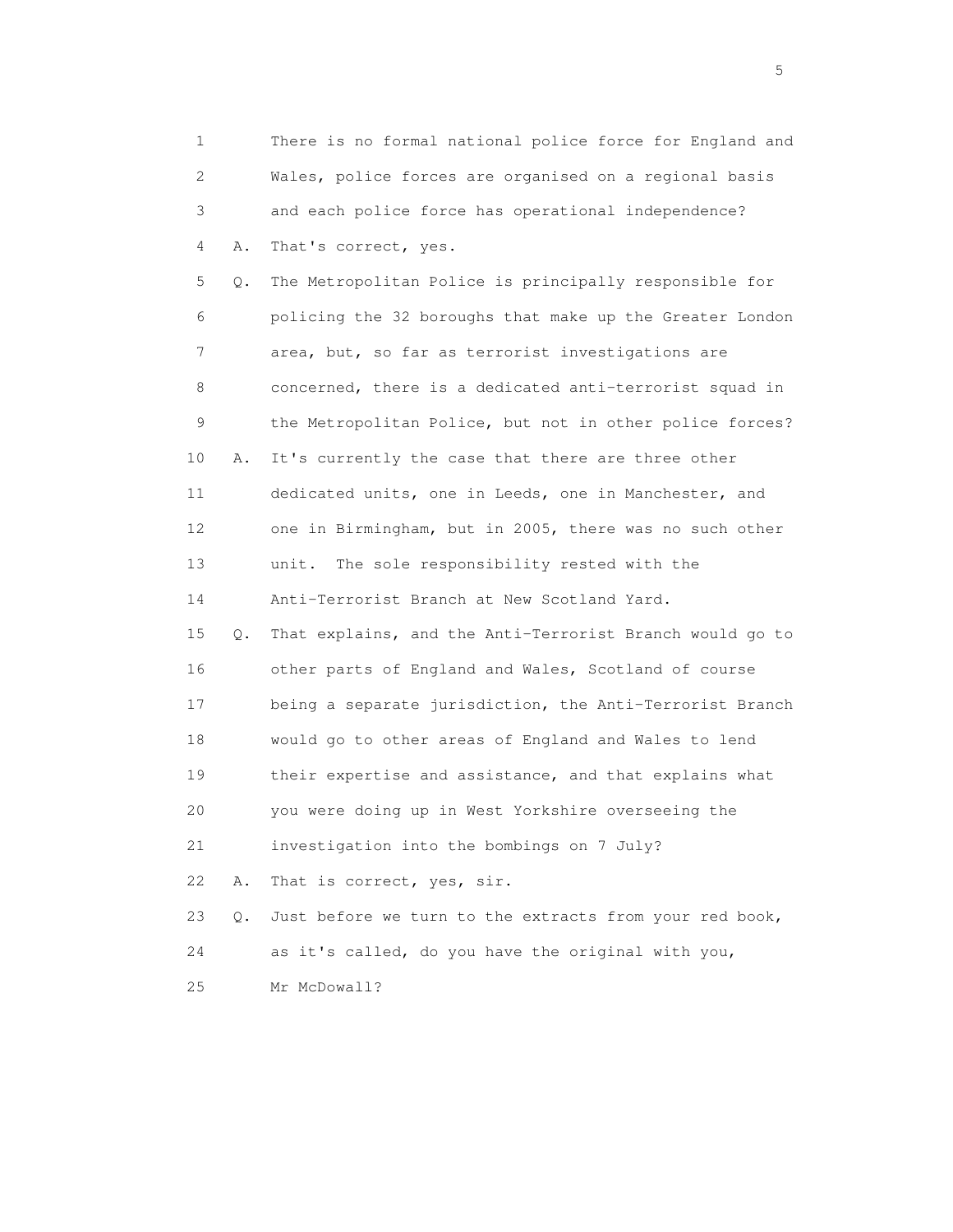1 A. Yes, I have.

| 2  | Q. | Could someone just hold it up so we can see the pages    |
|----|----|----------------------------------------------------------|
| 3  |    | from which this has come? That's your red book, and      |
| 4  |    | just to give us an idea, that's a book you have in which |
| 5  |    | you can make notes when you are in meetings or for the   |
| 6  |    | purposes of jogging your memory, preparing an aide       |
| 7  |    | memoire, things of that nature?                          |
| 8  | Α. | That's correct, sir, yes.                                |
| 9  | Q. | We have now seen where these notes come from, and we     |
| 10 |    | have typed copies and I am just going to turn to the     |
| 11 |    | typed copies if I may, please, and I think you have      |
| 12 |    | a typed copy of the same document from which we are      |
| 13 |    | working?                                                 |
| 14 | Α. | Yes.                                                     |
| 15 | Q. | If we could just look at this, the first page is the     |
| 16 |    | bottom right-hand corner we have 1848, and taking it     |
| 17 |    | from the top, we have Theseus (round II), because        |
| 18 |    | Theseus was the original 7 July investigation, and this  |
| 19 |    | is round II because of the events that had taken place   |
| 20 |    | on 21 July?                                              |
| 21 | Α. | Yes, sir, that's right, it indicates that even at that   |
| 22 |    | early time, it was or it appeared likely that this was   |
| 23 |    | either connected or a copycat of the attack on the 7th.  |
|    |    |                                                          |
| 24 | Q. | Just so we know, if people want to mark this, they       |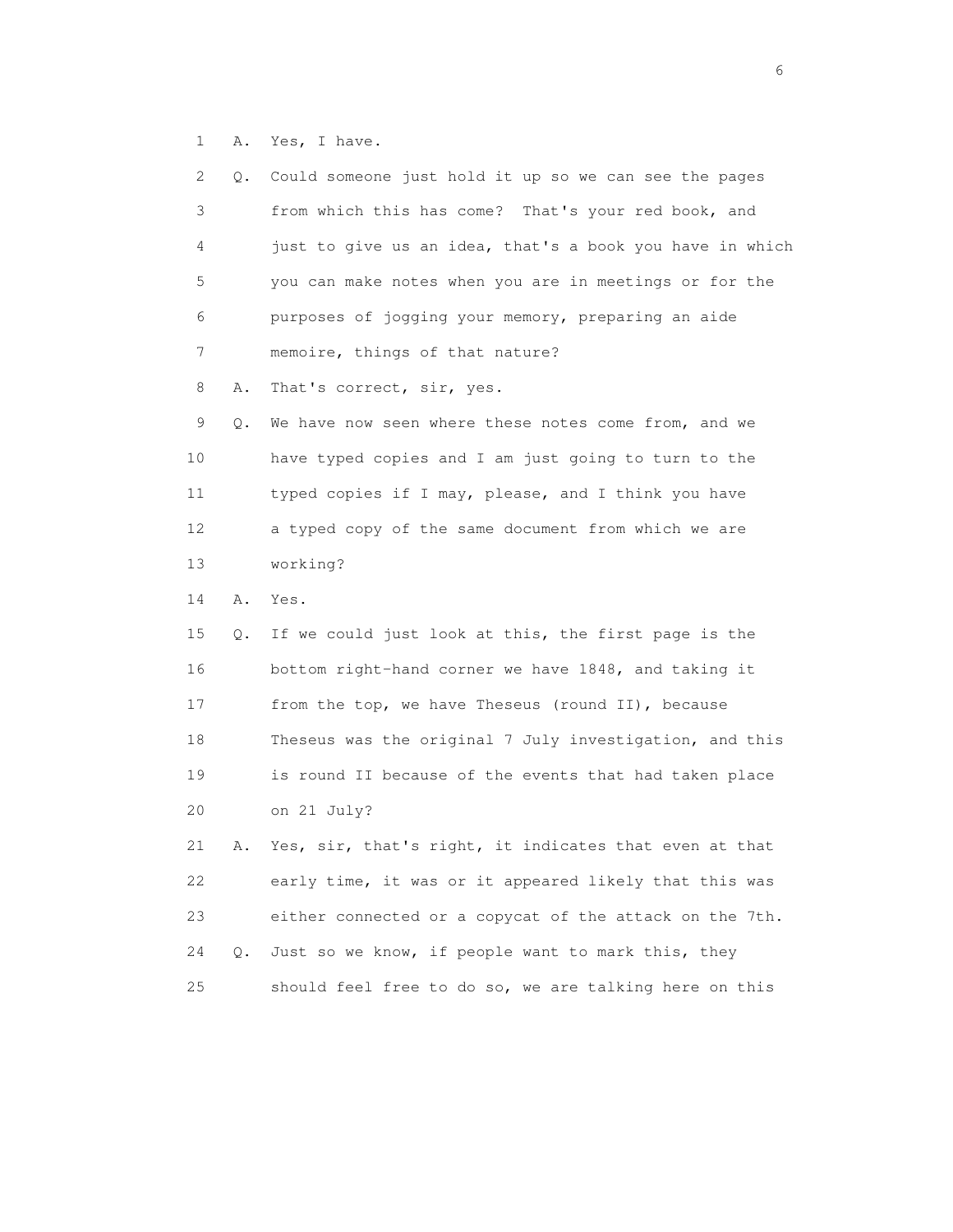|    | 1       | first page, this is 21 July, and these first entries    |
|----|---------|---------------------------------------------------------|
|    | 2       | were made during the afternoon of the 21 July following |
|    | 3       | your return from West Yorkshire to New Scotland Yard?   |
|    | Α.<br>4 | That's correct, yes.                                    |
|    | 5<br>Q. | And we see there the details of each of the attempted   |
|    | 6       | suicide bombings, 12.36, that's the time at the Oval,   |
|    | 7       | some details about the explosion, Warren Street, the    |
|    | 8       | tube station, Shepherd's Bush, the tube station, again  |
| 9  |         | details, and then Hackney Road, which was the attempted |
| 10 |         | detonation on the bus?                                  |
| 11 | Α.      | That's correct, yes, sir.                               |
| 12 | Q.      | And the times of those, Warren Street was 12.49, that's |
| 13 |         | not in your note, but if anyone wants to make a note,   |
| 14 |         | Shepherd's Bush 12.43 and Hackney Road 13.11.           |
| 15 |         | Again if people want to make a note, Osman was          |
| 16 |         | subsequently or was linked to the Shepherd's Bush       |
| 17 |         | attempted detonation, so that was --                    |
| 18 | Α.      | That's correct.                                         |
| 19 | Q.      | -- his link. We see various details there. Then just    |
| 20 |         | following it down the page, we see a reference to       |
| 21 |         | "Keith Pearce", he was a police officer who was         |
| 22 |         | co-ordinating the scene.<br>Then DI, that's Detective   |
| 23 |         | Inspector, each scene. Going across the page, question, |
| 24 |         | Oval, CBRN, that's what you told us about yesterday,    |
| 25 |         | that's chemical, biological, radiological or nuclear?   |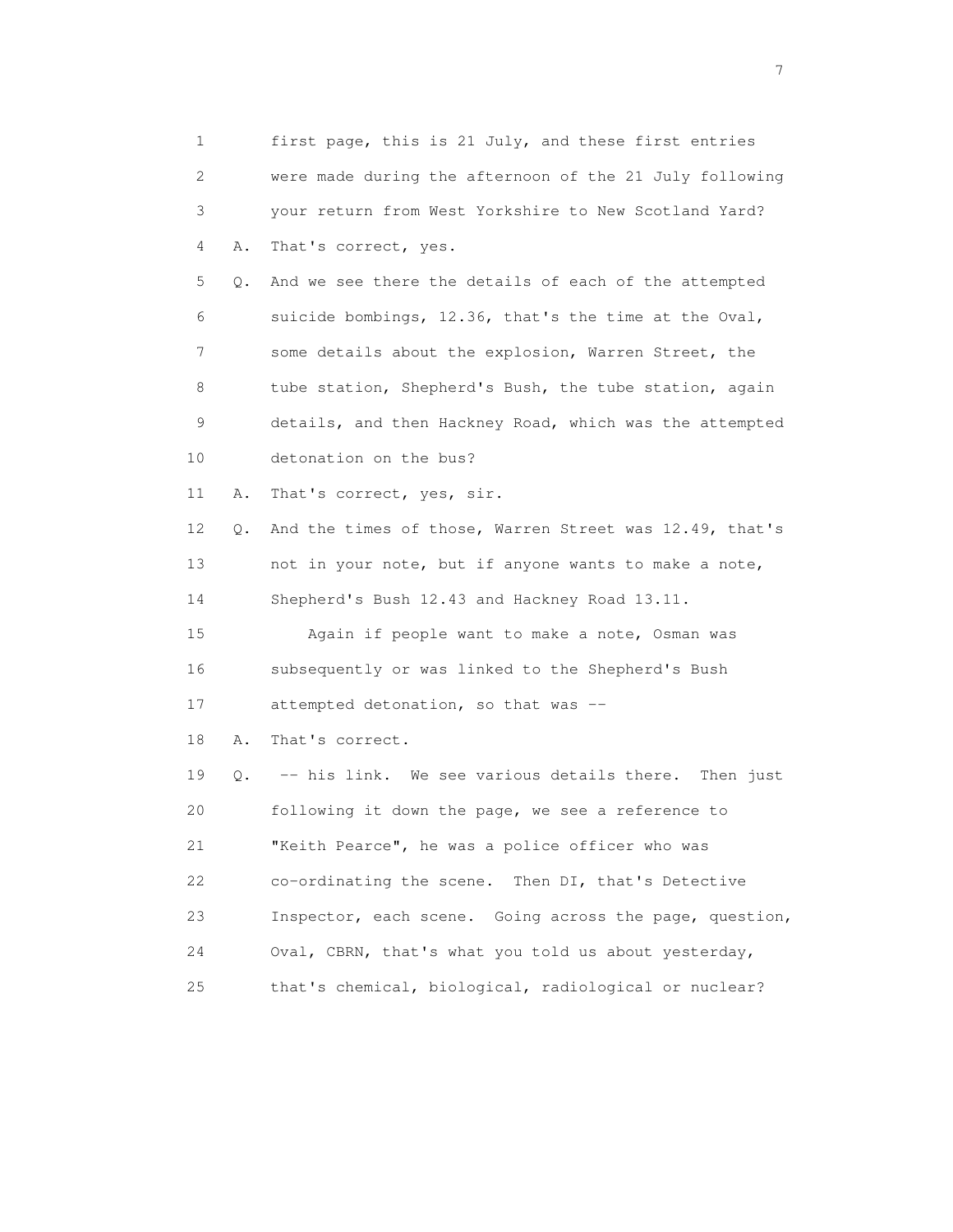1 A. That's correct, yes, sir.

 2 Q. Because of the suspicious readings that you had had at 3 the Oval. Then there is a reference to the hospital, 4 that's the University College Hospital, there had been 5 a report that someone had entered the hospital in 6 suspicious circumstances and it was thought that it 7 might have been one of the bombers? 8 A. That's correct, yes, sir. 9 Q. Or attempted bombers. 10 SIR MICHAEL WRIGHT: Mr Perry, could I ask Mr McDowall this: 11 the question marks that appear, they reflect actual 12 question marks in your notebook, do they? 13 A. Yes, they do, sir. 14 SIR MICHAEL WRIGHT: Or is it that the transcriber can't 15 read your writing? 16 A. No, no, I hope very much that we have managed to resolve 17 that issue. These are question marks that I have noted 18 because it's a doubt. So for example -- 19 SIR MICHAEL WRIGHT: I understand, that's your actual 20 notation, a question mark in the book? 21 A. Yes, sir. 22 SIR MICHAEL WRIGHT: Thank you. 23 MR PERRY: Mr McDowall, just while we are on that, we have 24 typed these for the purposes of these proceedings, but 25 of course in your book it's your manuscript, but with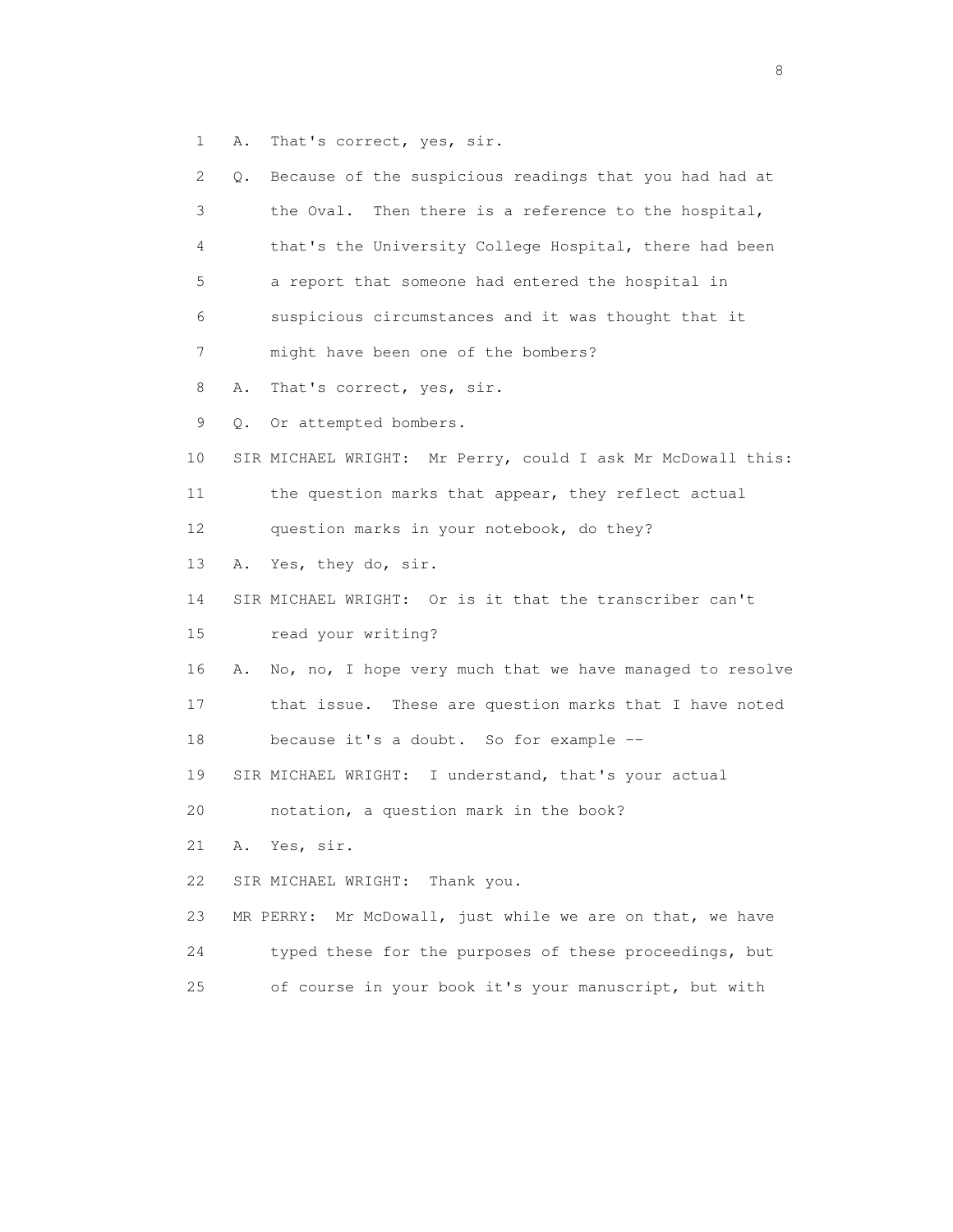1 all due respect to you, Mr McDowall, I did not want to 2 plough through your manuscript and it's easier for us to 3 follow.

4 A. Yes.

 5 Q. Just following it down, I will not take it in 6 unnecessary detail, but we have CCTV Theseus 2, and just 7 above the "CCTV" there is a dash just across the page, 8 that's divided the upper section of the page from the 9 lower section, so it looks as though this is something 10 that's going on slightly later than the earlier entries, 11 and we have Theseus 2 as the heading, and then fifth 12 floor briefing room, 6 pm.

 13 This is a reference to the meeting that's going to 14 take place later, it's not actually an entry made at 15 6 pm, I think?

16 A. That's correct, yes.

 17 Q. Because the 6 pm meeting, just to remind everyone, that 18 was the briefing that you gave at New Scotland Yard to 19 the 100 detectives, they were assembled, you gave 20 a briefing in relation to the events and they were to be 21 used in the investigation.

22 A. That's correct, yes, sir.

23 Q. Then there is a reference to witnesses, because

 24 obviously one of the anxieties is to obtain as much 25 information as possible from witnesses. There is

en de la construction de la construction de la construction de la construction de la construction de la constr<br>1911 : la construction de la construction de la construction de la construction de la construction de la const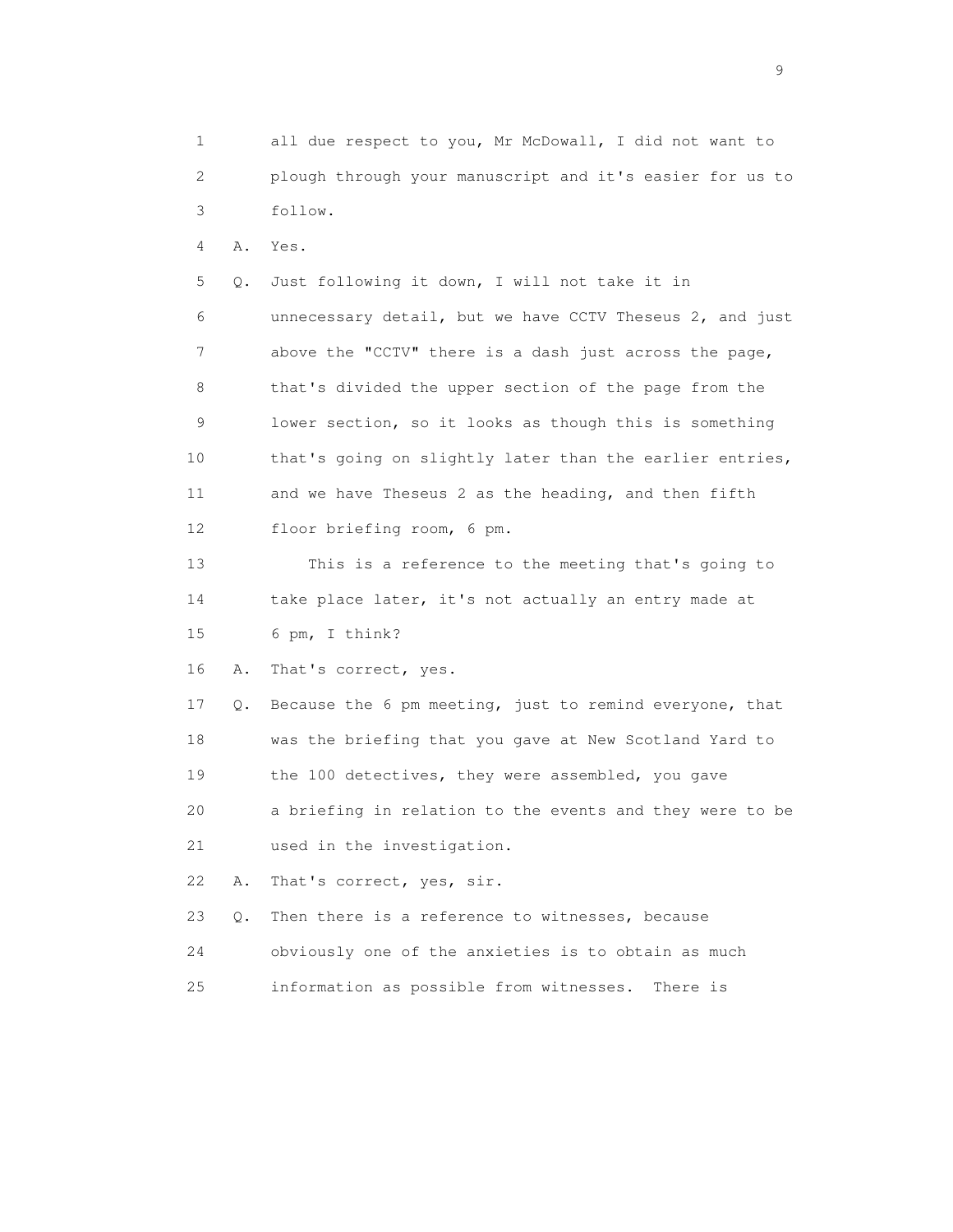1 a reference to intel cell. Is that intelligence cell? 2 A. Yes, it is, sir. 3 Q. And is this about establishing an intelligence cell to 4 obtain as much information as possible? 5 A. Yes, that's correct, it would have been in connection 6 with that, and the name to the right would have been 7 an individual identified to perform a role within it. 8 Q. Then we have Greg at Paddington. Do you know what that 9 is a reference to? 10 A. Yes, I believe that is DCI Purser, Greg Purser, who was 11 despatched to Paddington. Paddington Green is the 12 police station where terrorist suspects are customarily 13 taken, and as I think I have already mentioned it takes 14 some setting up and some management from a practised 15 point of view, so that was the purpose of him going 16 there. 17 Q. We have expos and exhibit. Expos, is that explosives? 18 A. That's the explosives officers, sir. 19 Q. So you are seeking expert officers who have an expertise 20 in explosives and you are talking about exhibits because 21 clearly there are going to be lots of exhibits coming 22 into the investigation. 23 Then there is the urgent CCTV -- SO13, that's SO13 24 obtaining CCTV footage to further the investigation so

25 far as they are able to?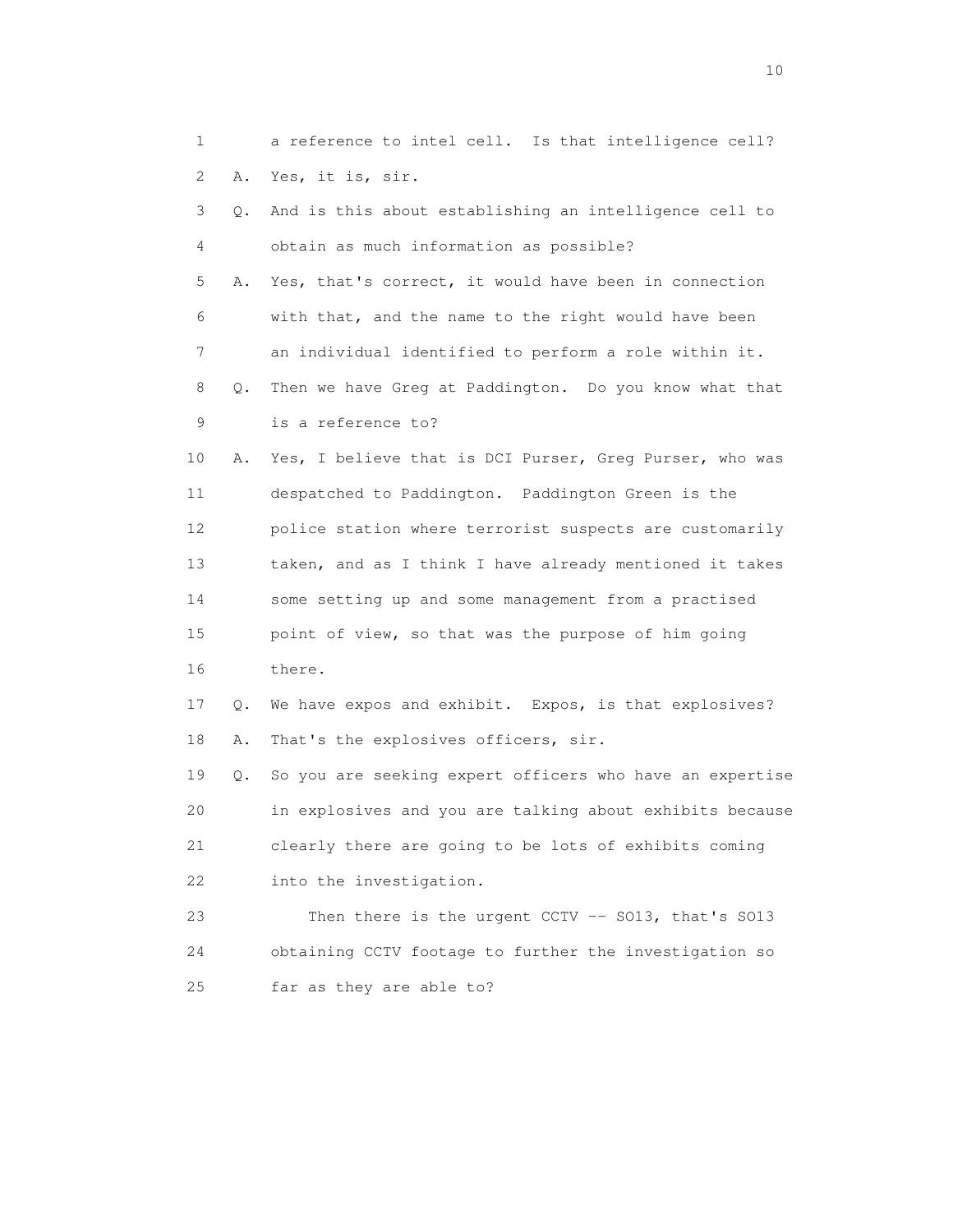1 A. That's correct, and in this case obviously that is 2 prioritised CCTV, that which obviously we feel may be 3 more valuable than other CCTV capture. Part of the 4 reason for the briefing at 6 o'clock with the 100 5 officers from the specialist crime directorate was for 6 me to not only just explain where we were and what was 7 going on, but also to personally try and convey the 8 importance of the task that was being allocated to them, 9 just in case they felt there was some mundane nature to 10 it and that obviously was far from the case. 11 Q. Yes. Thank you for that. Then just at the bottom of 12 that page, we have "pris team, arrow, UCH", that's 13 University College Hospital. Is that another reference 14 to the suspect or the person who was believed to be 15 a suspect who was at University College Hospital? 16 A. Yes, it is that's a contingency for the event that the 17 search for the suspect at UCH was successful we would 18 need to then process that prisoner in our customary way. 19 Q. And University College Hospital of course, people 20 probably know this, but that's very close to 21 Warren Street? 22 A. Yes, it is. 23 Q. Just going over the page, 1849. This is still 21 July, 24 if anyone wants to make a note on it, I'll indicate when

25 we go into the 22nd. We have at the top of the page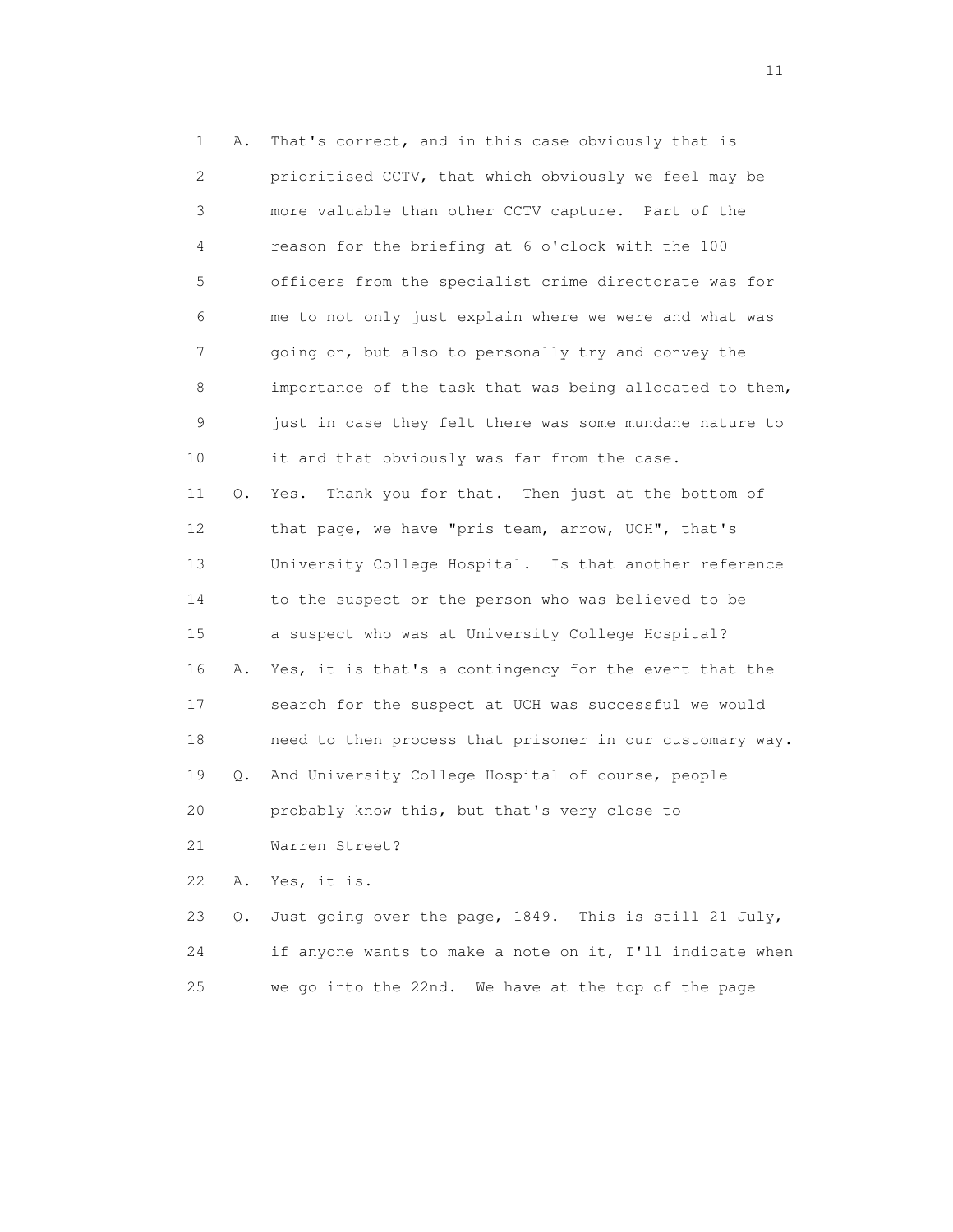| $\mathbf 1$     |    | "expo update". May I just ask you, to the right of       |
|-----------------|----|----------------------------------------------------------|
| 2               |    | that, there is a mark, a sort of tick. What does that    |
| 3               |    | signify, Mr McDowall?                                    |
| 4               | Α. | Could I just refer to my original? I have the typed --   |
| 5               | Q. | Yes, of course.                                          |
| 6               | Α. | (Pause). I think that that will refer to me sort of      |
| 7               |    | making a mental note or ticking off, if you like, things |
| 8               |    | that I have sort of been pondering about. I think it's   |
| 9               |    | no more than that.                                       |
| 10              | Q. | Yes, we will see as we go through this, in the original  |
| 11              |    | there are ticks against various entries, and you say     |
| 12 <sup>2</sup> |    | that's because you have been pondering matters, and we   |
| 13              |    | see here from the update in relation to the explosives,  |
| 14              |    | there are further details from Shepherd's Bush, also     |
| 15              |    | from Hackney, and we need not go into it in detail, but  |
| 16              |    | we have the type of materials involved, the fact that    |
| 17              |    | they were viable devices, just looking down this entry,  |
| 18              |    | the batteries, the booster charges, HMTD and TATP, they  |
| 19              |    | are the references to the chemicals about which you told |
| 20              |    | us yesterday.                                            |
| 21              | Α. | Yes.                                                     |
| 22              | Q. | Then there is the reference to the car at Luton railway  |
| 23              |    | station, a flare, First Sport black rucksack.            |

 24 Shepherd's Bush, 12.43, that's the time of the bombing 25 making it's entry there. Just going across the page,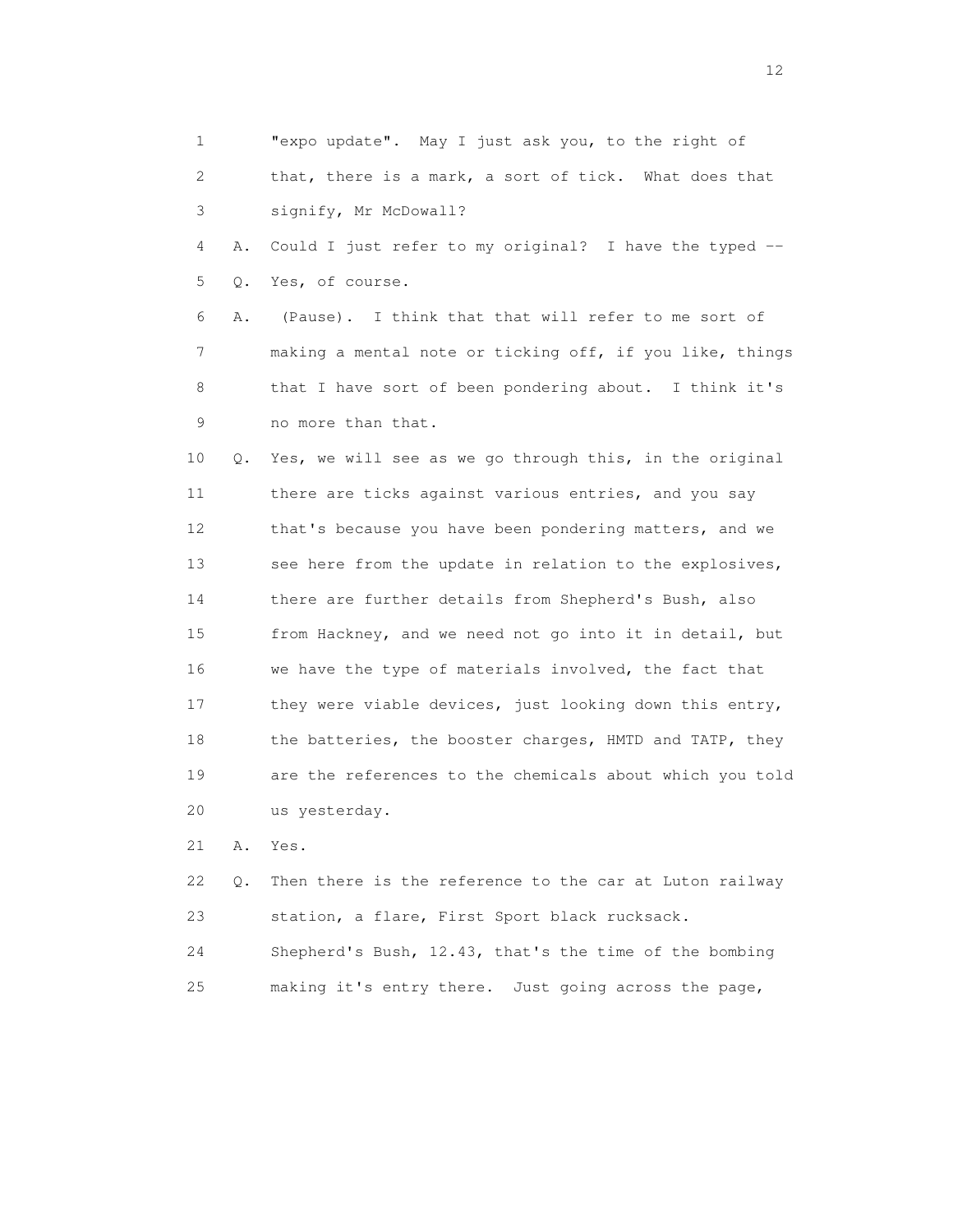1 CAD 4504, just so everyone knows, just explain the CAD 2 reference, please, Mr McDowall?

 3 A. That is a unique identifying number, each 999 call or 4 entry on to the Computer Aided Despatch system, which is 5 what CAD stands for, has a unique identifying number, 6 and that is a reference to that specific unique entry. 7 I would imagine it relates to the Shepherd's Bush scene. 8 Q. So we can note if we want to CAD, Computer Aided 9 Despatch, and that's just giving the message, in effect, 10 an unique reference number so that it's logged on to 11 a computer system. 12 Then we have further details as we go down the 13 page -- 14 A. Sorry, Mr Perry, could I just amplify that answer? Once 15 that entry has been made, it then generally becomes the 16 running incident log on the system as well. So all the 17 activity relating to that scene would be probably 18 encapsulated under that CAD entry number. If I could 19 just that looking at these ticks, I think that what 20 those ticks signify is that I have ticked off things 21 that I think bear a similarity to the previous attack 22 a fortnight earlier. So the presence of a rucksack, 23 water bottles, and a yellow brown sludge, et cetera, 24 those are things that I have ticked because I am almost 25 mentally saying to myself, "This looks similar, looks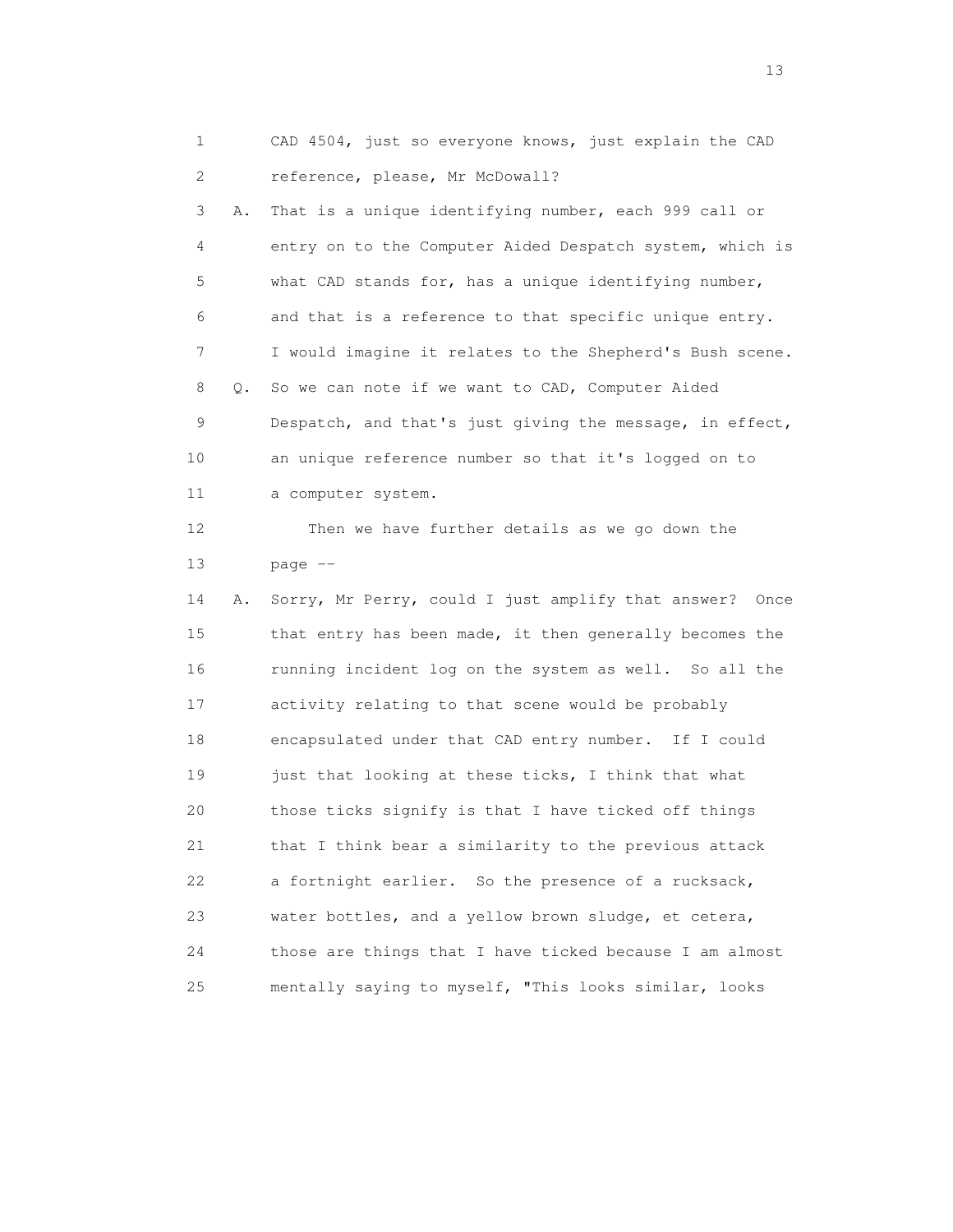1 remarkably like something we have seen before". 2 Q. Yes. Just while we are on that, Mr McDowall, because 3 the purpose of what I am trying to do is to give a feel 4 for what is going on and what you are involved in, just 5 so we can get some idea of that. Just so people 6 understand, when you are involved in an operation like 7 this, you have to bear in mind that you might eventually 8 be involved in bringing a criminal prosecution against 9 the perpetrators or alleged perpetrators of serious 10 criminal offences. And it's necessary to ensure that 11 from the very outset, all the documentation and all the 12 materials coming into the investigation room are 13 properly documented so that everyone knows their 14 original source, so that when you get to court, no-one 15 can say: "Well, where did this come from?" and you are 16 not in a position to prove it? 17 A. That's correct, we have to find everything and obviously 18 that's a hugely important thing for us to do, we 19 certainly don't want others to find it or allege that we 20 missed things later. We don't know at that time the 21 relevance of much that we are finding or looking at but 22 we have to assume that it may have a later relevance. 23 It's customarily the case in an anti-terrorist 24 investigation that vast volumes of material are

25 acquired, because it's simply impossible at that time to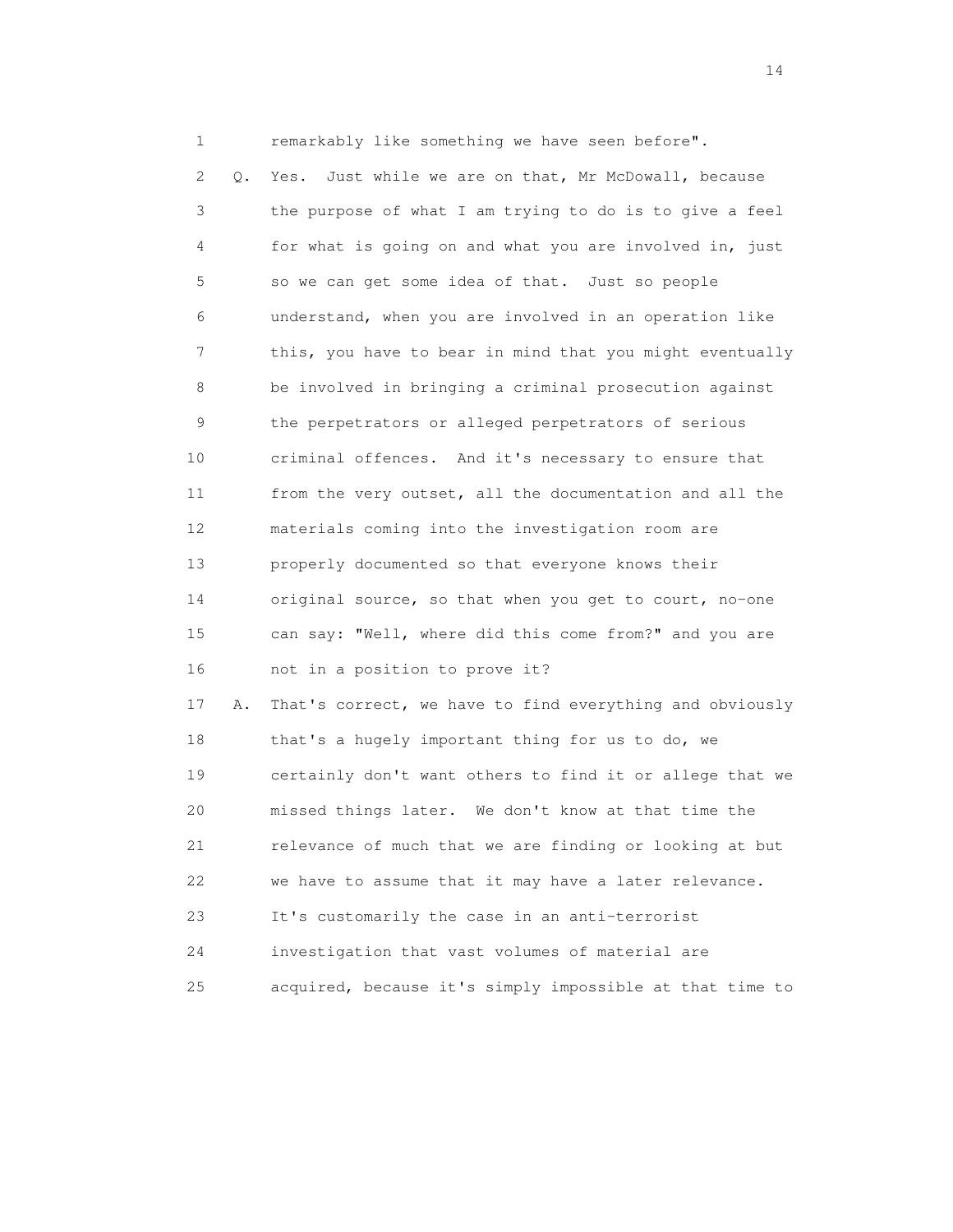1 make an assessment or a judgment about what might be 2 relevant or useful to a prosecution or to further the 3 understanding of what's happened later on down the line. 4 But everything that is then found, as you say, 5 requires to be evidenced in the sense that we need to 6 catalogue it, a person has to be identified who has 7 found it, and there has to be a chain of continuity for 8 that evidence so that later on the integrity of those 9 exhibits is not challenged in a court.

 10 Q. Yes. Then we go over the page, if we may, please, we 11 have just got details there, more details of the 12 bombing. Then going over the page to page 1850 using 13 the page numbers in the bottom right-hand corner, this 14 is still 21 July, we have the Oval, the time, and then 15 the Computer Aided Despatch number. So far as the Oval 16 is concerned, exactly the same as Shepherd's Bush. Then 17 Warren Street, the time again of the incident, Computer 18 Aided Despatch, the details were the same. That's where 19 you have established that there is a pattern between 20 these four attacks and also a pattern linking back into 21 the 7 July attacks?

 22 A. Yes, and the significance of the word "pepper" with 23 a question mark, clearly at the outset of any of these 24 sorts of incidents, there is a degree of confusion and 25 a huge requirement to try to create some order out of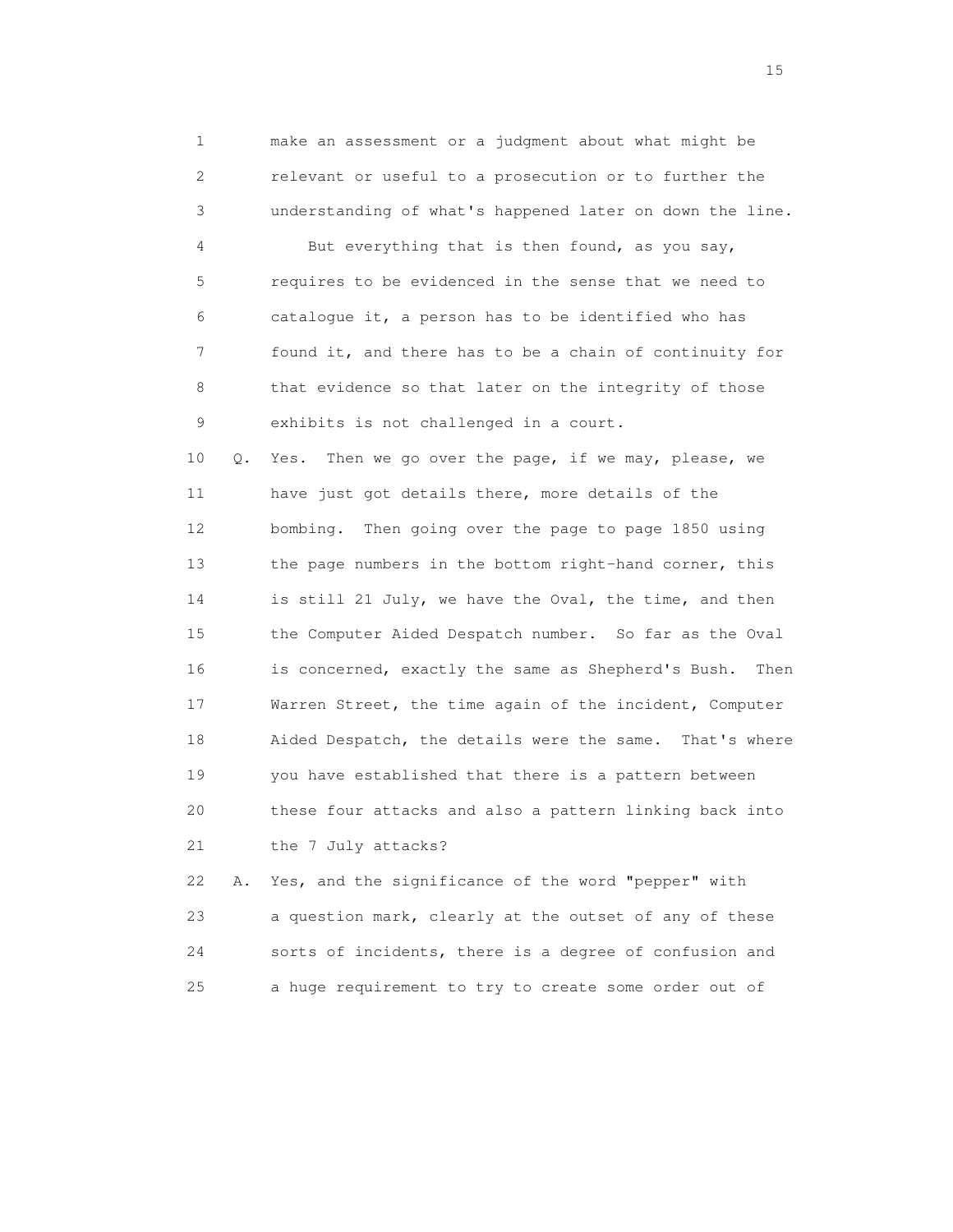1 chaos. Someone has clearly mentioned the presence of 2 pepper or a piperine substance, and my recollection is 3 that that would have a resonance with the devices that 4 were constructed for the 7 July. 5 So again, it's a possibility, no more than that, 6 potentially very significant, but again one of a number 7 of possibilities, as you have already mentioned, the 8 chemical biological threat which of course is everyone's 9 worst nightmare has emerged at some point here as well. 10 Q. Then failed, is that suicide bomber at Oval? 11 A. Yes, that's correct. 12 Q. Dash, good witness. Was there a witness in relation to 13 the incident at the Oval? 14 A. There was, as I believe an off-duty fire officer who has 15 since been decorated for gallantry, who confronted the 16 bomber at the Oval and tried to talk him out from 17 attempting to re-detonate, or a second attempt at 18 detonating his device. He was in the same carriage, and 19 while he was doing this, he also managed to evacuate 20 that carriage, taking other people to safety. 21 Q. I am going to deal with that, because it has a certain 22 relevance, when we come to the 6.50 am meeting on the 23 morning of the 22 July, because I think by that time, 24 and I'll deal with it in a little more detail later, but 25 you were later to obtain the CCTV, the closed-circuit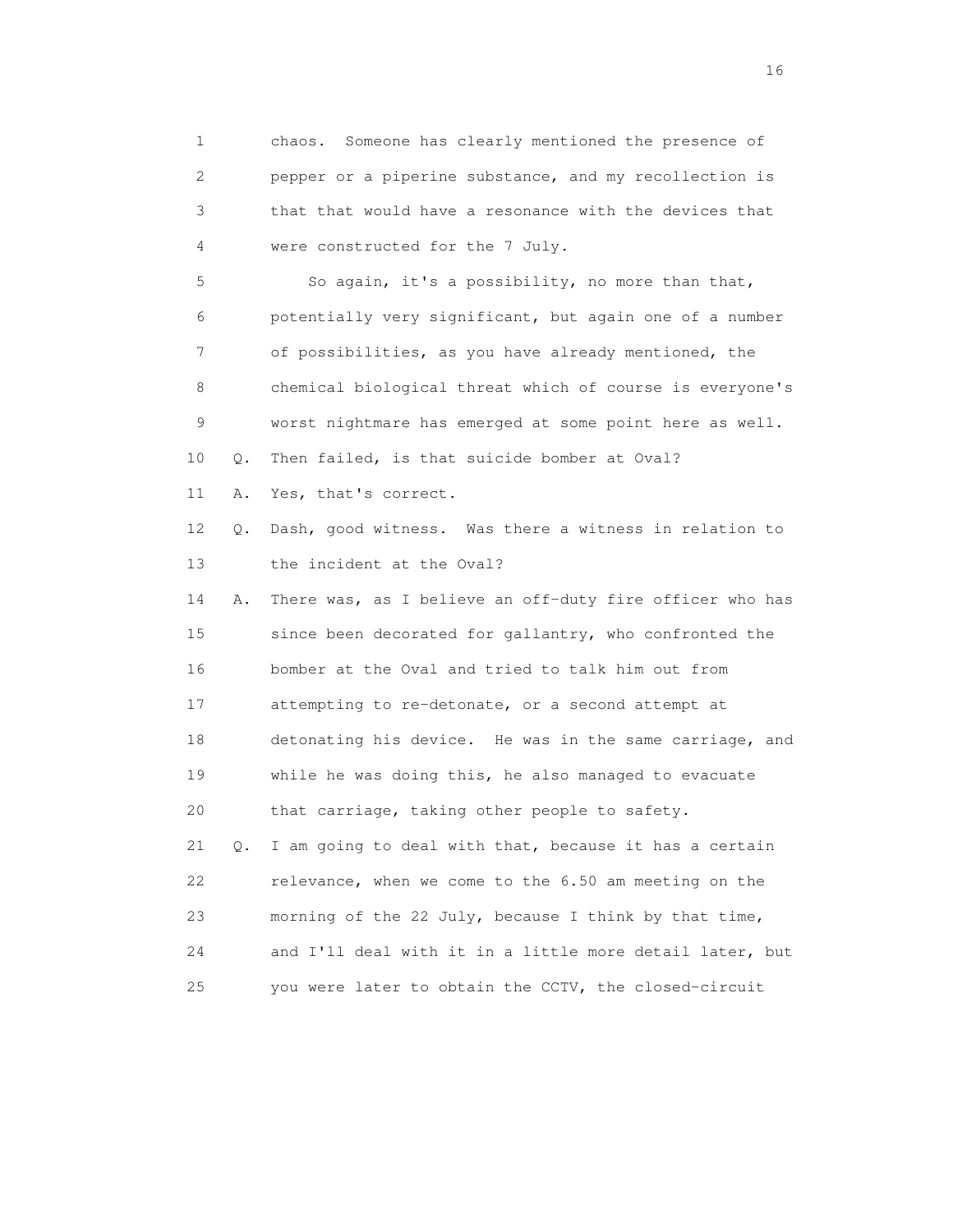| 1  |    | television footage from the Oval, and I think there was   |
|----|----|-----------------------------------------------------------|
| 2  |    | also some from Stockwell underground station as well by   |
| 3  |    | the time of the 6.50 am meeting?                          |
| 4  | Α. | That's correct. And the Oval footage in particular        |
| 5  |    | shows quite clearly a partial detonation.                 |
| 6  | Q. | If we may, please, Mr McDowall, just moving on to<br>Yes. |
| 7  |    | page 1851, and again this is the 21 July, and here we     |
| 8  |    | have a note at the top of the page: "6.15 pm meeting,     |
| 9  |    | 21 July", and we have the reference to "scene", so this   |
| 10 |    | is after you have addressed the 100 detectives, and then  |
| 11 |    | there is a meeting where there is a discussion about the  |
| 12 |    | scenes, and I needn't deal with that in any detail.       |
| 13 |    | Then we drop down the page to the bulk of material,       |
| 14 |    | question mark, "explo", I just want to deal with entries  |
| 15 |    | halfway down the page, because we have "sterile" -- is    |
| 16 |    | that "vehicles"?                                          |
| 17 | Α. | Yes, it is, yes.                                          |
| 18 | Q. | So you need sterile vehicles in case you are arresting    |
| 19 |    | people to put them into sterile vehicles because you      |
| 20 |    | might want to carry out a scientific test to see whether  |
| 21 |    | they have explosives residue on them. You have sterile    |
| 22 |    | cells, again for the purposes of conducting scientific    |
| 23 |    | tests to make sure there is no contamination.<br>Then DP  |
| 24 |    | and Belgravia on standby. Could you explain the           |
| 25 |    | reference to DP?                                          |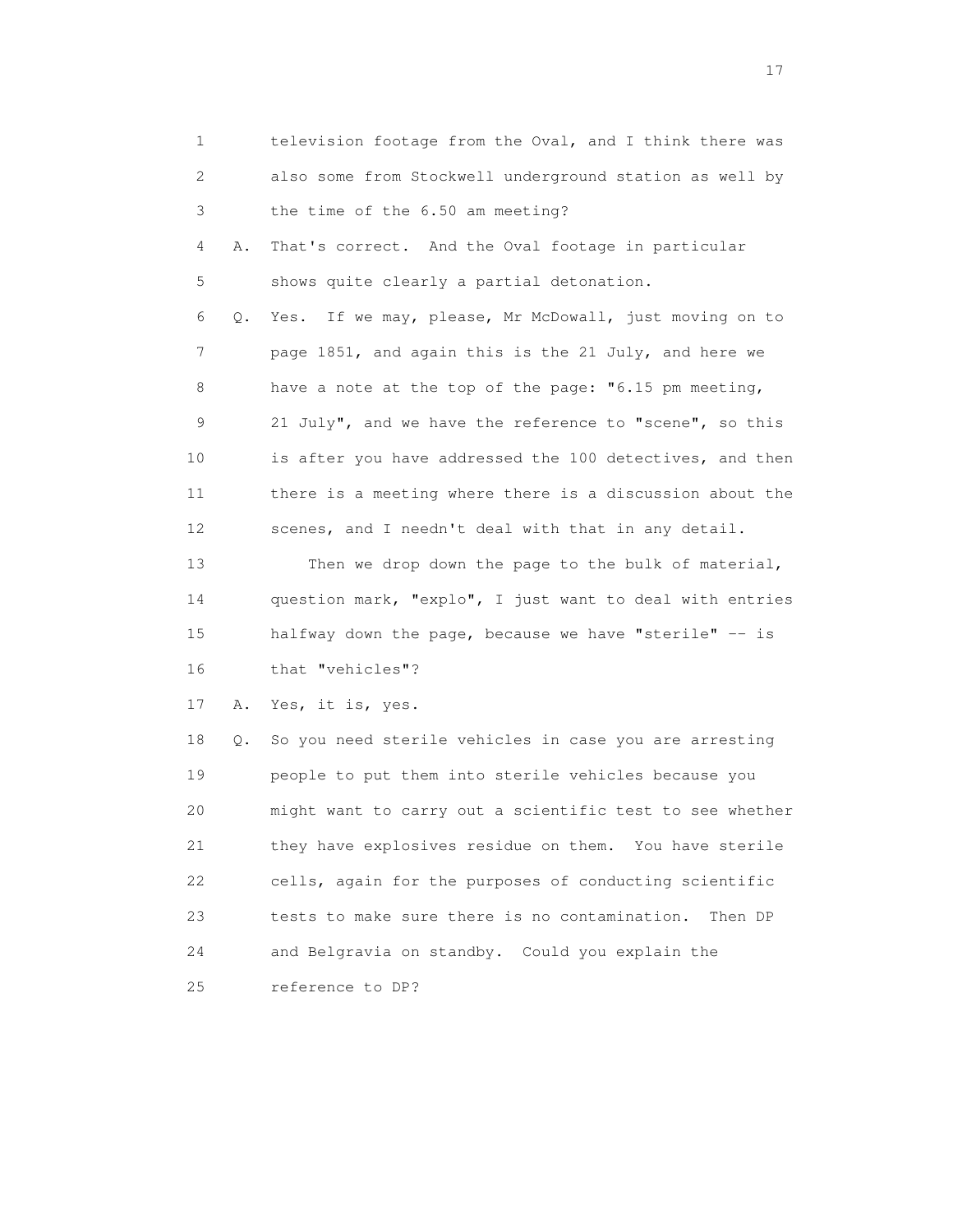1 A. Yes, DP is the appellation given to Paddington Green 2 police station.

 3 Q. Because police stations for the purposes of police 4 communications, they are usually given letters, so 5 police officers can just say "let us go to DP" and what 6 they really mean is Paddington Green? 7 A. Absolutely, and also it's used as an identifier, so 8 a police officer, if they serve at Paddington Green 9 police station, will have "DP" and a number on their 10 shoulder. 11 Q. So Paddington Green and Belgravia are on standby. 12 Belgravia is another police station another Victoria. 13 I just want to ask you about the next two entries, 14 if I may, please. There is a reference to ops room, and 15 then there is surveillance and SO19. Just dealing with 16 ops room first of all, is this you in effect making the 17 decision as to the operations room which, as we know, 18 was to be on the 16th floor at New Scotland Yard? 19 A. I think that this represents a checklist of all the 20 things that need to be done. It would either be that 21 I have identified it then or it's something that we need 22 to get on and do fairly urgently. I think these are the

 23 sort of early urgent things that we are now trying to do 24 at around sort of 6.30 in the evening.

25 Q. Just on that, you have already told us, and I am not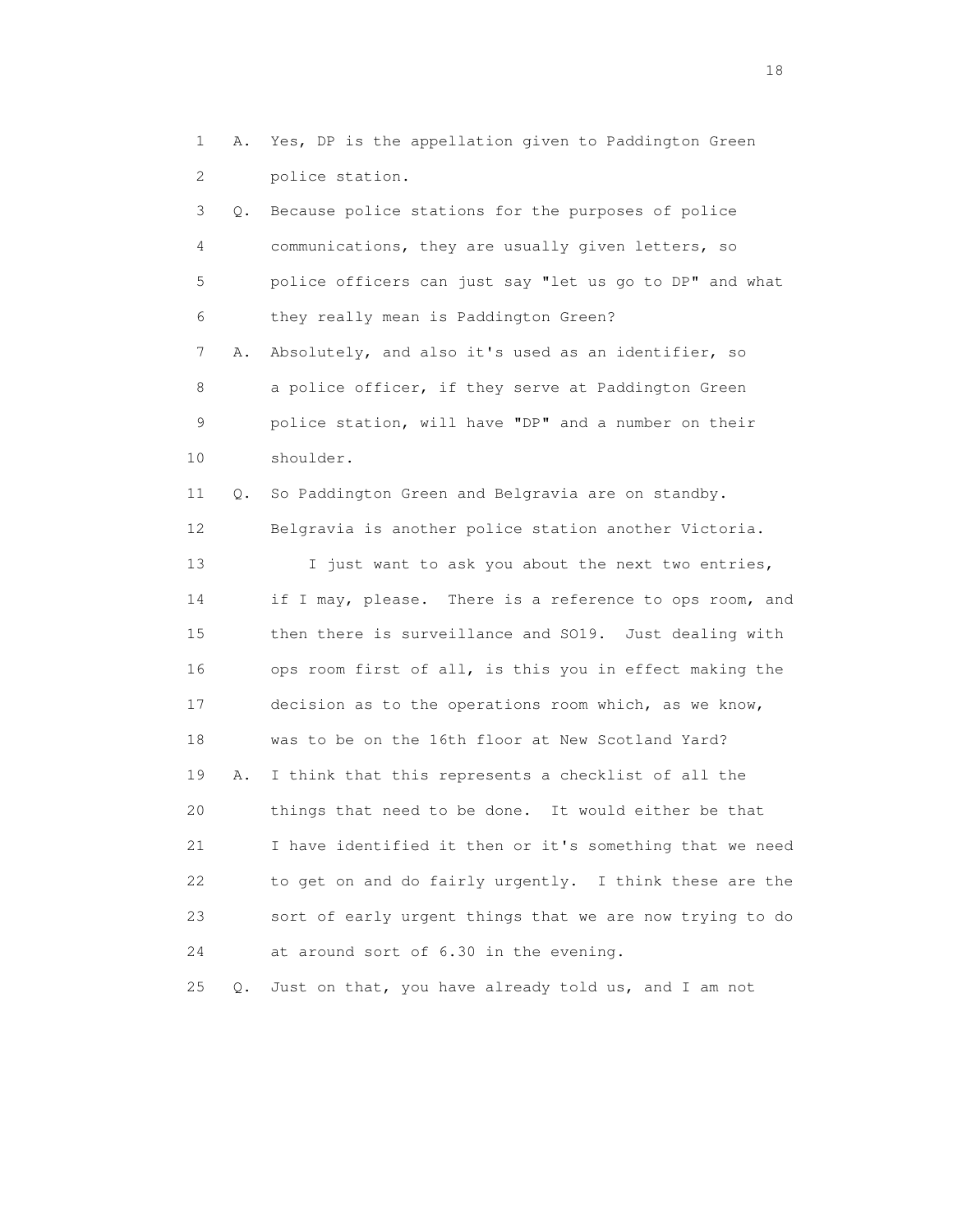1 going to go back into it, but just to put my questions 2 in context, you have told us that there were two other 3 possible locations, the GT suite, you couldn't recall 4 what GT stood for, and Central 3000. But you had 5 decided that the operations room on the 16th floor was 6 the most appropriate venue for this particular 7 operation.

 8 May I just ask you about another room at New 9 Scotland Yard, and we are going to be hearing some 10 evidence about this, but just so we have it in mind at 11 this early stage, was there also what was known as a D19 12 pod on the second floor of New Scotland Yard? 13 A. Yes, there was. I am not sure if it's D19 or D9 but in 14 any event that pod existed in the information room on 15 the second floor, the information room is where all 999 16 calls are received, and where there is a degree of 17 control for London from the policing sense, from the 18 uniform branch, and that pod is, as one might suppose 19 from the word, literally a sort of a desk or a set of 20 desks which allows for some immediate control in the 21 event of a Kratos People operation or something like 22 that. But a very small facility, and clearly of no use 23 really for running the sort of operation that we would 24 be confronted by.

25 Q. Yes, and just to give some relevance to this so we can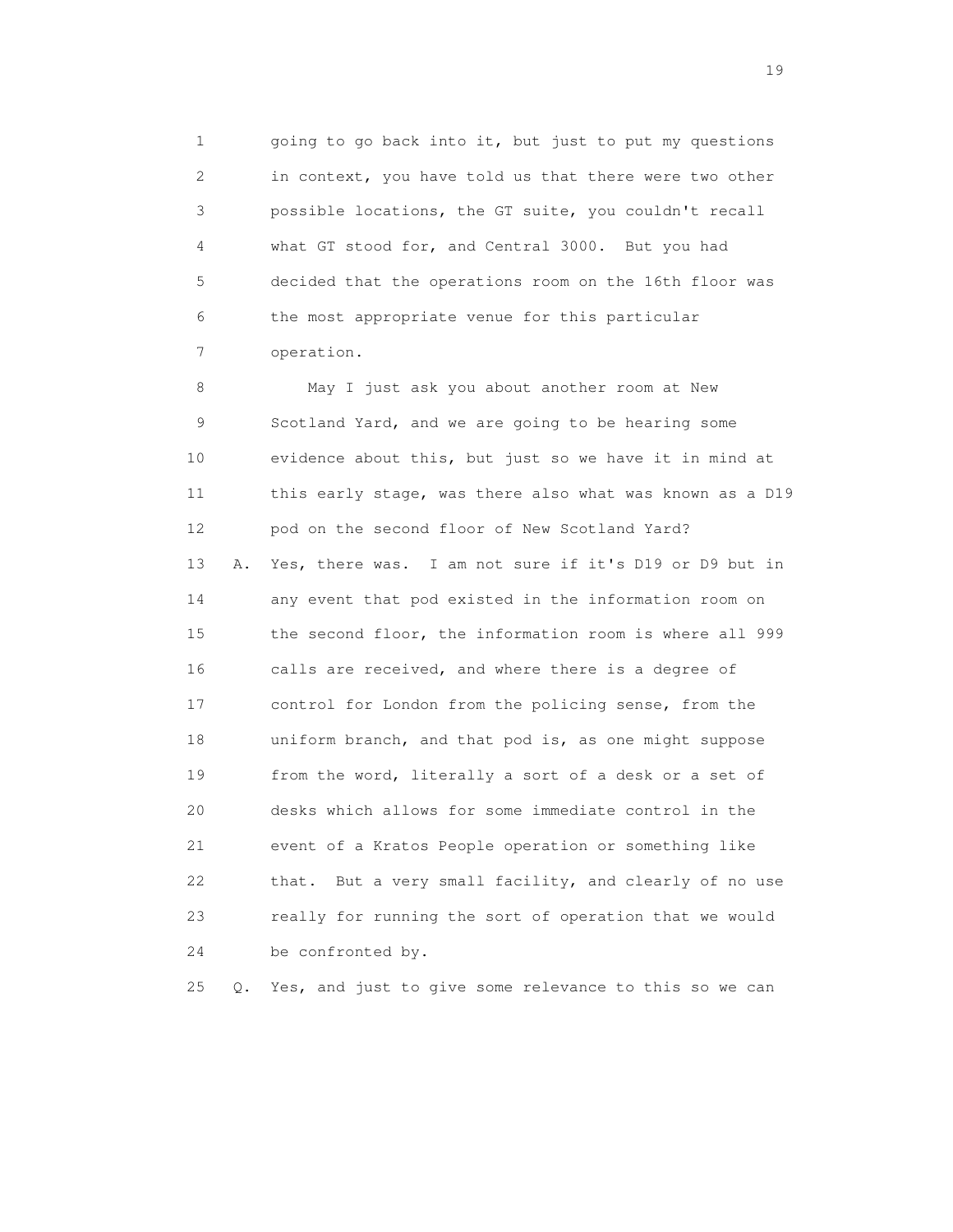1 understand why we need to know these things, that was 2 where -- we are going to hear evidence from 3 a Commander Carter? 4 A. Yes. 5 Q. And just so we know, that's where Commander Carter was 6 located, in this pod on the second floor, and he worked 7 there on this particular day as the spontaneous Kratos 8 on-call DSO or designated senior officer? 9 A. That's correct, yes. 10 Q. May I just ask you about the other matter, surveillance 11 and SO19, and just before I do, Mr McDowall, for 12 everyone's information, certain parts of this document 13 have just been edited or redacted or blanked out, that's 14 because there are certain irrelevant matters on this 15 which are significant matters so far as the public 16 interest is concerned, and it's not necessary to see 17 them, for us to go into them. Where we see blanks, 18 that's the explanation for that. 19 A. That's correct, yes. 20 Q. May I just ask you, you have here surveillance and SO19, 21 and Mr Hilliard was asking you questions about this on 22 Wednesday, now, I think. Surveillance and SO19, what 23 was being discussed at this point about surveillance and 24 SO19? 25 A. At this point, the discussion was whether we yet knew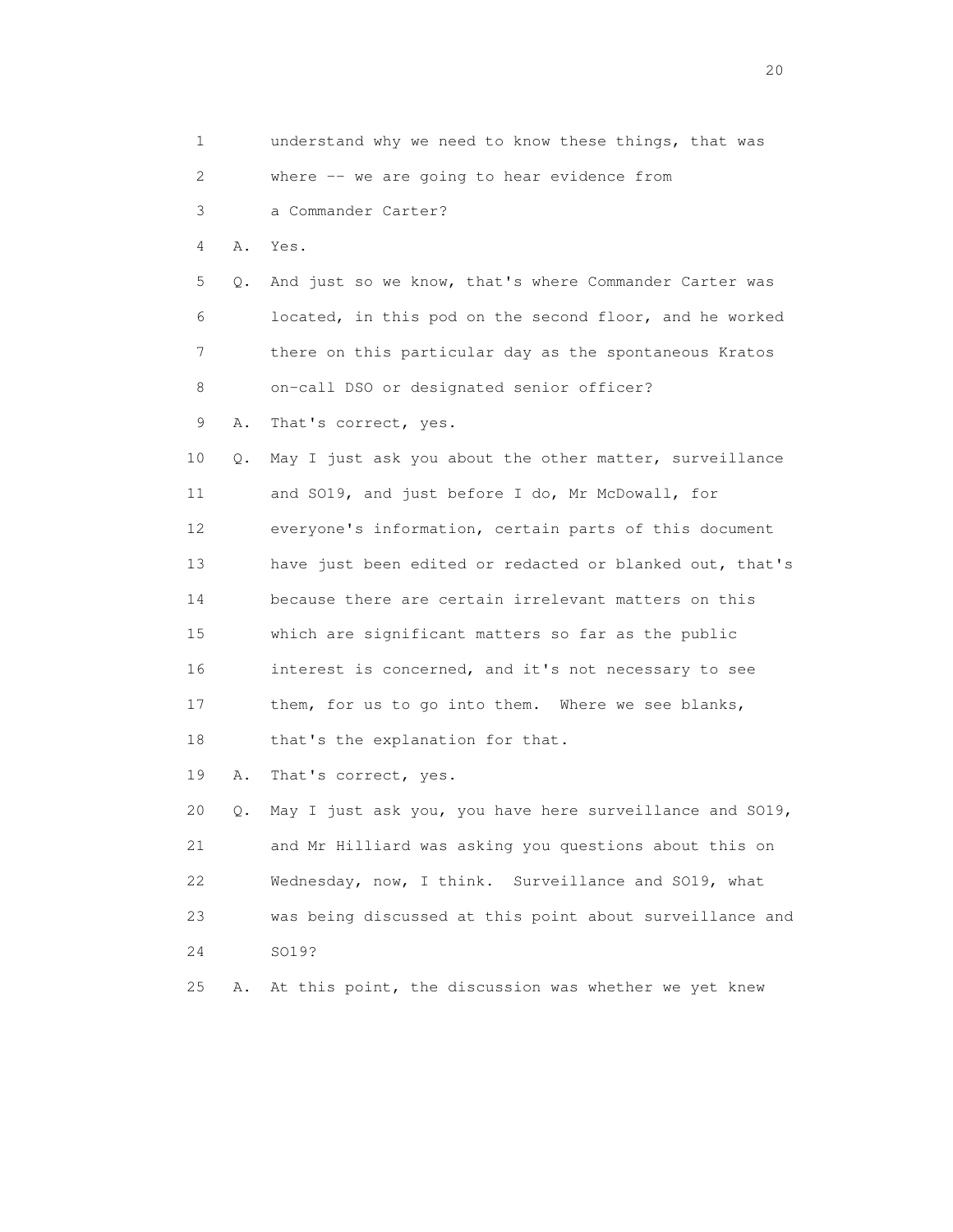1 what type of policing operation we would be running, 2 whether it is a reactive and possibly overt operation, 3 whether it is potentially a covert and proactive 4 operation, but it would have been an early discussion 5 about the specialist units within the police service 6 that we might expect to be calling upon. 7 Q. Just so we are clear about it, is this at this stage 8 a deployment, or is it an inquiry as to what is 9 available? 10 A. It isn't a deployment because at this stage there wasn't 11 anything to deploy to, the scenes were under our control 12 and were being forensically and minutely analysed, but 13 neither of those units would have been required for that 14 activity. 15 Q. Just going down very quickly, we have -- tell us what 16 BIU is? 17 A. It's the branch intelligence unit. 18 Q. Then we have the reinvigoration of the hotline, SO12 to 19 DP Paddington Green, ports and embarkation points are 20 being looked at, then there is reference to a cordon at 21 Warren Street, that I think was related to the 22 University College Hospital incident, and also 23 Downing Street, and then you have notes of teams, the 24 number of detectives and detective sergeants and 25 a reference to video grab and witness centres.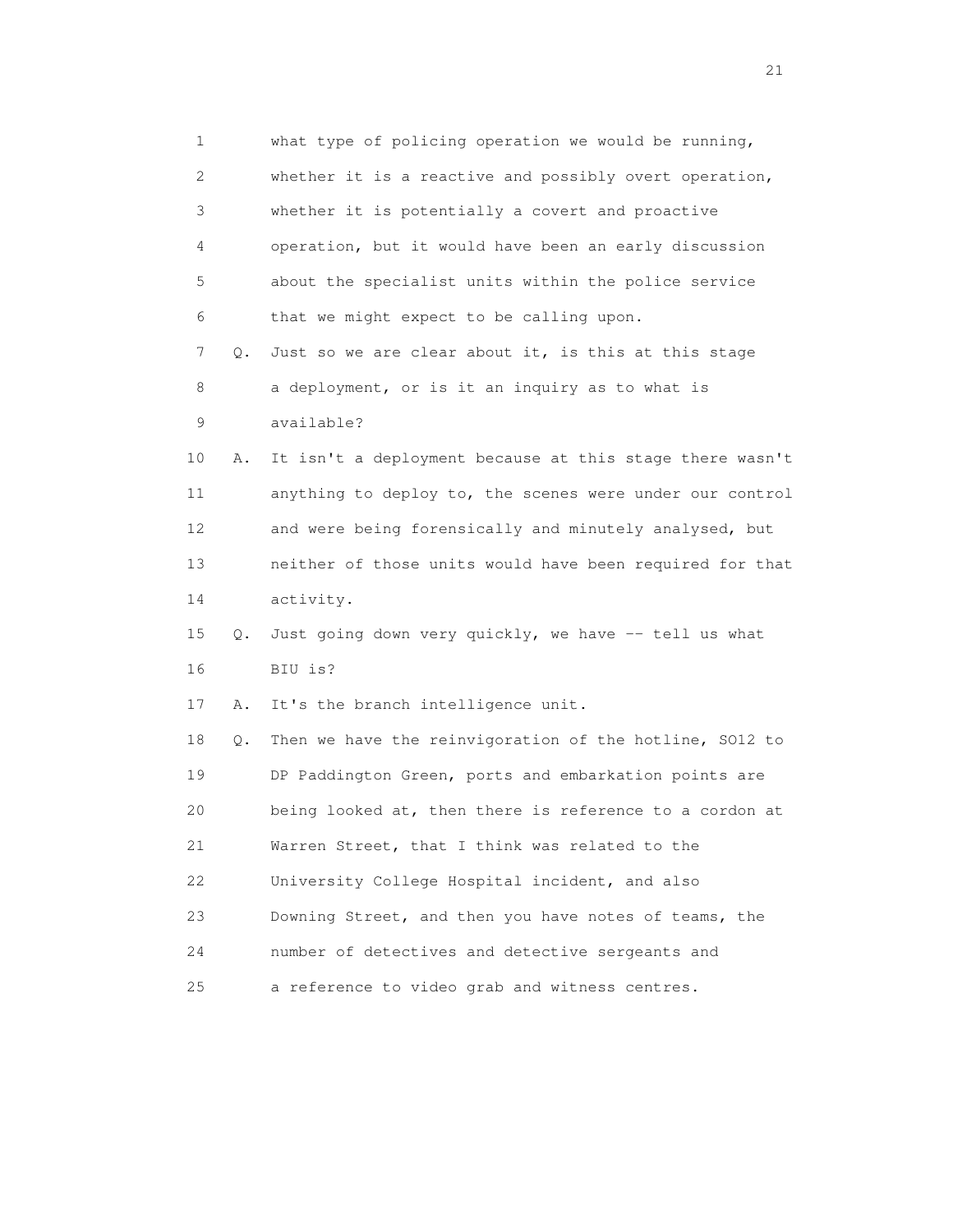1 If we go over the page to 1852, again this is still 2 21 July, resources ops room, quick scenes.

 3 I need not go into that, Mr McDowall, I am going to 4 go on to 1853, again we are still on 21 July. We have 5 got SO13, McFarlane Road. I just want to ask you to 6 check the original of this, Mr McDowall, because 7 although we have tried to do our best to be accurate, it 8 may in fact be 50B McFarlane Road, I just want you to 9 confirm. The significance of this, did one of the 10 bombers, making his way off from the Shepherd's Bush 11 scene, actually run through someone's house in 12 McFarlane Road and a caller coming to the police to say 13 that someone had been seen running through the premises 14 and that was the purpose of this entry? 15 A. I do apologise, it is 50B McFarlane Road, it is 16 an address that I have noted looking at the original. 17 Q. So we can change that on our copies, just to correct it. 18 We have there FS/FH. Are they other police station 19 designations? 20 A. Yes, it's Shepherd's Bush and Hammersmith. 21 Q. So they are the local stations that are effectively 22 being told "you had better investigate this"? 23 A. Yes, they are local to McFarlane Road. 24 Q. Another reference to University College Hospital, then 25 in the middle of the page, "'Ultimately' weapons, TIPU

22 and 23 and 23 and 23 and 23 and 23 and 23 and 23 and 23 and 23 and 23 and 23 and 23 and 23 and 23 and 23 and 24 and 25 and 26 and 26 and 26 and 26 and 26 and 26 and 26 and 26 and 26 and 26 and 26 and 26 and 26 and 26 an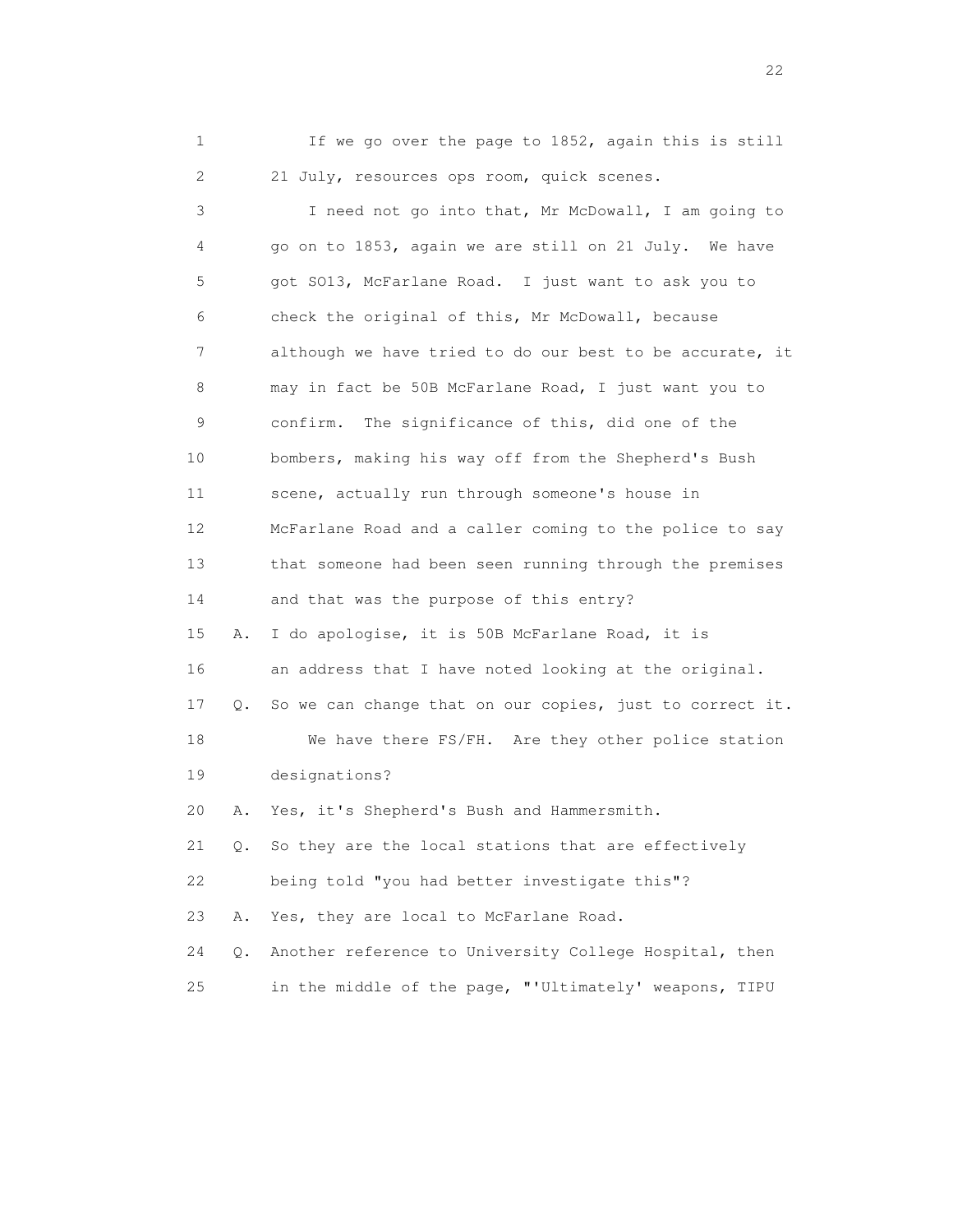1 two weeks time". Could you explain that for us, please, 2 very briefly?

 3 A. Yes, at that time it was an ongoing Anti-Terrorist 4 Branch investigation concerning an individual who was 5 attempting to buy a very considerable amount of very 6 heavy weaponry, including surface to air missiles, and 7 obviously since that was a major source of concern, it 8 was an operation that we were also trying to manage at 9 the time. This has obviously either been mentioned or 10 it has come to my mind and again it's a sort of mental 11 check note to consider whether anything we have seen has 12 any kind of linkage to this operation and this 13 individual. This individual is currently serving a term 14 of imprisonment. 15 Q. Because your position as deputy national co-ordinator,

 16 and you have already told us that Deputy Assistant 17 Commissioner Clarke had actually gone on leave on this 18 date, so you had stepped into his shoes as the national 19 co-ordinator, you are seeing this at a very high level, 20 trying to see whether there are links to other terrorist 21 operations that are being conducted in England and 22 Wales, and also trying to co-ordinate the investigation 23 into these particular attempted explosions? 24 A. That's correct, there was at the time a fair amount 25 going on, which is, I think, borne out by the fact that

23 and 23 and 23 and 23 and 23 and 23 and 23 and 23 and 23 and 23 and 23 and 23 and 23 and 23 and 23 and 23 and 23 and 24 and 25 and 25 and 26 and 26 and 26 and 26 and 26 and 26 and 26 and 26 and 26 and 26 and 26 and 26 an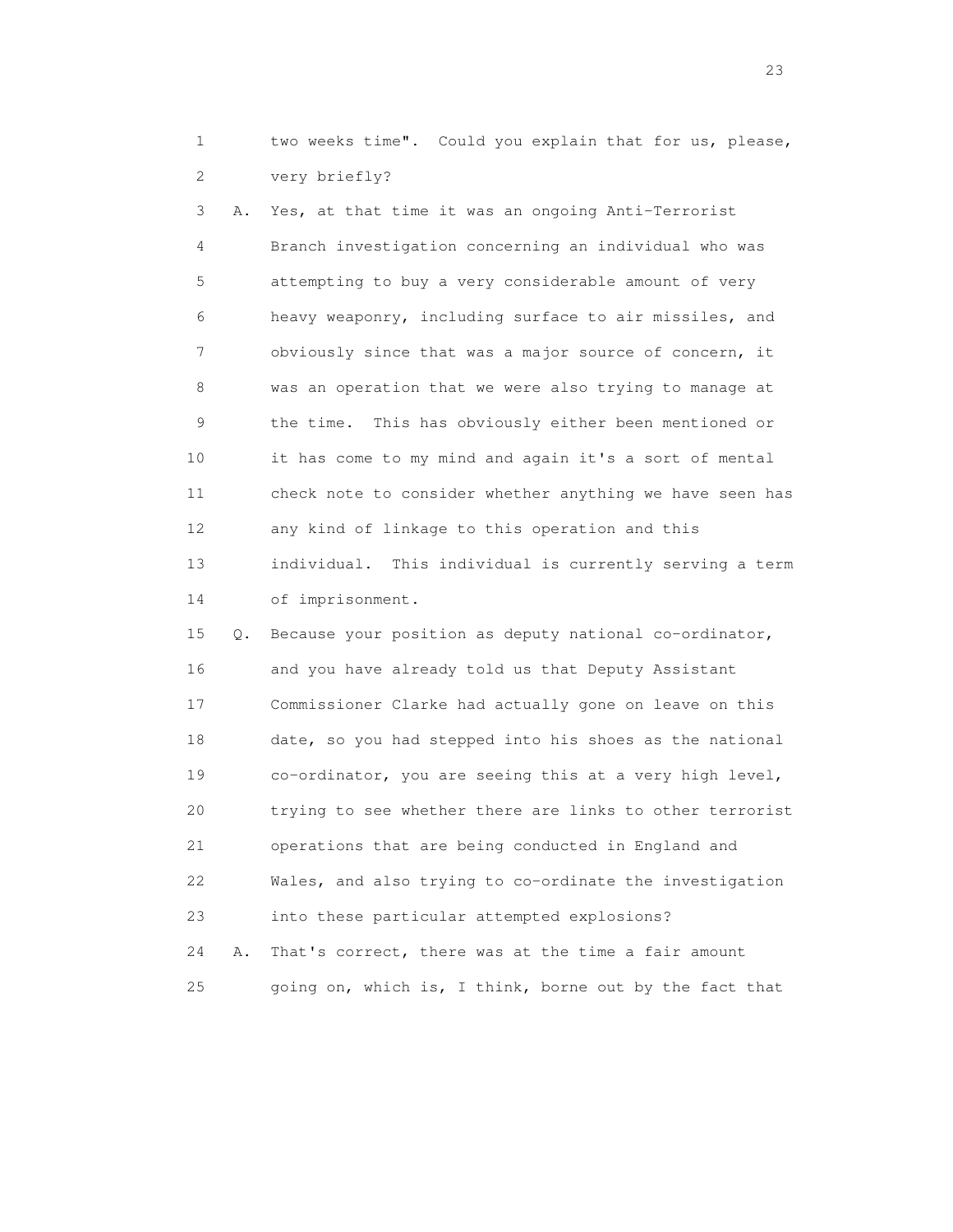1 after July, August/September time, there were three 2 highly significant operations conducted which resulted 3 in arrests, and this one ultimately concerning this 4 individual known as TIPU was one of those three that was 5 concluded at that time, but it was on the boil and there 6 were a number of other threats out on the horizon, and 7 a number of other operations we were trying to manage as 8 well.

 9 Q. So if we just go over the page, because I just want to 10 deal with something on page 1854, because you have been 11 asked questions, Mr McDowall, about the position that 12 confronted you in your role as, in effect, the senior 13 officer for anti-terrorist organisations, the dilemma 14 that you had as to whether to go public, or whether to 15 meant a covert operation.

 16 Do we see on page 1854 the advantages and 17 disadvantages which are being set out of an overt appeal 18 to the media as opposed to a covert operation? 19 A. Yes, that's correct.

 20 Q. I do not want to go into it in any detail, but -- 21 because we can see what's on this page -- I am bound to 22 say, Mr McDowall, I don't really understand your pluses 23 and minuses, we can see plus and minuses, because it 24 seems to me that the minuses might actually be the 25 advantages rather than the disadvantages.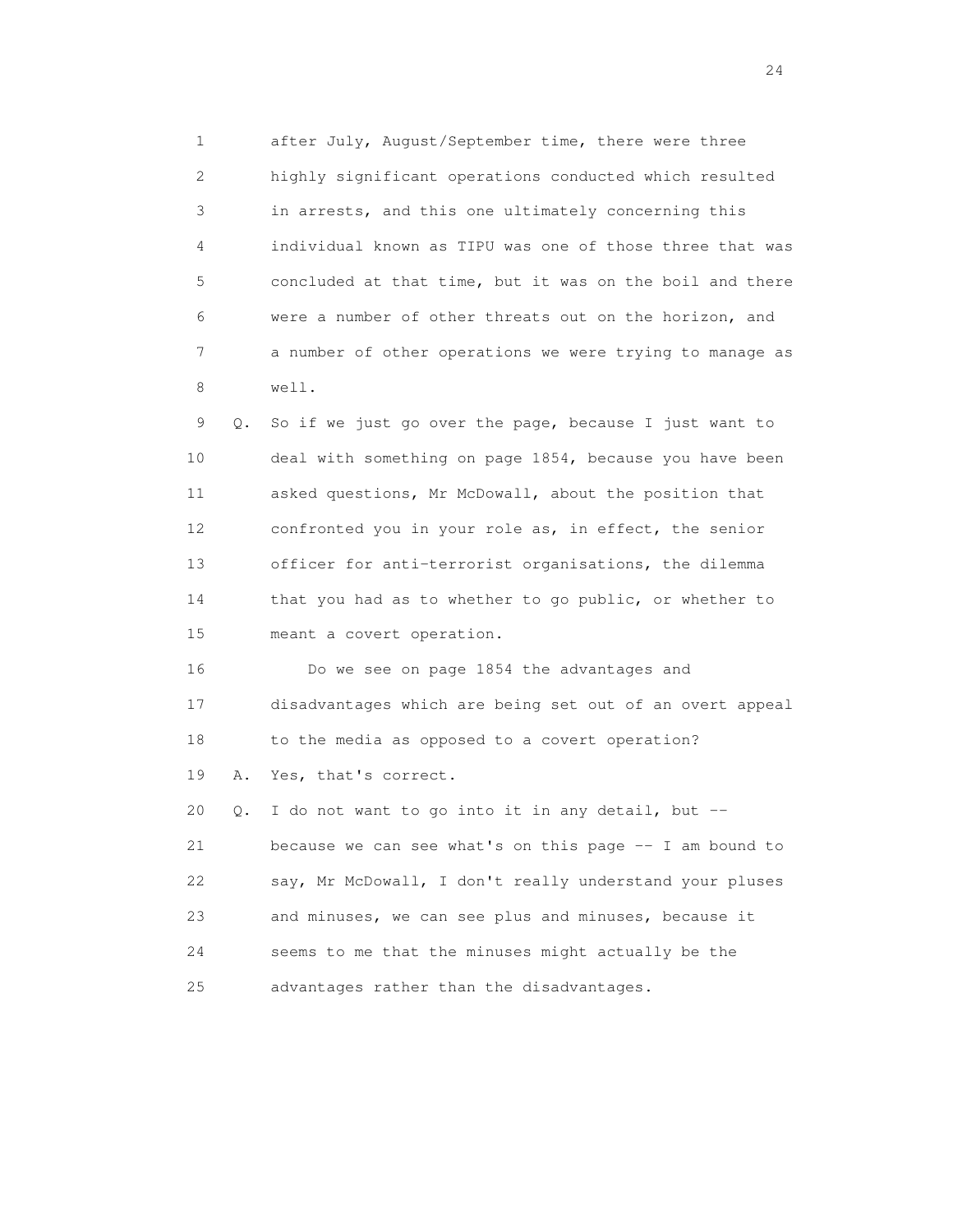1 A. You are absolutely right. As I have said, there was 2 a lot going on. But they are an attempt at listing some 3 of those pluses and minuses. But you are absolutely 4 right, sir. 5 Q. I thought perhaps you might have your own system. 6 A. No. 7 Q. We can see, can't we, under the minus sign, which I hope 8 are advantages, "Public safety, public reassurance, 9 quick ID, 1 to 4", I think that should be ID rather than 10 IS "bomb factories, identify bomb factories, and 11 witnesses." 12 Then we have the disadvantages, erroneous 13 identification, that's members of the public calling in 14 saying "I know this person", the fact that the bombers 15 might flee, evidence might be destroyed, evidence 16 destruction, hoaxes, resilience, that's whether you have 17 the resources to cope with all the information coming in 18 creating public fear, and then there is the community 19 backlash. You have "not public", and I will not go 20 through those. 21 What's going on here, Mr McDowall, so we understand 22 it, this is in effect a balancing exercise, trying to 23 resolve what is the best way to proceed with this 24 investigation? 25 A. That's correct. To any decision like this there are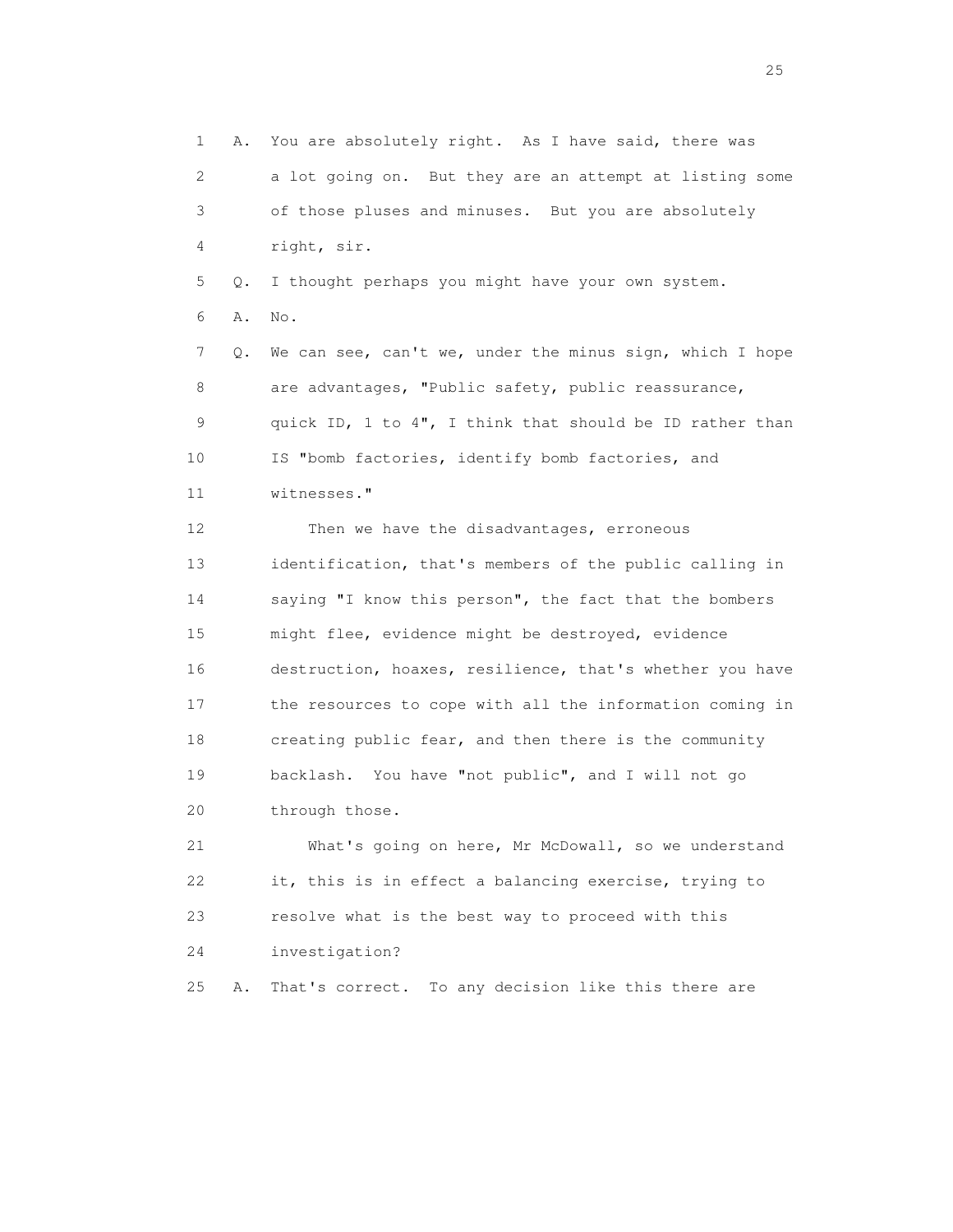1 clearly advantages and disadvantages, and you have to 2 come to a decision at the end of the day having tried to 3 take into account everything you can. And I recall this 4 process taking some considerable time and involving 5 quite a lot of discussion. 6 Q. I just want to ask you, because we know that originally 7 it was thought that there would be an appeal to the 8 media, and you had to catch the print run of the 9 newspapers by 4.30 am. We know that in fact what 10 happened with the developing intelligence was that there 11 was a covert operation. I just want to ask you about 12 the advantages of a covert operation, if I may, just 13 using this page, where you have enumerated or identified 14 certain advantages and disadvantages. 15 Are the advantages of a covert operation first of 16 all you are seeking to minimise alarm to the public? 17 A. Yes. 18 Q. Secondly, you are seeking to maximise the flow of your 19 own intelligence and use it in a focused manner? 20 A. Yes, that's correct. 21 Q. Also a covert operation carries less of a risk of 22 precipitating a further attack? 23 A. Yes, that was believed to be the case, yes. 24 Q. And a covert operation provides the best opportunity to 25 arrest in what is hoped to be safe circumstances?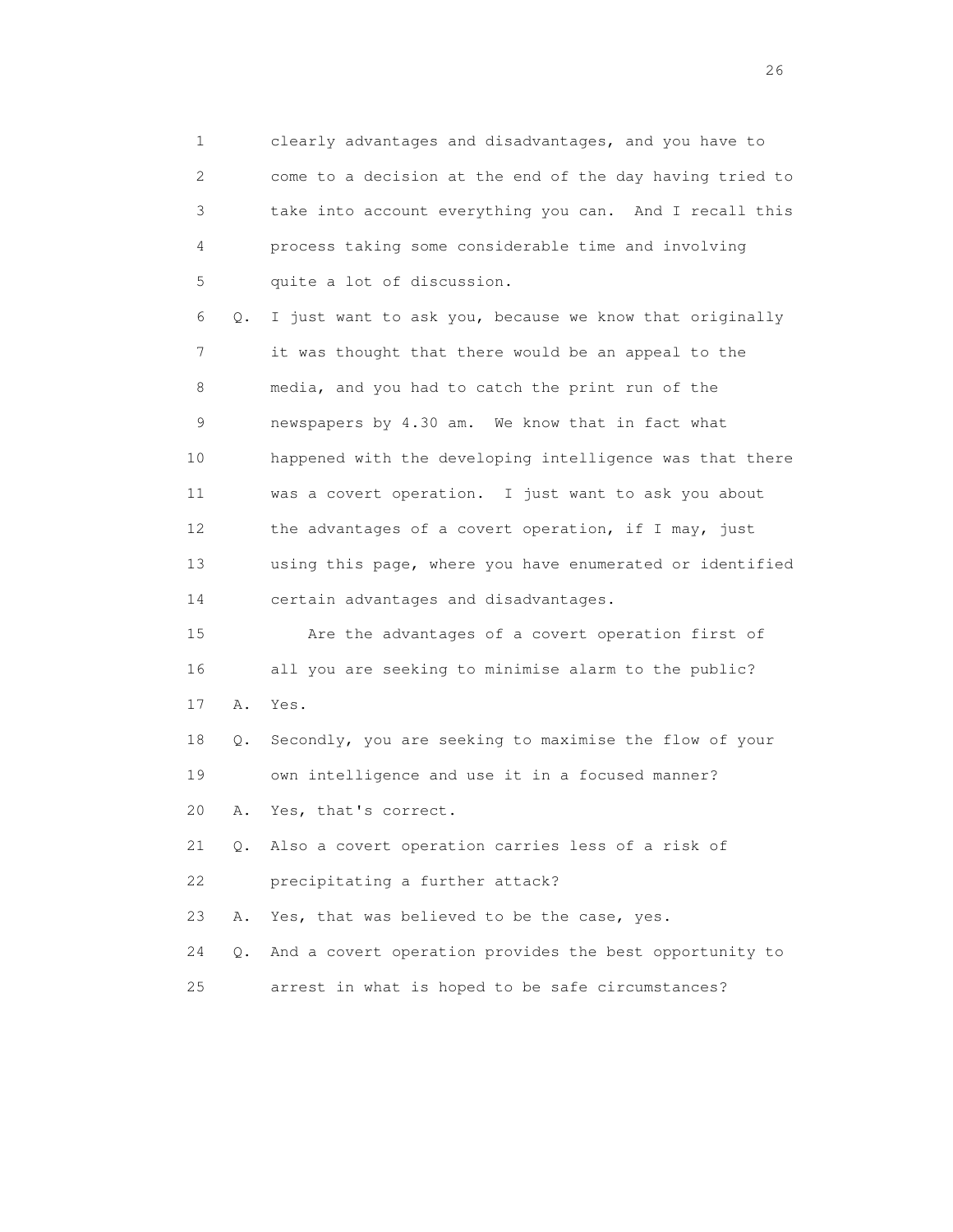- 1 A. Yes, that's correct.
- 2 Q. And that's because you hope that you won't alert the
- 3 suspects?
- 4 A. That's correct, yes.

 5 Q. Now, when you have a covert operation, I am going to ask 6 you about this in a moment, just to foreshadow where we 7 are going with this, if a covert operation is 8 compromised, in other words if a covert operation 9 becomes known to the public, what sort of risk does that 10 create to the success of the operation and public

11 safety?

 12 A. It creates a very, very substantial risk, because things 13 very rapidly spin out of our control, and typically in 14 this day and age, and certainly in 2005, as I think we 15 all saw, the insatiable appetite of the media channels 16 and their rapid deployment, their response to scenes, 17 I think they monitor quite carefully the police 18 frequencies that they can. There are all sorts of 19 potential public safety issues involved in that kind of 20 loss of control, and our then operational tactics and 21 what we can try and achieve usually becomes 22 significantly diminished.

 23 Q. I'll come on in due course to ask some specific 24 questions about the Scotia Road premises and the 25 particular challenges that that address presented in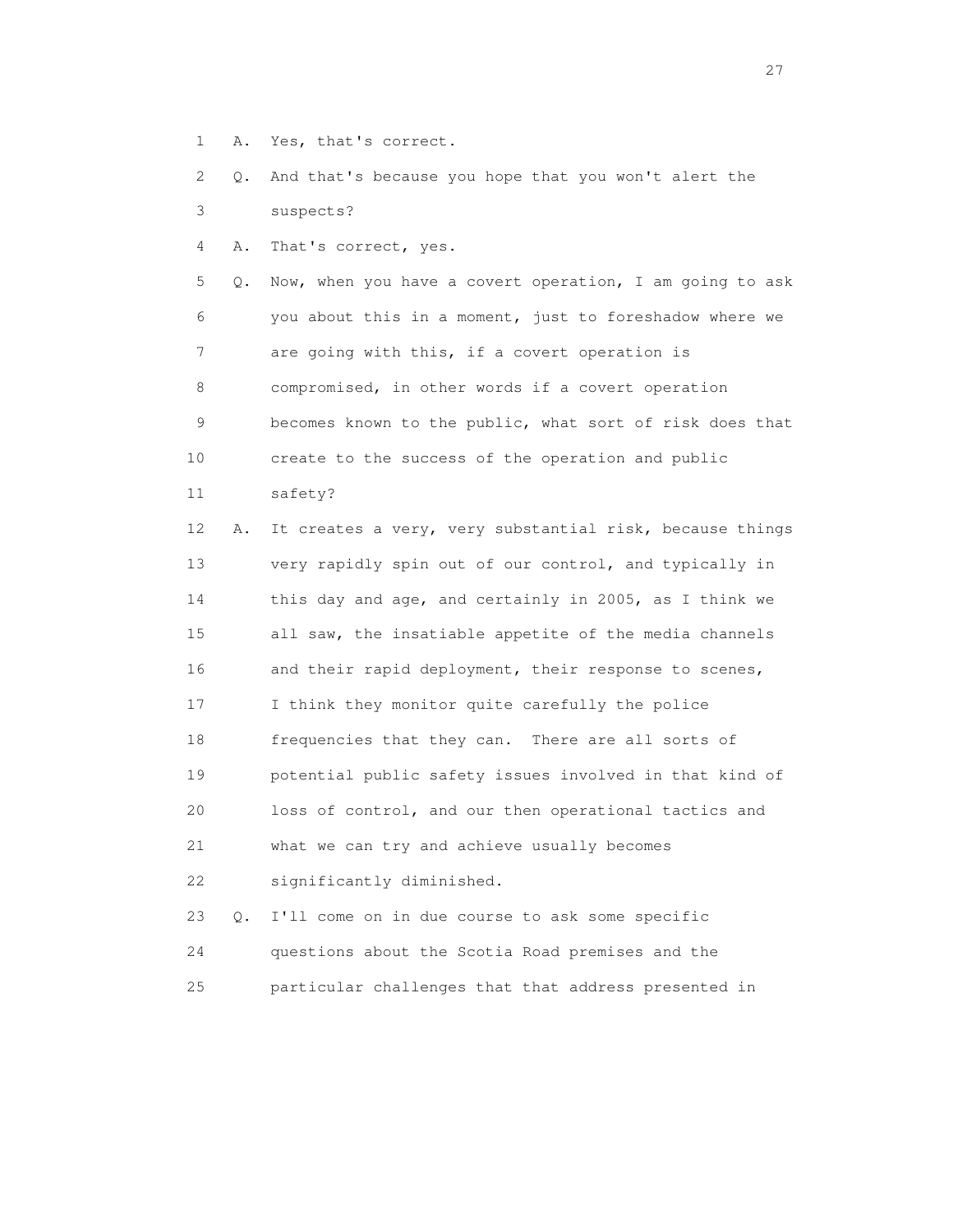1 a moment, if I may. Just going on through this, on 2 page 1854, there is nothing more I need to ask you about 3 in any detail, we just see various other matters that 4 you are noting. 5 Then going on to page 1855, again for the purposes 6 of the note, this is 21 July, and we have 10 pm, and in 7 the top right-hand corner "Alan Brown". Was that 8 Assistant Commissioner Brown? 9 A. That's correct, sir, yes. 10 Q. Just so everyone knows, and we can put the structure in 11 place, Assistant Commissioner Brown, he was known as 12 London Gold? 13 A. That's correct, yes, sir. 14 Q. So what Assistant Commissioner Brown is concerned with 15 is he is at yet another level overseeing London, and he 16 has communication links with the Government and also 17 Transport for London, the London Ambulance Service, so 18 he is co-ordinating the information that gets circulated 19 to Government and other emergency services? 20 A. That's correct, and he would have had responsibility for 21 the deployment of uniformed officers. 22 Q. So there are discussions with Mr Brown at 10 pm, then 23 there are various other notes that you made. May I just 24 ask you just about one of them, please, in the middle 25 the page, SO19 resilience, I hope everyone can see that

28 and 28 and 28 and 28 and 28 and 28 and 28 and 28 and 28 and 28 and 28 and 28 and 28 and 28 and 28 and 28 and 28 and 28 and 28 and 28 and 28 and 28 and 28 and 28 and 28 and 28 and 28 and 28 and 28 and 28 and 28 and 28 an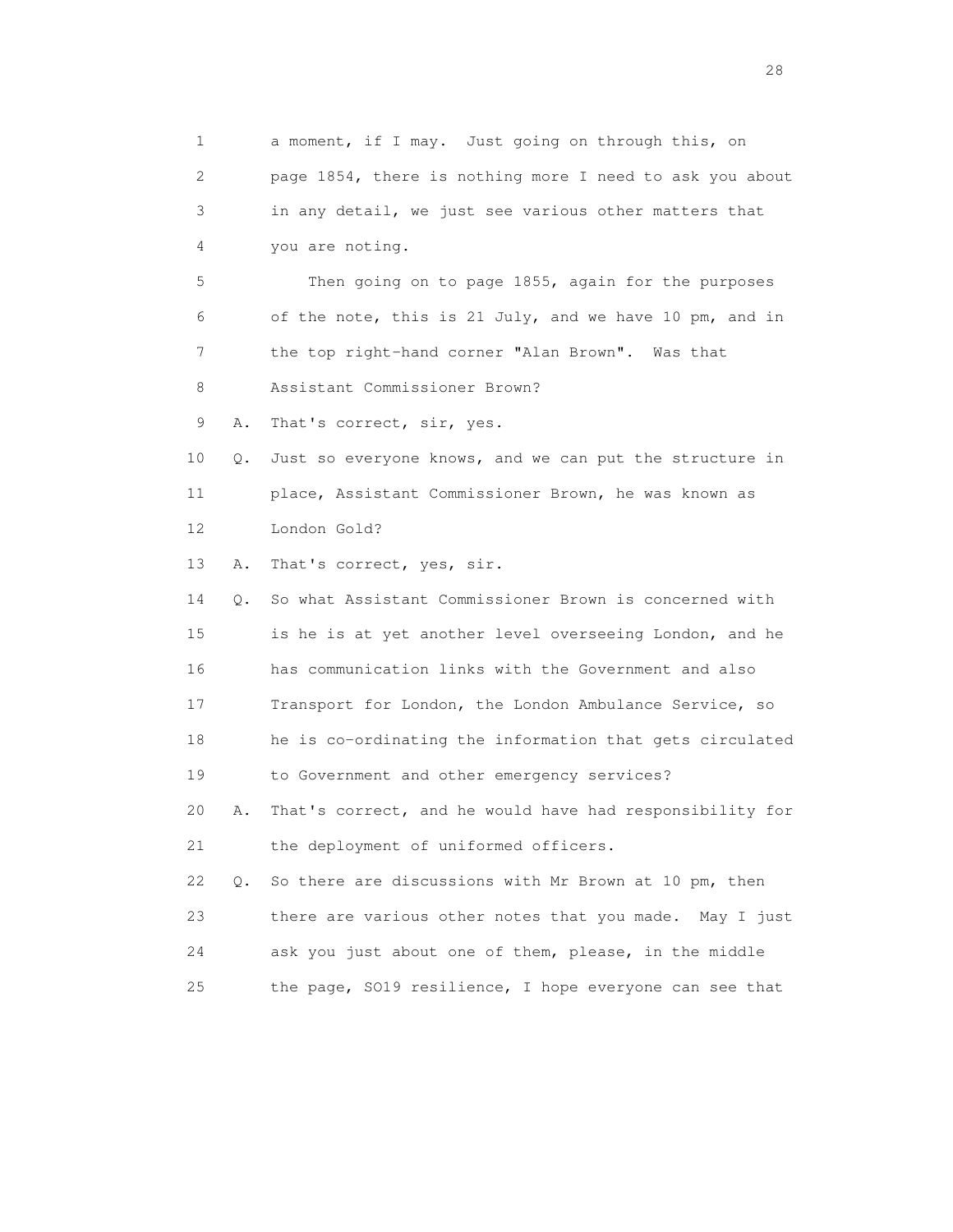- 1 in the middle of the page?
- 2 A. Yes.

| 3               | О. | May I just ask you this: this word resilience, what are  |  |
|-----------------|----|----------------------------------------------------------|--|
| 4               |    | you intending to convey by that?                         |  |
| 5               | Α. | At this point we are thinking about two things,          |  |
| 6               |    | essentially, the numbers of specialist officers who are  |  |
| 7               |    | firearms trained who may be available to us,             |  |
| 8               |    | specifically also because of the holiday period that we  |  |
| 9               |    | were in at the time; and also the resilience of the      |  |
| 10 <sub>o</sub> |    | officers themselves who had been working very long       |  |
| 11              |    | hours, and obviously that carries risks in their         |  |
| 12 <sup>2</sup> |    | deployment with it.                                      |  |
| 13              | Q. | Were there SO19 forces outside the Metropolitan Police   |  |
| 14              |    | area? Did other police forces have specialist firearms   |  |
| 15              |    | teams?                                                   |  |
| 16              | Α. | There are specialist firearms teams in most forces, but  |  |
| 17              |    | they are not trained to the same standard generally.     |  |
| 18              |    | They are also fairly small entities, and their primary   |  |
| 19              |    | responsibility is to respond to whatever armed           |  |
| 20              |    | criminality is occurring in the force area that they are |  |
| 21              |    | in.                                                      |  |
| 22              | Q. | Thank you very much for that, Mr McDowall. Then we have  |  |
| 23              |    | Operation Newton. Was that another terrorist             |  |
| 24              |    | investigation that was going on at the time?             |  |
| 25              | Α. | No, it's another protocol, it concerns another type of   |  |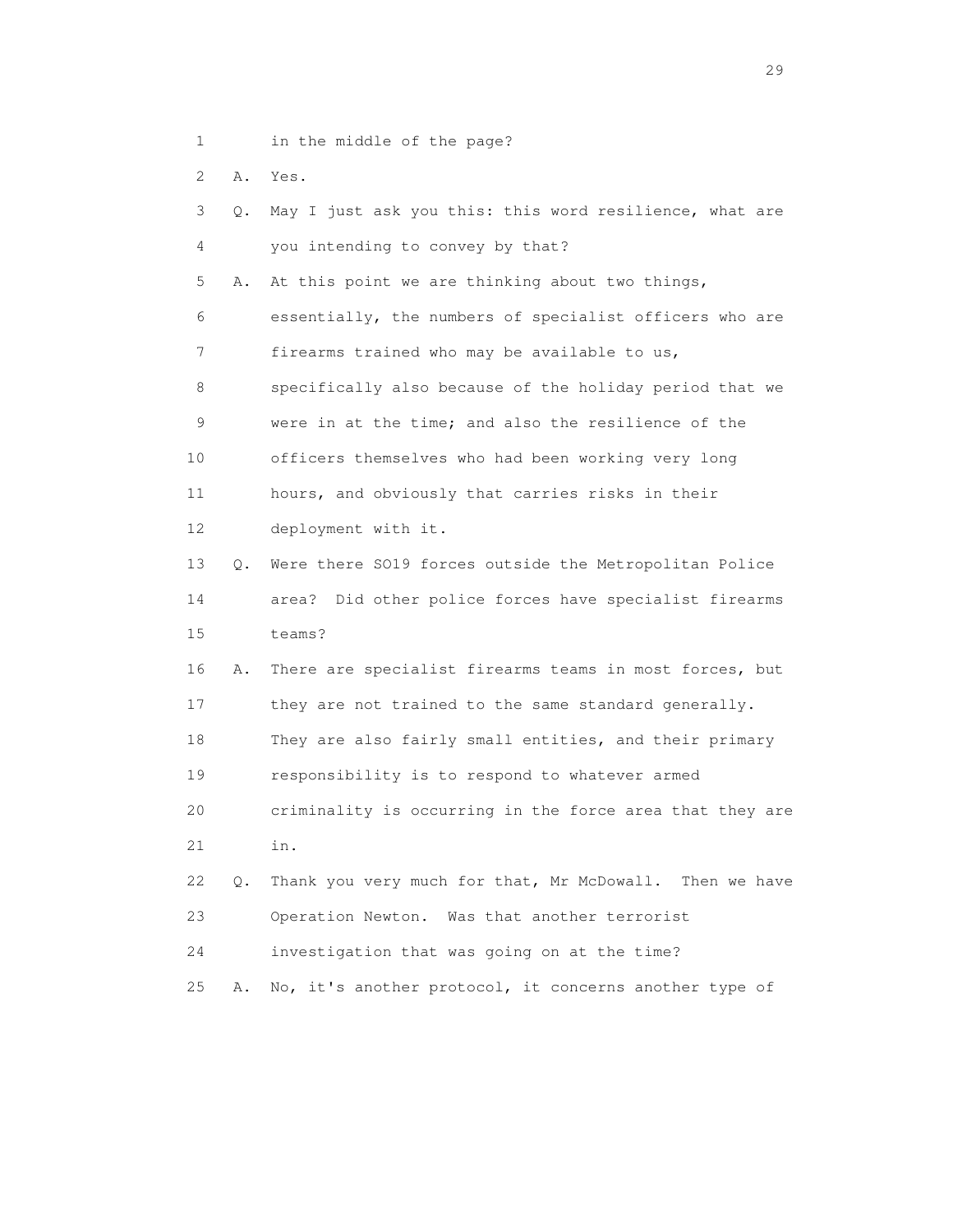1 terrorist attack and that's a sort of aide memoire to 2 me, I suppose, a note of mine that perhaps we need to 3 think about this and how well we are positioned to 4 respond to that type of attack, should it occur. 5 Q. Then we have the entry which I just want to ask you 6 about, please, "Separate Kratos commander for SO12, DSO 7 role". This is the designated senior officer role. 8 A. Yes. 9 Q. The thinking was that there would be a role for 10 a designated senior officer in this investigation? 11 A. Yes, at that point clearly we were already thinking that 12 this might be a requirement and it might be 13 an appropriate thing to arrange. 14 Q. You told us yesterday or the day before, Mr McDowall, 15 you personally were not responsible for appointing 16 Cressida Dick, then Commander Cressida Dick, so the same 17 rank as you so far as the police service is concerned, 18 but when you learned that she was appointed you said 19 that you were very pleased. 20 May I just ask you this: did she have experience as 21 a designated senior officer? 22 A. She had experience as a designated senior officer. 23 I think she had undergone some significant involvement 24 in training and possibly even programme planning, but 25 also her background was from the Specialist Crime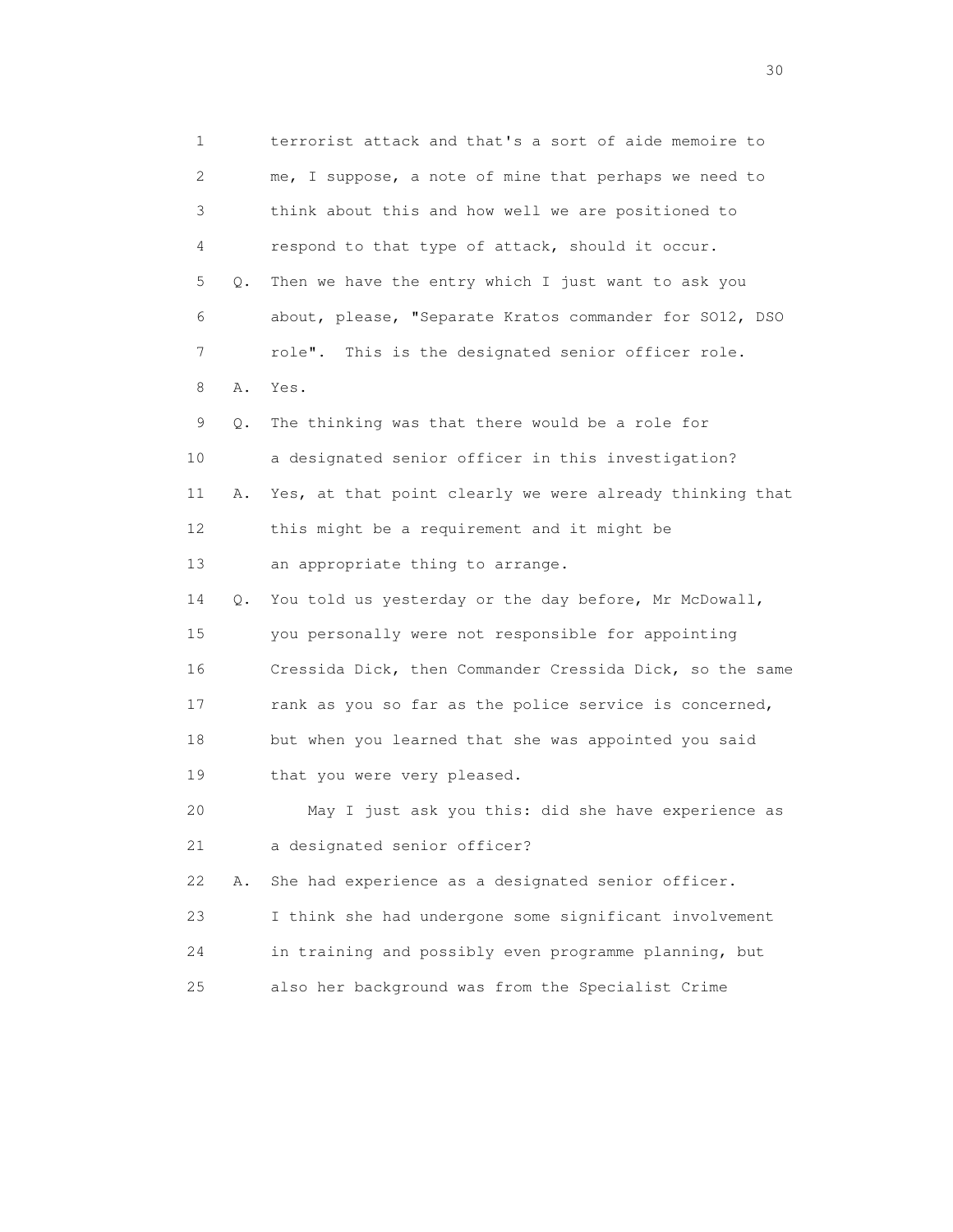1 Directorate at the time, so she had significant 2 experience of covert proactive operations, specifically 3 matters such as armed robbery and kidnap. 4 Q. And just finishing 1855, just for our curiosity so that 5 we can put it to one side, the bottom of the page: 6 "Police are seeking a man in connection with" this 7 was the type of formula you were thinking of using when 8 you went to the media. Then we have a reference to 9 "Metbats" will you please tell us what Metbats are so we 10 can put that out of the way? 11 A. Yes, I don't know who came up with that name, it's 12 an internal briefing system that is on the intranet for 13 the police service in London. 14 Q. The intranet, that's the internal police service 15 electronic message system? 16 A. Well, it's like the internet but internal, yes. 17 Q. Going over the page, 1856, again the 21 July, the time 18 on that page, there is 10 am but that was looking 19 forward to the 22nd as to the time at which a public 20 statement might be made following the appeal to the 21 media. So it's not the time of the entry. 22 Then 1857, I just want to deal with this, if I may, 23 because there may be some significant points here. 24 1857, we have now moved in to the 22 July, if anyone 25 wants to note this, and this is 4.20. Just to put this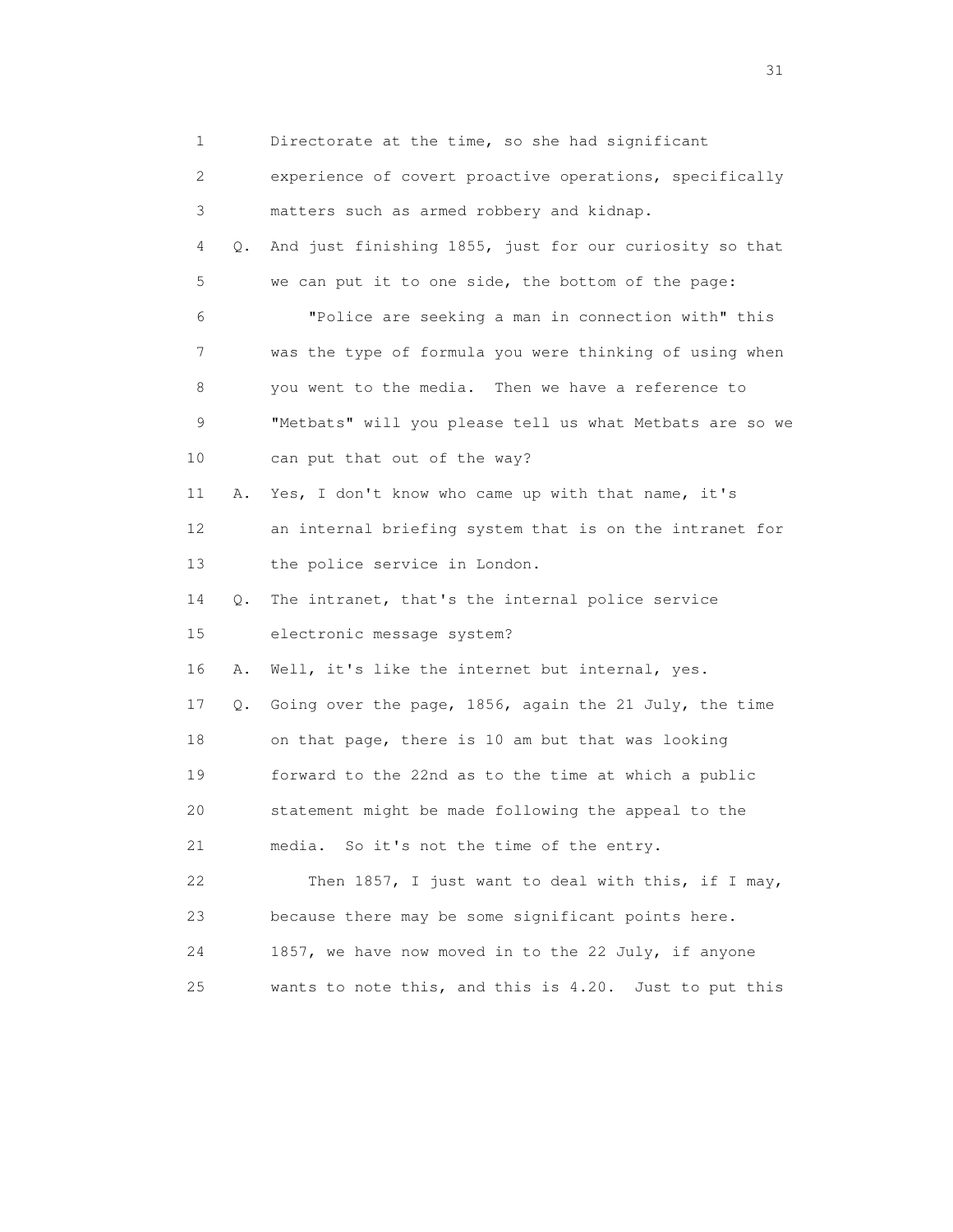1 in context, Mr McDowall, in case we need our memories 2 jogged, you had gone off duty at 2 am with a view to 3 coming back at 4 am to decide whether to continue with 4 the plan to make an appeal to the media, and you had 5 come back on duty at 4, about 4 o'clock, I think you had 6 stayed in a hotel close to Scotland Yard which is 7 customary when police officers are involved in working 8 long hours. You had come back from the hotel, and 9 I think your own loggist, Mr Forteath, a Detective 10 Inspector, he then left, or you said he should go and 11 get some rest and he left between 4 and 6. So between 4 12 and 6 you are making your own notes? 13 A. Yes, that's correct, sir. 14 Q. This is 4.20, and we see various details about Osman at 15 the top of the page, and the reference to "fizzing 16 again" because I think it was feared that the bomb had 17 become unstable. Then there is a reference to Abdi 18 Samad Omar, if the ladies and gentlemen of the jury want 19 to make a note, he was not in fact a bomber but at this 20 point suspected to be one; is that right? 21 A. Yes. 22 Q. So Omar was a suspect in relation to the Warren Street 23 bombing but wasn't in fact a bomber. Then there is 24 a reference to Scotia Road, SW2, and the reference to 25 the training camp, which was Operation Ragstone, and you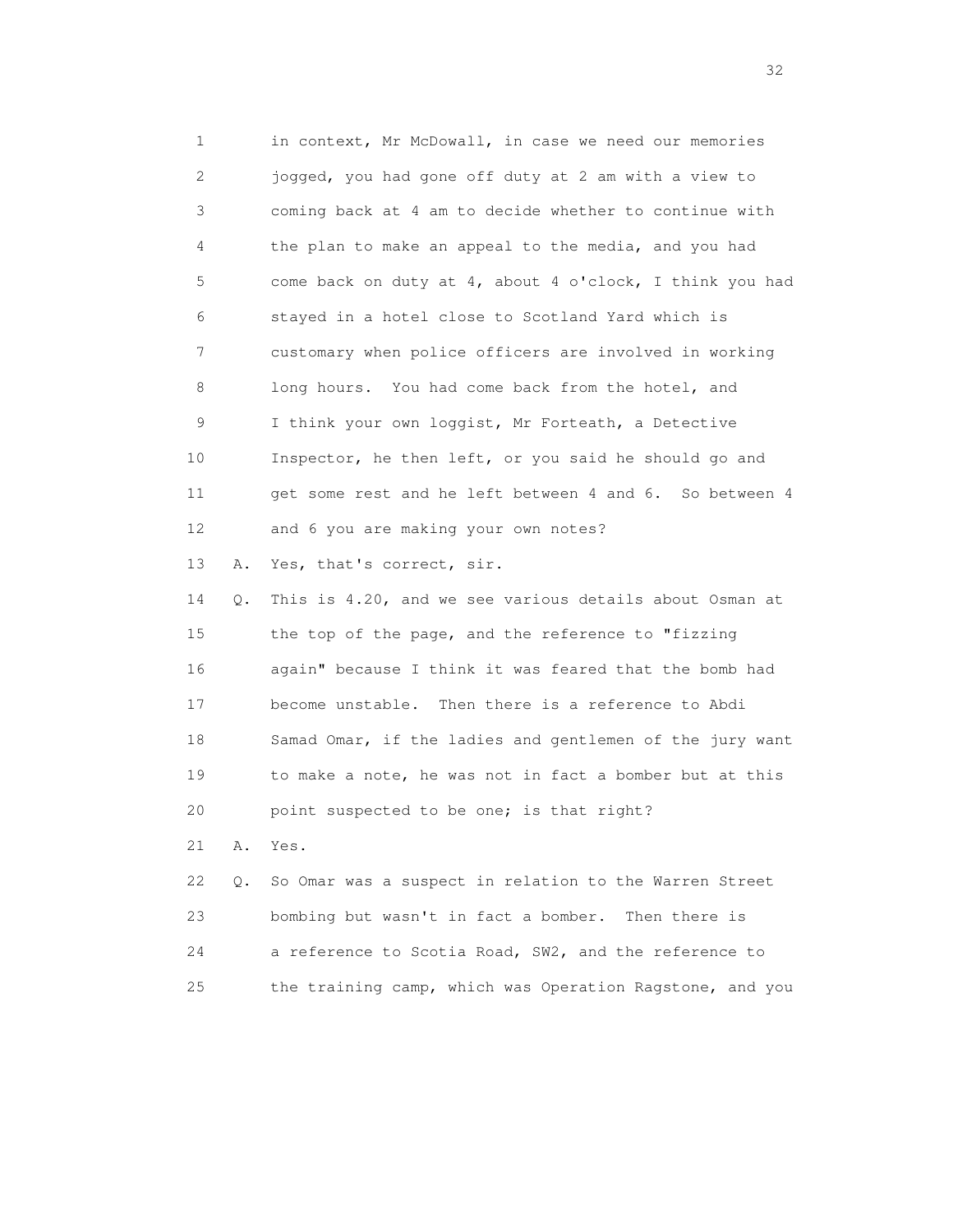1 were asked about this, about the training camp. This 2 was an allegation, that later led to a prosecution, that 3 it was a training camp for those intent on carrying out 4 terrorist operations? 5 A. That's correct, yes. 6 Q. The important point I want to ask you about, 7 Mr McDowall, is in the middle of the page, which is the 8 address Pownall Road, question mark, question mark. 9 May I just ask you about that? 10 A. Yes, that's an address obviously that's been mentioned 11 in the course of that 4.20 am update or briefing, but 12 the double question marks I think are -- or they signify 13 that either I am not sure I have heard it correctly, or 14 that we are not sure that that is how you spell it or, 15 you know, it's something like Pownall Road, I believe. 16 Q. That's what I was going to ask you about, because we 17 will see when Portnall Road first appears in this book, 18 but certainly at 4.20 there is no reference to the 19 Portnall Road address? 20 A. No, there is obviously a suggestion there is another 21 address, but there is a lack of clarity about how it's 22 spelt or how it's pronounced or whether it's actually 23 noted correctly. 24 Q. Yes. 25 A. Sorry, that's why the double question marks.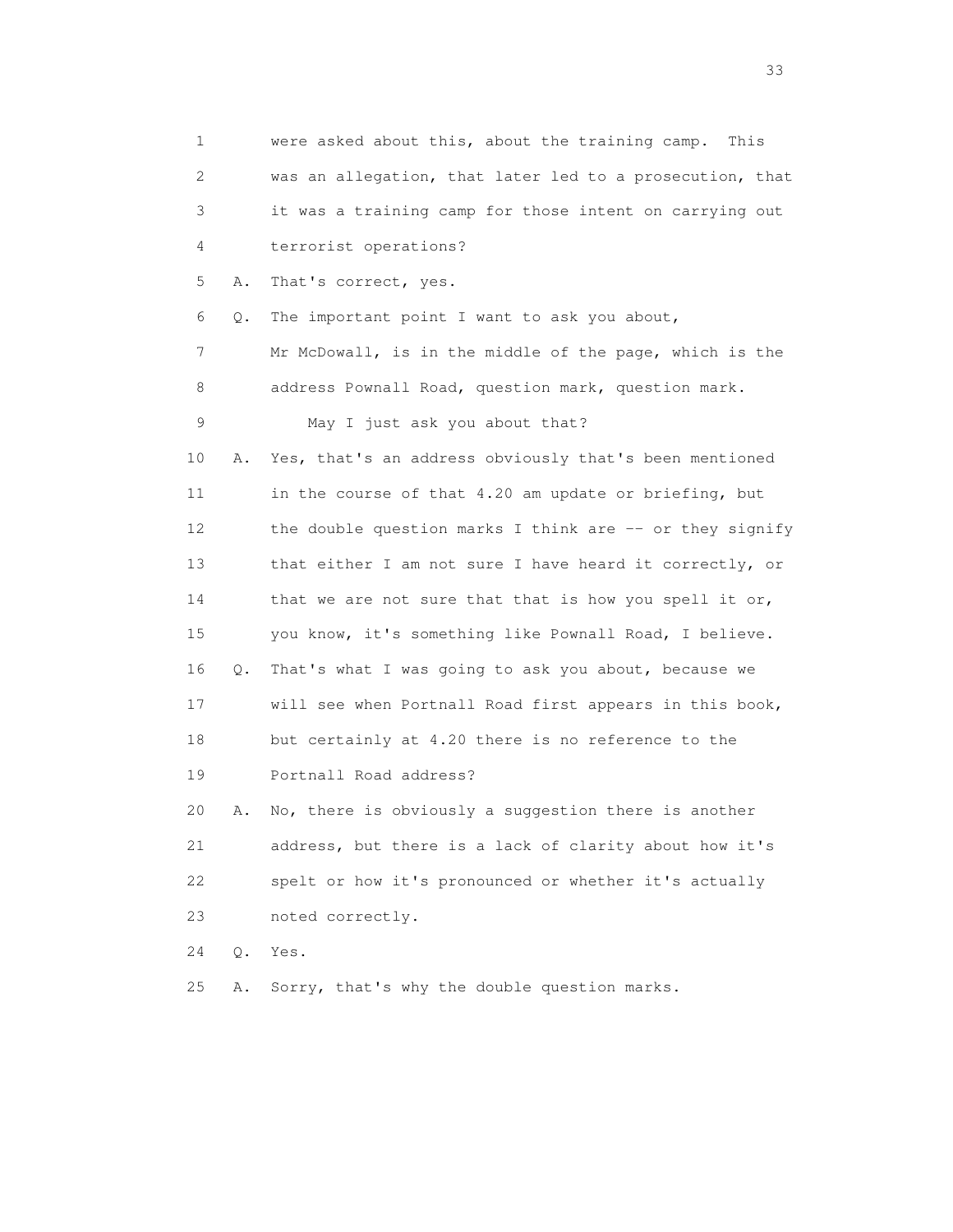1 Q. Yes. We will see in a moment, and I will not take it 2 out of turn, that the first entry in your note of the 3 Portnall Road address appears at sometime after 5.15. 4 You remember Mr Hilliard was asking you questions the 5 other day and in our timeline we have it at 4.45 am as 6 that, as coming onstream at that time? 7 A. Yes. 8 Q. Sorry, 5.45. I do not want to mislead anyone. Does 9 that sound about right, 5.45 for the Portnall Road being 10 a firm address? 11 A. Yes, I think it's around that time, anyway, and 12 obviously firmed up as being Portnall Road, if indeed 13 this was the one and the same address. 14 Q. Yes. If we just go on to page 1858, Mr McDowall, just 15 looking at this, this is still 22 July, you have been 16 asked about the reference to the ripped up 17 correspondence in the bomb bag relating to Girma. 18 I just want to ask you, dropping down about a third of 19 the way down the page, after the reference to the blue 20 Golf motor car, and this person Girma, Girma just so we 21 are clear about that, he too -- it's a male -- was not 22 actually a bomber involved in this incident but he was 23 someone who it was alleged had given support to the 24 bombers? 25 A. That's correct.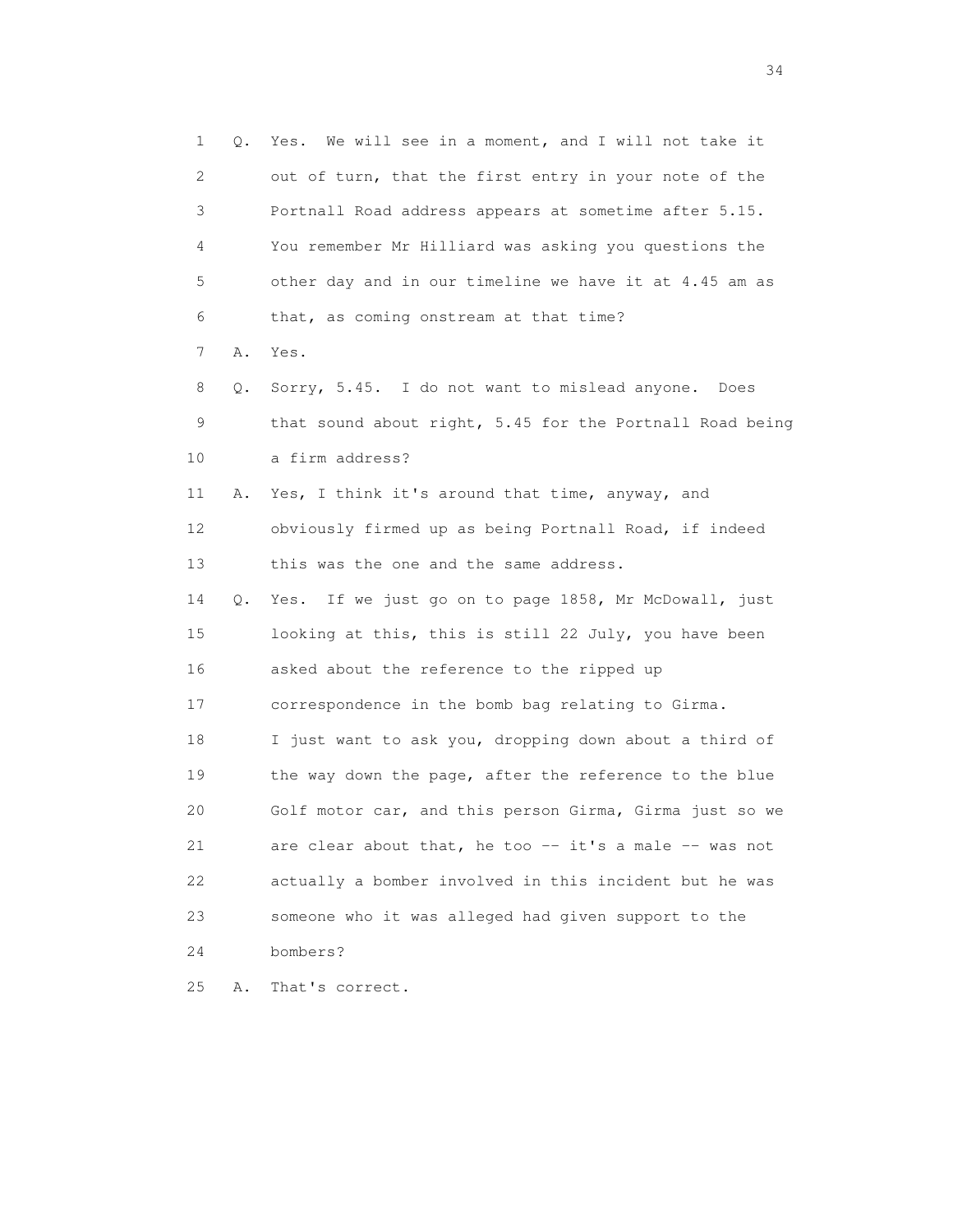1 Q. We see the address, again in the early hours, of flat 2 40, Blair House, which we saw when we all went on the 3 view on Tuesday of this week.

 4 Then there is further details about Omar, not in 5 fact one of the bombers, and then details about 6 Operation Ragstone, the whitewater rafting.

 7 Then we go down to the decision in relation to the 8 prisoners. Just so we can see, and the purpose of 9 dealing with this is to show the importance of a covert 10 operation, part of the plan was to show photographs to 11 people who were detained in Woodhill Prison, which is 12 a prison near Milton Keynes, which is a category A, 13 which means it houses some of the most serious 14 prisoners, Woodhill Prison up near Milton Keynes, you 15 are going to go in there and show some prisoners some 16 photographs to see whether they are willing to say "yes, 17 that is so-and-so"?

18 A. Yes.

 19 Q. A decision was taken to do that at Woodhill. There is 20 also a reference to Belmarsh. That actually was carried 21 out at Woodhill. If we just drop down to, after the 22 Gold firearms strategy entry, we see 5.15 am, lockdown 23 Woodhill, result of photo showing. Was that then in 24 effect closing the prison to ensure that no-one could 25 pass on any information about the enquiries that were

<u>35</u> and the state of the state of the state of the state of the state of the state of the state of the state of the state of the state of the state of the state of the state of the state of the state of the state of the s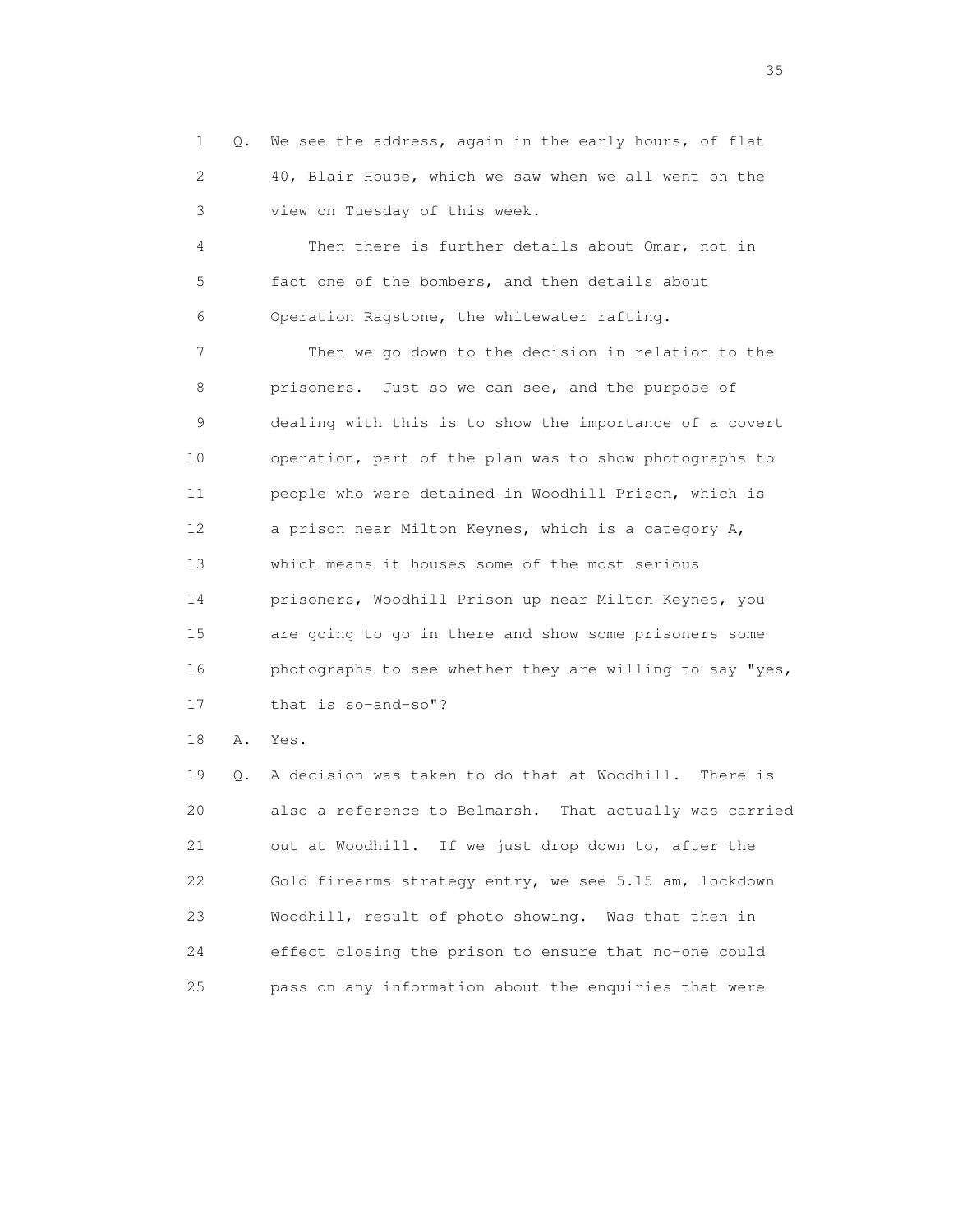1 being made?

| 2  | Α. | Yes, that's correct, and it is a decision of some        |
|----|----|----------------------------------------------------------|
| 3  |    | importance really because it sounds easy, but actually   |
| 4  |    | it isn't an easy thing to do, and in doing so one runs   |
| 5  |    | the risk of creating significant disorder in the prison, |
| 6  |    | but it was felt that it was the appropriate thing to do, |
| 7  |    | given the importance of remaining covert.                |
| 8  | Q. | So that explains that. This, of course, is the time,     |
| 9  |    | just before 5 am, that the decision is taken to go       |
| 10 |    | covert, and to deviate from the original plan to go to   |
| 11 |    | the media.                                               |
| 12 |    | May I ask you about the entry that you have been         |
| 13 |    | asked many times about now, and I hope to deal with it   |
| 14 |    | crisply in this way: the Gold firearms strategy in       |
| 15 |    | respect of premises, may I ask you this: strategy, when  |
| 16 |    | we are talking about strategy and tactics, strategy is   |
| 17 |    | really the plan and tactics is the implementation of the |
| 18 |    | plan?                                                    |
| 19 | Α. | Yes, the strategy is the plan, it's the objective that   |
| 20 |    | you are trying to achieve, the aim of the whole          |
| 21 |    | operation, and the tactics are, as you say, a means to   |
| 22 |    | achieve it.                                              |
| 23 | Q. | I suppose in one sense, the plan here was to arrest      |
| 24 |    | those who were believed to be responsible for the failed |
| 25 |    | attacks, and preserve public safety?                     |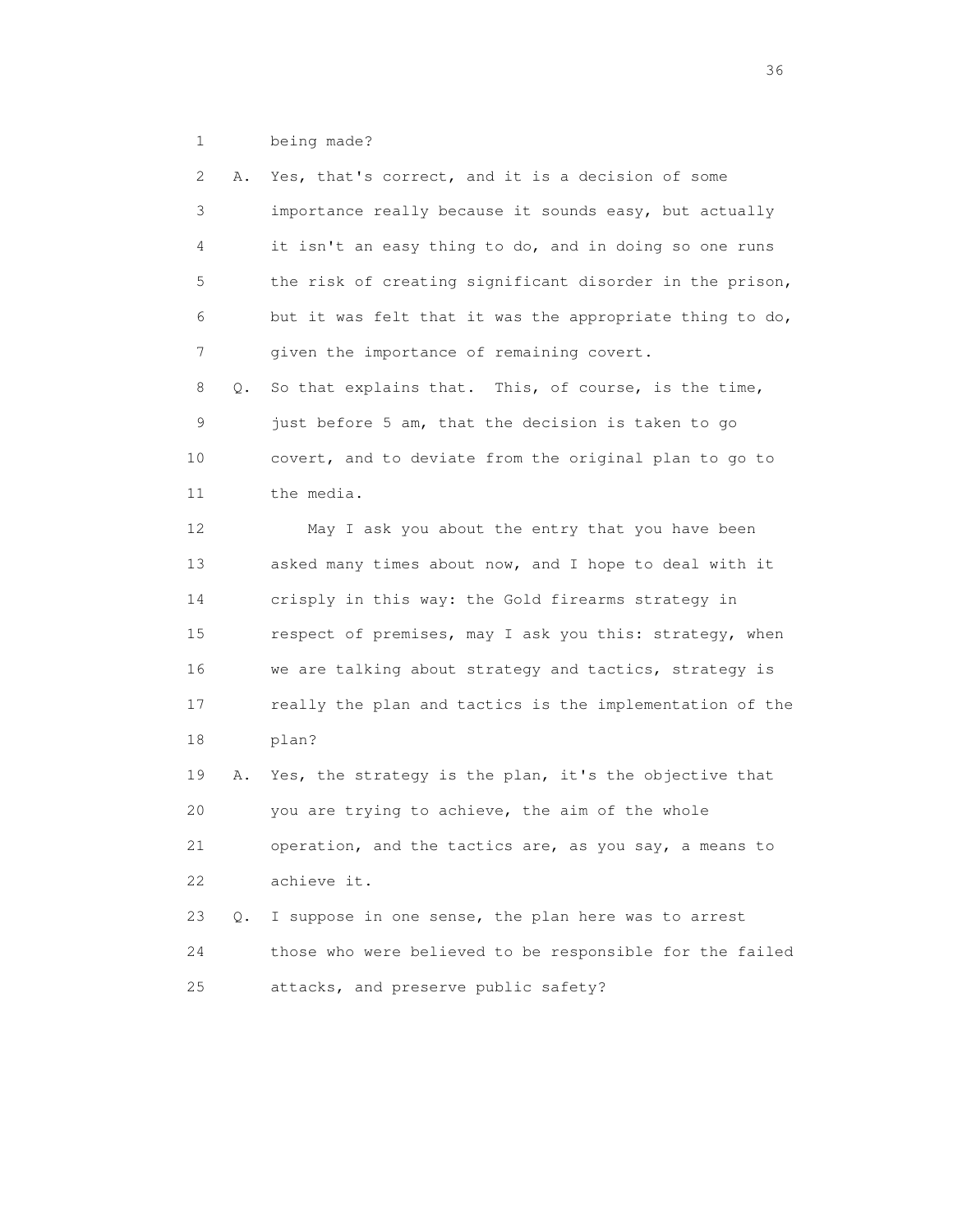1 A. That's correct, yes, sir.

| 2  | Q. | We have: "In respect of premises" in the plural, and     |
|----|----|----------------------------------------------------------|
| 3  |    | that appears to make sense because you have "Silver to   |
| 4  |    | be identified, each plot to liaise"?                     |
| 5  | Α. | Yes.                                                     |
| 6  | Q. | Now, of course, if Portnall Road didn't come onstream or |
| 7  |    | wasn't firmed up as an address until 5.45, it would      |
| 8  |    | follow that at this stage you have the Scotia Road       |
| 9  |    | address, you certainly have Blair House mentioned on     |
| 10 |    | this page, with the possibility of the other address,    |
| 11 |    | Pownall Road, as you have recorded that, that you will   |
| 12 |    | have to deal with in due course?                         |
| 13 | Α. | That's correct, yes.                                     |
| 14 | Q. | Then with control, challenge, stop, you have told us     |
| 15 |    | about that, but just so we are clear about it, control   |
| 16 |    | is not cordoning off the premises and preventing people  |
| 17 |    | from leaving, it's having it under surveillance?         |
| 18 | Α. | Yes, it's having it under surveillance and having the    |
| 19 |    | opportunity to make decisions about what we then do.     |
| 20 | Q. | Then W stands for "with", with SO19 the Specialist       |
| 21 |    | Firearms Officers, recce, reconnaissance, and that's     |
| 22 |    | a driveby that's usually done when the firearms officers |
| 23 |    | arrive, but of course we know in this case that          |
| 24 |    | Scotia Road was a cul-de-sac and it didn't lend itself   |
| 25 |    | to a driveby reconnaissance?                             |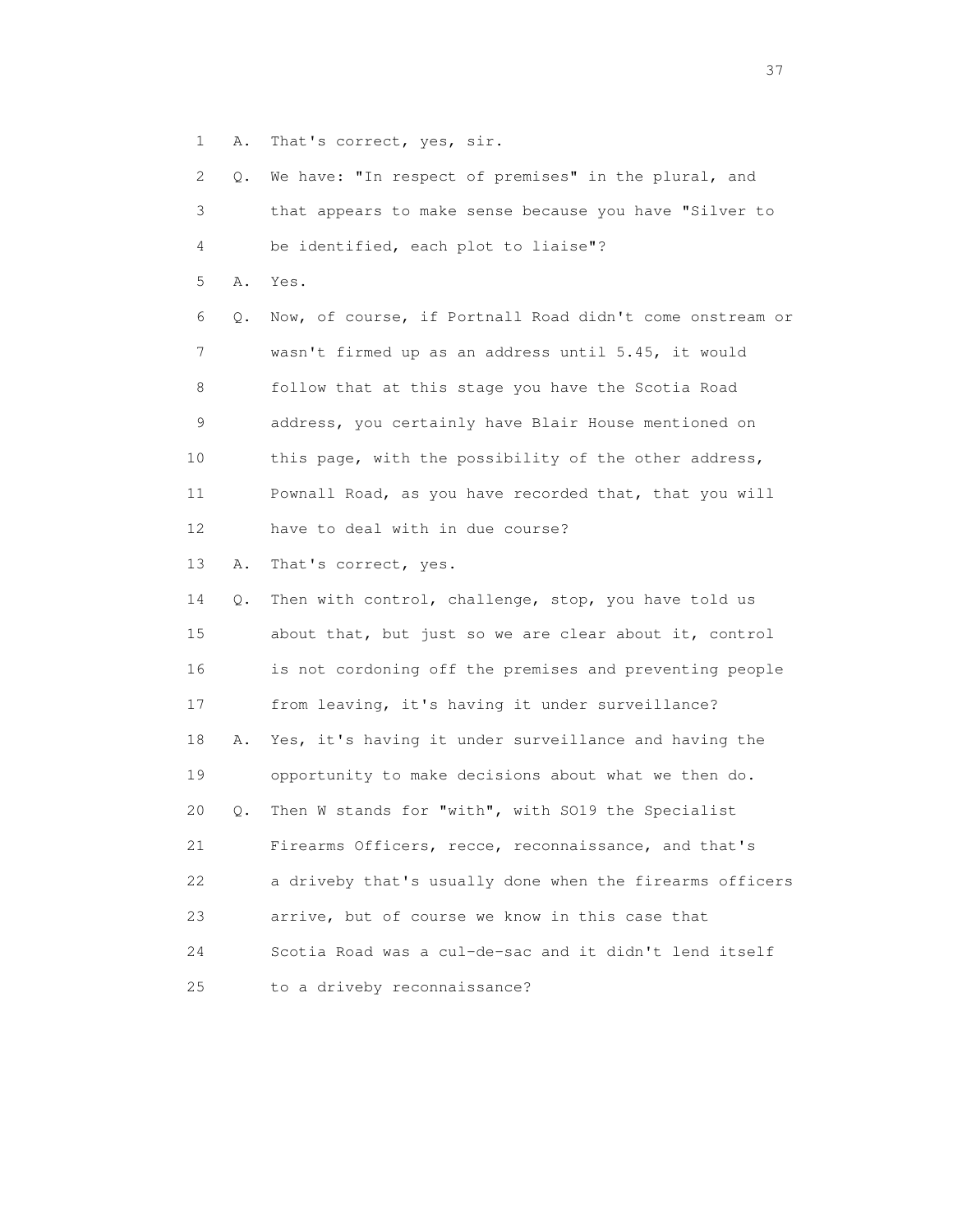1 A. That's correct, yes.

| 2  | Q.    | May I just ask you, the very end of this, you have       |
|----|-------|----------------------------------------------------------|
| 3  |       | a plus sign which I assume means a plus in these         |
| 4  |       | circumstances, Mr McDowall, but you will tell us         |
| 5  |       | "update, accord to developing int" is that update        |
| 6  |       | according to developing intelligence?                    |
| 7  | Α.    | Yes, it is and a plus is definitely a plus here, is      |
| 8  |       | shorthand for "and".                                     |
| 9  | Q.    | This is -- in effect the plan is put in place, but there |
| 10 |       | needs to be flexibility because of the developing        |
| 11 |       | intelligence?                                            |
| 12 | Α.    | Yes.                                                     |
| 13 | Q.    | The "Consult Commander Carter" there, he's the person    |
| 14 |       | that I mentioned earlier who's in the pod on the second  |
| 15 |       | floor, who is the on duty DSO for spontaneous incidents? |
| 16 | Α.    | That's correct.                                          |
| 17 | Q.    | And of course the "update according to developing        |
| 18 |       | intelligence", that is why you put in place a command    |
| 19 |       | structure, because it is those involved in conducting    |
| 20 |       | the operation who need the flexibility?                  |
| 21 | Α.    | Yes, that's correct, sir, yes.                           |
| 22 | Q.    | To develop it according to the intelligence as it comes  |
| 23 |       | in?                                                      |
| 24 | Α.    | That's absolutely right, yes.                            |
| 25 | $Q$ . | Now, if we just go on, because I am just going to go on, |

and the state of the state of the state of the state of the state of the state of the state of the state of the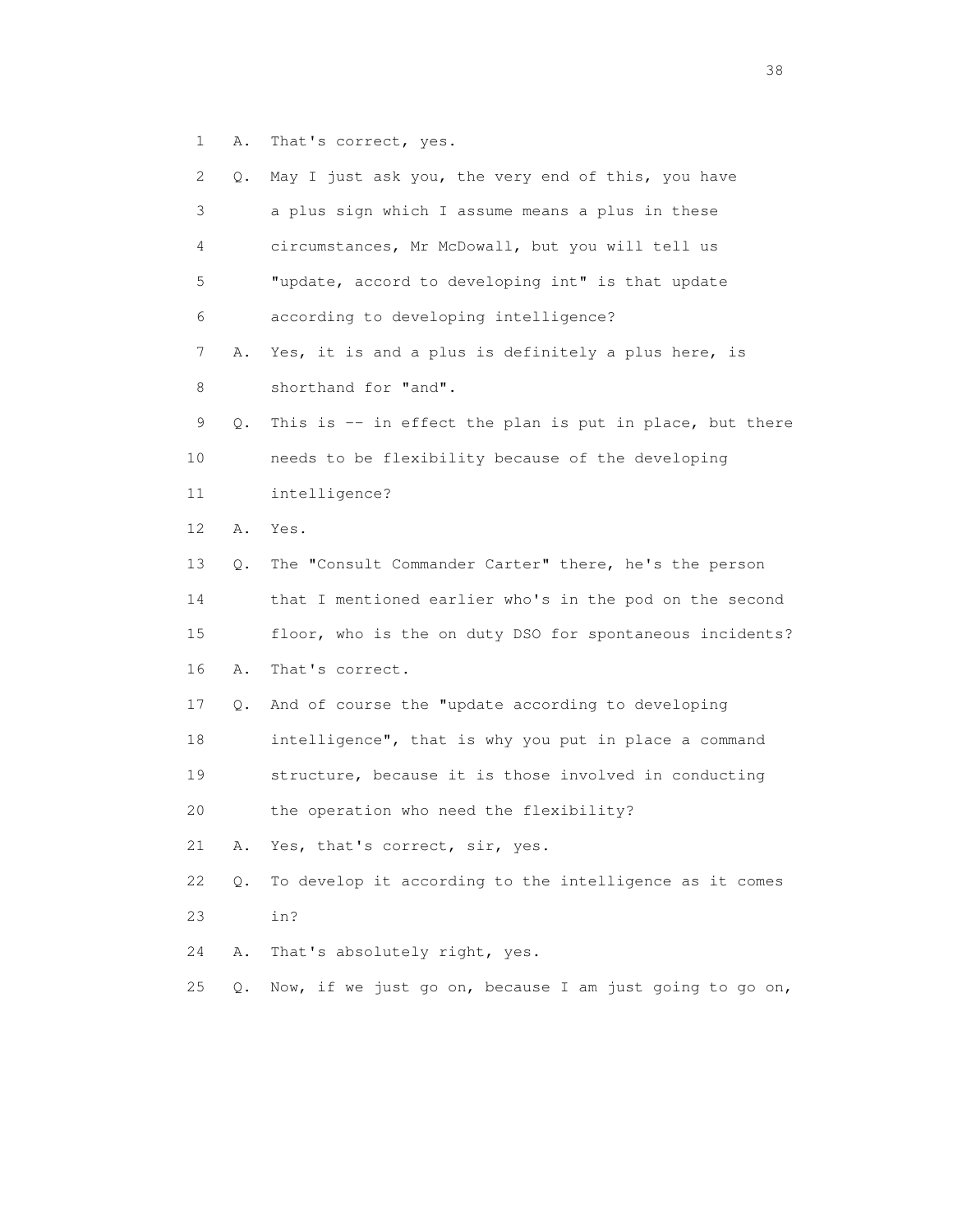1 and the purpose of this exercise, Mr McDowall, is lest 2 it be suggested that you sat back and put your feet up 3 on your desk and didn't do anything for the rest of the 4 morning, shall we see what you were doing. 5 Let me ask you this: from the time that you came 6 back on after your two hours' rest at the local hotel, 7 for the rest of 22 July, was there a moment of 8 inactivity on your part? 9 A. No, there wasn't, sir, not a single moment. 10 Q. When did you finish duty on the 22nd? 11 A. I don't actually recall, sir. I do know that over 12 a period of a month I think I went home once for a few 13 hours and that was to sleep -- 14 Q. Are you still happily married, Mr McDowall? 15 A. Just about, sir, although sadly I do not have my health 16 and I don't know whether that's anything to do with it. 17 Q. Let us see where we get to, Mr McDowall, because we have 18 5.15 am, tac advisers present. So these are the 19 specialist firearms advisers who have an expertise and 20 their specific role is to advise senior officers as to 21 the use of firearms and whether a particular operation 22 is feasible? 23 A. That's correct, and to provide tactical advice as things 24 unfold, as the intelligence is developed and as things 25 are altered to cater for that development.

 $39<sup>2</sup>$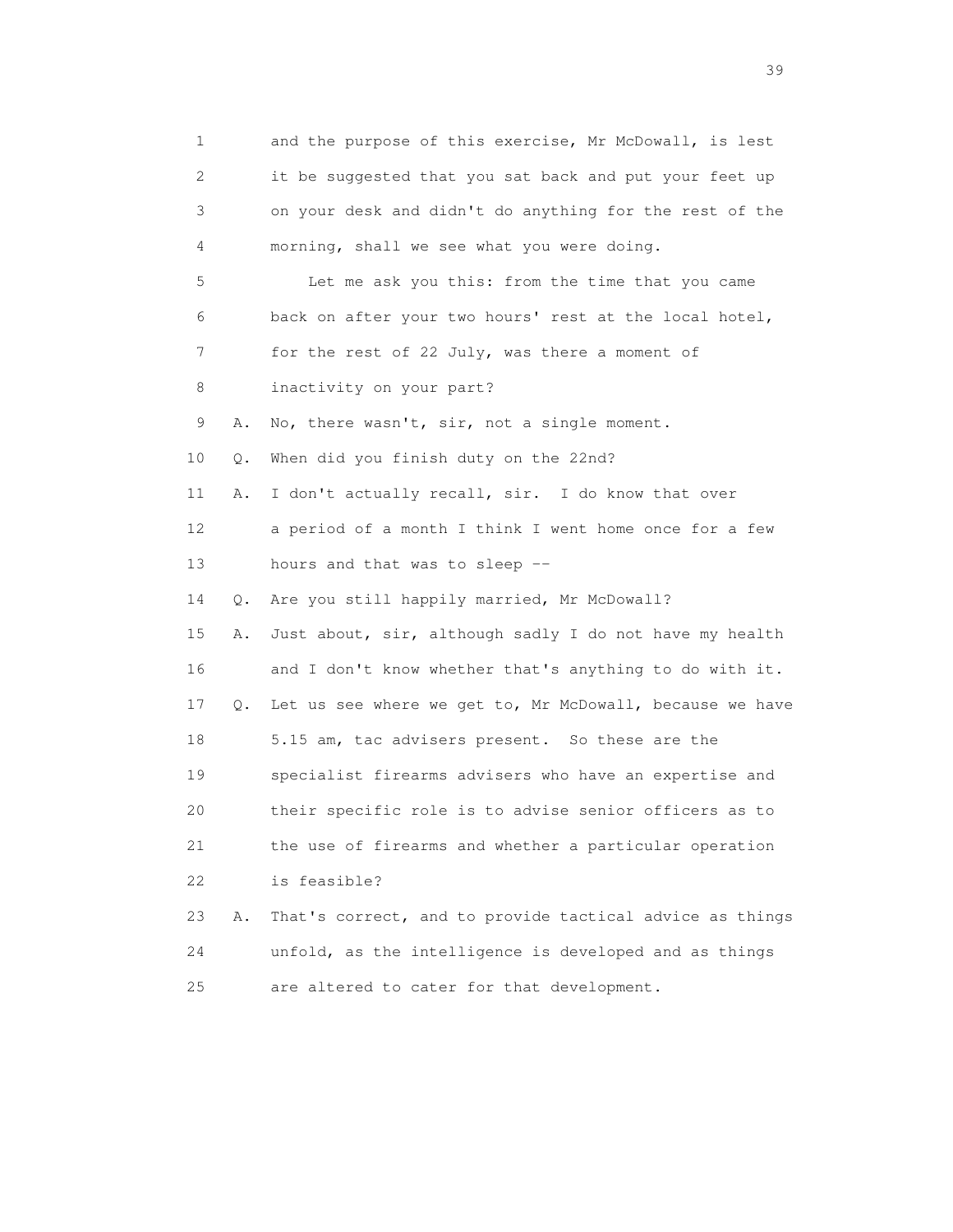| $\mathbf 1$ | Q. | I just want to ask you this, because you have not        |
|-------------|----|----------------------------------------------------------|
| 2           |    | actually put the names of the people present at this     |
| 3           |    | meeting, but you have said in evidence it might be       |
| 4           |    | Andrew, who was one of the night duty tac advisers,      |
| 5           |    | that's just short for tactical advisers. Can I ask you:  |
| 6           |    | can you recall, there was also an individual called      |
| 7           |    | Martin Rush who was present at New Scotland Yard that    |
| 8           |    | night?                                                   |
| 9           | Α. | Yes, he was.                                             |
| 10          | Q. | Was he another tactical adviser?                         |
| 11          | Α. | Yes, he was.                                             |
| 12          | Q. | We know that there was also on duty Inspector ZAJ, as we |
| 13          |    | know him. You know the identity of Inspector ZAJ.<br>He  |
| 14          |    | was also on duty.                                        |
| 15          |    | Could it have been Martin Rush who was present at        |
| 16          |    | that meeting rather than Andrew?                         |
| 17          | Α. | Yes, it may have been, I simply haven't noted who it     |
| 18          |    | was, and it is possible.                                 |
| 19          | Q. | You said in evidence that Chief Inspector Esposito, just |
| 20          |    | so everyone knows, that's Trojan 80, who was the adviser |
| 21          |    | to Cressida Dick, the tac adviser who was present with   |
| 22          |    | her throughout the operation, you said that he might     |
| 23          |    | have been present. We are going to hear evidence he      |
| 24          |    | didn't in fact come on until 6 am that morning.<br>So if |
| 25          |    | that's right, it looks as though it couldn't have been   |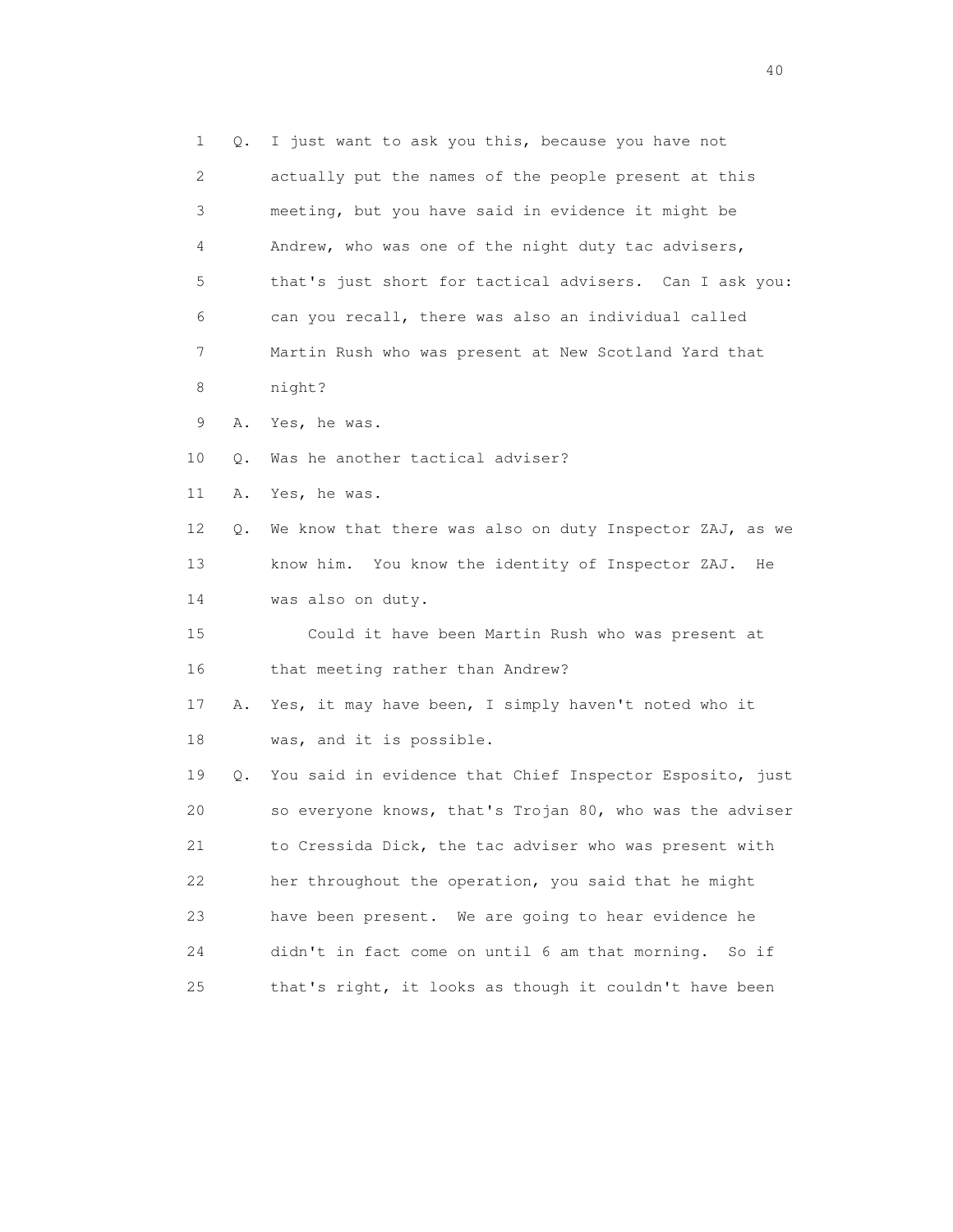1 him?

| 2  | Α. | Yes, although I understand that he, although officially   |
|----|----|-----------------------------------------------------------|
| 3  |    | coming on at 6 am, was here somewhat earlier than that.   |
| 4  |    | But I don't know how much earlier.                        |
| 5  | Q. | Thank you very much for that, Mr McDowall. Just so we     |
| 6  |    | put this in context, there is the first reference to      |
| 7  |    | Portnall Road, and this is sometime after 5.15 am,        |
| 8  |    | because these notes don't necessarily relate to the tac   |
| 9  |    | advisers' meeting; is that right?                         |
| 10 | Α. | No, they don't, no.                                       |
| 11 | Q. | If we just pause for a moment, because I'll just deal     |
| 12 |    | with the reference to "Corfe House" on this page.<br>That |
| 13 |    | appears as though, for reasons which will become clear,   |
| 14 |    | that if we put a line above the Corfe House entry, that   |
| 15 |    | that is the break in your red book between events before  |
| 16 |    | the 6.40 and 6.50 meetings that took place that morning,  |
| 17 |    | and I am just going to come on to those now.              |
| 18 |    | For these purposes, if the ladies and gentlemen of        |
| 19 |    | the jury would like to have the jury bundle available,    |
| 20 |    | or the little bundle of documents that we have, it's      |
| 21 |    | divider 1, page 2. Do you have that in front of you as    |
| 22 |    | well, Mr McDowall?                                        |
| 23 | Α. | Yes, sir.                                                 |
| 24 | Q. | Thank you very much. If we just see where we are, this    |
| 25 |    | is the timeline coming through the morning of the         |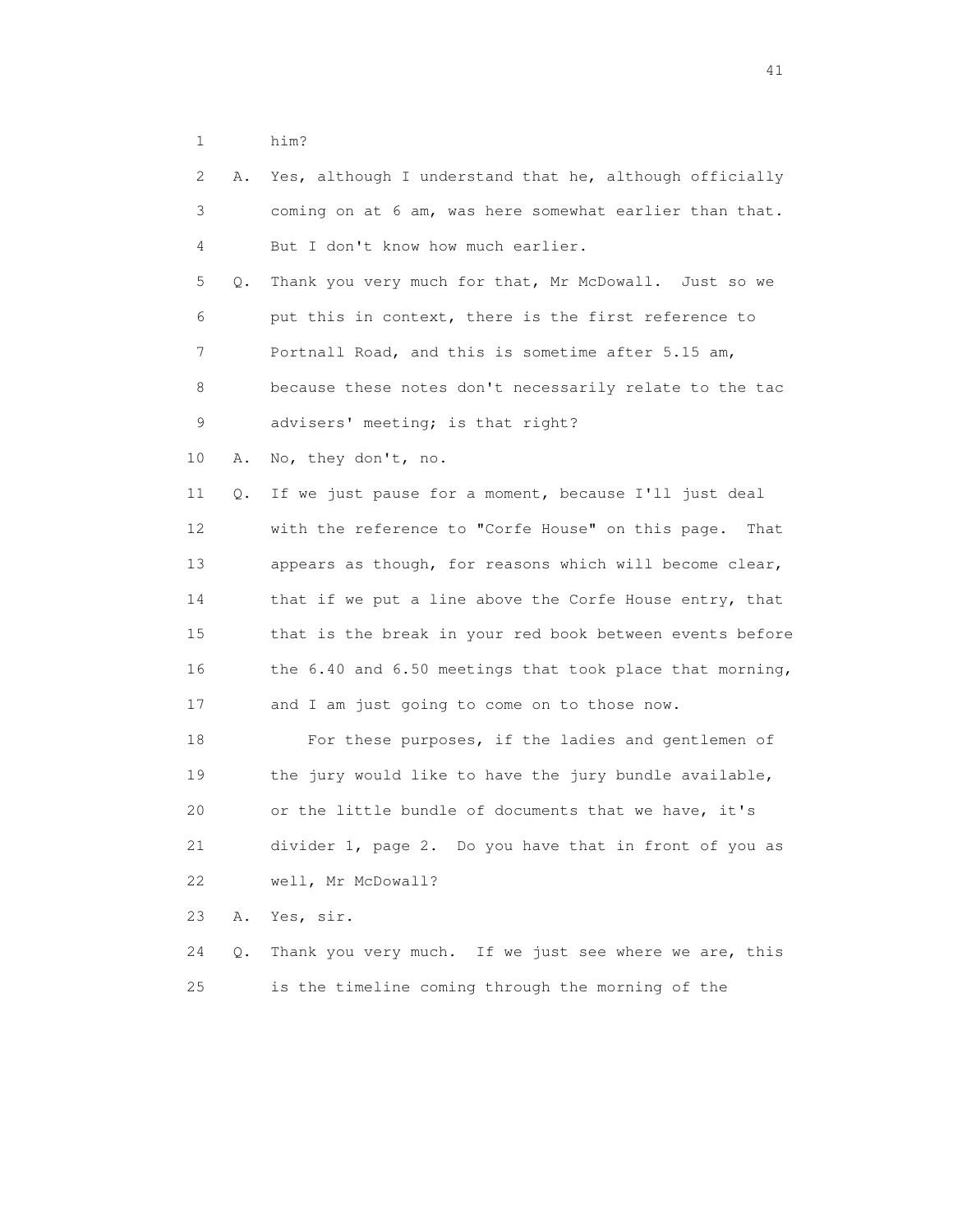1 22 July, it is of course subject to evidence being 2 given, but this is just to assist us. We see 3 approximately 5.45 "information relating to the second 4 possible address at 61A Portnall Road". 6.04 the red 5 surveillance team arrives at the Scotia Road area. 6.05 6 there is one of the surveillance Detective Inspectors 7 arrives and he is briefed by a detective sergeant. Then 8 we know that there is an entry that should go in really, 9 6.20, the finding of the car around Scotia Road. What 10 I am concentrating on, Commander McDowall, is the 6.40 11 and 6.50 meetings first of all for these purposes. 12 The 6.40 meeting, that is actually in your office, 13 as we see on the timeline, and that is with senior 14 officers from SO13, that's anti-terrorist, and CO19, 15 that's the firearms; and it includes Commanders Allison 16 and Carter, Andrew, the night duty tac adviser, Chief 17 Inspector Esposito, Trojan 80, the person who stood next 18 to Cressida Dick, and Detective Chief Inspector Scott, 19 that's Angela Scott, we have heard about here, Detective

20 Inspector Pat Mellody and Detective Inspector Rose.

 21 There is then a meeting that takes place at 6.50 22 when you address, as it says in the timeline, a wider 23 audience. I just want to concentrate on that meeting, 24 if I may, Mr McDowall.

25 The 6.50 meeting is one, as we can see from the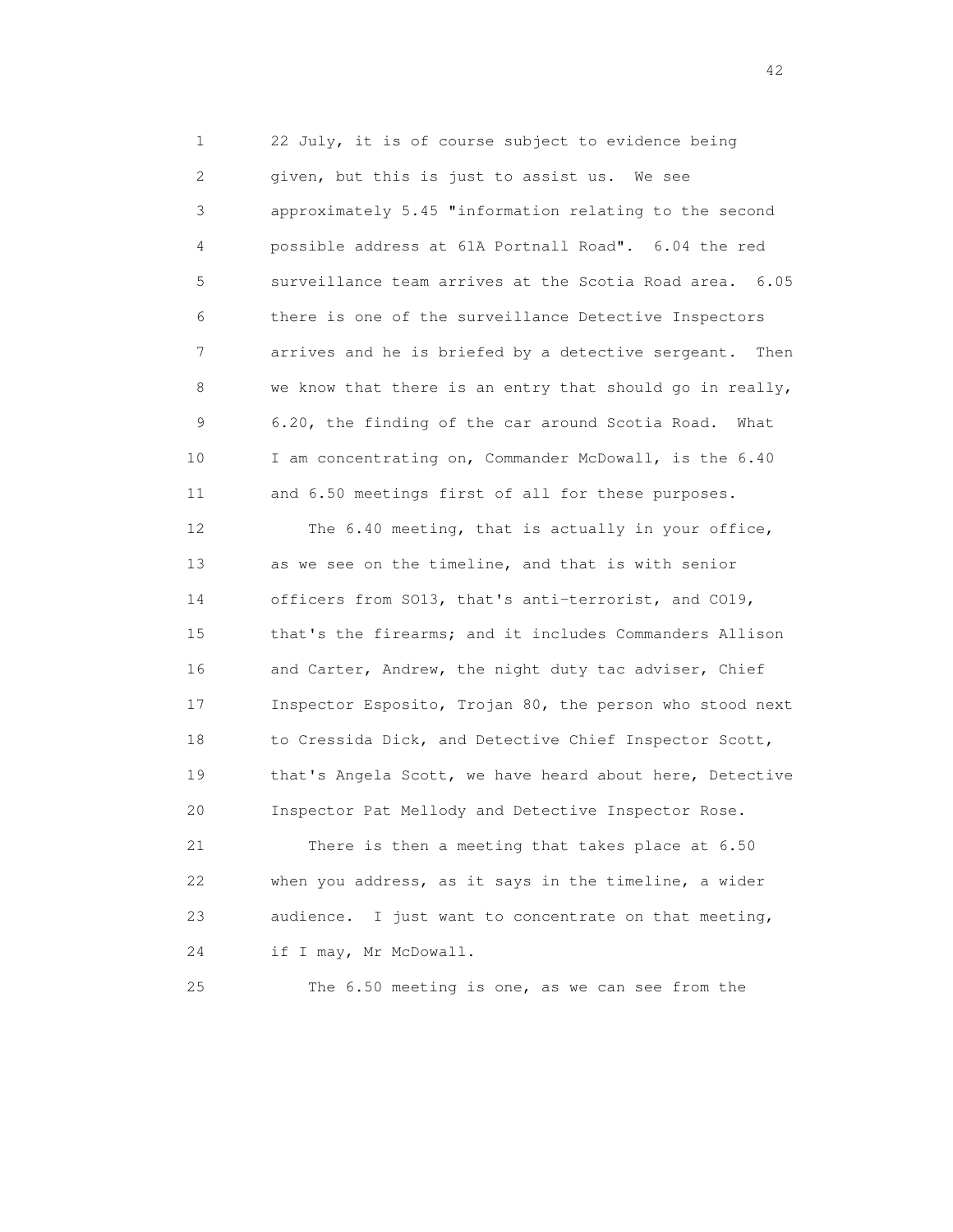| 1  |    | timeline, that at 7.10 Detective Superintendent Boutcher |
|----|----|----------------------------------------------------------|
| 2  |    | joined and at 7.15 Commander Dick joined?                |
| 3  | Α. | Yes.                                                     |
| 4  | Q. | I just want to ask you about conversations you had at    |
| 5  |    | this meeting, if you can recall them, with Commander     |
| 6  |    | Cressida Dick. To put it in context, can you recall      |
| 7  |    | that the meeting was addressed by colleagues from the    |
| 8  |    | bomb data centre?                                        |
| 9  | Α. | Yes, I think they were present, yes.                     |
| 10 | Q. | Just explain to us, please, if only for my benefit, what |
| 11 |    | is the bomb data centre?                                 |
| 12 | Α. | Its a small office within the counter-terrorism command  |
| 13 |    | or the Anti-Terrorist Branch as it was then, that is     |
| 14 |    | charged with the responsibility for being as up-to-date  |
| 15 |    | as possible with any type of device, any type of         |
| 16 |    | explosion, any terrorist attack, methodologies, and so   |
| 17 |    | on that relate to obviously improvised explosive devices |
| 18 |    | in the main, from round the world, from any incident     |
| 19 |    | anywhere, and their expertise is then to brief and to    |
| 20 |    | provide briefing information about whether a particular  |
| 21 |    | attack has been known before, whether there are          |
| 22 |    | similarities with other types of devices, whether there  |
| 23 |    | are specific dangers or cautions to be, to put in place  |
| 24 |    | as a result of what they know, and so on and so forth,   |
| 25 |    | if that explains enough.                                 |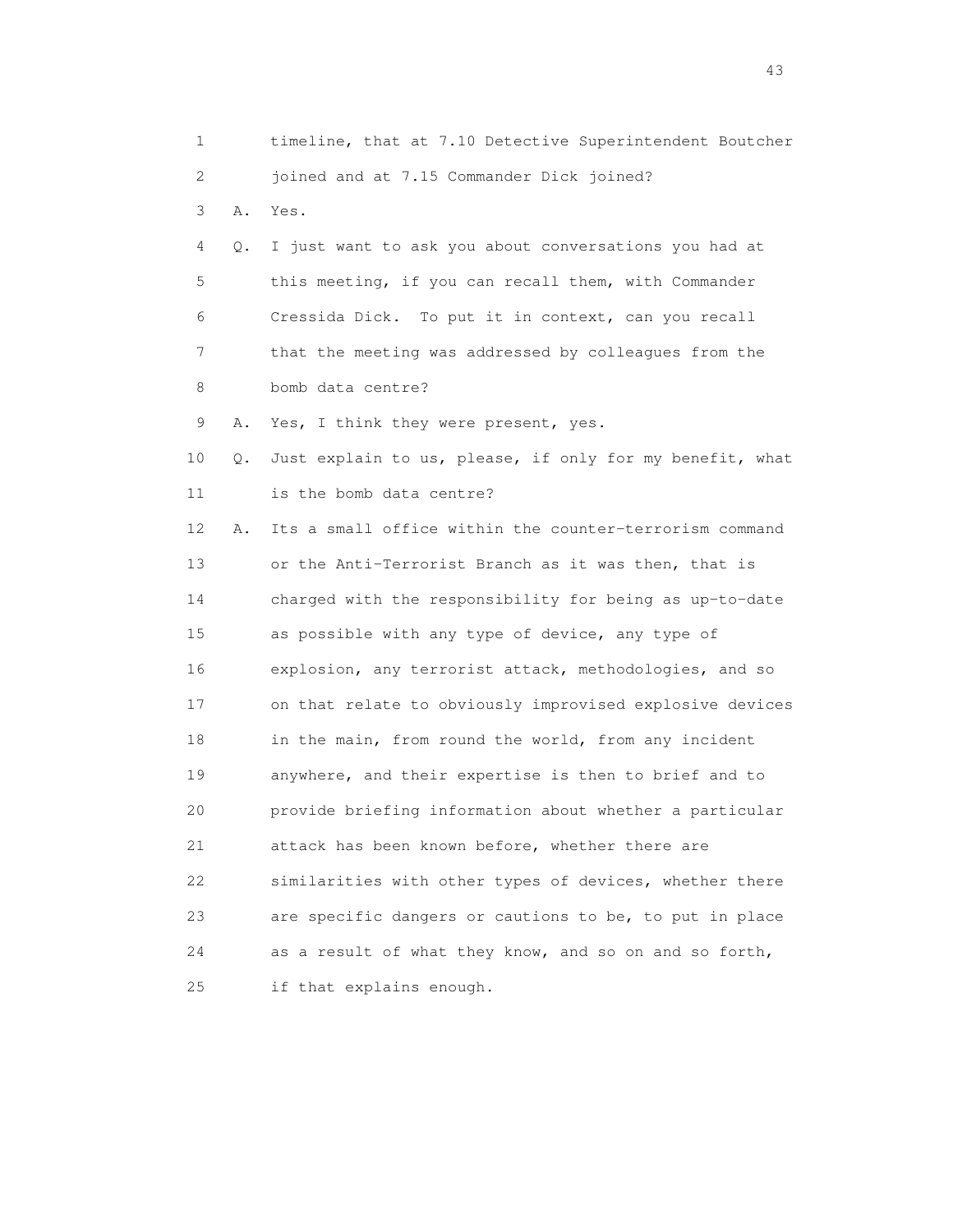1 Q. Thank you very much, that's very helpful. Did your 2 colleagues from the bomb data centre show some of the 3 video from the closed-circuit television footage that 4 had been retrieved from the tube system the day before? 5 A. I believe they did, yes. 6 Q. I just want to ask you: can you recall that they had 7 some from Stockwell tube station as well as from the 8 Oval? 9 A. I can't remember but I believe that may have happened. 10 At that point, I did have a loggist and I don't know 11 whether he, on return, has made a note of that 12 presentation or not. 13 Q. Well -- 14 A. There was certainly showing of footage from the system. 15 Q. But the point I am going to ask you about, Mr McDowall, 16 it's really this: it was known by this time that at 17 least one of the would-be bombers had entered the 18 transport system at Stockwell. 19 A. That's correct, yes. 20 Q. Can you also recall that there was a discussion 21 concerning the likely response of a person who had 22 failed to detonate a suicide bomb? 23 A. Yes, I do. 24 Q. Because I suppose for obvious reasons it's rather 25 unusual to be investigating failed suicide bombers?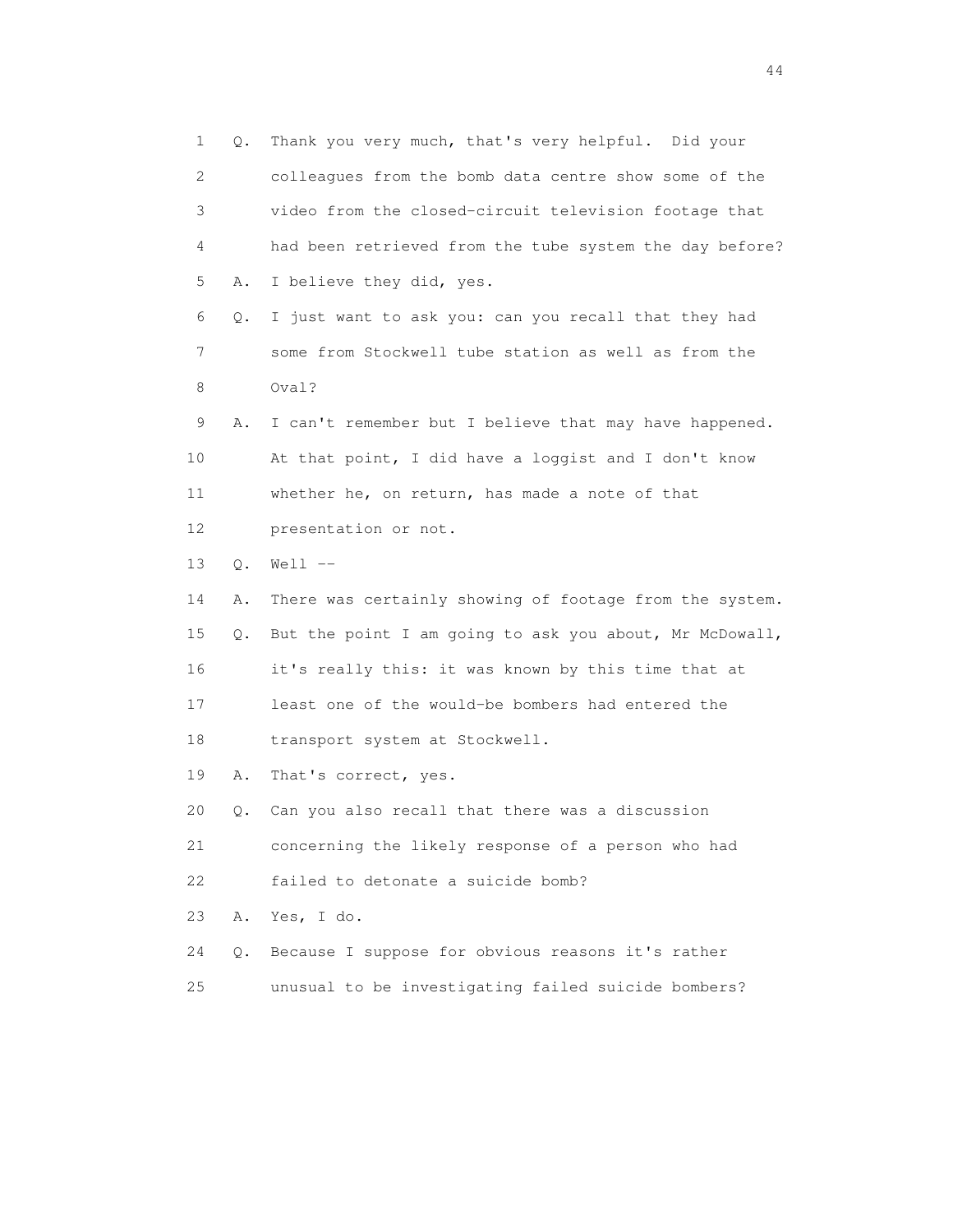1 A. Yes.

| $\overline{2}$ | Q. | And so far as you were concerned, was the position       |
|----------------|----|----------------------------------------------------------|
| 3              |    | confronting you one that the police had ever previously  |
| 4              |    | experienced?                                             |
| 5              | Α. | No, it wasn't. It certainly wasn't in this country,      |
| 6              |    | I don't know whether it has happened elsewhere. I know   |
| 7              |    | that people have been intercepted or have given          |
| 8              |    | themselves up in the course of transiting to conduct     |
| 9              |    | a suicide operation, but having actually tried to        |
| 10             |    | conduct, to complete their operation and failed, no, it  |
| 11             |    | was a unique circumstance.                               |
| 12             | Q. | Can you recall saying something to the effect -- and     |
| 13             |    | this was to Cressida Dick, because you had a discussion  |
| 14             |    | with her as the meeting broke up to make sure that she   |
| 15             |    | was fully in the picture -- along the lines that it was  |
| 16             |    | possible that the failed bombers would want to continue  |
| 17             |    | their mission and that, if so, they would have to have   |
| 18             |    | access to more explosives, so the concern was that there |
| 19             |    | was a bomb factory somewhere?                            |
| 20             | Α. | Yes, I do recall that.                                   |
| 21             | Q. | Equally there was a possibility that the bombers might   |
| 22             |    | go to ground or flee abroad?                             |
| 23             | Α. | Yes.                                                     |
| 24             | Q. | So it's clear, I am putting to you that there was        |
| 25             |    | a conversation along these lines with Cressida Dick,     |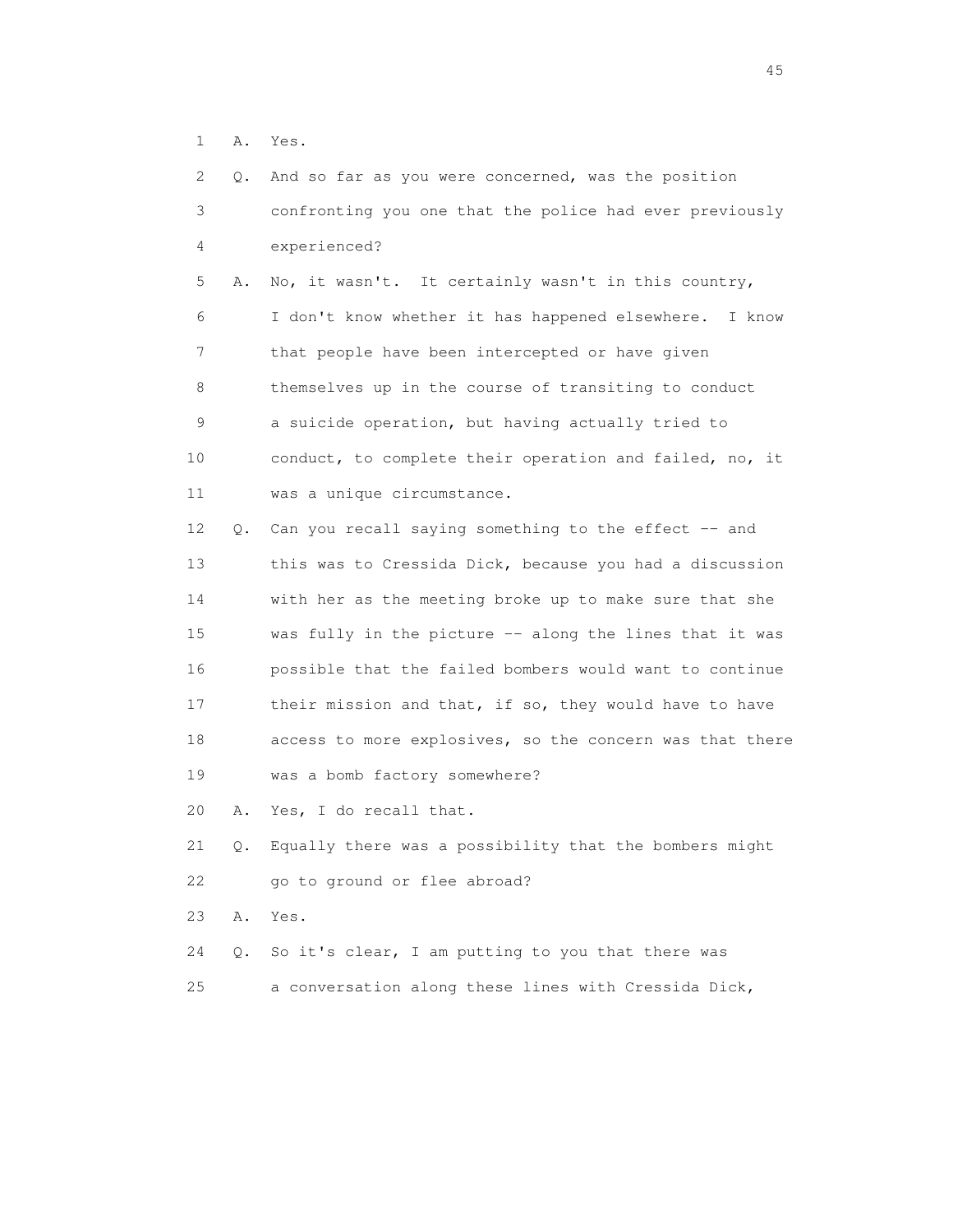1 that these were the possibilities that everyone was 2 looking at, and in fact we know that Osman did in fact 3 flee abroad, I think that night he was spending the time 4 in Brighton, he eventually came back to London, then got 5 the Eurostar, went off to Rome where he was eventually 6 arrested, expedited, brought back by legal process to 7 this country, and eventually prosecuted.

 8 I just want to ask you this: in the discussion with 9 Cressida Dick, I just want to ask you, can you recall 10 telling Commander Dick, that Alan -- just so we refresh 11 our memories, Alan was the SO12 operations co-ordinator 12 and yesterday in questions to Mr Mansfield you answered 13 that you tasked him with getting the surveillance teams 14 up and running -- can you remember saying to 15 Cressida Dick that Alan had told you that a surveillance 16 team had already been deployed to Scotia Road? 17 A. Yes, I believe I did say that. 18 Q. If that's right, it means that you of course were being 19 kept informed of the developments as they were 20 unfolding? 21 A. Yes. 22 Q. Then I just want to ask you this: do you also -- and I'm 23 putting to you, again in the conversation with

 24 Cressida Dick -- recall a conversation along the lines 25 that the specialist firearms officers coming on at 7 am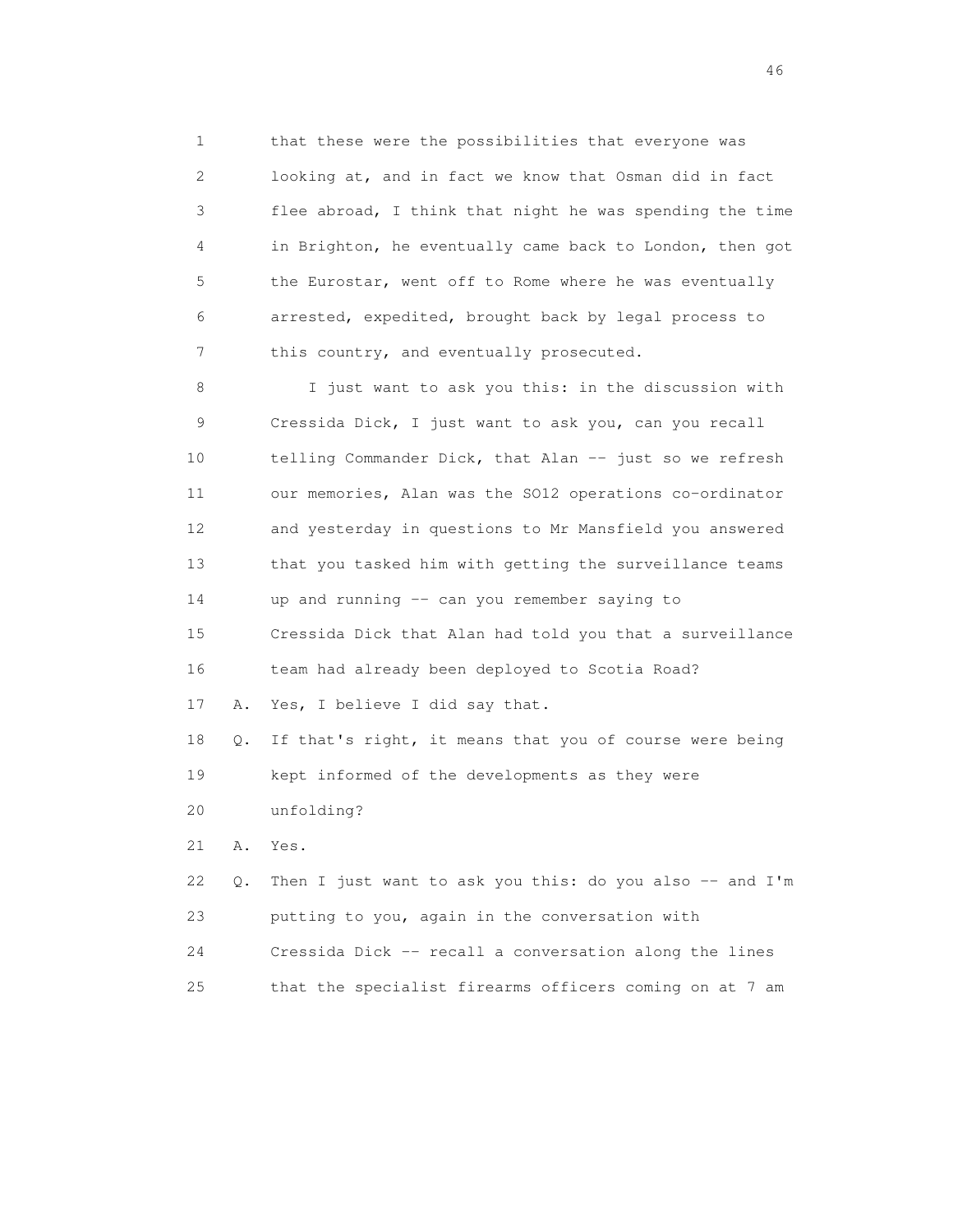1 were to be kitted and briefed in support of the 2 operation? 3 A. Yes. 4 Q. Because if you were having this conversation with 5 Cressida Dick, then you would be informed of the fact 6 that the fresh teams coming on at 7 am were to be kitted 7 and briefed in support of the operation? 8 A. That's correct, yes. 9 Q. Now, of course at this time, Mr McDowall, the two 10 addresses were merely the starting point for this 11 investigation? 12 A. That's correct, yes. 13 Q. Because it was of course possible that the terrorists 14 had many, many addresses, not just these, as we will 15 learn in due course they did in fact have several 16 addresses and it was also possible that they had many, 17 many identities as we will learn in due course these 18 particular terrorists did. 19 A. That's absolutely right, sir, yes. 20 Q. Depending upon the developing intelligence picture the 21 investigation might have moved away from these 22 addresses? 23 A. Yes, as I recall there were six of very significant 24 interest by sort of 9 o'clock time, and I think, as 25 I said I believe yesterday or the day before, that by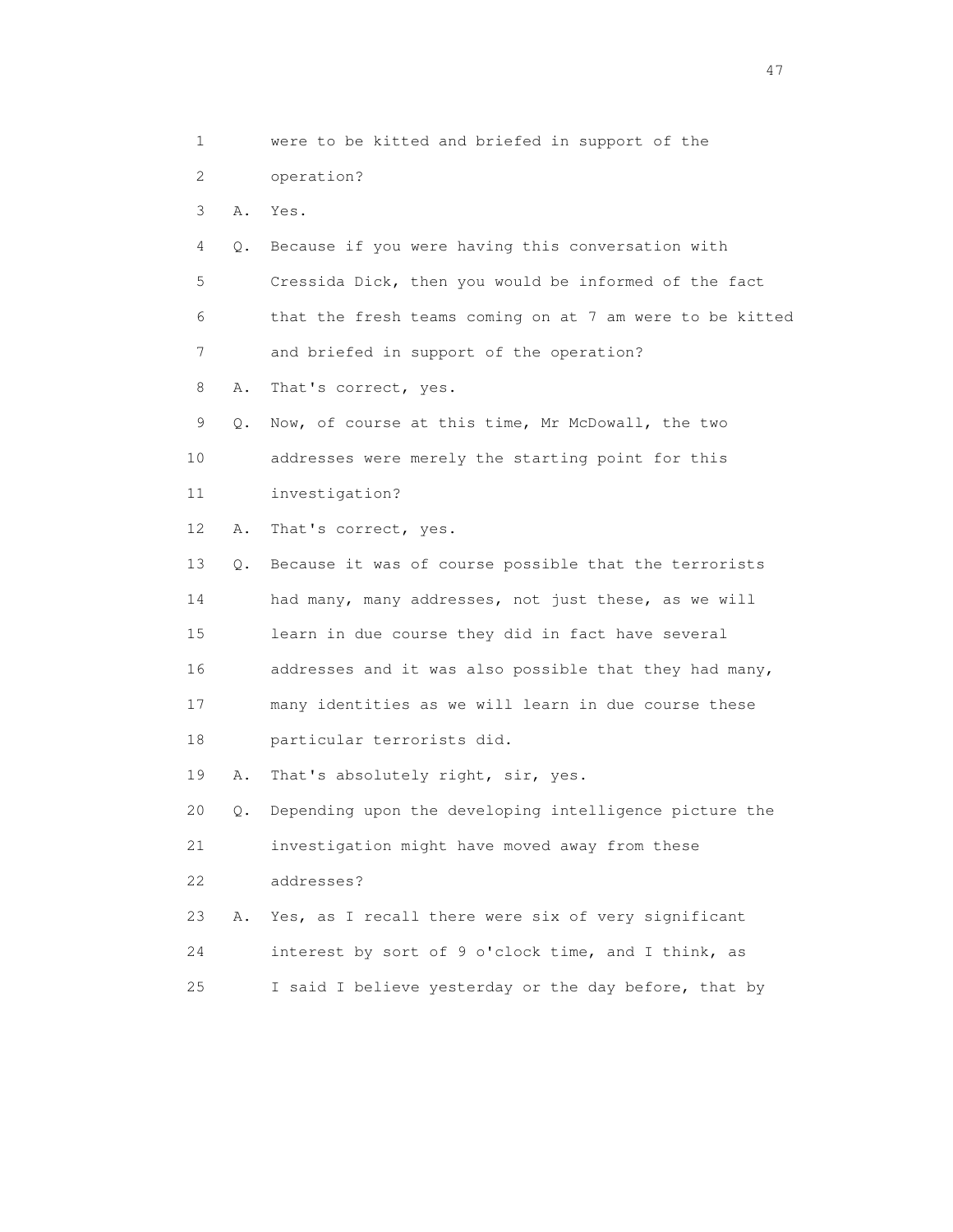1 the end of the day I understand there were 23 that we 2 were concerned about in one shape or form. 3 Q. Now, Mr McDowall, that's not to say that these were 4 important addresses, but of course there is always the 5 possibility that a terrorist might appear in another 6 part of London? 7 A. Yes, absolutely. 8 Q. Or it might be a member of the public calls the police 9 and says that there is something suspicious going on and 10 it's believed to be a terrorist incident? 11 A. Absolutely right, we were at that time experiencing, as 12 I think I have also said before, a spike in the number 13 of calls we were receiving, some of them hoaxes and some 14 of them extremely well-intentioned. 15 Q. We know for example one of the unfortunate facts of this 16 case is Brixton station was closed as a result of 17 a terrorist alert that proved to be unsubstantiated at 18 the time when the surveillance follow was being 19 conducted of Mr de Menezes. 20 But at the end of this meeting, you had had this 21 discussion at the 6.50 meeting that Cressida Dick had 22 joined at 7.15. Can you recall that Cressida Dick made 23 it clear that she was in complete agreement with the 24 plan, the strategy? 25 A. Yes, that's right, sir, yes.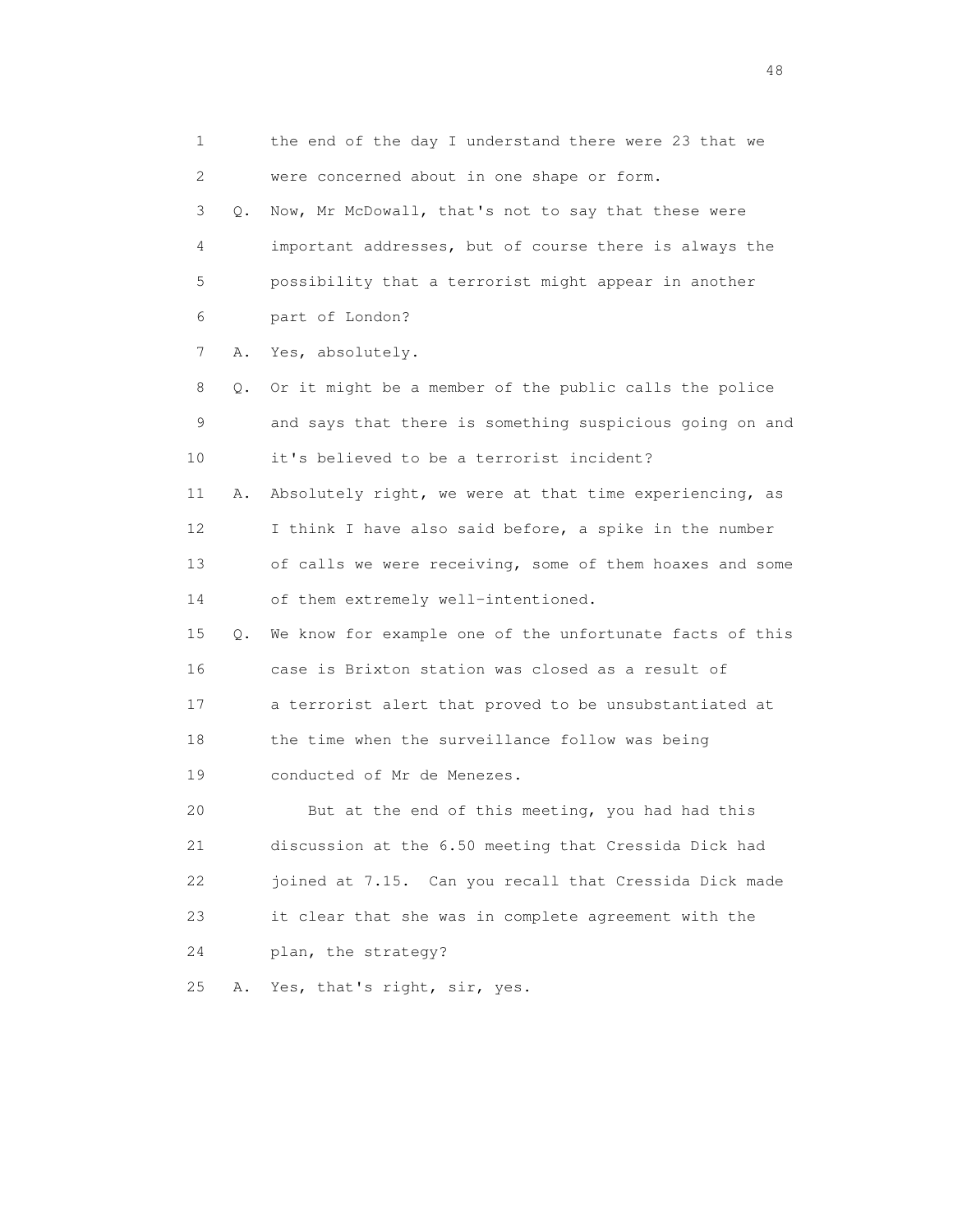| $\mathbf{1}$ | Q. | And, so far as you were concerned, you had put the       |
|--------------|----|----------------------------------------------------------|
| 2            |    | command structure in place, and it was then for the      |
| 3            |    | senior officers to implement the plan?                   |
| 4            | Α. | That's correct, sir, yes.                                |
| 5            | Q. | Now, you said to us yesterday that you had -- you would  |
| 6            |    | expect to be consulted if there was a significant change |
| 7            |    | to the plan. May I just explore that to see what you     |
| 8            |    | meant by a significant change, just so we understand it. |
| 9            |    | I suppose a significant change might be -- and we will   |
| 10           |    | see this in a moment in your red book -- if the          |
| 11           |    | designated senior officer thought that it was time to    |
| 12           |    | effect a dynamic entry?                                  |
| 13           | Α. | That's correct, yes.                                     |
| 14           | Q. | Just explain to us what a dynamic entry is. That's       |
| 15           |    | police parlance for what?                                |
| 16           | Α. | A dynamic entry is where a decision is made to enter     |
| 17           |    | premises, I suppose the best word to use is dynamically, |
| 18           |    | with force and with rapidity in order to gain an element |
| 19           |    | of surprise. In July, certainly, dynamic entry as far    |
| 20           |    | as I recall at least in the very early days, was ruled   |
| 21           |    | out as a tactic, precisely for the reasons that we have  |
| 22           |    | already covered, in other words the possible presence of |
| 23           |    | other explosives or people who may have had devices to   |
| 24           |    | hand or weaponry, and it was just felt to be an unsafe   |
| 25           |    | tactic, but that's effectively what it means.            |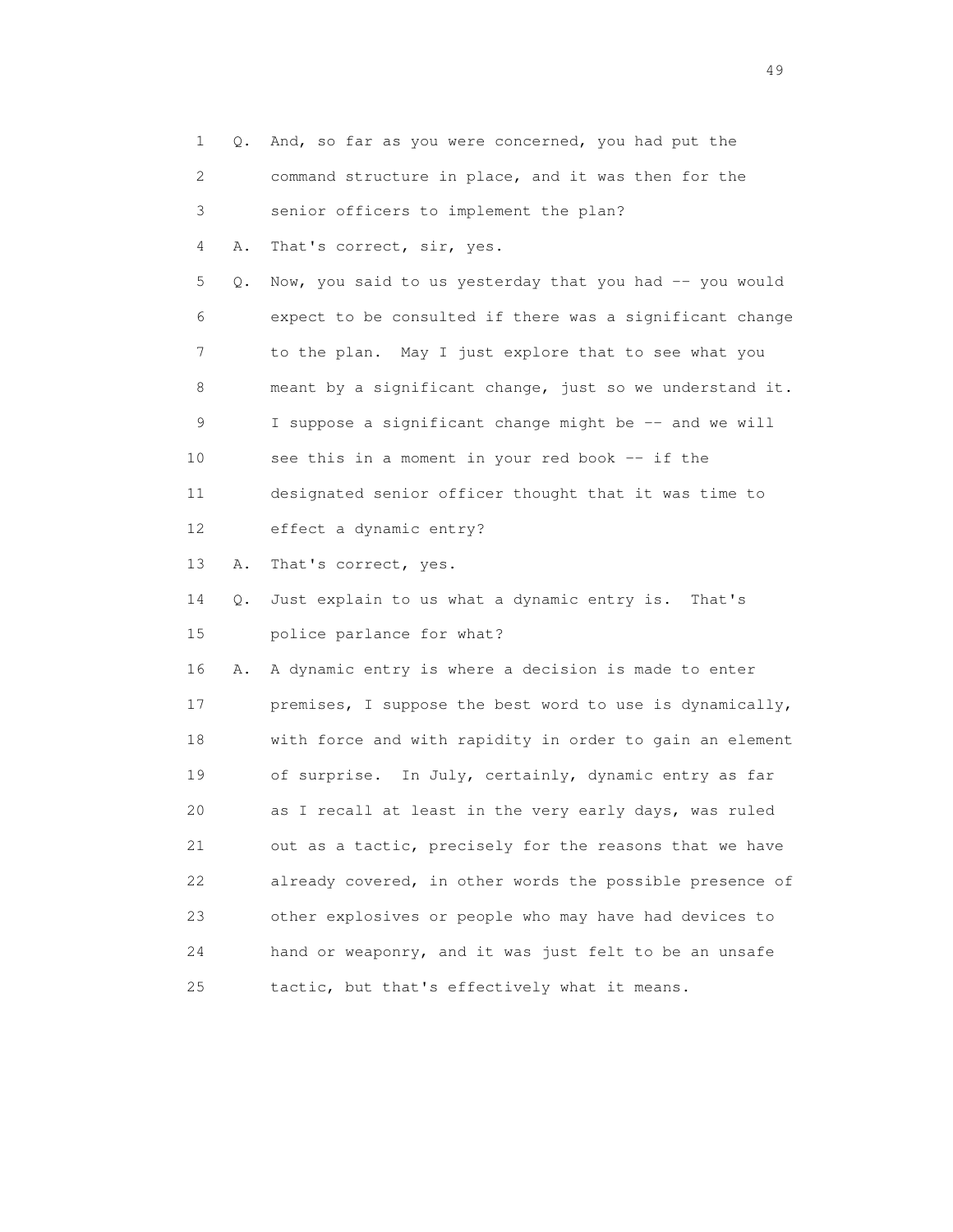1 Q. Thank you very much, Mr .

| 2  |    | McDowall, I just want to pick up now, just going               |
|----|----|----------------------------------------------------------------|
| 3  |    | back to the red book or our extracts from that, and deal       |
| 4  |    | with the remaining entries very, very quickly, because         |
| 5  |    | if we pick it up at page 1859 again, we ought to make          |
| 6  |    | a mental note that there is a divide on this page, and         |
| 7  |    | in the middle of the page it's really the divide between       |
| 8  |    | the meetings that were taking place, $6.40$ , $6.50$ , then we |
| 9  |    | come on to Corfe House which appears to have come              |
| 10 |    | onstream, we will look at this later, at about 8.15.           |
| 11 |    | Then we have a reference to Alfred Hitchcock at the            |
| 12 |    | bottom, community, that's Commander Alfred Hitchcock, he       |
| 13 |    | is a commander in the Metropolitan Police.                     |
| 14 | Α. | Yes, he was at the time, he is now also a Deputy               |
| 15 |    | Assistant Commissioner.                                        |
| 16 | Q. | Then going over the page, this is still 22 July, of            |
| 17 |    | course by this time you have your loggist, we will hear        |
| 18 |    | from him in due course about all the other meetings that       |
| 19 |    | you were in on 22 July, but just following it through,         |
| 20 |    | we have 9.30, Gold investigation planning meeting, then        |
| 21 |    | 9.35, Kennington tube, smoking rucksack, and then --           |
| 22 | Α. | Sorry, that's a reference to a potentially -- what was         |
| 23 |    | felt to be another device, with smoke coming from it.          |
| 24 |    | As it turned out it wasn't. Can I just refer back to           |
| 25 |    | 1859 again? It's just the mention of Elias Girma.<br>You       |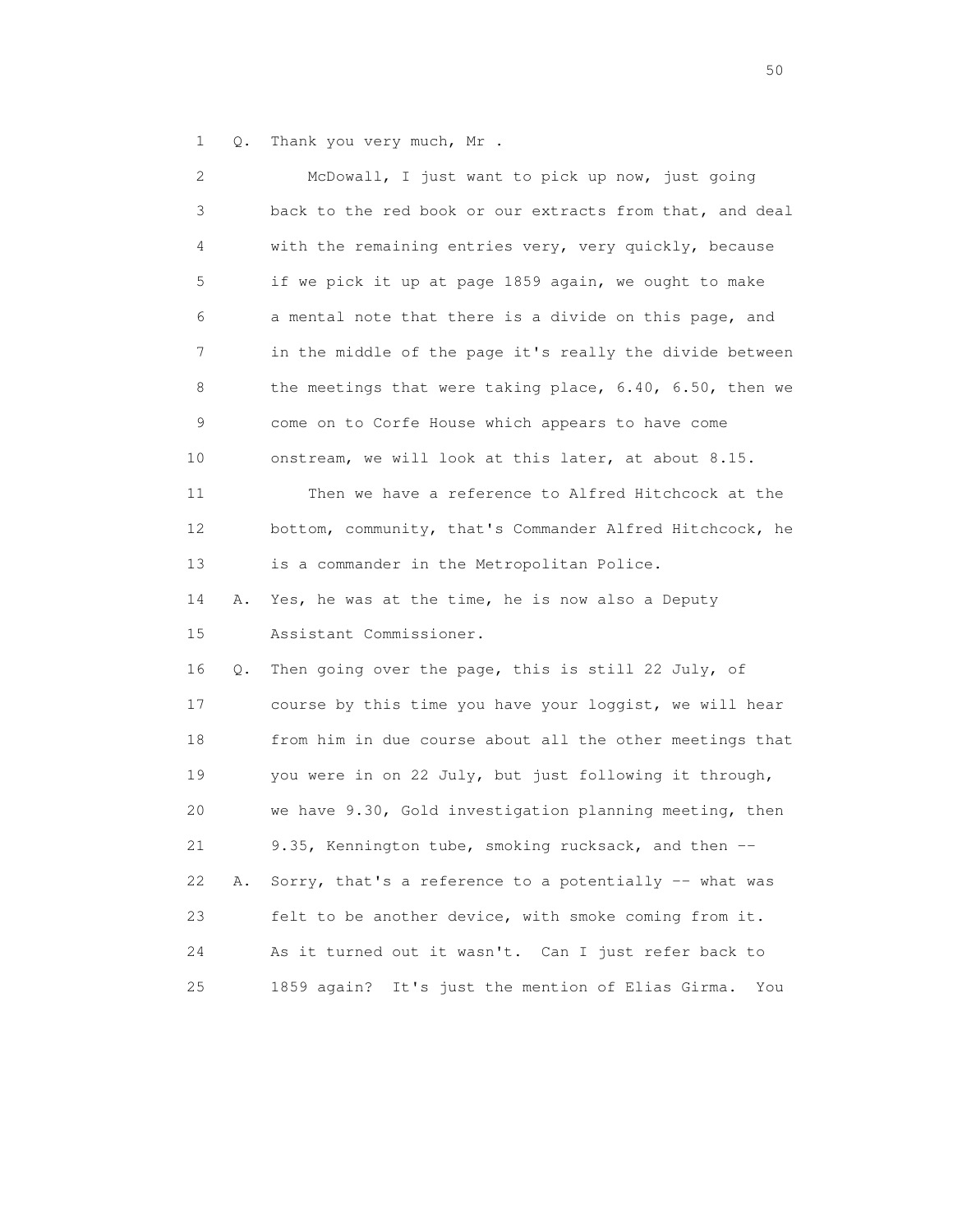1 will see there operation, or Op Anomalous, it should be, 2 not "anamolous", that's just to highlight the fact that 3 yet again that was another ongoing anti-terrorist 4 investigation which again had to be considered, thought 5 through, to see whether those concerned or subject of 6 that had any part in this. It was, if you like, another 7 piece of what was becoming a sort of fairly substantial 8 jigsaw potentially.

 9 Q. Yes. If people want to make a note, Mr Girma was 10 eventually arrested on 1 August, but Corfe House, the 11 address that we see there in Dorset Road which we saw 12 the other day is just along from Stockwell tube station, 13 if you stay on the number 2 bus going down the South 14 Lambeth Road, it's on your right. That was actually 15 an address linked to him that was in fact entered on 16 22 July. So that operation led to the address being 17 entered on that very day. I think that was because some 18 people from the actual address had been arrested and 19 they gave information as to the fact he was not there 20 and the police were able to enter the premises. 21 A. Yes, but I think that was also another firearms 22 operation conducted to enter it. 23 Q. Yes. Then we come on to 9.30 am on 22 July, at 1860. 24 I am not going to deal with anything in relation to

25 that. I think the next page actually may not have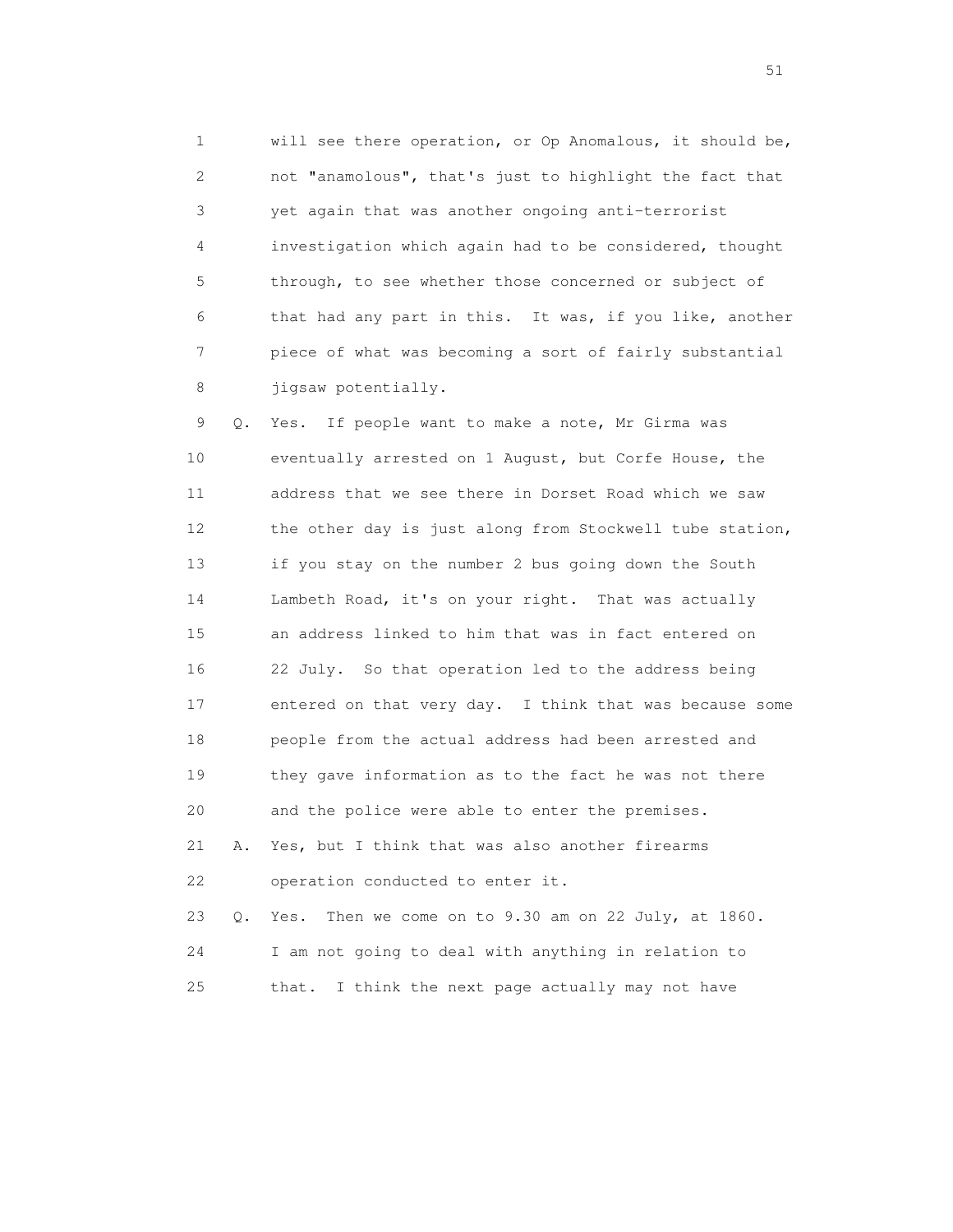1 a page number but in the original bundles it's 1860A, 2 but I am not sure if the bundles that -- thank you very 3 much, it has gone up on the screen. If anyone wants to 4 put 1860A on it ... But this is 11 am, arrangement for 5 overt, 10 times -- what is that?

6 A. Detective sergeants.

7 Q. "Plus 8/10"?

8 A. Yes.

 9 Q. Was this contemplating the possibility of going overt 10 again?

 11 A. It was, it was just some early thinking about what we 12 would need to initially deal with the, what we were 13 anticipating would be a huge inflow of information or 14 intelligence, so we were talking there about teams of -- 15 or 10 teams led by a detective sergeant, each with 8 to 16 10 detective constables, so again we were thinking about 17 trying to, from somewhere, raise another hundred or so 18 officers.

 19 Q. If we go on to the next page, because we will see here 20 how the situation developed, just to give us an overview 21 of matters, if we may, please, Mr McDowall, we see 22 1.20 pm, firearms Gold strategy, this is still 22 July, 23 "Portnall, covert compromise, roll on now, overt entry". 24 Was that because people had come from the actual 25 Portnall address and been arrested and again that meant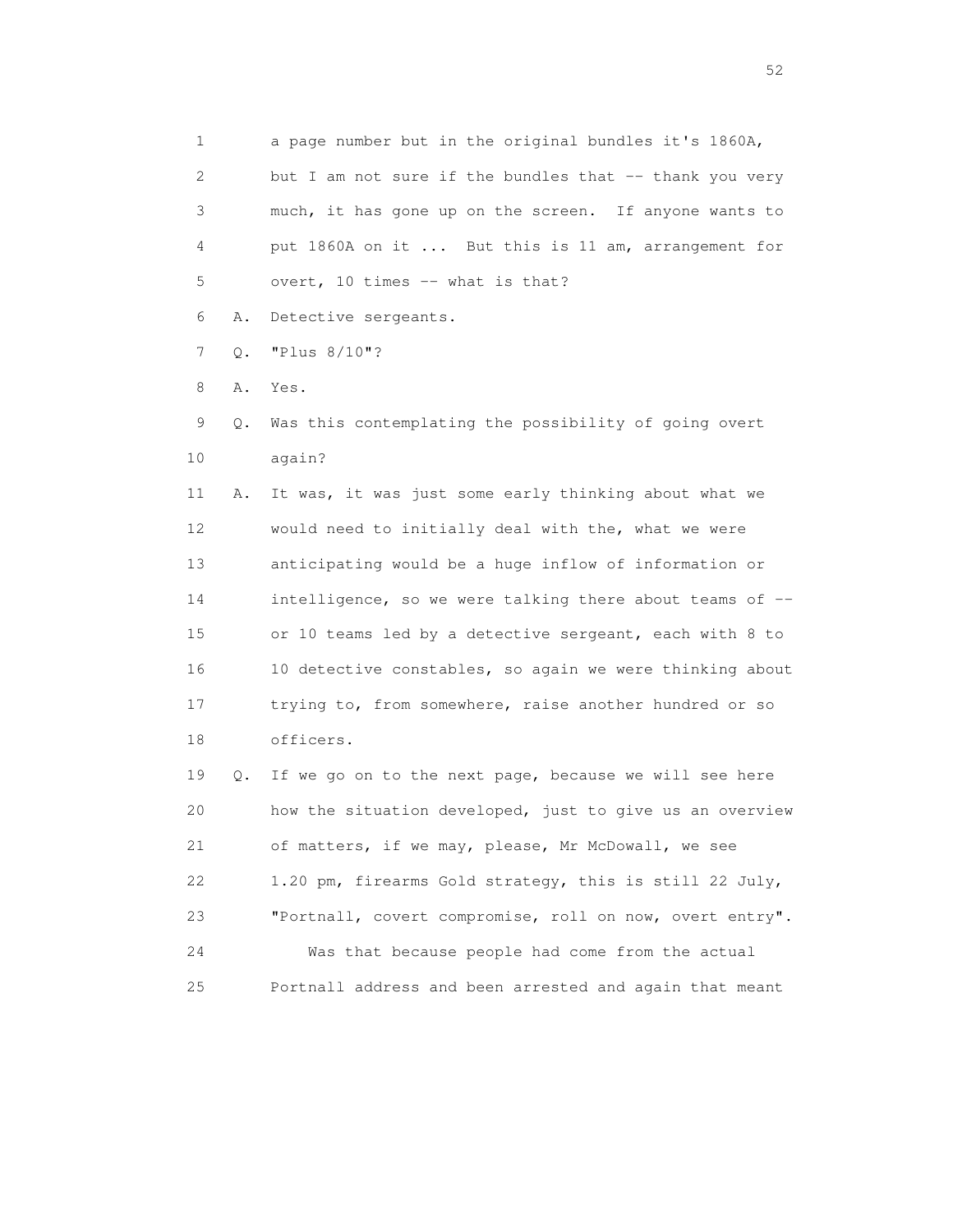1 that there had to be an entry effected that day and 2 an entry was effected because by arresting the people 3 you had gained intelligence that you could enter and 4 make the premises safe? 5 A. Yes, it would be impossible to retain the covert nature 6 and in fact at that point there was little point in 7 doing so, so it was a matter of getting on with it and 8 entering. 9 Q. Then we have a reference to Scotia, distant containment 10 and call-out, or close containment and call-out. Can 11 I ask you to explain that? 12 A. Yes, it was further thinking about how to deal with the 13 address at Scotia Road, a containment is where the 14 premises is surrounded and you go overt using some 15 amplification and actually call people out of the 16 premises. Obviously it is a tactic, it's a tactic that 17 comes with significant risks potentially, not least of 18 the type we have discussed over the last couple of days, 19 of people, suspects taking exception to that call-out 20 and perhaps pointing weaponry and so on. 21 Q. Also in this case, one of the challenging aspects of 22 Scotia Road was that of course because it's part of 23 a block, there is the safety of the other residents of 24 that block? 25 A. Yes, there is, and a distant containment and call-out

 $\sim$  53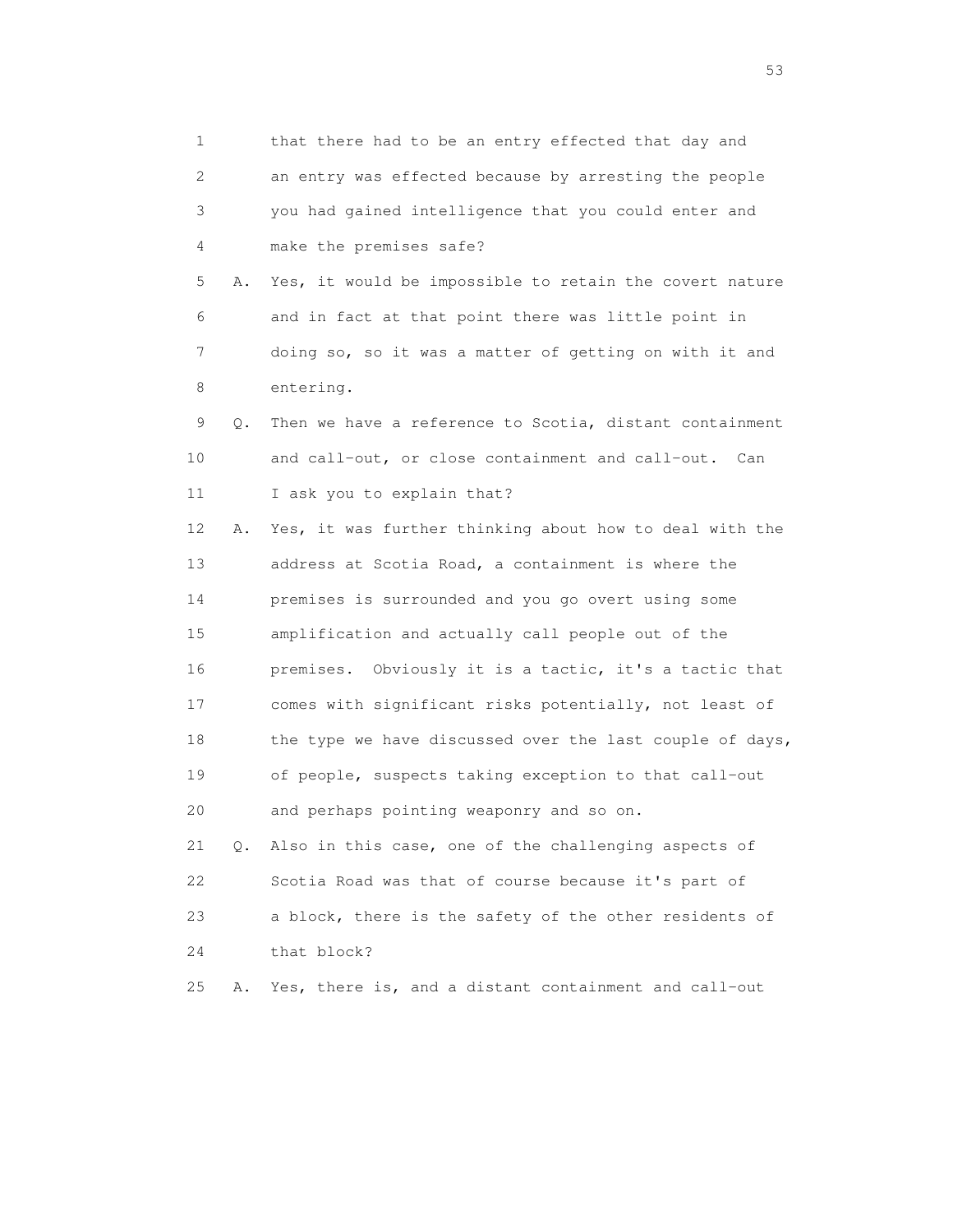1 becomes very difficult, simply because you have 2 difficulty getting close up to the premises you are 3 concerned with. 4 SIR MICHAEL WRIGHT: Mr Perry, I do not want to be 5 difficult, but bearing in mind that this is after six 6 minutes past 10, where are we going with all of this? 7 MR PERRY: Sir, I am going to take it quite shortly, because 8 questions were asked yesterday about evacuating the 9 premises, and we will see in a moment that was in fact 10 considered and it remained challenging during the course 11 of the 22nd, and it's to identify the difficulty that 12 this operation presented to the police. 13 SIR MICHAEL WRIGHT: Very well. 14 MR PERRY: Sir, I am very conscious of the time and I do not 15 want to take up time unnecessarily but in fairness to 16 Mr McDowall, given the way that he was cross-examined, 17 perhaps he might just deal with this. 18 Page 1860B, we have "Dynamic. Phone-in? No. 19 Covert tech attack." 20 I will not go into details but these were 21 considerations of how you might use technical facilities 22 to find out who was in the premises. 23 Then there is a reference to "dynamic". I think 24 that was excluded as a possibility, and if we go over 25 the page to 1860C, still on 22 July, Portnall was now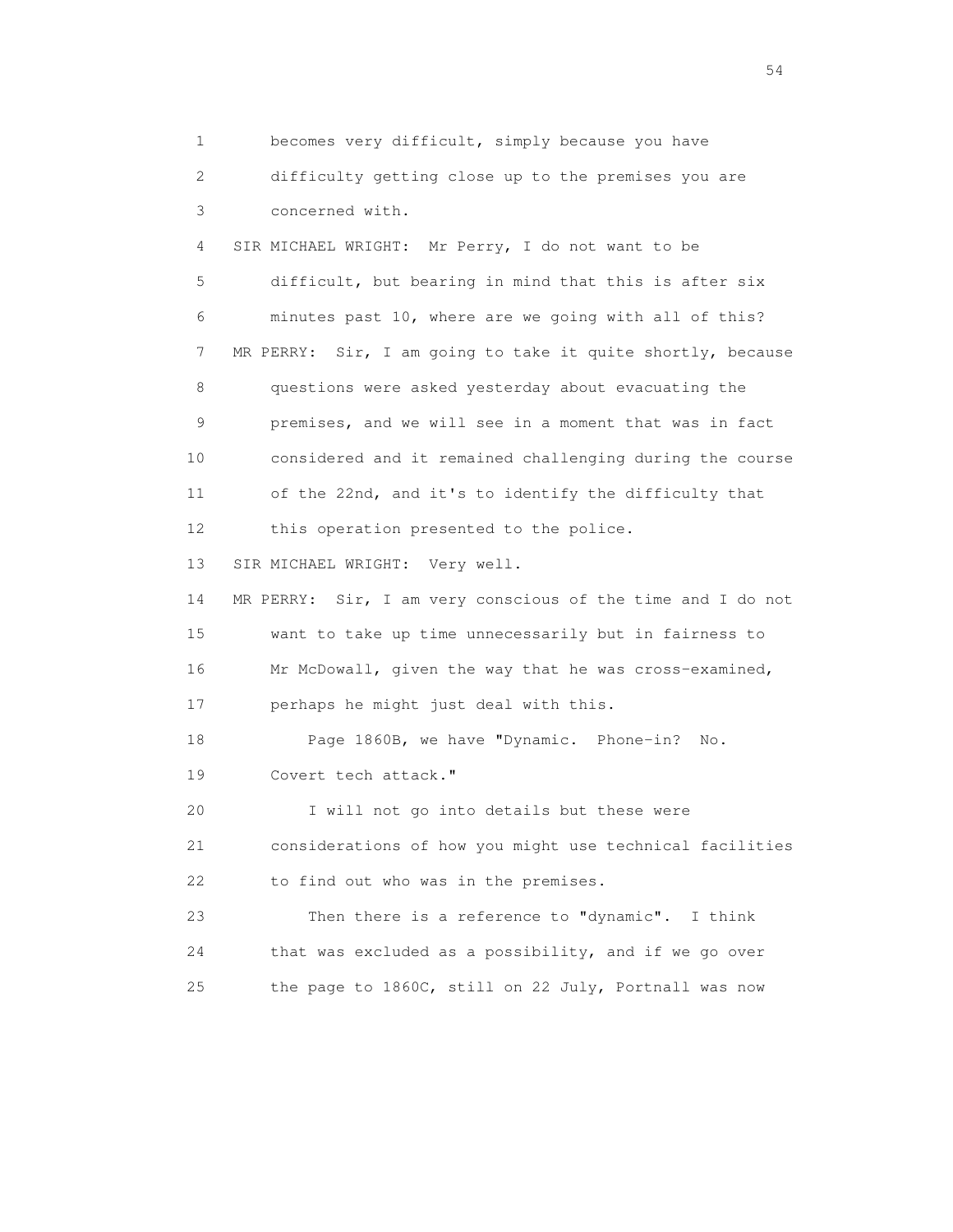1 clear, that's 3.10 pm, that's Merrick Rose there, he was 2 the Silver at Portnall to brief IAG. 3 Just explain IAG? 4 A. It's the advisory group made up of civilians who are 5 generally community figures who then cascade those 6 briefings. 7 Q. Then we have a reference to ACSO at 6.10 pm, that's the 8 Assistant Commissioner Special Operations, and 9 references to that. 10 If we go over to 1860D, still the 22 July, so you 11 are still there at 9.20 pm in the evening, we have 12 Scotia Road, and there is a reference to the nine flats, 13 public safety in the context of recent events, officer 14 safety, and down below the halfway page, there is 15 a reference to Madrid. 16 Was it the case that at this stage there was some 17 thinking being given to evacuating all the other flats, 18 and seeing whether you could gain entry to the premises 19 with the other flats evacuated? 20 A. Yes, that's correct, and the tactical advice at that 21 time was, as you will see under the word "Madrid" that 22 entry of any form wasn't a good idea and the 23 difficulties of a call-out were that if you needed to 24 get up close to the property because it was a flat, then 25 being outside or near to the front door wasn't a good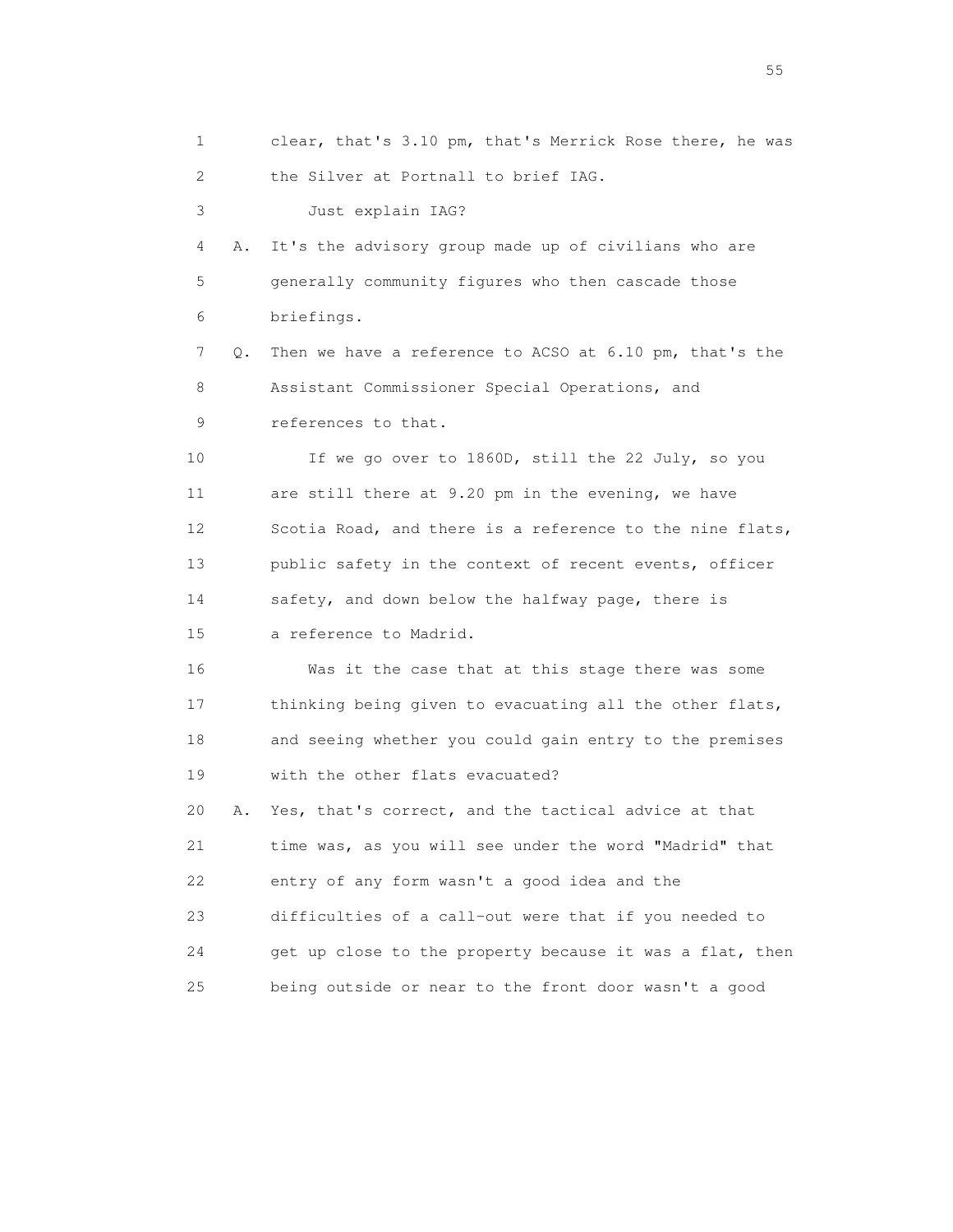1 idea either.

| 2               | Q. | Then 1860E, we are now going into the 23 July, if that's |
|-----------------|----|----------------------------------------------------------|
| 3               |    | any assistance, there is a reference to:                 |
| 4               |    | "Stoke Newington, bus bomber, firearms meeting,          |
| 5               |    | Scotia Road, arrow, will be out, no plans, 08.45."       |
| 6               |    | May I ask you, the reference to no plans, can you        |
| 7               |    | explain that?                                            |
| 8               | Α. | I don't recall what precisely that related to, it would  |
| 9               |    | have related either to the fact that we didn't have      |
| 10              |    | detailed plans of the flat itself or the premises, 21,   |
| 11              |    | we had not been able to obtain those, which obviously    |
| 12 <sup>°</sup> |    | would have given us an additional problem in how to deal |
| 13              |    | with it, with the premises. It may have been that we     |
| 14              |    | still hadn't managed to identify a plan to gain access   |
| 15              |    | to enter those premises.                                 |
| 16              | Q. | Then we see there on that page, just towards the bottom, |
| 17              |    | "Scotia - call out neighbours or not." That's when you   |
| 18              |    | were thinking about getting the people who lived in the  |
| 19              |    | block away from it. Then that was decided, it was        |
| 20              |    | decided not to take that course, and then a strategy was |
| 21              |    | agreed with, is that Jon Boutcher?                       |
| 22              | Α. | Yes, it is.                                              |
| 23              | Q. | Who of course was the person who had been appointed      |
| 24              |    | Silver in relation to the overall investigation.         |
| 25              |    | Now, I am not going to deal with any more of that,       |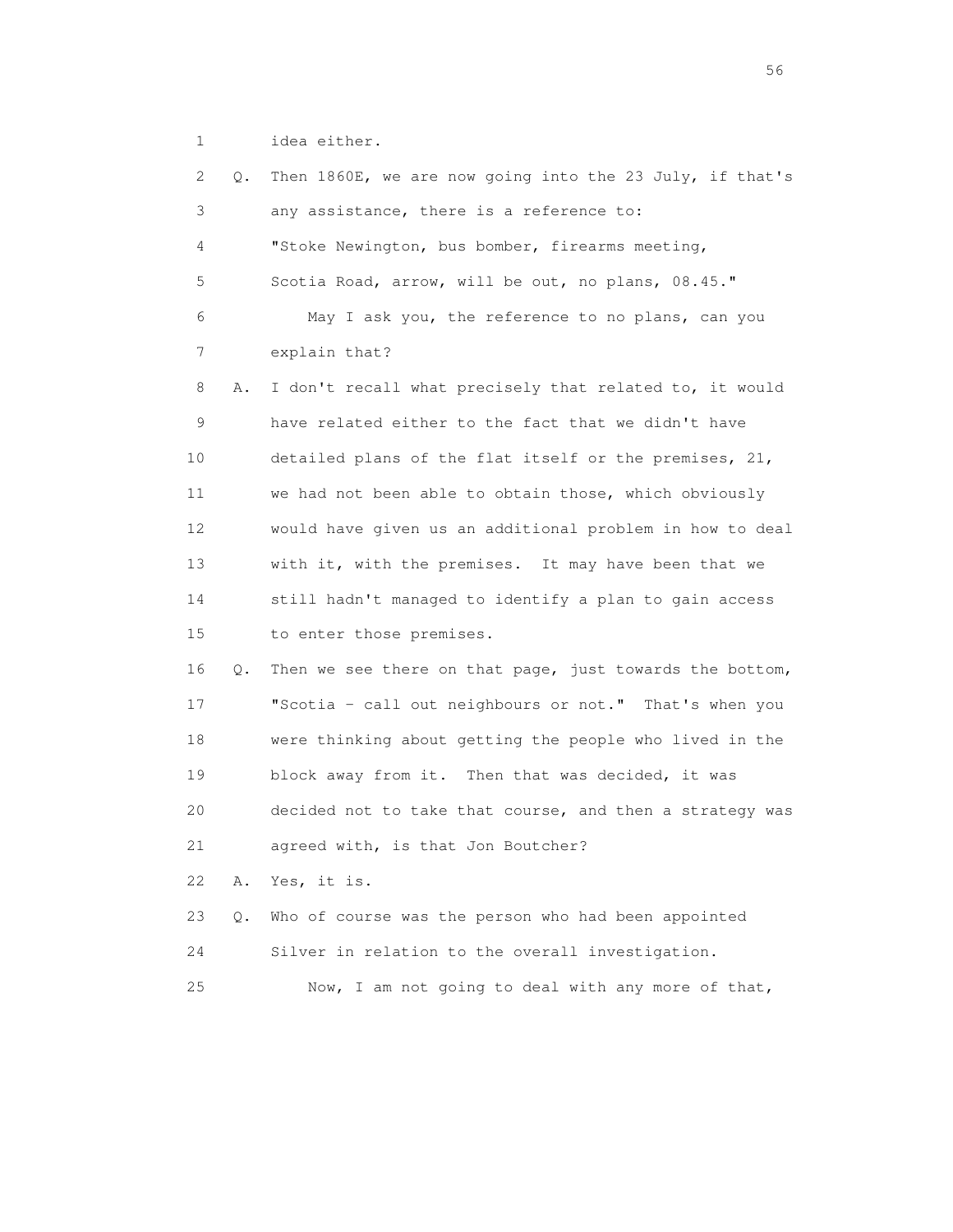1 Mr McDowall, there are some other pages, some of them do 2 not have very much on them and some are blank where 3 matters have been taken off but people have it for 4 reference. So I will put that to one side and in due 5 course I will ask if that could be inserted behind 6 divider 38 but it need not be done now. 7 SIR MICHAEL WRIGHT: If you have not already, ladies and 8 gentlemen, put it in behind that divider, so it's not 9 lost, behind 38. 10 MR PERRY: May I ask you, ladies and gentlemen, just to 11 insert it behind divider 38, it's been holepunched 12 I believe. I am sorry it's also been stapled which may 13 make it a little unwieldy. 14 Mr McDowall, may I ask you how you are doing? 15 I have about another five or ten minutes, can you manage 16 that? 17 A. That's fine, sir. 18 Q. Just these few final matters: can you remember, in the 19 course of the 22nd, that's Friday the 22nd, you did meet 20 with senior officers, Detective Superintendent Boutcher 21 and Cressida Dick, and you did agree with the way that 22 they had conducted and were conducting the operation? 23 A. Yes, I did. 24 Q. Of course, the plan that you had set was directed at the 25 premises identified in the intelligence, so in other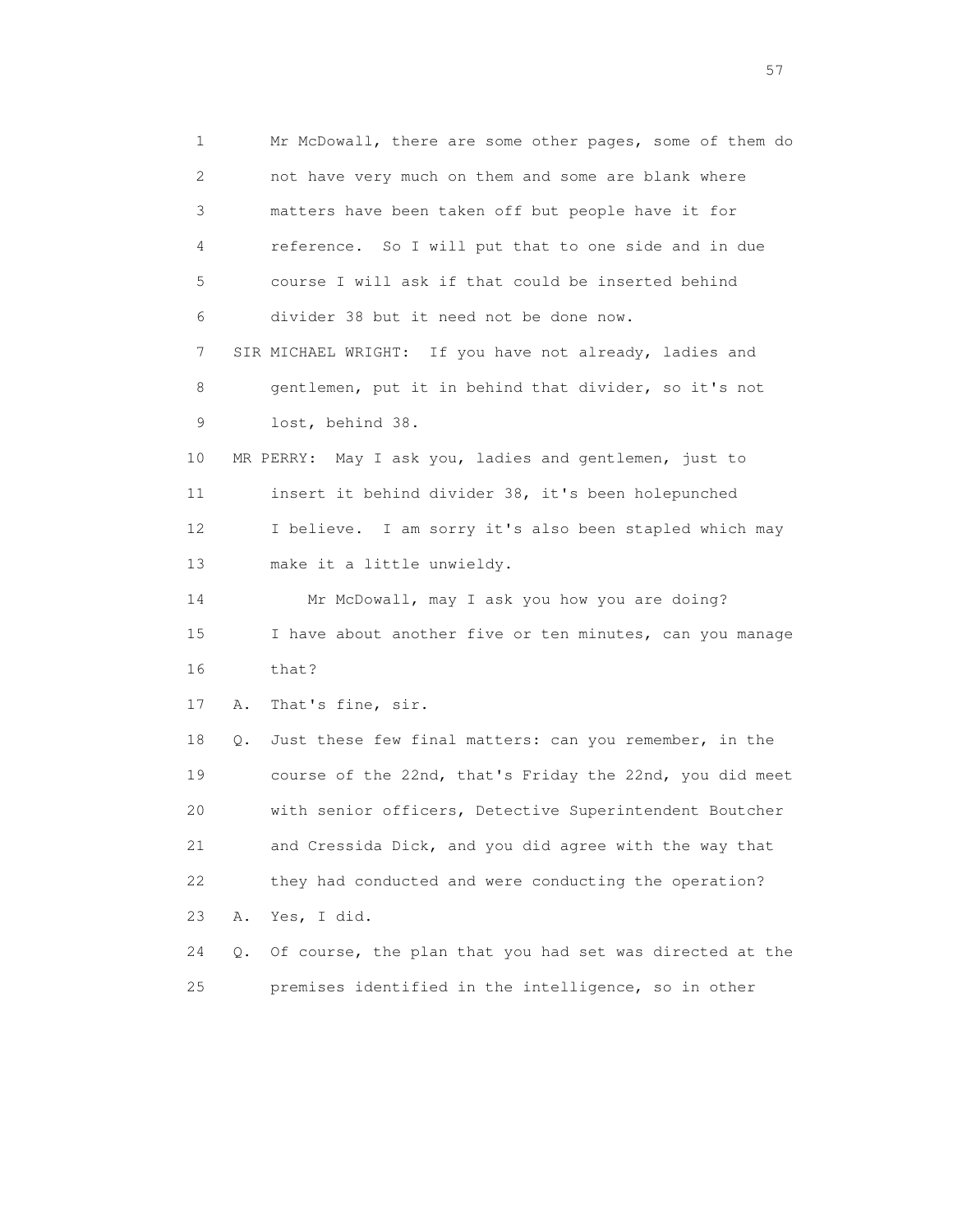1 words it's 21 Scotia Road the flat, rather than

2 Scotia Road the block?

3 A. Yes, that's correct, sir.

 4 Q. If the plan is directed to the premises identified in 5 the intelligence link, does it follow that the people to 6 be stopped are really obviously the suspects or people 7 you might believe to be the suspects, first of all; is 8 that the first category?

9 A. Yes, sir.

10 Q. Then anyone from the actual premises 21 itself?

11 A. Yes, that's correct.

 12 Q. And then you told us yesterday about a person who might 13 provide intelligence, I suppose what you are really 14 looking for is someone who couldn't possibly be 15 connected with the terrorist. How you decide that in 16 this day and age I am not entirely sure, but that's 17 a professional judgment left to the officers on the 18 ground?

19 A. Yes, it is, sir.

 20 Q. So there are matters for the professional judgment of 21 officers implementing the plan, and were you satisfied 22 that the team that you had in place was a competent, 23 experienced team properly able to conduct this 24 operation?

25 A. Yes, I most certainly was, sir.

the state of the state of the state of the state of the state of the state of the state of the state of the state of the state of the state of the state of the state of the state of the state of the state of the state of t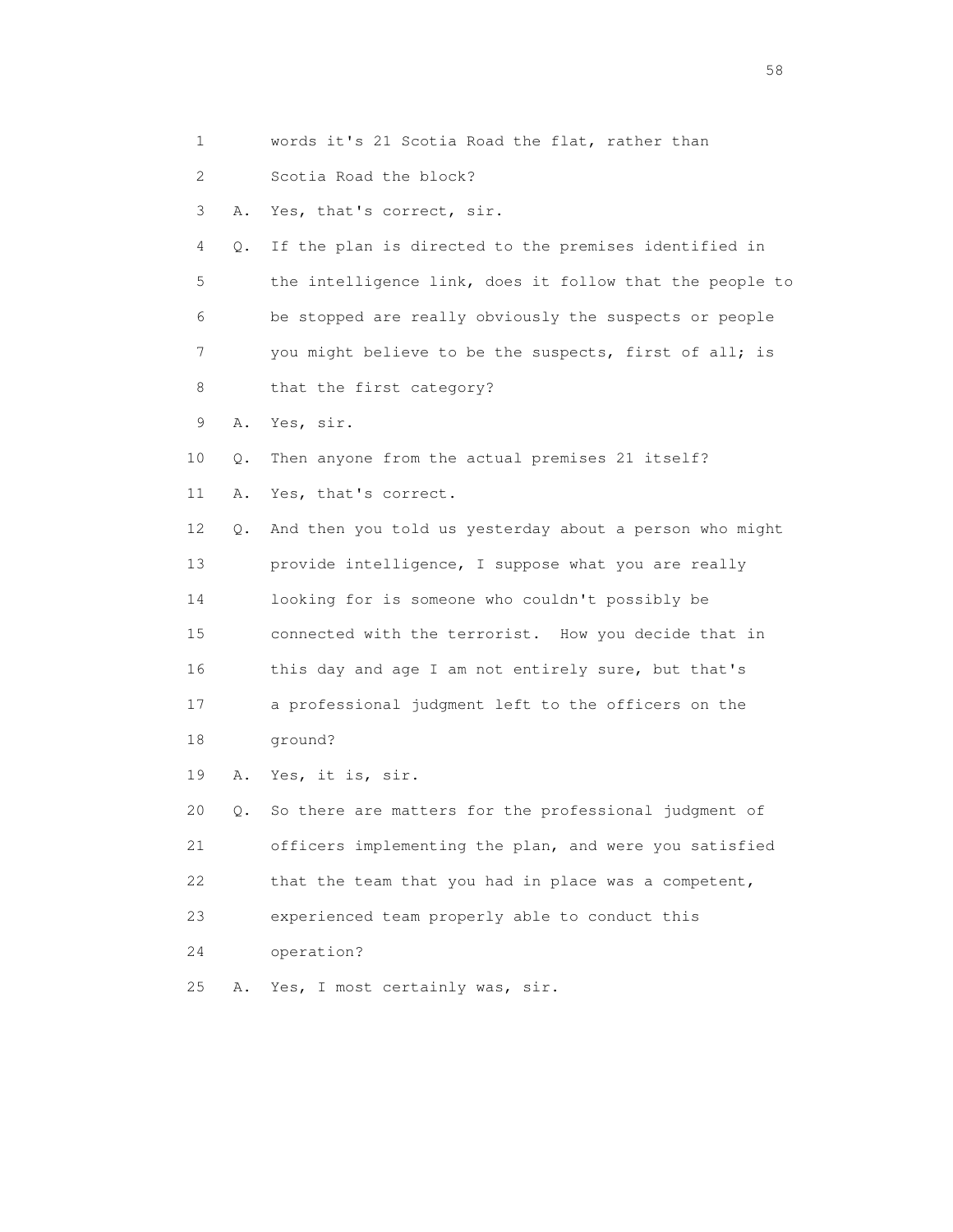1 Q. I just want to deal with this topic, Mr McDowall, very 2 briefly, and the topic is this: the degree of 3 identification you need before an armed intervention is 4 authorised. So this is an armed intervention, in other 5 words arresting, stopping and detaining and arresting 6 someone? 7 A. Yes. 8 Q. When police officers doing that are armed with firearms. 9 Could the matter be expressed in this way, I am going to 10 ask for your assistance, first of all when you are 11 deciding whether to carry out an armed intervention and 12 whether it's authorised, is it going to depend on the 13 situation and the particular risks involved? 14 A. Yes, it is. 15 Q. Let me just see whether you agree with this, 16 Mr McDowall, because of course if you are not limited by 17 time and other constraints, given the risks and the 18 nature of an armed intervention, inevitably you will 19 seek a very high level of identification, if you have 20 the time on your hands and no other constraints, very 21 high level of identification. The difficulty arises,

 22 doesn't it, if you believe that the person that you are 23 following is the subject and you believe that they pose 24 a very high risk to public safety?

25 A. That's correct.

the contract of the contract of the contract of the contract of the contract of the contract of the contract of the contract of the contract of the contract of the contract of the contract of the contract of the contract o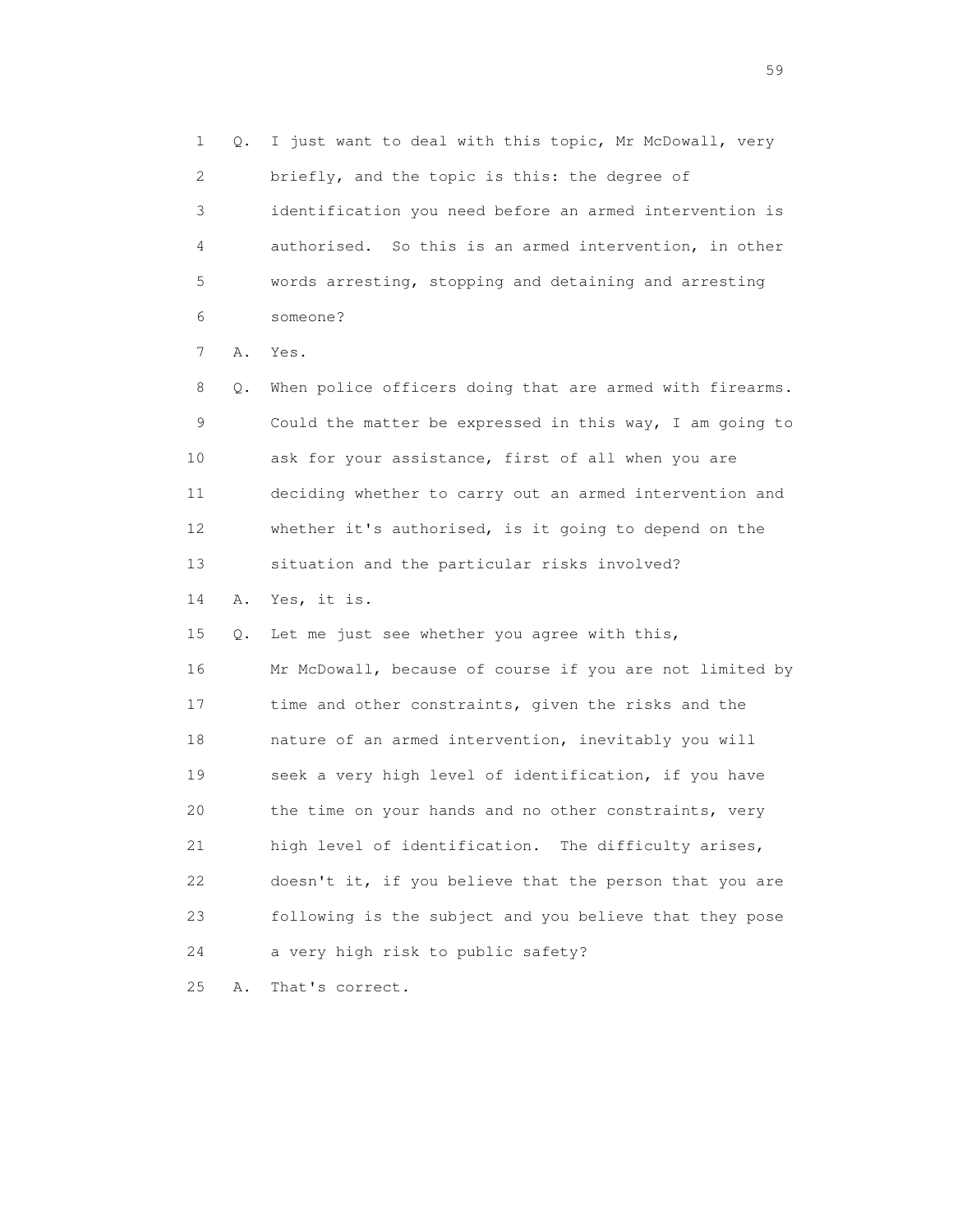1 Q. Because then you have to make a judgment as to whether 2 to intervene, and with a lower certainty of 3 identification? 4 A. That's correct, yes. 5 Q. Because if you think that someone is going into the 6 transport system and they are going to cause hundreds of 7 casualties, you may have to make a judgment, balancing 8 the risks, to make your armed intervention, I am not 9 talking about a critical shot now, I am talking about 10 an armed intervention? 11 A. Yes, it's a judgment about whether what you have is 12 sufficient to mount that operation or not. 13 Q. So all in all, would it be fair to say this: there is no 14 golden rule, it depends on what is happening and the 15 risks presented at a particular time? 16 A. That's correct, yes, sir. 17 Q. Of course, the difficulty comes in balancing the risk, 18 does it not? 19 A. It does, yes. 20 Q. I am just going to ask you about, trying to focus now on 21 Scotia Road, what you have at Scotia Road, we have 22 already mentioned the cul-de-sac, it was a busy 23 residential area as we have seen, and of course the 24 roads and the pavements are overlooked on all sides, we 25 have seen that from the photographs and the plans.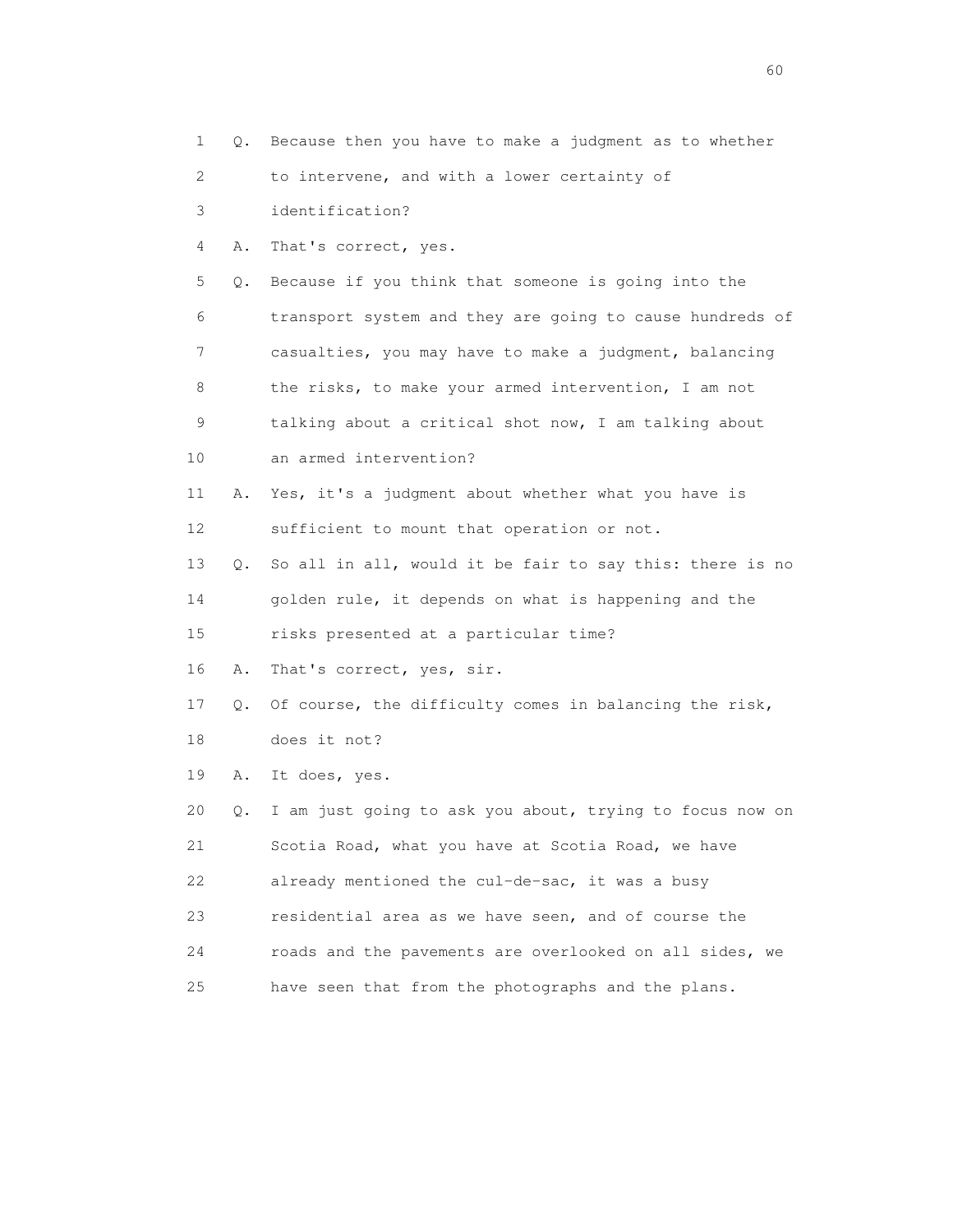1 Now, what would be the risks? You have been asked 2 about a police car in Roupell Road stopping someone as 3 they come across the park. What is the risk of carrying 4 out an intervention in an area which is overlooked by 5 all the residential premises?

 6 A. Well, there are potentially considerable risks because 7 you don't know who knows who, what exactly the lines of 8 sight are, and whether that activity by police will be 9 easily observed or not. There is also of course the 10 risk of others, it's a conventional anti-surveillance 11 technique to have a third eye, which is to say that you 12 have another individual who is either positioned in 13 premises or on foot or in a vehicle, whose role it is 14 specifically to look out for police activity and then 15 alert the principal subject of that surveillance.

 16 So interventions of any nature close to those 17 premises are going to carry a considerable risk, I would 18 suggest.

 19 Q. I suppose whether you make an intervention at any point 20 will also depend upon what information you have as to 21 the likelihood of the person under surveillance being 22 a subject?

 23 A. Yes. It will be a judgment that's required at the time. 24 Q. If the evidence we are going to hear in this case is 25 going to be that Frank, who was in the van, who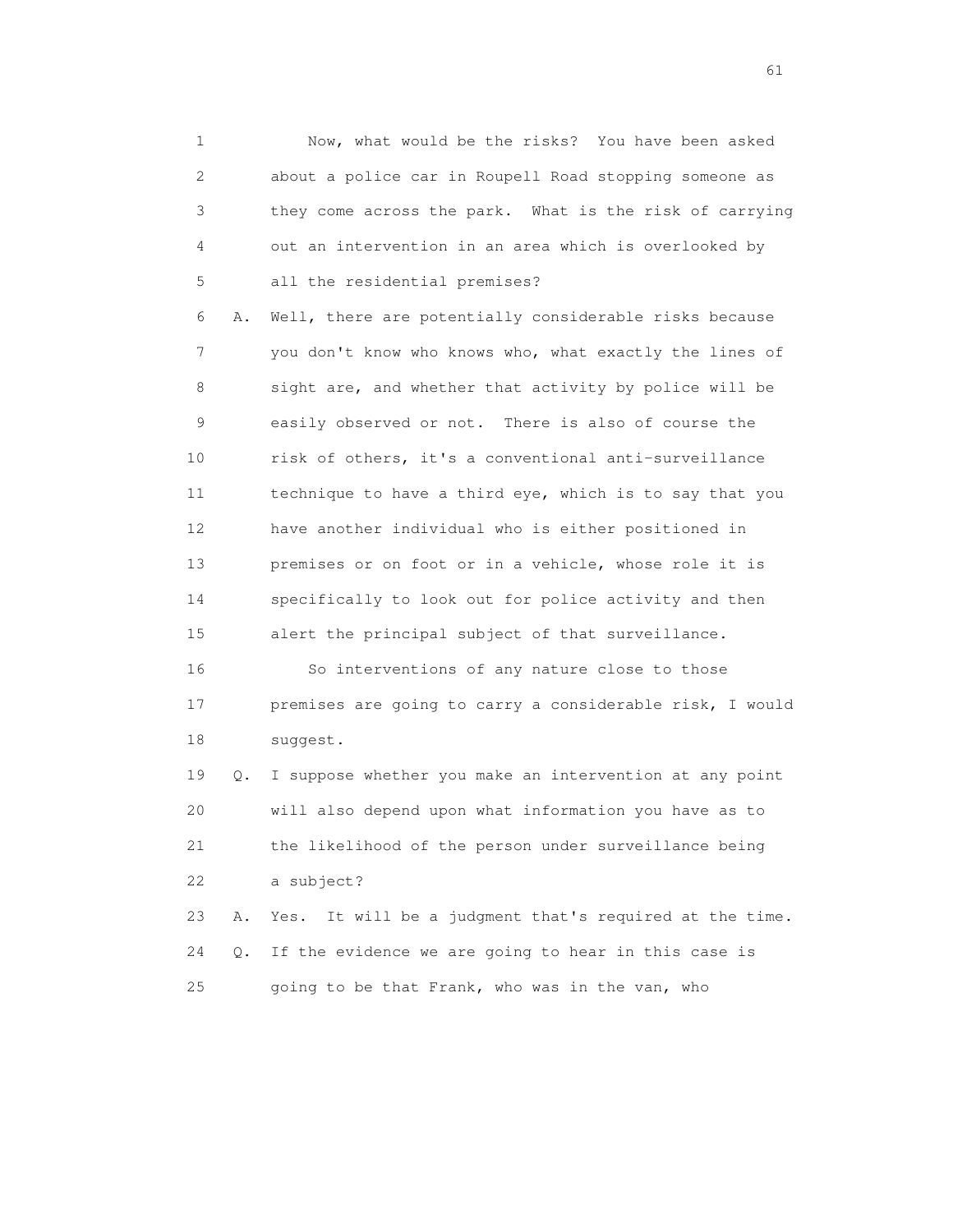1 unfortunately was relieving himself into a milk bottle 2 at the time, passed on information to say: he's worth 3 a second look? 4 A. Yes. 5 Q. Would you expect in those circumstances for any 6 intervention to take place on the base of: he's worth 7 a second look? 8 A. No, I would have expected someone to have conducted 9 a second look. 10 MR PERRY: Mr McDowall, I am extremely grateful and you will 11 be very pleased to know that that's the end of my 12 questioning, thank you very much. 13 SIR MICHAEL WRIGHT: Thank you, Mr Perry. Mr Hilliard, how 14 long will you need? 15 MR HILLIARD: Five minutes or less. 16 SIR MICHAEL WRIGHT: Can you stick five minutes, 17 Mr McDowall? 18 A. Yes, sir. 19 Further questions from MR HILLIARD 20 MR HILLIARD: Mr McDowall, can you help about this, I am 21 looking at page 1858, now, behind our divider 38. It's 22 the page of your red book that's been typed up that has 23 your Gold firearms strategy on it. 24 A. Yes, sir. 25 Q. You see it there, "control, challenge, stopped"; yes?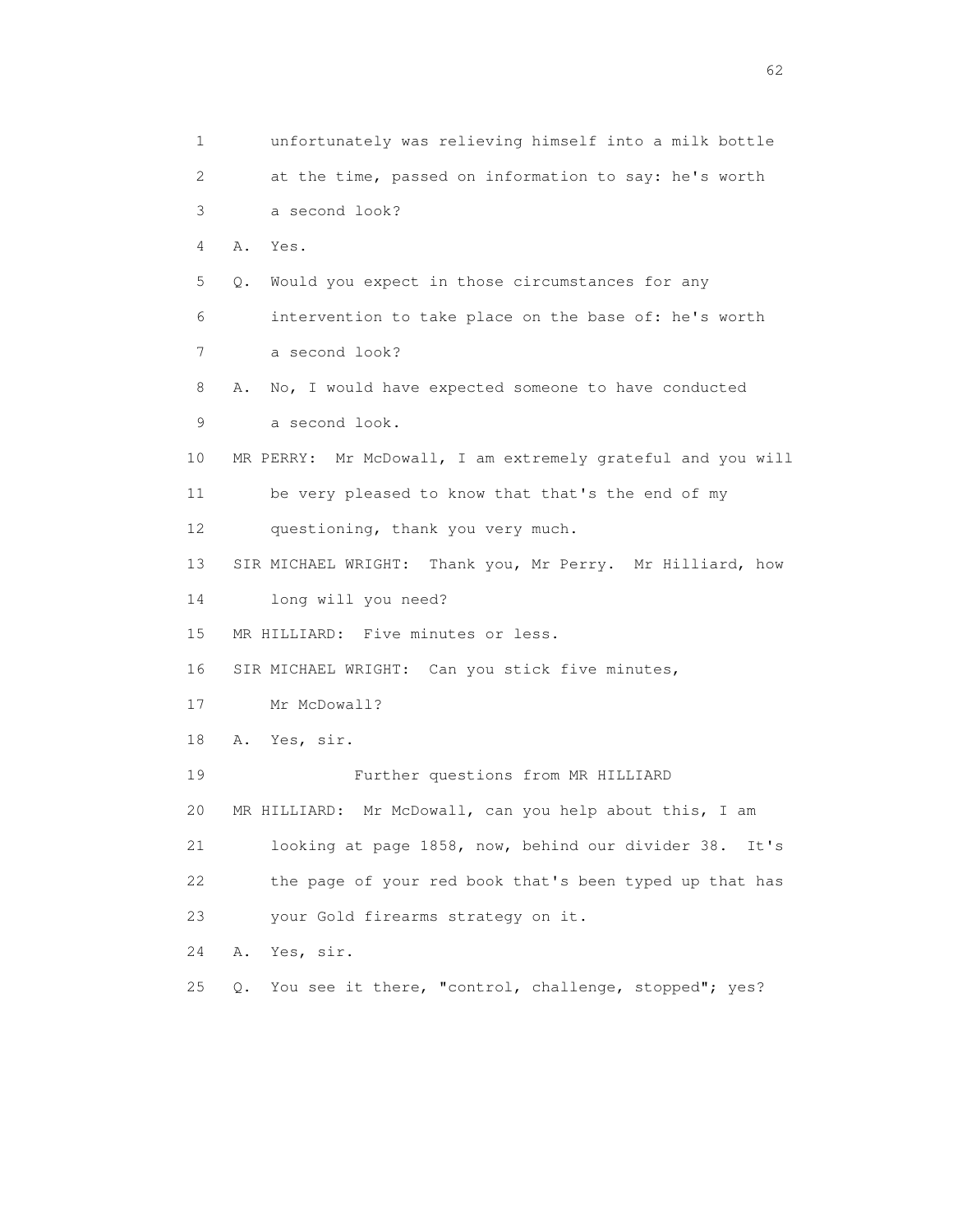1 A. Yes, sir.

 2 Q. Can you help about this: so far as control is concerned, 3 you have told us about control by surveillance; yes? 4 A. Yes, yes. 5 Q. Did the fact that you envisaged that there would be 6 a firearms capability there, was that any part of the 7 control section of the strategy? 8 A. At that time, no, I don't think that referred to that, 9 it was simply about the initial important issue, if you 10 like, was to acquire control of those premises so that 11 we had knowledge of who was coming in and out and so on. 12 Q. All right. Then you were asked about what might have 13 been done differently, do you remember, and you gave us 14 an example, you said well, perhaps the firearms team 15 could have arrived more quickly. Do you remember saying 16 that? 17 A. Yes. 18 Q. You told us that you had hoped that firearms would be in 19 place, a firearms team so far as Scotia Road was 20 concerned, at 7 in the morning or, if not 7 in the 21 morning, shortly thereafter; do you remember saying 22 that? 23 A. Yes, sir. 24 Q. Can you just help us, if you had known, for example, 25 shortly before that, say at about quarter to 7 in the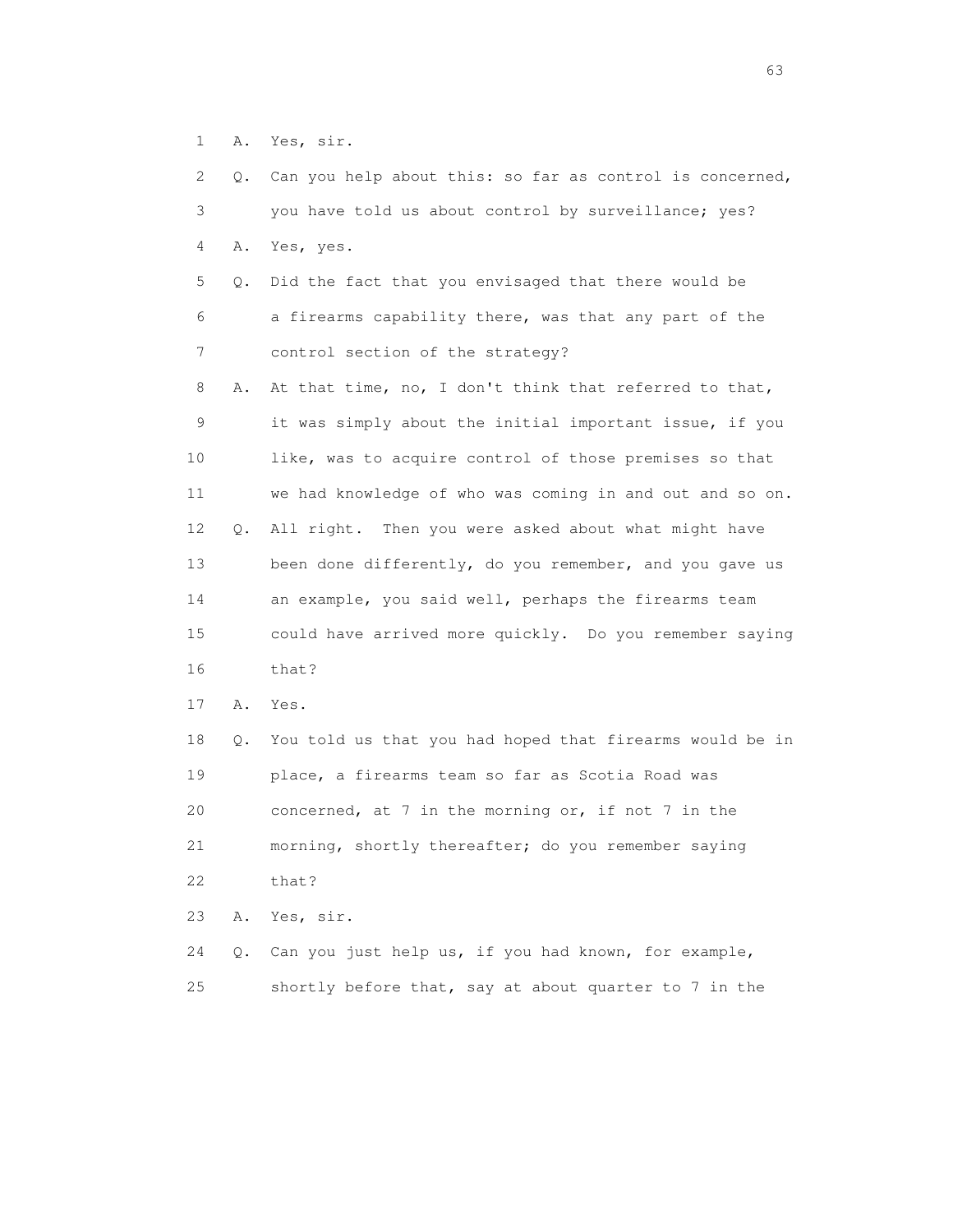| 1        | morning, that that wasn't going to happen, would you     |
|----------|----------------------------------------------------------|
| 2        | have tried to do something about that?                   |
| 3<br>Α.  | Yes, I would have wanted to have known when it was going |
| 4        | to happen and obviously my initial instruction was to    |
| 5        | ensure that it happened as quickly as it could be done.  |
| 6<br>Q.  | Is this right, that on the face of it, their absence     |
| 7        | obviously affected the implementation of your strategy,  |
| 8        | which was that SO19 would be doing the challenging and   |
| 9        | stopping of people?                                      |
| 10<br>Α. | In the case that that was going to be<br>Yes.            |
| 11       | a requirement, then clearly that challenge would have    |
| 12       | had to have fallen to others, either an armed response   |
| 13       | vehicle as we have discussed, or indeed even the         |
| 14       | surveillance officers themselves.                        |
| 15<br>Q. | If you had made inquiry, and it really hadn't been       |
| 16       | possible to expedite the arrival of the firearms team    |
| 17       | and you had known that, I just want to understand: would |
| 18       | it have been open to you to suggest that one of what we  |
| 19       | heard the armed response vehicles, the ARVs, the teams   |
| 20       | that are on a sort of 12-minute notice, as it were,      |
| 21       | would it have been open to you to have suggested that    |
| 22       | a team of those officers had gone to the vicinity?       |
| 23<br>Α. | It would have been open or indeed the advice I was       |
| 24       | receiving from the tactical firearms advisers, it may    |
| 25       | have been that they might have advised it, but as I also |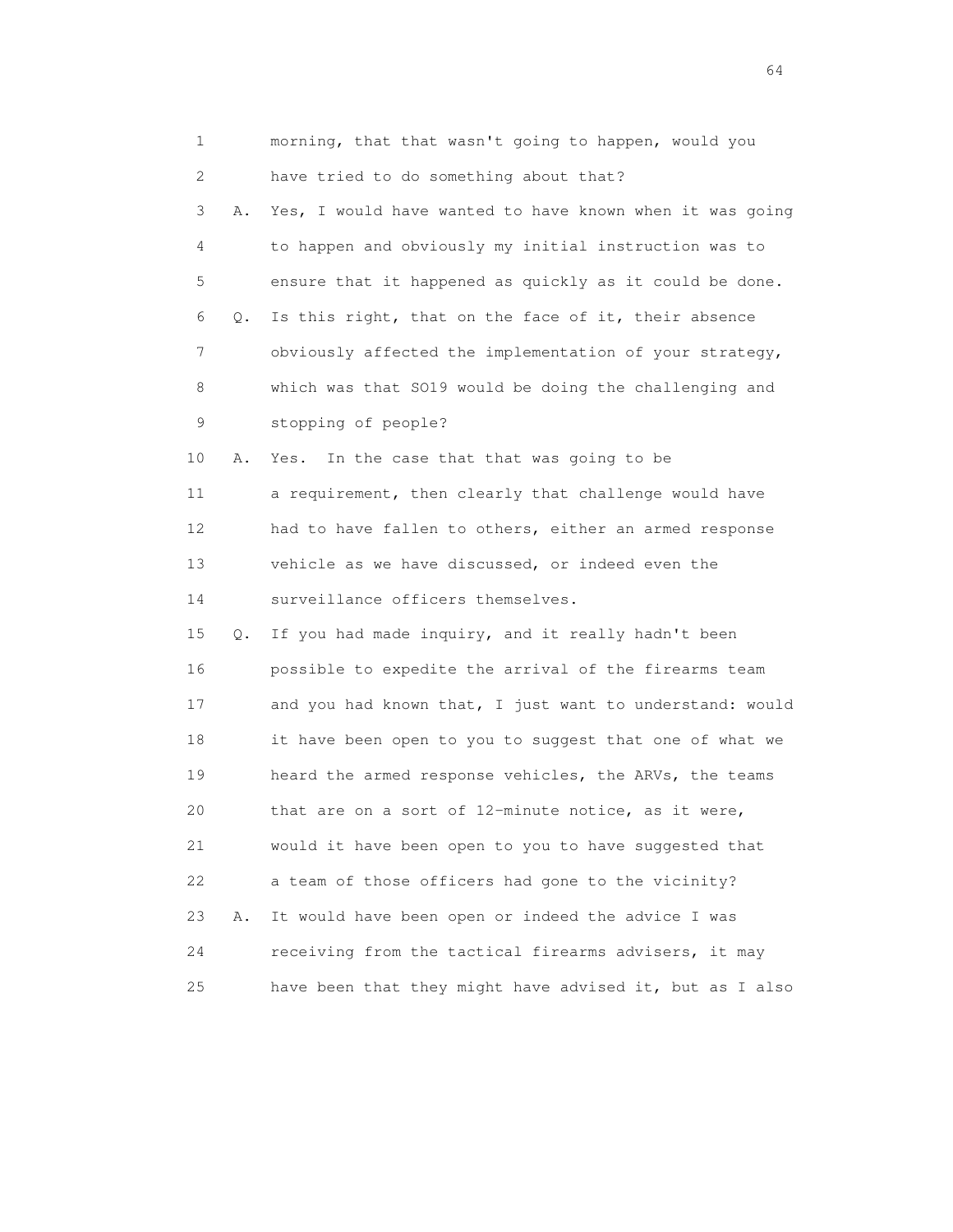1 said, I believe, those teams were very close by anyway, 2 because Lambeth is a borough that has a dedicated armed 3 response vehicle, as I understand it, 24/7. But they 4 are a very different capability in the sense that they 5 are significantly overt, the officers wear blue overalls 6 generally, they are three officers to the vehicle, there 7 are more aerials on the roof, it's a high powered car 8 and if you are a criminal of any note, or I would 9 suggest even a terrorist of any note, you may well know 10 that that is that specific capability. 11 Q. Mr Perry was just asking you about a conversation 12 shortly after 7 o'clock in the morning when 13 Commander Dick was present, I think you may not have 14 recollected this, but if we can just work on the basis 15 of a conversation shortly after 7 o'clock in the 16 morning, when there is reference to a team coming on at 17 7 am, a firearms team coming on at 7 am, kitting up and 18 deploying, all right? 19 A. Yes. 20 Q. We will hear that the briefing of the SO19 team 21 concluded at about quarter past 9 in the morning; all 22 right? 23 A. Yes.

 24 Q. Can you just help with this, and if you can't, say so, 25 but if you can try and put yourself in the position,

 $\sim$  65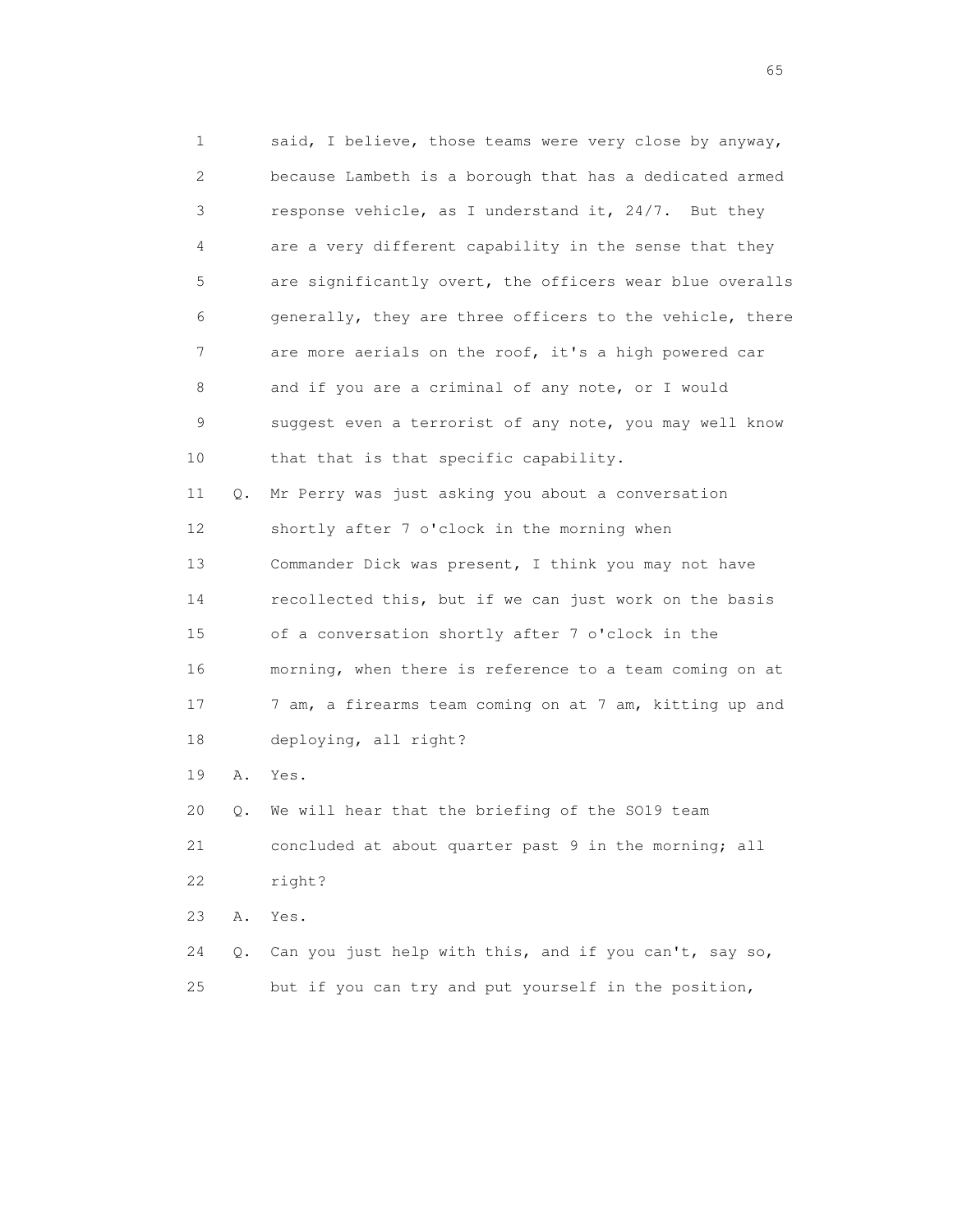1 back at 7 o'clock or thereabouts on the 22nd. If you 2 had known that a 7 o'clock team coming on was going to 3 be kitted up and deployed, would you have had a view at 4 that time about how long it would be before they had 5 been briefed and could get to the scene, just from your 6 general experience? 7 A. I would have expected that they would have been briefed 8 and to the scene probably in an hour and a half, hour 9 and three-quarters, I quess. 10 Q. So -- 11 A. But, of course, sorry, I was just going to say that the 12 variables in that are how many people there are to be 13 kitted and how long the briefing takes and so on. 14 Q. In their absence, just so we understand, what was the 15 firearms cover then that was available? 16 A. The firearms cover was the standby team that was at New 17 Scotland Yard, plus the ARVs that were on duty 18 specifically to that borough, but also on neighbouring 19 boroughs as well, and indeed the surveillance teams that 20 had an armed capability with them. 21 Q. Lastly, can you just help with this: the strategy you 22 said, didn't change over time not after the shooting 23 either, at Scotia Road and Portnall Road; do you 24 remember telling us that? 25 A. Yes.

 $\sim$  66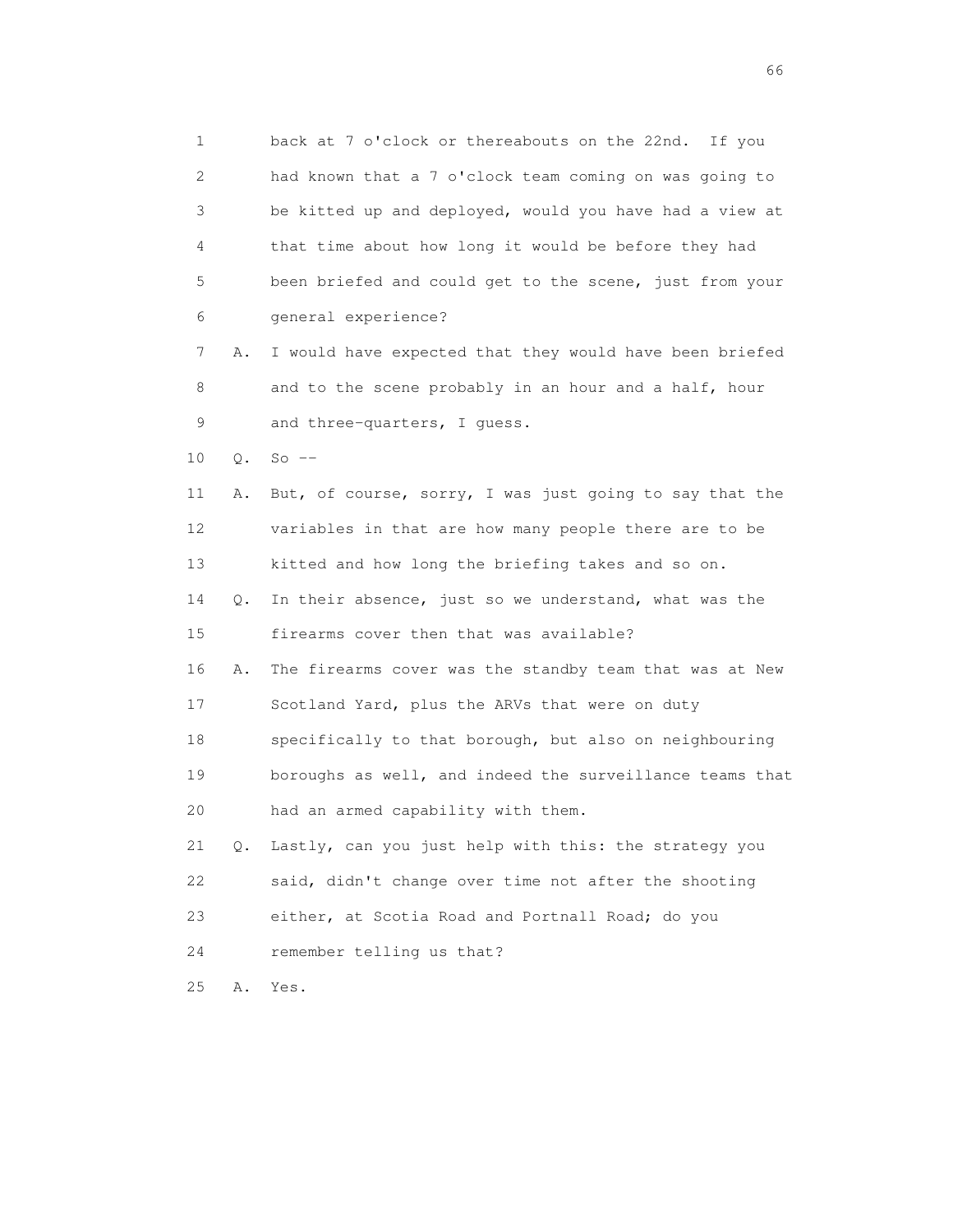1 Q. Just so we understand, were firearms teams deployed and 2 in the vicinity of each address? 3 A. Sorry, which addresses are you referring to? 4 Q. Portnall Road and Scotia Road? 5 A. Yes. 6 Q. You were asked about the fact that your strategy didn't 7 change over time, even after the shooting. At each 8 address, after the shooting, were there in fact firearms 9 teams deployed and in the vicinity? 10 A. Yes. 11 MR HILLIARD: All right, thank you very much indeed, 12 Mr McDowall. 13 Further questions from THE CORONER 14 SIR MICHAEL WRIGHT: I have a couple of points, please, 15 Mr McDowall. 16 First of all, you said a little time ago that one of 17 the considerations about calling in, for example, 18 an ARV, because the firearms unit, CO19 units, weren't 19 going to get there at the time that you wanted them, 20 that that would increase the risk of police activity 21 being observed, particularly if there was a lookout? 22 A. Yes, sir. 23 SIR MICHAEL WRIGHT: But it seems to me that you had to some 24 extent incurred that risk already by deploying the 25 surveillance team close to Scotia Road itself, had you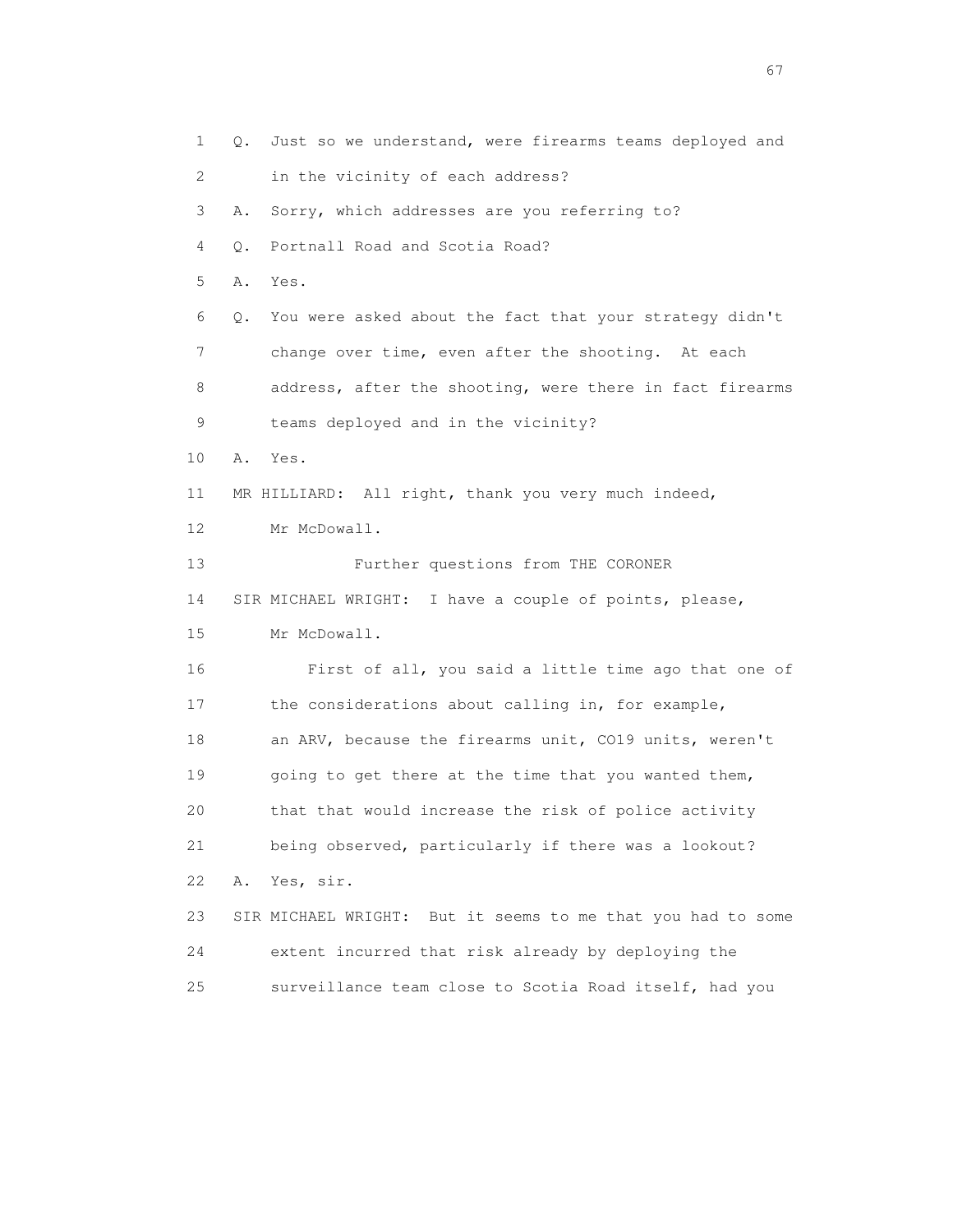1 not?

| 2  | Α. | Yes, but in the case of the surveillance team, the             |
|----|----|----------------------------------------------------------------|
| 3  |    | surveillance officers are trained to try to retain the         |
| 4  |    | covertness of their daily activity, and they don't have        |
| 5  |    | any kind of marking or livery or --                            |
| 6  |    | SIR MICHAEL WRIGHT: You mean they go around looking            |
| 7  |    | deliberately scruffy, do they?                                 |
| 8  | Α. | They do, sir, yes, and they take pride in remaining as         |
| 9  |    | anonymous and as unobserved as possible, it's part of          |
| 10 |    | their daily role, sir.                                         |
| 11 |    | SIR MICHAEL WRIGHT: Yes, while an ARV for reasons you have     |
| 12 |    | given, is pretty recognisable.                                 |
| 13 | Α. | Yes, sir.                                                      |
| 14 |    | SIR MICHAEL WRIGHT: The other thing I wanted to ask you is     |
| 15 |    | this: Mr McDowall, what Mr Perry asked you was this, and       |
| 16 |    | I hope, now I have it, I can read it to you, he said:          |
| 17 |    | "If you have time on your hands and no other                   |
| 18 |    | constraints, very high level of identification, then you       |
| 19 |    | would require a very high level of identification before       |
| 20 |    | armed intervention"?                                           |
| 21 | Α. | Yes, sir.                                                      |
| 22 |    | The difficulty arises, doesn't it, said<br>SIR MICHAEL WRIGHT: |
| 23 |    | Mr Perry, if you believe that the person that you are          |
| 24 |    | following is the subject and you believe that they pose        |
| 25 |    | a very high risk of public safety, and you said "that's        |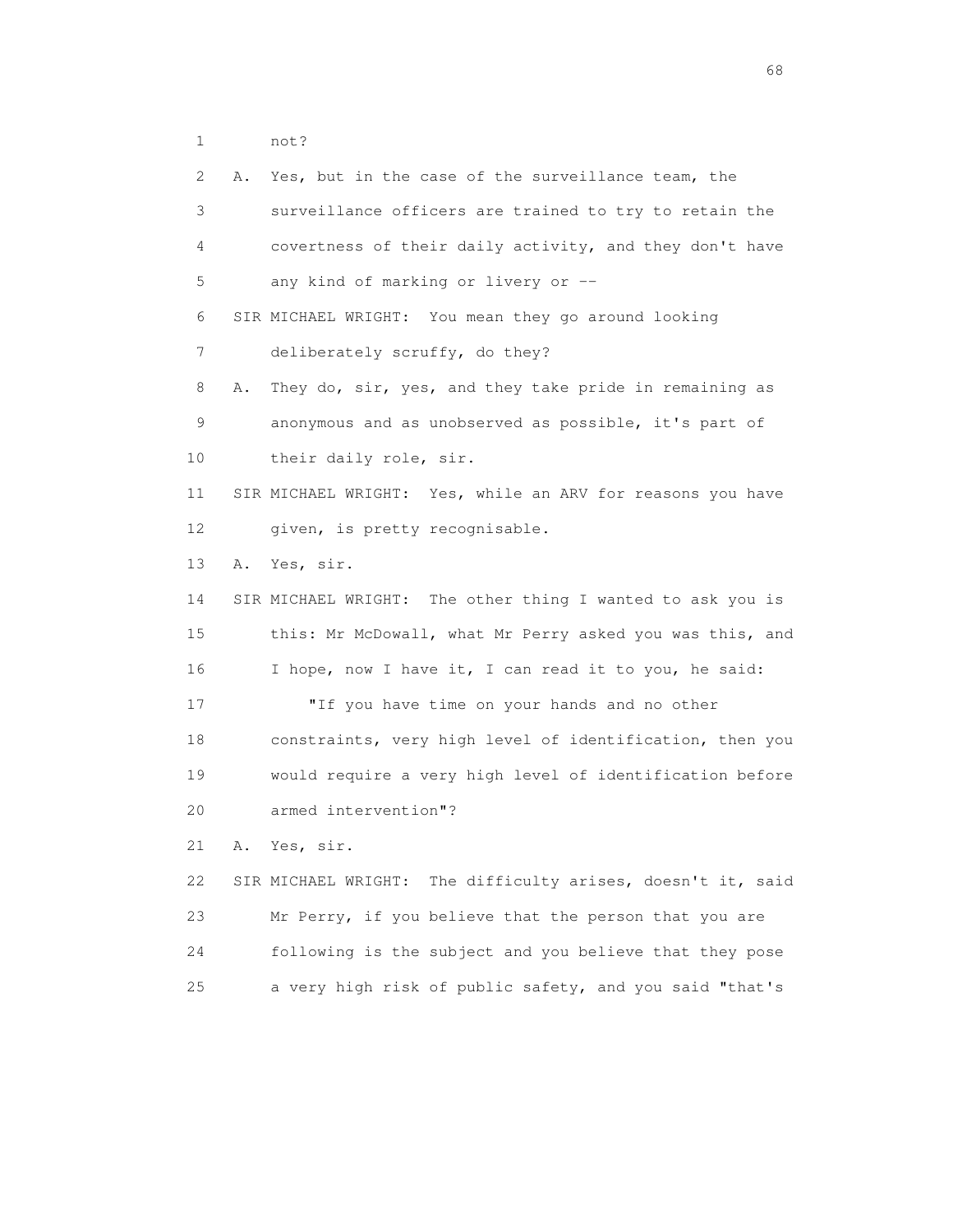1 right", because then you have to make a judgment as to 2 whether to intervene and with a lower certainty of 3 identification.

 4 I just want to explore with you how far you think 5 that should go. Are you putting, or are you suggesting 6 that if in any particular circumstance an officer, 7 an armed officer thinks that a suspected suicide bomber 8 presents a particularly and exceptionally high level of 9 danger -- and I stress suspected -- without a positive 10 identification, are you suggesting that a lower level of 11 identification than positive is acceptable? 12 A. No, sir, what I was trying to convey was one always 13 tries to get the best possible image or, in the time 14 available, in order to make the decision about whether 15 to run the operation or not. It was more that, and 16 that's a judgment that one has to make before one even 17 sets out or embarks on an operation, because clearly 18 that is going to affect the likelihood of a successful 19 outcome or not.

 20 So there is a moveable starting point, I would 21 suggest, which is a judgment call, about whether the 22 operation is viable in the first place. But it's often 23 the case that either in crime terms or in terrorism, 24 that the decision has to be made because you don't 25 necessarily have the ideal imagery or the ideal

entral de la construction de la construction de la construction de la construction de la construction de la co<br>1990 : la construction de la construction de la construction de la construction de la construction de la const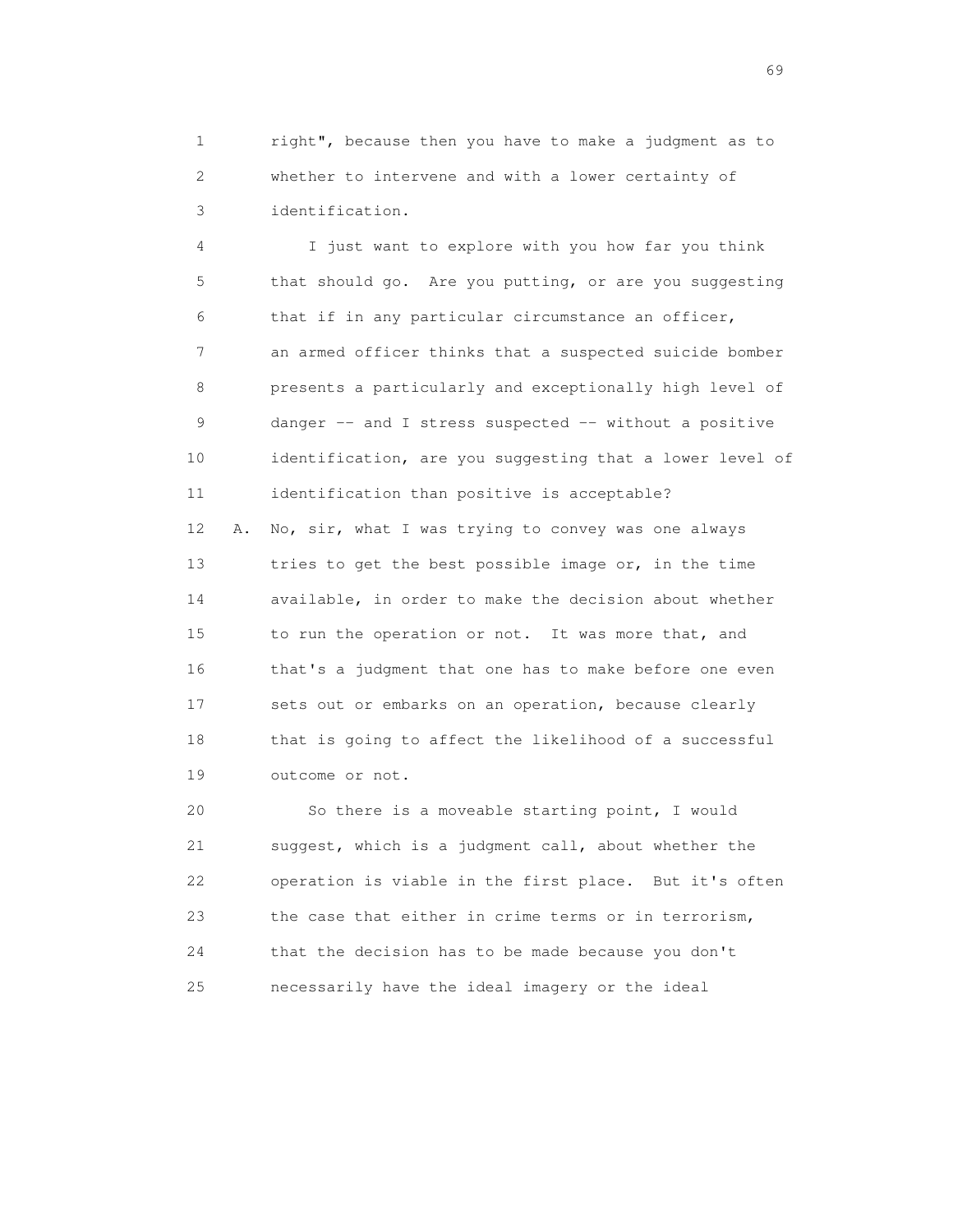1 photograph or whatever.

| 2  | SIR MICHAEL WRIGHT: Yes. But you don't intend to suggest,     |
|----|---------------------------------------------------------------|
| 3  | then, and I want to understand this, you are not              |
| 4  | suggesting that at any time you would contemplate             |
| 5  | an armed officer taking a critical shot on the basis of       |
| 6  | a less than positive identification?                          |
| 7  | No, that's correct, sir.<br>Α.                                |
| 8  | SIR MICHAEL WRIGHT: Thank you. Mr Perry, do you want to       |
| 9  | ask anything about that?                                      |
| 10 | No, sir, only that I ought to make it clear that<br>MR PERRY: |
| 11 | my question was not premised on a critical shot, it was       |
| 12 | premised on --                                                |
| 13 | SIR MICHAEL WRIGHT: Armed intervention.                       |
| 14 | MR PERRY: -- armed intervention when there is a very, very    |
| 15 | high risk to public safety.                                   |
| 16 | SIR MICHAEL WRIGHT: I wanted to see how far Mr McDowall       |
| 17 | would go.                                                     |
| 18 | MR MANSFIELD: I am so sorry to delay matters.                 |
| 19 | SIR MICHAEL WRIGHT: Certainly, Mr Mansfield.                  |
| 20 | MR MANSFIELD: It is actually this very point that you have    |
| 21 | raised and Mr Perry has raised, I am afraid it goes back      |
| 22 | to questions that I put to Mr McDowall before which may       |
| 23 | have been misunderstood but it was based entirely on          |
| 24 | what Mr McDowall said at the Health and Safety trial on       |
| 25 | this very issue. It's page 156. I put it to him.              |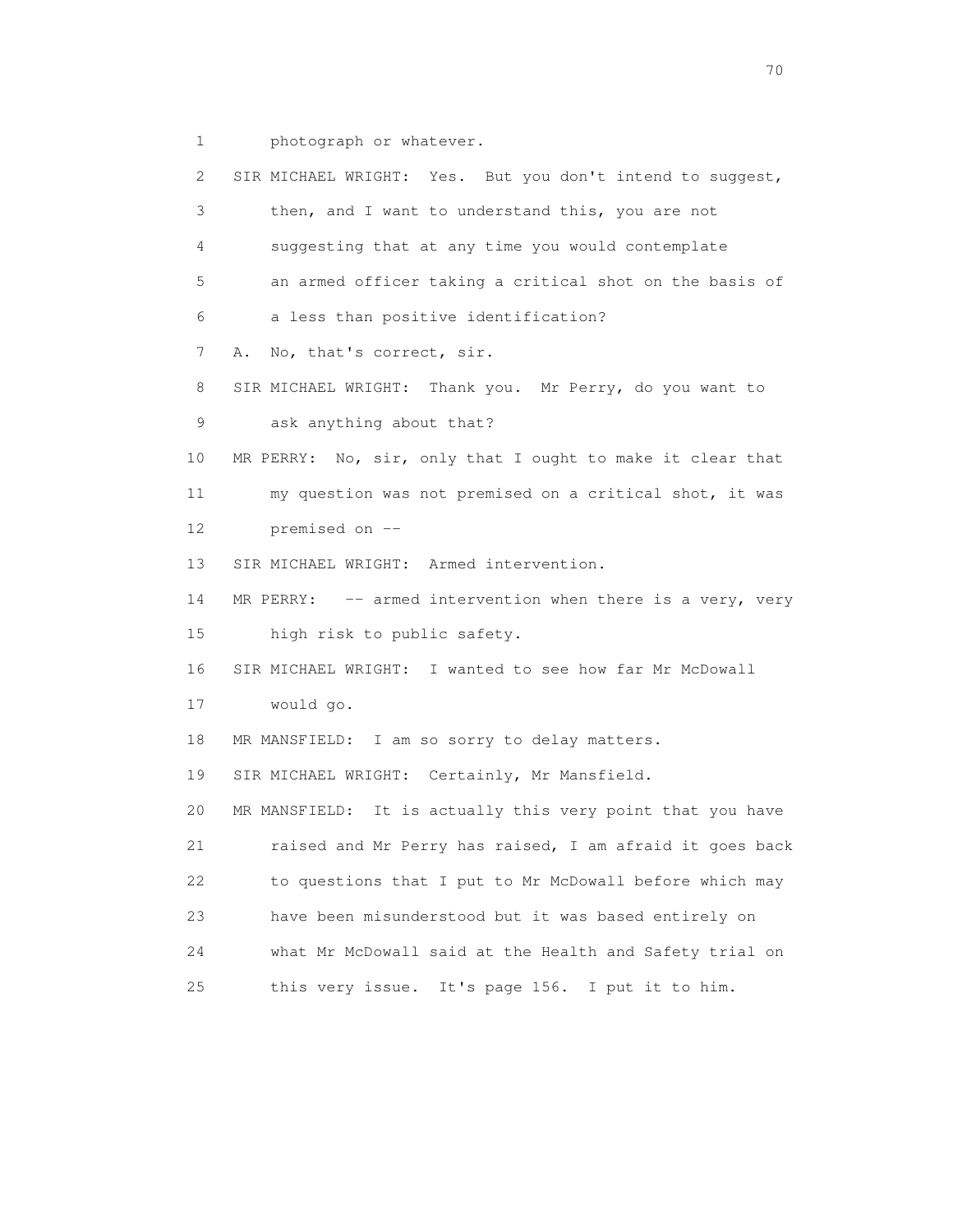1 SIR MICHAEL WRIGHT: Page 156 of the trial transcript? 2 MR MANSFIELD: Of the transcript of that particular day that 3 he gave, I can give the day. Because he gave evidence 4 very early in the trial. 5 MR STERN: Day 2, if I can assist. 6 MR MANSFIELD: The date on Day 2 was 2 October. 7 SIR MICHAEL WRIGHT: Just give us the reference again, will 8 you? 9 MR MANSFIELD: Yes, it's page 156, Day 2, in fact he's 10 being, and I put it to Mr McDowall, I think he will 11 remember, that it was Mr Thwaites who was defending the 12 commissioner, who asked him these questions. The reason 13 I raise it is it will come up with other witnesses, this 14 very same point. May I just read so the jury can follow 15 it, it's at line 6 in my copy, page 156, Mr Thwaites 16 puts this question to Mr McDowall: 17 "Question: Was it in your opinion necessary to have 18 a positive identification of a suspect before CO19 19 carried out an armed intervention? 20 "Answer: Yes, it was. 21 "Question: Why? 22 "Answer: Because any use of CO19 carries with it 23 inherently risks. The drawing of a firearm when there 24 is no need for the drawing of a firearm is to be 25 avoided.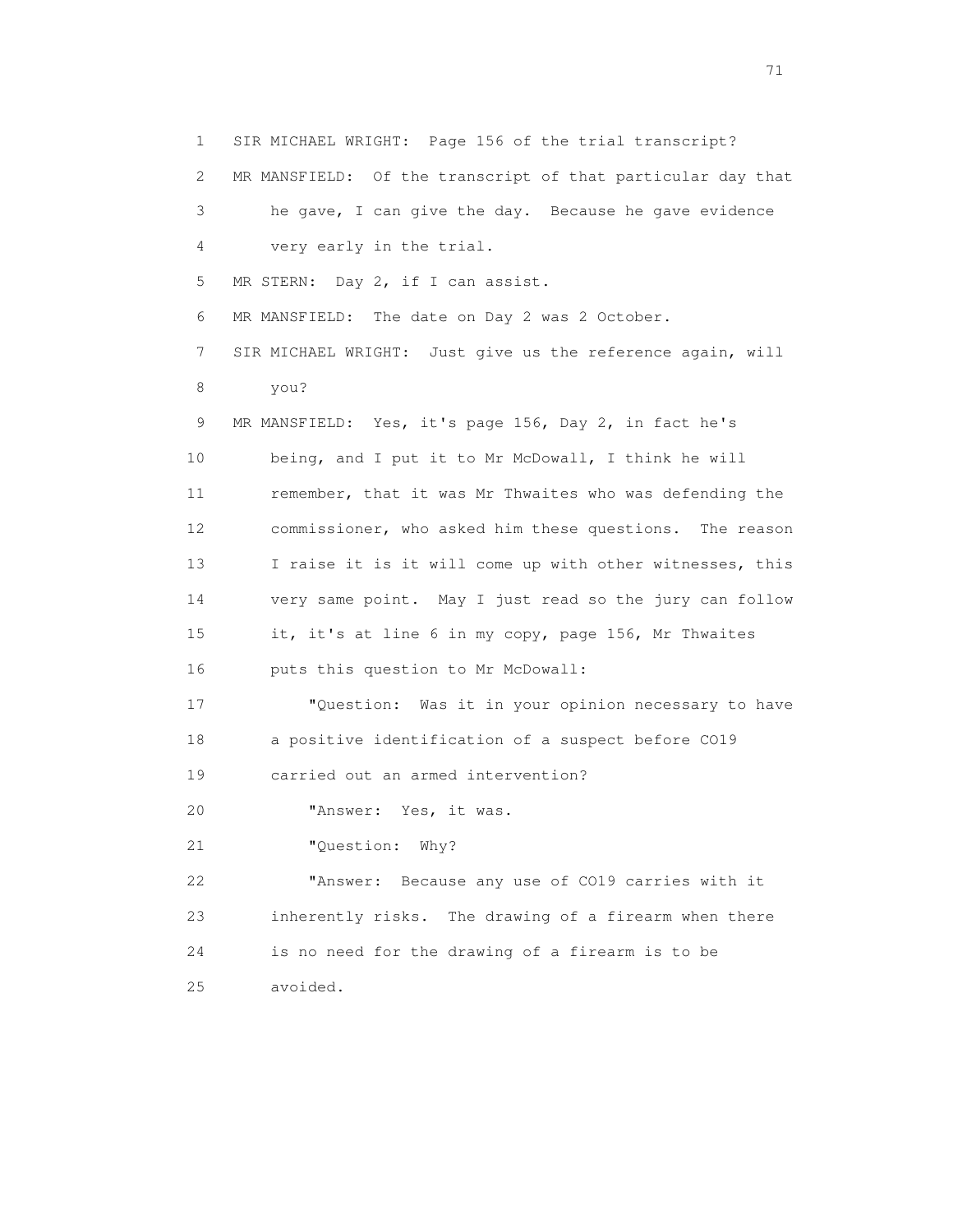1 "Question: Why?

| 2               | "Answer: Simply because of the impact potentially            |
|-----------------|--------------------------------------------------------------|
| 3               | on public safety, the safety of everyone, including the      |
| $\overline{4}$  | officers.                                                    |
| 5               | "Question: Are you referring to risk when you say            |
| 6               | 'impact on the public and the officers'?                     |
| 7               | "Answer:<br>Yes, yes.                                        |
| 8               | "Question: The risk being that whenever a gun is             |
| 9               | drawn, someone could be injured or killed?                   |
| 10 <sup>°</sup> | "Answer: Yes, that's right.                                  |
| 11              | "Question: Whatever the circumstances?                       |
| 12              | "Answer: Yes."                                               |
| 13              | Then I also refer to the fact that they carried              |
| 14              | loaded firearms. In fact that is repeated again at           |
| 15              | a later section.                                             |
| 16              | SIR MICHAEL WRIGHT: Let me ask Mr McDowall.                  |
| 17              | You have just read that passage, do you still                |
| 18              | subscribe to those views?                                    |
| 19<br>Α.        | Yes, I am somewhat confused, sir, because you asked me       |
| 20              | whether it was necessary to have a positive                  |
| 21              | identification for a critical shot, I believed.              |
| 22              | SIR MICHAEL WRIGHT: I took the argument a stage further      |
| 23              | because Mr Perry had asked you about armed intervention.     |
| 24<br>Α.        | Yes.                                                         |
| 25              | The question is: it all depends where<br>SIR MICHAEL WRIGHT: |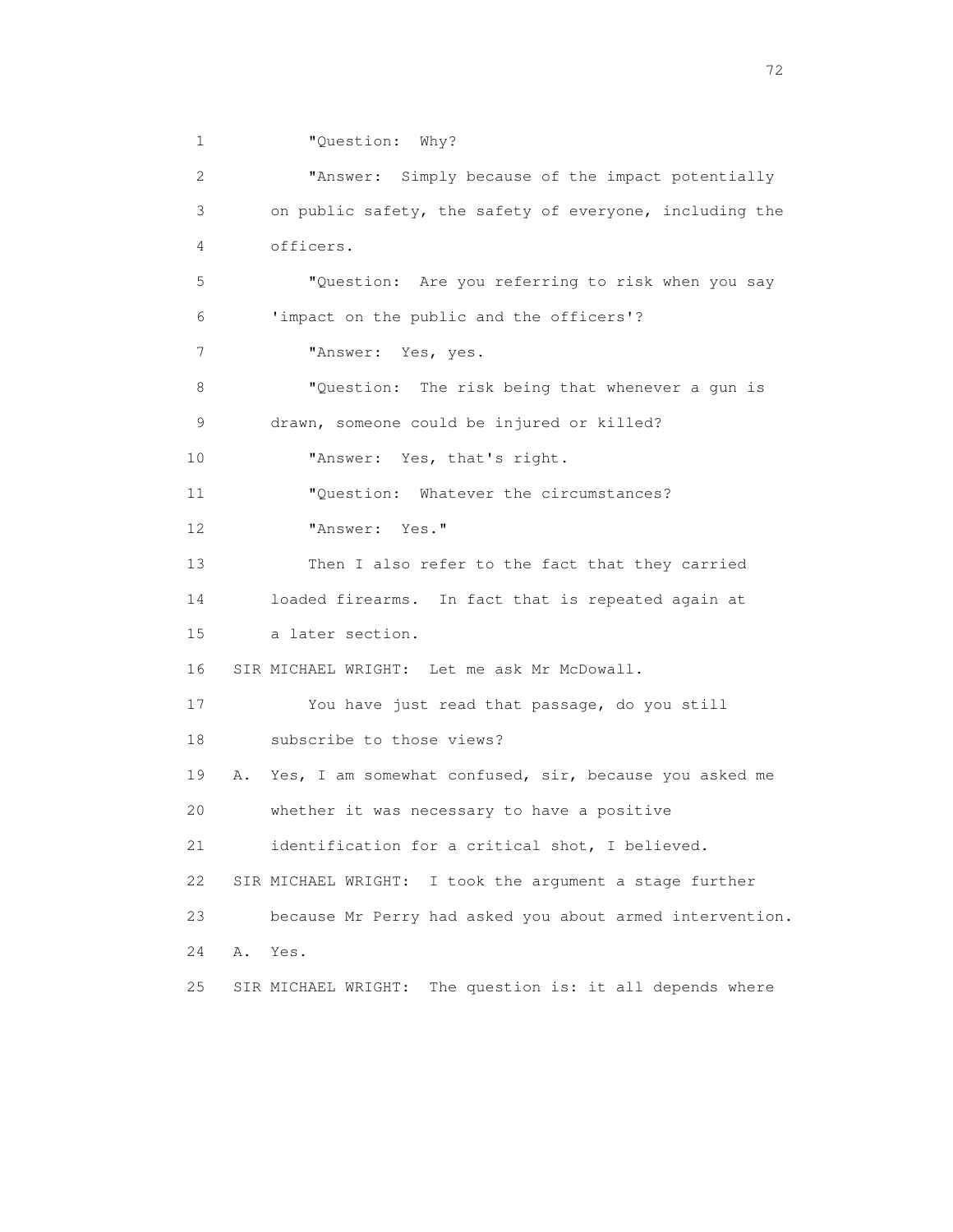1 armed intervention starts and where it ends, and 2 I wanted to ask you, and you have given me the answer, 3 whether you go so far as to deal with the position that 4 you would expect before a critical shot could be taken? 5 A. Yes, sir. 6 SIR MICHAEL WRIGHT: You have answered me that in those 7 circumstances you would have to have a positive 8 identification; is that right? 9 A. Yes, sir, that's correct. 10 SIR MICHAEL WRIGHT: Very well. Thank you very much indeed. 11 You have been very patient, and I hope you have not been 12 too uncomfortable while you have had to sit there and 13 answer all these questions. We are very grateful, 14 Mr McDowall. 15 A. Sir, I would like to thank you again for the facilities 16 you have afforded me, sir. 17 SIR MICHAEL WRIGHT: Not at all, thank you very much. 18 We will break off for ten minutes while the 19 videolink is dismantled. 20 (The witness withdrew) 21 (11.57 am) 22 (A short break) 23 (12.10 pm) 24 (In the presence of the jury) 25 SIR MICHAEL WRIGHT: Yes, Mr Hough.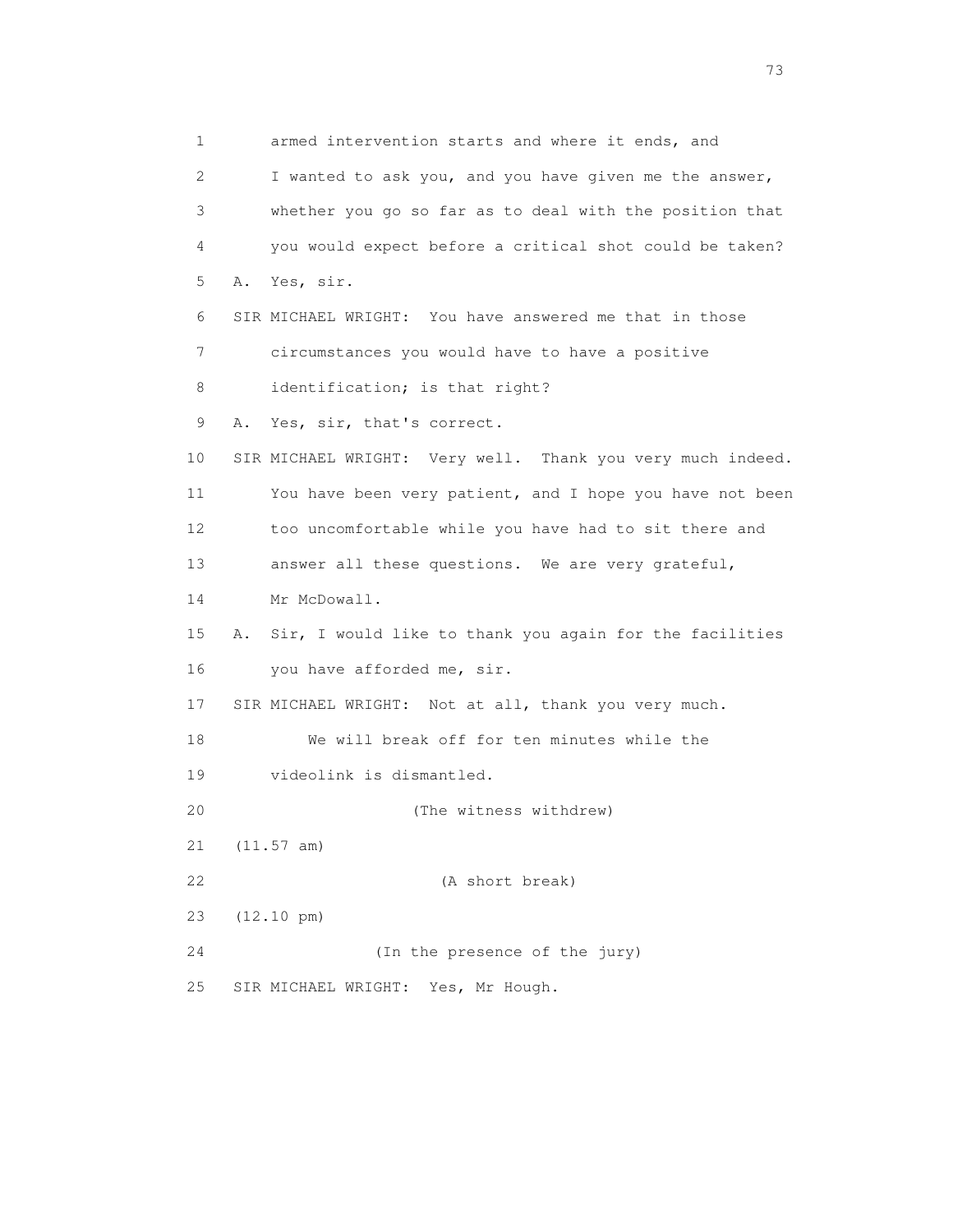1 MR HOUGH: The next witness is Chief Superintendent White. 2 CHIEF SUPERINTENDENT TIMOTHY WHITE (sworn) 3 Questions from MR HOUGH 4 SIR MICHAEL WRIGHT: Please sit down, Mr White. 5 A. Thank you, sir. Timothy White, sir, Commander attached 6 to the counter-terrorism command, sir. 7 SIR MICHAEL WRIGHT: Thank you. 8 MR HOUGH: Mr White, just to announce myself, my name is 9 Jonathan Hough and I am asking questions first on behalf 10 of the Coroner and then there will be others asking you 11 questions. 12 If at any time during your evidence you were asked 13 about a witness who is given a codename or a pseudonym 14 and you have to think about who that person might be, 15 a cribsheet can be provided to you. 16 A. Thank you. 17 Q. To deal with background, at the time of the events we 18 are considering, I think you were a Detective Chief 19 Superintendent in SO13, the Anti-Terrorist Branch? 20 A. That's correct, sir, yes, I was the OCU Commander. 21 Q. OCU Commander, can you explain that abbreviation? 22 A. Its Operational Command Unit, I was the officer in 23 charge of SO13 in respect of its daily business and 24 management. 25 Q. You were managing the branch on a daily basis at the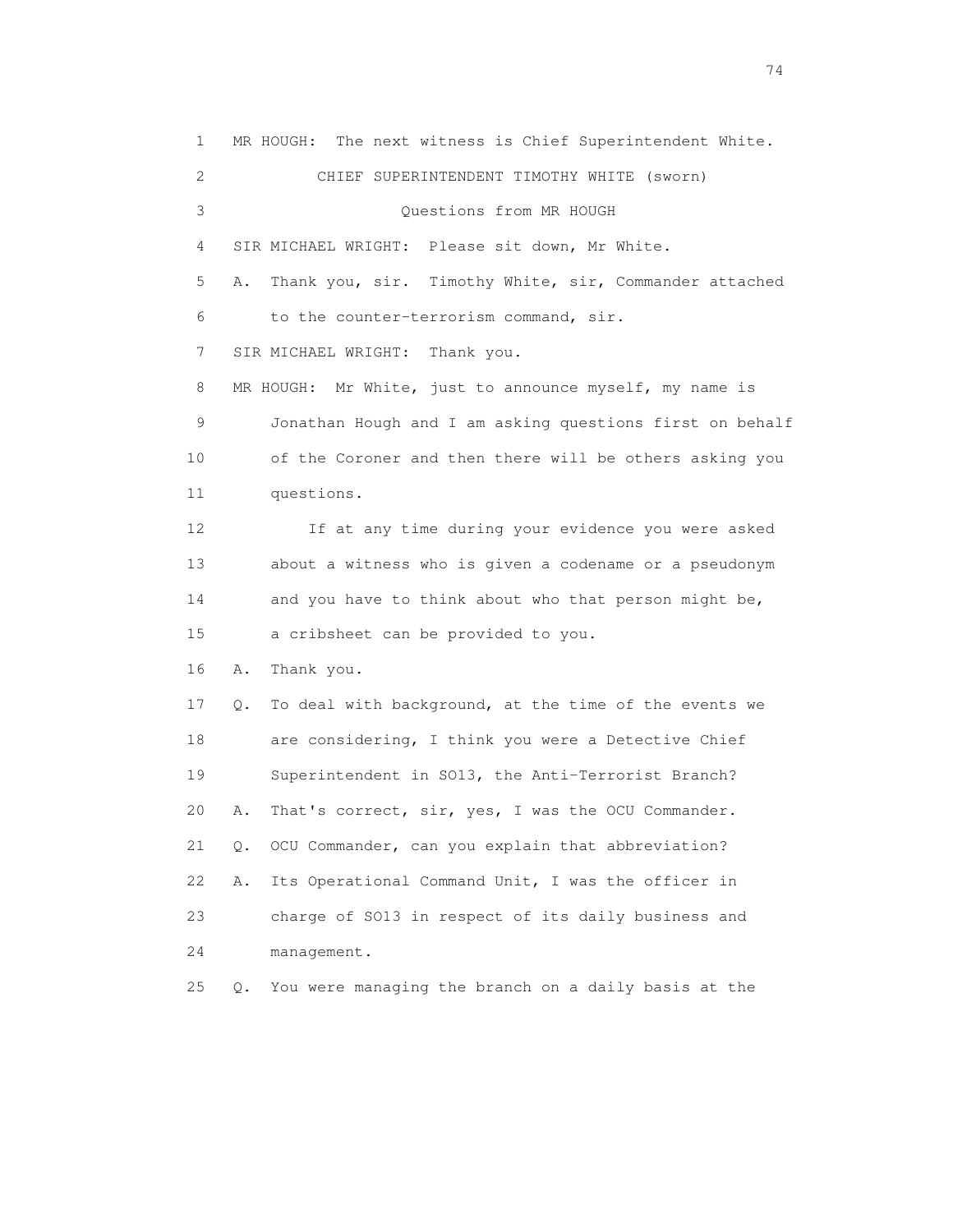| 1  |       | time, and just to give us an idea, I think about 400     |
|----|-------|----------------------------------------------------------|
| 2  |       | officers in the branch at that time?                     |
| 3  | Α.    | That's correct, there were a lot of seconded staff from  |
| 4  |       | national police forces to assist with the 7/7 bombings,  |
| 5  |       | so at the time significantly higher than those numbers   |
| 6  |       | but a lot were seconded.                                 |
| 7  | Q.    | Just so there is no uncertainty about this, I think you  |
| 8  |       | gave evidence at the Health and Safety trial?            |
| 9  | Α.    | Sir, I did, yes.                                         |
| 10 | Q.    | You were I think on duty on both 7 July and              |
| 11 |       | 21 July 2005.                                            |
| 12 | Α.    | That's correct.                                          |
| 13 | Q.    | On 21 July you were at New Scotland Yard when            |
| 14 |       | information was breaking about the bombings?             |
| 15 | Α.    | That's correct, yes.                                     |
| 16 | Q.    | Or the attempted bombings. I think after that you went   |
| 17 |       | to the reserve where you were co-ordinating the S013     |
| 18 |       | response?                                                |
| 19 | Α.    | I was indeed, sir, that's correct.                       |
| 20 | Q.    | Then I think during the late evening of that day,        |
| 21 |       | 21 July, you met with Detective Superintendent Boutcher, |
| 22 |       | who was the Senior Investigating Officer for proactive   |
| 23 |       | investigations?                                          |
| 24 | Α.    | That's correct, yes, sir.                                |
| 25 | $Q$ . | I think you also met in that late evening with somebody  |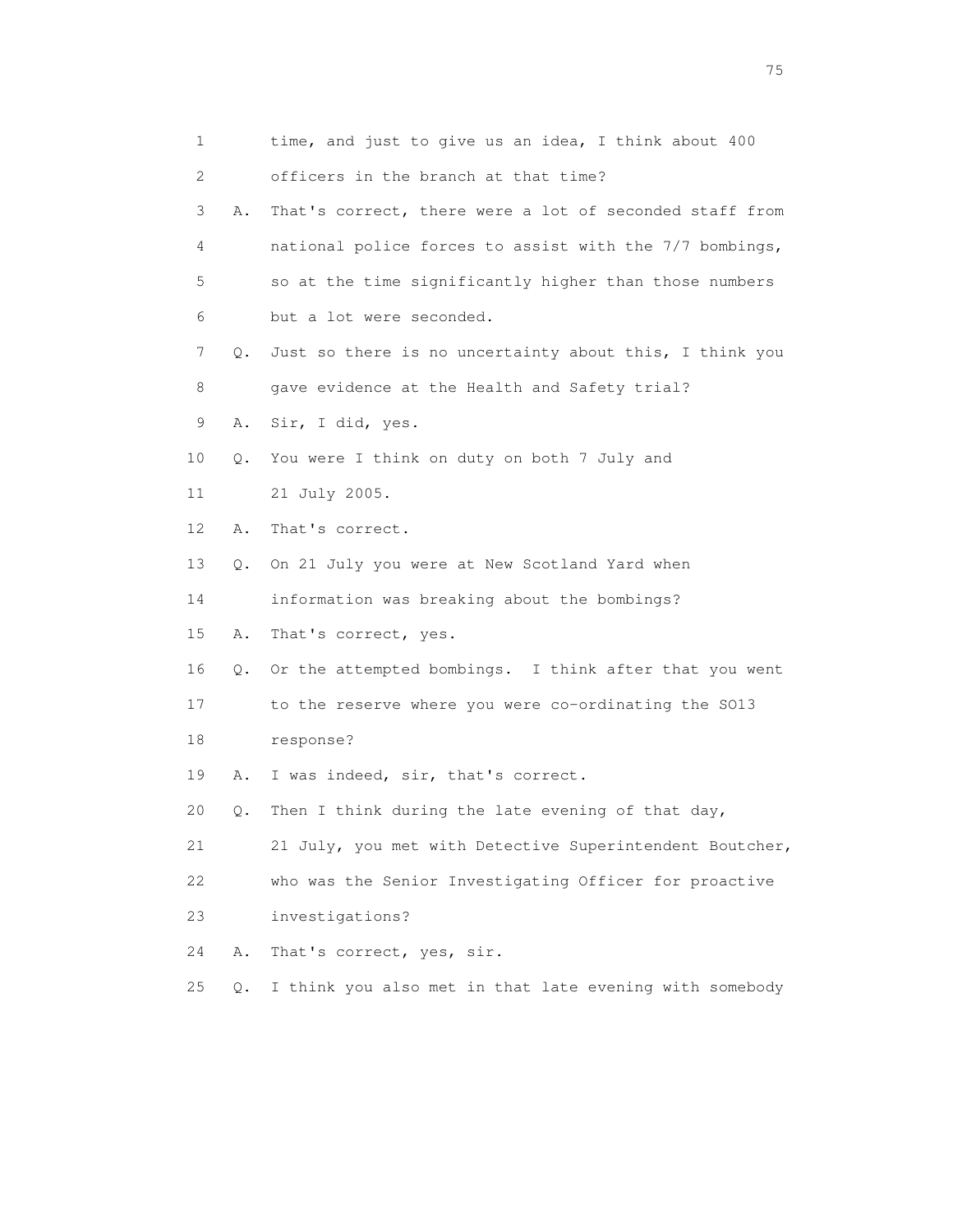| 1  |    | we may hear from later today who has been given the name |
|----|----|----------------------------------------------------------|
| 2  |    | Andrew, who was the night duty CO19, that's firearms     |
| 3  |    | branch, tactical adviser?                                |
| 4  | Α. | Yes, sir, he was the senior tactical adviser, that's     |
| 5  |    | correct.                                                 |
| 6  | Q. | It seems, just to fill in the picture, that they had     |
| 7  |    | a meeting with each other and somebody we have also      |
| 8  |    | heard of, Inspector ZAJ, I think you know who he is?     |
| 9  | Α. | I do, yes.                                               |
| 10 | Q. | At ten to ten that evening?                              |
| 11 | Α. | That's correct.                                          |
| 12 | Q. | Taking it through in time, there was a command team      |
| 13 |    | meeting under Mr McDowall at ten past ten that evening?  |
| 14 | Α. | That's correct, yes.                                     |
| 15 | Q. | I think you were present at that meeting?                |
| 16 | Α. | That's correct, yes.                                     |
| 17 | Q. | So we have now got through to ten past ten on 21 July,   |
| 18 |    | and at that time, as we know, the strategy which was at  |
| 19 |    | least under consideration was an overt strategy, a media |
| 20 |    | appeal?                                                  |
| 21 | Α. | That's correct, sir, yes.                                |
| 22 | О. | In the course of that meeting at ten past ten there was, |
| 23 |    | I think, discussion of the need for a DSO to be          |
| 24 |    | appointed specifically for this operation?               |
| 25 | Α. | That's correct, yes.                                     |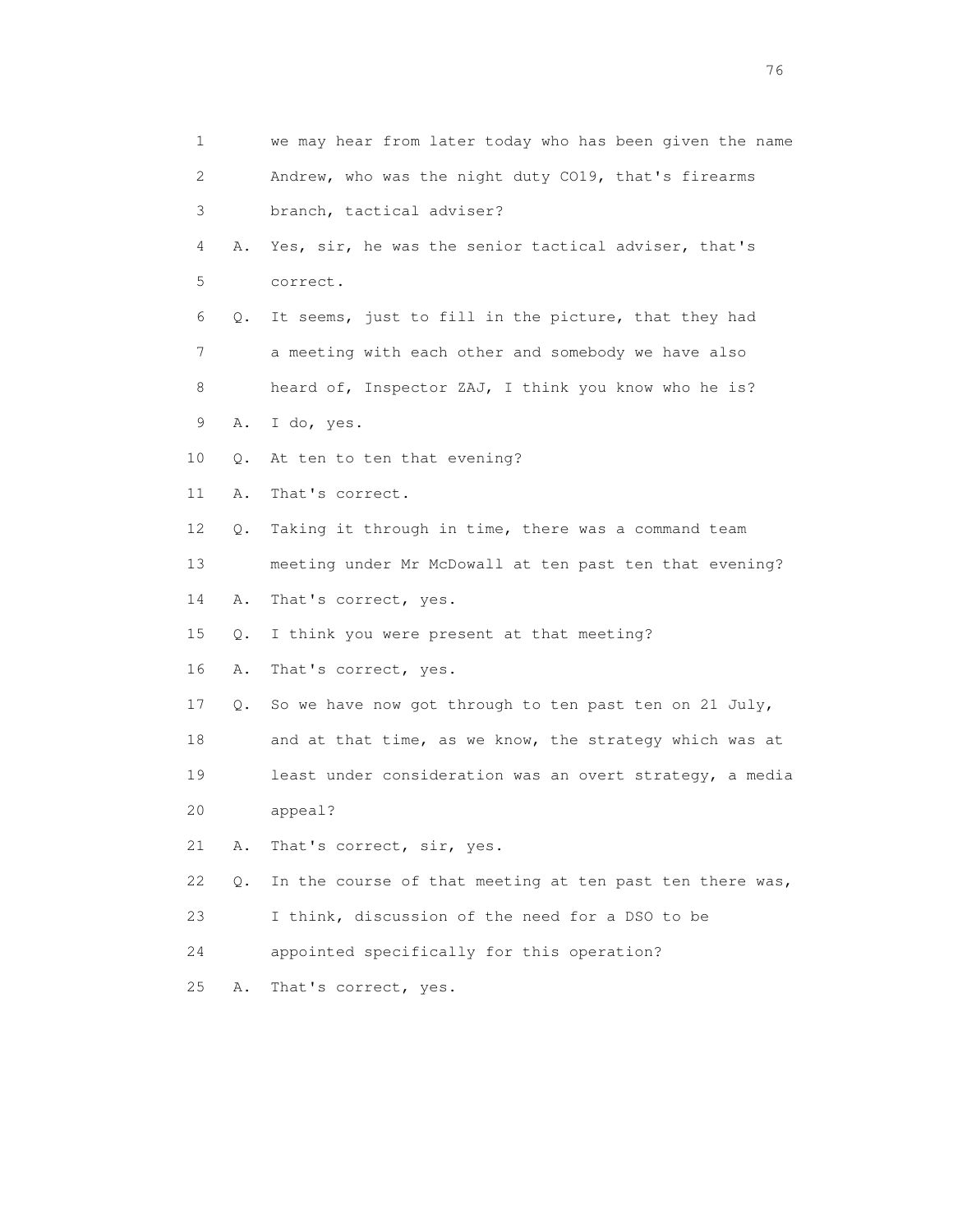| 1  |               | Q. And there was also I think discussion of the need for |
|----|---------------|----------------------------------------------------------|
| 2  |               | a firearms authority for CO19 firearms officers?         |
| 3  | Α.            | That's correct, sir, yes.                                |
| 4  | Q.            | This is where you come in, you provided the firearms     |
| 5  |               | authority?                                               |
| 6  | Α.            | I did, sir, yes.                                         |
| 7  | $Q_{\bullet}$ | Just to give us background on what a firearms authority  |
| 8  |               | is, if a pre-planned firearms operation is to be         |
| 9  |               | mounted, an authority needs to be provided in writing    |
| 10 |               | from a nominated officer?                                |
| 11 | Α.            | That's correct, sir, yes.                                |
| 12 | Q.            | Before firearms can be used by CO19 teams?               |
| 13 | Α.            | I wouldn't say before they are used because obviously    |
| 14 |               | very often in police operations, the application may     |
| 15 |               | come at a later stage but certainly the discussion and   |
| 16 |               | the verbal authority must come first before any          |
| 17 |               | deployment.                                              |
| 18 | Q.            | That will only be issued to specified officers who will  |
| 19 |               | be authorised firearms officers?                         |
| 20 | Α.            | That's correct, yes.                                     |
| 21 | $Q$ .         | The officer giving authority must be of a specific rank? |
| 22 | Α.            | They must be a substantive superintendent or above.      |
| 23 | Q.            | So you were one rank in fact above?                      |
| 24 | Α.            | That's correct, yes.                                     |
| 25 | $Q$ .         | And the criteria for issuing the authority, I am sure    |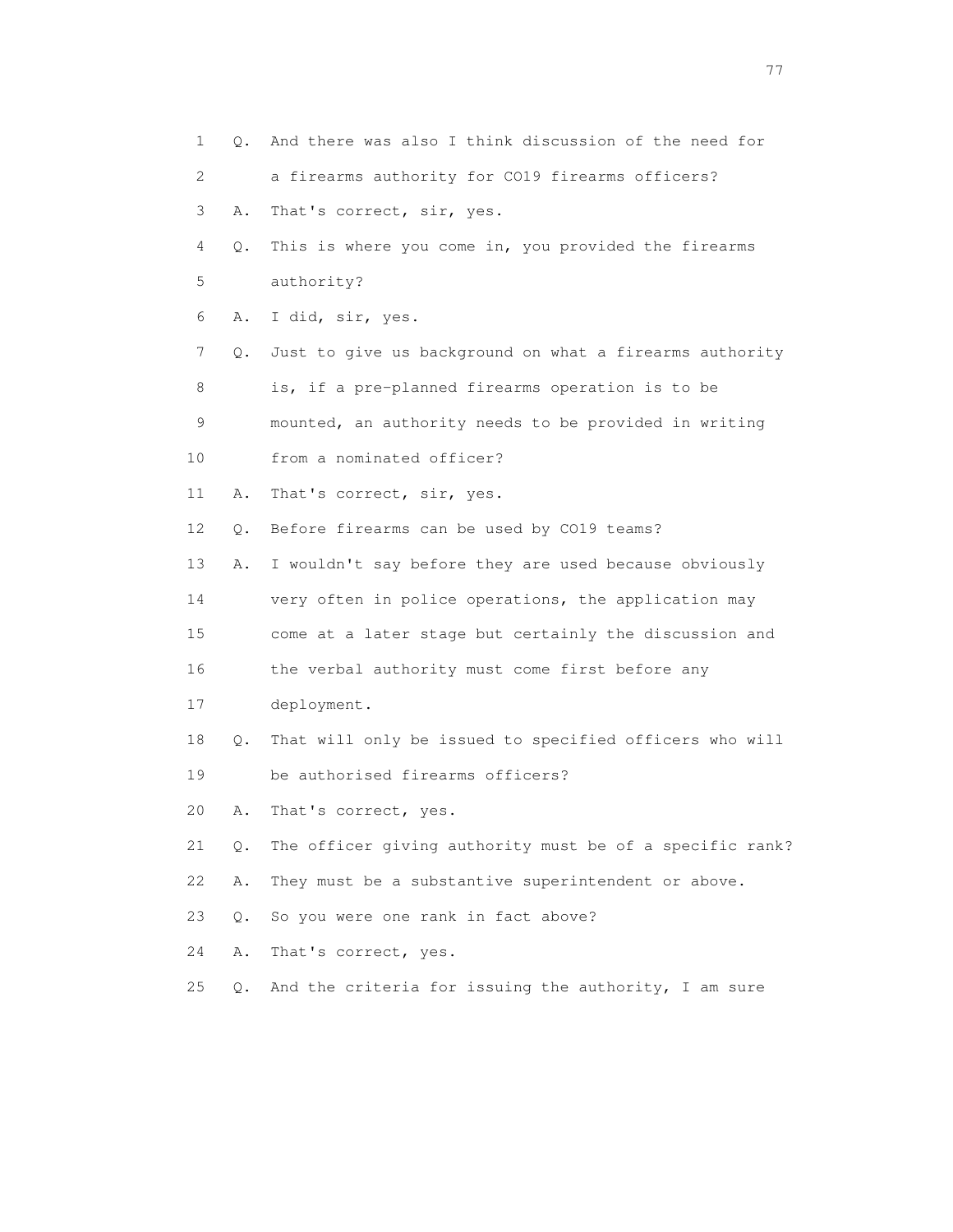1 these are very familiar to you, but they are in 2 a publicly available part of the ACPO firearms manual, 3 I will read it out and ask you if you agree with this: 4 "The officer must have reason to believe that 5 authorised firearms officers may have to protect 6 themselves against a person who is in possession of 7 a firearm, has immediate access to a firearm, or is 8 otherwise so dangerous that the use of a firearm may be 9 necessary". 10 A. That's correct, sir, yes. 11 Q. And the authority, as you just mentioned, can be given 12 orally but it must be documented later? 13 A. Correct, yes. 14 Q. Is this right, an authority can be given on 15 a contingency basis for an operation which is running or 16 about to run where it's thought that firearms might be 17 needed? 18 A. That's correct, yes. 19 Q. I think on the day in question, you gave the firearms 20 authority at just about ten to midnight? 21 A. That's correct, sir, yes, 23.50. 22 Q. I think you then filled in a form at a later stage, and 23 that was on 22 July. 24 A. That's correct, yes. 25 Q. Can I hand you a copy of that form, and also I am going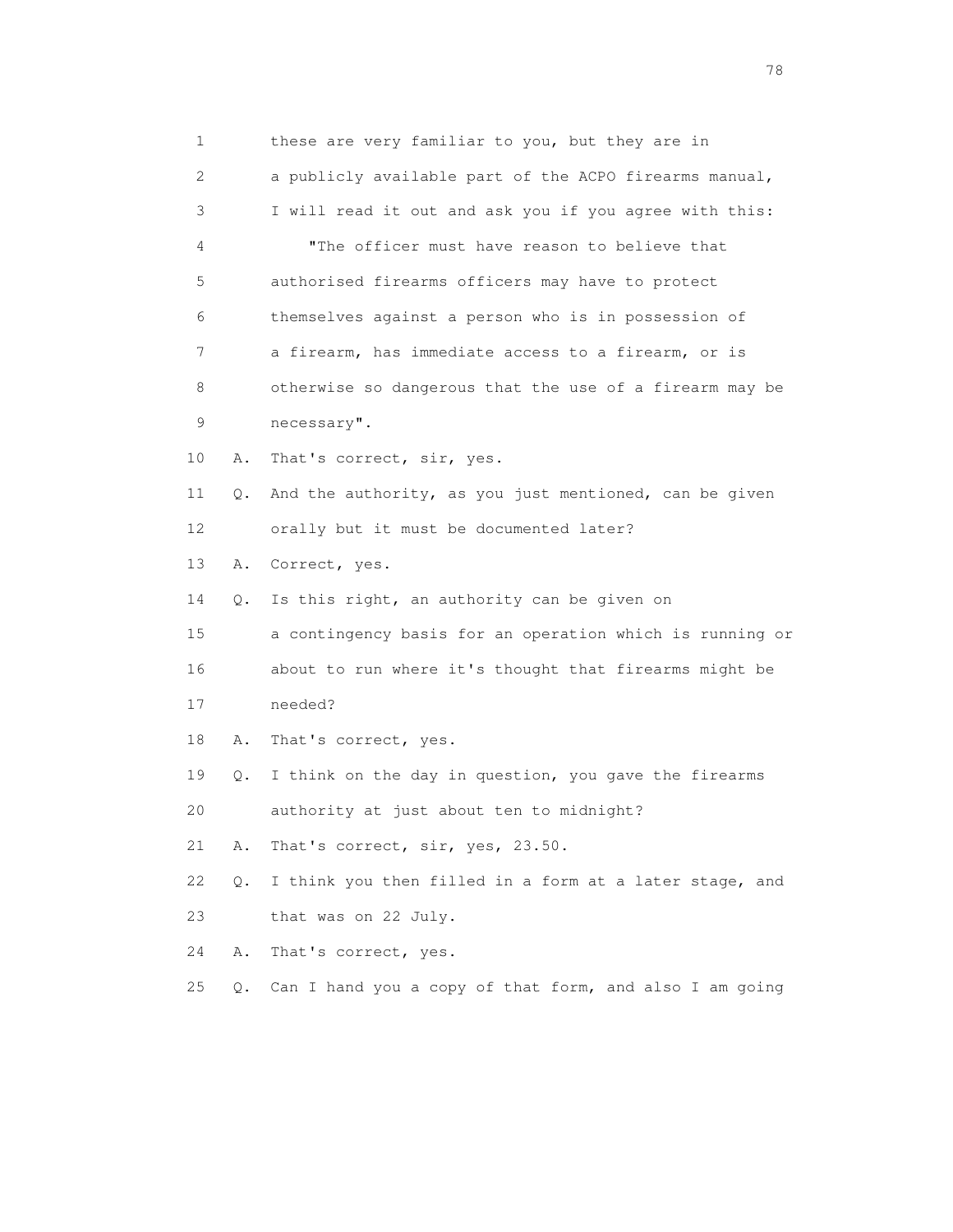1 to ask for the jury to have it in front of them. 2 (Handed). Members of the jury, this will be going into 3 your jury bundle but if you keep it separate for the 4 moment so you can flick through it as we go. If you 5 want it on screen, it starts at D25. 6 The information contained in this, some of it seems 7 to have been acquired after 23.50 on 21 July; is that 8 right? 9 A. That could well be the case, yes. Obviously the author 10 of the form is Detective Superintendent Boutcher, and 11 I did receive the form on the 22nd. 12 Q. In fact, I think it's the case that he fills in what we 13 see are the typed sections, you countersign it, and you 14 add some manuscript additions? 15 A. That's correct, yes. 16 Q. So Detective Superintendent Boutcher was the applicant, 17 he was applying for the authority -- 18 A. He was, sir, yes. 19 Q. -- for his operation, and then you sign it off, and you 20 add some pages, and we will go to those. So first page, 21 we see there is the criteria that we have just gone 22 through, then further down the page, Jon Boutcher being 23 the requesting officer, and then a definitions section, 24 just deal with this quickly, there is a distinction 25 there between spontaneous incidents and pre-planned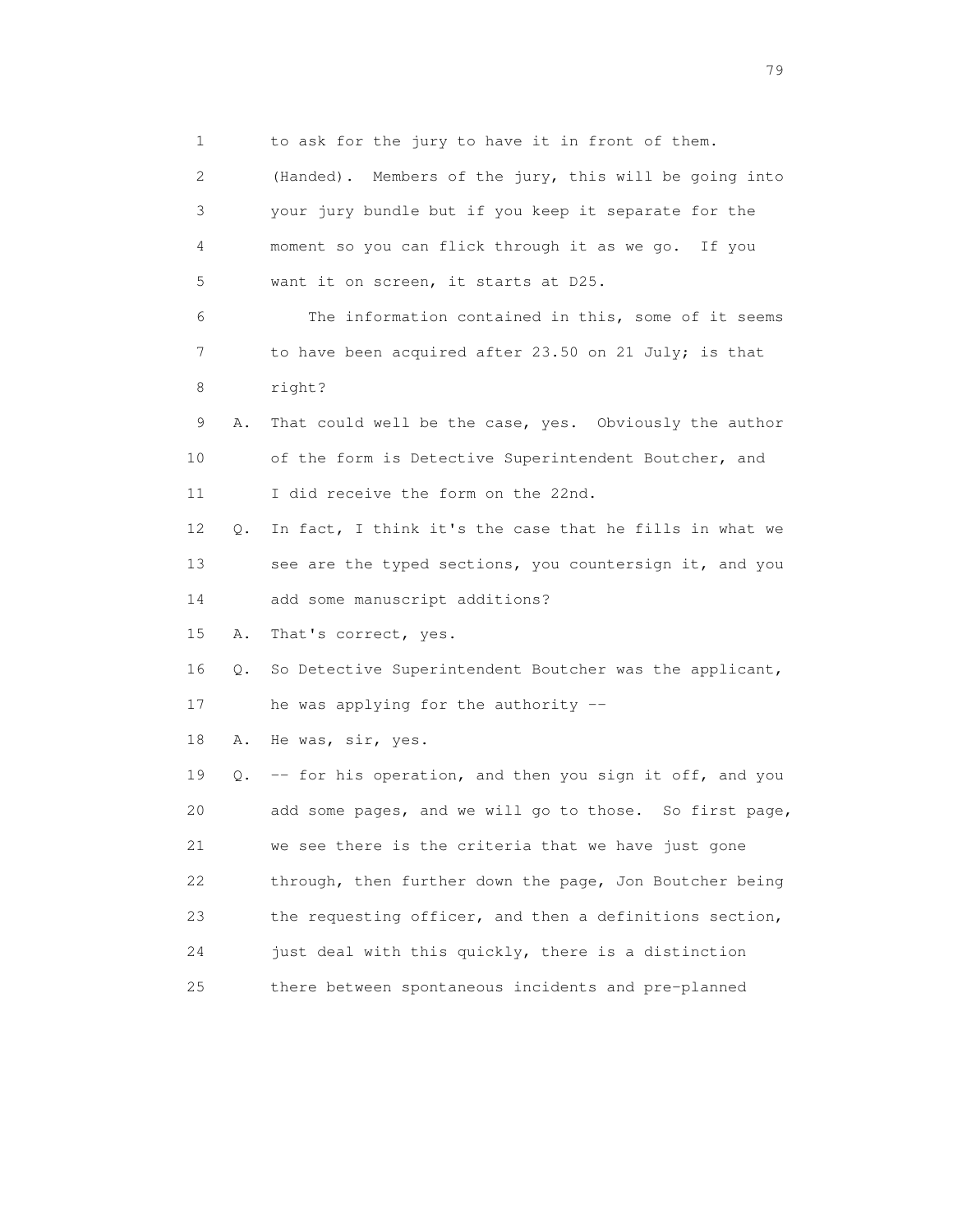1 operations?

2 A. Yes.

 3 Q. Now, we have been hearing about a distinction of 4 a similar kind between Operation Kratos for spontaneous 5 suicide bomber incidents, and Operation Clydesdale for 6 pre-planned events. Now, we have been talking about 7 things like State occasions. 8 The distinction we see here on this page, is that 9 the same distinction as applies between Operation Kratos 10 and Operation Clydesdale? 11 A. It's similar, yes, obviously I was dealing with the 12 pre-planned because of the structure around this 13 operation. 14 Q. Going down to intelligence, this is a section where 15 Mr Boutcher has filled in the incidents where the bombs 16 were discovered, and the fact that the suspects have 17 decamped from each scene? 18 A. That's correct. 19 Q. Over the page, D26, intelligence evaluation: 20 "Not known that the subjects were possessing 21 firearms." 22 Point 2, it's recorded that CCTV trawls are being 23 undertaken and a forensic examination is being carried 24 out at this stage? 25 A. That's correct.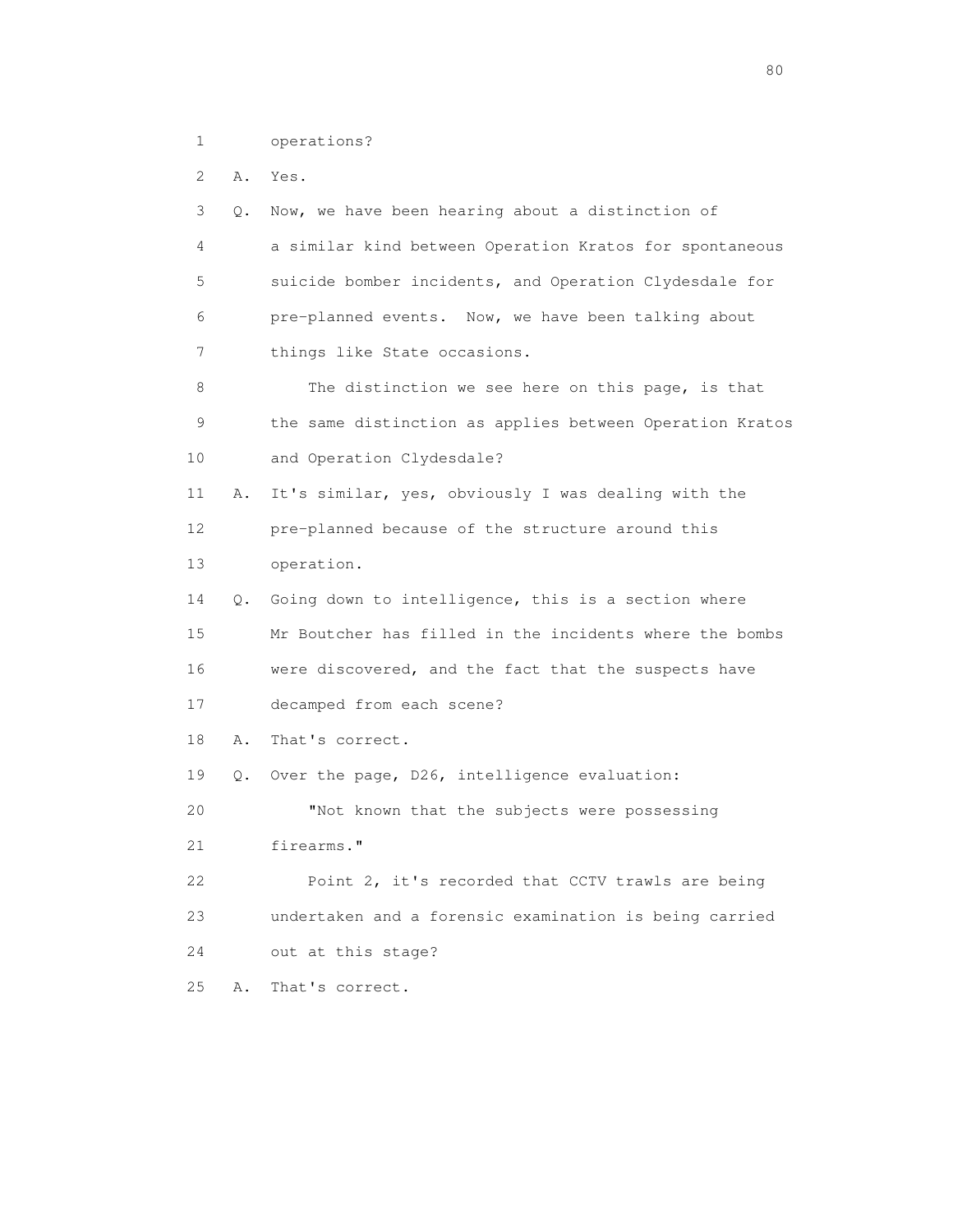1 Q. Further down, history of the suspect, simply the

 2 information that it appears that each is ready to commit 3 suicide effectively?

4 A. That's correct, yes.

 5 Q. And then point 4, intelligence about the suspects, again 6 no specific information about the particular suspects 7 recorded there, at that stage simply known that each had 8 attempted to detonate a device in a rucksack?

9 A. That's correct, yes.

 10 Q. Over the page, again a section at number 5, intelligence 11 to support suspects' willingness to resort to the use of 12 firearms. Again it's not quite the situation you are 13 dealing with, so you simply, it's been recorded that the 14 subjects are willing to sacrifice their own lives and 15 may resort to other means.

 16 Then point 6, information regarding the lifestyle of 17 the suspect, again acknowledging that not much known 18 about them at that stage?

 19 A. Correct. I think I should make clear that going back to 20 the criteria at that stage of course what was in my mind 21 on the application was bullet point 3 at the top of the 22 page, he is otherwise so dangerous that the officers' 23 use of firearm may be necessary.

 24 Q. Yes. Then the next section, previous convictions, not 25 really relevant; similarly point 8, not really relevant;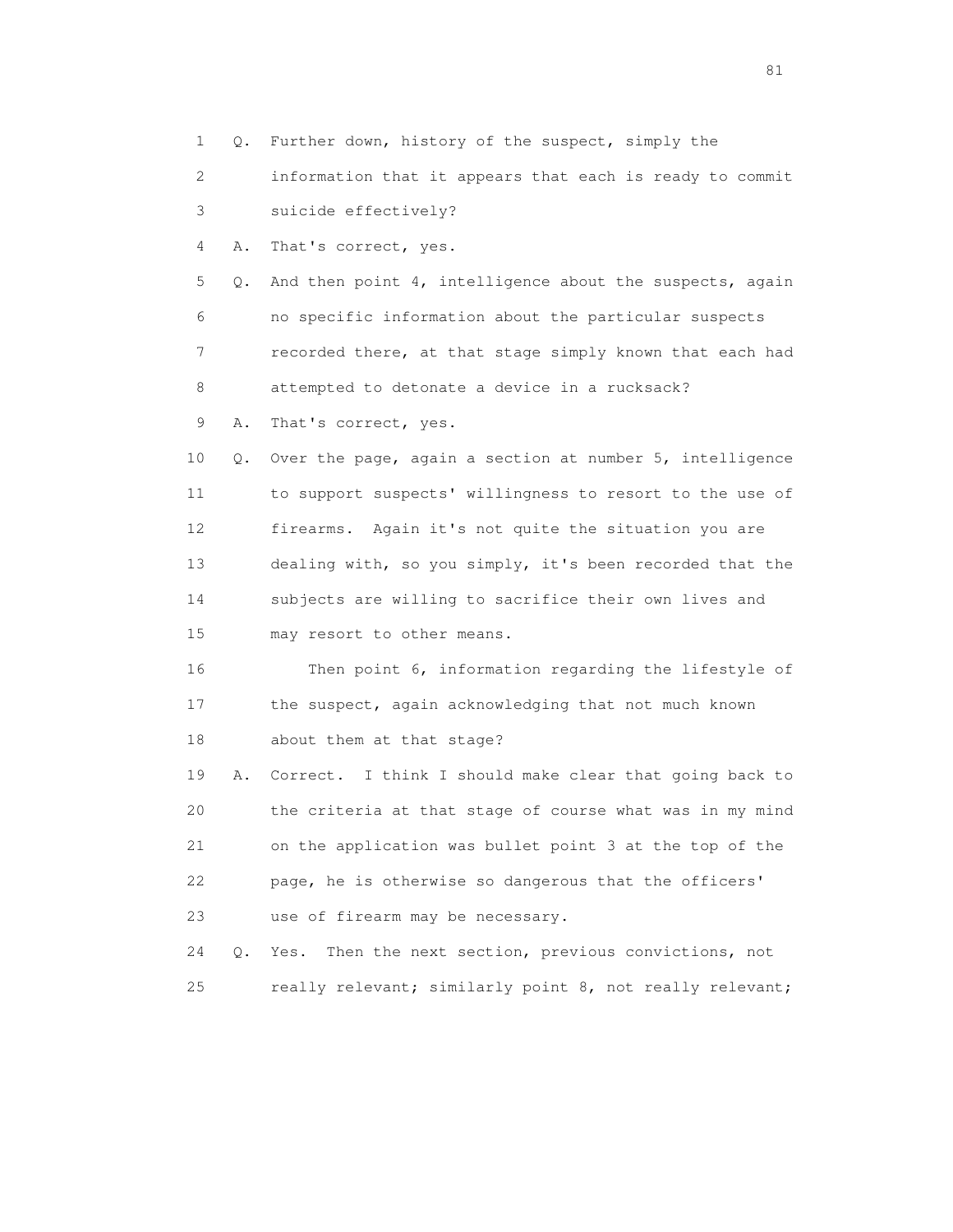| 1              |    | and then we see various sections for community impact    |
|----------------|----|----------------------------------------------------------|
| $\overline{2}$ |    | assessment which don't really apply here.                |
| 3              |    | Then similarly, over the page. Then page 30 on the       |
| 4              |    | screen, bottom right, for you it's point 12, Human       |
| 5              |    | Rights Act?                                              |
| 6              | Α. | Yes.                                                     |
| 7              | Q. | Is that a section where you insert some of the legal     |
| 8              |    | duties, as you understand them to be?                    |
| 9              | Α. | That's correct, sir, yes.                                |
| 10             | Q. | And you set out the legal duty for using force in        |
| 11             |    | self-defence?                                            |
| 12             | Α. | That's correct, yes.                                     |
| 13             | Q. | You set out the legal duty for police operations to      |
| 14             |    | minimise risks to life under Article 2 of the Human      |
| 15             |    | Rights Convention?                                       |
| 16             | Α. | That's correct, yes, sir.                                |
| 17             | Q. | And you record that those legal duties will be           |
| 18             |    | communicated to firearms officers in the briefing?       |
| 19             | Α. | That's correct, yes.                                     |
| 20             | Q. | Or rather, Detective Superintendent Boutcher records     |
| 21             |    | them and you countersign them?                           |
| 22             | Α. | Yes.                                                     |
| 23             | Q. | Then at 13, not relevant because we are not dealing with |
| 24             |    | suspects with firearms.                                  |
| 25             |    | Then 14, this was I think what you were dealing with     |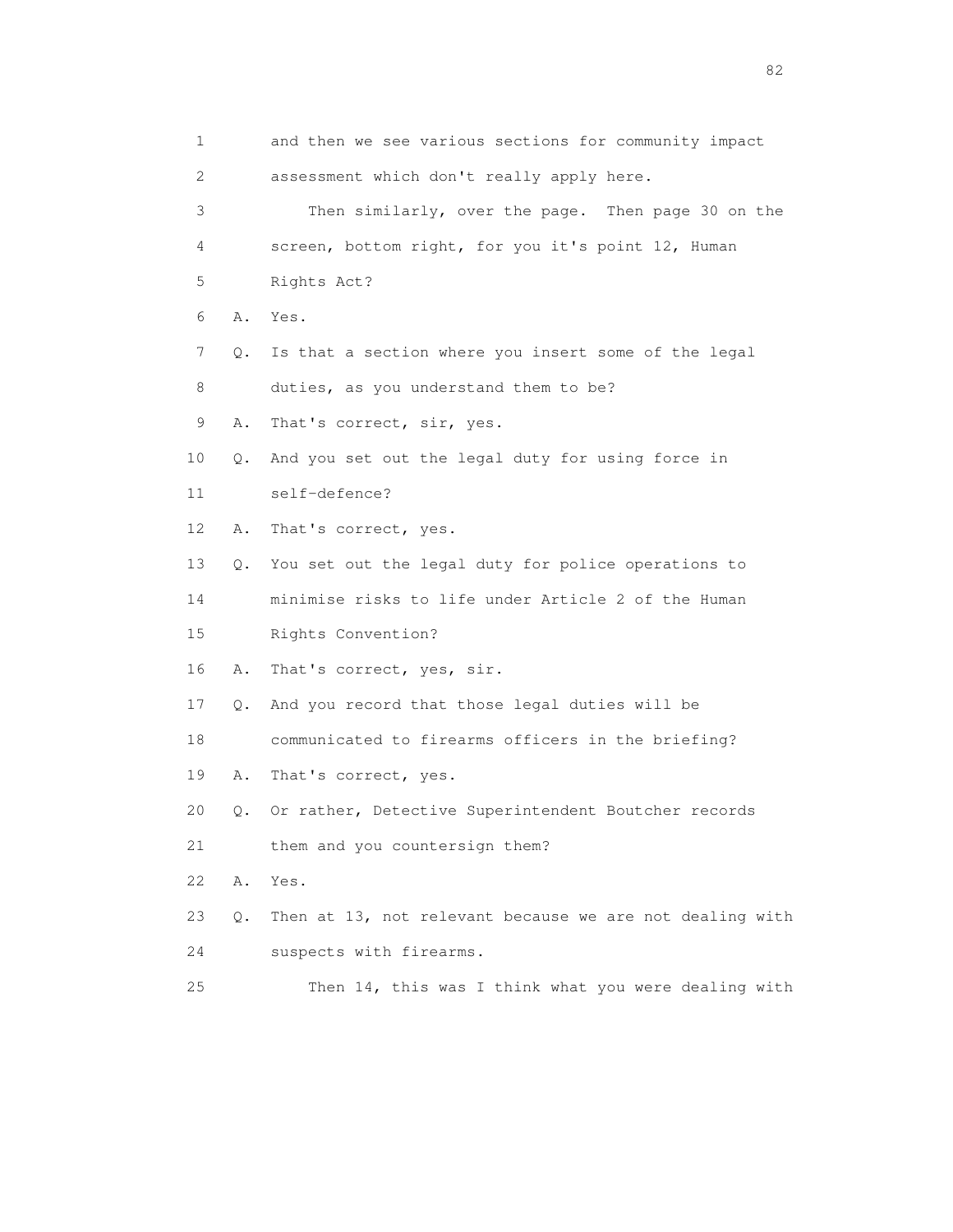1 earlier, back to the criteria, we heard that one of the 2 criteria was that the suspect should be so dangerous 3 that firearms were required, and details are given for 4 why that's the case, and attempts to detonate devices on 5 the public transport system? 6 A. That's correct, sir. 7 Q. The next page we need to take a little more slowly. Can 8 we not have the next page on screen, please. Can we 9 deal with this -- 10 SIR MICHAEL WRIGHT: Mr Hough, do you have a spare copy of 11 this for me? I do not have one for my copy of the jury 12 bundle. 13 MR HOUGH: The reason it's not going on screen is that it's 14 not clear whether the copy scanned has had the name of 15 a anonymous witness redacted. 16 SIR MICHAEL WRIGHT: The copy you have just given me does. 17 MR HOUGH: It may not, actually, but we will deal with that. 18 SIR MICHAEL WRIGHT: All right. 19 MR HOUGH: So this is a section 15 "other operational 20 issues", and you go through a number of paragraphs here, 21 and we will go through them in turn. 22 It is recorded by Detective Superintendent Boutcher 23 that he has consulted with the CO19 tactical adviser 24 Andrew as to authorisation; yes? 25 A. Correct, yes.

experience of the contract of the contract of the contract of the contract of the contract of the contract of the contract of the contract of the contract of the contract of the contract of the contract of the contract of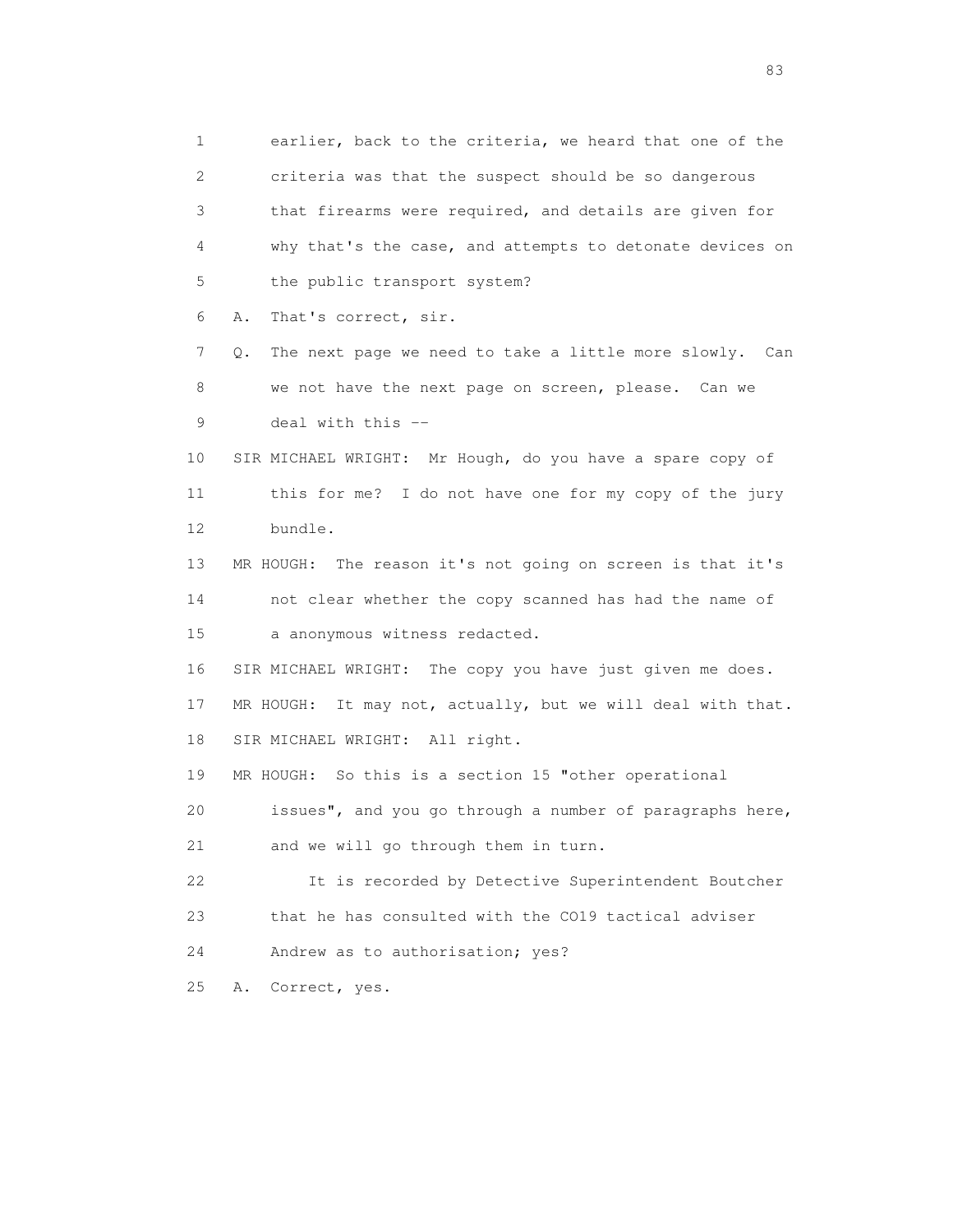1 Q. He also records that the armed officers will remain 2 authorised for use of firearms until all the subjects 3 are detained? 4 A. That's correct, sir, yes. 5 Q. And then he says this: 6 "Following the incidents, I contacted the SO19 7 reserve to forewarn them, forewarn the oncall tactical 8 adviser, that in anticipation of police enquiries, 9 a fast time search for suspects from CCTV and other 10 investigative lines were expected." 11 That's said to be contingency planning? 12 A. That's correct, sir, yes. 13 Q. Then next, a paragraph expecting further intelligence 14 feeds and sightings to come in. 15 A. That's correct, yes. 16 Q. Then next paragraph, it's recorded that the intelligence 17 will be collated in the Special Branch operations room 18 on a computer database called the CLIO? 19 A. That's correct, sir, yes. 20 Q. That will be provided to the firearms branch tactical 21 adviser? 22 A. That's correct, sir. 23 Q. Then as a result of this, it's noted that the firearms 24 authorisation, so this firearms authorisation, won't be 25 continually updated, it will simply remain in force?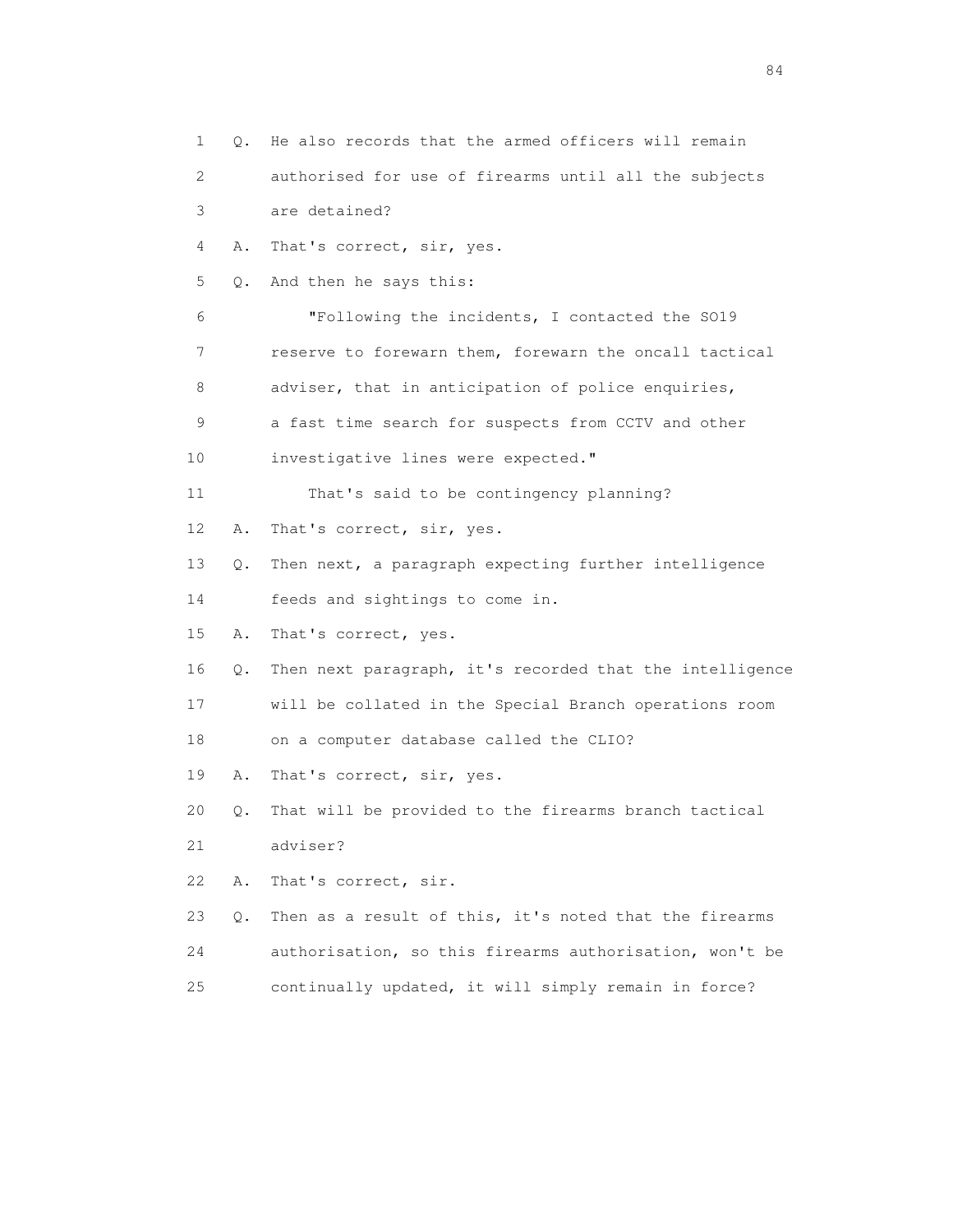1 A. That's correct. There was a log being kept of all 2 developments in the control room. 3 Q. Then at the end of the day, at the end of each day, 4 Detective Superintendent Boutcher says that he will 5 consult the tactical adviser as to the continued 6 suitability of the authorisation? 7 A. Correct. 8 Q. Then it's recorded that the trawl, the CCTV trawl, has 9 taken place, and that the stills have been found and we 10 have heard about that already? 11 A. That's correct, sir, yes. 12 Q. Next paragraph, it is said that the authority is 13 provided on the basis that the operations room, that's 14 the 16th floor operations room, is open to serve this 15 dynamic investigation? 16 A. That's correct, sir, yes. 17 Q. And Detective Superintendent Boutcher says that he will 18 take the role of SIO, Senior Investigating Officer? 19 A. That's correct. 20 Q. And it's noted there the various branches of the 21 Metropolitan Police which will be represented in that 22 operations room? 23 A. That's correct, yes. 24 Q. Then next paragraph, DCI Scott, that's DCI Angela Scott, 25 I think?

experience of the contract of the contract of the contract of the contract of the contract of the contract of the contract of the contract of the contract of the contract of the contract of the contract of the contract of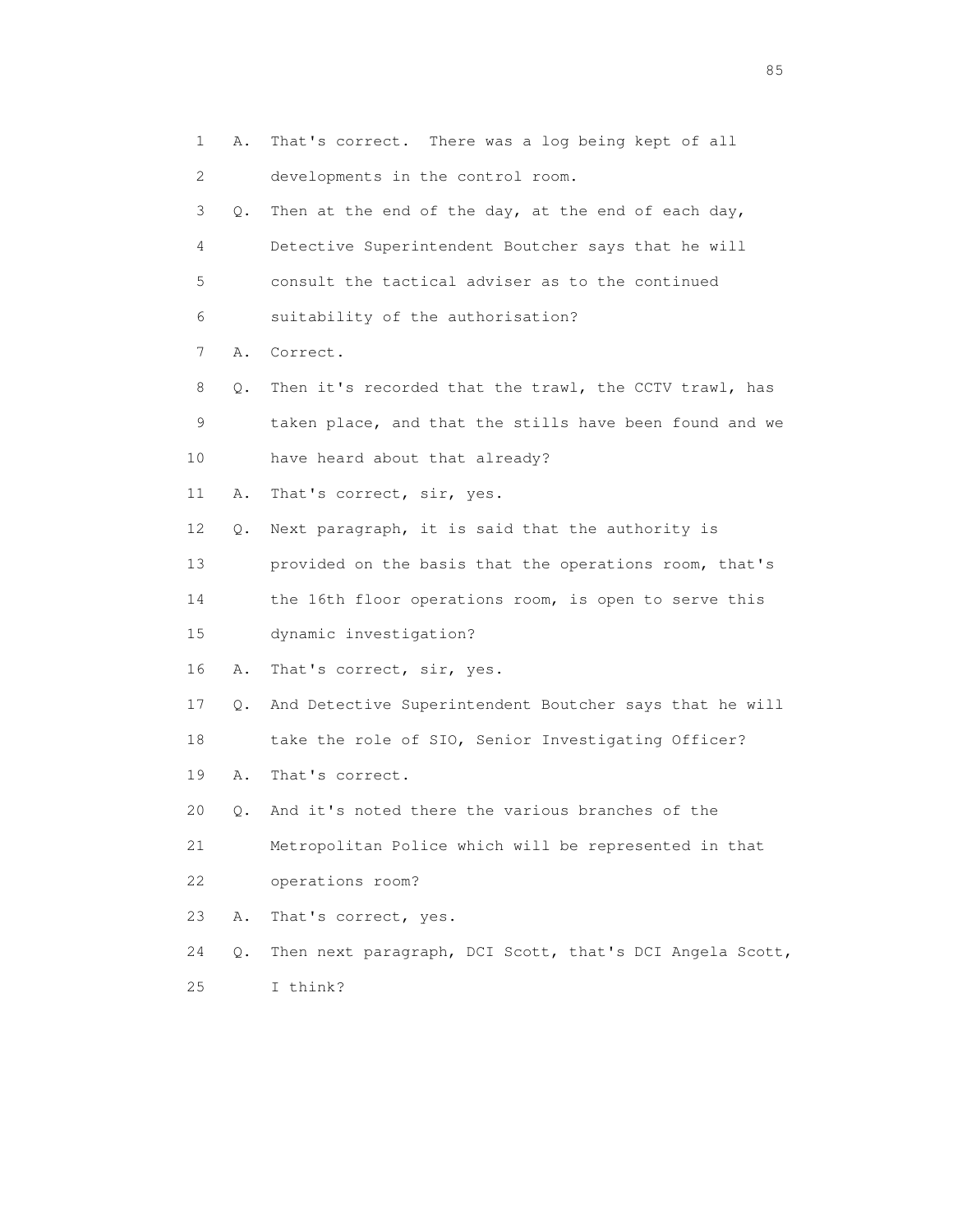1 A. That's correct, yes.

| 2  | Q. | Is tasked to identify and brief the Silver Commander for |
|----|----|----------------------------------------------------------|
| 3  |    | deployment with the specialist firearms officer standby  |
| 4  |    | team, and then surveillance teams from Special Branch    |
| 5  |    | and the Specialist Crime Directorate, 11 --              |
| 6  | Α. | That's correct, sir, yes.                                |
| 7  |    | Q. -- mustered as a contingency.                         |
| 8  |    | Then next, Andrew, DCI Angela Scott and Detective        |
| 9  |    | Superintendent Boutcher recorded there as having         |
| 10 |    | consulted with Commanders Allison and Carter regarding   |
| 11 |    | the need for a specific oncall Kratos DSO for this       |
| 12 |    | operation?                                               |
| 13 | Α. | That's correct, yes.                                     |
| 14 | Q. | And we have heard about the meetings in which those      |
| 15 |    | people consulted and it be suggested that there should   |
| 16 |    | be a specific designated senior officer for this         |
| 17 |    | operation?                                               |
| 18 | Α. | That's correct.                                          |
| 19 | Q. | Then it said this:                                       |
| 20 |    | "Andrew explained the vulnerability of not               |
| 21 |    | allocating such a role, and after consideration,         |
| 22 |    | Commander Cressida Dick was nominated."                  |
| 23 |    | I think there either has been or certainly will be       |
| 24 |    | evidence that Commander Dick was nominated a little      |
| 25 |    | after the firearms authorisation was given?              |
|    |    |                                                          |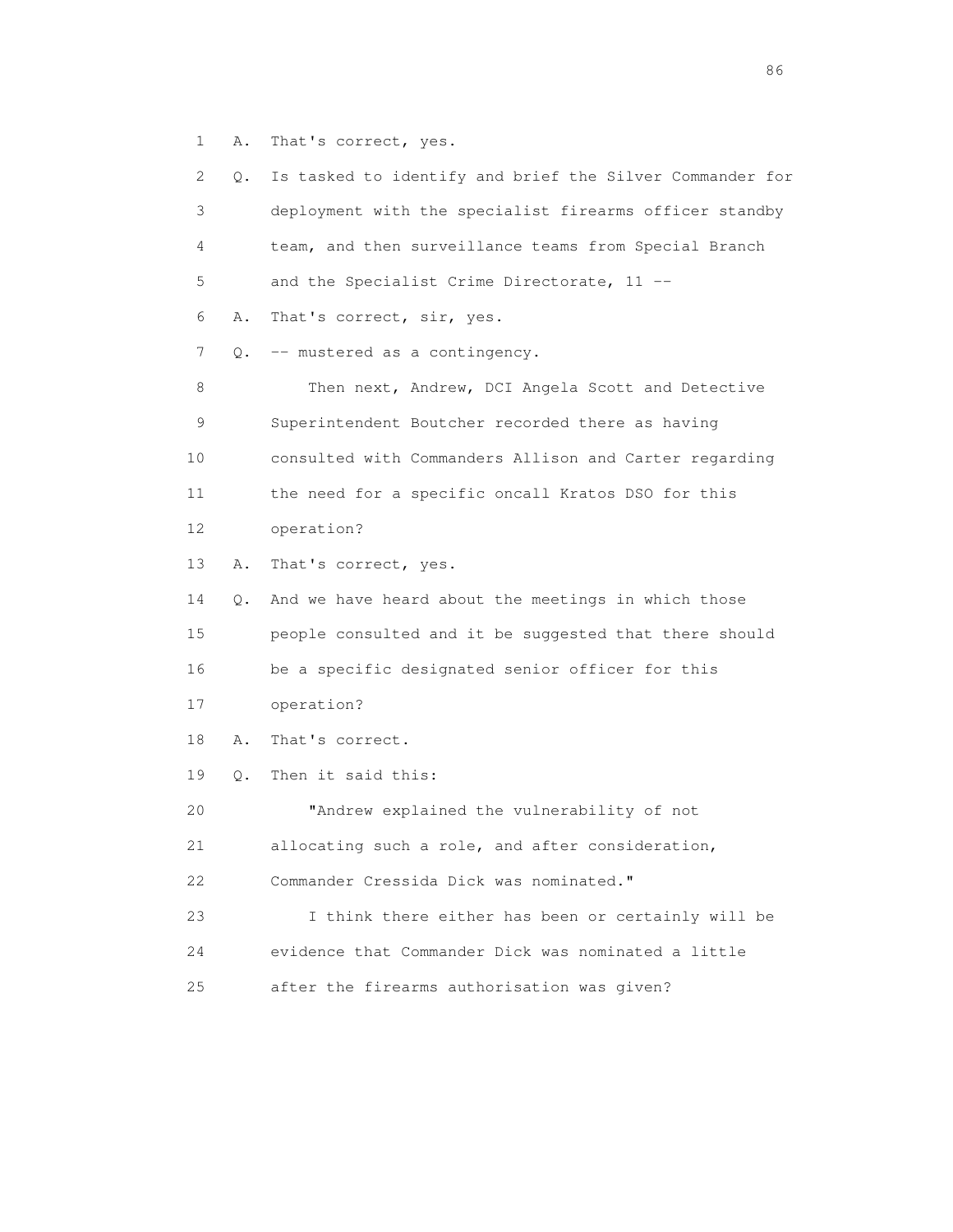1 A. That's correct, sir, yes.

| 2  | $\circ$ . | It's also recorded that she had been warned to attend    |
|----|-----------|----------------------------------------------------------|
| 3  |           | the SO13 conference room for 7 am, and again we will     |
| 4  |           | hear that she was warned at sometime between 1 o'clock   |
| 5  |           | and 1.30 that morning to attend at 7 am?                 |
| 6  | Α.        | I believe that's the case, yes sir.                      |
| 7  | Q.        | The next paragraph:                                      |
| 8  |           | "I have requested that expo officers", explosives        |
| 9  |           | officers; correct?                                       |
| 10 | Α.        | That's correct, sir, yes.                                |
| 11 | Q.        | " be warned to liaise with Chief Inspector Esposito"?    |
| 12 | Α.        | That's correct.                                          |
| 13 | Q.        | "Trojan 80, the day shift, CO19 tactical adviser, to     |
| 14 |           | familiarise the firearms teams with the devices from the |
| 15 |           | scenes."                                                 |
| 16 |           | So that's setting up an arrangement for explosives       |
| 17 |           | officers to brief the firearms officers?                 |
| 18 | Α.        | That's correct, sir, yes.                                |
| 19 | Q.        | DCI Pat Mellody, he's responsible for intelligence,      |
| 20 |           | I think?                                                 |
| 21 | Α.        | That was correct at the time, yes.                       |
| 22 | Q.        | Is to identify a briefing officer for the 7 am CO19      |
| 23 |           | briefing for Leman Street?                               |
| 24 | Α.        | That's correct, sir.                                     |
| 25 | $Q$ .     | No deployment will occur without officers being shown    |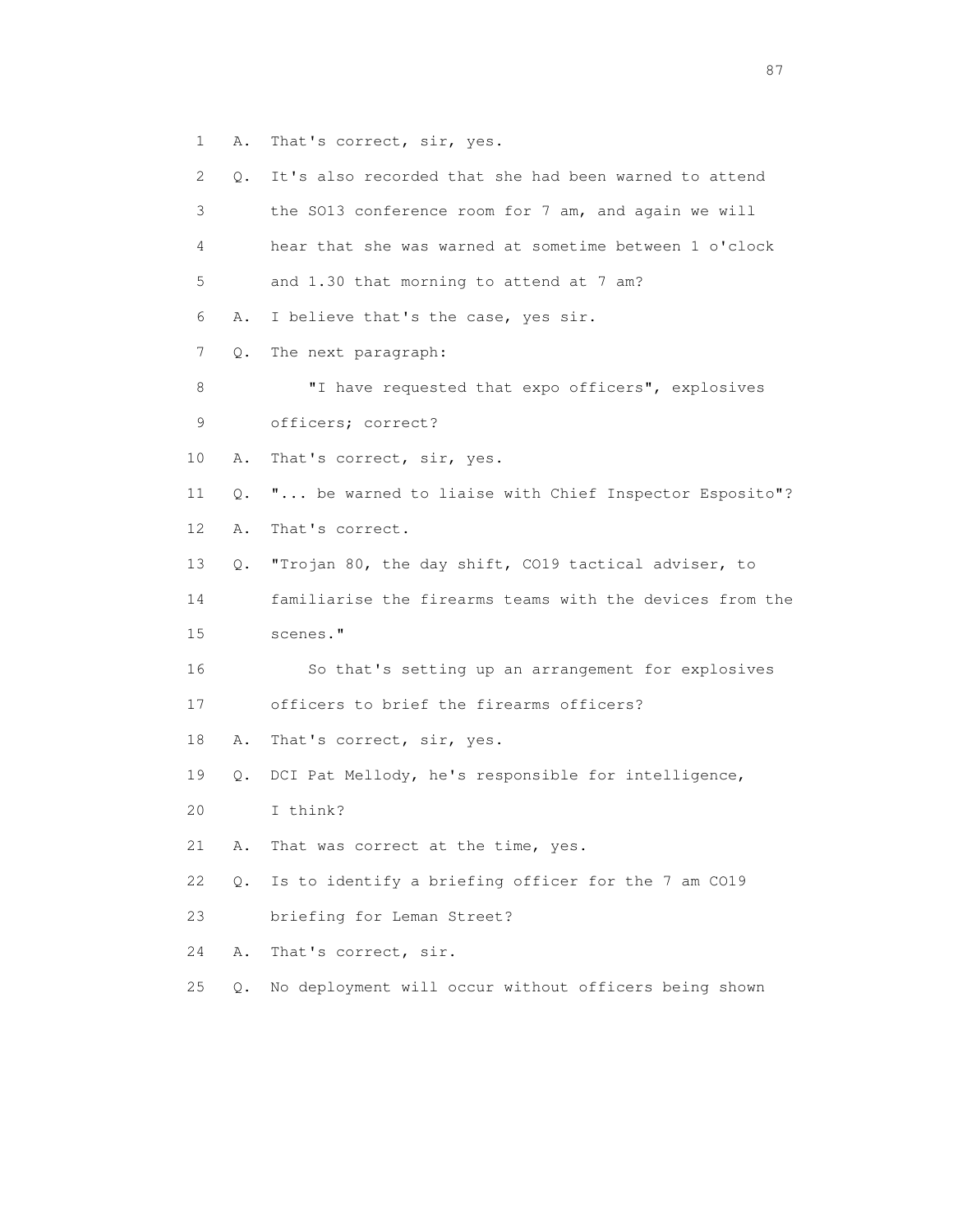|  |  |  | the suspects' photographs, it's also recorded as |  |  |  |  |  |
|--|--|--|--------------------------------------------------|--|--|--|--|--|
|--|--|--|--------------------------------------------------|--|--|--|--|--|

2 an important strand?

3 A. It is indeed, yes, it's documented there.

 4 Q. Then Commander McDowall as Gold Commander will liaise 5 with the relevant DSOs in order that all fast time 6 developments are passed without delays to the DSOs and 7 the command structure remains fit for purpose. Is that 8 recording Commander McDowall's continued involvement in 9 the operation --

- 10 A. It is, indeed, yes.
- 11 Q. -- communicating to the DSOs?

12 A. That's correct.

 13 Q. Final paragraph on the page: Andrew, the tactical 14 adviser, remaining as night duty tactical adviser will 15 record all firearms options within his tactical advice, 16 that document to be the organic record of all firearms 17 records and developments.

 18 Can you help us with that. The document being 19 referred to there, is that the log that Andrew was 20 keeping which we will hear about later, or is that 21 a tactical options advice document which we will also 22 hear about? 23 A. As I understand it, sir, the firearms officer who was in

 24 the control room would make a record of all issues on 25 the one log, so there was a firearms log from the senior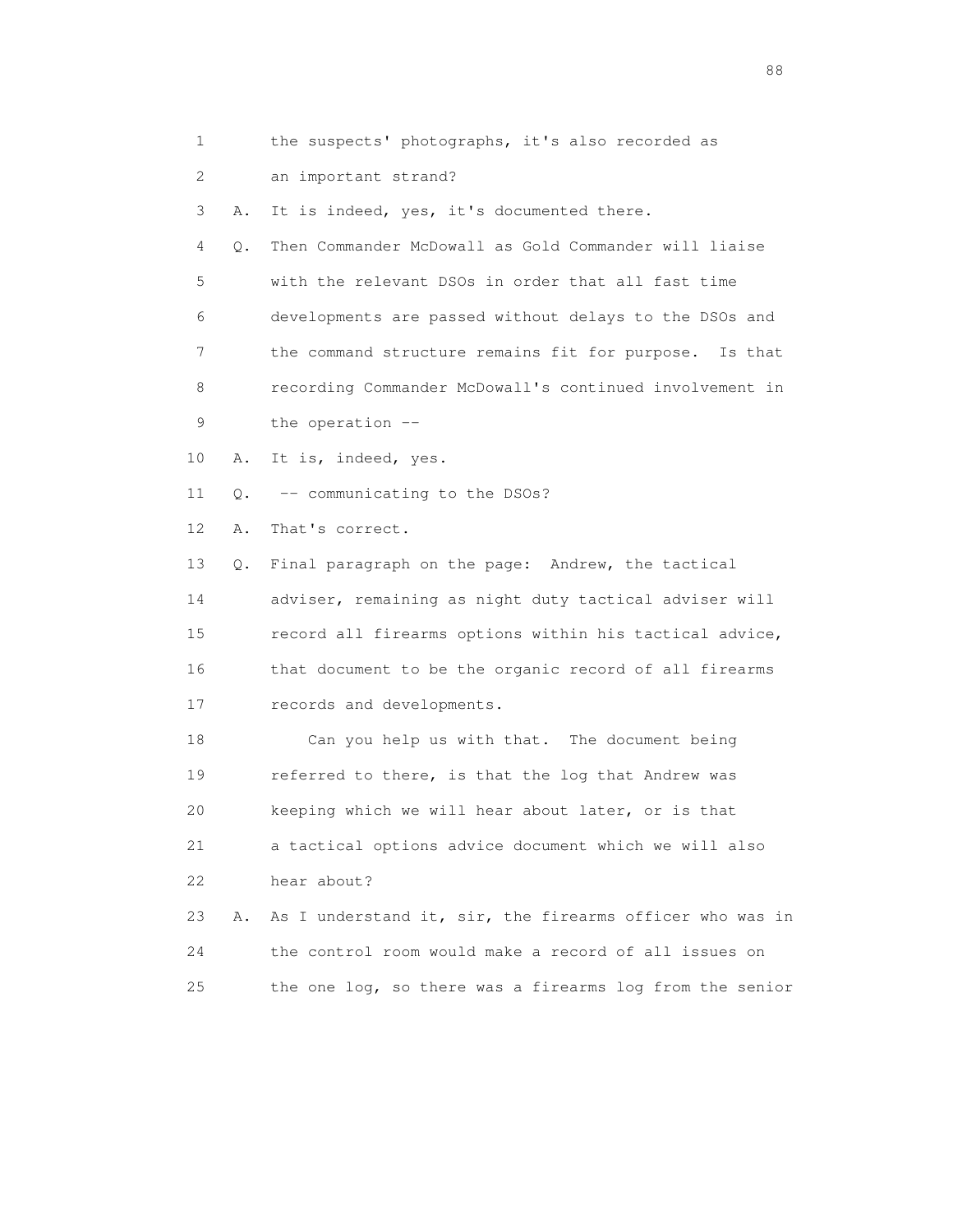1 tactical adviser being regularly updated in the control 2 room. 3 Q. Then we can show up page 32, please. I am asked not to, 4 I understand there is a difficulty there. If you look 5 at the next page, can you see that you have signed off 6 this authority sheet, recorded that your verbal 7 authority was given at ten to midnight? 8 A. That's correct, sir, yes. 9 Q. Then next page I think can be shown on screen, page 33. 10 This is what you have written on the 22 July: 11 "At the time of granting this authority, Detective 12 Superintendent Boutcher personally briefed me in respect 13 of the application. Although not part of the 14 application, I also took into account the tragic events 15 of 7 July 2005 when over 50 innocent members of the 16 public were murdered. There is no evidence at this 17 stage that these individuals are any less committed to 18 acts of mass murder. The evidence to date suggests that 19 detonations did occur but the device failed to fully 20 detonate". 21 A. That's correct, sir. 22 Q. Can you recall when you wrote those words? 23 A. I wrote that on the morning of the 22nd, yes. 24 Q. There is another entry written by you: 25 "This authority will remain in place whilst the

en de la construction de la construction de la construction de la construction de la construction de la constr<br>1890 : le construction de la construction de la construction de la construction de la construction de la const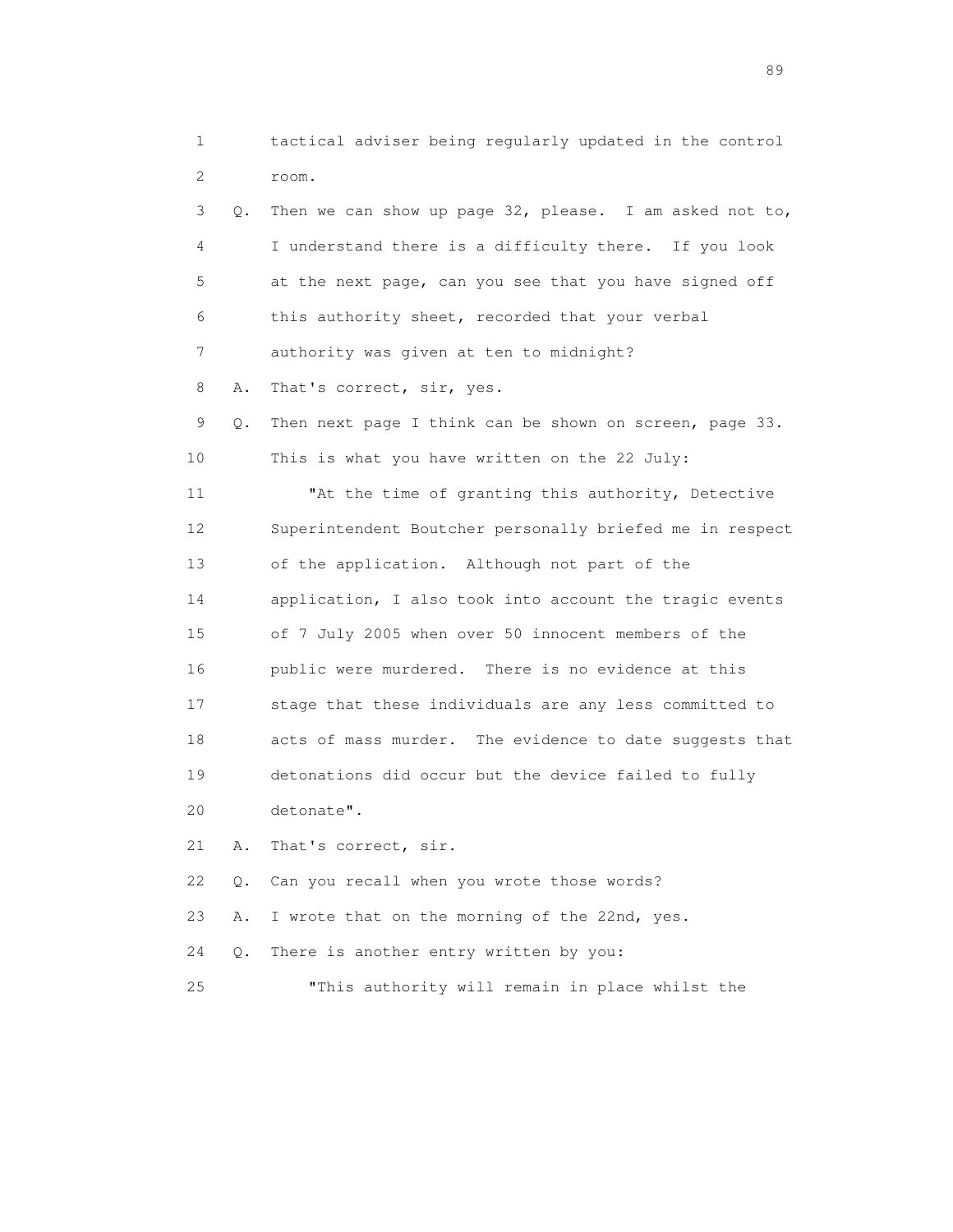1 suspects remain outstanding. It would not be practical 2 to authorise each sighting or intelligence development. 3 I am satisfied that the appropriate structure is in 4 place to ensure every development will be properly 5 managed" -- 6 SIR MICHAEL WRIGHT: Every deployment, I think. 7 A. Every deployment, yes. 8 MR HOUGH: I am sorry: 9  $\ldots$  every deployment will be properly managed under 10 the direction of the SO13 Senior Investigating 11 Officer/the SO19 or CO19 tactical adviser". 12 A. Correct, yes. 13 Q. "Furthermore, myself or Commander McDowall, the Gold 14 Commander, will be consulted in the event of any 15 significant developments." 16 We will not go over to the next page, I think we can 17 go on to the next page actually: 18 "Each day information room supervisor is apprised of 19 any developing locations in respect of this authority? 20 A. "As addresses are eliminated, information room are 21 informed." 22 Q. Thank you: 23 "This authority will remain subject of continual 24 review with all the decisions being recorded by both the 25 CO19 tactical adviser and SO13 Senior Investigating

entration of the contract of the contract of the contract of the contract of the contract of the contract of the contract of the contract of the contract of the contract of the contract of the contract of the contract of t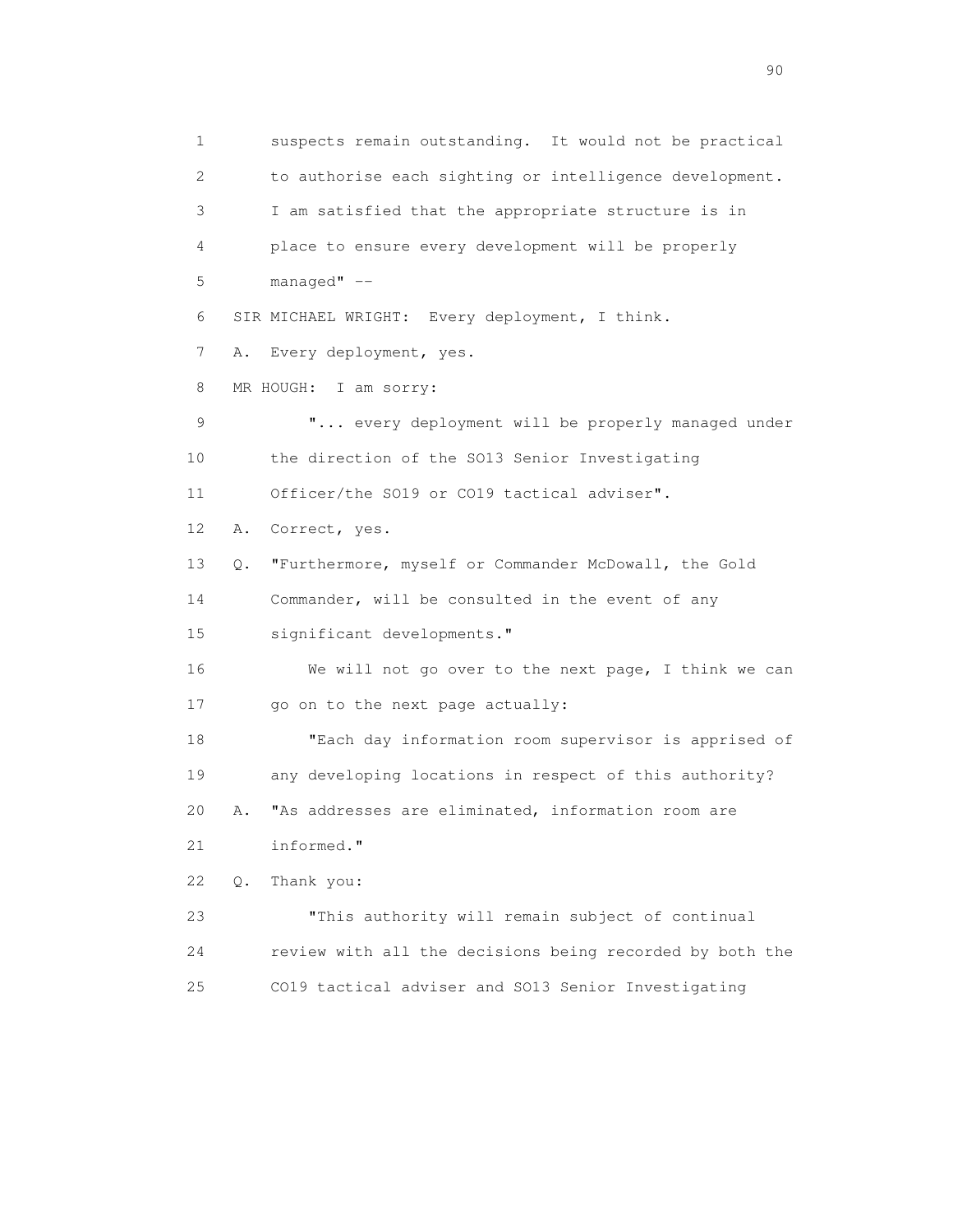- 1 Officer".
- 2 A. That's correct, yes.

|    | 3<br>Q. | That obviously written separately also on 22 July. Can   |
|----|---------|----------------------------------------------------------|
|    | 4       | you remember at what stage on the day you wrote that?    |
|    | 5<br>Α. | I believe in the afternoon.                              |
|    | 6<br>Q. | Thank you very much. To bring these together,            |
|    | 7       | authorisation was given at 23.50, at a time when stills  |
|    | 8       | of the bombers had been located as part of the CCTV      |
|    | 9       | trawl?                                                   |
| 10 | Α.      | That's correct, at that stage, certainly it's some,      |
| 11 |         | I can't say all, but certainly some, yes.                |
| 12 | О.      | At that stage I think the command team had some          |
| 13 |         | knowledge of the explosive devices involved?             |
| 14 | Α.      | That's correct.                                          |
| 15 | Q.      | And therefore they suspected there may be some           |
| 16 |         | connection with the 7/7 bombers?                         |
| 17 | Α.      | Absolutely, yes.                                         |
| 18 | Q.      | But the authorisation I think was given before addresses |
| 19 |         | and names had been focused upon?                         |
| 20 | Α.      | That's correct, yes.                                     |
| 21 | Q.      | Because they came to light after Mr McDowall left at     |
| 22 |         | 2 am to catch his couple of hours of sleep?              |
| 23 | Α.      | Correct, I actually left at 2 am, at the same time as    |
| 24 |         | Mr McDowall, and this authority was very much to support |
| 25 |         | the very much fast-moving and developing investigation.  |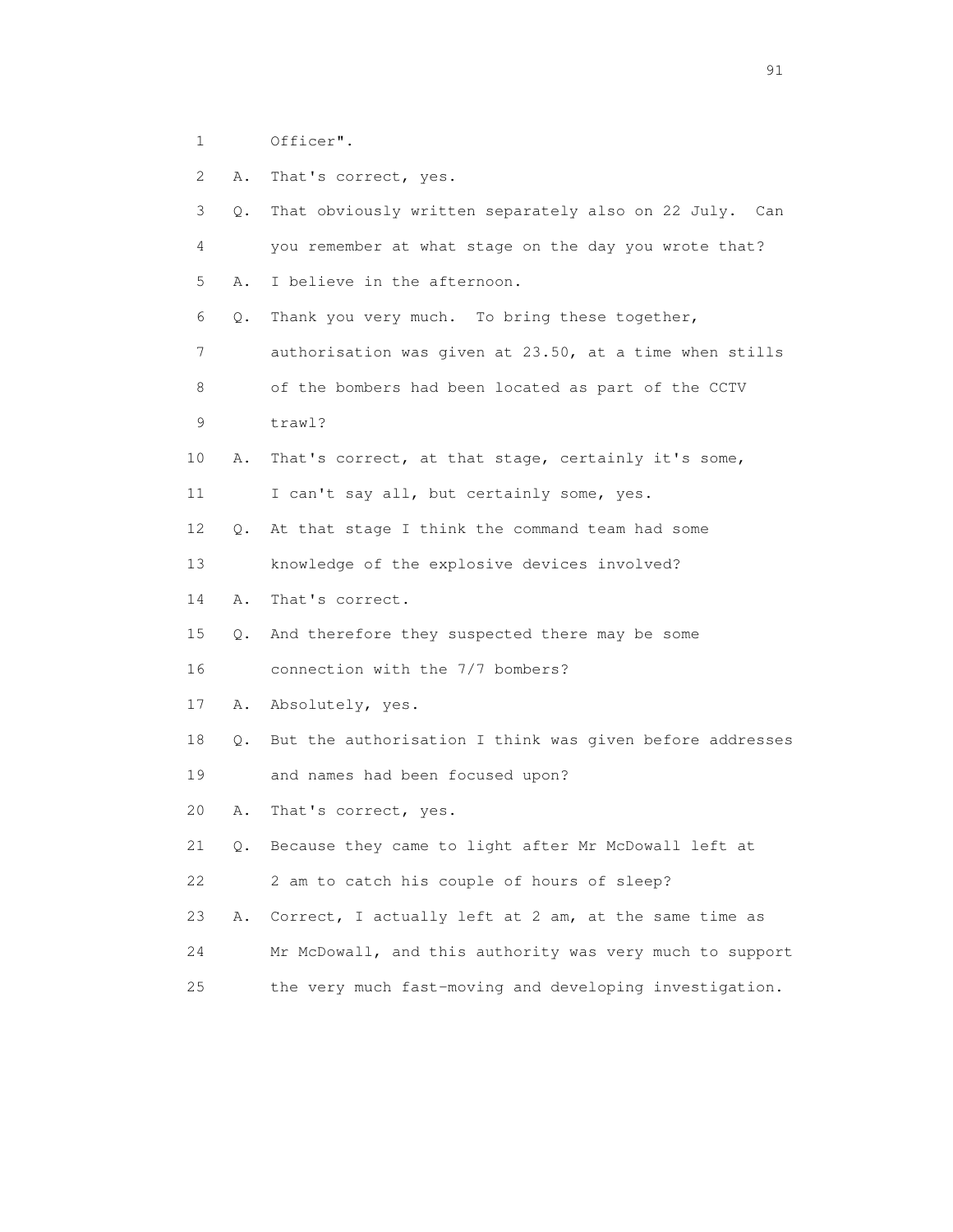| 1  | Q. | As you have said, it was contingent, didn't require any  |
|----|----|----------------------------------------------------------|
| 2  |    | particular firearms team to be issued with firearms, it  |
| 3  |    | was to allow for firearms to be issued as required by    |
| 4  |    | Detective Superintendent Boutcher?                       |
| 5  | Α. | That's correct, sir.                                     |
| 6  | Q. | Moving on, you have said that you left at the same time  |
| 7  |    | as Mr McDowall, I think you also went to a hotel to      |
| 8  |    | catch some short period of sleep?                        |
| 9  | Α. | That is correct, yes, sir.                               |
| 10 | Q. | You were back at New Scotland Yard later that morning?   |
| 11 | Α. | Yeah, I think just after 6 am, I believe.                |
| 12 | Q. | You weren't, I think, involved in the operation tracking |
| 13 |    | Mr de Menezes?                                           |
| 14 | Α. | I was not, no.                                           |
| 15 | Q. | I think at the time that he was under surveillance, you  |
| 16 |    | were in another meeting?                                 |
| 17 | Α. | I was in a Gold group meeting, that's correct, sir, yes. |
| 18 | Q. | Can we have on screen document D161, please. This is     |
| 19 |    | not something that the jury will have seen before, but   |
| 20 |    | it's a document you will certainly be aware of.<br>It's  |
| 21 |    | a page from the log kept by Commander Dick's loggist.    |
| 22 |    | I am not going to go through all of that log, that will  |
| 23 |    | happen at a later stage but it's just to raise one point |
| 24 |    | with you.                                                |
| 25 |    | Commander Dick's loggist has recorded:                   |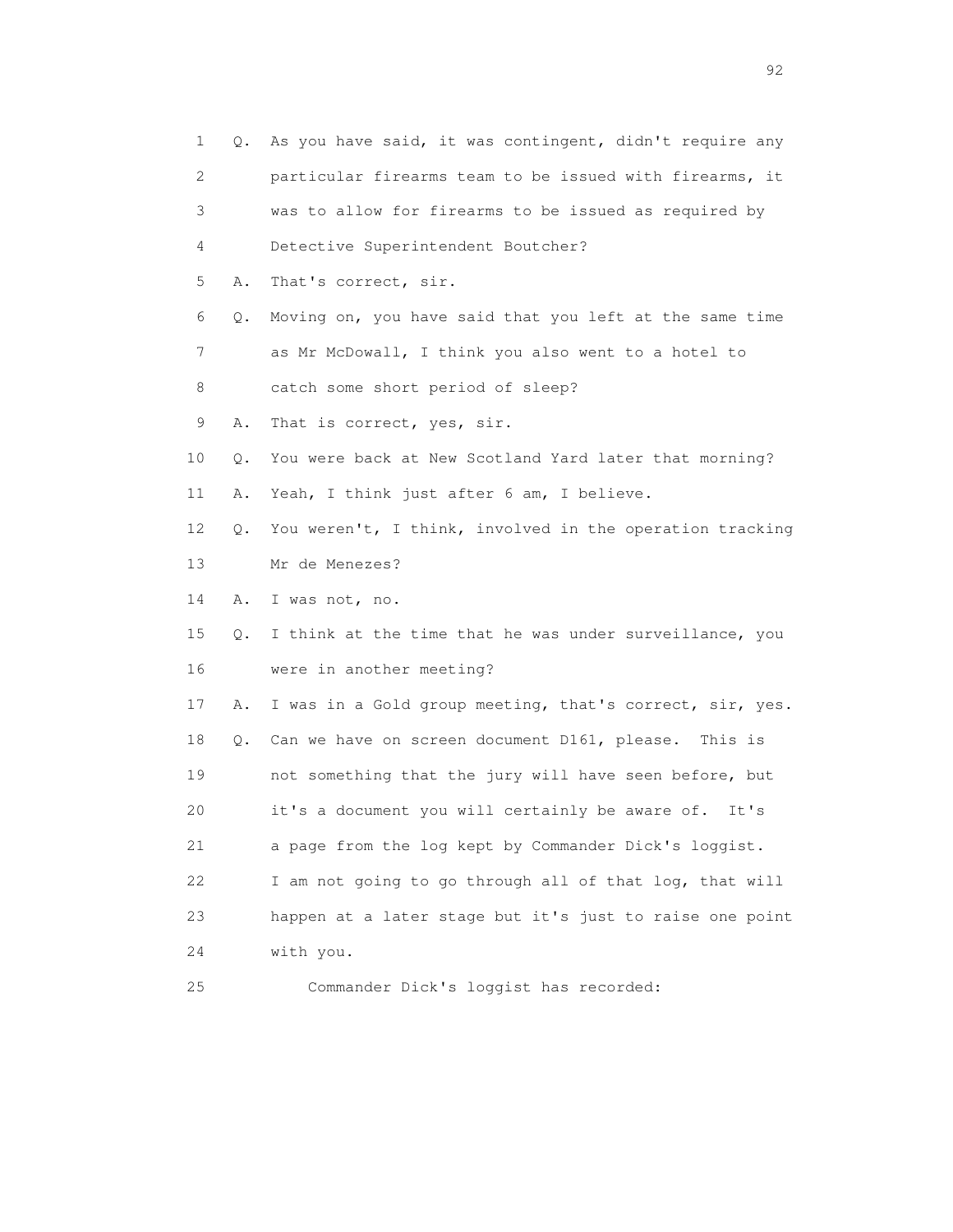1 "Ring Tim White. May be going to arrest one of the 2 suspects now"?

3 A. That's correct, yes.

 4 Q. It's an entry at 9.56. Can you give an explanation why 5 Commander Dick may have been thinking of telephoning you 6 at ten to ten that morning?

 7 A. Sir, I think I can give two explanation, obviously 8 Commander Dick can give the answer, but the two reasons 9 I believe are that firstly as the authorising officer, 10 I had a discussion to say anybody arrested would be 11 removed from the authority, so that may have been on her 12 mind.

 13 Secondly, and possibly more likely, is the fact that 14 I was the person who represented SO13, the Gold group 15 that was sitting probably three times a day in order to 16 monitor all policing issues for London, and if there had 17 have been arrests, that's obviously a significant issue 18 update for that forum, as I was there to represent the 19 investigation. So two possible reasons.

 20 Q. I think in fairness to you, you were asked about that at 21 the criminal trial, were you not?

22 A. Yes, I was.

23 Q. And I think you focused on the first of those two

24 reasons?

25 A. I did.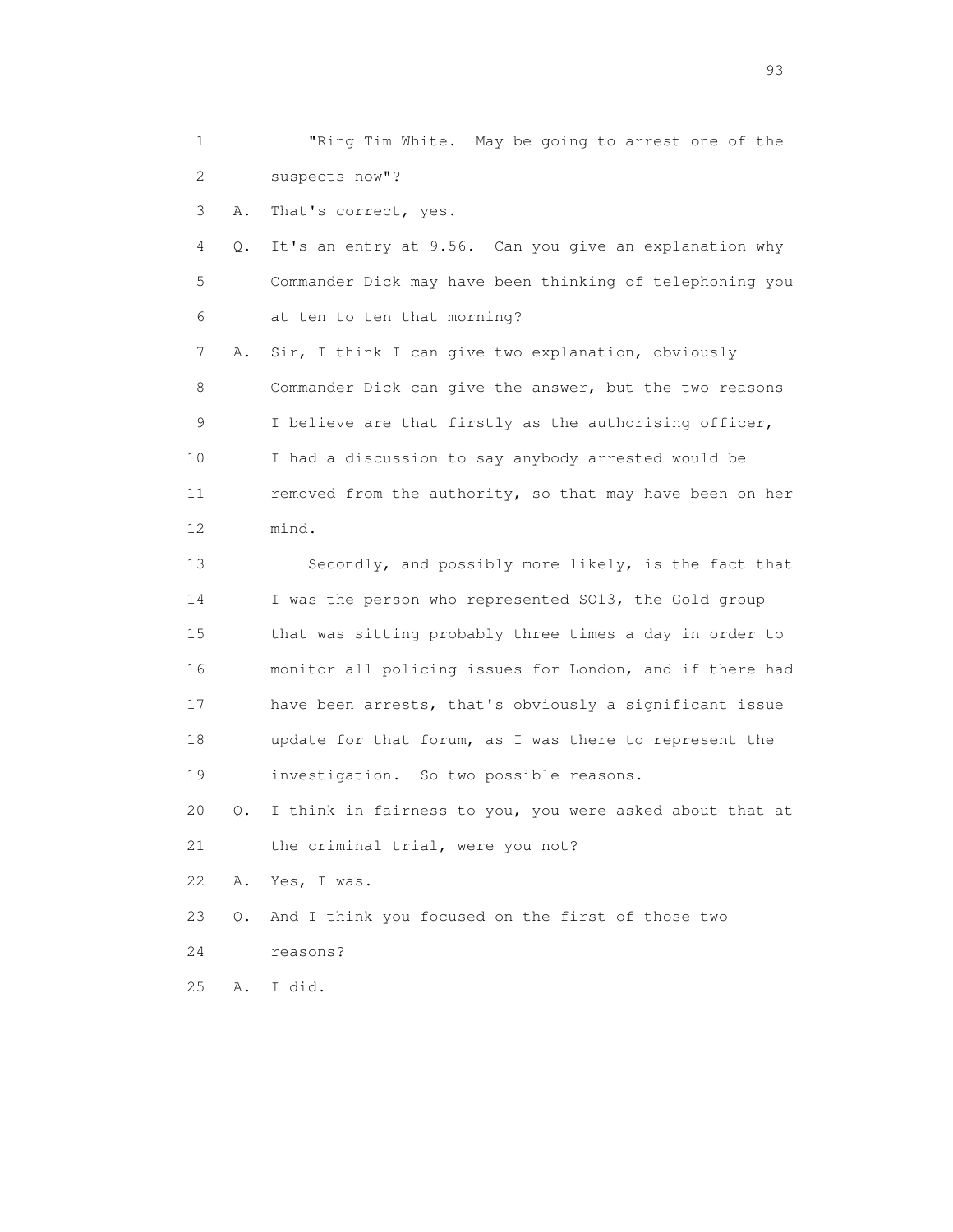1 MR HOUGH: Thank you very much, those are my questions. 2 SIR MICHAEL WRIGHT: Thank you. Mr Mansfield? 3 Questions from MR MANSFIELD 4 MR MANSFIELD: Yes, thank you. 5 Commander, my name is Michael Mansfield, you 6 probably know that anyway? 7 A. Sir. 8 Q. I have a few questions on behalf of the de Menezes 9 family. I am sorry I am rather to the extreme left, as 10 they say; physically anyway. 11 Sir, I wonder if it's possible, because it's easier 12 for the jury, that the page that I think has not gone on 13 screen, which has paragraph 15 on it, other operational 14 issues, is that available to be put up? May I just 15 check, perhaps the jury do have it. You do. Sir, you 16 have it. 17 SIR MICHAEL WRIGHT: I hope so. 18 MR MANSFIELD: Commander, you have it. 19 A. I do, sir, yes. 20 Q. I will want to ask you some questions about that page, 21 so keep that open for the moment. Also may I say 22 I appreciate there is a lapse of time here and it's 23 difficult always to remember everything that occurred so 24 long ago. 25 I want to start by asking you this: before the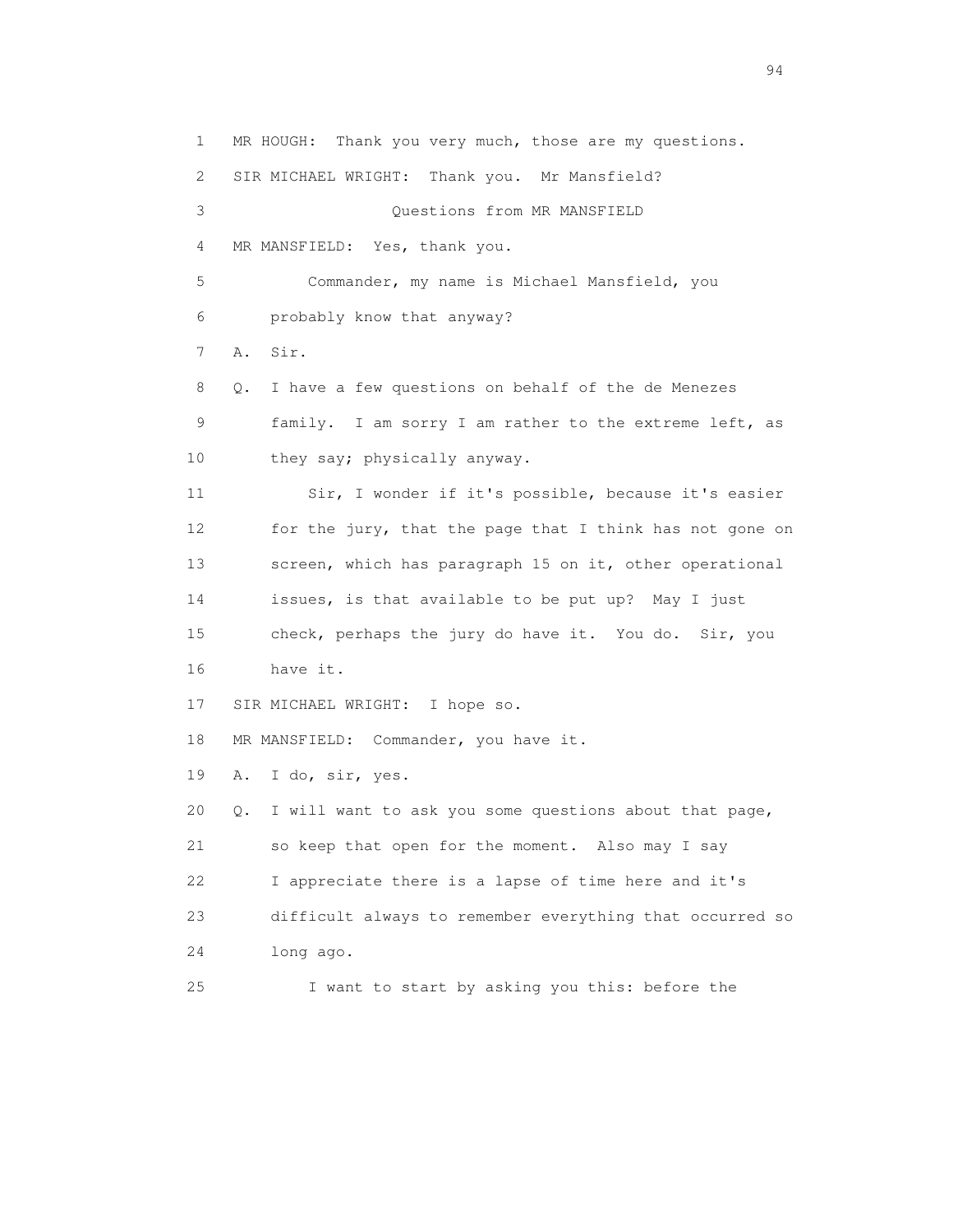1 firearms authority was granted by you at 11.50, were you 2 aware from Andrew, who the jury may hear from later 3 today, that he had already set about at least 4 identifying firearms resources that might be required 5 for an operation flowing out of the attempted bombings? 6 A. I must say that I would have expected him to have been 7 doing that as contingency, yes. 8 Q. You would expect that, yes, I understand that. In other 9 words, a lot was said yesterday about hindsight. In 10 fact, your job that day was not hindsight but foresight, 11 in other words anticipating what realistically could 12 happen? 13 A. That's correct, yes. 14 Q. One of the things that obviously he, Andrew, and he can 15 deal with this as well, one of the options that was 16 being considered, the most obvious one, is to identify 17 those people responsible so far as it could be, and 18 arrest them; that's a fairly obvious -- 19 A. There is not so much Andrew's job, the job of the 20 investigation is to identify those responsible as 21 quickly as possible and detain them. 22 Q. Yes. That's the overall objective, and the word, 23 although it has not been highlighted, in this document, 24 you mention it a number of times, and we can see it on 25 earlier pages if we need to, it comes in paragraph 4,

experience of the contract of the contract of the contract of the contract of the contract of the contract of the contract of the contract of the contract of the contract of the contract of the contract of the contract of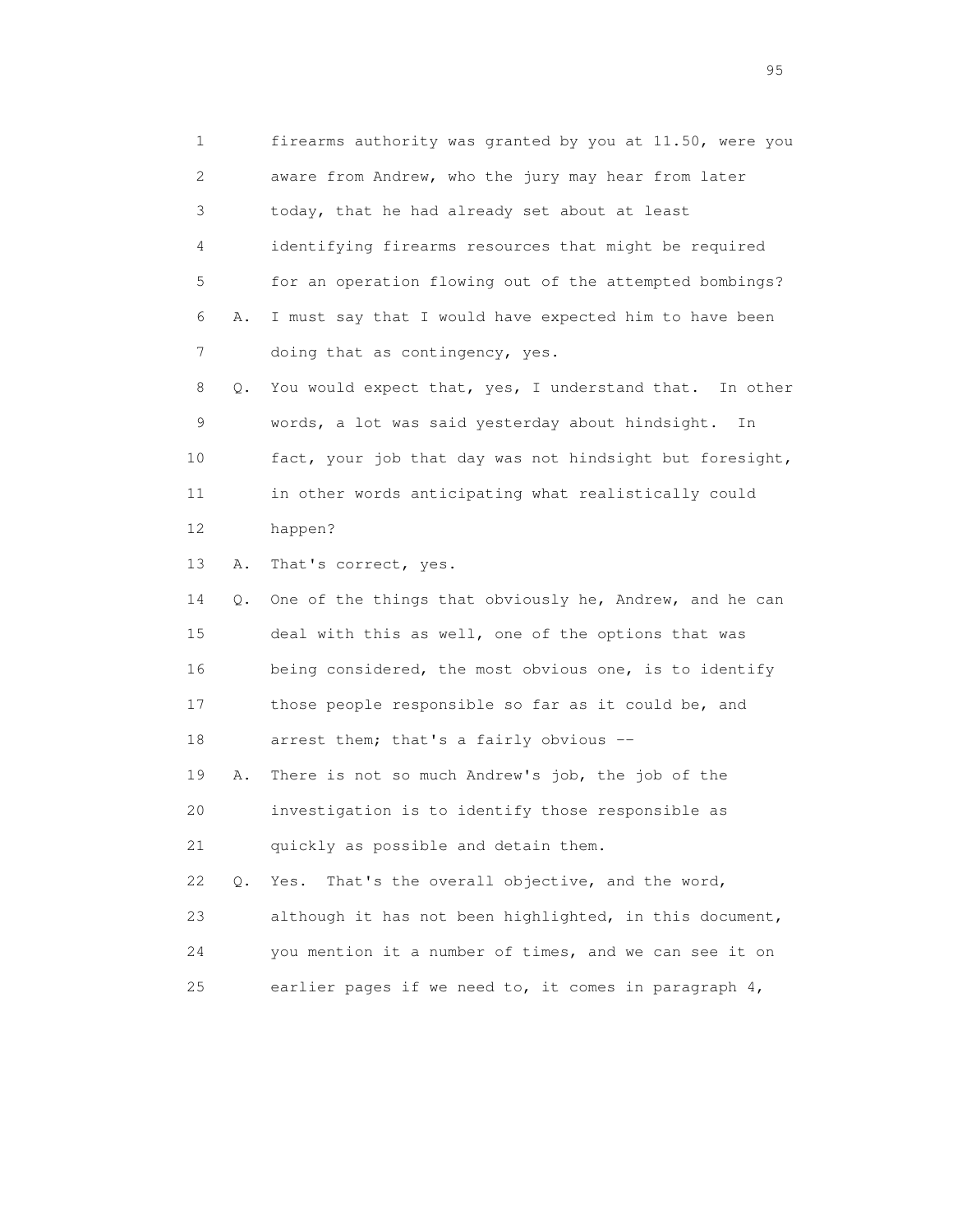1 and it comes in a later paragraph, 13, so the jury can 2 see that is clearly a well-stated objective and a rather 3 obvious one.

 4 When you come to, as it were, authorising the use of 5 firearms by any assembled or identified resources, you 6 have to, as you have recently stated, have a structure 7 in place that will support that deployment; that's 8 obvious, isn't it?

9 A. Sir, that's correct, yes.

 10 Q. Now, the model you were working on, if I can put it that 11 way, actually was primarily aimed at assembling 12 resources at 7 am in the morning because that's the time 13 at which the DSO was going to come in; correct? 14 A. That's the time the DSO was warned to attend, but I must 15 say that the model we were working on is very much 16 a recognised policing model in a covert operation, which 17 has been used and tried and tested over many years. 18 Q. There is nothing particularly novel or unusual other 19 than obviously suicide bombing hasn't occurred in London 20 before the 7th, but the model of deployment is a tried 21 and tested one? 22 A. That's correct, although the addition of a DSO is not 23 a regular occurrence.

 24 Q. Right, I will come back to that in a moment, if I may, 25 that is the role of a DSO here. But if we can just look

<u>96 and the state of the state of the state of the state of the state of the state of the state of the state of the state of the state of the state of the state of the state of the state of the state of the state of the st</u>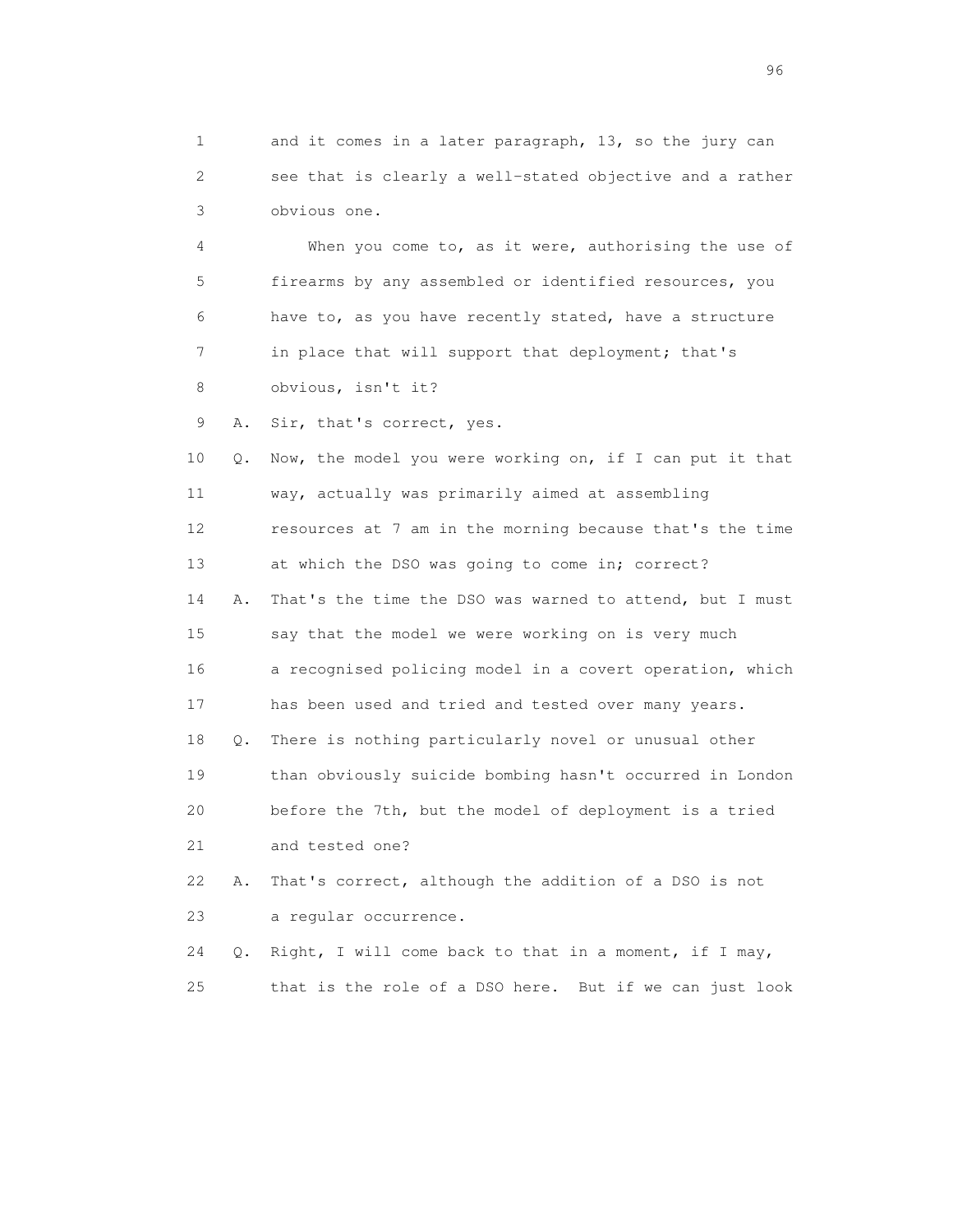1 at paragraph 15 in this document, it's really going 2 through the structure that is needed. Before 7 o'clock, 3 you and Andrew, and possibly others in New Scotland 4 Yard, had to anticipate with foresight that you would 5 have to have availability in case something happened 6 before 7 o'clock; is that reasonable? 7 A. That is reasonable, sir, yes. 8 Q. If we look in the middle of the page, we will see the 9 beginnings of that anticipation. Now, I am just going 10 to go through this sentence, DCI Scott, in a little more 11 detail. DCI Scott, because we have heard so many names, 12 so many positions, was the deputy to Boutcher as 13 investigating officers; is that right? 14 A. I believe that's correct, yes. 15 Q. In other words investigating -- 16 A. The proactive response. 17 Q. -- proactive response, it's another sort of parlance 18 but what it really means is they are following through 19 as many investigations as they think are proper in 20 relation to Theseus 2, which is in fact the attempted 21 bombings that day. That's what it comes to. 22 A. That's correct. 23 Q. So she's the deputy and she was tasked by whom? 24 A. She would have been tasked by I believe Mr Boutcher. 25 Q. Mr Boutcher, right, to identify and brief a Silver

experience of the contract of the contract of the contract of the contract of the contract of the contract of the contract of the contract of the contract of the contract of the contract of the contract of the contract of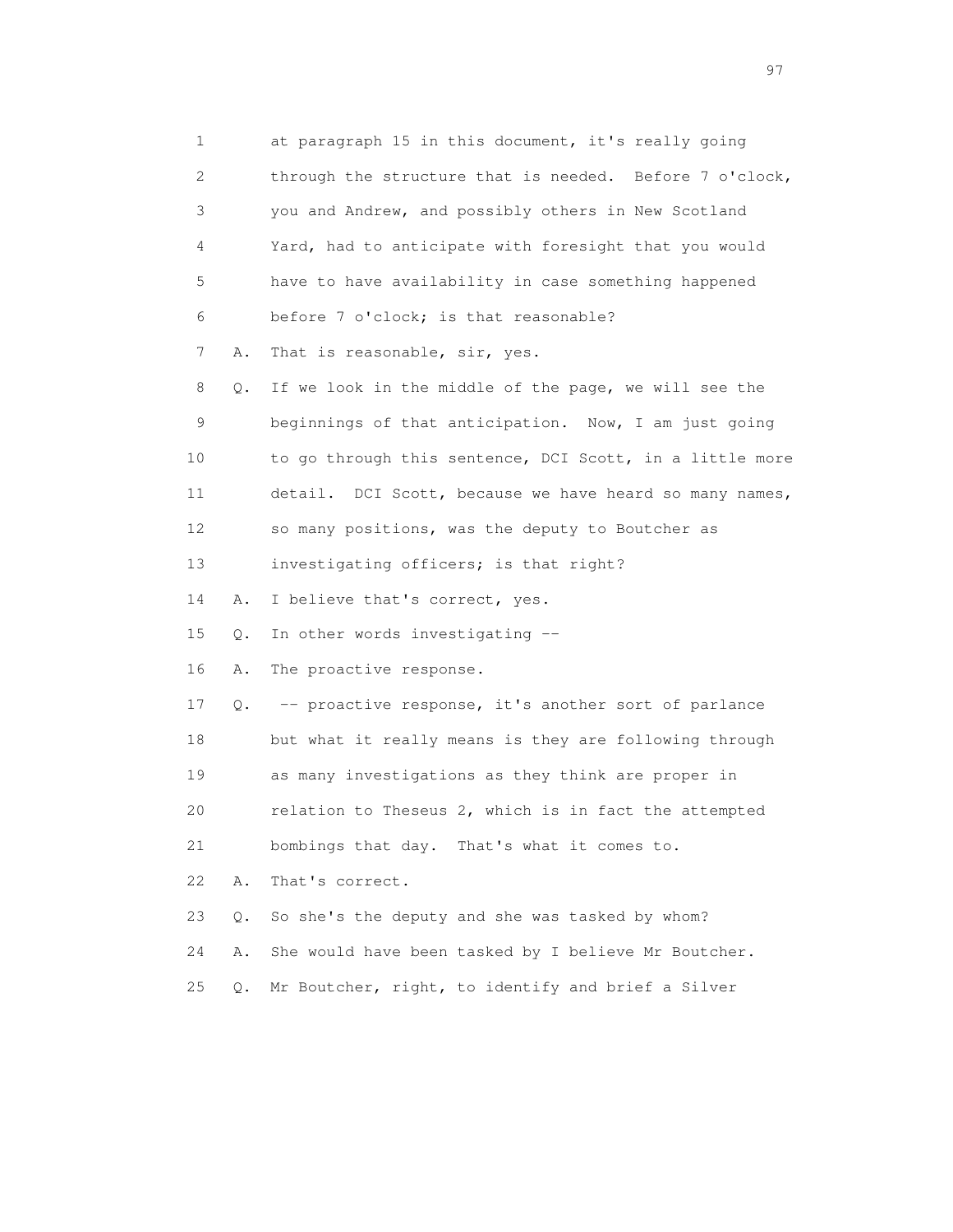1 Commander for deployment with the Specialist Firearms 2 Officers standby team. Again, I am going to take it in 3 stages. If a standby team is going to be deployed 4 between the time you authorise and 7 in the morning, or 5 even later than 7 because clearly the model starting at 6 7 doesn't mean to say they will be ready for action at 7 7, it means they will be ready for action an hour and 8 a half or two hours later, doesn't it? 9 A. That could be the case, yes. 10 Q. Realistically, I'll not try to be unrealistic about it. 11 So there is a gap of time. So we are dealing with that 12 gap of time. The Silver Commander which would have to 13 be in readiness, now, to go with them, can you help: who 14 did she, as it were, identify and brief? 15 A. Sir, I can't give a precise answer. What I can say, 16 they were a number of senior officers on duty at 17 Scotland Yard throughout the night who were very capable 18 of fulfilling that role if required. I think the 19 important thing to stress as well is that the authority 20 I granted was to support investigation and plan for what 21 may develop later on. I did feel also at the time of 22 granting this that, at the time of granting it, it was 23 unlikely that much would happen during the night because 24 no photographs had been released, and therefore, 25 although armed response was available, there would be

en 1988 en 1989 en 1989 en 1989 en 1989 en 1989 en 1989 en 1989 en 1989 en 1989 en 1989 en 1989 en 1989 en 19<br>De grote en 1989 en 1989 en 1989 en 1989 en 1989 en 1989 en 1989 en 1989 en 1989 en 1989 en 1989 en 1989 en 19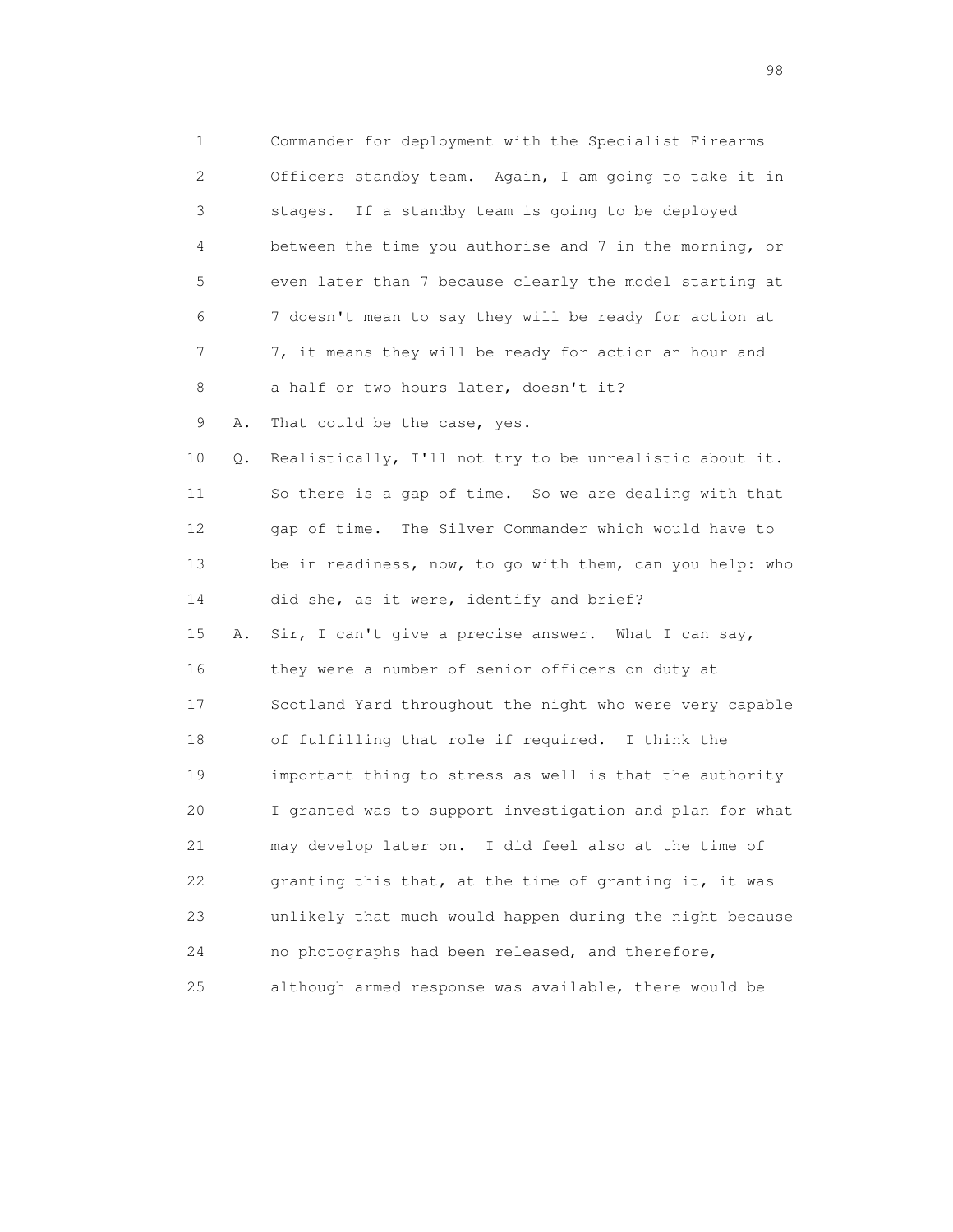1 significant time before they were deployed.

 2 Q. That's perfectly understandable and I'll come on to the 3 fact the photographs were discovered and further 4 developments and how much you knew about that. 5 But just at the moment, therefore, the question 6 I asked was: can you help as to who at this quite 7 important time -- namely sometime after 11.50 -- was 8 approached by or identified by DCI Scott as the Silver 9 Commander for a standby team? 10 A. Sir, I can't give you a name, but I can tell you there 11 were a number of senior offices available -- 12 Q. So you don't know who it was? 13 A. I don't know who it was at that stage. 14 Q. But there were plenty of available people? 15 A. Absolutely, yes. 16 Q. Absolutely, right. 17 A. Yes. 18 Q. Now, the standby team, and I am not necessarily 19 expecting you to know exactly who was identified, but 20 a team was identified, wasn't it? 21 A. I understand that's correct, yes. 22 Q. And it's known as the orange team? 23 A. I believe that's correct, yes. 24 Q. I am not going to go through the detail because Andrew 25 can deal with the detail of the orange team.

en 1999 - Santa Carolina de Santa Carolina de Santa Carolina (n. 1919).<br>1990 - Carolina de Santa Carolina de Santa Carolina (n. 1919).<br>1990 - Carolina de Santa Carolina (n. 1919).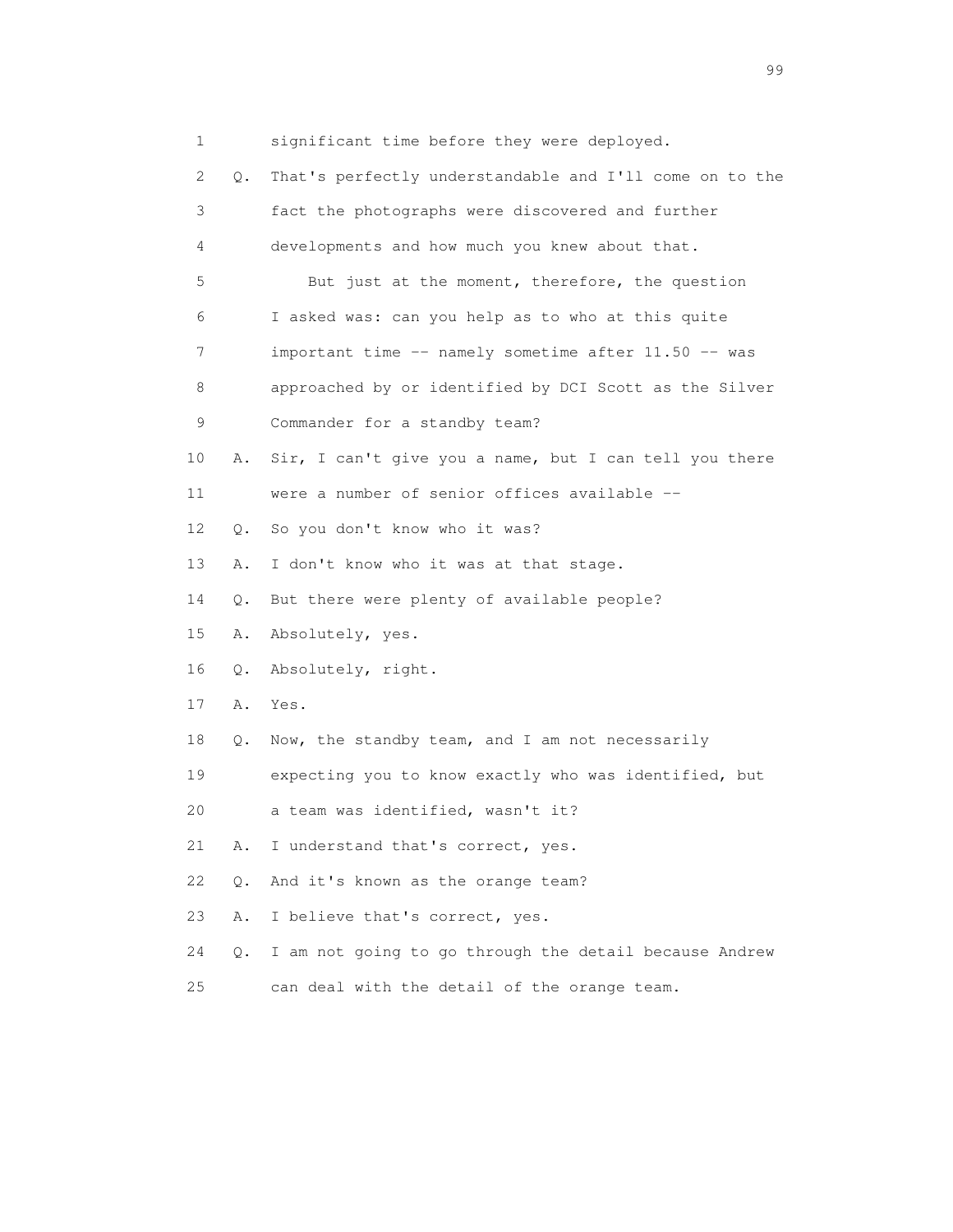1 "Identified to be on standby, and remain at base 2 awaiting intelligence developments". Now, awaiting at 3 base for a standby team would be Leman Street; yes? 4 A. That's correct, yes. 5 Q. Where we all went the other day. I am going to pause 6 there for a moment. You go off duty at 2 o'clock, and 7 we will hear from a loggist that the first information 8 about a gym card came through to New Scotland Yard at 9 2.15, 15 minutes after you left? 10 A. I believe that's the case, yes. 11 Q. Right. Now, of course I am not suggesting that your 12 short rest should be disturbed, but is that an important 13 development that you would expect to be told about when 14 you were next available? 15 A. As the authorising officer? 16 Q. Yes. 17 A. Its something that I would certainly be aware of when 18 I returned to duty, yes. 19 Q. I am coming on to the returned to duty. Meanwhile, 20 sorry, while you are away from New Scotland Yard, you 21 probably now know that the Gold Commander, Mr McDowall, 22 who we have just seen, outlined a strategy. Now, 23 obviously you would not have known that at 4.55, but the 24 points I want to raise with you is this: first of all, 25 had you been at New Scotland Yard, would you have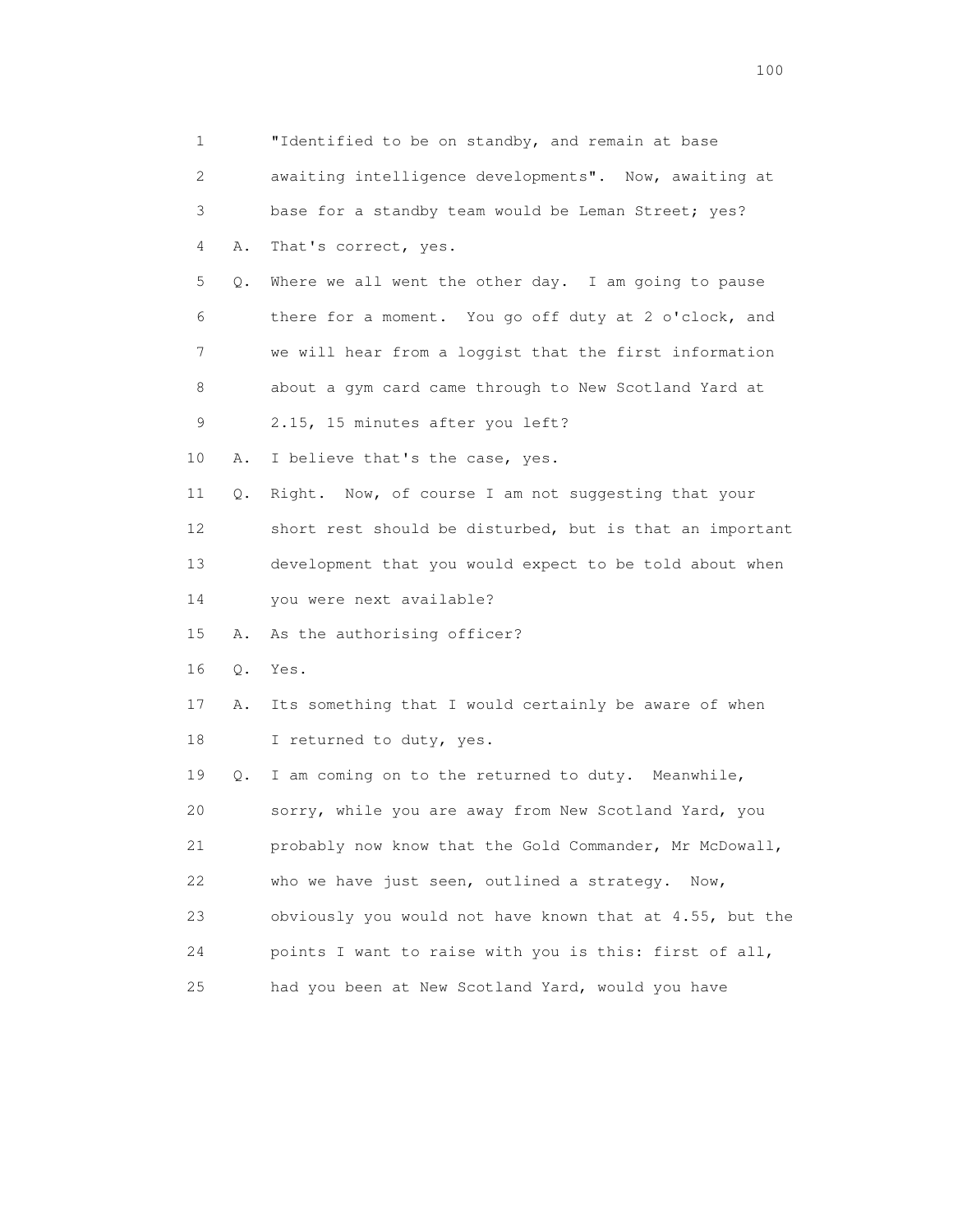| 1  |    | expected to be told about the strategy?                 |
|----|----|---------------------------------------------------------|
| 2  | Α. | The truth is if I had been at Scotland Yard, I would    |
| 3  |    | probably have been part of that meeting, yes.           |
| 4  | Q. | Sorry, these are rather obvious questions but so it's   |
| 5  |    | understood why I am asking, I do not want you to think  |
| 6  |    | it's all in a vacuum. The issue I want to raise and     |
| 7  |    | I have raised with Mr McDowall is the implementation of |
| 8  |    | a strategy. That is quite an important aspect, isn't    |
| 9  |    | it?                                                     |
| 10 | Α. | Yes, I mean obviously I have been dealing with the      |
| 11 |    | authorisation.                                          |
| 12 | Q. | I know.                                                 |
| 13 | Α. | Mr McDowall is dealing with what's above it, as the     |
| 14 |    | strategy.                                               |
| 15 | Q. | Yes, I appreciate. What I want to ask you is: once the  |
| 16 |    | Gold outlines a strategy, and part of the strategy is   |
| 17 |    | "I want a firearms team to go to the scene as soon as   |
| 18 |    | possible", right?                                       |
| 19 | Α. | Yes.                                                    |
| 20 | Q. | I want to ask you this question, it's not criticism of  |
| 21 |    | you, please understand, absolutely none: what should    |
| 22 |    | happen after 4.55, when the Gold has set that strategy  |
| 23 |    | for a firearms team?                                    |
| 24 | Α. | If Mr McDowall has asked for a team, if that's what you |
| 25 |    | are telling me, if he has asked from a team to be       |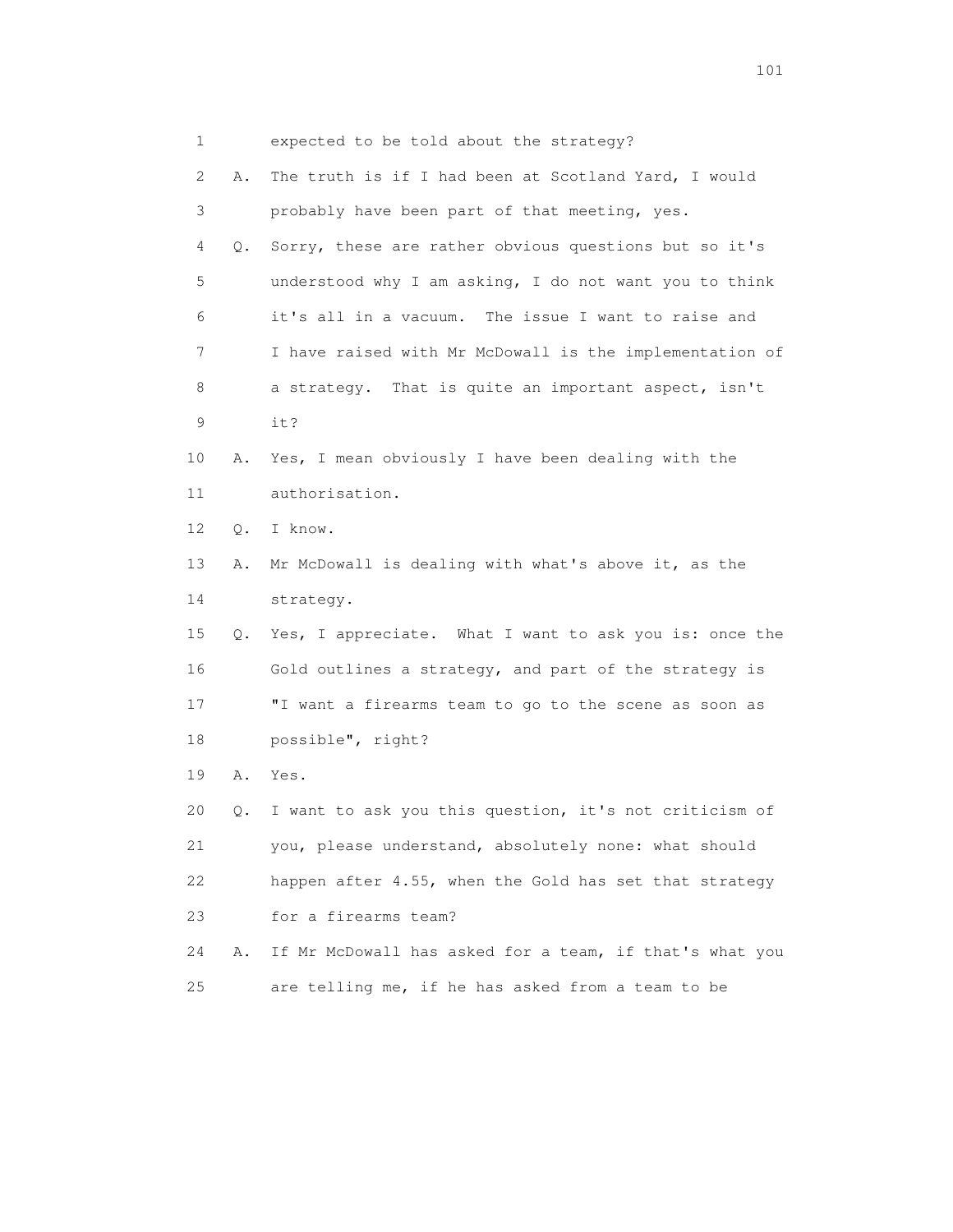1 deployed, they should start to prepare to be deployed. 2 Q. Who is responsible in the first instance for making sure 3 that Mr McDowall's instructions, as it were, or strategy 4 are carried out? 5 A. Well, at that time, the control, the operations room was 6 open, and the tactical adviser would be aware of it, and 7 the resources would start to be positioned accordingly. 8 Q. Yes, I am going to put it to you, so it makes it 9 a little easier. Is it not right that the structure -- 10 and the jury have asked a question about structure -- 11 the Gold, whatever rank he is, says "this is what I want 12 done" and then he delegates, effectively -- 13 A. That's correct, yes. 14 Q. -- implementation of it to another officer, who is 15 defined as Silver? 16 A. That's correct, yes. 17 Q. Right, so there has to be a Silver at New Scotland Yard 18 picking up on this strategy, "got to get firearms to 19 Scotia Road", to make sure it happens; that's how it 20 should happen, isn't it? 21 A. There is also a tactical adviser to communicate the 22 teams as well. 23 Q. Exactly. So it's fairly straightforward, the Silver, 24 whoever that was, do you know who the Silver was now? 25 It may be too long ago.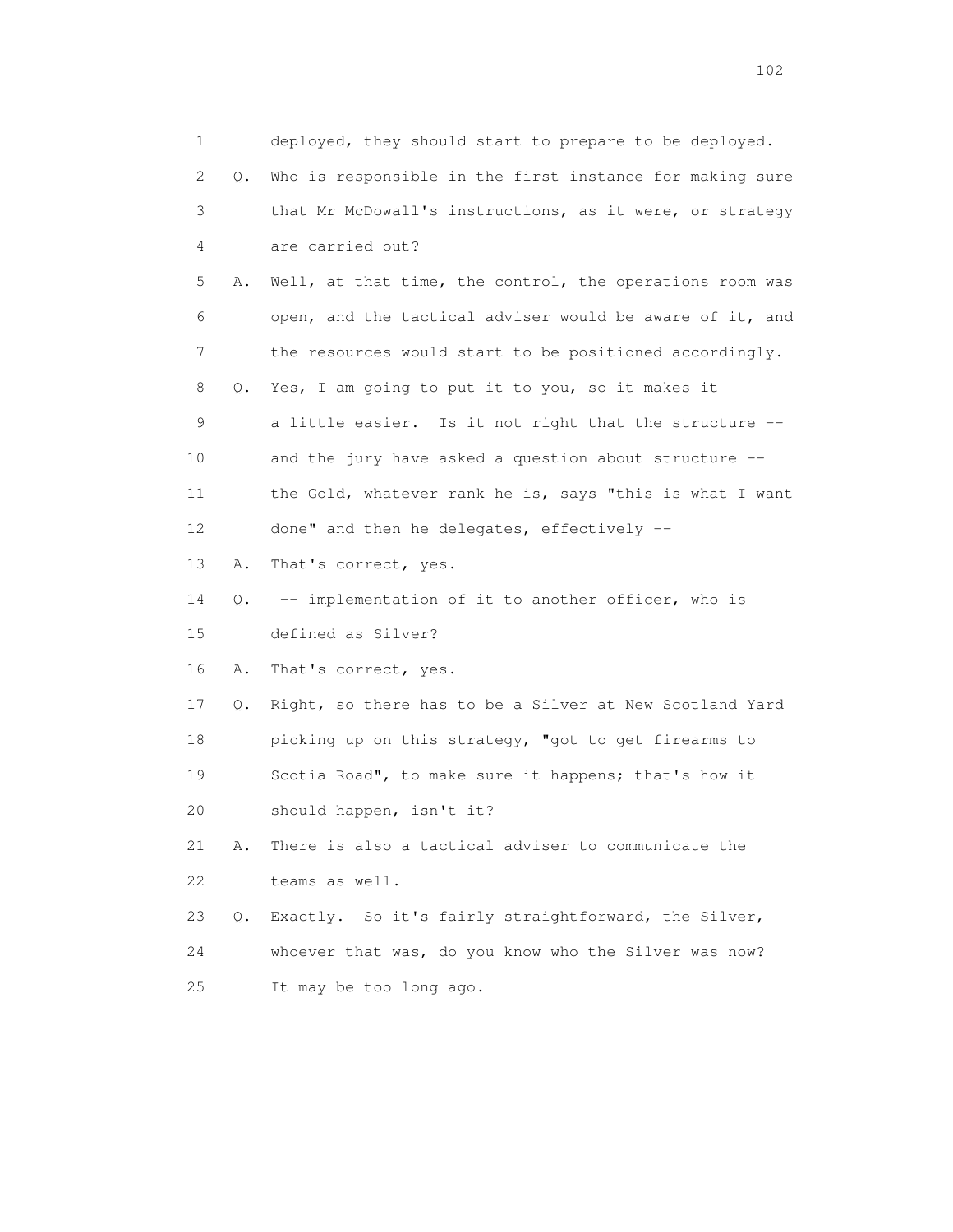1 A. I don't know, but can I just emphasise the point, when 2 you say "to Scotia Road", I mean, it was a covert 3 operation, you would not want SO19 going to Scotia Road. 4 Q. No, no, I appreciate. If he wants an SFO and the 5 standby team that you have is an SFO team? 6 A. Yes. 7 Q. I appreciate you don't want them all rolling up in 8 marked cars or whatever, but in fact the availability 9 runs to not only unmarked cars for the orange team, but 10 also motorcycles, doesn't it? 11 A. That could well be the case, yes, but the important 12 point is that their place, whenever they are asked for, 13 is a distance behind surveillance. 14 Q. I appreciate that. 15 When you have put SFO, that is a specialist firearms 16 officer, isn't it? 17 A. That's correct, sir, yes. 18 Q. And very often they are operating for obvious reasons in 19 covert vehicles? 20 A. They are indeed, yes. 21 Q. Right, so the Silver, whoever that was, and we await to 22 see who it was, who should have been implementing this, 23 would really immediately talk to the tac adviser or the 24 tactical adviser at New Scotland Yard who's Andrew and 25 say: "Look, Andrew, you know that orange team, get them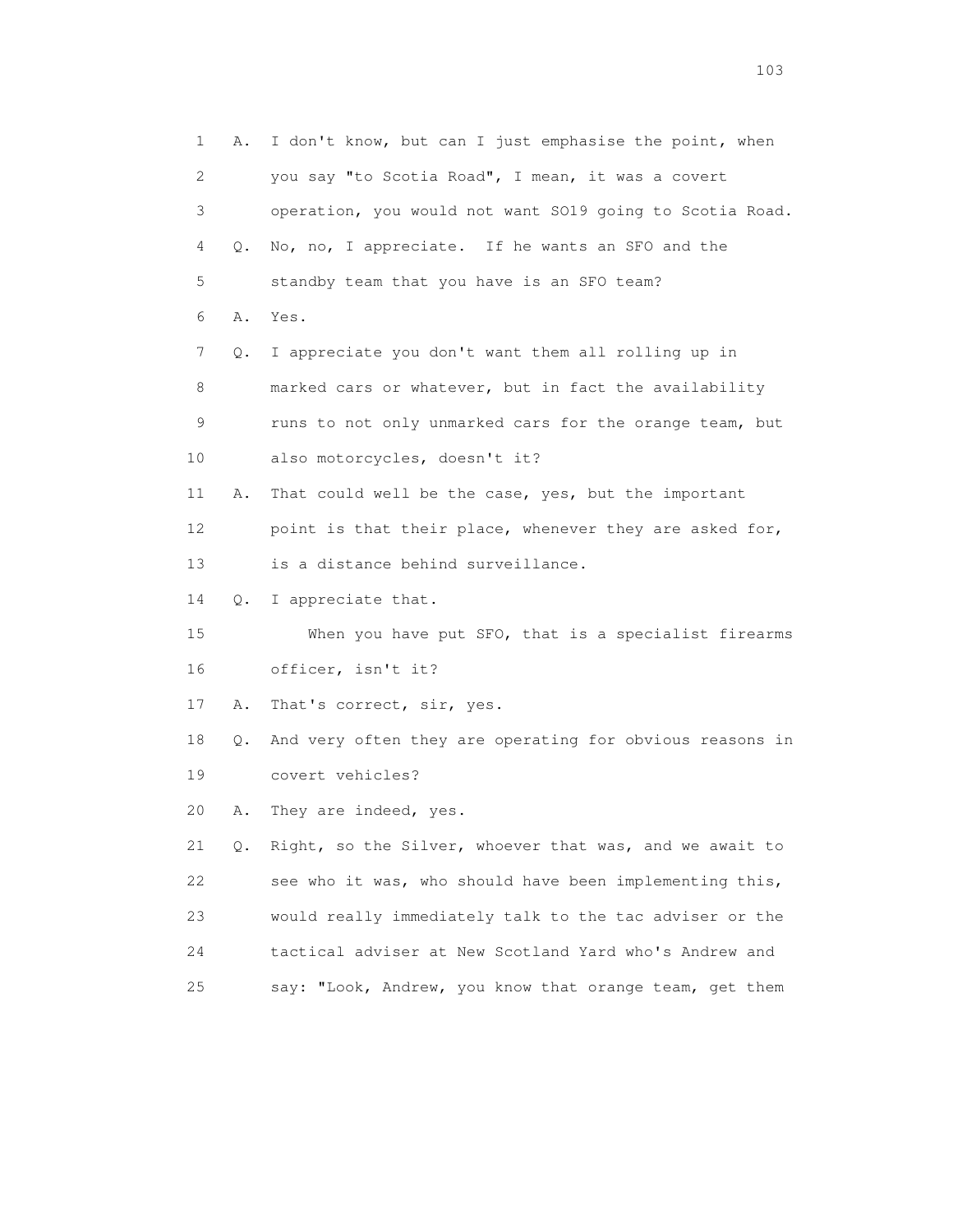| $\mathbf{1}$ | down to a nearby position, and in fact first of all do  |
|--------------|---------------------------------------------------------|
| 2            | have a reconnaissance of the location". That's how it   |
| 3            | should work, isn't it?                                  |
| 4<br>Α.      | Well, first and foremost, if Mr McDowall has asked for  |
| 5            | that, the preparation should start, and as I said       |
| 6            | before, there were a number of people who could fulfil  |
| 7            | the role of Silver. I can't give you a name. Once,      |
| 8            | Mr McDowall, if you are telling me has asked for that,  |
| 9            | the preparations should start, yes.                     |
| 10           | If Angela Scott has done her job, and identified<br>Q.  |
| 11           | a Silver to go with the SFOs, then the Silver in New    |
| 12           | Scotland Yard who has the job of implementing it all,   |
| 13           | speaks to the Silver who has been identified to go with |
| 14           | the standby team, and you begin the whole process at    |
| 15           | about five to half past five in the morning. That's     |
| 16           | what should have happened, isn't it?                    |
| 17<br>Α.     | If you are saying to me that the surveillance -- if you |
| 18           | are saying to me that the armed team were requested at  |
| 19           | that time, preparation would have started. As to the    |
| 20           | timing of it, I wasn't there, but it does take a long   |
| 21           | time for SO19 SFO team to prepare, unlike other teams.  |
| 22<br>Q.     | Right, well, the response times we have heard is for    |
| 23           | a team to be, as it were, brought in, briefed, who are  |
| 24           | not on standby, kitted up and all the rest of it,       |
| 25           | an hour and a half to an hour and three-quarters?       |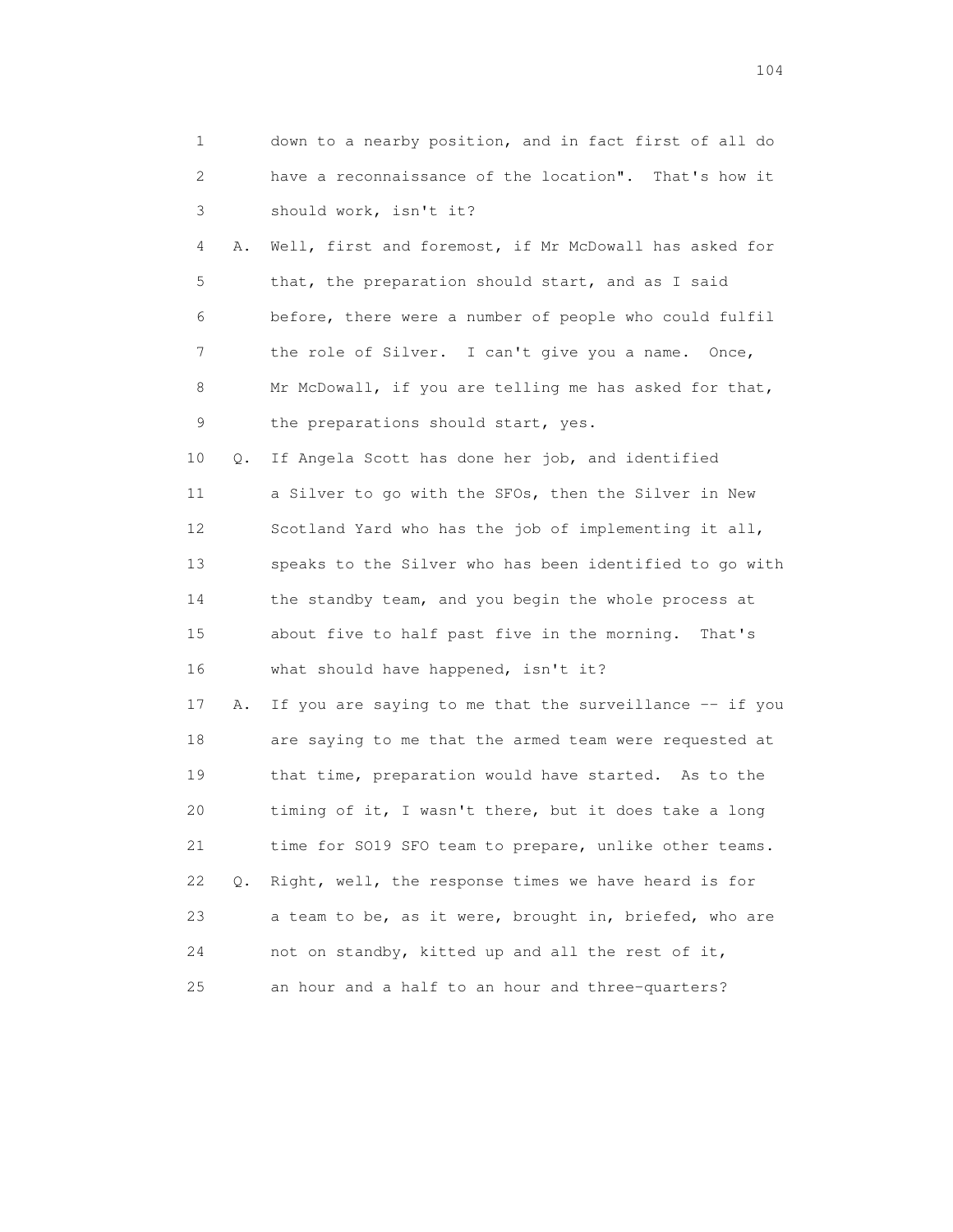- 1 A. That's probably fair, yes.
- 2 Q. For a team on standby, it's a much shorter time, isn't
- 3 it; they are actually there already?
- 4 A. It still takes a fair time.
- 5 Q. I accept that. Being realistic about it, it might take 6 a standby team -- and let's try and put a reasonable
- 7 time on it -- even an hour to get themselves actually
- 8 ready, even though they are at base?
- 9 A. Yeah, you are saying it would take them at least
- 10 an hour, yes.
- 11 Q. Of course if they are at New Scotland Yard, they are
- 12 very ready, aren't they?

13 A. Well, obviously as in closer.

- 14 Q. Yes. Did you know that there was, when you came back at 15 6 o'clock, did you know that the standby team, 16 apparently, had been brought to New Scotland Yard? 17 A. I didn't know that, sir, and I think it's important to 18 say that actually what you are saying, we were in the 19 very, very early phases of a significant investigation. 20 There was a lot happening and you are focusing on one 21 area, which I understand, but the preparation was taking 22 place, there was a lot taking place. 23 Q. We will understand the preparation wasn't taking place,
- 24 you see, because the standby team were never sent
- 25 anywhere near Scotia Road; did you know that?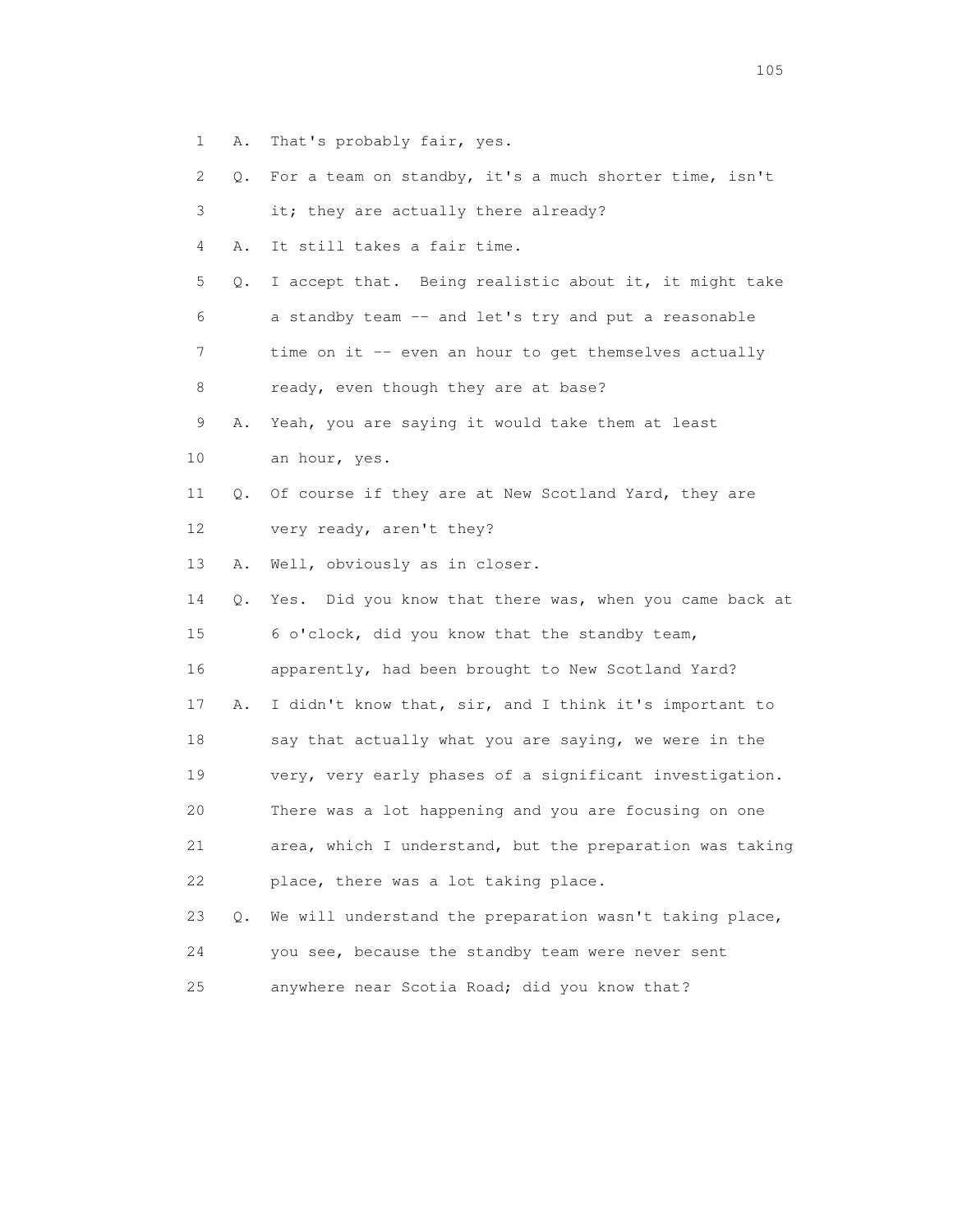| 1               | At that time, I certainly know they weren't there at the<br>Α. |
|-----------------|----------------------------------------------------------------|
| 2               | time you are referring to.                                     |
| 3<br>Q.         | I appreciate, of course, I can't deal with all the             |
| 4               | strands of a massive investigation, and of course you          |
| 5               | are a very experienced officer, aren't you --                  |
| 6<br>Α.         | I am, sir, yes.                                                |
| 7               | -- if I may say so, and you are very familiar with<br>Q.       |
| 8               | terrorist operations, aren't you?                              |
| 9<br>Α.         | I have been in the terrorist command for four and a half       |
| 10              | years, nearly five years.                                      |
| 11<br>Q.        | All right. The terrorist command over the years,               |
| 12 <sup>°</sup> | unfortunately, has had to contend with bombing                 |
| 13              | situations in London during the Irish period, PIRA and         |
| 14              | IRA, hasn't it?                                                |
| 15<br>Α.        | It has indeed, yes.                                            |
| 16<br>Q.        | And the possibility of pub bombings, bombings on tubes         |
| 17              | and all the rest of it?                                        |
| 18<br>Α.        | That's correct, yes.                                           |
| 19<br>Q.        | And what officers are trained to do is obviously be            |
| 20              | prepared for working under extreme pressure; is that           |
| 21              | fair?                                                          |
| 22<br>Α.        | Yes, and officers in July were working incredibly hard         |
| 23              | as well, correct, yes.                                         |
| 24<br>Q.        | I am not doubting that for one moment, we have heard           |
| 25              | a lot of detail yesterday about all the various things         |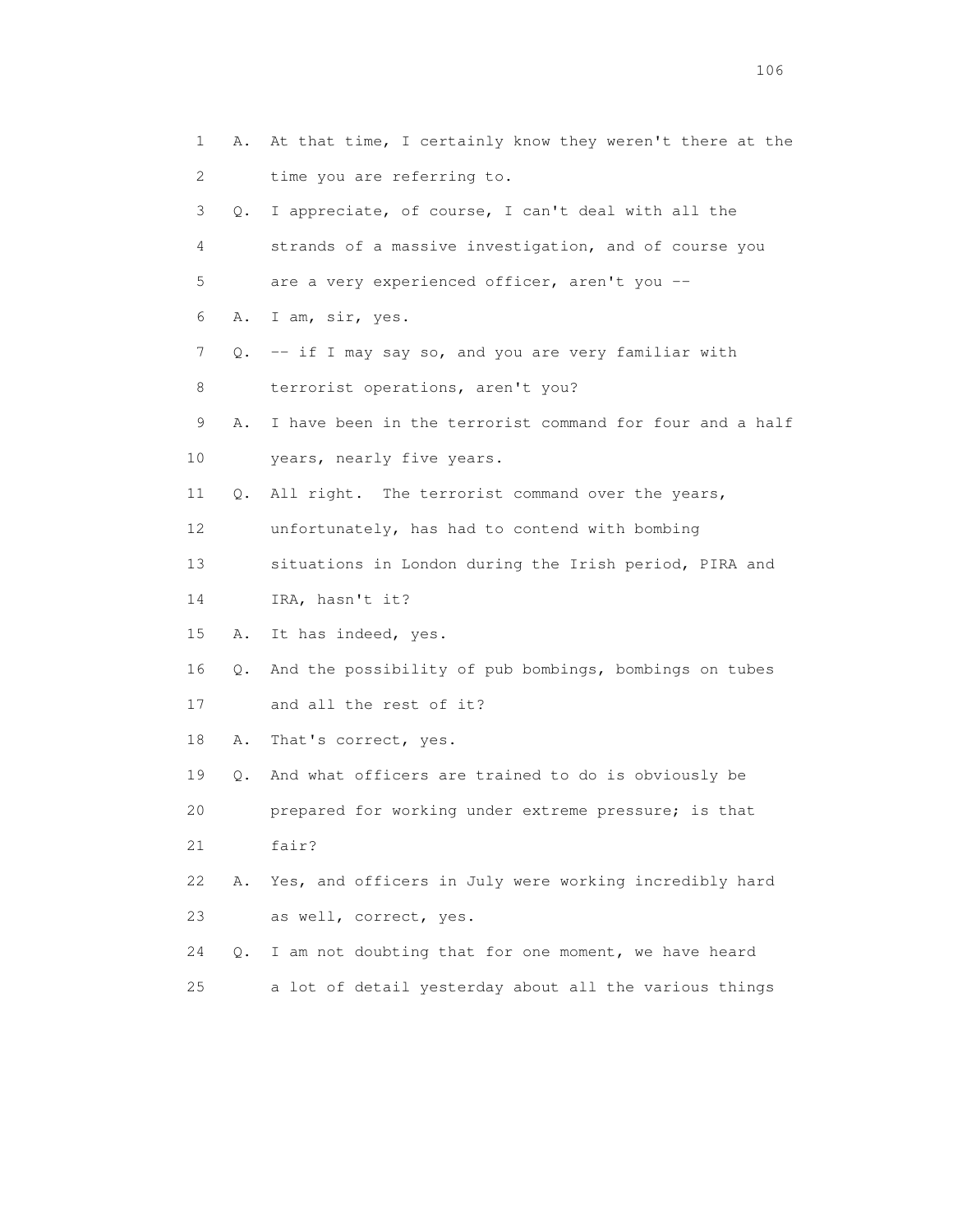1 going on, but of course all the various things going on 2 are in fact the responsibility of different officers, 3 there are a lot of senior officers at New Scotland Yard 4 with different functions, aren't there? 5 A. That's correct, and in the events and you know sadly 6 it's impossible to recreate the operating environment in 7 London for July 05, which you are now asking me to try 8 to do. That's not possible. There were a lot of senior 9 officers there and a lot of people taking different 10 responsibilities. 11 Q. Going on, on that page, just before lunch, I just want 12 to raise the question, the application or rather the 13 possibility of the position of DSO coming into this, 14 now, you were asked at the beginning, and it's on the 15 first sheet, of the distinction between spontaneous and 16 pre-planned. Now, they are somewhat circuitous 17 definitions because authorised pre-planned is everything 18 other than a spontaneous, isn't it, effectively? 19 A. Yes. 20 Q. So the pre-planned there isn't linked to a public event, 21 it's being relating to the planning of the operation? 22 A. The pre-planned is a relation to supporting what's very 23 much an ongoing investigation. 24 Q. Yes, and that's very common or was very common, 25 something you had done or had to do many times?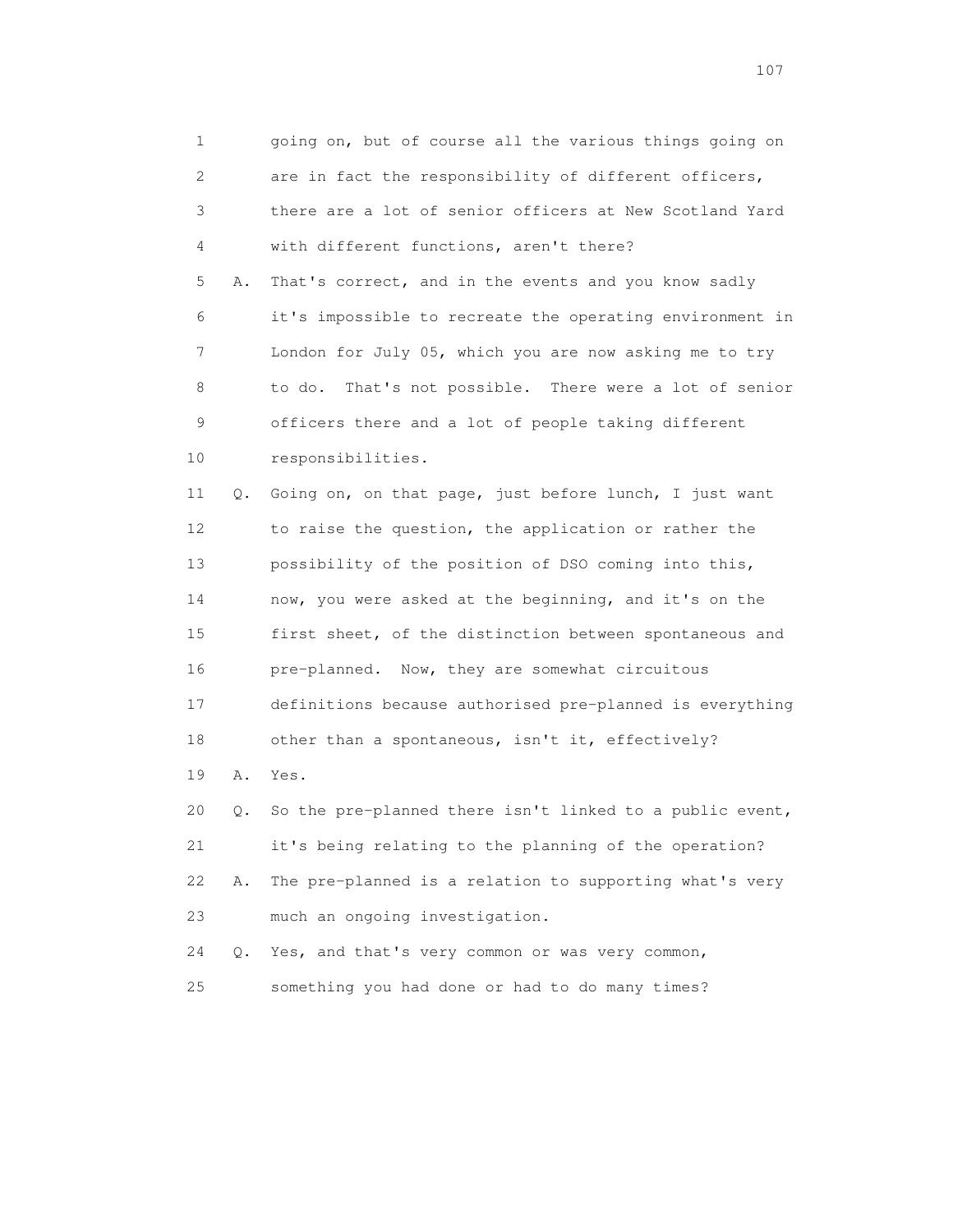1 A. That's correct, yes.

 2 MR MANSFIELD: Sir, would that be an appropriate moment? 3 SIR MICHAEL WRIGHT: Certainly. 4 MR HOUGH: Sir, before we rise, I don't know how much longer 5 Mr Mansfield and others have, the next witness after 6 this is an anonymous witness, and there will have to be 7 a break of 20 to 30 minutes. I don't know what approach 8 you prefer to adopt. 9 SIR MICHAEL WRIGHT: And there is another anonymous witness 10 after him. 11 MR HOUGH: I think we are unlikely to get to that witness 12 today. 20 to 30 minutes. 13 SIR MICHAEL WRIGHT: I will pass your request on to 14 Mr Mansfield. 15 How are we getting on? 16 MR MANSFIELD: I am getting on very well, thank you. 17 SIR MICHAEL WRIGHT: I meant as far as time was concerned. 18 MR MANSFIELD: That as well. I think 20 minutes, possibly 19 30. 20 SIR MICHAEL WRIGHT: What about everybody else? Mr Gibbs? 21 MR GIBBS: I doubt I shall have any questions. 22 SIR MICHAEL WRIGHT: Very well. Mr Stern? 23 MR STERN: Likewise me. 24 MS LEEK: I may have a few. 25 SIR MICHAEL WRIGHT: I daresay, but what are we talking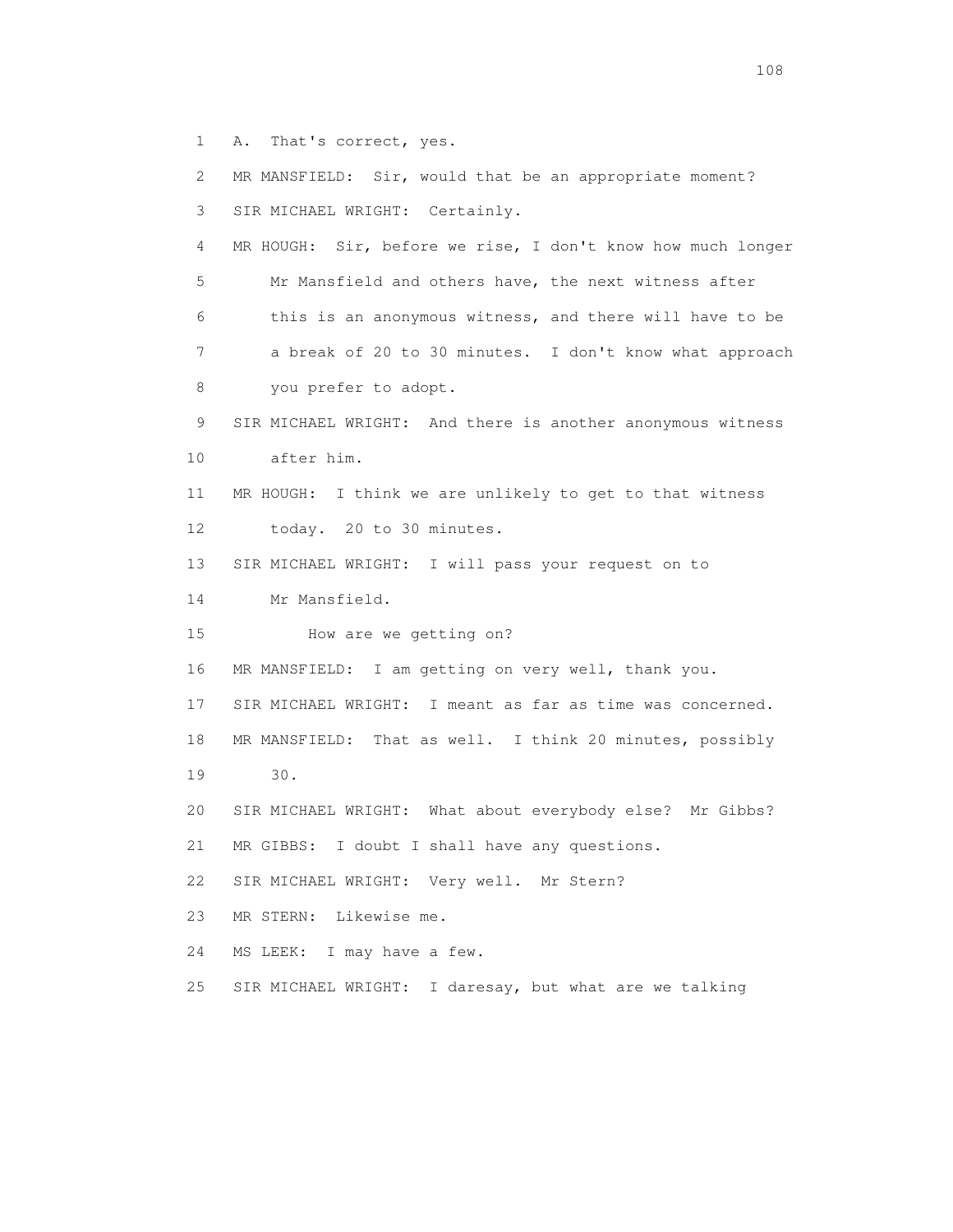1 about?

2 MS LEEK: No more than five to ten minutes.

3 SIR MICHAEL WRIGHT: Mr Horwell?

4 MR HORWELL: Minutes, if any, sir.

 5 SIR MICHAEL WRIGHT: Even so, Mr Hough, I don't know where 6 we get to.

7 MR HOUGH: I have been overoptimistic, sir.

 8 SIR MICHAEL WRIGHT: Don't worry, I will ask Mr Knapp 9 whether we can get rid of this screen. I assume we 10 don't need the videolink screens now. I have had the 11 pleasure of watching you and Mr Mansfield in close up 12 and glorious technicolour, but I don't think we need it 13 now.

 14 MR HOUGH: I don't think there are any other witnesses 15 expected at this stage.

 16 SIR MICHAEL WRIGHT: Before I forget, I think I ought to 17 warn you all that because we have not finished our 18 complete list of witnesses for this week, again it would 19 be very sensible if you kept next Friday clear if we are 20 going to keep up.

21 (1.05 pm)

22 (The short adjournment)

23 (2.00 pm)

24 (In the presence of the jury)

25 SIR MICHAEL WRIGHT: Before we start, ladies and gentlemen,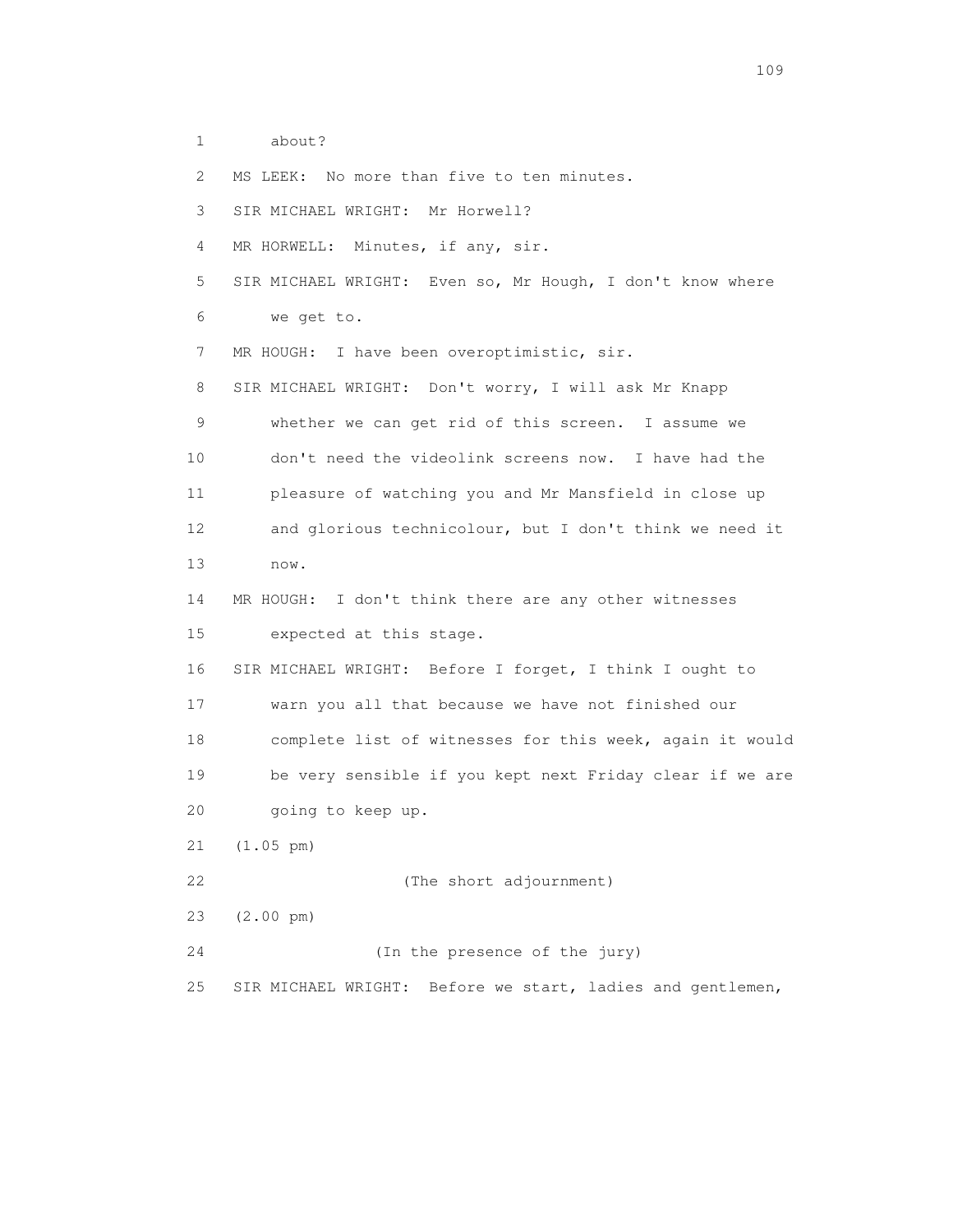1 I am very anxious to get as much done as we can this 2 week. I see some sympathetic nods, if nothing else. 3 Would it cause any of you any serious trouble, we are 4 going to have a break this afternoon anyway while the 5 screens are put up for the anonymous witnesses, if we 6 sat on until, say, 5 o'clock? Is that all right? Thank 7 you. 8 Yes, Mr Mansfield. 9 MR MANSFIELD: Yes. 10 SIR MICHAEL WRIGHT: Because of what you asked me, 11 Mr Mansfield, it's to finish this witness, no more than 12 that. You asked me how long I was going to sit, 13 privately. 14 MR MANSFIELD: I did, yes. 15 SIR MICHAEL WRIGHT: I told you it will be to finish this 16 witness, and that's what it is, but I fear that may take 17 until five o'clock. 18 MR HOUGH: Sir, it's this witness and the next. 19 SIR MICHAEL WRIGHT: Yes. 20 MR MANSFIELD: Sir, I am afraid I have a personal 21 commitment, I may not be able to be here much after 22 3.30. I hope no-one will take that as any disrespect. 23 SIR MICHAEL WRIGHT: We will not take it amiss, at least 24 I won't. I can't speak for your colleagues. 25 MR MANSFIELD: Yes.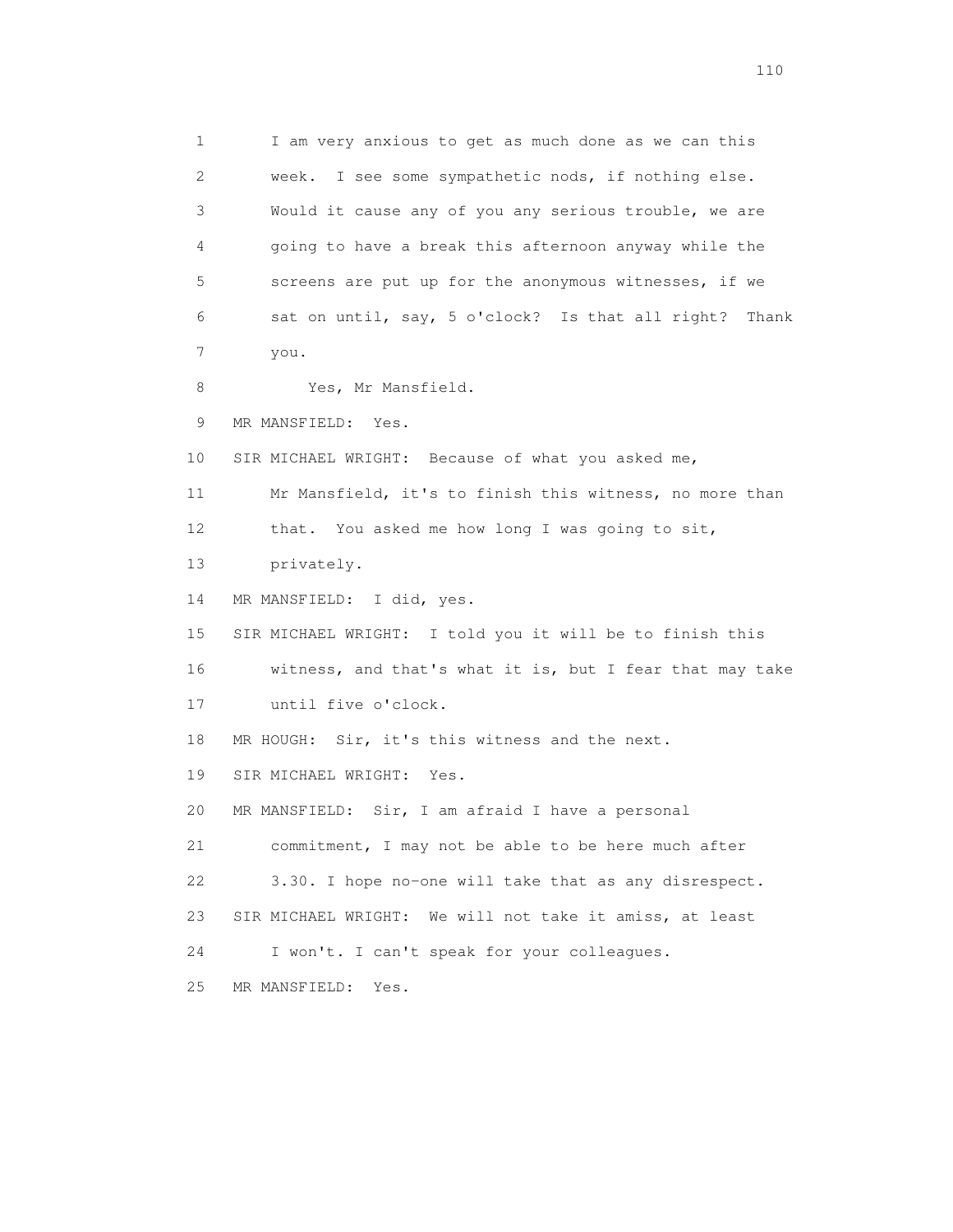1 Commander, can I just go back to the page we were 2 on, namely with paragraph 15 in the firearms authority 3 headed "Other Operational Issues", and we had got 4 halfway down to beyond the standby team to the 5 possibility of a DSO being put in place. 6 Just a few questions about that. 7 The paragraph dealing with that shows Andrew, 8 yourself and also Angela Scott, the deputy to Boutcher 9 in the investigation, and then two other commanders, 10 Allison and Carter, both of whom have been mentioned 11 before. In fact, they are both possible DSOs, and in 12 particular Carter was acting as a DSO that night, taking 13 hot calls and so on; is that right? 14 A. That's correct, but I wasn't present at that meeting. 15 Q. No, I am not suggesting you were present at it, although 16 you have got yourself as consulting with the others, and 17 I am not making any particular point other than: can you 18 help as to what the concern for clarification was? Do 19 you see, it's in that paragraph? I will read it slowly: 20 "Andrew, Scott and myself consulted with Chris 21 Allison, who is certainly of DSO capability, 22 Commander Ian Carter, who was acting as a DSO, regarding 23 the need for clarification." 24 Were you part of that consultation? 25 A. No. Sir, I wasn't, no.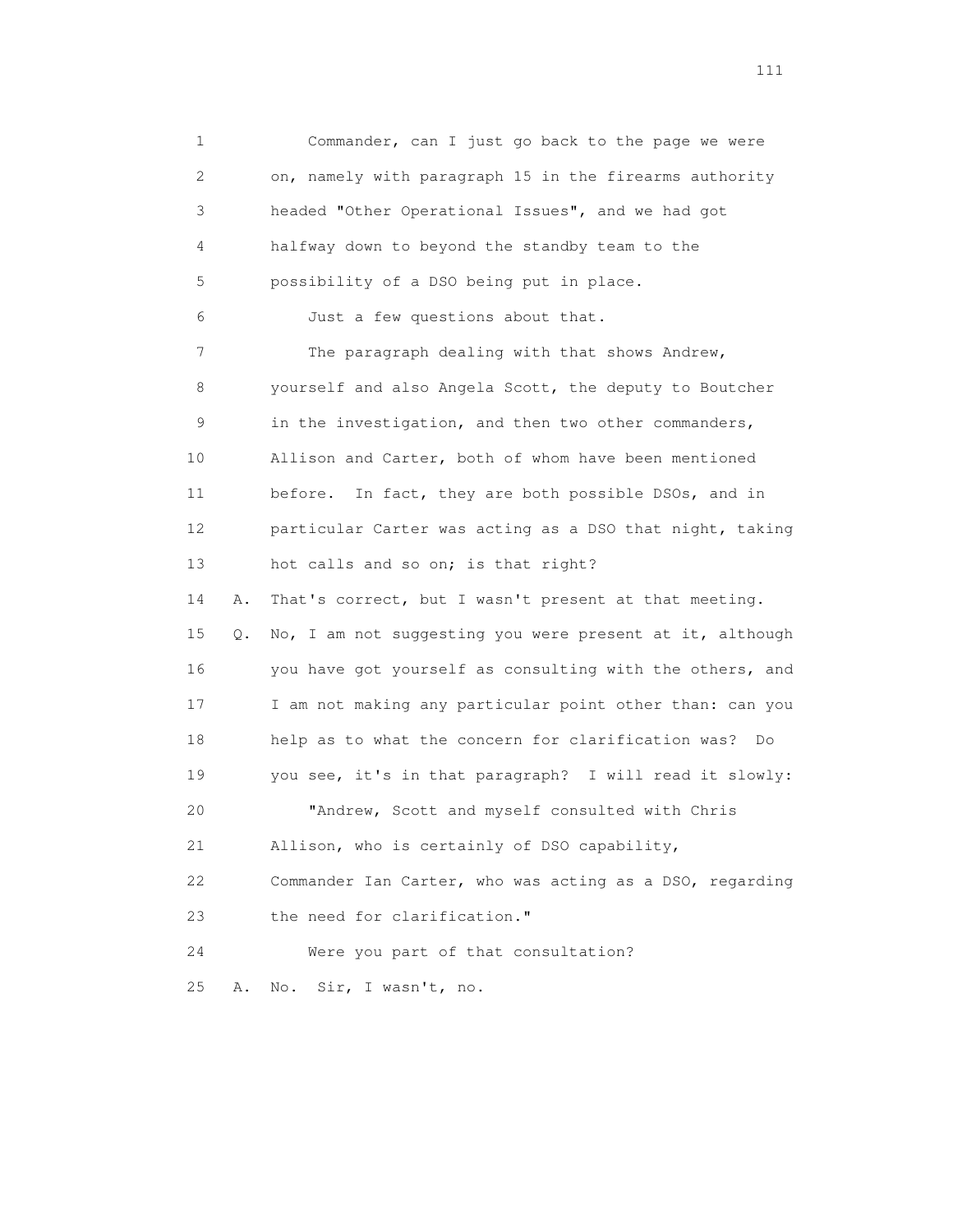1 Q. If you weren't, I am just going to --

 2 SIR MICHAEL WRIGHT: Mr Mansfield, Commander, could you pull 3 that microphone just a bit closer to yourself? I am not 4 sure how well you are being picked up. 5 A. Certainly. 6 SIR MICHAEL WRIGHT: Thank you. 7 MR MANSFIELD: So I am bracketing you, as it were, as not 8 being present so I can't ask you more about that. 9 So the explanation for the vulnerability of not 10 allocating, again I can't ask you about that either, 11 because you are not party to that? 12 A. I am not party to that, no. 13 Q. Then I leave it. If we come to the bottom of the page, 14 it's the final question on this document: 15 "Andrew remains night duty. Will record all 16 firearms options." 17 Now, you described this when asked by my learned 18 friend Mr Hough before lunch as equivalent to a running 19 log? 20 A. That's correct, sir, yes. 21  $Q.$  So you would -- we are going to see this later and I am 22 not asking for it now -- expect the log certainly to 23 record the various developments, for example a strategy 24 decision that has implications or impact for firearms? 25 A. Can you give more clarity in what you mean by -- what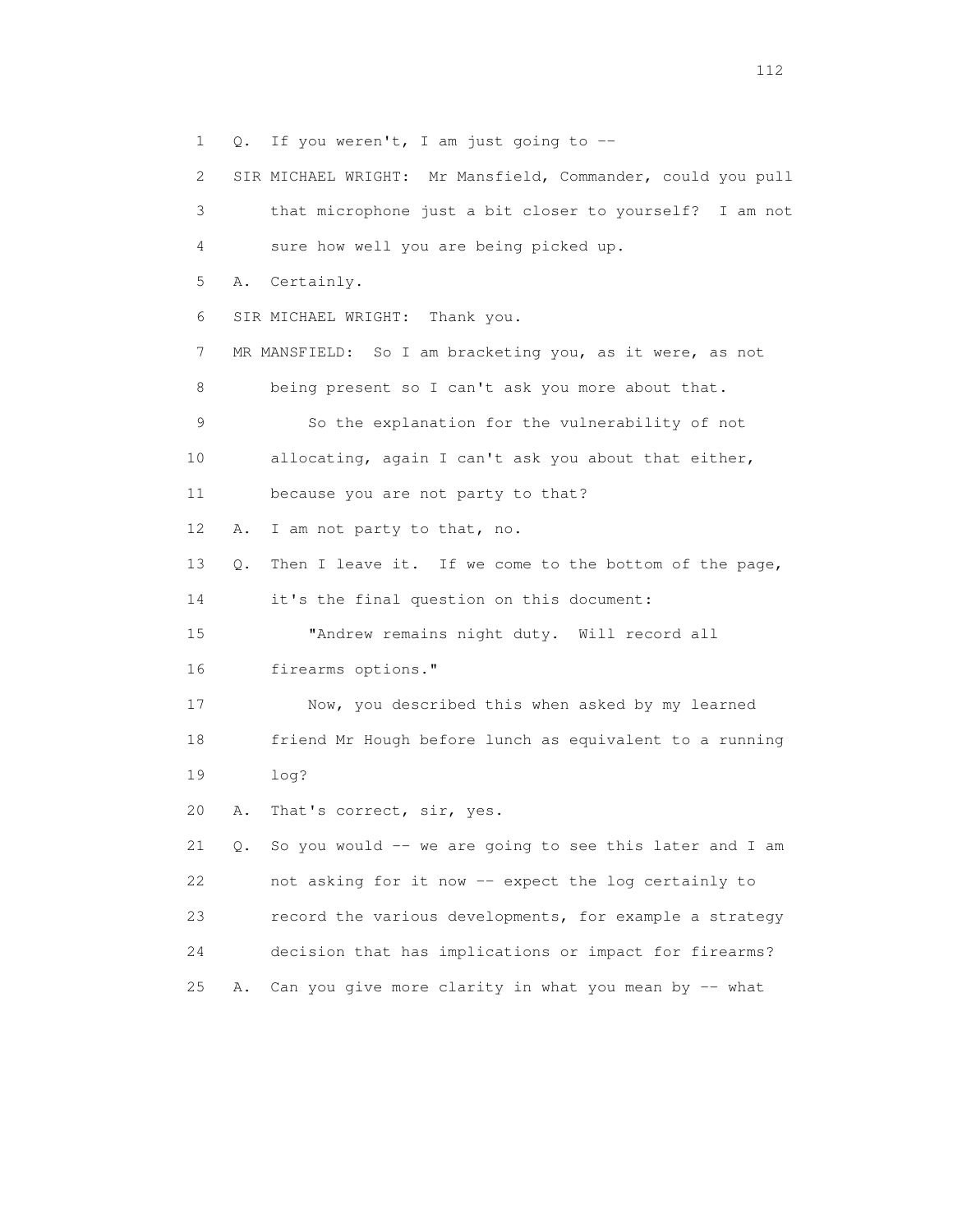1 decision?

| 2  | Q. | The decision. The 4.55 one, which was effectively        |
|----|----|----------------------------------------------------------|
| 3  |    | a strategy for containing visually 21 Scotia, challenge  |
| 4  |    | and stop and the use of SO19 SFO officers to be          |
| 5  |    | available to do any stops and so on, that decision, all  |
| 6  |    | right?                                                   |
| 7  | Α. | (Witness nods).                                          |
| 8  | Q. | That involves the use of an SFO unit and therefore you   |
| 9  |    | would expect his document to have at least some          |
| 10 |    | reference to that at that time?                          |
| 11 | Α. | I think I have to say I would suspect it to be           |
| 12 |    | communicated to the key stakeholders in the operation.   |
| 13 |    | If Mr McDowall or somebody else has documented it, so be |
| 14 |    | it.                                                      |
| 15 | 0. | Yes. I am dealing with Andrew. He is the night --        |
| 16 |    | well, is he, as far as you remember, the senior firearms |
| 17 |    | tactical adviser at New Scotland Yard that night?        |
| 18 | Α. | At night, he was, yes, before I left he certainly was.   |
| 19 | Q. | We have heard other names, one in fact earlier today, of |
| 20 |    | other firearms officers, a Mr Rush. Does that name mean  |
| 21 |    | anything to you?                                         |
| 22 | Α. | It does, yes, I know the officer.                        |
| 23 | Q. | Was he there that night as well?                         |
| 24 | Α. | Not who I dealt with personally that evening.            |
| 25 | Q. | The question was that Andrew is a key person in this     |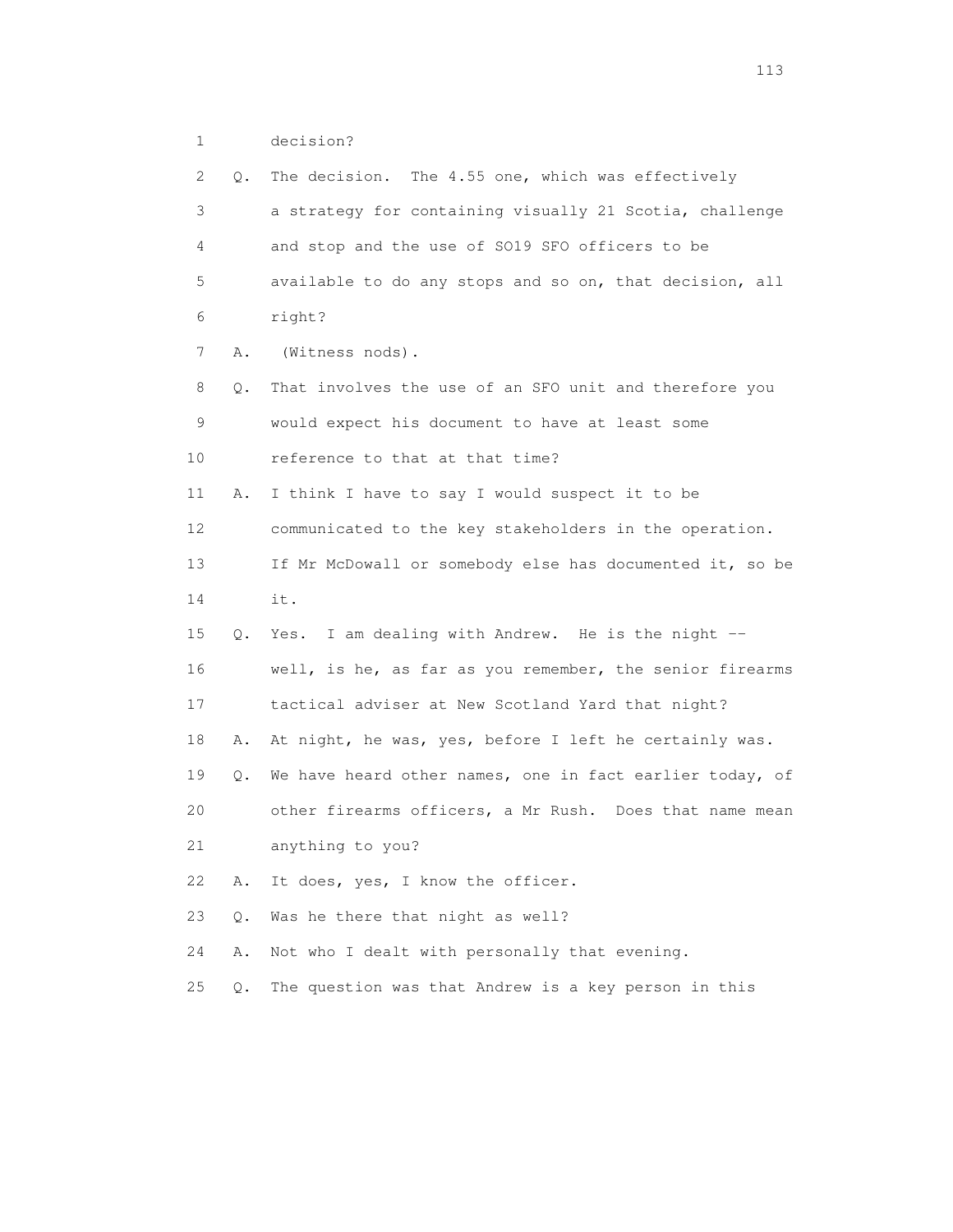1 because he's a tactical adviser and has a direct link to 2 SO19 in their base, doesn't he? 3 A. He does, yes. 4 Q. So therefore the log he's keeping should certainly 5 record any request being made to him to get the standby 6 team on the road? I'm putting it in the vernacular. 7 A. Certainly the strategy that you refer to should be 8 recorded, yes. 9 Q. Yes, by -- 10 A. I am not saying necessarily in that log. As long as 11 it's recorded. 12 Q. Yes, I am not suggesting it wasn't recorded, we have all 13 seen it. Mr McDowall did. But the document you 14 describe "will be organic record of all firearms options 15 and developments". Well, one of them would have been at 16 5 am, after McDowall gives the strategy, one of them 17 ought to have been him saying "Well, I have been asked 18 to consider deploying SO19 to support SO12, that's the 19 Special Branch, down at Scotia Road, these are the 20 tactics, these are the people available", all that ought 21 to be in the log? 22 A. Sir, that's a matter of opinion. As long as it's 23 recorded, I think that's the important bit. As to where 24 it is, it's for others to judge. 25 Q. Yes, Mr McDowall's private notes are not the same as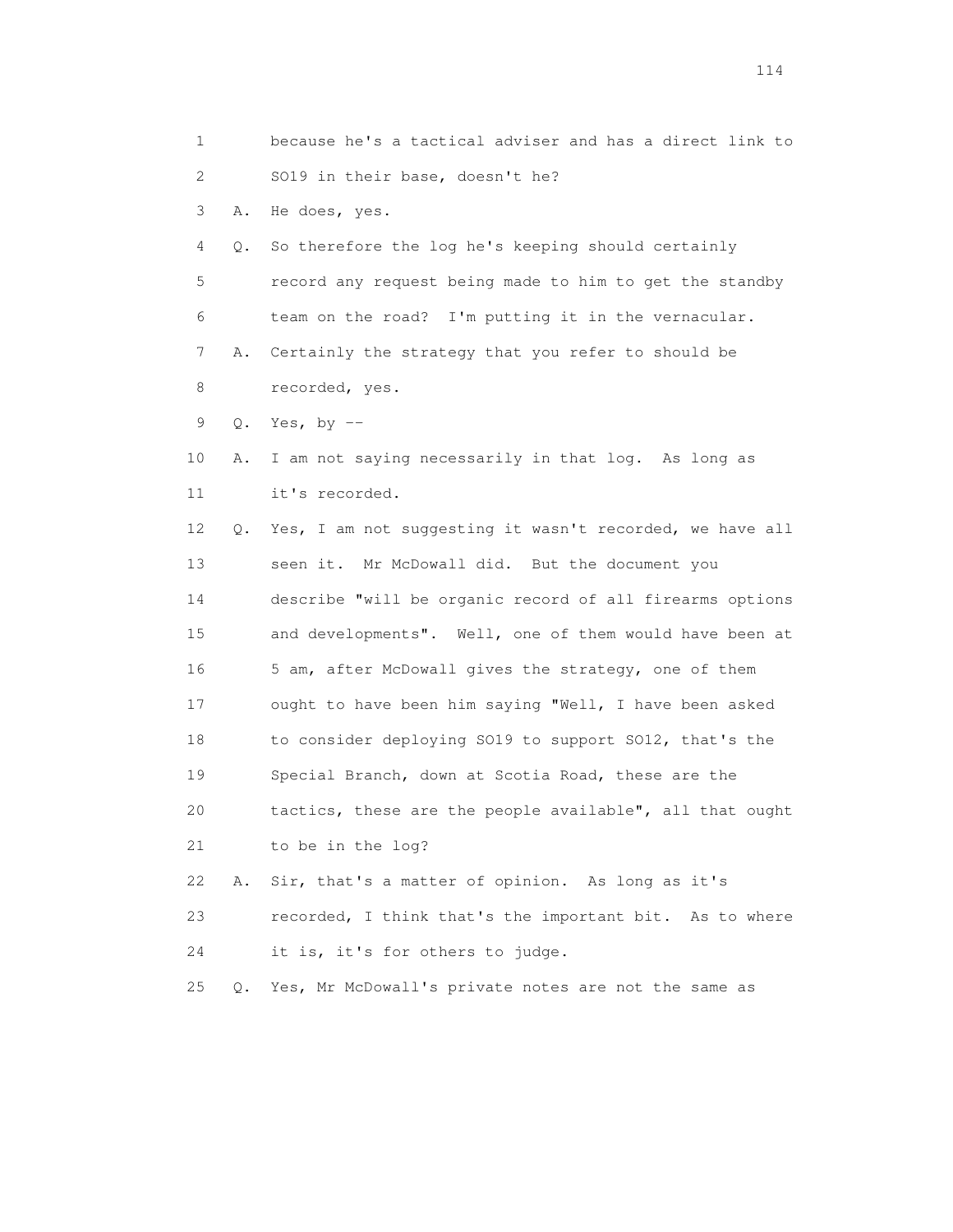1 this organic record of all firearms, the duty of the 2 tactical adviser overnight, is it? 3 A. Two separate logs, correct. 4 Q. All right, well, I am not going to go further on that 5 particular point now. 6 So I have not any other questions on that document, 7 but I am sorry, I should have given notice of another 8 document, it's in the document bundle. 9 SIR MICHAEL WRIGHT: Can this go in the document bundle 10 under the next tab? 11 MR HOUGH: Sir, what I was proposing was that we have it in 12 tab 38, members of the jury, the documents from 13 Mr McDowall, which I think has been put in. Tab 39 14 I was going to suggest for the photographs which 15 Mr Mansfield put to DAC McDowall, they are not yet 16 available but will be put in over the weekend, and then 17 this document, the firearms authorisation, go in at 18 tab 40. 19 SIR MICHAEL WRIGHT: Thank you. There you are, ladies and 20 gentlemen. 21 MR MANSFIELD: The next document, the jury I am afraid don't 22 have it, and I am not asking necessarily at this moment 23 that they have it, but could it be brought up on screen? 24 It's D481 at page 59. Commander, it will come up on 25 screen, you will not have it in the bundle. Sorry,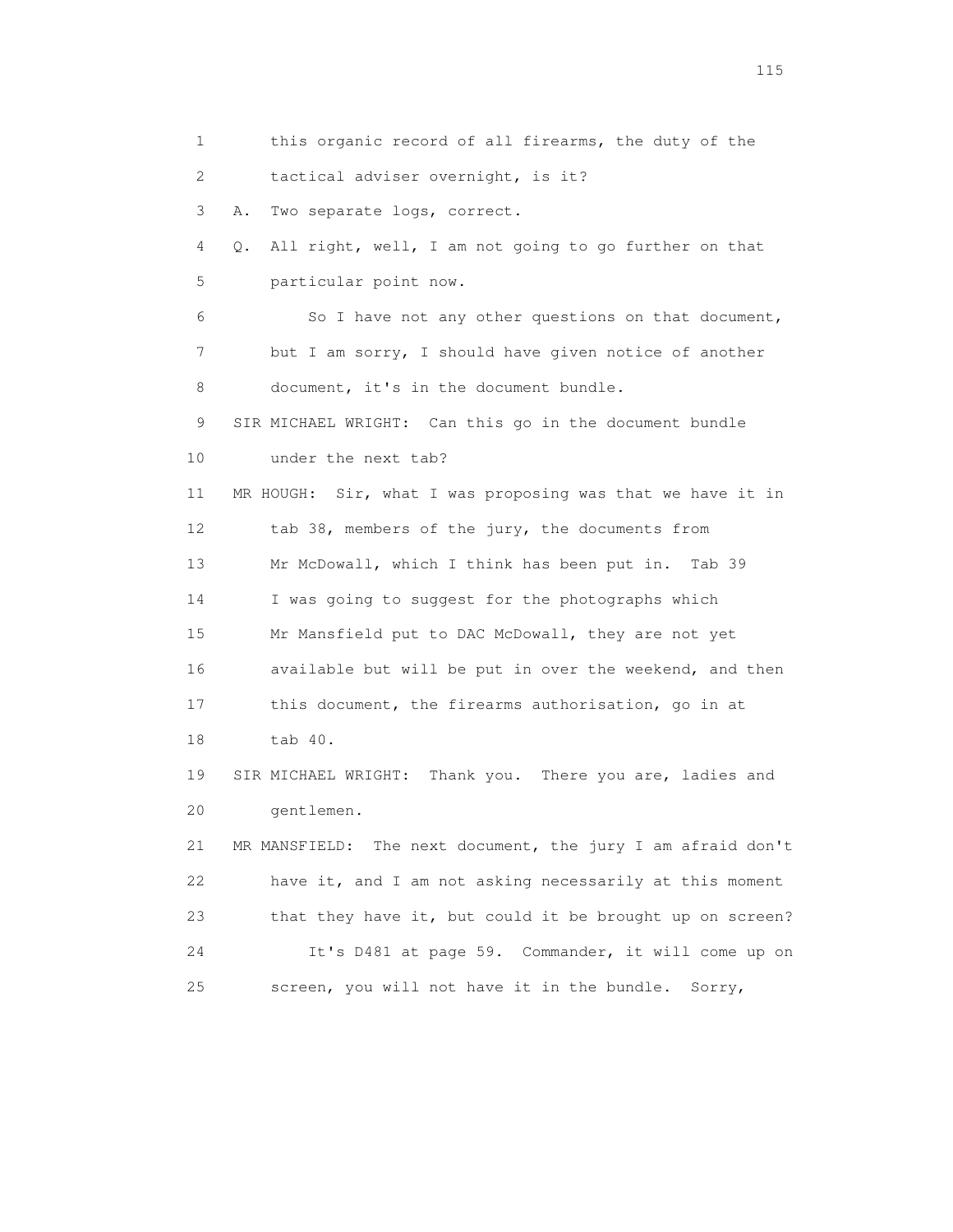1 other way around, document 59. Now, that's a list of 2 people present at an earlier meeting on the 21st, at 3 10 am. I am not going through that list, but it's just 4 to get the flavour. These are lists kept by a loggist 5 for Commander McDowall. 6 A. 10 pm. 7 Q. Sorry, yes, 10 pm. I do not want to ask you about that 8 meeting, particularly. I do want to ask you about the 9 next one that he's recorded. This loggist has recorded 10 the next one, it's document 61. You will see the date 11 at the top, the 22nd. The time is 7 am. The location 12 is a conference room on the 15th floor. The 13 Commander McDowall, the last witness, is chairing it, 14 and the subject is operational review? 15 A. Mm. 16 Q. I want to go through the names with you first of all. 17 The commander himself, McDowall, the Gold Commander is 18 there? 19 A. Yes. 20 Q. The ACSO, in other words the Assistant Commissioner of 21 Special Operations, Andrew Hayman, he is there? 22 A. Yes. 23 Q. And then that's you, isn't it? 24 A. That is correct, yes, sir. 25 Q. Then Mr Mellody, who we have heard is Special Branch,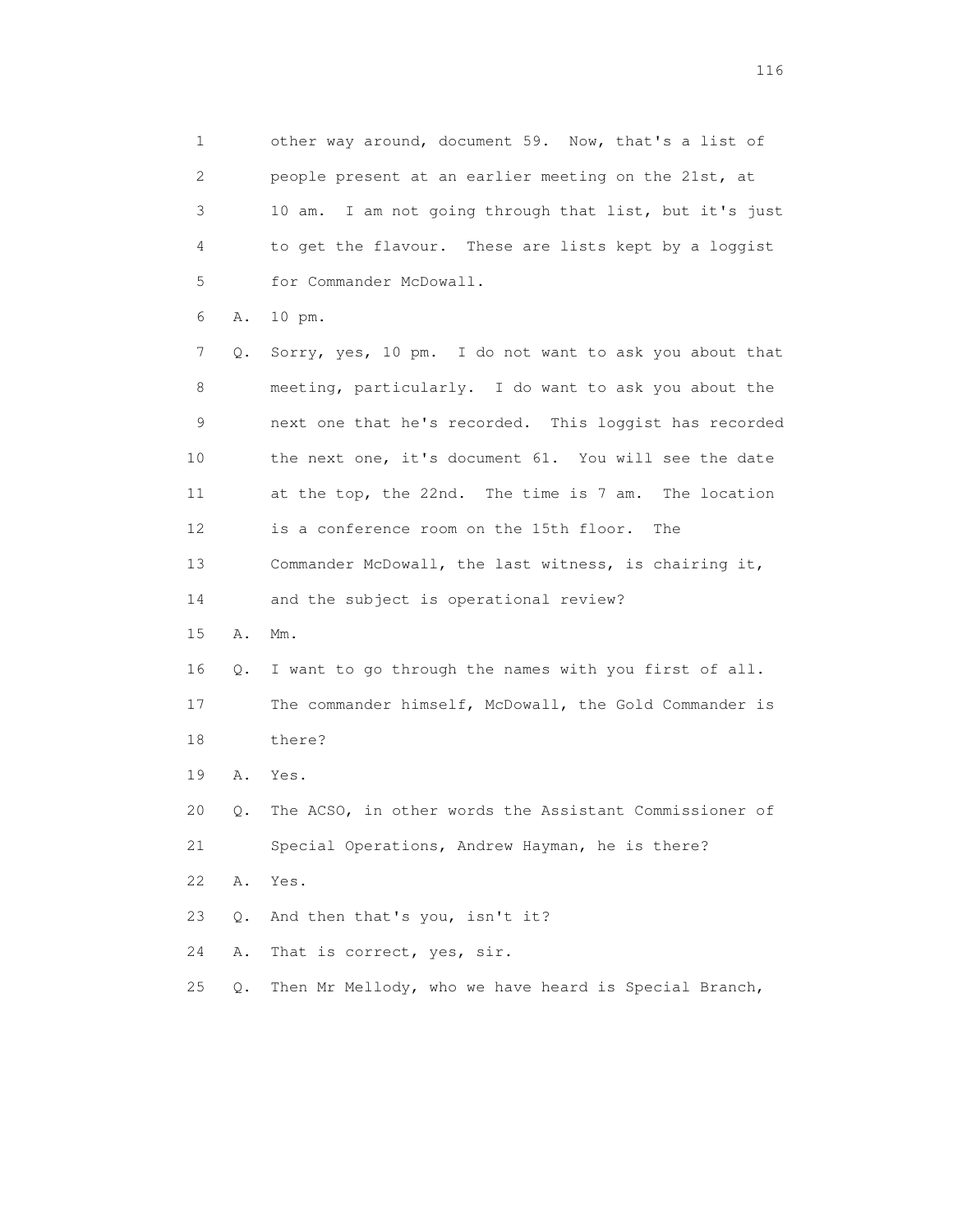3 Q. Martin Lewin, what was his responsibility? 4 A. He was a Chief Inspector operational support at the 5 Anti-Terrorist Branch. 6 Q. The next one, Mr Prunty, I think it should read, SO13, 7 his responsibility? 8 A. He was acting as the Senior Investigating Officer for 9 the 7/7 July bombings, and at that stage of course we 10 did not know that they weren't linked. 11 Q. I appreciate. Next we have Angela Scott again, who is 12 the deputy to Mr Boutcher, and then we have Andrew, who 13 we have heard a lot about, a tactical adviser, who was 14 at New Scotland Yard. Then "Phil Halson", is it? 15 A. Phil Howarth, I believe, a detective sergeant from SO13. 16 Q. I will not trouble you with his responsibilities. There 17 is a Keith Weston, pic 2, and similarly another officer 18 linked to pic 2. Perhaps you just ought to indicate 19 what that is. 20 A. They were in a support function to assist the 21 investigation, they weren't part of the SO15 command. 22 Q. Alright, I don't take time. The next officer we have

23 heard, John Macbrayne, SO13, he, like Mellody, had

24 an intelligence function, did he not?

25 A. John Macbrayne is a Detective Superintendent, he has not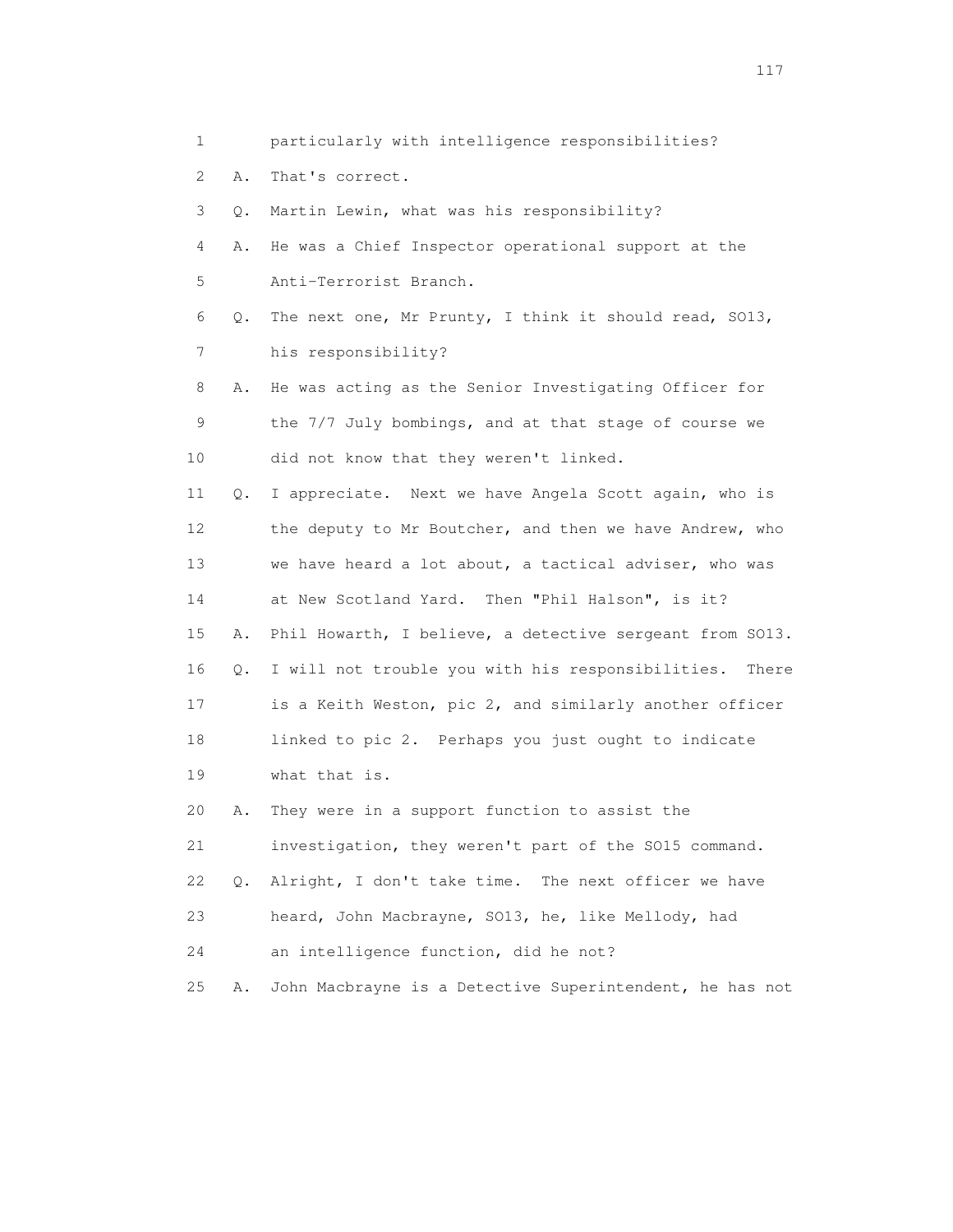1 an intelligence background, he is a Senior Investigating 2 Officer from SO15. 3 Q. His particular responsibility was in fact pursuing the 4 forensic examination of scenes and so on? 5 A. He at the time, sorry, I should say, was head of 6 forensics for SO13. 7 Q. So if we write "Head of Forensics", scientific, as you 8 call it, investigation. 9 The next one is redacted but we in fact now know who 10 this is, it's Inspector Esposito? 11 A. Yes. 12 Q. Trojan 80, and he is another tactical adviser, I am 13 sorry to keep repeating, it's a lot of detail. He came 14 on to take over from Andrew, did you know that? 15 A. I understand that's the case, yes. 16 Q. Mr Rose at the bottom, he is a DSO assigned -- I am so 17 sorry, a Silver assigned to go to Portnall Road? 18 A. I understand that's correct, yes. 19 Q. So there is one Silver there. If we turn over just 20 a few more names, Ian Carter, of course he is the DSO 21 taking the hotline Kratos calls; is that right? 22 A. Sorry, can you say that again, please? 23 Q. Yes, Ian Carter, is he the commander who was effectively 24 acting as an in-house DSO taking calls related to 25 suicide bombing?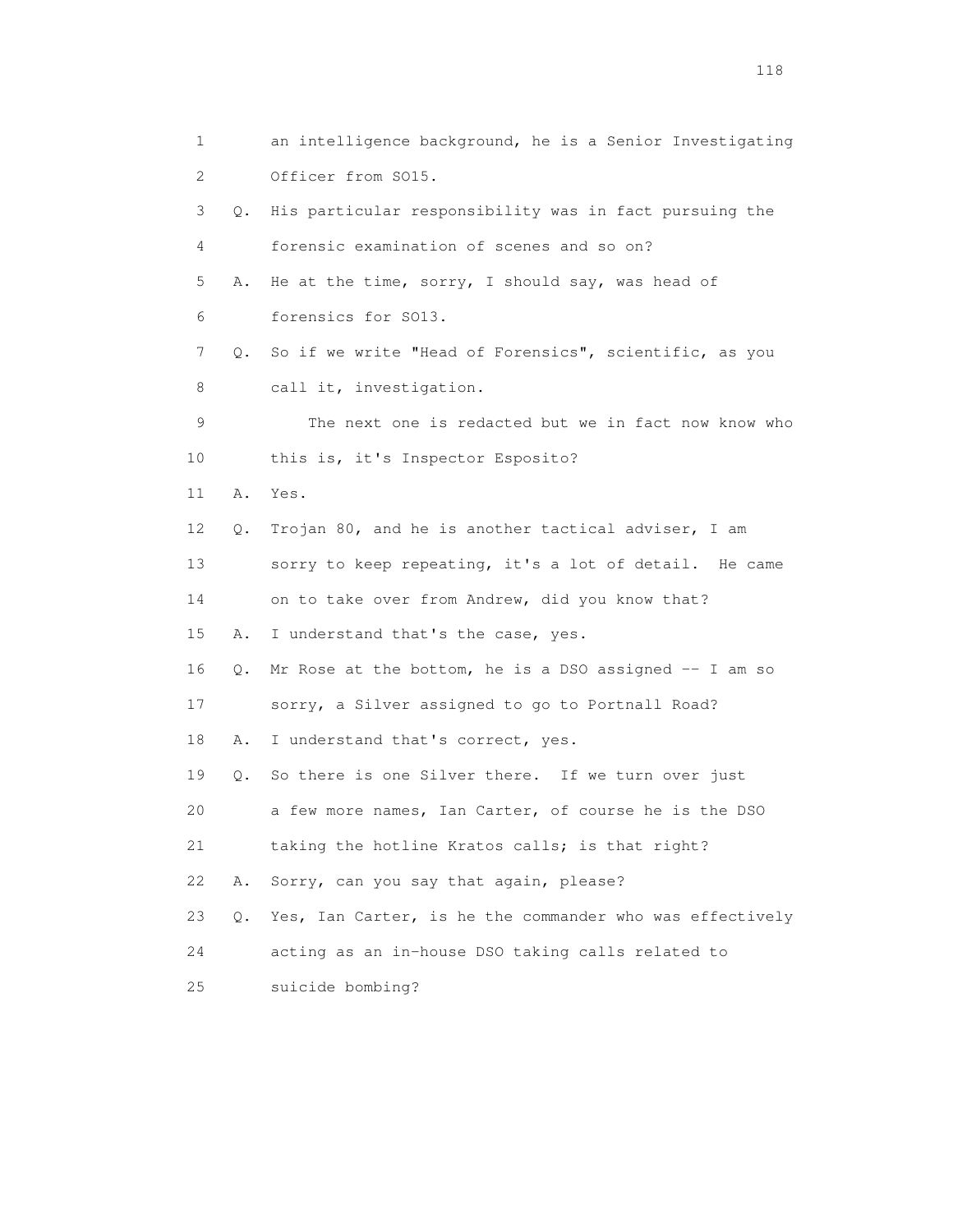- 1 A. Correct, yes.
- 2 Q. Just elliptically called Kratos there?
- 3 A. Yes.
- 4 Q. Another commander we have already referred to?
- 5 A. Yes.
- 6 Q. Remind us, what's his particular responsibility?
- 7 A. He was actually in charge of the Borough of Westminster,

8 COW, City of Westminster, he is in charge of Central

- 9 London policing.
- 10 Q. Thank you. The next is a name we know, it's now been
- 11 unredacted, and that's Mr Greg Purser, Silver, allocated
- 12 for Scotia Road?
- 13 A. I understand that's correct, yes.
- 14 Q. Then we have Mr Taylor, I don't know --
- 15 A. He is Detective Superintendent SO13.
- 16 Q. Particular responsibilities?
- 17 A. He's a Senior Investigating Officer, I cannot give you
- 18 the details of his precise role for that meeting.
- 19 Q. Very well. Finally with a slightly later time,
- 20 Cressida Dick and we heard she arrived a bit later and
- 21 was given a separate briefing?
- 22 A. That's correct, yes.
- 23 Q. First of all, do you remember this meeting?
- 24 A. Sir, I haven't refreshed my memory from any notes of
- 25 this meeting, at all. I remember being there but there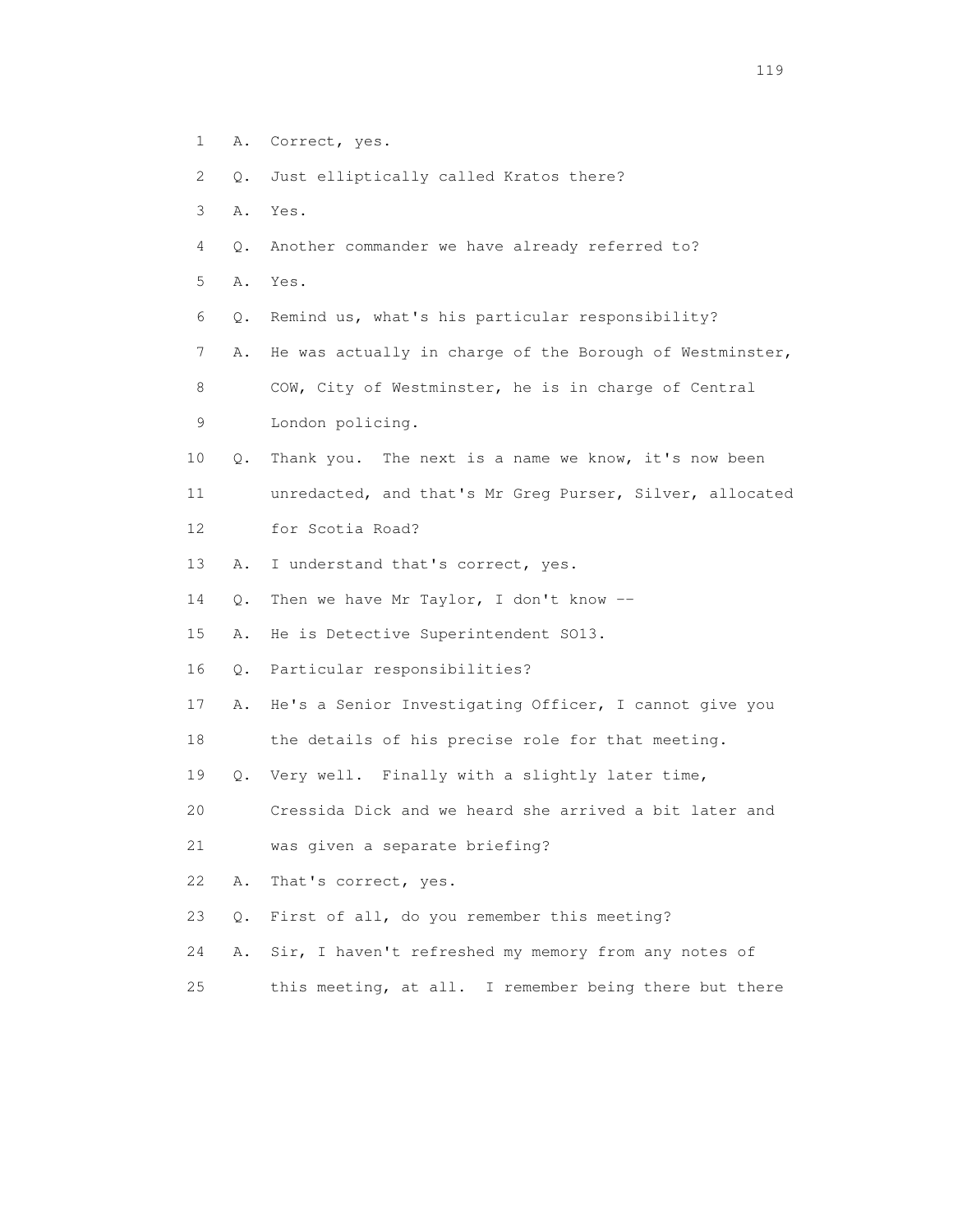1 was obviously a lot being discussed.

| 2  | Q.    | I appreciate that, and what I want to ask you is this:   |
|----|-------|----------------------------------------------------------|
| 3  |       | do you recall being told at that meeting what the        |
| 4  |       | strategy was by Mr McDowall? Because you weren't there   |
| 5  |       | at 4.55, I have already told you what he had decided at  |
| 6  |       | Did he tell you that again at 7 o'clock?<br>4.55.        |
| 7  | Α.    | From my recollection, I do remember obviously discussing |
| 8  |       | the way forward from there, yes.                         |
| 9  | Q.    | The way forward?                                         |
| 10 | Α.    | Yes.                                                     |
| 11 | Q.    | Now, in order for there to be a way forward, one has to  |
| 12 |       | know where one has been, as it were, or where you are at |
| 13 |       | that point at 7 o'clock. Did anyone at that meeting      |
| 14 |       | say: well, the way forward is undoubtedly with, for      |
| 15 |       | example, the Silvers that are coming on, and the team,   |
| 16 |       | the black team that's coming on at 7, onstream at        |
| 17 |       | Leman Street and getting kitted up and all the rest of   |
| 18 |       | it, did anyone say: ah, but wait a minute, we haven't    |
| 19 |       | got anybody down there at the moment?                    |
| 20 | Α.    | No, that tactical detail wouldn't have been discussed in |
| 21 |       | that forum.                                              |
| 22 | Q.    | Wait a minute. It's not a minor detail, Mr White, is     |
| 23 |       | it?                                                      |
| 24 | Α.    | I didn't say minor, I said tactical.                     |
| 25 | $Q$ . | These are really, well, can I call them the creme de la  |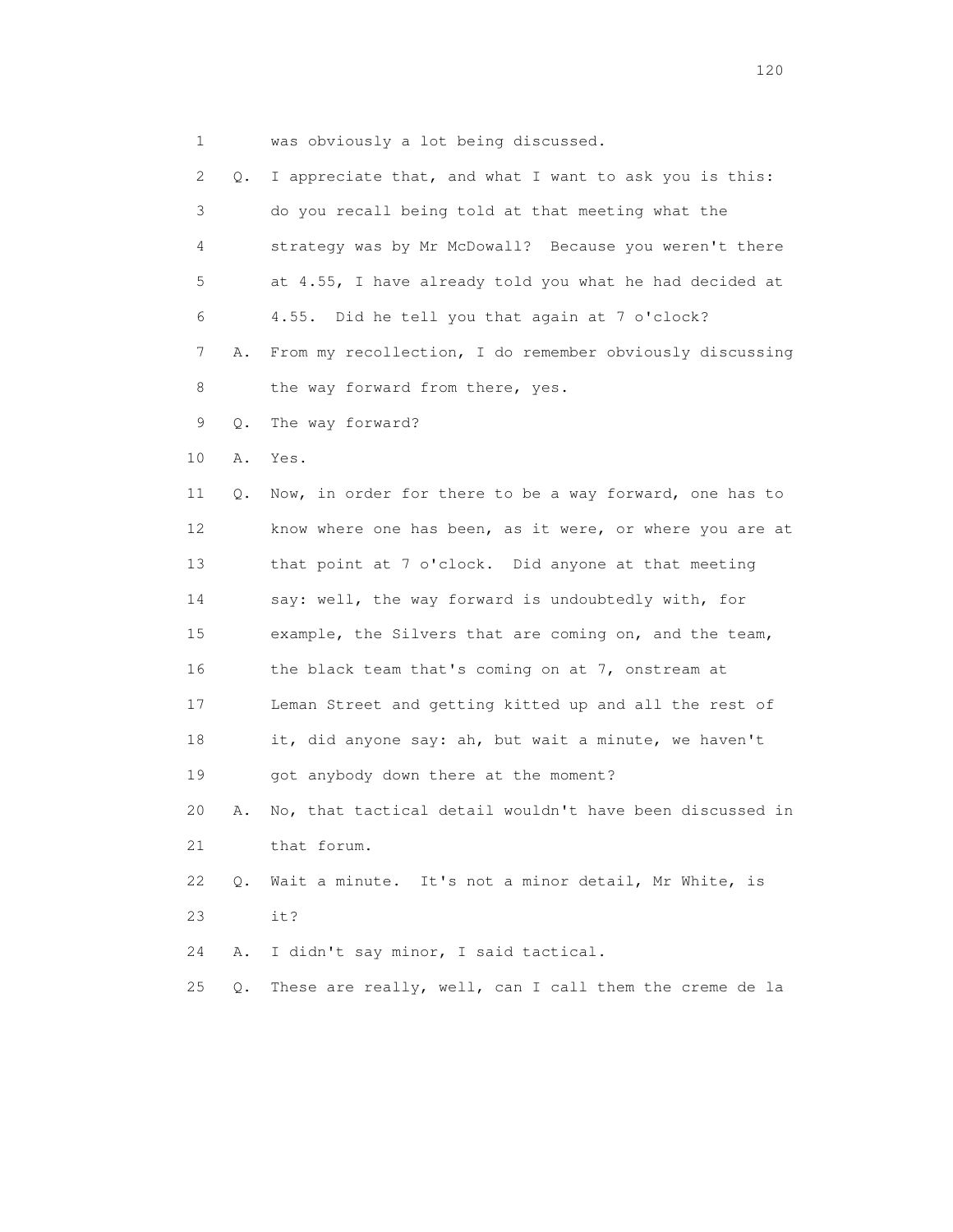| 1  |           | creme, they are all here in the one room, they need to     |
|----|-----------|------------------------------------------------------------|
| 2  |           | know whether in fact the strategy was being carried out,   |
| 3  |           | wouldn't they?                                             |
| 4  | Α.        | The discussion would clearly be around we weren't          |
| 5  |           | seeking media photograph releases at that stage.           |
| 6  | Q.        | Yes?                                                       |
| 7  | Α.        | And it would be, obviously people know what roles and      |
| 8  |           | responsibilities they have, but there would be a lot of    |
| 9  |           | other issues around policing London also being             |
| 10 |           | discussed.                                                 |
| 11 | Q.        | There is another address, Portnall Road and possibly       |
| 12 |           | another six coming onstream, so there is a lot to think    |
| 13 |           | about, I appreciate that, and if I can put it this way,    |
| 14 |           | it was a pretty hot address, wasn't it?                    |
| 15 | Α.        | I think, Mr Mansfield, in fairness, you have the benefit   |
| 16 |           | of three years' hindsight. Of course there was two         |
| 17 |           | addresses, and you know, they were firearms teams placed   |
| 18 |           | to respond during the day.                                 |
| 19 | Q.        | Mr White, I am not doing this from the benefit of          |
| 20 |           | hindsight of three years or two years or one year.<br>This |
| 21 |           | was accepted by Mr McDowall as a priority premise?         |
| 22 | Α.        | Absolutely, yes.<br>There were two addresses at that       |
| 23 |           | stage, from my recollection, not just the one.             |
| 24 | $\circ$ . | Yes, there were two addresses, but in relation to either   |
| 25 |           | of those addresses you would need to know if you are       |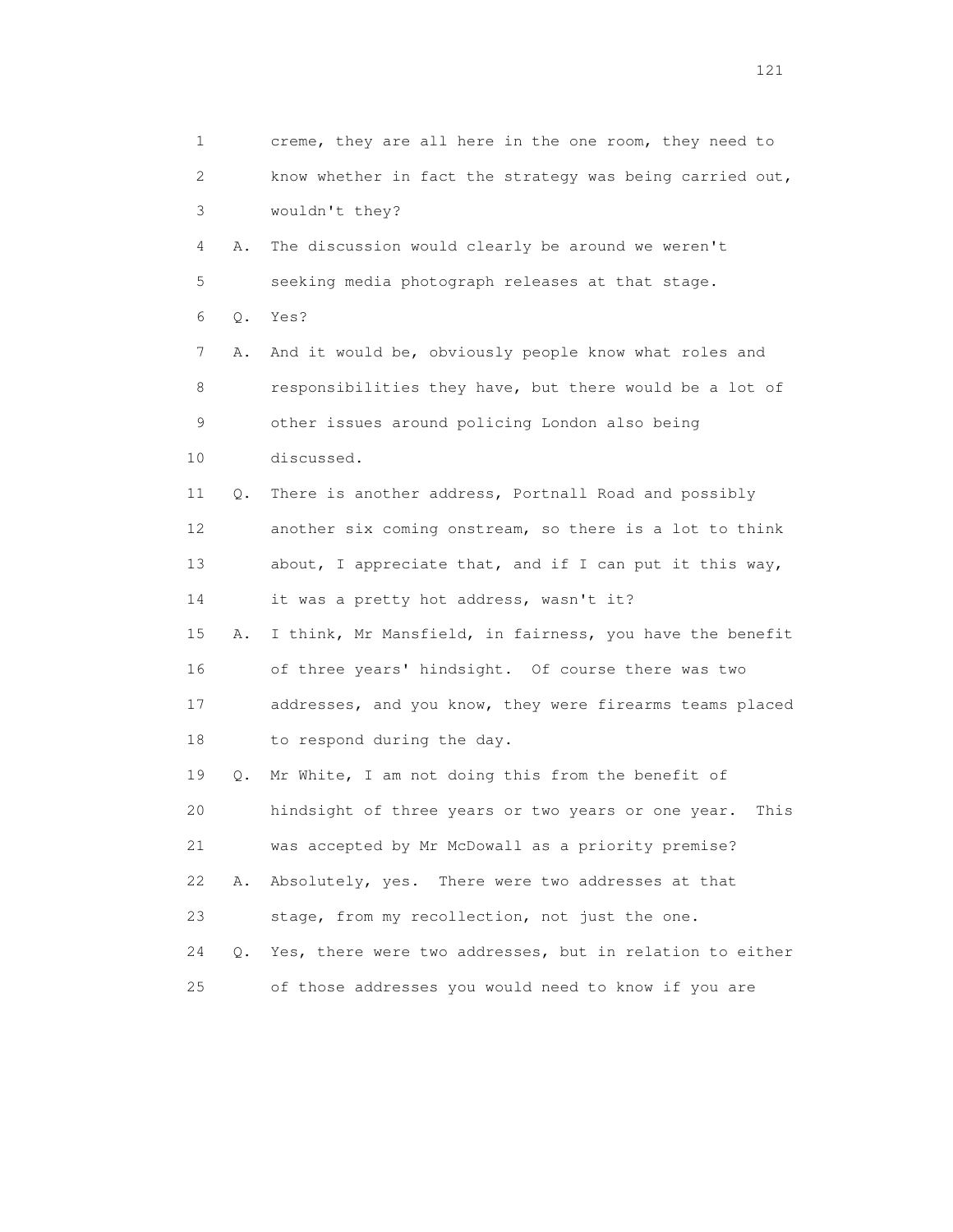1 going to progress a strategy, you need to know at this 2 very important meeting dealing with a myriad of issues, 3 how things are going in order to develop them, wouldn't 4 you? 5 A. I don't agree with that, no. 6 Q. You don't? 7 A. I don't agree with that. 8 Q. Why not? 9 A. Because I have been involved in a huge number of 10 firearms operations and if you ask me the detail of 11 where people are at various times, I wouldn't honestly 12 know, others are charged with that responsibility. 13 Q. You have given a firearms authority, haven't you, 14 Mr White? 15 A. Absolutely, yes. 16 Q. You need to be kept up to date with obviously how that's 17 being deployed if at all? 18 A. That's not correct. I have given the authority for 19 officers to be armed to respond to the attempted 20 bombings on the 21st of the 7th. I don't need to be 21 kept up to detail with every minor detail you are now 22 referring to as to where people are at various times of 23 the day, that's not my role. 24 Q. It's not I want to know, are they having their breakfast 25 or whatever, the question is important I suggest at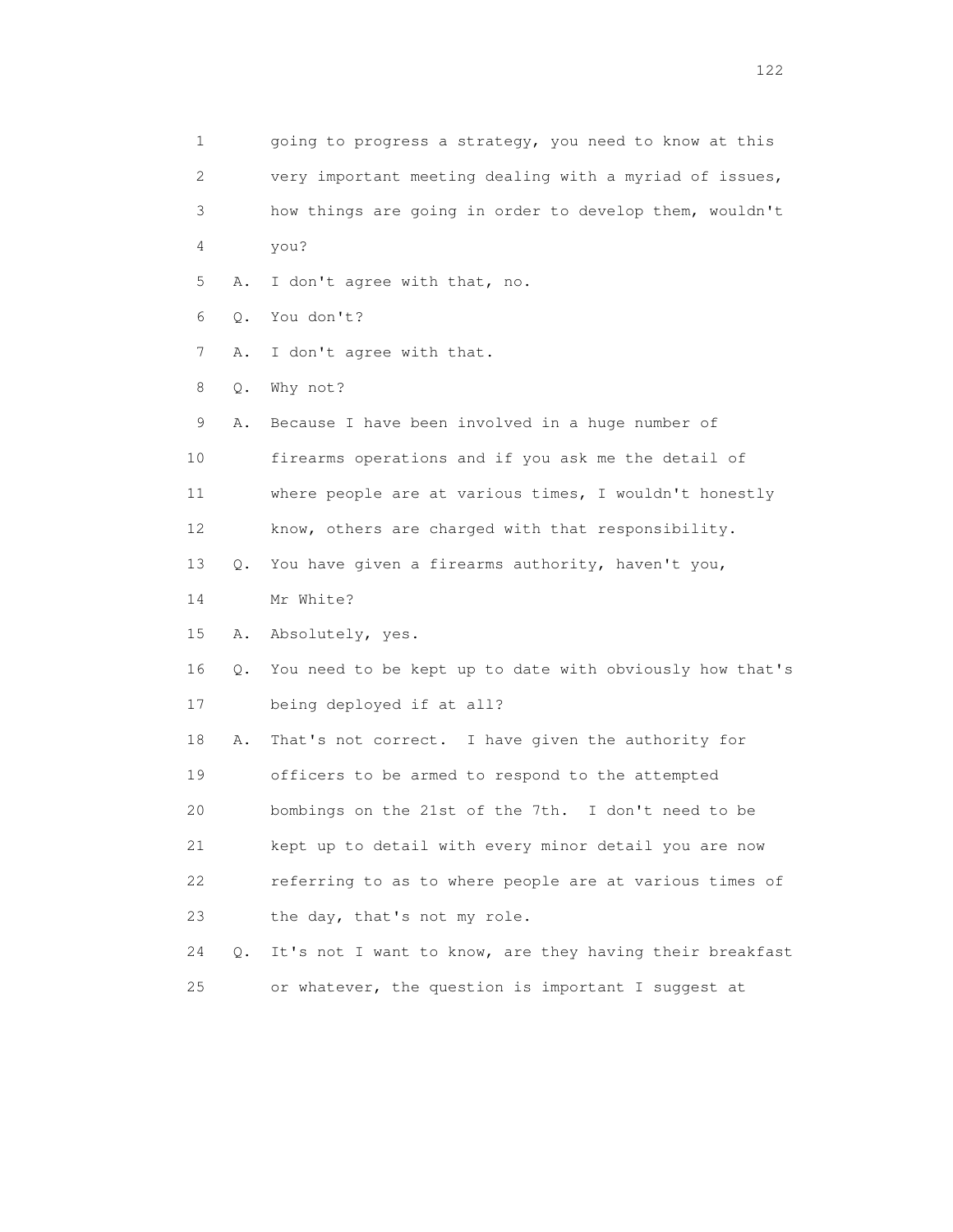1 7 o'clock: is Scotia Road covered by firearms at the 2 moment? It's a very simple question, isn't it? 3 A. I understand your question, it's not the detail that 4 I would have gone into personally. 5 SIR MICHAEL WRIGHT: Would it be a matter that would 6 necessarily concern you? 7 A. At that stage, sir, if it had been raised in the 8 meeting, and discussed, I don't recall it, but 9 personally from authorising the firearms, I wouldn't be 10 personally concerned as to where each team was at that 11 time. 12 SIR MICHAEL WRIGHT: You had given the authority -- 13 A. That's correct, yes. 14 SIR MICHAEL WRIGHT: -- for other people to use if they 15 wanted to. 16 A. That's correct, yes. 17 SIR MICHAEL WRIGHT: Is that the end of it, as far as you 18 are concerned? 19 A. On the grounds that the structure is there to manage any 20 future deployments, because it was an open-ended 21 authority because of the amount of demands on the 22 Metropolitan Police during July, and what I haven't 23 explained is my role at the time was one of representing 24 the command at, you know, regular Gold meetings 25 throughout the day for wider policing issues.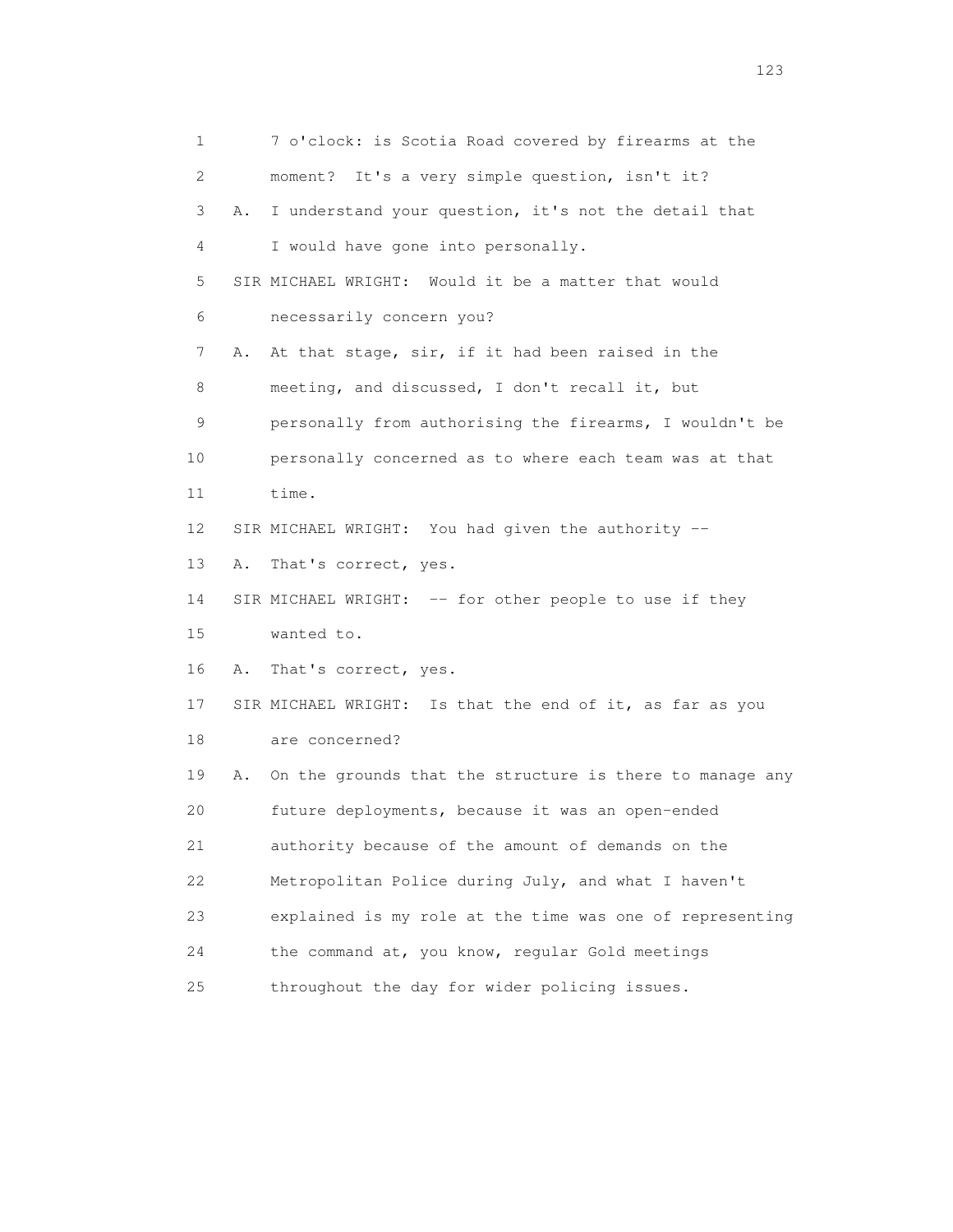1 SIR MICHAEL WRIGHT: You had to report back to the Gold 2 meetings as to what was going on.

 3 A. Absolutely, yes. I should say, sir, that at the time, 4 and I appreciate the question, from my recollection, the 5 Anti-Terrorist Branch at the time were controlling over 6 30 crime scenes in Central London as a result of 7/7 7 bombings and the 21/7 bombings but mainly around the 7/7 8 bombings so a lot of other issues going on in Central 9 London at the time for the police to manage, but that 10 was very much my role.

 11 MR MANSFIELD: I understand that, and the question 12 originally was: who would you expect or would you expect 13 someone at this meeting, not necessarily you, someone at 14 this meeting to indicate, well, we haven't got anybody 15 at Scotia Road, it's uncovered? If they leave now, if 16 any of the potential bombers leave Scotia Road at 17 7 o'clock, there is no-one there to stop them. Did 18 anybody raise that?

 19 A. Not to my recollection. As I said, you said to me 20 earlier that there was a team at Scotland Yard, we had 21 two addresses, we know from previous events that the 22 targeted times had been 0851 in the morning, they had 23 been after midday at lunchtime, so you know, personally 24 the fact teams were available for deployment from 25 Central London I would have personally been comfortable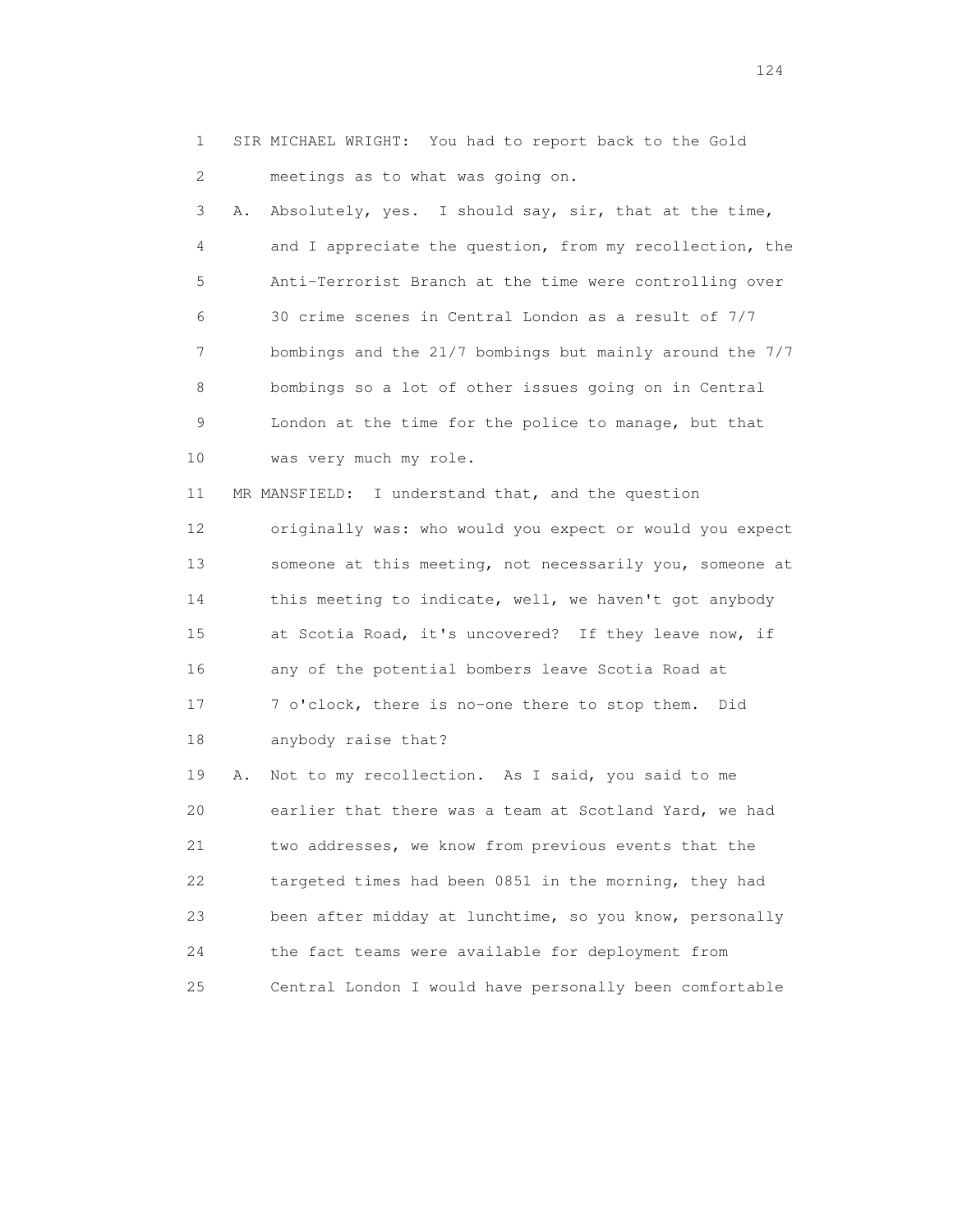1 with.

2 Q. Would you?

3 A. At the time you are talking about.

 4 Q. Would you? As you have given that answer, I just want 5 to pursue that. You are comfortable with a team at New 6 Scotland Yard when a bomber leaves Scotia Road, if they 7 did, at 7 o'clock, let us suppose, it could have been

8 earlier?

9 A. I didn't say that, did I?

10 Q. What are you saying?

 11 A. I am saying that at 7 o'clock, the fact that teams were 12 at Scotland Yard and we had more than one address, yes, 13 I accept that was, from my point of view, acceptable.

14 Q. It wasn't to Mr McDowall, did you know that?

15 A. No, I didn't know, no.

16 Q. You didn't?

17 A. No.

 18 Q. You see, what he was saying was, "I want a team down 19 there as soon as possible" and for some reason, a team 20 gets to New Scotland Yard but is never deployed down to 21 Scotia Road and there is no team there until about 9.30, 22 that is a four hour gap. That's acceptable, is it, 23 Mr White?

 24 A. No, what I am saying is at 7 am if they are preparing to 25 deploy, I think that's acceptable.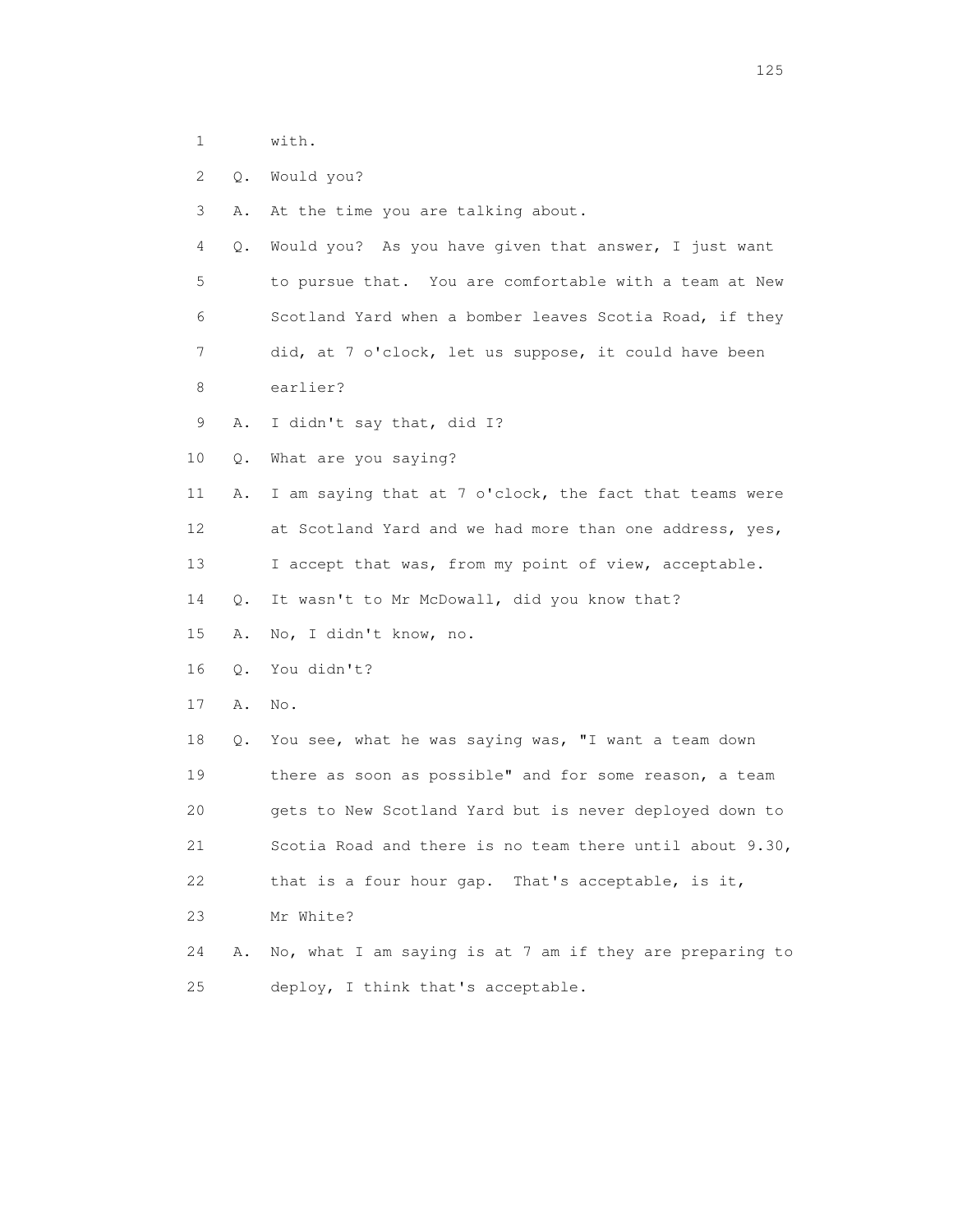1 Q. Acceptable for what?

| 2  | Α. | Because we had two addresses, we still have a lot of     |
|----|----|----------------------------------------------------------|
| 3  |    | intelligence we are working through from the night and   |
| 4  |    | what I am saying is I wouldn't personally expect a team  |
| 5  |    | to be sitting in Scotia Road, Portnall Road or anybody   |
| 6  |    | else at 7 am, available for deployment I am saying.      |
| 7  | Q. | This is an operational review meeting and I daresay it   |
| 8  |    | has a lot of operations to consider over London, all     |
| 9  |    | right, I understand the context. And the operational     |
| 10 |    | review is considering a strategy set at 5 to 5 which was |
| 11 |    | get a firearms team to Scotia Road, whatever you think   |
| 12 |    | about other addresses, Mr White, get a team down to      |
| 13 |    | Scotia Road to support the surveillance.                 |
| 14 |    | Did you know that was the strategy?                      |
| 15 | Α. | Well, I am aware of it now, yes, absolutely.             |
| 16 | Q. | Were you aware of it then?                               |
| 17 | Α. | I was aware of those two addresses, yes --               |
| 18 | Q. | Were you aware of the strategy?                          |
| 19 | Α. | I was aware of the strategy, yes.                        |
| 20 | Q. | Right.                                                   |
| 21 | Α. | Yes.                                                     |
| 22 | Q. | Were you aware at 7 o'clock that the strategy for        |
| 23 |    | Scotia Road was not being implemented?                   |
| 24 | Α. | No, I don't recall being aware of that, no.              |
| 25 | Q. | No?                                                      |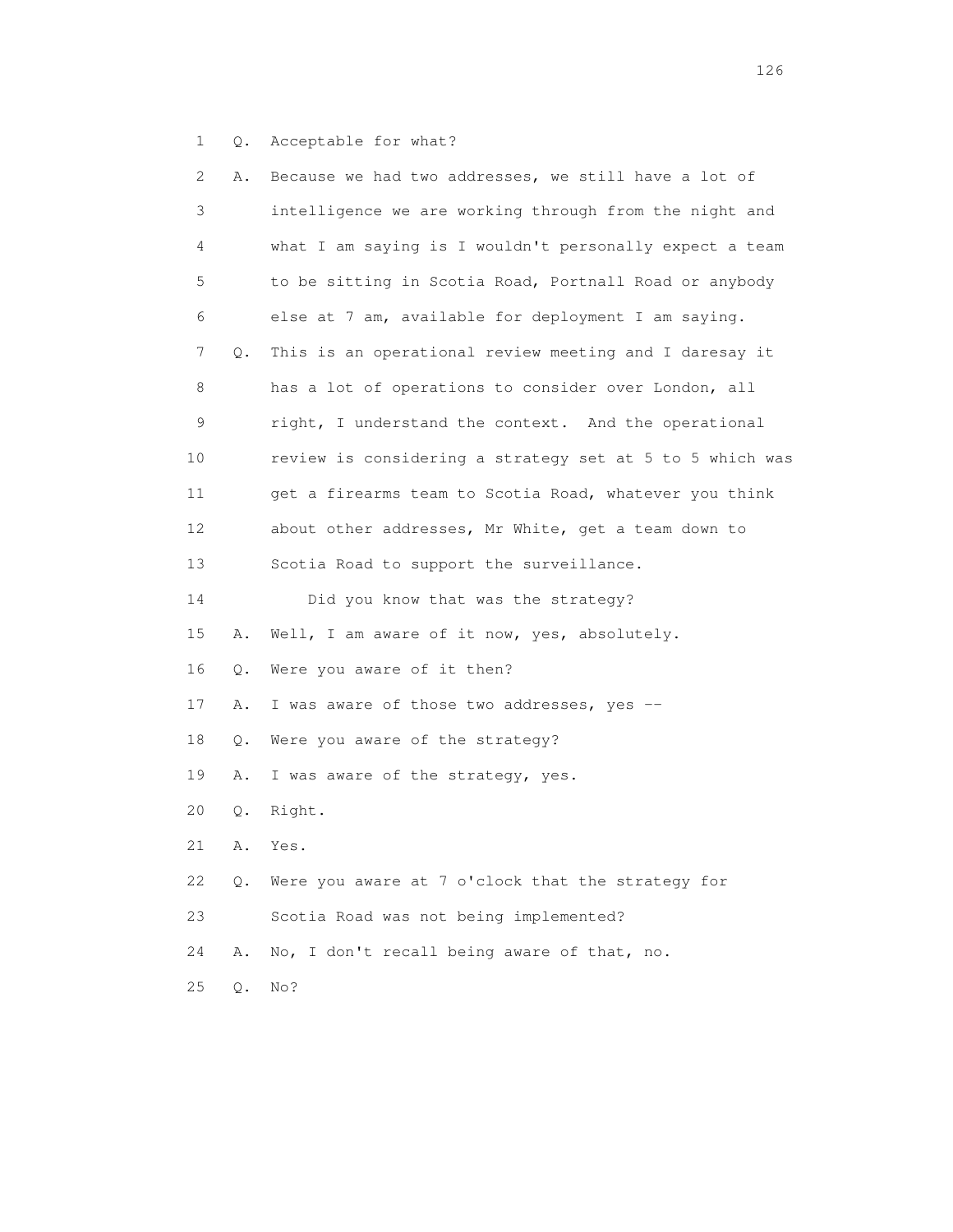1 A. Because people were charged with different 2 responsibilities, were dealing with different events and 3 investigation. 4 Q. I want to try to pin a bit of responsibility here. Who 5 had the responsibility at that meeting for updating 6 Commander McDowall who says he didn't know about the 7 fact they weren't there, who had the responsibility for 8 telling him? 9 A. That would come from overnight update from senior 10 management of SO13. 11 Q. Who? 12 A. There were a number of senior managers all briefing in 13 different aspects of what was very early stages of the 14 investigation. 15 Q. This aspect, who had responsibility to brief him? 16 A. I can't give you a name. 17 Q. I think you could give me a rank, couldn't you? The 18 person who should be doing it is the person who has 19 responsibility for implementing it. Who is that? 20 A. I can't give you a name. 21 Q. No, it's the Silver, isn't it? 22 A. Mr Mansfield, you are making assumptions. There was 23 a lot of activity going on during the night. 24 Q. Yes, I appreciate that, Mr White. I am really trying to 25 stick to the point.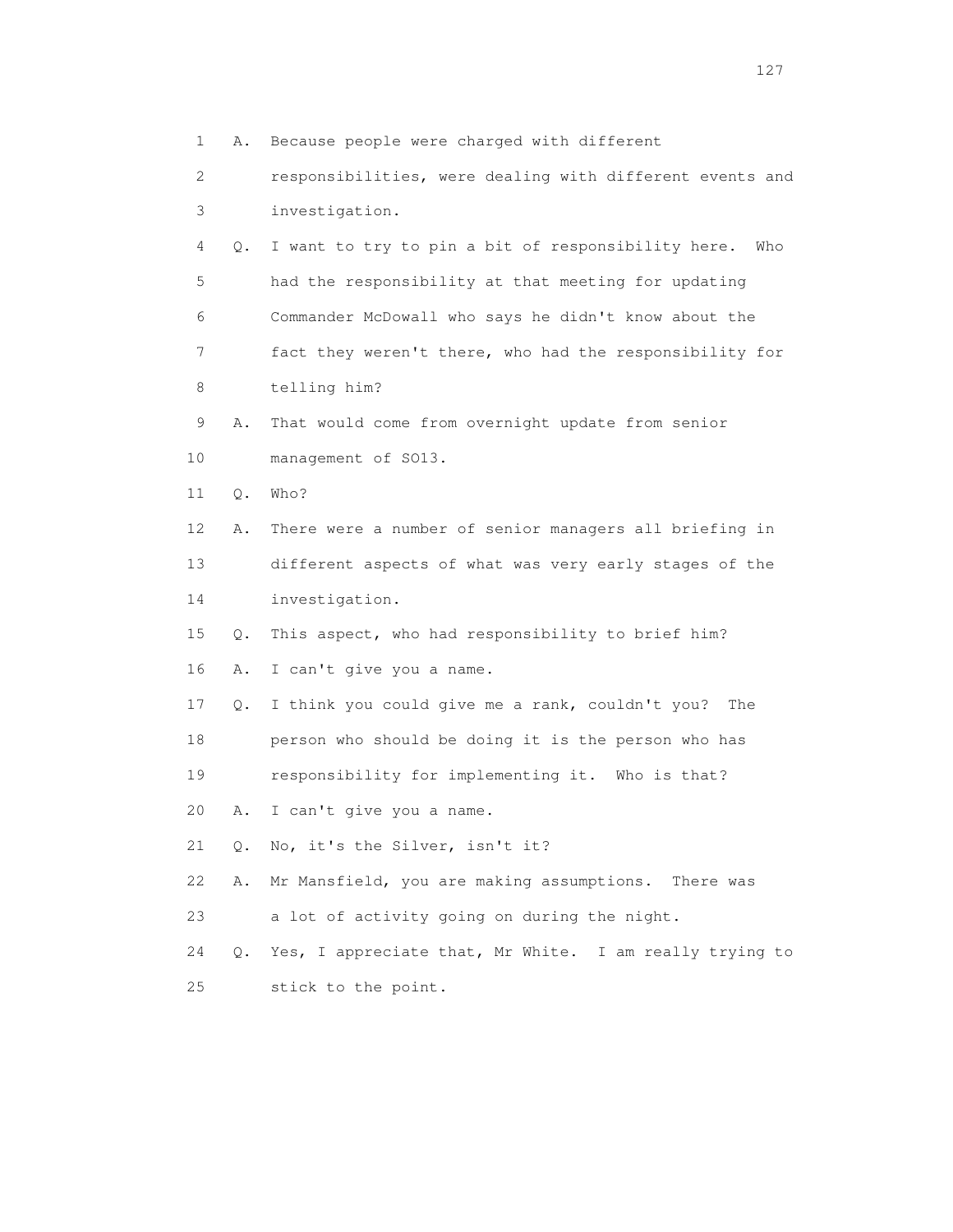| 1  | Α. | I appreciate you are and I am trying to give you a clear |
|----|----|----------------------------------------------------------|
| 2  |    | answer, that a lot was being arranged in the night and   |
| 3  |    | people were doing their utmost to ensure that the        |
| 4  |    | control room was running, and that the resources were    |
| 5  |    | being moved to the areas where they were required.       |
| 6  | Q. | Yes, I appreciate the answer, now I am going to deal     |
| 7  |    | with the specific. The person responsible for            |
| 8  |    | implementing Gold strategy is the Silver, who should     |
| 9  |    | have been appointed or been there in New Scotland Yard   |
| 10 |    | to ensure that what Commander McDowall wanted done was   |
| 11 |    | done; you agreed that earlier, yes?                      |
| 12 | Α. | Silver has a key role to play in any armed operation,    |
| 13 |    | yes, I agree that, sir.                                  |
| 14 | Q. | I am sorry, the question was, it's not just a key role,  |
| 15 |    | Silver has the role in New Scotland Yard at 5 o'clock in |
| 16 |    | the morning of implementing Gold's strategy; correct?    |
| 17 | Α. | The control room had a Silver, had various posts in the  |
| 18 |    | control room who are there to implement the strategy,    |
| 19 |    | yes.                                                     |
| 20 | Q. | No, sorry. I am sorry. Silver has to be appointed,       |
| 21 |    | it's part of the ACPO well-known command structure,      |
| 22 |    | which you have to ensure is in place for a firearms      |
| 23 |    | $authority --$                                           |
| 24 | Α. | Yes.                                                     |
| 25 | Q. | -- is Gold Silver Bronze, isn't it?                      |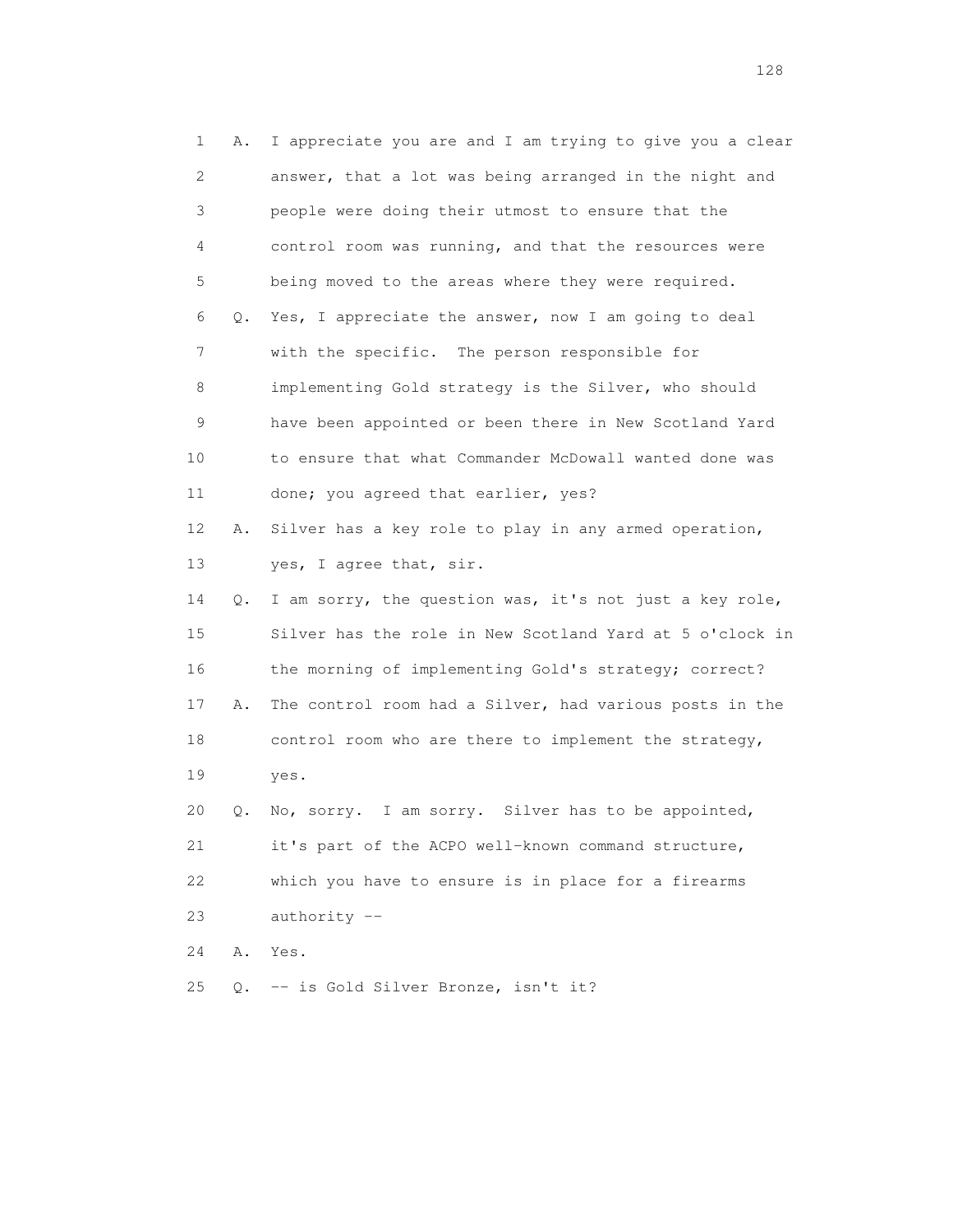1 A. I agree.

| 2  | Q. | Right. I am sorry to go on about it, I do not want        |
|----|----|-----------------------------------------------------------|
| 3  |    | general answers about: oh, we had a lot of officers.      |
| 4  |    | A Silver officer should have been appointed at 5 o'clock  |
| 5  |    | to ensure that the strategy was implemented; correct?     |
| 6  | Α. | Mr Mansfield, it's not a yes or no answer. I am sorry.    |
| 7  |    | You are trying to make me give a yes or no answer.<br>The |
| 8  |    | control room had a number of senior staff in there to     |
| 9  |    | allocate the resources as the intelligence developed and  |
| 10 |    | that's exactly what they did.                             |
| 11 | Q. | Right, who was implementing Gold policy?                  |
| 12 | Α. | Through the control room.                                 |
| 13 | Q. | Who?                                                      |
| 14 | Α. | There are a number of people in the control room.         |
| 15 | Q. | If you look down the list of people there, I know there   |
| 16 |    | are a number of people and we can go on obviously and     |
| 17 |    | I am not going to for hours you just saying there is      |
| 18 |    | a load of people. The people who actually turn up at      |
| 19 |    | this meeting do not include any Silver responsible for    |
| 20 |    | implementing that policy?                                 |
| 21 | Α. | Mr Mansfield, at the conclusion of that meeting, people   |
| 22 |    | would leave to go to their various roles and that         |
| 23 |    | strategy would be being implemented.                      |
| 24 | Q. | Well, we know it wasn't, so don't worry about that for    |
| 25 |    | the moment, Mr White, we know it was not implemented, do  |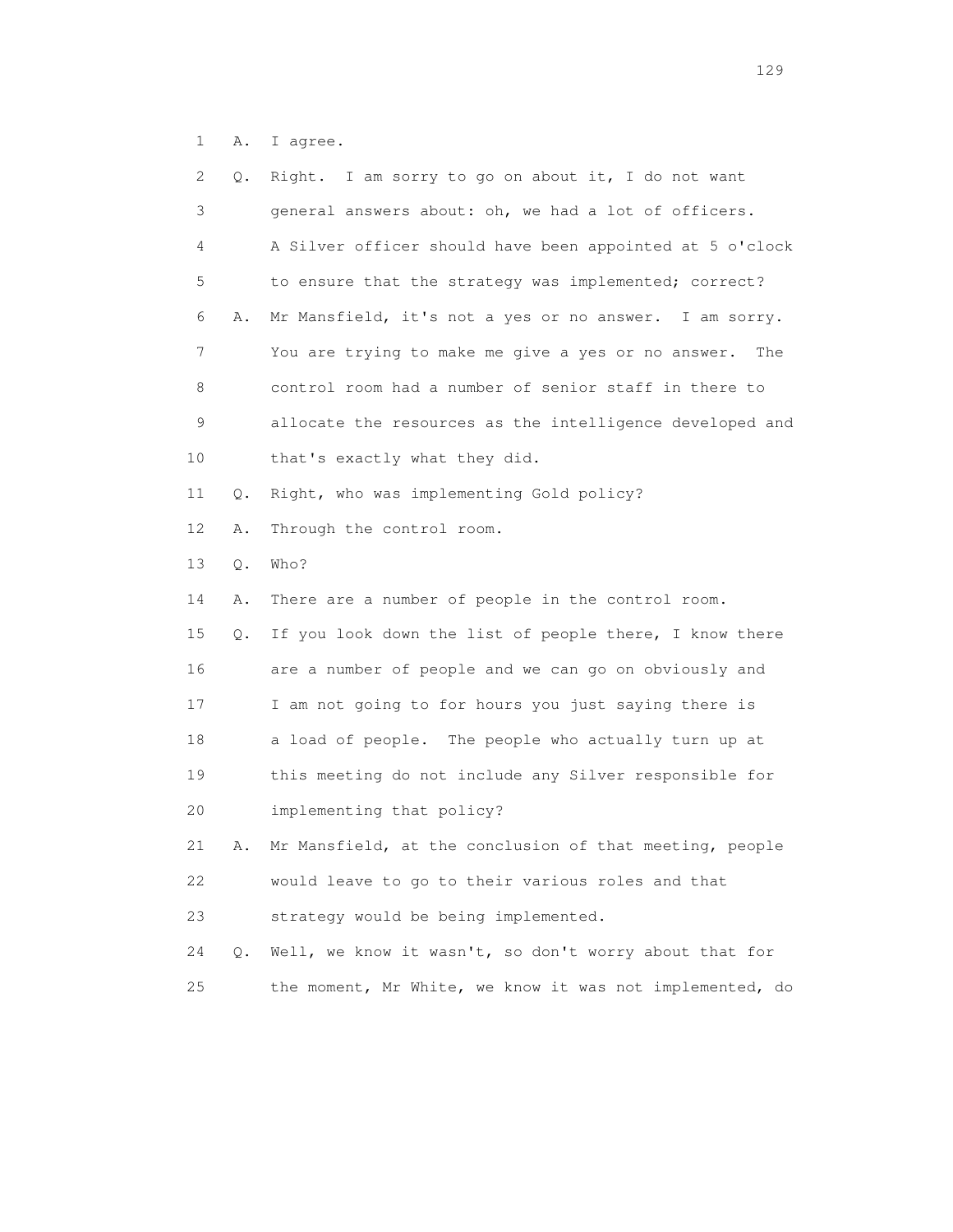- 1 you follow, there wasn't a firearms team there until
- 2 9.30. Are you clear?
- 3 A. I accept what you say.
- 4 Q. Well, you know that, don't you?
- 5 A. I do know that now, yes.
- 6 Q. You know that now?
- 7 A. Yes.
- 8 Q. Yes. A few years, if I may say so, Mr White, and I am 9 sorry to persist about this particular matter. Just go 10 down the list, and it goes back to the previous page, 11 please. What I am going to put to you is: Mr Boutcher, 12 who was in fact made Silver, he's not there, is he? 13 A. He is not on that list, no.
- 14 Q. The reason, and it's no criticism, is that he had gone 15 off at 2.30 in the morning and he didn't come back until 16 7.10, so he is not there to implement Gold policy, is 17 he?
- 18 A. If you say so.

 19 Q. Well, it's not contentious, he just wasn't there? 20 A. He is not at that meeting but there were people there 21 who left that meeting to go and implement that strategy. 22 Q. No, I am dealing with before 7 o'clock, do follow, not 23 afterwards.

 24 Now, he is not there, and he can't have been 25 implementing Gold policy because he was at a hotel. Do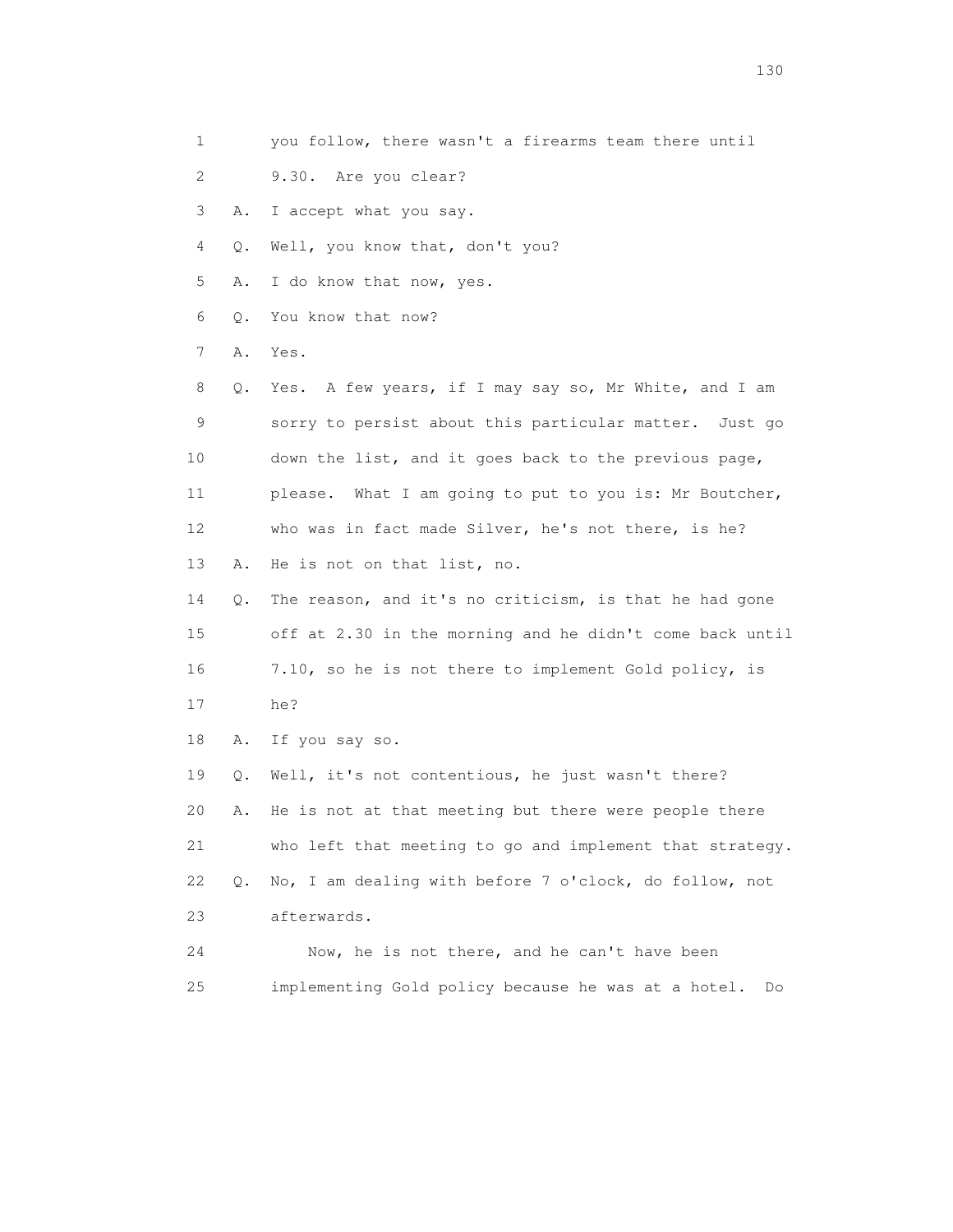- 
- 1 you follow, Mr White?

2 A. I understand, yes.

 3 Q. Right. Who took his place to make sure the McDowall 4 policy was in place? And it's important because you 5 need a firearms team to get this down there to sort out 6 the location, so people get stopped and they don't get 7 on buses and tubes and get shot dead; do you follow? 8 A. Mr Mansfield, I do follow. There were people in that 9 room who would leave there and implement that strategy. 10 There was a tactical adviser there, there was a Silver 11 Commander there and people -- 12 MR HOUGH: Sir, I am sorry to interject, can the current 13 page be taken off screen for the moment, please. 14 MR MANSFIELD: Right. I think I can make the point anyway. 15 MR HOUGH: There was a name on screen that shouldn't have 16 been there. 17 SIR MICHAEL WRIGHT: Thank you. I think you can probably 18 make the point without it, can't you, Mr Mansfield? 19 MR MANSFIELD: Yes, I can. 20 The position is never mind who left the meeting, 21 there was no-one at the meeting, in fact there wasn't 22 any Silver appointed to implement this policy between 23 5 o'clock and 7 o'clock; did you know that? 24 A. Mr Mansfield, I didn't return to work until after 6 am, 25 I wasn't there at 5 am.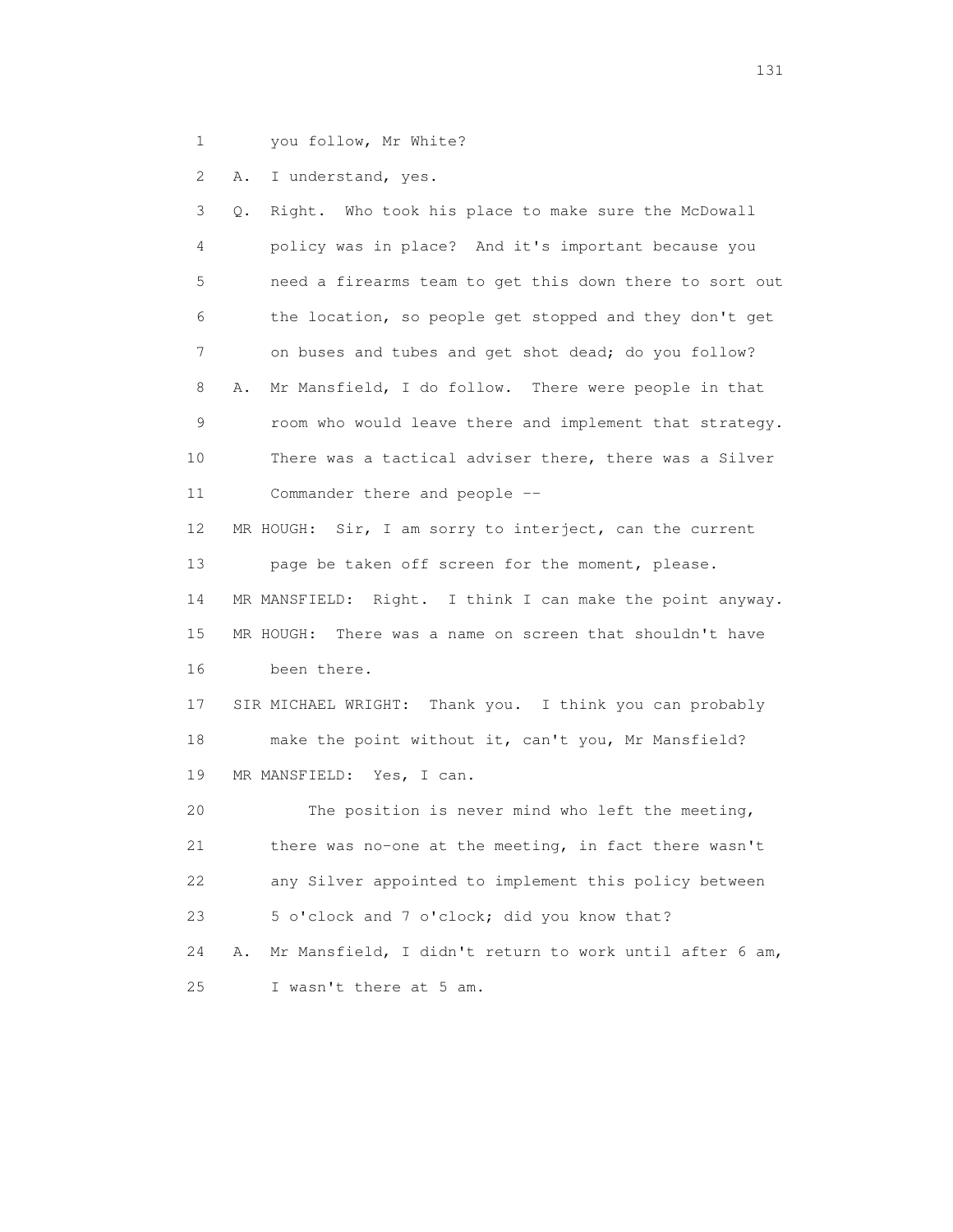1 Q. I appreciate that. The only other people at this 2 meeting, other than the Silvers who have just come on to 3 go to locations, and we have been through those -- 4 SIR MICHAEL WRIGHT: That's Purser and Rose. 5 MR MANSFIELD: There are no other Silvers, apparently, we 6 have been through the list, I don't ask for it on 7 screen, the only other people who might have had 8 an input and said: wait a minute, we are really running 9 behind here is in fact, well the key person is Andrew, 10 because he is the night tactical adviser with the 11 firearms team, he has been on all night, hasn't he? 12 A. That's correct. Mr Mansfield, when you say we are 13 running behind here, I go back to what I said to you 14 before, I appreciate Mr McDowall had instructed a team 15 to deploy and that should have been happening, as you 16 say, at a time when they are available to deploy with 17 their relevant kit, but at the time you are talking, at 18 7 am in the morning, I mean, we honestly believed that 19 the rush hour would be from 7, 7.30 in the morning, the 20 previous day's attacks had been at lunchtime. You are 21 now trying to say that we were being too slow. 22 Q. Oh, absolutely, because I make it very clear, you had no 23 idea whether they had come out much earlier than they 24 did the day before or much later, and anyway it wasn't 25 about necessarily just stopping a suicide bomber, it was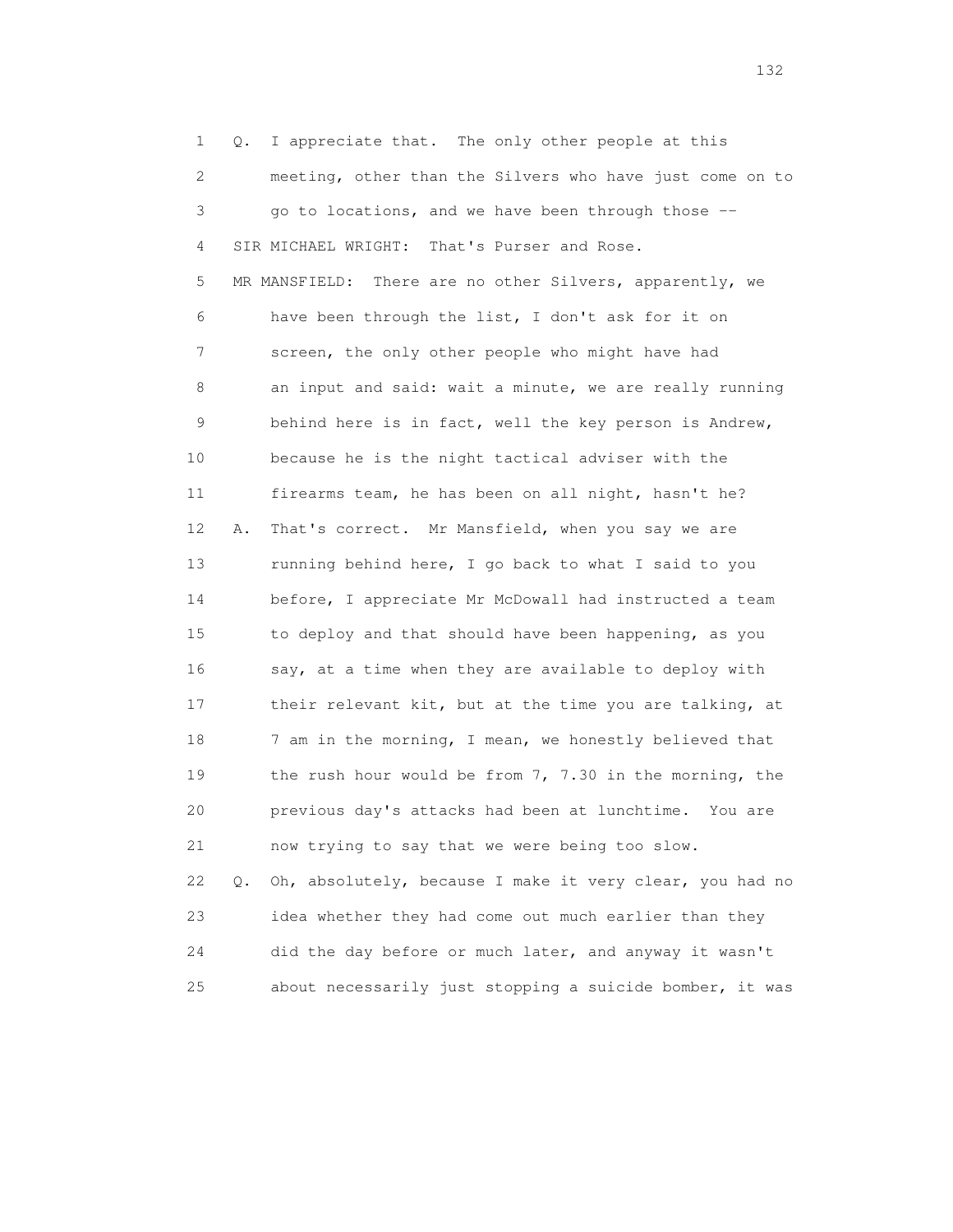| $\mathbf{1}$ |       | ensuring they didn't escape. You did appreciate that?    |
|--------------|-------|----------------------------------------------------------|
| 2            | Α.    | Absolutely I appreciate that, yes.                       |
| 3            | Q.    | Right. So you are not working on: well, are they going   |
| 4            |       | to bomb it later or earlier, you are working on the      |
| 5            |       | basis: are we going to get to them before they get away? |
| 6            | Α.    | I am working on the basis that I know, because I was     |
| 7            |       | there throughout the events in July, that the            |
| 8            |       | Metropolitan Police officers involved in the             |
| 9            |       | investigation, supporting the investigation to the best  |
| 10           |       | of their ability, ensure they delivered their            |
| 11           |       | responsibilities, that's what I am work on.              |
| 12           | Q.    | Yes, I follow that.                                      |
| 13           |       | In fact, it appears you don't have any express           |
| 14           |       | recollection of what was discussed; is that fair?        |
| 15           | Α.    | No, I would have to refresh my memory from the notes     |
| 16           |       | from that meeting, which I haven't done, sir.            |
| 17           | Q.    | I will not ask you questions on the back of something    |
| 18           |       | that you have not refreshed your memory on.              |
| 19           |       | Have you ever seen any notes of this meeting?            |
| 20           | Α.    | If there are notes, it would be, I believe, Mr Forteath  |
| 21           |       | or a loggist's record of it.                             |
| 22           | $Q$ . | Have you ever seen them?                                 |
| 23           | Α.    | I don't recall this.                                     |
| 24           | $Q$ . | You don't recall?                                        |
| 25           | Α.    | No.                                                      |

133 and the contract of the contract of the contract of the contract of the contract of the contract of the contract of the contract of the contract of the contract of the contract of the contract of the contract of the co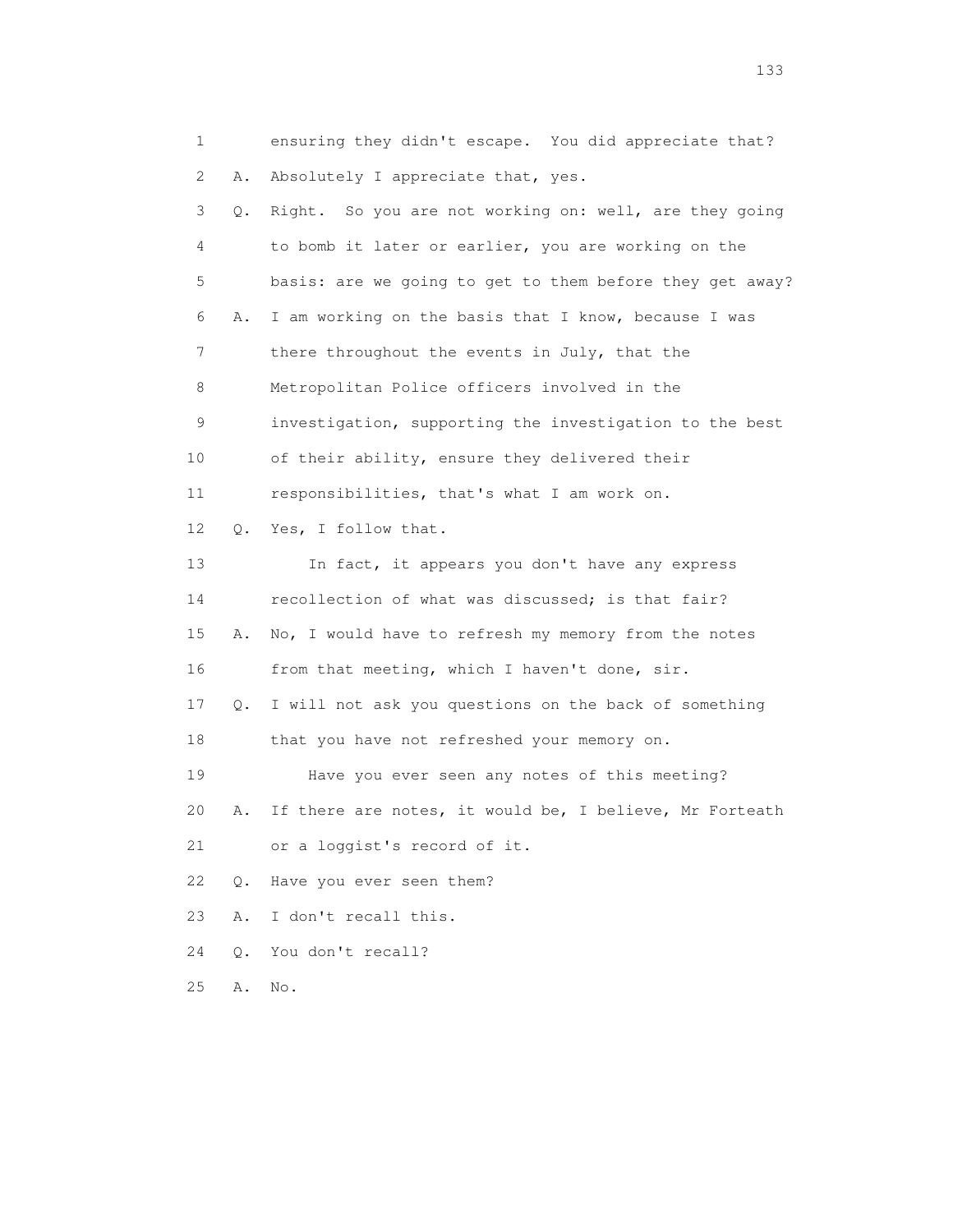1 Q. Would you just bear with me for one moment, please? 2 (Pause). I am not going to ask for it to be put on 3 screen. There is, in fact, in the loggist's notes which 4 I have in front of me, in relation to 7 o'clock meeting, 5 there is almost nothing recorded. And in Mr McDowall's 6 own notes, again, very scant. 7 You see, one of the problems in this operation is 8 that records are pretty scant, aren't they? 9 A. That's  $-$  10 SIR MICHAEL WRIGHT: That's probably an expression of 11 opinion, isn't it, Mr Mansfield? 12 MR MANSFIELD: Yes, it's not mine, as it happens, alone, 13 others have come to that conclusion. 14 Are you aware of that? 15 A. My answer was to be, sir, actually that's an opinion. 16 I feel that a lot of documentation was created. There 17 was a huge amount of activity, Mr Mansfield, I said to 18 you earlier today it's not possible in this environment 19 to recreate the operational atmosphere in London during 20 July 05. I believe records were kept at every 21 opportunity that people were able to do it. 22 Q. I do appreciate when you are under pressure, I am not 23 expecting you to walk around with a notebook writing 24 everything down "I am walking along the corridor", 25 whatever. You have a loggist here whose main and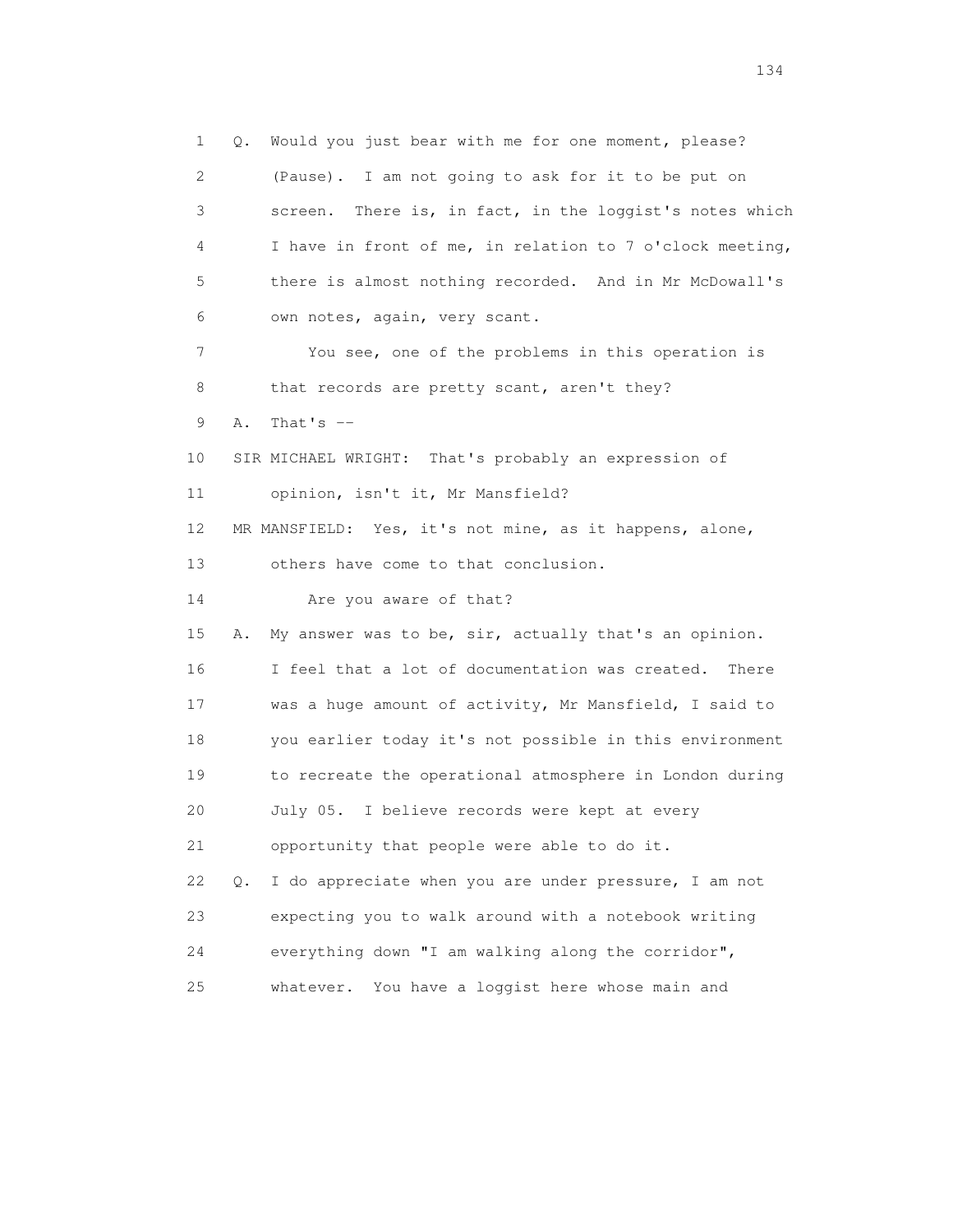1 principal function was to record main decisions and 2 discussions? 3 A. Significant decisions, yes. 4 Q. Yes. 5 A. And that meeting was probably an update from overnight 6 to update the senior management team and others as to 7 what had happened in the hours whilst they had been 8 asleep. 9 MR MANSFIELD: Thank you. 10 SIR MICHAEL WRIGHT: Yes, Mr Gibbs. 11 MR GIBBS: No questions, thank you, sir. 12 MR STERN: No, thank you, sir. 13 SIR MICHAEL WRIGHT: Ms Leek? 14 Questions from MS LEEK 15 MS LEEK: Mr White, I ask questions on behalf of the 16 separately represented CO19 officers, including Andrew, 17 Inspector ZAJ and Trojan 84. I think you know who those 18 witnesses are. 19 A. I do, yes. 20 Q. Just so that the jury understand, there is no 21 requirement at the stage of an authorisation for 22 firearms for you to know the precise whereabouts of the 23 various resources? 24 A. That's correct, yes. 25 Q. The role of the tactical adviser, Andrew, here, was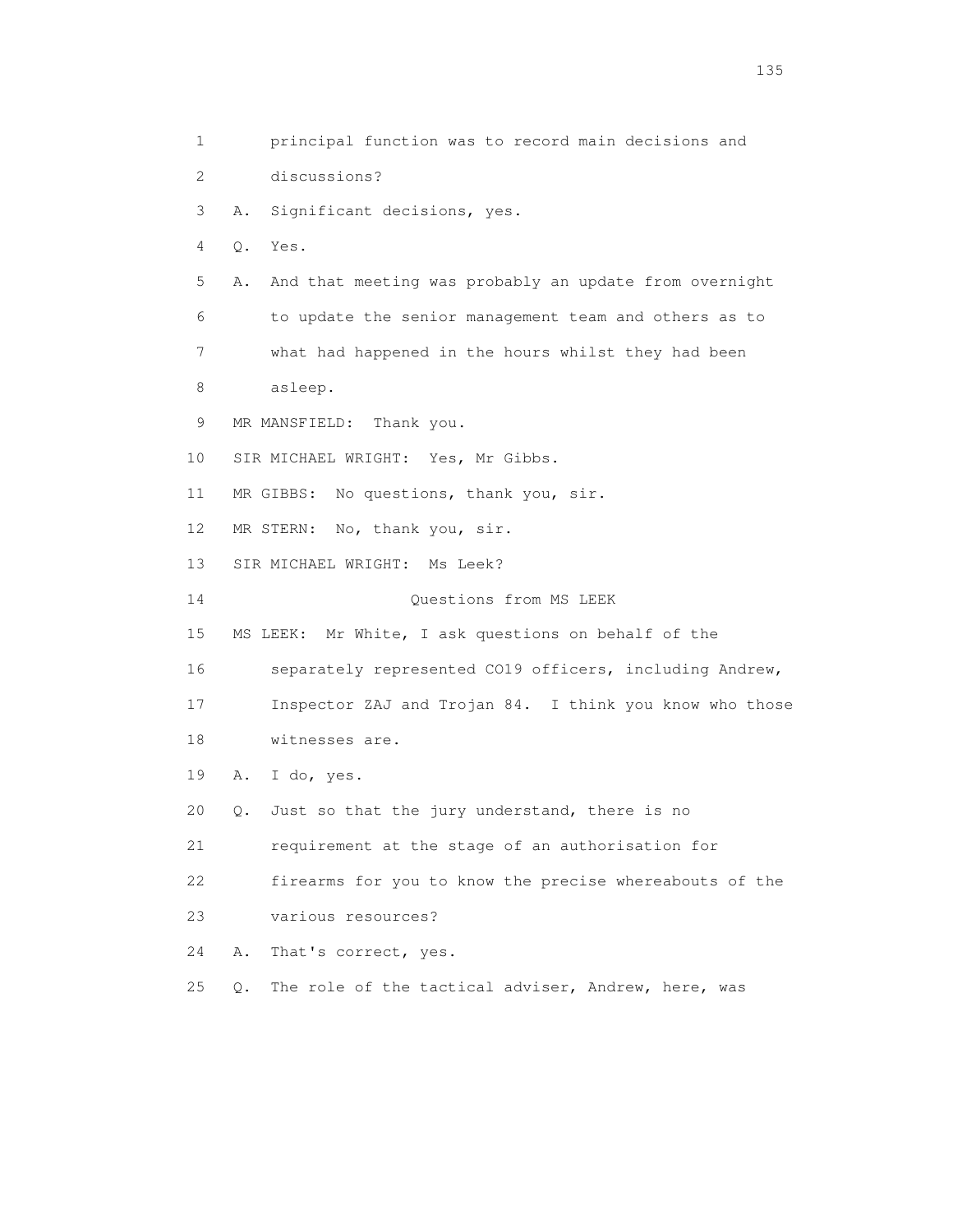| 1               |    | simply to advise you as to the likely need for firearms  |
|-----------------|----|----------------------------------------------------------|
| 2               |    | in this situation?                                       |
| 3               | Α. | Absolutely correct, yes.                                 |
| 4               | Q. | He was not part of the command structure?                |
| 5               | Α. | He was tactical adviser, that's correct.                 |
| 6               | Q. | I think it's important that the jury understand that the |
| 7               |    | tactical adviser does not form part of the structure and |
| 8               |    | that, in fact, Gold and Silver have their own tactical   |
| 9               |    | advisers in more complex firearms situations?            |
| 10              | Α. | That's correct, and perhaps I can give an example,       |
| 11              |    | because I have authorised hundreds of firearms           |
| 12 <sup>°</sup> |    | operations in recent years, and it was the advice of     |
| 13              |    | Andrew when this was an open-ended authority and         |
| 14              |    | I discussed it with him, because that's an unusual       |
| 15              |    | authority to give and that was a role he played giving   |
| 16              |    | me the advice on that.                                   |
| 17              | Q. | The granting of an authority does not presuppose         |
| 18              |    | deployment at a particular time to a particular place?   |
| 19              | Α. | That's correct.                                          |
| 20              |    | Q. Because plans may change and do change rapidly and at |
| 21              |    | any time?                                                |
| 22              | Α. | They were indeed, and I think it's right to say that     |
| 23              |    | from my recollection, sir, during July, just the         |
| 24              |    | Anti-Terrorist Branch we did have something in the       |
| 25              |    | region of 25 to 30 armed operations happening in Central |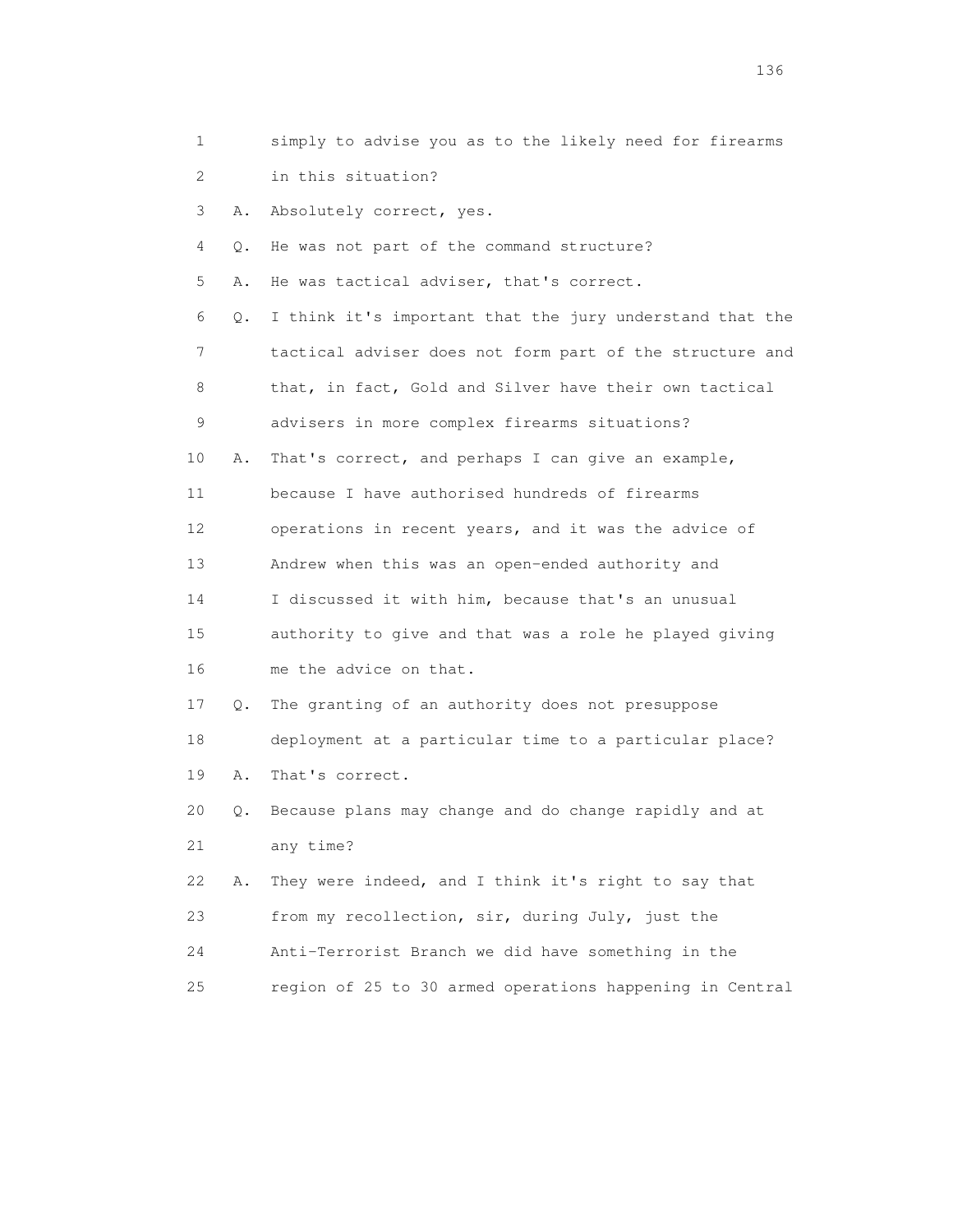2 Q. And nor does an authority authorise armed intervention? 3 A. That's correct. 4 Q. By armed intervention, we might mean anything from 5 standing saying: "Armed police, stand still" to taking 6 a critical shot? 7 A. Correct, yes. 8 Q. Those are extremes at both ends of the use of firearms 9 officers? 10 A. Yes. 11 Q. And nor does granting authority authorise the use of 12 force itself? 13 A. That's correct. 14 Q. Armed response vehicles have their own standing 15 authority, they not? 16 A. They do, they have a separate authority signed I believe 17 by an assistant commissioner. 18 Q. That means they are able to self-authorise in situations 19 where they perceive an imminent threat of serious 20 danger? 21 A. Correct, yes. 22 Q. The authorisation that you granted would cover the use 23 of tactical support teams as well as specialist firearms 24 officer teams because they don't have standing 25 authority?

1 London at various times.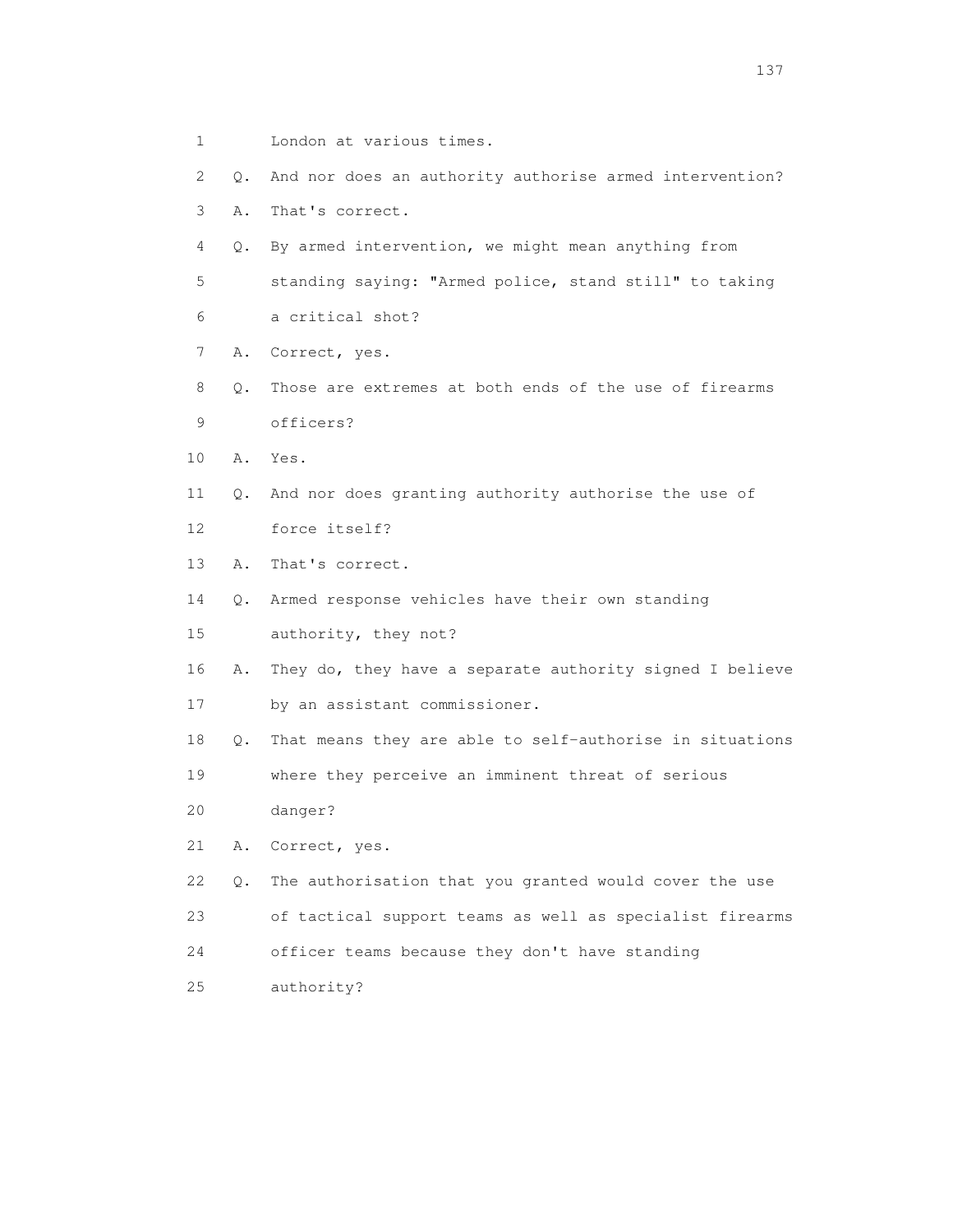1 A. That's correct, my authority was in respect of the 2 investigation from the previous -- in fact from that 3 day, from the 21 July, until such times all those 4 responsible were detained. 5 Q. So I think it's fair to say that your role here, without 6 wanting to do it down in any way, so far as the command 7 of the firearms operation was concerned, was actually 8 very limited? 9 A. Correct, yes. 10 Q. It was simply to authorise the use of firearms? 11 A. Correct, yes. 12 Q. You have been asked about what officers should record 13 and where they should record it. This may be obvious, 14 but presumably that is entirely dependent on who knew 15 what and what they were asked to do? 16 A. That's a fair comment, yes, but obviously the control 17 room operations room was co-ordinating the deployment. 18 Q. Absolutely, but if a tactical adviser at any one point 19 in the night or early morning hasn't been told what 20 a strategy is, he can't be expected to write it down? 21 A. If that's the case, yes. 22 MS LEEK: Thank you. 23 SIR MICHAEL WRIGHT: Thank you. Mr Perry? 24 Questions from MR PERRY 25 MR PERRY: Sir, just a couple of matters, if I may.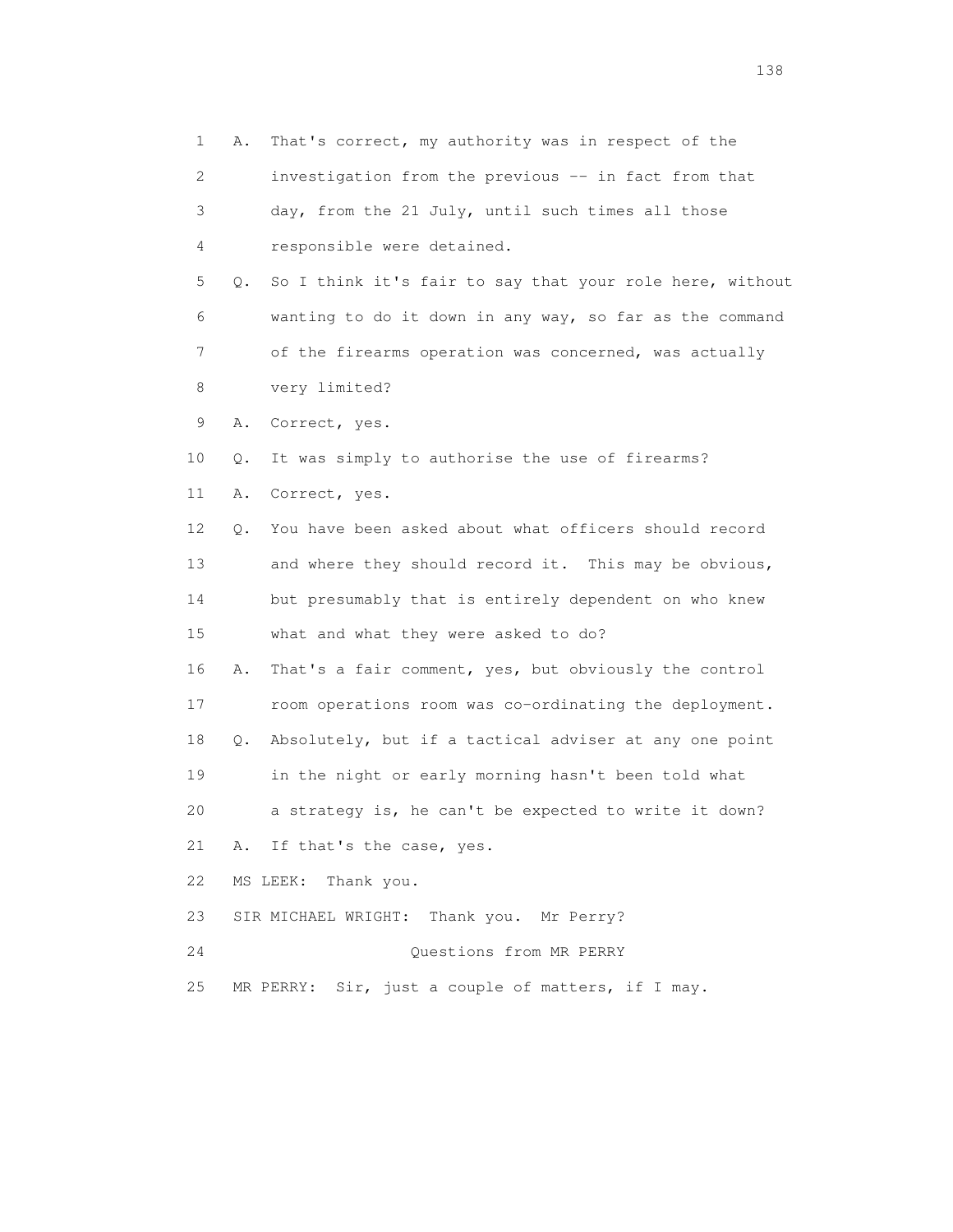1 Mr White, just so you know, I am David Perry and 2 I represent Mr McDowall, Commander Dick, Chief Inspector 3 Esposito, Trojan 80, and Detective Chief Inspector 4 Purser, who was the Silver at Scotia Road. 5 Mr White, you have been asked some questions about 6 Mr McDowall's strategy and his intentions. May I just 7 tell you what Mr McDowall actually did say to us, and 8 you can see whether you agree with it? 9 Mr McDowall, giving evidence yesterday, said that 10 there would be quite serious dangers in deploying 11 officers without a briefing from Silver Commanders and 12 without a briefing from their team leaders. That's 13 Day 4, page 169, line 13 for the record. 14 Mr White, may I just ask you: first of all, you 15 understand what Mr McDowall is saying there? 16 A. Yeah, I agree, yes. 17 Q. Do you agree with it? 18 A. I do agree, yes. 19 Q. The point Mr McDowall was making was that if you are 20 going to be deploying firearms, you need the briefing 21 from the Silvers and their own team leaders and of 22 course we know that the Silvers, Mr Purser for 23 Scotia Road and Mr Merrick Rose for Pownall Road -- 24 sorry, Portnall; Pownall was an error that had been 25 made, Portnall -- the Silvers were present at the 6.50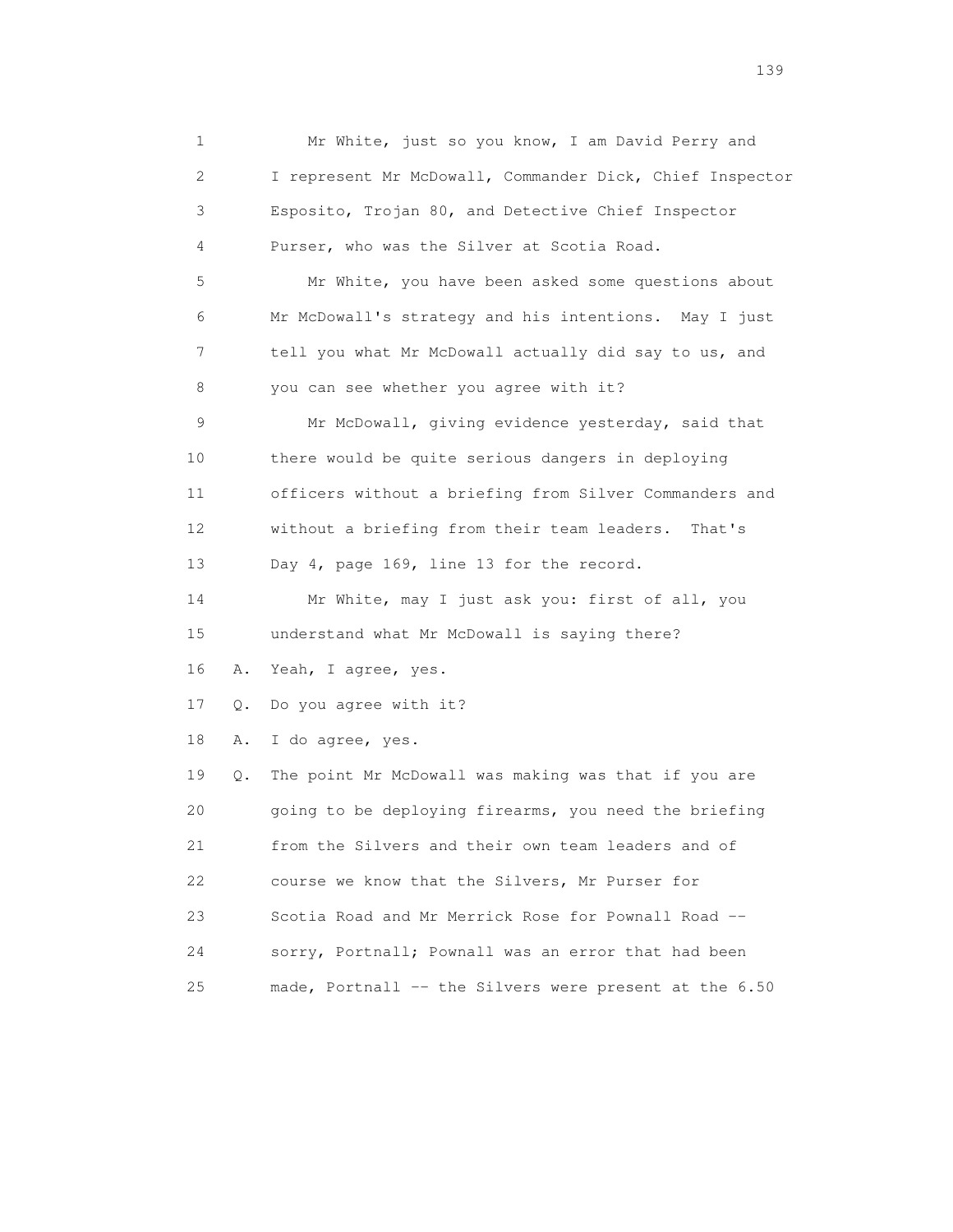1 or in the notes it's sometimes referred to as the 7 am 2 meeting on the 22nd? 3 A. Yes, and obviously very important that they got the 4 update intelligence picture. 5 Q. What Mr McDowall also went on to say, having said, 6 emphasised the importance of deployment with briefings, 7 he says: 8 **"It would be entirely appropriate to bring the**  9 orange team from Leman Street to New Scotland Yard to be 10 on standby until the teams coming on duty at 7 o'clock 11 had kitted up and been briefed." 12 First of all, do you agree with that? 13 A. I do, yes. 14 Q. Now, the orange team, just so, in case some of these 15 details are a little difficult to keep in mind all the 16 time, but the orange team was the team that had been at 17 Leman Street on standby during the night; is that right? 18 A. I understand that's the case, yes. 19 Q. Now, there was also a grey team which had been on duty 20 for about 23 hours and had been stood down for a few 21 hours' rest at 4.15 am. Were you aware of that? 22 A. I am, yes. 23 Q. Because they had been on duty for getting on for over 24 20 hours, they were stood down to go to a hotel with 25 a view to coming back on duty at 10 am, so that they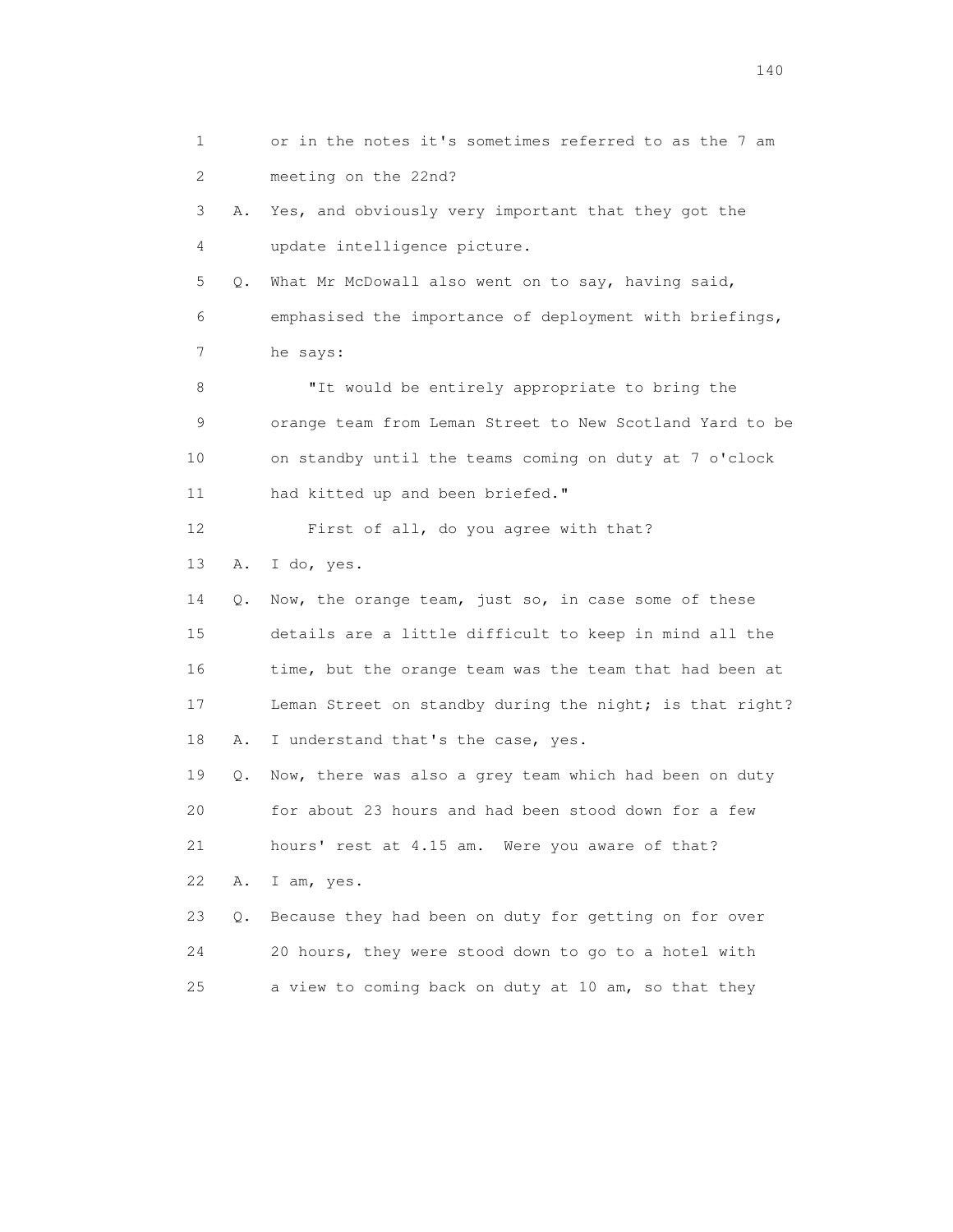1 would only have about five or six hours sleep. The 2 orange team therefore being the only team on standby was 3 moved to New Scotland Yard to cover both addresses, 4 Scotia and Portnall.

 5 Now, what Mr McDowall said about that was that: 6 "At Scotland Yard, they would be closer both to 7 Scotia Road and Portnall Road than if they remained at 8 Leman Street."

 9 And he said in answer to that: "Yes, that's true." 10 Then he was asked this question I hope in fact it 11 wouldn't just be appropriate, that's appropriate to 12 bring them to New Scotland Yard, it would be eminently 13 sensible to have them at New Scotland Yard and 14 Commander McDowall said: yes, that's correct.

15 Is that your position?

 16 A. Absolutely, and I think I alluded to it earlier on today 17 when the location of the SFO team, which is a very 18 valuable and a fairly short resource, was to be in the 19 best place to respond to the developing intelligence. 20 Q. Yes. Suppose you had sent the firearms team down to 21 Scotia Road and someone had come out of Portnall Road. 22 What would have been the problem then? 23 A. Absolutely, obviously in the wrong place. 24 Q. But it's not just Scotia Road and Portnall Road, is it,

25 it's the possibility of intelligence coming from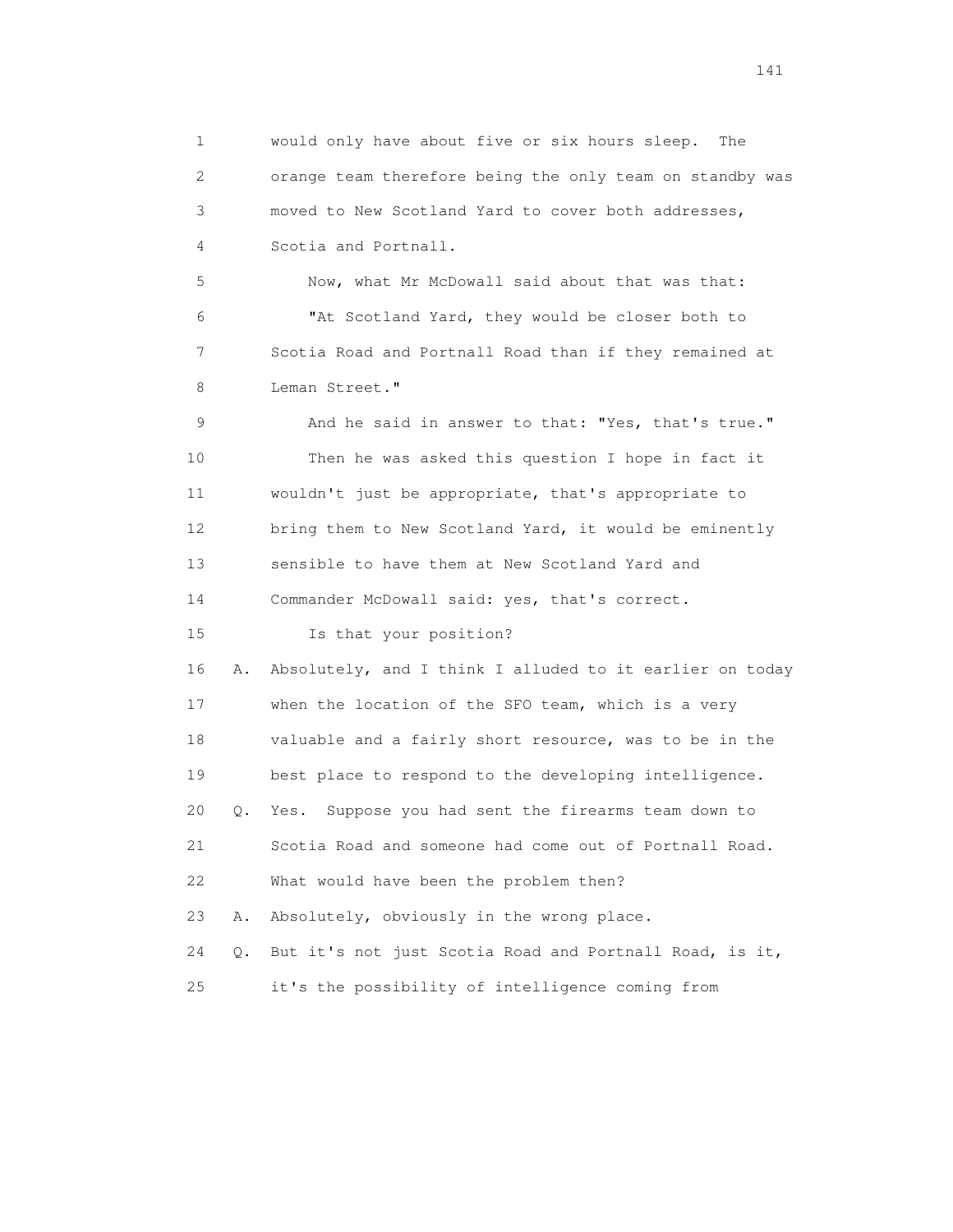- 1 anywhere from the 32 boroughs that make up the
- 2 Metropolitan Police District?

 3 A. Sir, that's correct, and I think it's also important to 4 point out that for the month of July saw our highest 5 level of contact with the public for incoming 6 information because of the concerns and the fears from 7 the events of 7 July and 21 July, so there was a lot 8 happening in developing intelligence at the time. 9 Q. Mr White, you have been asked about the meeting. So far 10 as you are concerned, you of course carry a heavy 11 responsibility, having authorised the availability of 12 firearms to Metropolitan Police officers, and you have 13 to keep that under review and people have to report back 14 to you if there are significant developments, you have 15 been asked about the 9.56 reference to calling you 16 because it was thought that there might be an arrest of 17 one of the suspects.

 18 As far as you were concerned at this meeting at 19 6.50 am, on the 22nd, were you satisfied that a command 20 structure was properly and appropriately in place? 21 A. I was, sir, yes.

 22 Q. With all your experience of firearms operations, are you 23 satisfied that at that time both addresses were 24 appropriately covered by the location of a firearms team 25 equidistant between the addresses available to respond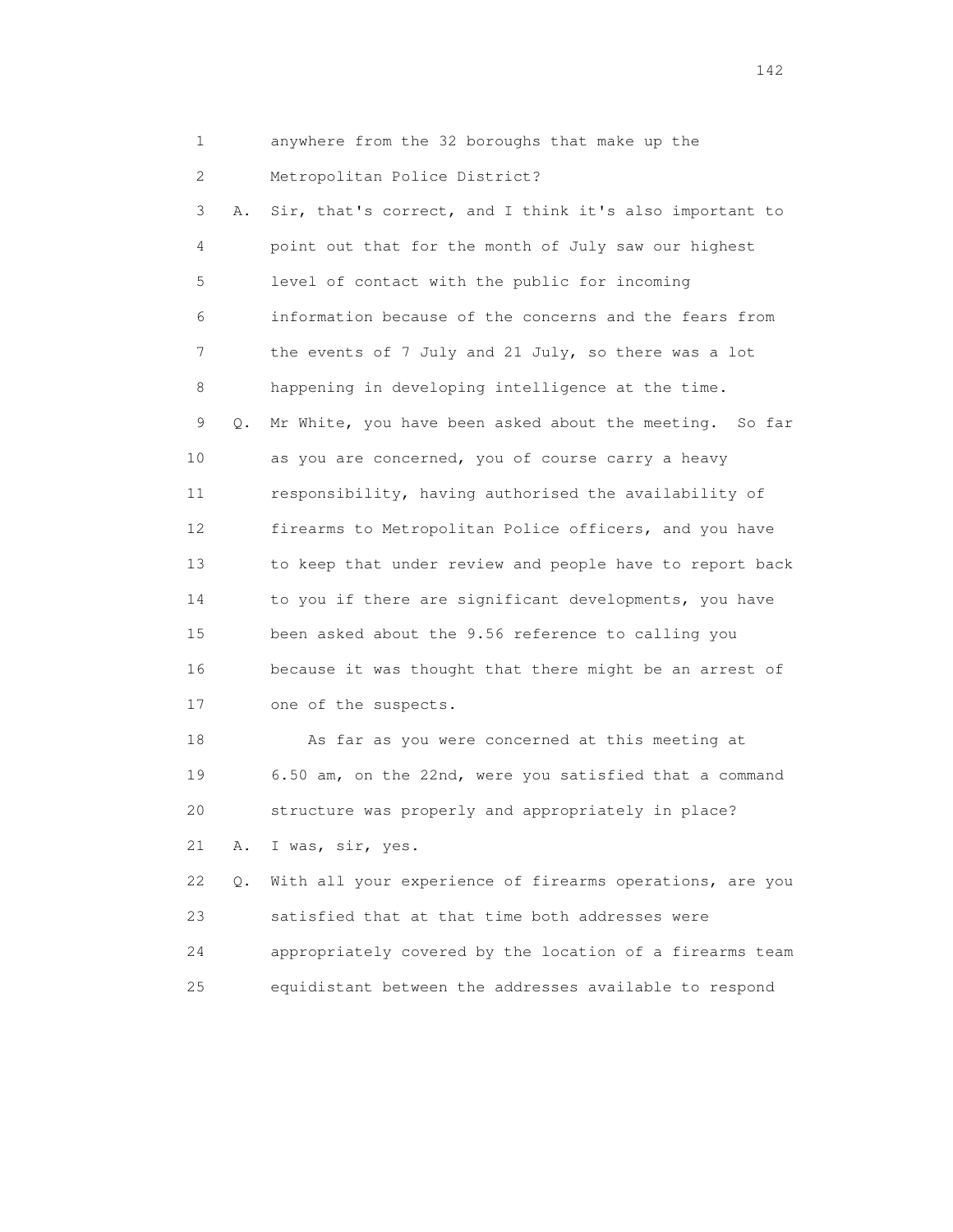1 to any future developments.

2 A. I was, yes.

3 MR PERRY: Thank you very much, Mr White.

4 SIR MICHAEL WRIGHT: Mr Horwell?

5 MR HORWELL: No, thank you, sir.

6 SIR MICHAEL WRIGHT: Mr Hough?

7 MR HOUGH: Nothing more from me.

8 Questions from THE CORONER

9 SIR MICHAEL WRIGHT: A couple of minor matters, Mr White.

10 How many people in an SFO team? Is it a fixed

11 figure or just an average?

 12 A. No, they certainly all consist of more than ten 13 officers, there are people better qualified than I am, 14 but you will see an inspector, a sergeant, and probably 15 ten other officers in that team as well, so probably 16 I would say somewhere between 10 and 15 you would see in 17 most SFO teams.

 18 SIR MICHAEL WRIGHT: Thank you. When the orange team, as we 19 have been told about, were either at Leman Street or 20 later at New Scotland Yard, on standby, what condition 21 are they in? By which I mean, are they kitted up have 22 they drawn their weapons, are they ready to go. 23 A. If they were at New Scotland Yard, sir, they would in my

 24 judgment be ready for deployment after briefing because 25 they have obviously taken their weapons from their base.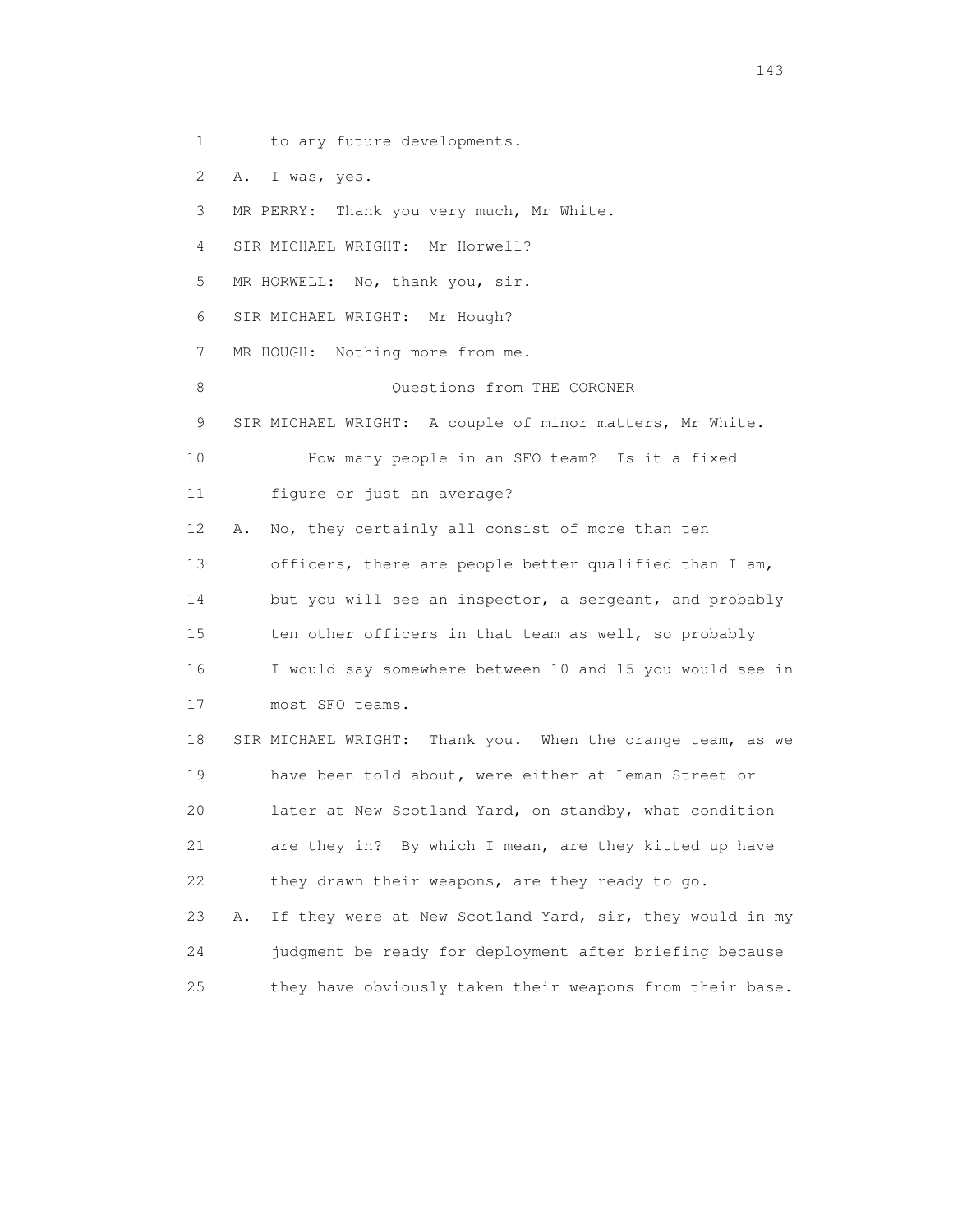1 SIR MICHAEL WRIGHT: They would have had their weapons and 2 their ammunition and all they would need was a briefing. 3 A. Yes. 4 SIR MICHAEL WRIGHT: What about if they were on standby at 5 Leman Street? 6 A. I am afraid I am probably not best qualified -- 7 SIR MICHAEL WRIGHT: If you are not, don't bother. 8 A. As to whether they were actually with their weapons on 9 them, I can't comment but obviously there is a chance 10 they were. 11 SIR MICHAEL WRIGHT: You have just confirmed this, there was 12 certainly two teams there, on that night, although the 13 grey team were being given probably, as Mr Mansfield 14 said, a well-deserved few hours break. If they were 15 going to go to a hotel, would they have had had to have 16 handed their weapons in? 17 A. Certainly, yes, sir, they would have had to go back to 18 an authorised armoury which would be somewhere in 19 Central London. 20 SIR MICHAEL WRIGHT: So they would effectively be certainly 21 not available for immediate call, because they would 22 have to come out and get kitted up and briefed again? 23 A. Certainly, sir, yes, and I think that the important bit 24 about an SFO team, because of the amount of equipment 25 they do carry, it does take a fair time for them to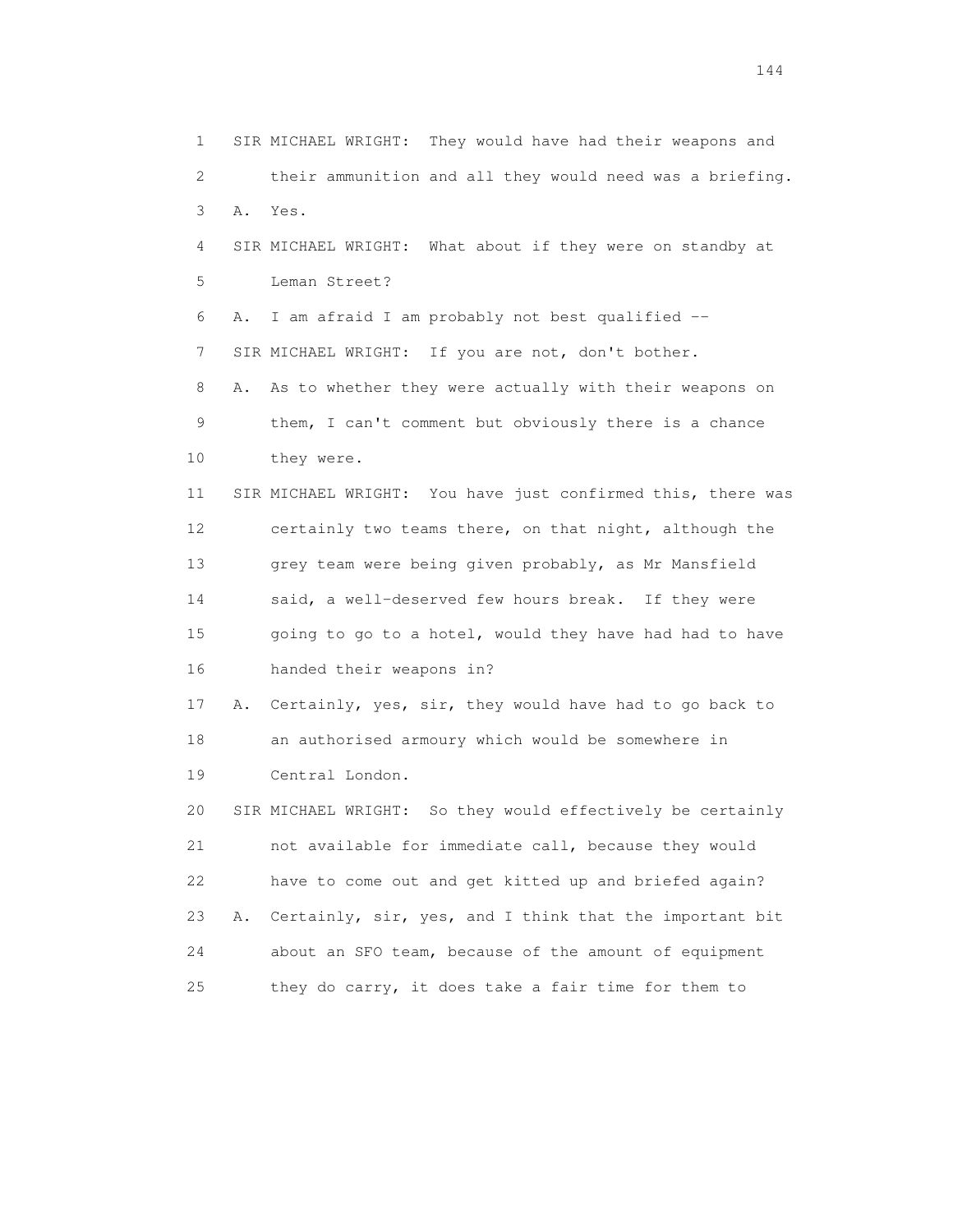1 deploy.

2 SIR MICHAEL WRIGHT: We have heard about that.

| 3               | Mr Mansfield, I am not sure whether he was talking about       |
|-----------------|----------------------------------------------------------------|
| 4               | these two, I think he suggested, I may have                    |
| 5               | misunderstood him, that there was a third team. Was            |
| 6               | there?                                                         |
| 7               | Sir, I am probably not the best person to ask that as to<br>Α. |
| 8               | where they were at the time.                                   |
| 9               | SIR MICHAEL WRIGHT: Who should we ask?                         |
| 10              | I think probably that question should be asked to the<br>Α.    |
| 11              | tactical adviser, Andrew, or the tactical adviser who          |
| 12 <sup>°</sup> | then took over from him later in the day.                      |
| 13              | SIR MICHAEL WRIGHT: Mr Esposito.                               |
| 14              | Α.<br>Yes.                                                     |
| 15              | SIR MICHAEL WRIGHT: Thank you. Yes, thank you very much        |
| 16              | indeed.                                                        |
| 17              | Thank you, sir.<br>A.                                          |
| 18              | (The witness withdrew)                                         |
| 19              | MR HOUGH: Sir, may this witness be released?                   |
| 20              | SIR MICHAEL WRIGHT: Yes. As far as I am concerned, any         |
| 21              | witness who has given evidence, unless anybody wants him       |
| 22              | or her to stay, can be released.                               |
| 23              | MR HOUGH: And the lawyers kept in court.                       |
| 24              | SIR MICHAEL WRIGHT: Ladies and gentlemen, you are going to     |
| 25              | have a break, I don't know how long it will be because         |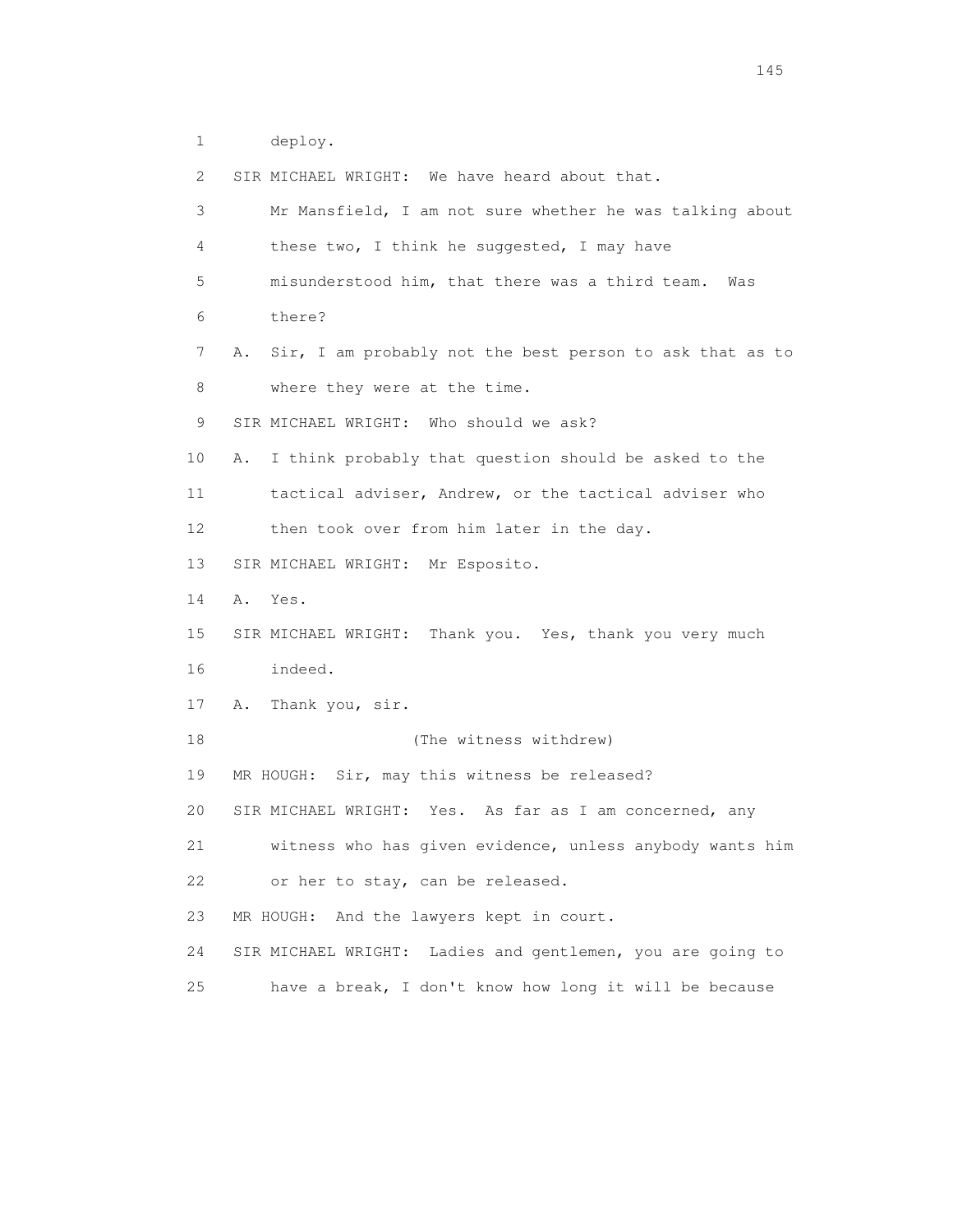1 what I am determined to do is bring you back here as 2 soon as possible while the screens go up. Would you 3 like to withdraw, please. 4 (In the absence of the jury) 5 SIR MICHAEL WRIGHT: Ladies and gentlemen, what I have asked 6 you to stay back for is simply to remind you that even 7 at this early stage, and I did hope I would not have to 8 do this yet, we have taken up one spare day, and indeed 9 we have lost a witness who is going to have to go over 10 until next week. What I am going to ask, please, and 11 I'm going to reinforce this from time to time, is please 12 to ask everybody to use the greatest possible economy in 13 questioning all these witnesses. Please, please no long 14 runs up to the wicket. 15 I have already said something in the course of the 16 PIRs about the amount of opinions that are going to be 17 ventilated, and I'm going to try to keep some sort of 18 check on that. 19 Can I ask you all to remember that my experience 20 over many, many years has been that police officers are 21 second only to lawyers in their ability to deliver long, 22 convoluted and complicated answers to equally long,

23 convoluted and complicated questions.

 24 Can I ask you all, please, to exercise a certain 25 amount of constraint and restraint and hopefully,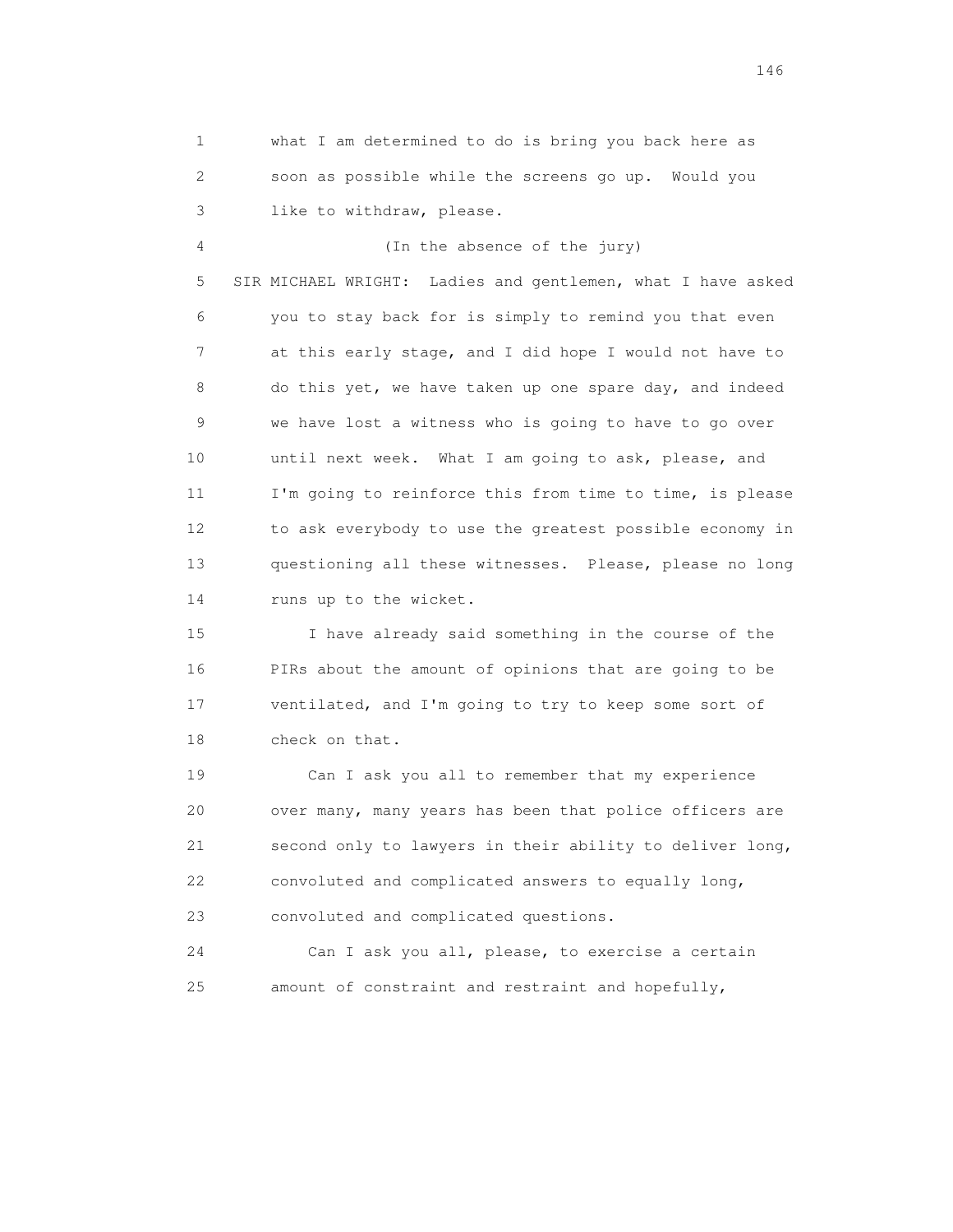1 although perhaps I am not too confident about this, the 2 witnesses will follow your example. 3 Mr Hough? 4 Housekeeping 5 MR HOUGH: Sir, I was hoping to use the time while the 6 screens are being constructed behind to deal with a few 7 matters of housekeeping. 8 SIR MICHAEL WRIGHT: I hope people are now getting on with 9 getting these screens in. 10 MR HOUGH: I think those responsible can hear you, sir. 11 I'm speaking at the moment about the timetable, and 12 the reason I stand is to make some proposals which 13 others can take instructions on over the next couple of 14 hours, so that we can hopefully achieve any necessary 15 changes by the end of today. 16 The witness Andrew we had hoped to make significant 17 progress with today. However, I know that my learned 18 friend Mr Mansfield has difficulty later this afternoon, 19 I understand that, it's of course not appropriate to 20 pass the buck on to his junior at very short notice with 21 an important witness, so Andrew we will -- 22 SIR MICHAEL WRIGHT: I'll bet she doesn't mind. 23 MR HOUGH: I am not going to put her under pressure. 24 The witness Andrew will therefore only be in-chief 25 today. Then on Monday, we will finish Andrew. There is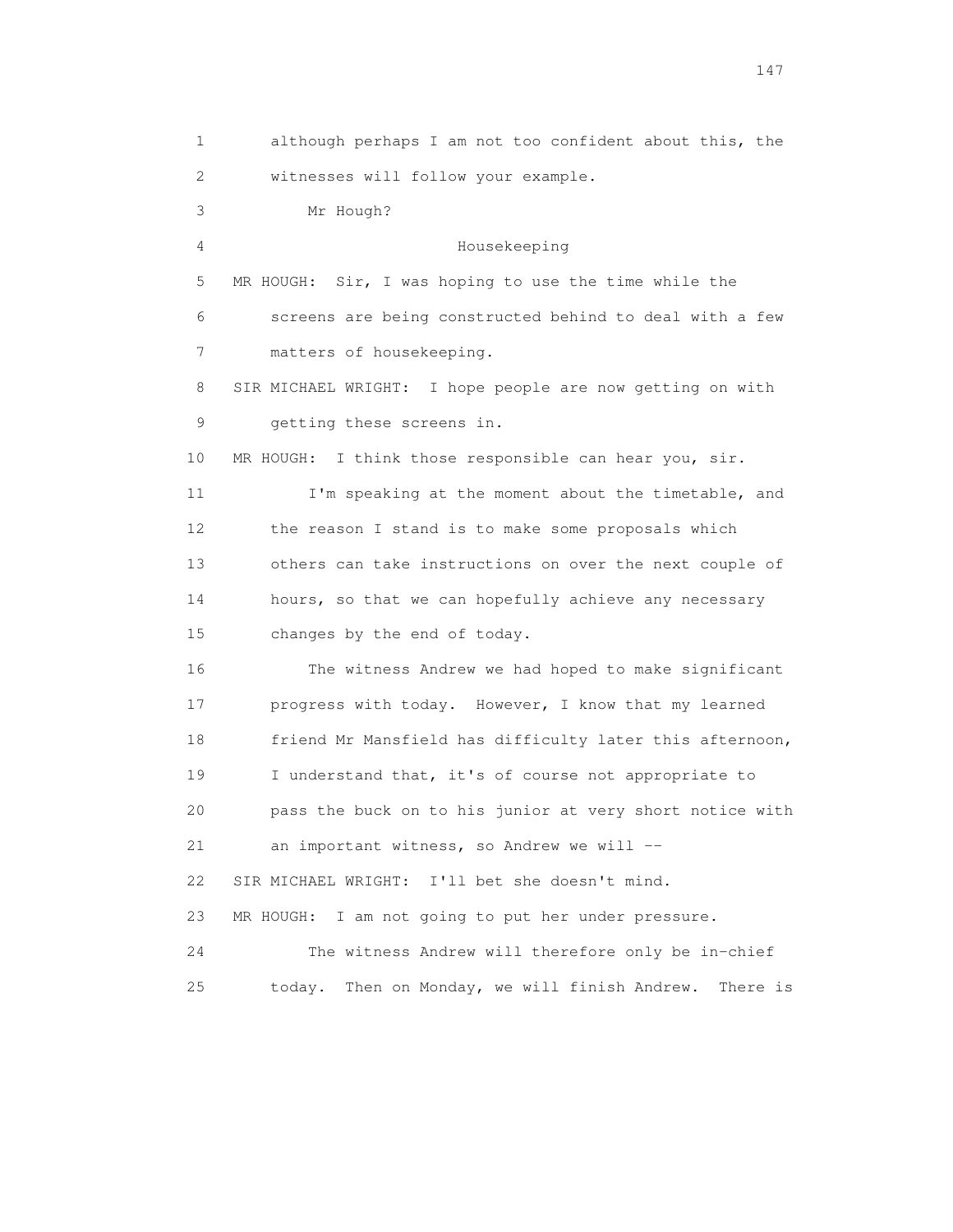1 then DAC Clarke.

 2 SIR MICHAEL WRIGHT: You have until 5 o'clock. It may be 3 a question of going out of order. 4 MR HOUGH: There may be a concern about going out of order 5 with that witness, given that he may be subject to some 6 criticisms which the police counsel may wish to respond 7 to. 8 Monday we will have the remainder of Andrew, 9 DAC Clarke and we hope also to fit in Inspector ZAJ, and 10 if we can  $-$  11 SIR MICHAEL WRIGHT: Then we will have caught up. 12 MR HOUGH: -- have DI Forteath on standby in case we can 13 start him on Monday. That may be overoptimistic. 14 Tuesday we propose to proceed as per the existing 15 timetable, that is partly because that day is difficult 16 for some counsel and witnesses have been chosen 17 carefully for that day. 18 Wednesday we propose to remove the existing 19 witnesses and to call Mr Boutcher, and we have spoken to 20 the MPS representatives about his availability and he 21 should be available to start on Wednesday. We 22 anticipate he will continue through until, for some of 23 Thursday, we would hope to get -- 24 SIR MICHAEL WRIGHT: Boutcher is starting on? 25 MR HOUGH: Starting Wednesday, continuing on to Thursday.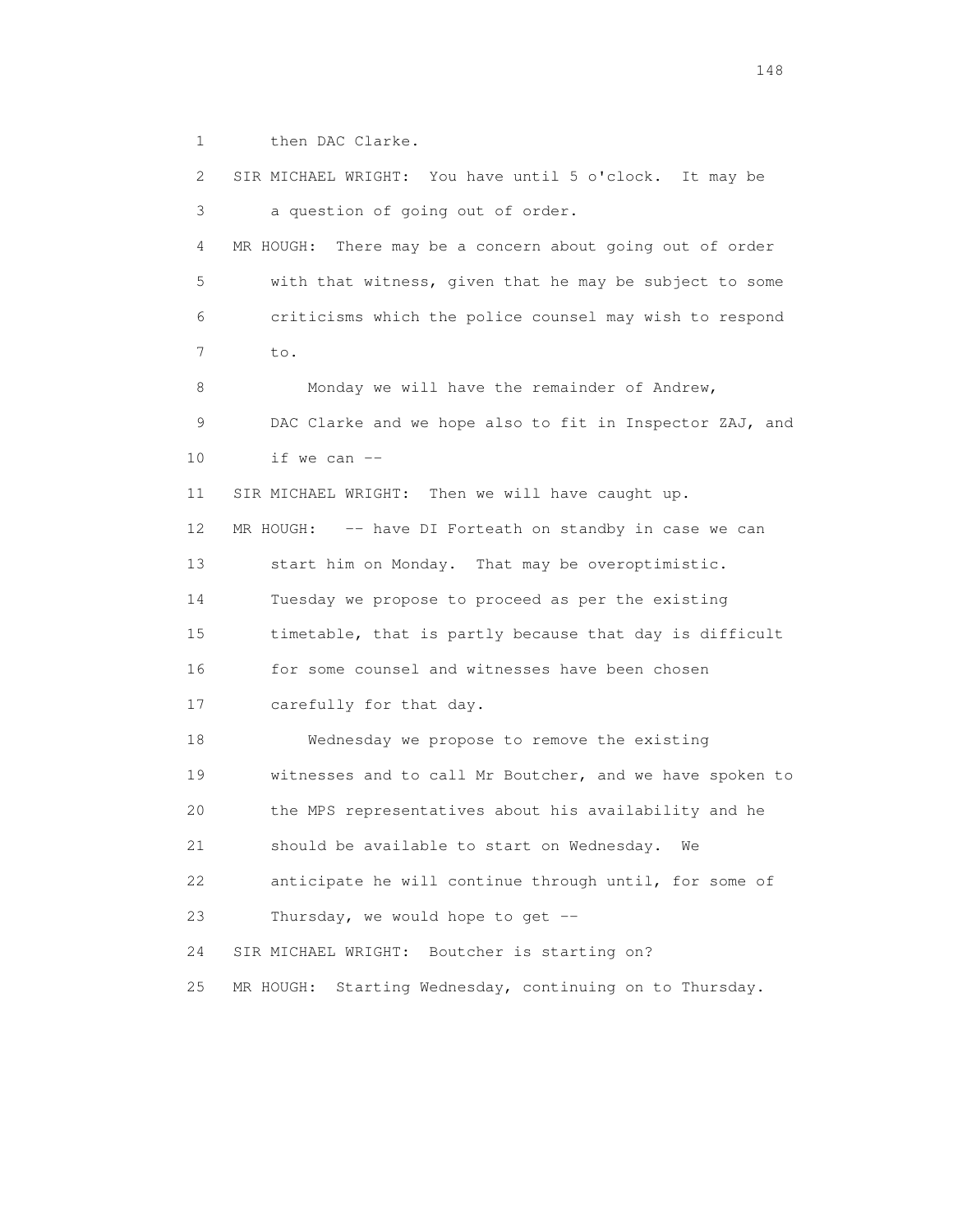1 Then Detective Superintendent Johnston, warned also for 2 Thursday. Then to sit on Friday next week, and to hope 3 to call Detective Inspector Whiddett, Owen, Alan and 4 Bernard, or as many of those as can be called, who had 5 been scheduled for Wednesday.

 6 That will leave us with Mr Lewindon, and Mr Cremin, 7 over. We propose to take Mr Cremin immediately after 8 DAC Dick on Wednesday the 8th and fit Mr Lewindon in 9 where we can as the weeks go by.

 10 Now, that's a quick proposal which others will be 11 able to take some instructions on. If there are any 12 insuperable difficulties with counsel making particular 13 days, then we can be told, or if there are difficulties 14 with witnesses making particular days. Obviously there 15 are difficulties about us asking people to give time 16 estimates for how long they will be with witnesses, both 17 because they don't know what other counsel will deal 18 with with a particular witness and also because it is 19 very difficult for us to work on the longest time 20 estimate from everybody for every particular witness. 21 SIR MICHAEL WRIGHT: Indeed. 22 MR HOUGH: That's housekeeping in relation to the timetable. 23 A couple of other matters. We were asked yesterday by

 24 the jury to provide a diagram of the command structure. 25 SIR MICHAEL WRIGHT: Yes.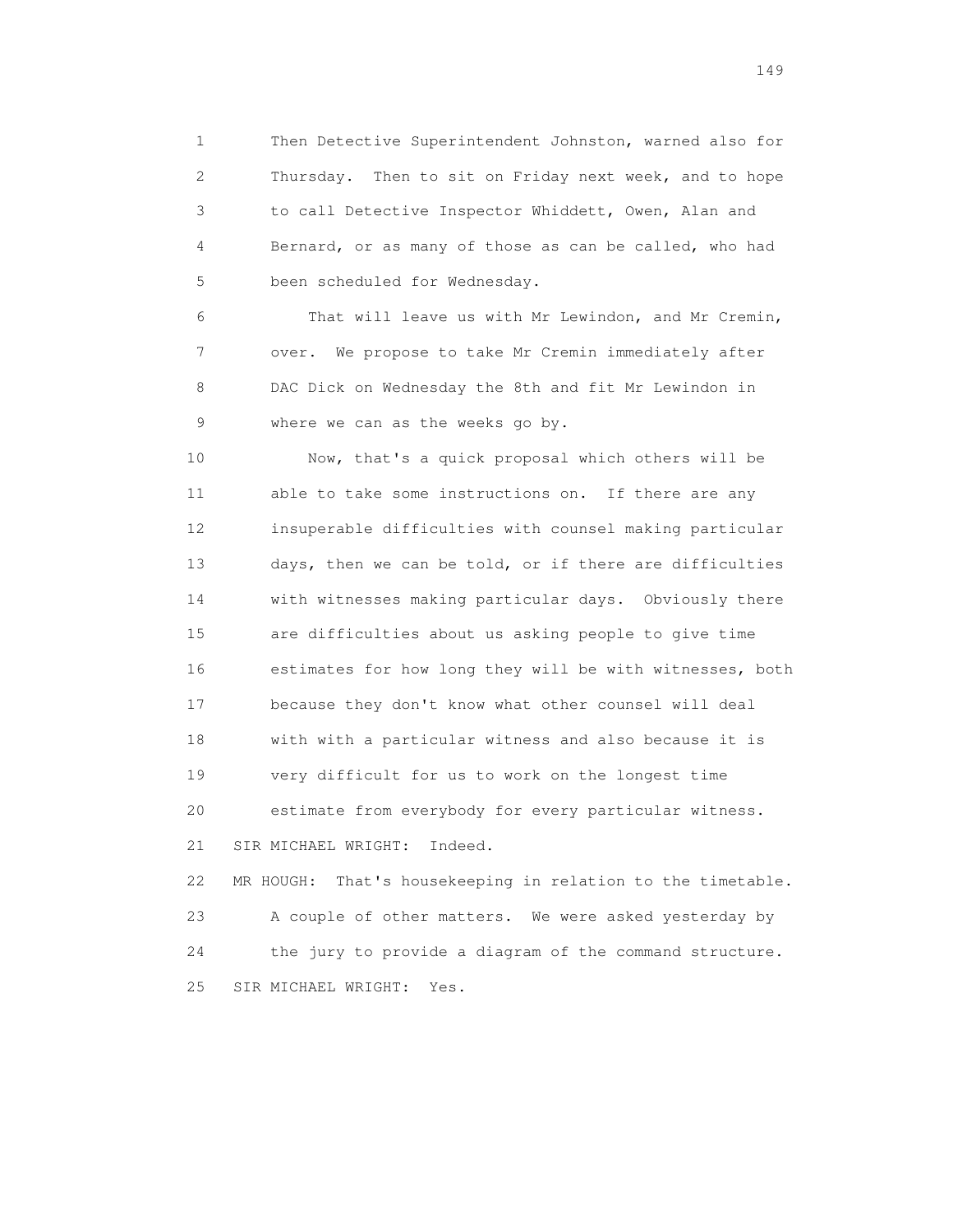1 MR HOUGH: Mr Hilliard and I are concerned that this should 2 be, at least at this stage, a simple document. 3 Something more complicated can be produced later. One 4 that was produced at the criminal trial was, to our 5 minds anyway, rather complicated and perhaps confusing 6 at this stage in the exercise. So we will ask others to 7 put their minds to that over the weekend. 8 Also, something that arose today with Mr White, 9 there are obviously concerns about different versions of 10 documents, some of which have not been fully redacted. 11 SIR MICHAEL WRIGHT: Yes. 12 MR HOUGH: If any concerns of that kind are brought to light 13 with us beforehand, we can do our best to avoid things 14 going on screen or to the jury. 15 SIR MICHAEL WRIGHT: That's important, to keep any such 16 document off the screen before it finds its way on to 17 the website. Very well. 18 MR HOUGH: Those are my comments, sir. 19 SIR MICHAEL WRIGHT: Thank you very much. I imagine you all 20 want to digest that, so we will rise now and as soon as 21 the screens are ready, we will all come back. 22 (3.00 pm) 23 (A short break) 24 (3.15 pm) 25 (In the absence of the jury)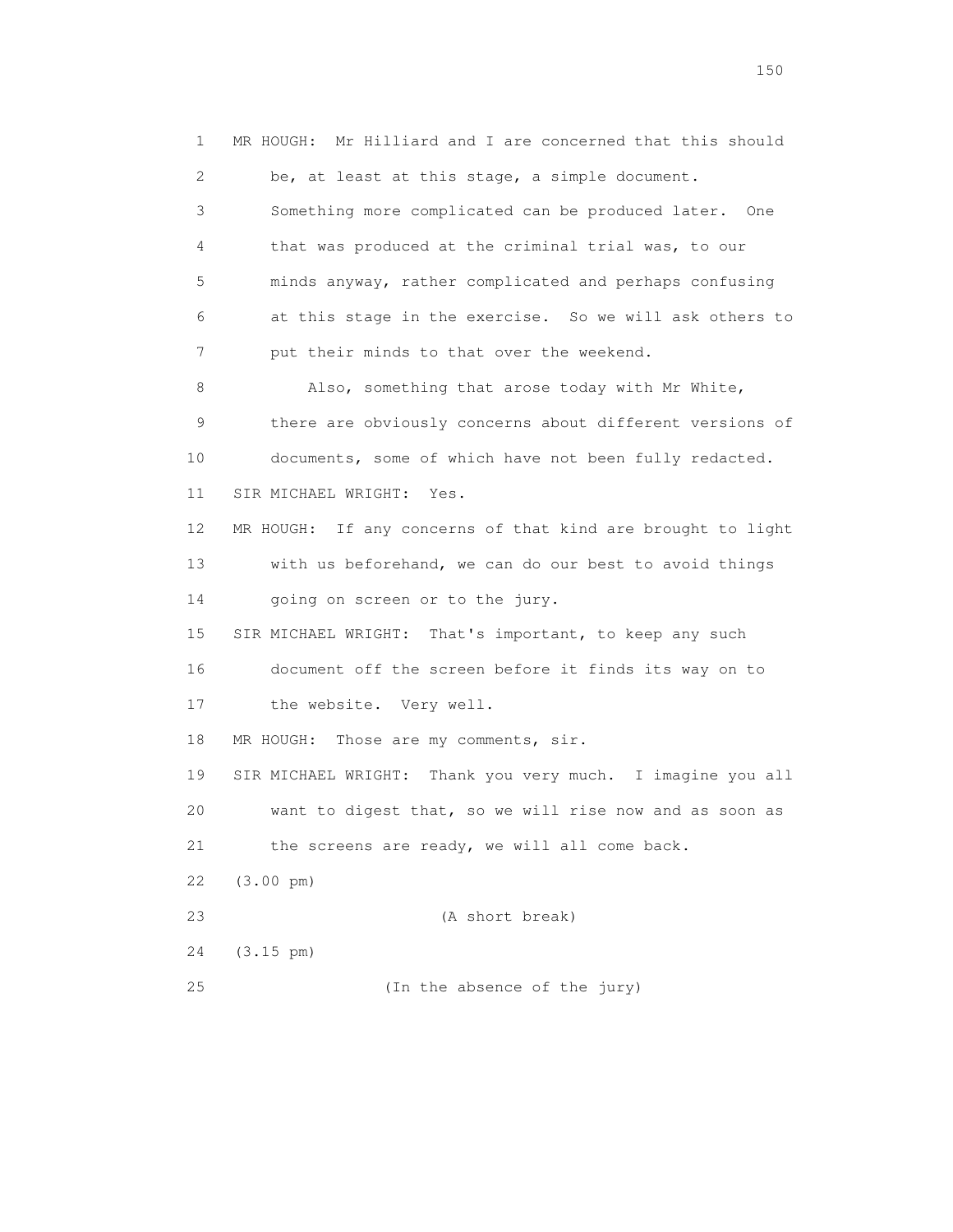1 MR HOUGH: Sir, I asked that you be brought in before the 2 jury for this reason: we are about to have our first 3 anonymous witness and I wanted to check and for all 4 persons in this room to check that they and everybody 5 else that they recognise in the room should be here. 6 SIR MICHAEL WRIGHT: Yes. Self-check, please. (Pause). 7 Including the interpreter, of course, and the family. 8 MR HOUGH: If there are any objections, similarly, to any 9 person who has been seen, then I would ask for those to 10 be made now. 11 SIR MICHAEL WRIGHT: Thank you. 12 MR HOUGH: Then perhaps the jury and the witness be brought 13 in, in the appropriate way. 14 SIR MICHAEL WRIGHT: Check the screens are off at the other 15 end and in the annex. 16 (Pause) 17 (In the presence of the jury) 18 SIR MICHAEL WRIGHT: In fact, Mr Hough, is the interpreter 19 in here or still in the booth outside? 20 MR HOUGH: I believe the interpreter is still in the booth. 21 SIR MICHAEL WRIGHT: That's all right, I would assume that 22 will work. Yes, very well. And the witness? 23 CODENAME "ANDREW" (sworn) 24 SIR MICHAEL WRIGHT: Thank you, please sit down. 25 Questions from MR HOUGH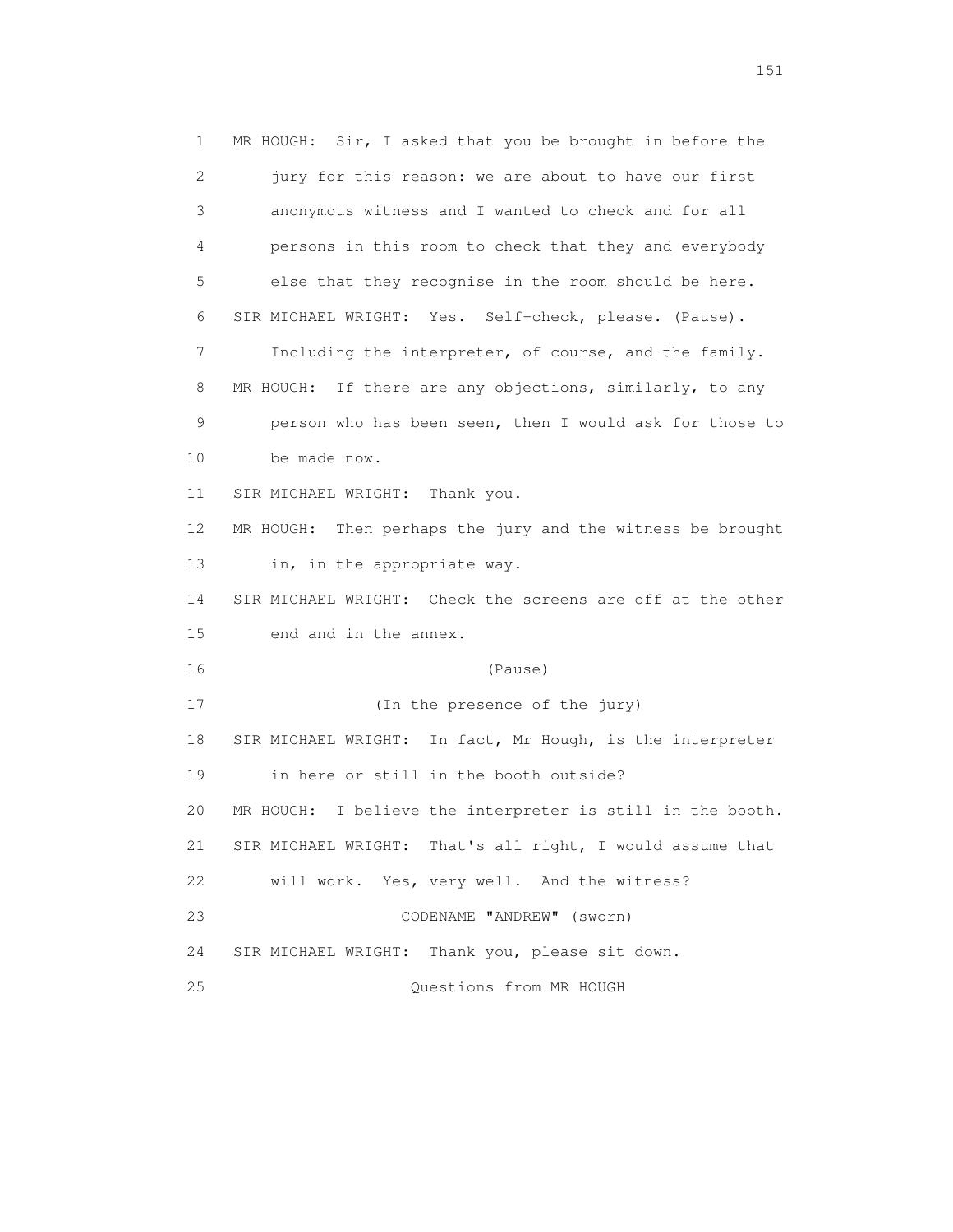1 MR HOUGH: My name is Jonathan Hough and I will ask you 2 questions first on behalf of the Coroner, then you will 3 be asked questions by others. 4 A. Yes, sir. 5 Q. You didn't announce your name like the other police 6 officers we have heard from so far because you have been 7 granted anonymity by application of legal principles by 8 the Coroner, and you have been given the name "Andrew", 9 I think? 10 A. Correct, sir. 11 Q. And you were also given the same name for the criminal 12 trial last year? 13 A. That is correct, sir. 14 Q. And you gave evidence during the course of that trial? 15 A. I did, sir. 16 Q. Certainly in 2005 you were in the CO19 firearms branch 17 of the Metropolitan Police? 18 A. I was, sir. 19 Q. You were of Chief Inspector substantive rank but I think 20 you were an acting superintendent at the time? 21 A. On that day, sir, yes. 22 Q. You have also been referred to by others and in some 23 documents as a senior tactical adviser at the time? 24 A. Senior firearms tactical adviser, yes, sir. 25 Q. You had yourself at that time been qualified as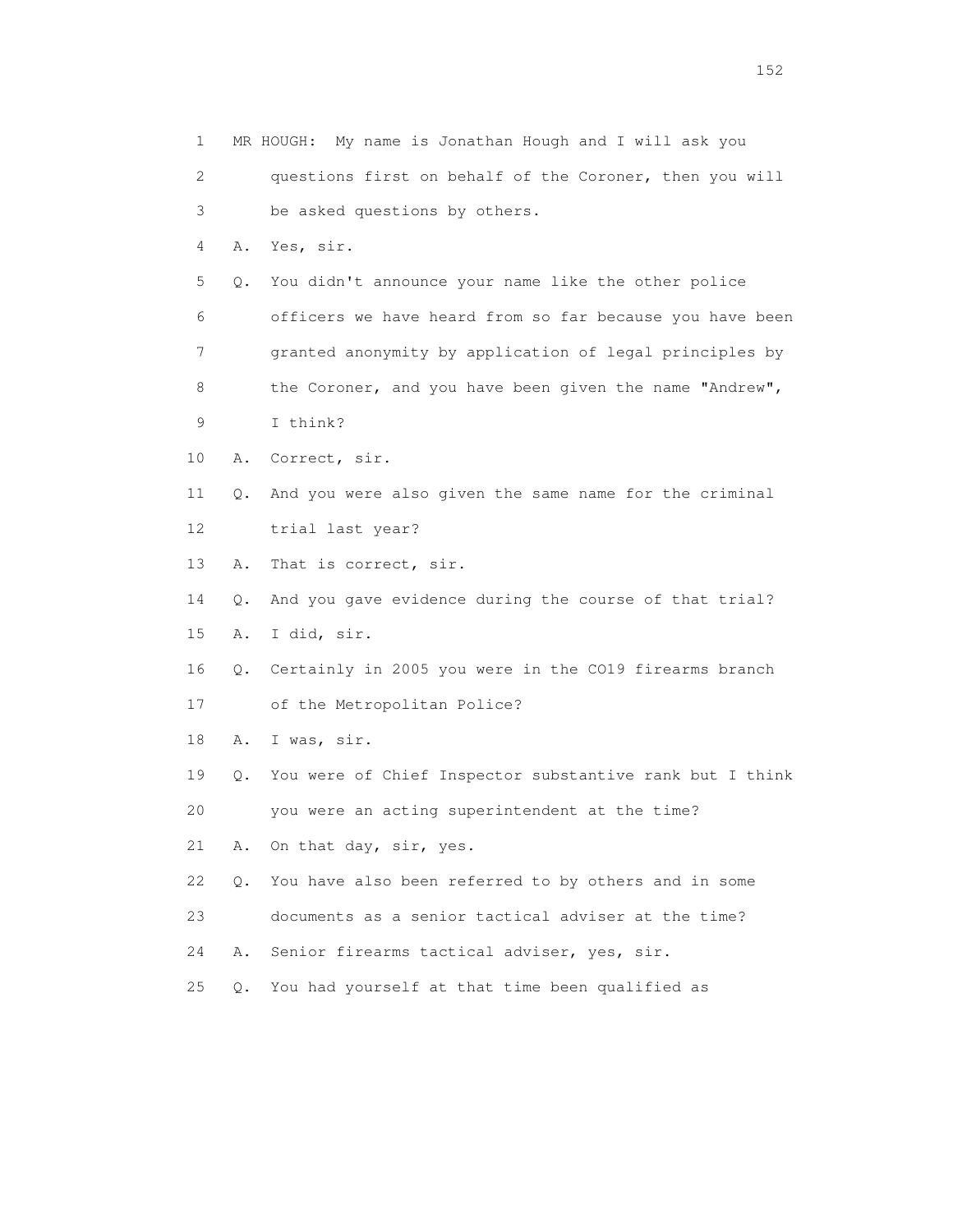1 a specialist firearms officer for a period of ten years 2 or more? 3 A. That's correct, sir. 4 Q. You had been involved in the training of other officers? 5 A. Correct, sir. 6 Q. And I think you had also been involved in training 7 officers in the Kratos and Clydesdale strategies? 8 A. I had not, sir. 9 Q. You had not at that time? 10 A. No, sir. 11 Q. Have you since? 12 A. No, sir. 13 Q. Were you aware of those strategies at that time? 14 A. Yes, sir. 15 Q. Can we move on to the date of 21 July, on that day 16 I think you were acting superintendent for operations 17 for CO19 firearms branch? 18 A. I was on that day, sir. 19 Q. As I have said, you have been referred to as a duty 20 tactical adviser. Can you explain, because we have not 21 actually heard from anybody within CO19 yet, what the 22 function of a tactical adviser is, very briefly, and to 23 what extent he's part of the command structure as 24 a whole? 25 A. The tactical adviser's role is to advise the command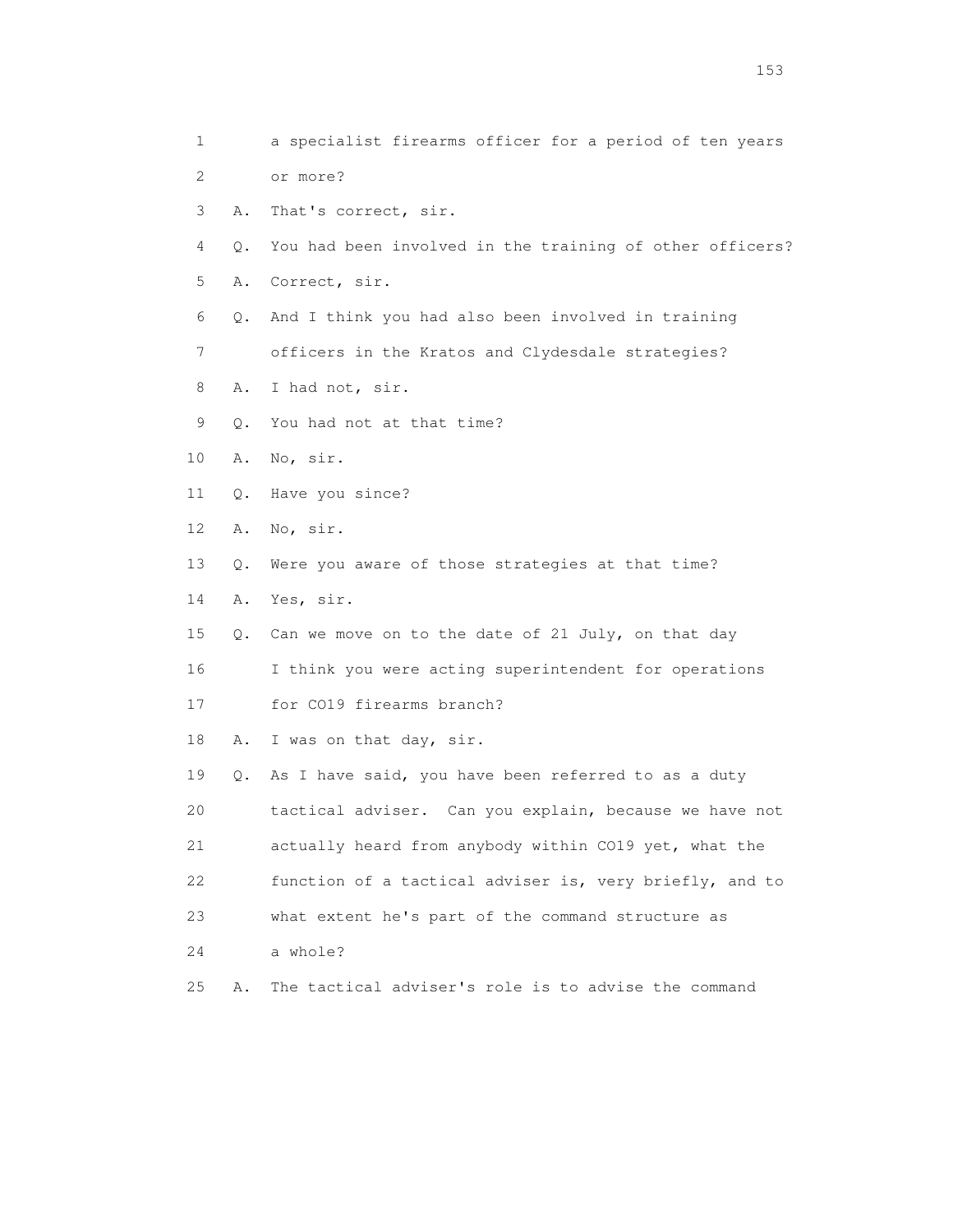| 1  |    | team, principally the Silver Commander, around tactical    |
|----|----|------------------------------------------------------------|
| 2  |    | options and tactics that can be implemented to resolve     |
| 3  |    | a particular problem where the use of firearms are         |
| 4  |    | required.                                                  |
| 5  | Q. | Was it also your function to ensure that sufficient        |
| 6  |    | resources were in place for operations that were ongoing   |
| 7  |    | at that time?                                              |
| 8  | Α. | In regard to this particular operation, that would have    |
| 9  |    | been one of my functions.                                  |
| 10 | Q. | Was it also one of your functions, and we have heard       |
| 11 |    | about this very briefly, to keep an ongoing log of         |
| 12 |    | decisions you were making and resources that you were      |
| 13 |    | aware of?                                                  |
| 14 | Α. | Yes, sir.                                                  |
| 15 | Q. | Physically, was that log a section in a ring-binder that   |
| 16 |    | you would have with you?                                   |
| 17 | Α. | Yes, sir.                                                  |
| 18 |    | Q. Perhaps we can have handed out to the jury a section of |
| 19 |    | that, and if we can have it on screen, it starts at        |
| 20 |    | Perhaps I can hand a copy to you as well.<br>D7678.        |
| 21 |    | (Handed).                                                  |
| 22 |    | Before we go through that, can I deal with some            |
| 23 |    | matters of background? There are, I think, at any given    |
| 24 |    | time a limited number of specialist firearms officer       |
| 25 |    | teams available to the Metropolitan Police?                |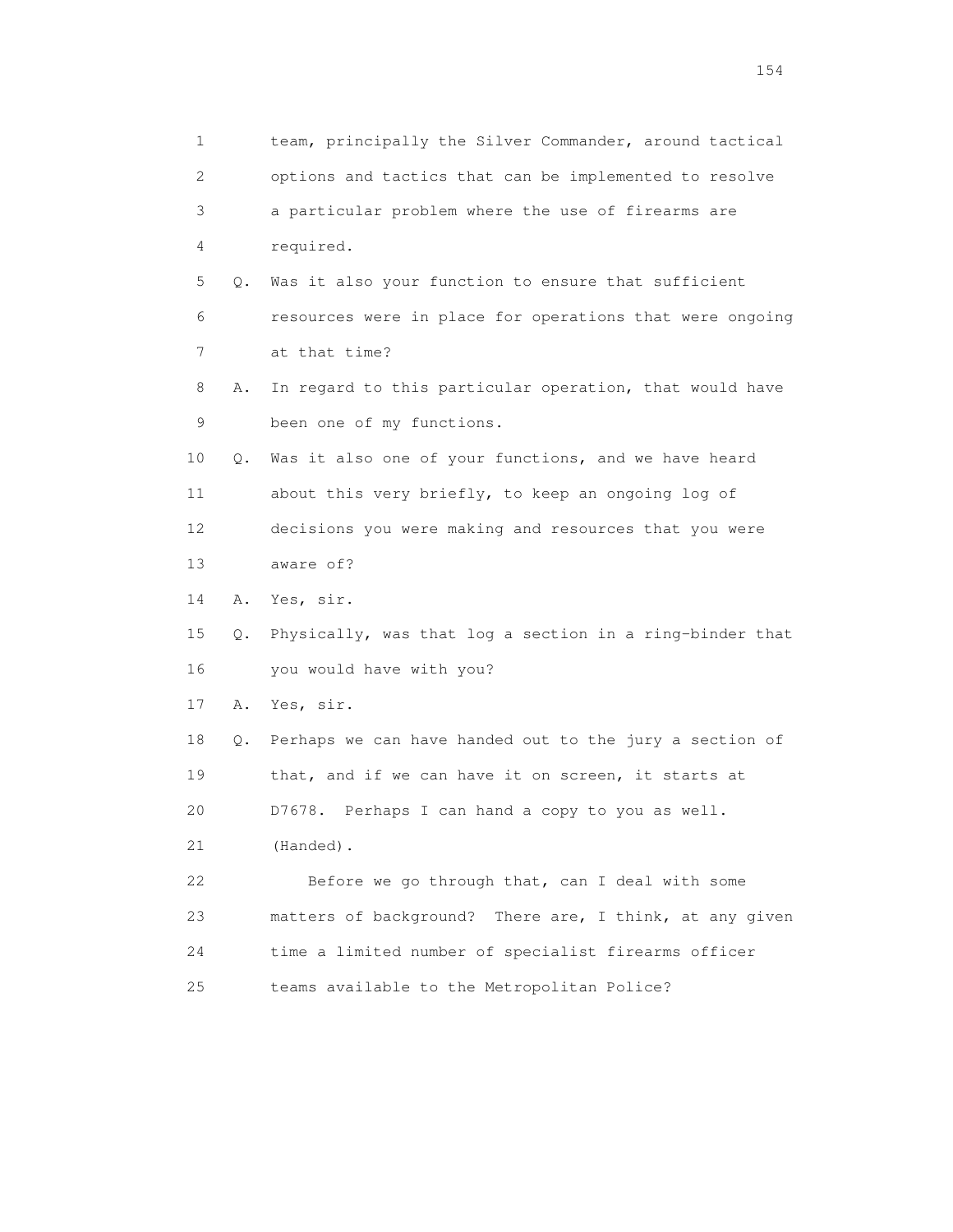- 1 A. Correct, sir.
- 2 Q. Certainly in 2005 those teams were designated by
- 3 colours?
- 4 A. Correct, sir.

 5 Q. We just heard from the last witness that the numbers in 6 a team would vary but would certainly be more than ten; 7 is that right?

 8 A. The establishment at that time was one sergeant in 9 charge of the team, and up to 12 Constables on that

- 10 team, and there were six teams.
- 11 Q. But it's fair to say that all six teams wouldn't be on 12 duty at any one time?
- 13 A. On certain days, yes, most days no.
- 14 Q. If they were on duty, would they work in a shift
- 15 pattern, or how would it work?
- 16 A. There was a shift rota at that time. Would you like me 17 to explain that?
- 18 Q. Yes, please.

 19 A. One of the teams would be rostered to work from 7 am to 20 3 pm, that would be known as the early 1 team. There 21 would be a second and third team, early 2 team and early 22 3 team, they were rostered to work from 8 am to 4 pm. 23 There would be one team always training in that week. 24 There would be another team rostered to work a late 25 turn, 3 pm to 11 pm and then the sixth team may either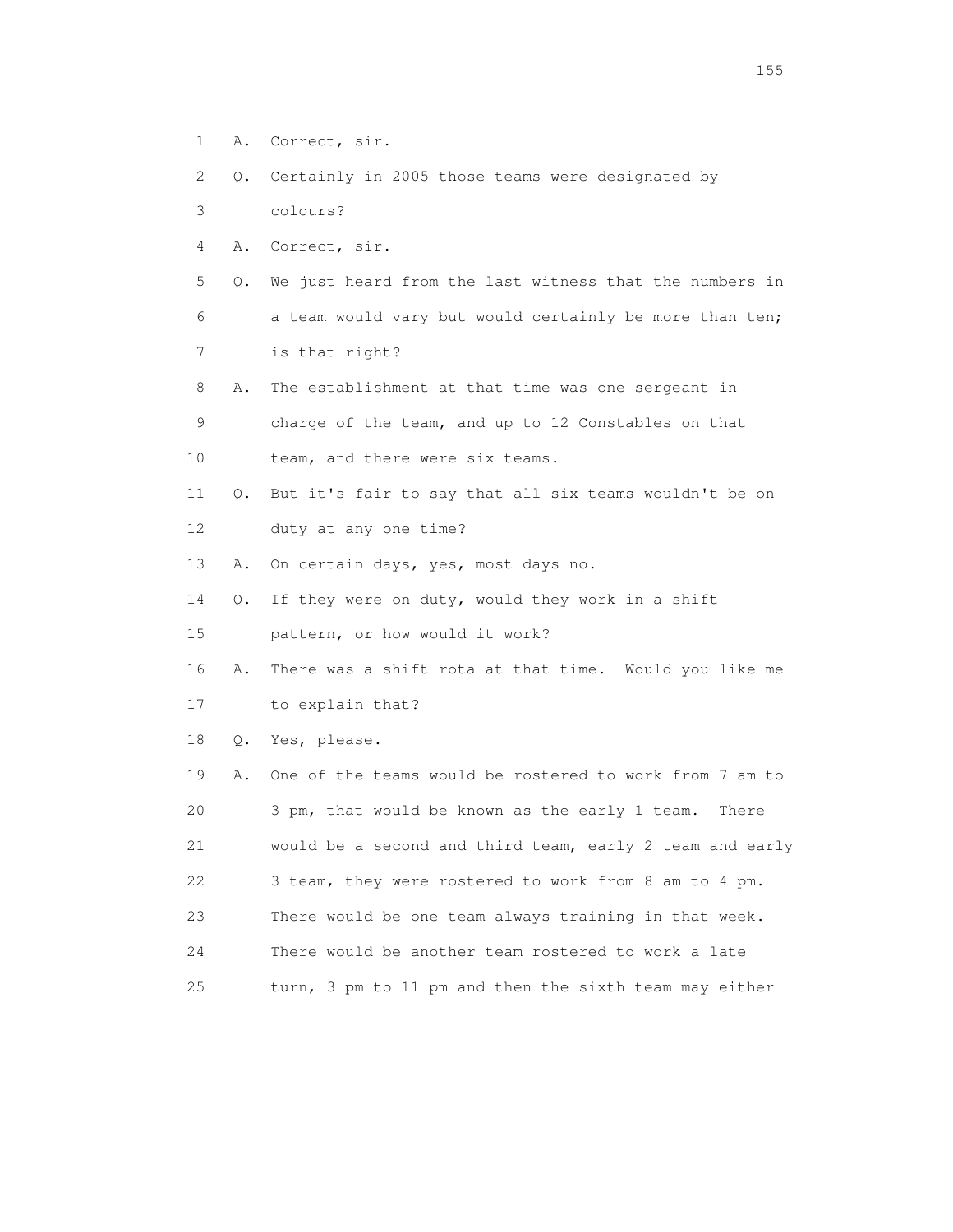1 be off or, depending on the day of the week, covering 2 a spare shift. 3 Q. Thank you. Was there any movement of officers between 4 the different teams? 5 A. Regularly, sir. 6 Q. Were multiple teams sometimes used for one operation or 7 even one site? 8 A. Correct, sir. 9 Q. Now, I think it was the black team which was deployed to 10 Stockwell underground station in the incident that we 11 are dealing with? 12 A. A combination of black and another colour team, sir. 13 Q. Just to be clear to everybody, what was the other colour 14 which also -- 15 A. I cannot recall that detail, sir. 16 Q. We will come to that. We have also heard about the 17 orange team. Is it right that that was a team of 18 Specialist Firearms Officers who were on standby 19 overnight in the shift from 3 pm on the 21st July to 20 8 am on the 22nd July? 21 A. Correct, sir, that would have been the late turn team 22 rostered for the 21st, who I then kept on duty. 23 Q. We will see where they went. Then another team that we 24 I think have heard of, the grey team I think had been on 25 duty on 21 July?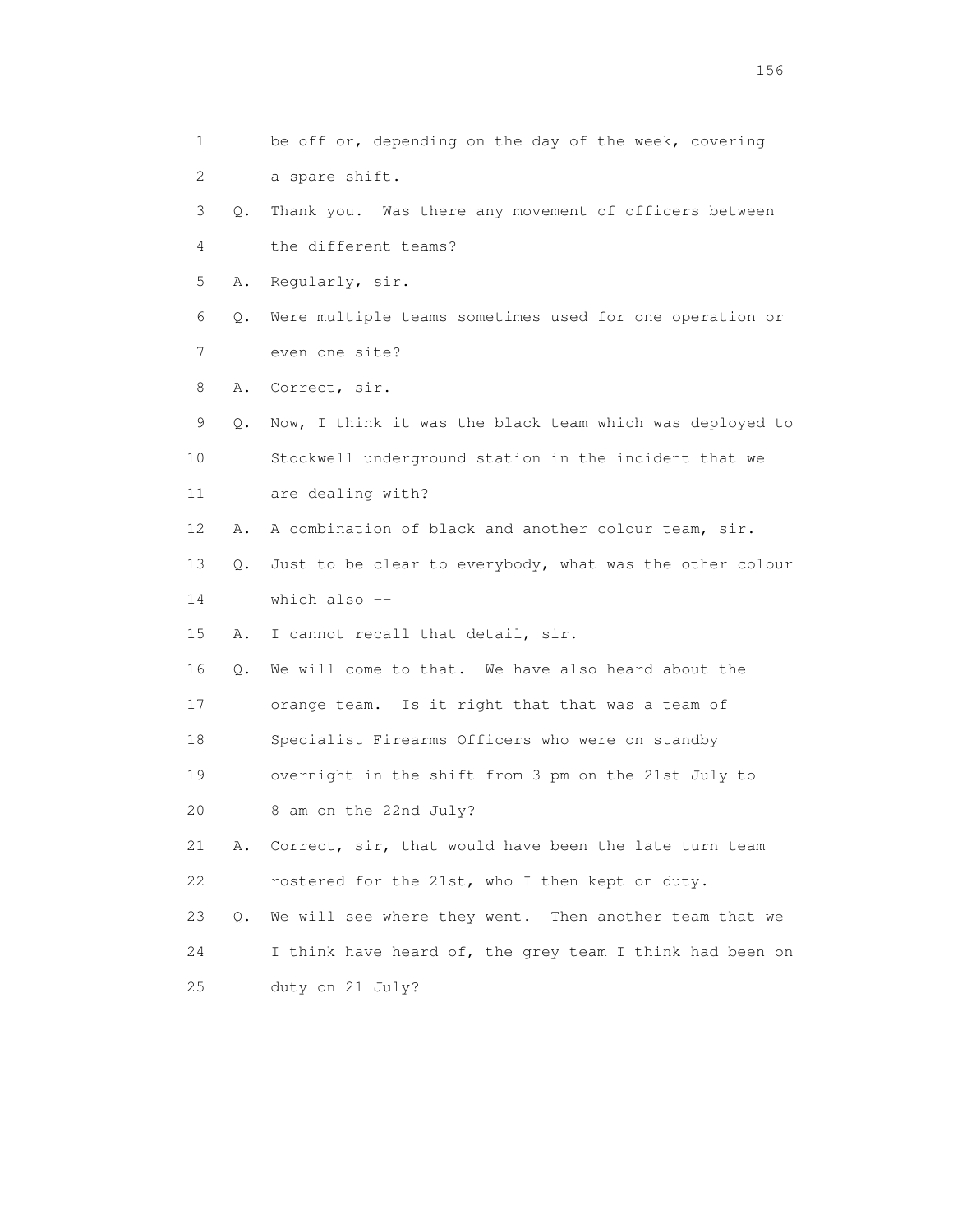1 A. Yes, they had commenced sometime in the morning on the 2 21st. 3 Q. I think that they had actually worked straight through 4 until 2.15 am on the 22nd? 5 A. That is correct, I think they worked until 2.15, I don't 6 think they got off shift until about 4 am. 7 Q. From there, they were sent to a hotel to get some sleep; 8 correct? 9 A. That's correct, sir. 10 Q. And due to return to duty at 10 am? 11 A. 10 am, sir, yes. 12 Q. Is it right that that team actually took over from the 13 other team, black and partly another colour, at 14 Scotia Road after the shooting? 15 A. I don't know, sir. 16 Q. Again we may be able to show that on some documents. 17 The other teams due to come on duty at 7 am, do you know 18 what colours they included? 19 A. The next day, that would have been certainly black team. 20 Q. Any others? 21 A. There was a TST, a tactical support team, they were also 22 coming on duty at 7 am. But it's quite probable that 23 the other colour teams would have come on shift at 24 around that time as well because of the events of the 25 21st.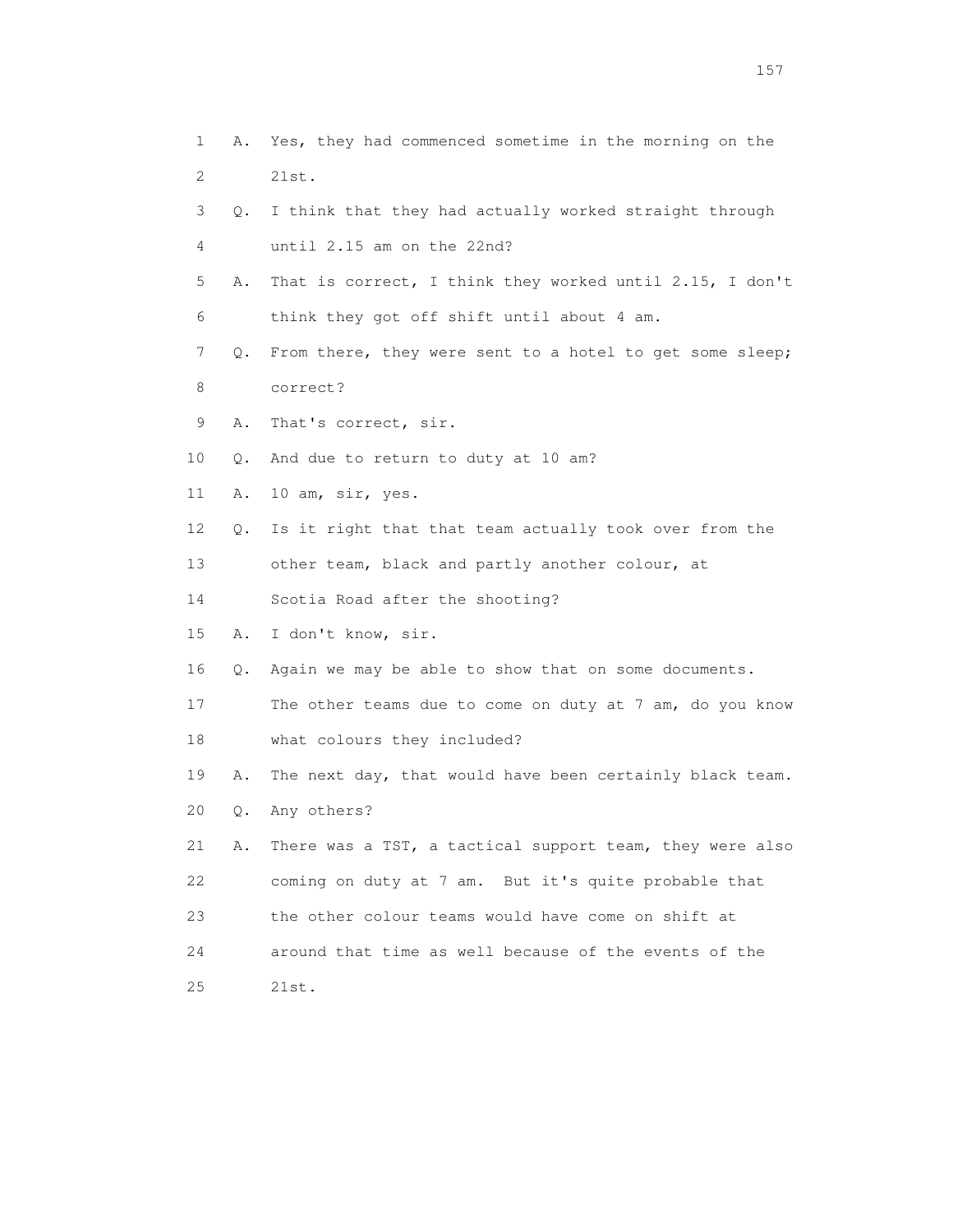| 1  | Q.        | Tactical Support Team, just so that everybody is clear,  |
|----|-----------|----------------------------------------------------------|
| 2  |           | they are officers also within CO19 but not quite of the  |
| 3  |           | elite training level of SFOs; is that right?             |
| 4  | Α.        | Not quite at the same training standards as the SFOs.    |
| 5  | $Q$ .     | Still highly trained officers?                           |
| 6  | Α.        | Very highly trained, sir.                                |
| 7  | Q.        | Can we start with the log and look, please, at a page    |
| 8  |           | entitled "operational policy log" and it has a 1 in the  |
| 9  |           | top right-hand corner, D7678. This is the start of the   |
| 10 |           | log you were keeping during the 21 July?                 |
| 11 | Α.        | Yes, that's correct, sir.                                |
| 12 | Q.        | The first entry we see, you noting at 2 pm, we see your  |
| 13 |           | name and then 2 pm?                                      |
| 14 | Α.        | That's correct, sir.                                     |
| 15 | Q.        | And then above that, the four explosions noted, and      |
| 16 |           | a record of the resources available at that time.<br>The |
| 17 |           | black team?                                              |
| 18 | Α.        | Black team.                                              |
| 19 | Q.        | This is 2 pm on 21 July so on shift at that time, as for |
| 20 |           | Kratos response, spontaneous suspected suicide bombers?  |
| 21 | Α.        | Correct, sir.                                            |
| 22 | $Q$ .     | TST, tactical support teams, as we have heard about, as  |
| 23 |           | mobile support?                                          |
| 24 | Α.        | Correct, sir.                                            |
| 25 | $\circ$ . | And then blue and grey teams for pre-planned operations  |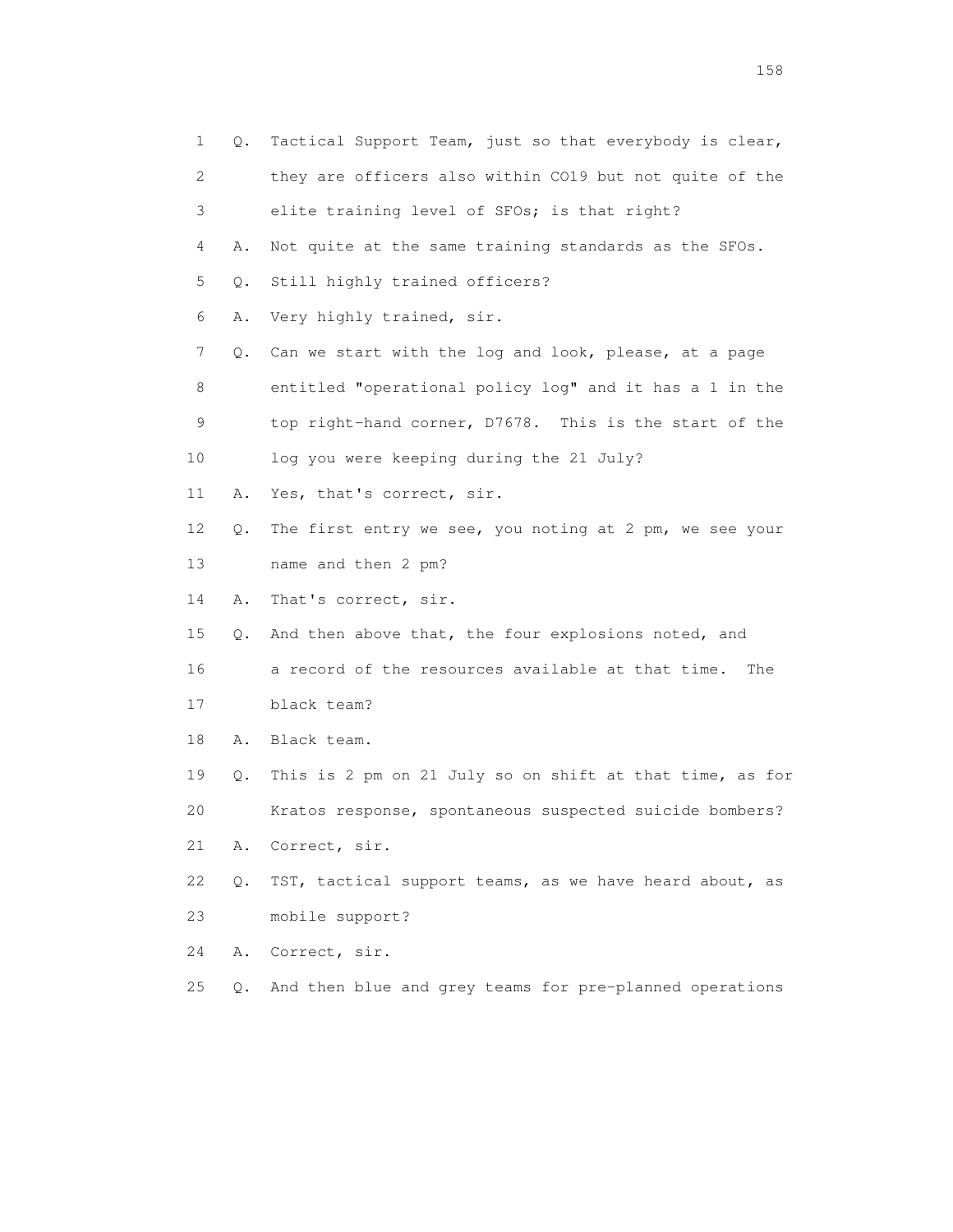1 to provide options for commanders for those operations? 2 A. Correct, sir. 3 Q. You are also recording that Inspector ZAJ would be 4 responsible for Kratos People operations, so spontaneous 5 suicide bomber operations? 6 A. He would be the adviser to the senior officer there. 7 Q. And you recorded as liaison to the Anti-Terrorist 8 Branch? 9 A. That's correct, sir. 10 Q. Moving down the page, this is at 5 pm, you record that 11 additional resources had now come onstream and had been 12 deployed. The orange team available for pre-planned 13 operations? 14 A. That's correct, sir. 15 Q. Black remaining for spontaneous information about 16 suicide bombers? 17 A. Correct, sir. 18 Q. Tactical Support Team to provide uniform patrols and 19 both you and Inspector ZAJ performing the roles you had 20 been performing three hours previously? 21 A. That's correct. 22 Q. At this time you are recording the resources available? 23 A. Yes, sir. 24 Q. Then at 6.30, next entry, you say "First one now 25 released and to return 7 am Friday" so Friday is the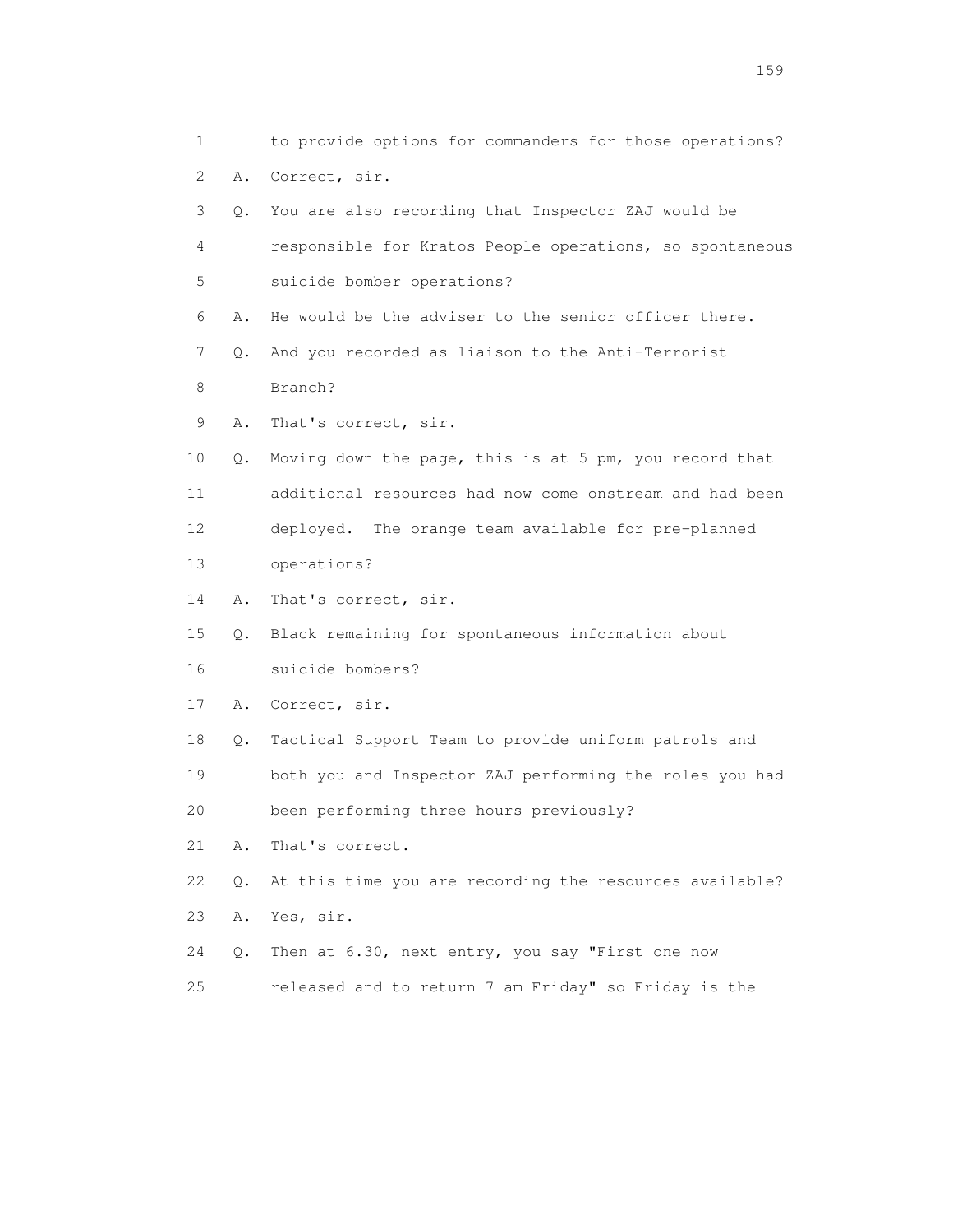1 22nd. Is first one a reference to the black team? 2 A. No, sir, that's TST1. 3 SIR MICHAEL WRIGHT: Is that two separate TSTs then? 4 A. At that time, sir, there were two TST teams, and there 5 was TST1. 6 SIR MICHAEL WRIGHT: Do I have this right, then, there were 7 in fact three, as at 2 o'clock in the afternoon, teams 8 of SFO officers; is that right? That's to say black, 9 blue and grey. 10 A. Yes, sir, blue team that week were training and grey 11 team were out on another operation, but all those 12 resources were available to me to be recalled to support 13 this anti-terrorist operation. 14 SIR MICHAEL WRIGHT: Blue and grey had in fact fixed jobs to 15 do, one was training and one was allocated to 16 an operation. 17 A. Yes, sir. 18 SIR MICHAEL WRIGHT: But they could have been called in in 19 an emergency. 20 A. Yes, sir. 21 SIR MICHAEL WRIGHT: I see, thank you. 22 MR HOUGH: The next entry, I think, starts at the end of 23 this page, in four from Inspector ZAJ and runs on to the 24 next page where we see your name at the bottom. 25 A. That's correct, sir.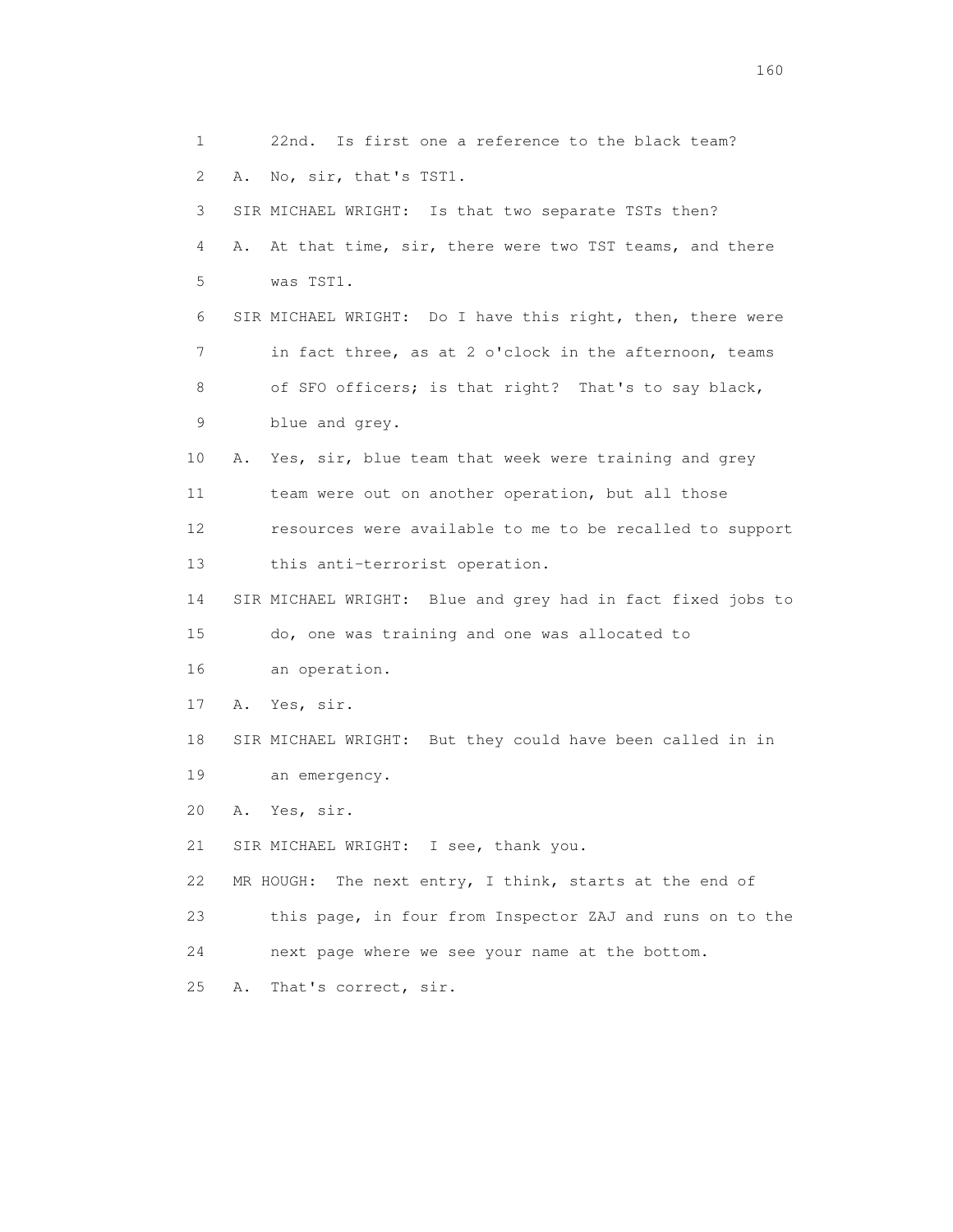| $\mathbf{1}$ | Q.        | Can you help us as to when that entry was made?          |
|--------------|-----------|----------------------------------------------------------|
| 2            | Α.        | That entry was made at 8 pm.                             |
| 3            | Q.        | So we can see the 8 slightly cut off at the bottom       |
| 4            |           | right-hand corner of page 2. It looks like an 8R?        |
| 5            | Α.        | 8 pm, sir.                                               |
| 6            | Q.        | Just running through that, it recorded that              |
| 7            |           | Inspector ZAJ had attended the Anti-Terrorist Branch     |
| 8            |           | meeting and had provided information to you?             |
| 9            | Α.        | Yes, sir.                                                |
| 10           | Q.        | Do you know what time was the meeting that he had        |
| 11           |           | attended?                                                |
| 12           | Α.        | No, sir.                                                 |
| 13           | Q.        | We know he had certainly been at one at 5.15 that        |
| 14           |           | evening, and he may also have been at one around 6 pm.   |
| 15           | Α.        | I didn't know the time, sir.                             |
| 16           | 0.        | Yes. You then record that:                               |
| 17           |           | "One SFO team was required for pre-planned/Kratos        |
| 18           |           | option, 24 hours a day until further notice".            |
| 19           |           | So that was recording that you needed one as             |
| 20           |           | a contingency?                                           |
| 21           | Α.        | Yes, sir.                                                |
| 22           | $Q$ .     | No specific site or operation at that point?             |
| 23           | Α.        | No, sir.                                                 |
| 24           | $\circ$ . | You are recording again "four suspects all decamped",    |
| 25           |           | that's the four bomber suspects who had left the scenes? |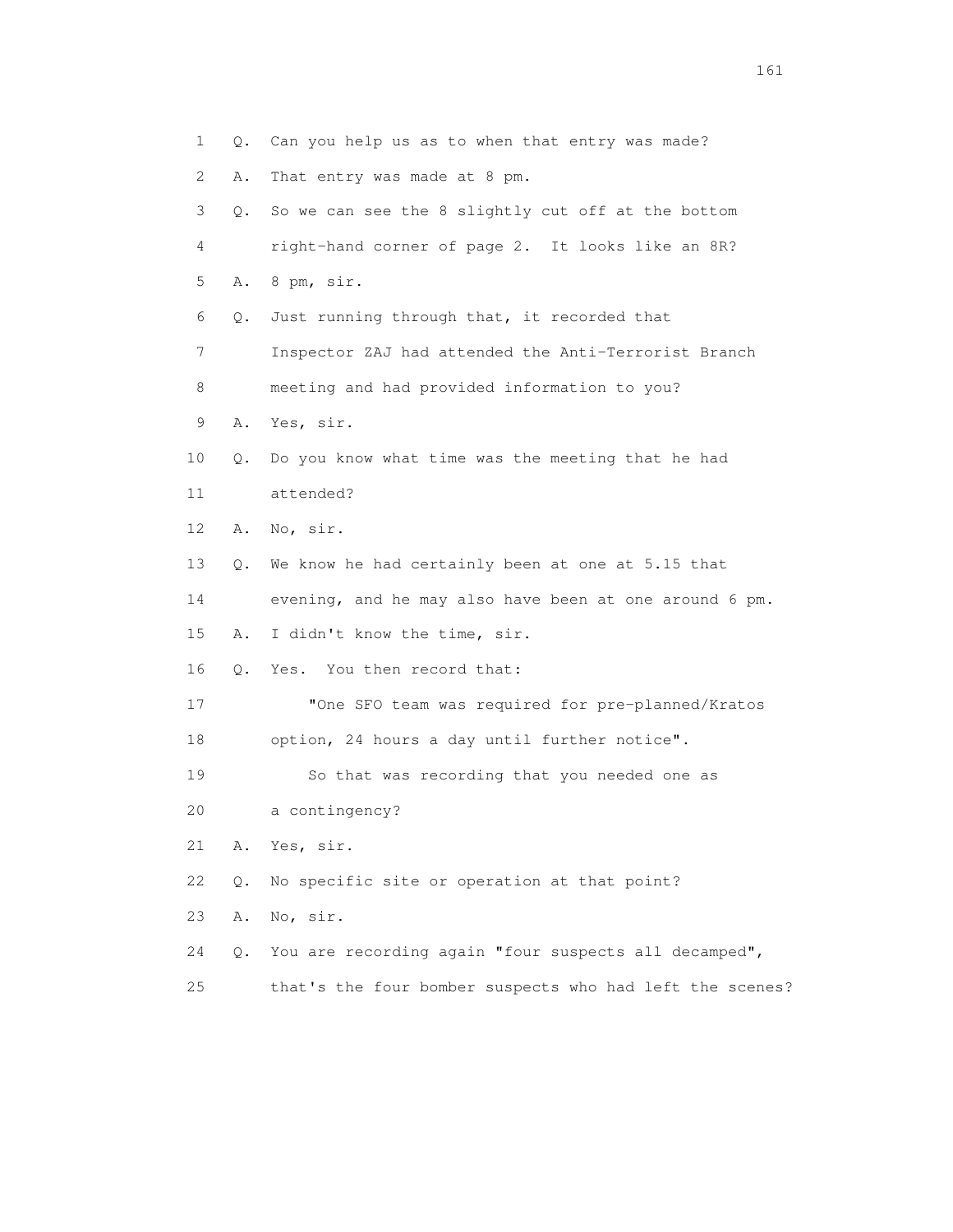1 A. Yes, sir.

2 Q. And "outstanding", so not caught.

| 3               |    | "Arrangements in place for SFO cover as shown over.      |
|-----------------|----|----------------------------------------------------------|
| 4               |    | Orange team will provide ND", that's night duty,         |
| 5               |    | I think?                                                 |
| 6               | Α. | Yes, sir.                                                |
| 7               | Q. | " cover although slightly reduced on what will follow    |
| 8               |    | at 7 am on 22 July 05 due to lack of intelligence of     |
| 9               |    | suspects at this time and resources available".          |
| 10              | Α. | That's correct, sir.                                     |
| 11              | Q. | When you say "slightly reduced on what will follow at    |
| 12 <sup>°</sup> |    | 7 am", perhaps can you just explain what you mean by     |
| 13              |    | that?                                                    |
| 14              | Α. | During the afternoon, I had worked with Trojan 80 to     |
| 15              |    | look at how we were best going to resource this          |
| 16              |    | requirement and it was felt that we needed an ideal      |
| 17              |    | number of officers to give us maximum flexibility to     |
| 18              |    | sort any problems that may come out during the           |
| 19              |    | afternoon. Orange team at that time did not have the     |
| 20              |    | full numbers that we would have available to us at 7 am, |
| 21              |    | and based on sort of a risk assessment and my sort of    |
| 22              |    | management of the numbers that were needed, I was happy  |
| 23              |    | to go with orange team on those numbers.                 |
| 24              | Q. | So orange team not at full strength but you were happy   |
| 25              |    | with them as they were?                                  |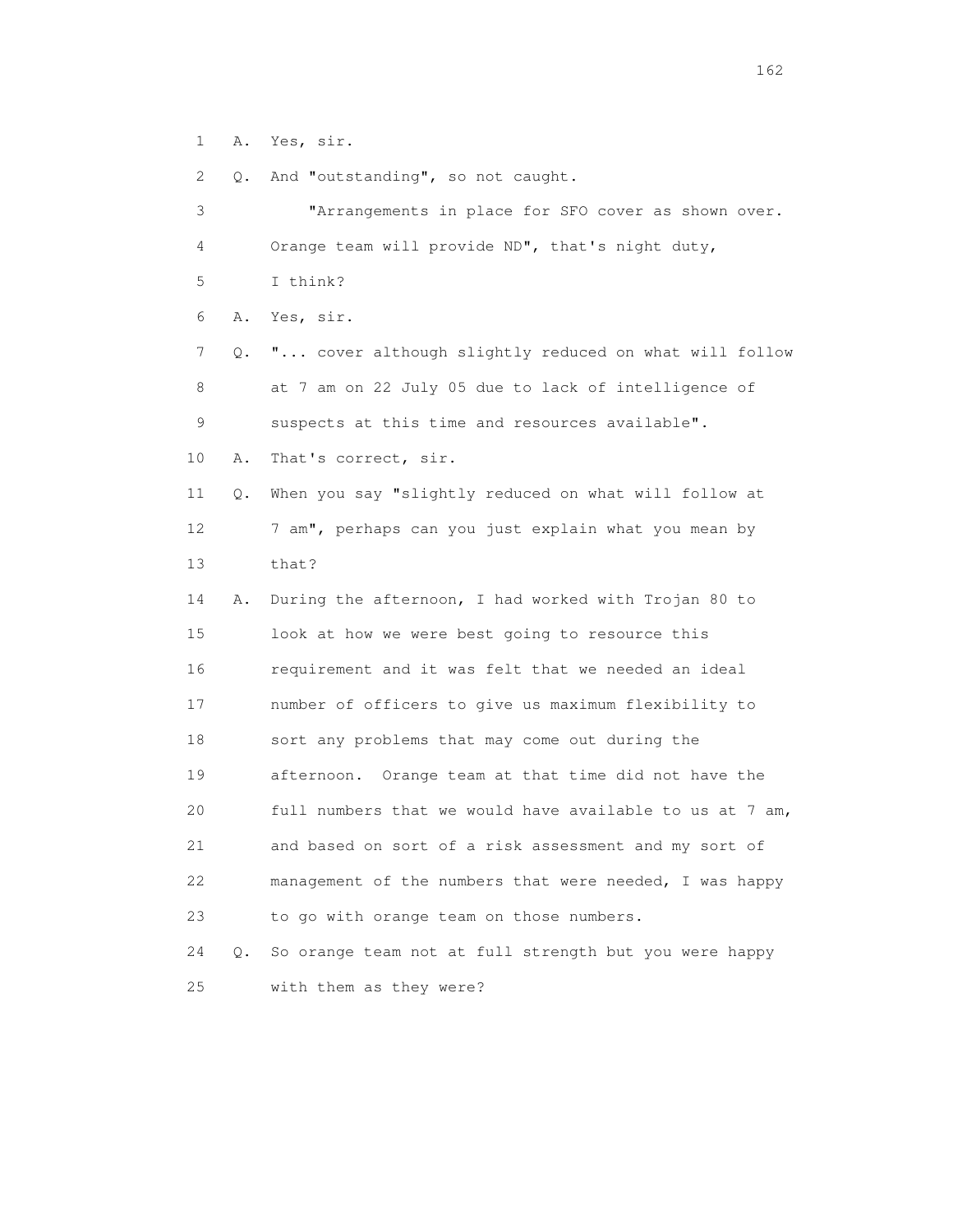| 1  | Α. | Not at full strength for the ideal numbers that we would |
|----|----|----------------------------------------------------------|
| 2  |    | like to use on this operation.                           |
| 3  | 0. | Over the page, the page we have on screen, in fact,      |
| 4  |    | "model from 0700 hours is" and this is the plan of       |
| 5  |    | resources which you expected to be in place from         |
| 6  |    | 7 o'clock the next morning?                              |
| 7  | Α. | That's correct, sir.                                     |
| 8  | Q. | "Chief Inspector as a strategic tactical adviser to the  |
| 9  |    | Anti-Terrorist Branch and for Kratos operations"?        |
| 10 | Α. | Correct, sir.                                            |
| 11 | Q. | Who was that to be?                                      |
| 12 | Α. | That in the morning was to be Trojan 80.                 |
| 13 | Q. | So Mr Esposito, he actually has not claimed anonymity in |
| 14 |    | this?                                                    |
| 15 | Α. | Mr Esposito, sir.                                        |
| 16 | Q. | Inspector in charge of specialist firearms officer team, |
| 17 |    | was that to be the Silver Commander?                     |
| 18 | Α. | No, sir, that was to be the inspector who would act as   |
| 19 |    | the tactical adviser on the ground to the nominated      |
| 20 |    | Silver Commander.                                        |
| 21 | 0. | So he was going to be the same as the tactical adviser,  |
| 22 |    | that follows the little "and" sign?                      |
| 23 | Α. | Yes, sir.                                                |
| 24 | Q. | I think that was to be Trojan 84; is that right?         |
| 25 | Α. | On that day, yes, sir.                                   |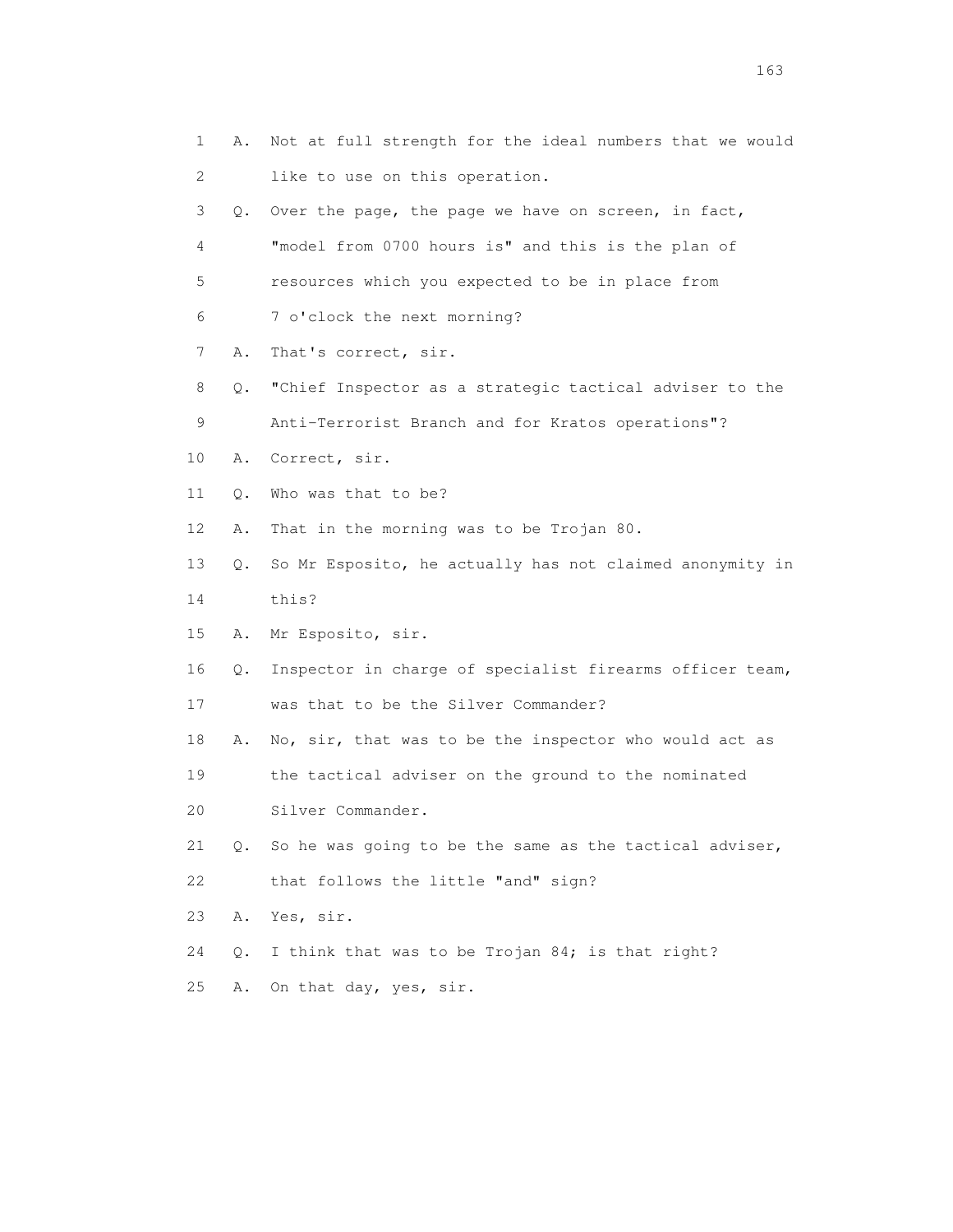1 Q. Then: 2 "Police sergeant plus 9 for three times covert 3 armed response vehicles and control car driver"? 4 A. That's correct, sir. 5 Q. Is that a team of SFOs? 6 A. Yes, sir. 7 Q. Then two rifle officers for a covert armed response 8 vehicle? 9 A. Yes, sir. 10 Q. And then this: 11 "One police sergeant and three police constables for 12 a Kratos motorcycle option." 13 Can you just explain what that was? 14 A. That's fairly sensitive tactics, sir, and I don't know 15 whether that should be discussed here. 16 Q. I see. Perhaps I can deal with it to this extent: did 17 you expect there to be the motorcycle team available 18 from 7 o'clock? 19 A. Yes, sir. 20 Q. Thank you. 21 SIR MICHAEL WRIGHT: So if I am counting up correctly, 22 that's 9 plus 2 plus 1 plus 3. 23 MR HOUGH: I don't think Andrew has indicated that they were 24 all part of the same team. 25 SIR MICHAEL WRIGHT: That is what I was wondering.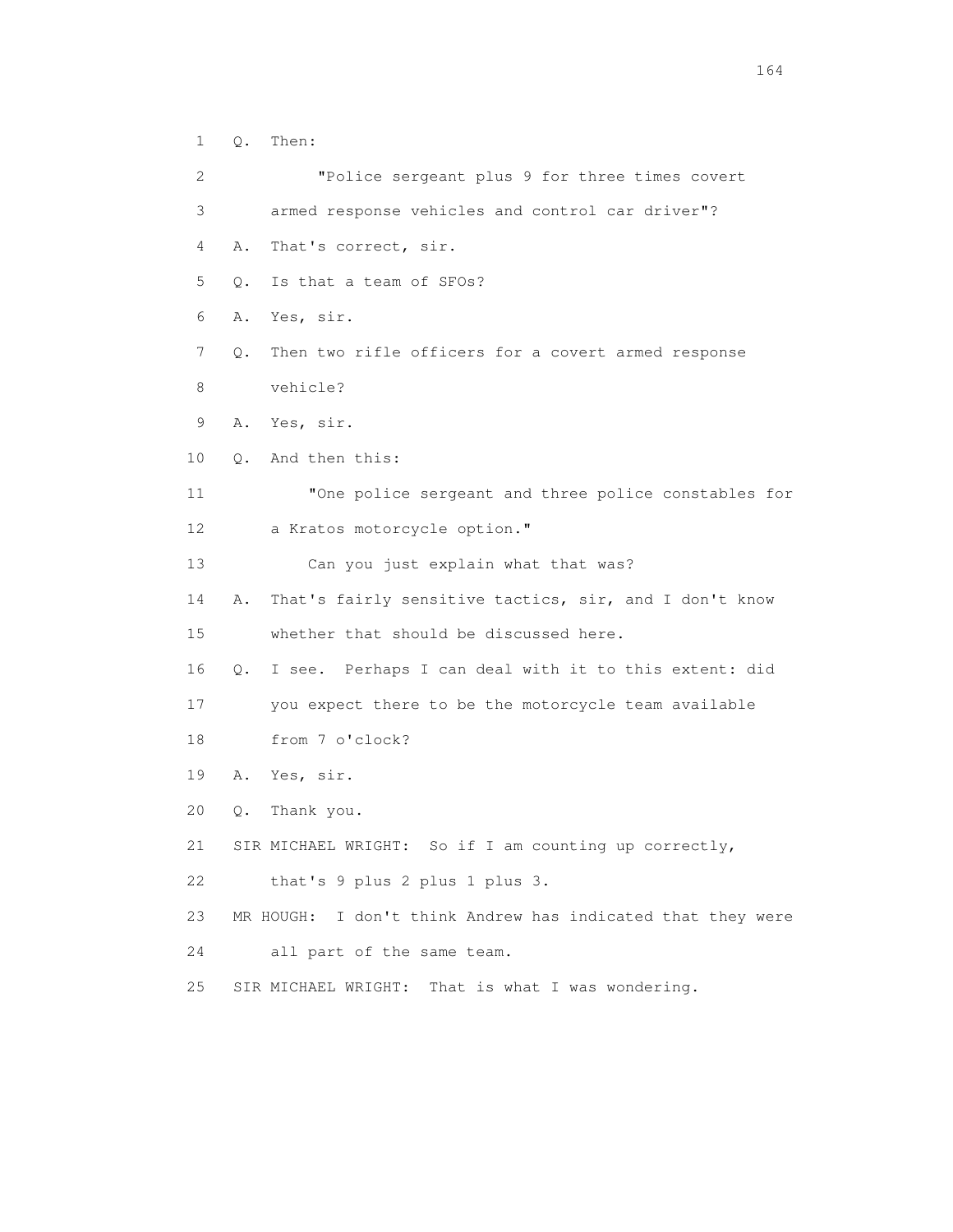1 A. No, this would be made up from a number of teams, 2 possibly two teams, to give us this resilience. 3 SIR MICHAEL WRIGHT: This is what you have been describing 4 as a multiple team? 5 A. Yes, sir. 6 SIR MICHAEL WRIGHT: I understand. "Sergeant plus 9" would 7 be the black team, I imagine? 8 A. Possibly, sir, depending if they had that number of 9 officers available. 10 SIR MICHAEL WRIGHT: If they were up to strength? 11 A. Yes, sir. 12 SIR MICHAEL WRIGHT: I see. 13 MR HOUGH: Then you say: 14 "Requirement therefore is 1-1-2-15", and that's the 15 numbers of different ranks. 16 A. Yes, sir. 17 Q. "... for each 12-hour shift" and then "parade at HD"? 18 A. Leman Street. 19 Q. At 7 am and 7 pm, that's when they are to arrive -- 20 A. Yes, sir. 21 Q. -- for two different shifts, "deployments during shift 22 as required"? 23 A. Correct, sir. 24 Q. Then you give a rationale where you explain about the 25 suspects being intent on killing themselves, and in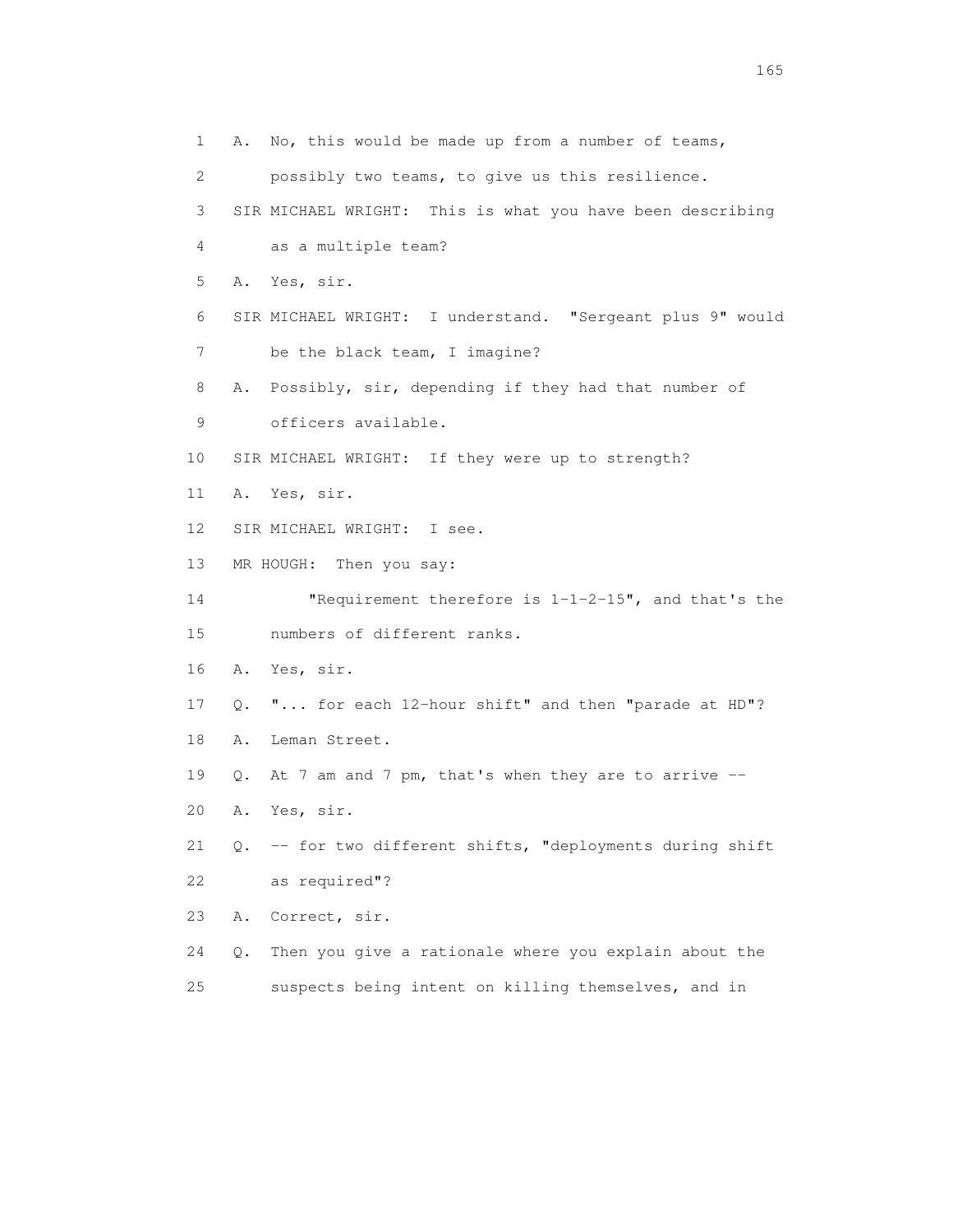1 copycat attacks, that's the connection with the 7/7 2 bombings noted? 3 A. Yes, sir. 4 Q. Failed for whatever reasons, survived a partial 5 detonation, subjects at large. 6 Then you go on to say: 7 "MPS has contingency plan for dealing with suicide 8 killers, Op Kratos, which requires deployment of armed 9 officers. The model outlined above provides officers 10 and resources with flexibility to deal with the subject 11 on foot, in a vehicle or if absolutely necessary in 12 premises, both for challenge and critical shot options"? 13 A. Correct, sir. 14 Q. We have heard that there were in fact two MPS strategies 15 for dealing with suicide bombers, one Operation Kratos 16 for spontaneous, and two Clydesdale for a pre-planned 17 event? 18 A. Yes, sir. 19 Q. Were you here using the phrase "Operation Kratos" to 20 refer to those two cumulatively? 21 A. Yes, sir. 22 Q. Then over onto the next page, page 3, is this a log 23 entry made at 8.45 pm at the top of the page? 24 A. That's correct, sir. 25 Q. Do you there record the strength of the orange team at

<u>166</u> **166**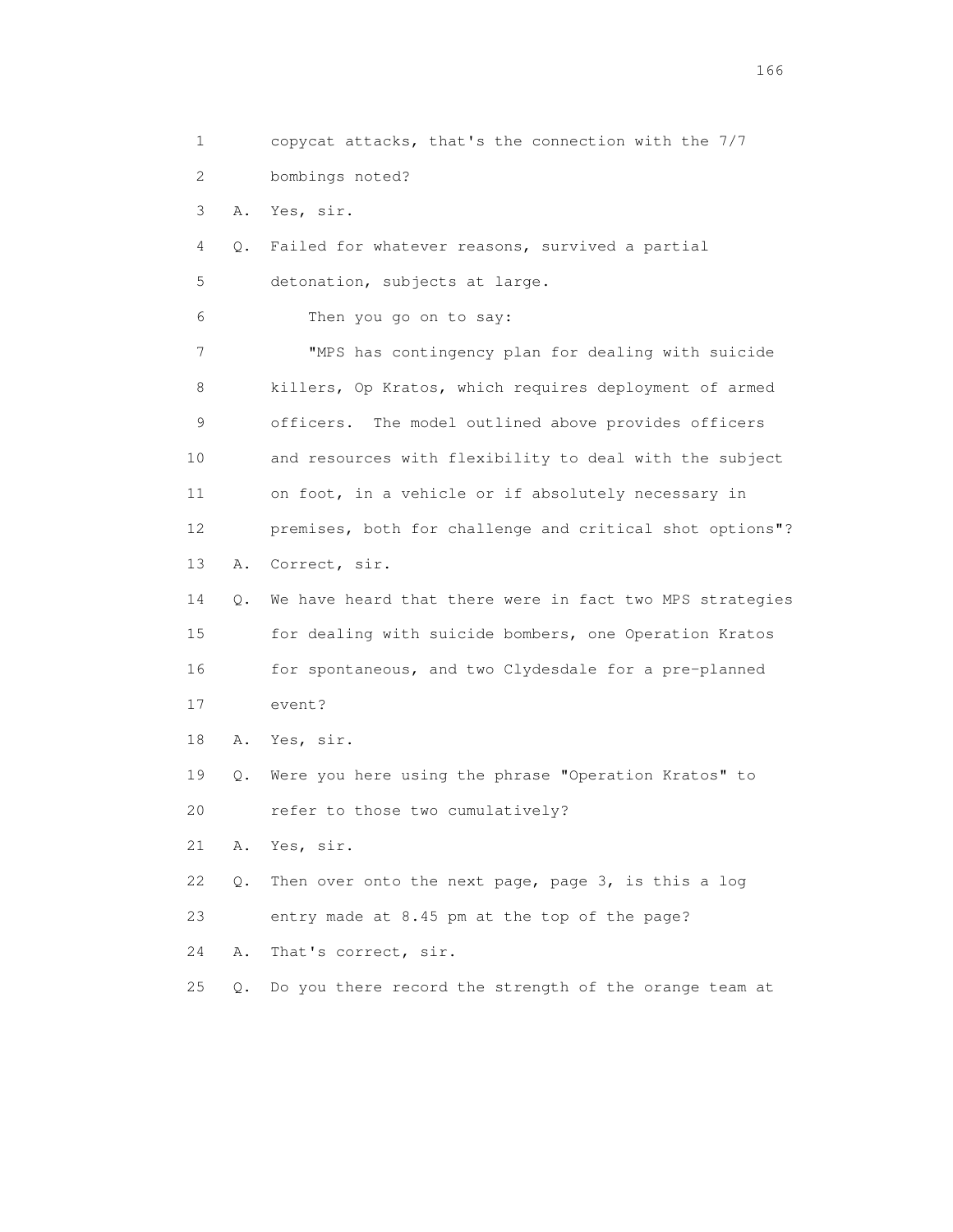1 that time?

2 A. Yes, sir.

 3 Q. We can see what it involved. Then you talk about the 4 Kratos motorcycle team and I'll not go into further 5 detail about that. 6 SIR MICHAEL WRIGHT: Again, do I have this right, if this is 7 the orange team, is this the one that was going to go 8 off? 9 A. No, sir, this was the one that was going to stay on 10 through the night. 11 SIR MICHAEL WRIGHT: Through to the 22nd. 12 A. Yes, sir. 13 SIR MICHAEL WRIGHT: We have heard that the CO19 has varying 14 levels of commitment, called upon to do a number of 15 tasks, varying from day to day throughout the year. As 16 far as this particular night was concerned, was this 17 a routine day or an exceptional day? 18 A. In the sense of the events that had happened in 19 London -- 20 SIR MICHAEL WRIGHT: I didn't mean that, I meant the extent 21 of the commitment. 22 A. I think on that day, the commitments that we had were 23 fairly standard. 24 SIR MICHAEL WRIGHT: Standard? 25 A. Yes, sir.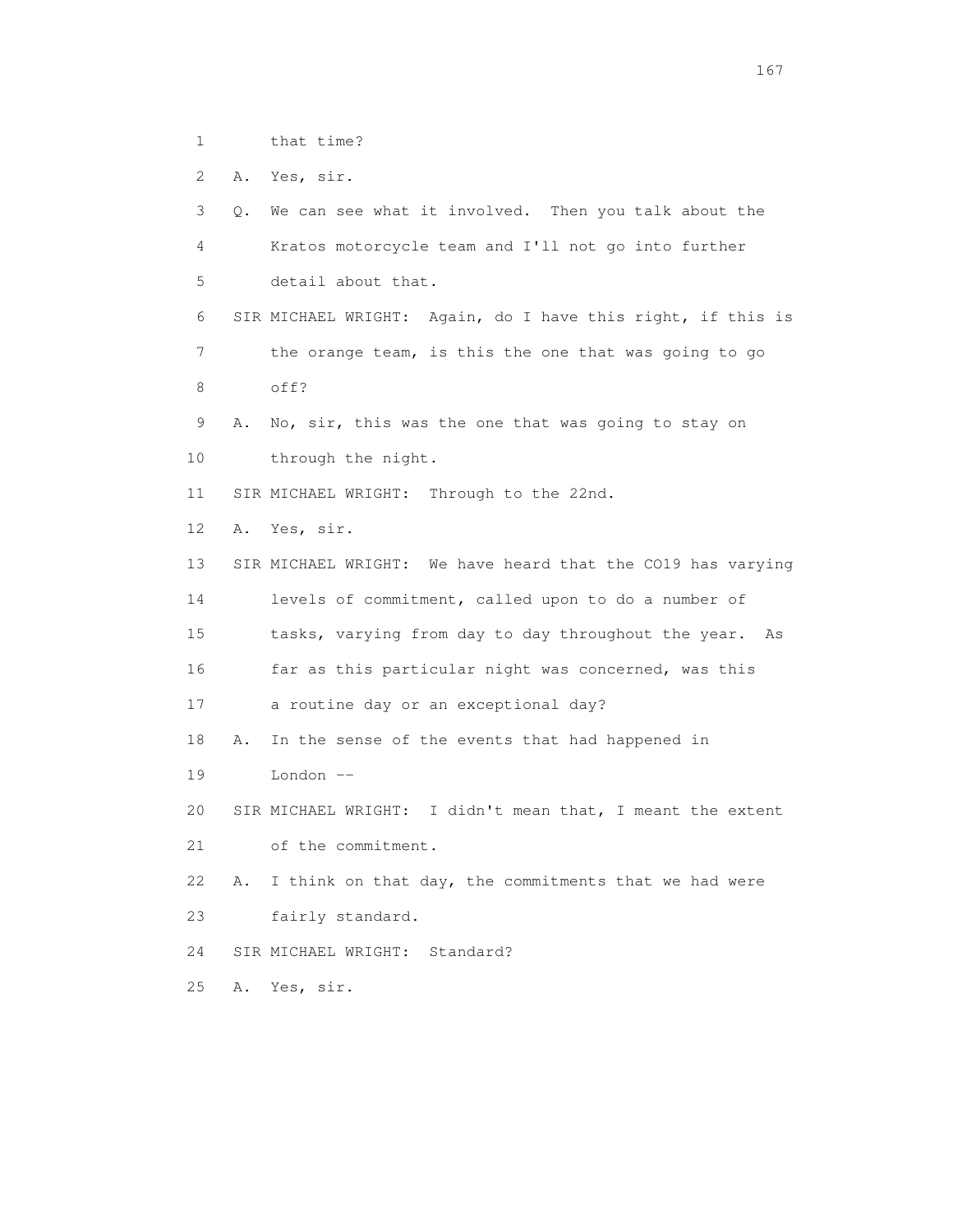1 SIR MICHAEL WRIGHT: Yes, thank you.

 2 MR HOUGH: I wonder if the operator could just pull this 3 page down so the last line is not showing. Thank you. 4 Next entry: 5 "See separate document re: authority to use 6 different 9mm rounds." 7 A. Yes. 8 Q. Does this refer to an authorisation that you wrote up 9 for using a specific type of ammunition? 10 A. Yes, it does, sir. 11 Q. I'll deal with this quickly because I don't think there 12 is an enormous issue about it. Is this right, you were 13 authorising the use of, by the firearms teams, 9mm 14 hollow point 124-grain ammunition? 15 A. Yes, sir, for handguns only. 16 Q. Is this right: the reason for authorising that type of 17 ammunition is that the round expends more energy to the 18 subject immediately on impact, and is therefore more 19 likely to incapacitate immediately? 20 A. One of the reasons, sir, yes. 21 Q. And I think scientific studies have been performed and 22 established that? 23 A. Correct, sir. 24 Q. If we move over to the next page, we see a two-page 25 document in which you provided a rationale for that?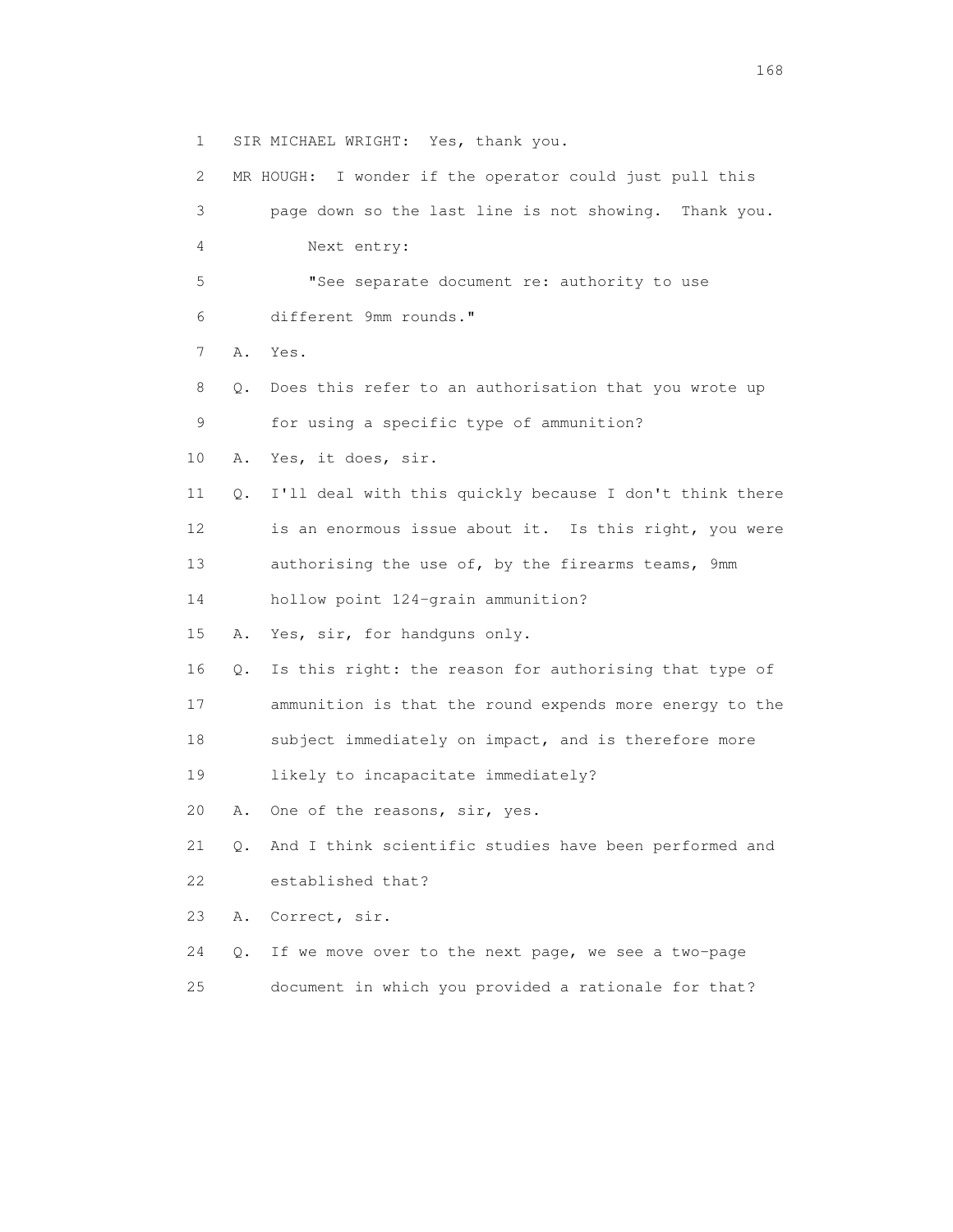1 A. Yes, I did, sir.

| 2  | Q. | I am being asked that this document not be shown on      |
|----|----|----------------------------------------------------------|
| 3  |    | screen for the moment. So I will keep it off screen at   |
| 4  |    | the moment and the jury and the witness should be able   |
| 5  |    | to deal with it.                                         |
| 6  |    | Now, this authorisation was given by you, and it was     |
| 7  |    | later approved by a senior officer, Mr Manns; is that    |
| 8  |    | right?                                                   |
| 9  | Α. | Yes, sir.                                                |
| 10 | Q. | Just going through that authorisation, is it right to    |
| 11 |    | say that you recorded the facts that you had at the      |
| 12 |    | time, and we will deal with the time that you wrote it   |
| 13 |    | up?                                                      |
| 14 | Α. | Yes, sir, that's correct.                                |
| 15 | Q. | You recorded that there were four males carrying black   |
| 16 |    | rucksacks which you understood at that time had exploded |
| 17 |    | or at least a charge of some kind had exploded in them?  |
| 18 | Α. | Correct, sir.                                            |
| 19 | Q. | And then the four male suspects, possibly injured, were  |
| 20 |    | at large, and that intelligence and experience indicated |
| 21 |    | that such people might carry out their objective and     |
| 22 |    | detonate their device at a later stage?                  |
| 23 | Α. | That's correct, sir.                                     |
| 24 | Q. | That the Metropolitan Police had devised tactics         |
| 25 |    | involving both Kratos and Clydesdale for dealing with    |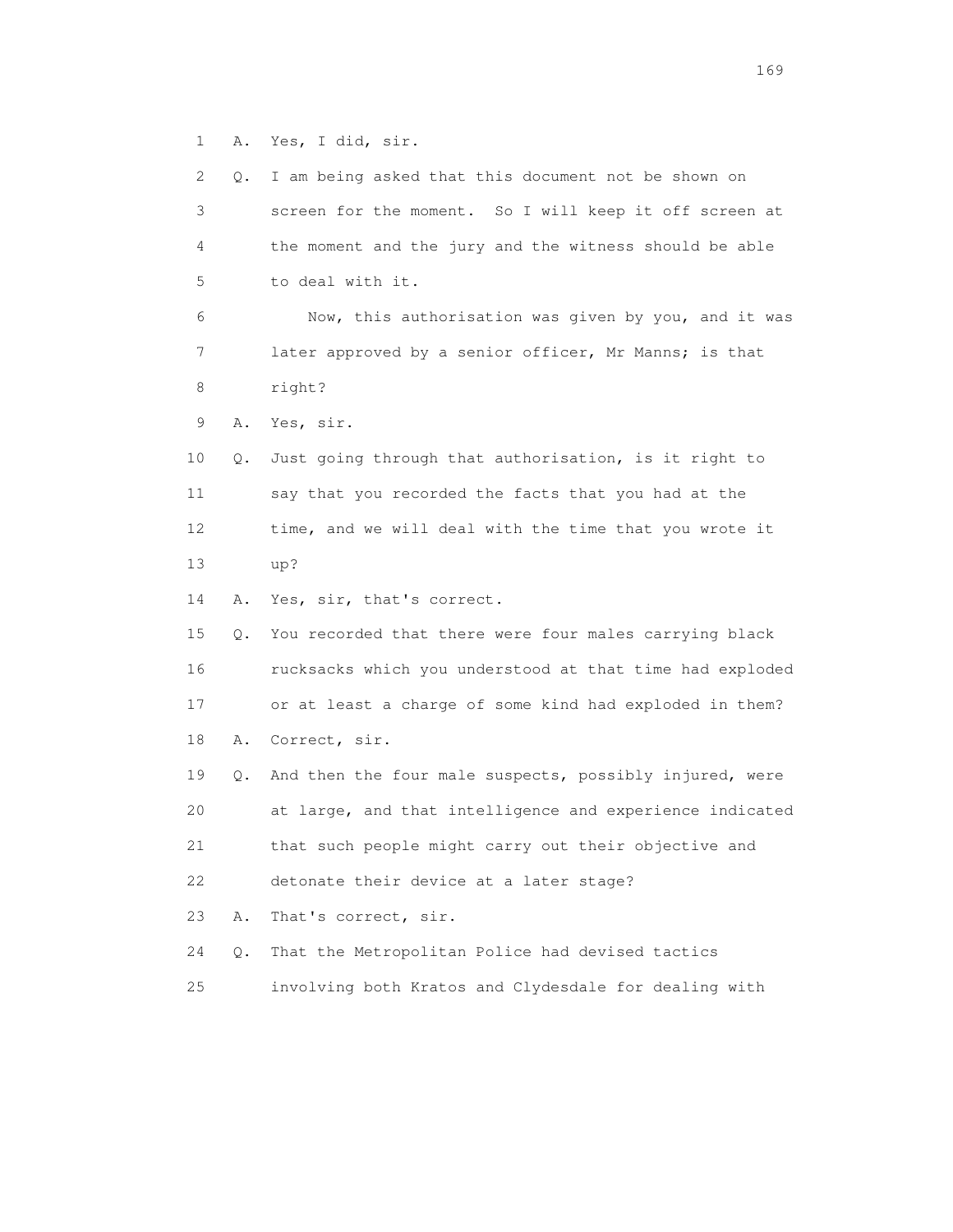1 such people?

2 A. Yes, sir.

 3 Q. And that in those circumstances, it was essential that, 4 if a critical shot had to be administered, then it would 5 have to be a brain stem shot and it would have to 6 immediately incapacitate the subject? 7 A. That's correct, sir. 8 Q. Because only one shot might be able to be fired before 9 the bomber was able to attempt to detonate his device, 10 it was important to choose an appropriate round? 11 A. It was, sir. 12 Q. The current issue Glock SLP handgun bullet was not 13 regarded as the most effective round and the 124-grain 14 hollow point bullet was recorded as more effective? 15 A. It was, sir. 16 Q. May I move on now to the next entry on page 3 for you 17 and for the jury, this is the 22 July, an entry I think 18 you made at 12.30, half past midnight? 19 A. I started that entry at 12.30, sir, and I believe 20 I concluded it at ten past 1. 21 Q. I see. So the entry that we see on page 3 and page 4, 22 it's all part of the same entry? 23 A. Yes, sir. 24 Q. With the start time noted at the start and the end time 25 at the end?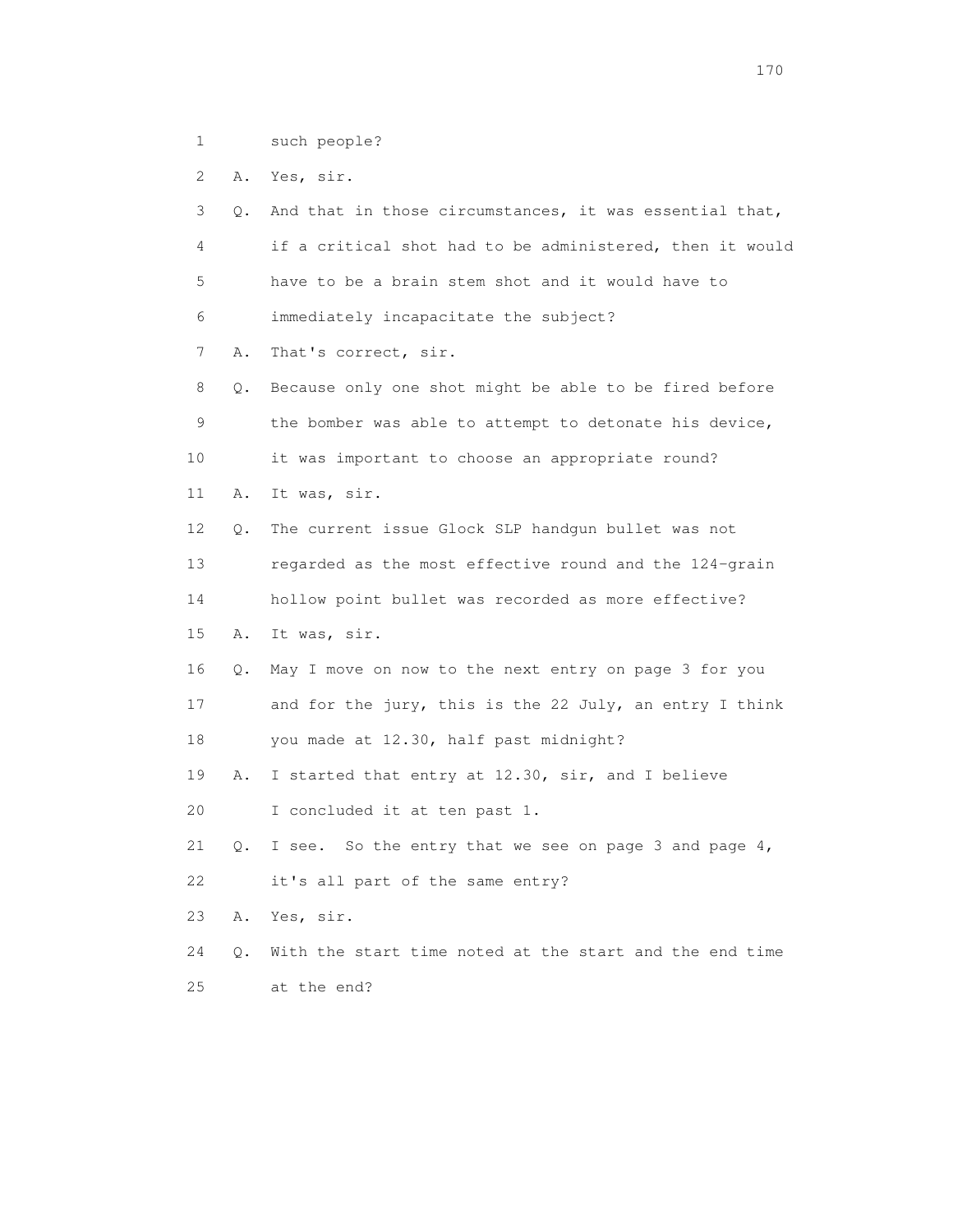1 A. Yes, sir.

| 2               | Q. | You note there that you had had a meeting with the night |
|-----------------|----|----------------------------------------------------------|
| 3               |    | duty Senior Investigating Officer, Detective             |
| 4               |    | Superintendent Boutcher, at 9.50 pm?                     |
| 5               | Α. | Yes, sir.                                                |
| 6               | Q. | You had discussed with him Operation Kratos, the         |
| 7               |    | strategy we have been talking about, and the fact that   |
| 8               |    | that necessitated a separate designated senior officer   |
| 9               |    | for the operation?                                       |
| 10              | Α. | Yes, sir.                                                |
| 11              | Q. | That a 24-hour response designated senior officer was in |
| 12 <sup>°</sup> |    | place and that was Commander Baker, I think, recorded    |
| 13              |    | here?                                                    |
| 14              | Α. | That's right, sir.                                       |
| 15              | Q. | Then there was a meeting at ten past 10, and we have     |
| 16              |    | heard about that meeting already, a command team         |
| 17              |    | meeting, at which a number of issues for CO19 arose?     |
| 18              | Α. | Yes, sir.                                                |
| 19              | Q. | Did you note those issues and number them?               |
| 20              | Α. | I did, sir.                                              |
| 21              |    | Q. Did you then tick off those points as they were       |
| 22              |    | resolved?                                                |
| 23              | Α. | Those are not my ticks, sir, those belong to             |
| 24              |    | Mr Esposito.                                             |
| 25              | Q. | Do you think that those ticks indicated that those       |
|                 |    |                                                          |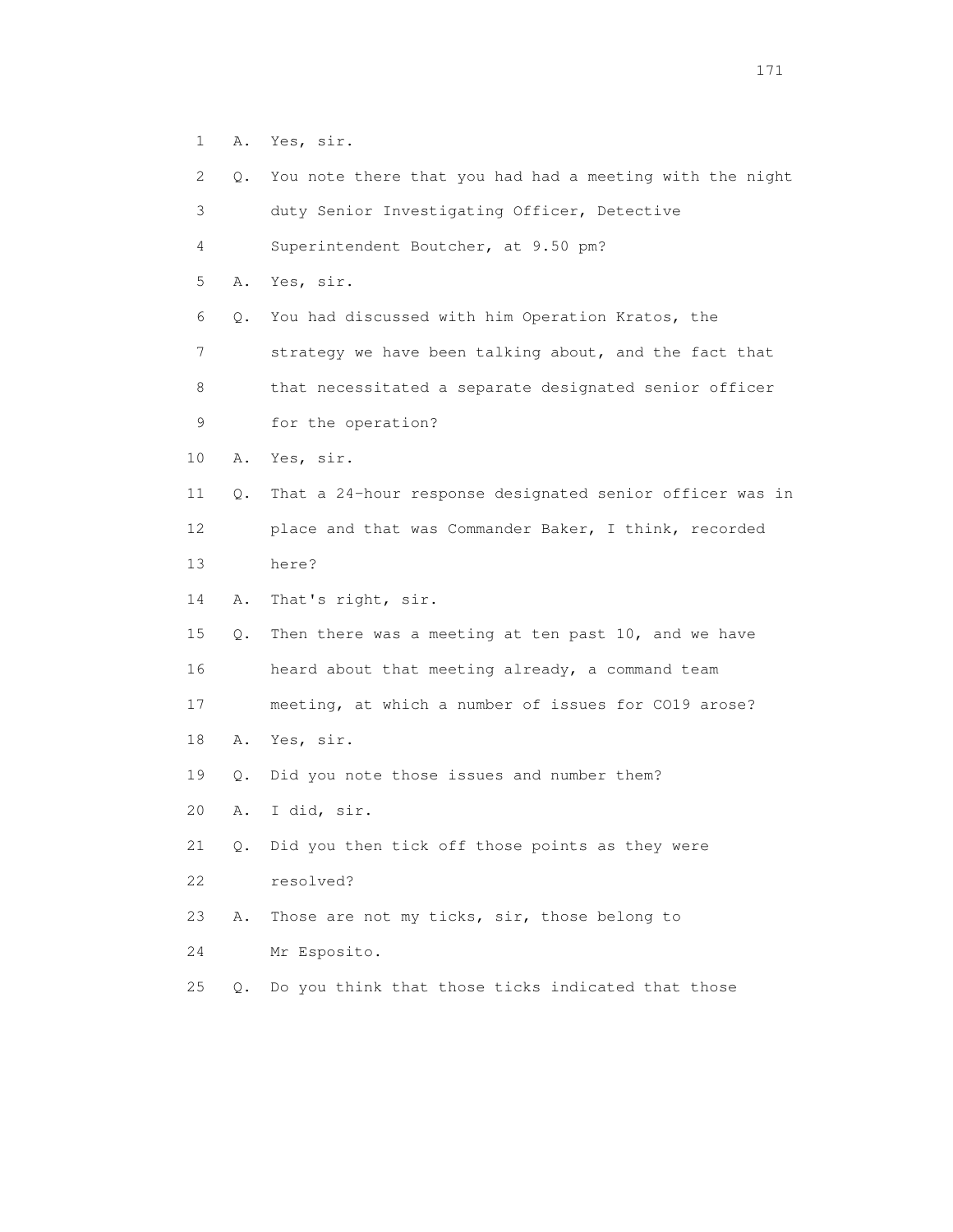| 1            |    | issues had been resolved at the time that he made the    |
|--------------|----|----------------------------------------------------------|
| $\mathbf{2}$ |    | ticks?                                                   |
| 3            | Α. | That's exactly what they were, sir.                      |
| 4            | Q. | Number 1, 24 hour capability required, that's            |
| 5            |    | self-explanatory; similarly number 2, firearms ground    |
| 6            |    | commander required; number 3, photos of subjects         |
| 7            |    | required, that's photos of the suspected bombers?        |
| 8            | Α. | Yes, sir.                                                |
| 9            | Q. | Number 4, a briefing note required, is that to brief the |
| 10           |    | firearms teams?                                          |
| 11           | Α. | Yes, sir.                                                |
| 12           | Q. | Number 5, a dedicated DSO for the proactive operation    |
| 13           |    | would be required once pictures had been released.<br>Is |
| 14           |    | that a reflection of the fact that, at that time,        |
| 15           |    | an overt strategy was still being contemplated?          |
| 16           | Α. | Yes, it was, sir.                                        |
| 17           | Q. | Point 6, request from Commander McDowall to support OMPD |
| 18           |    | deployment. "OMPD", please?                              |
| 19           | Α. | Outside Metropolitan Police District.                    |
| 20           | Q. | Point 7, an explosives presentation was needed for the   |
| 21           |    | SFO teams, that's explosives officers, to tell them      |
| 22           |    | about the type of devices they might confront?           |
| 23           | Α. | Correct, sir.                                            |
| 24           | Q. | Point 8, Armed Op and authority for sudden deployment    |
| 25           |    | required?                                                |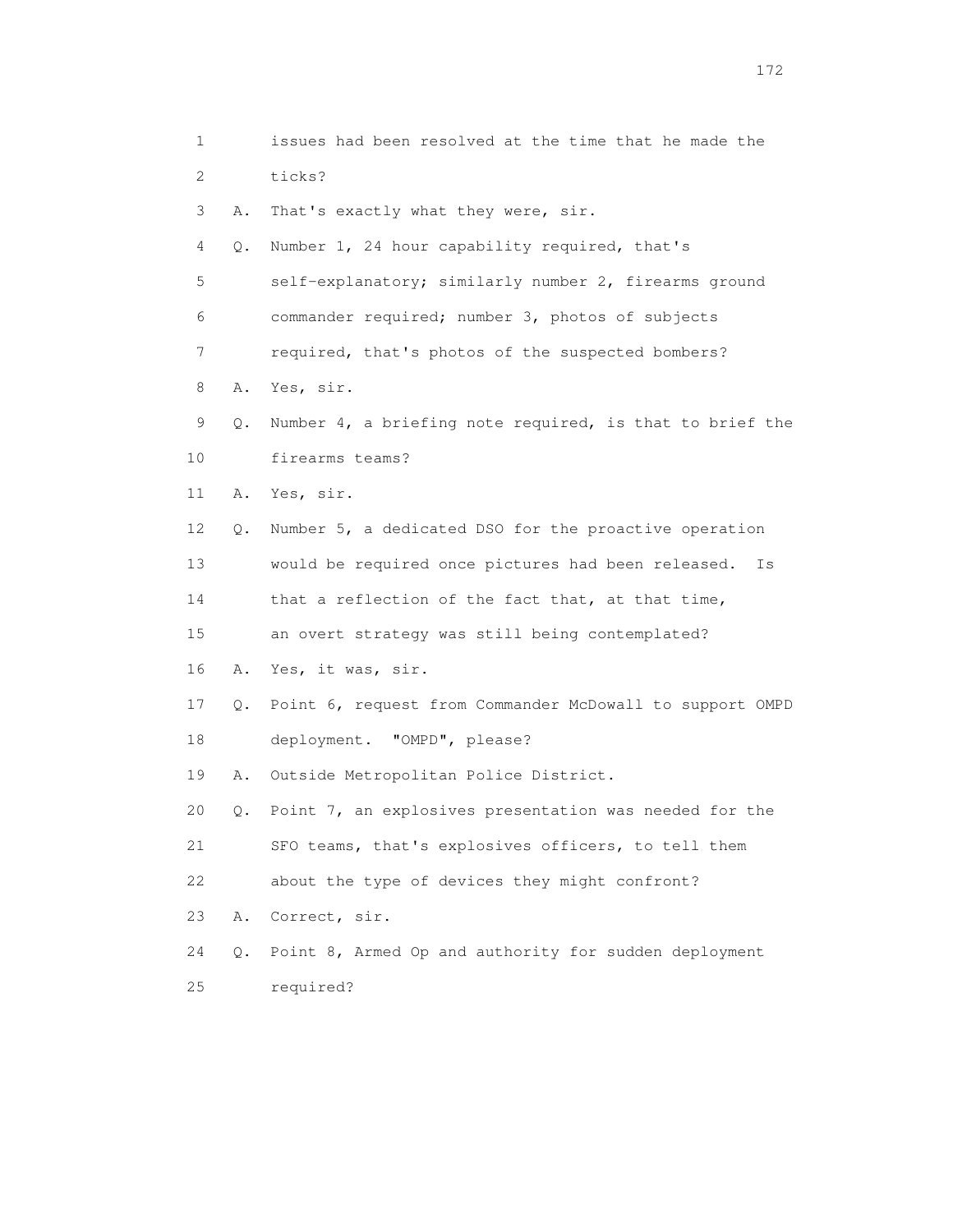1 A. Yes, sir.

 2 Q. Explain what that is, it may be obvious? 3 A. No, that was so -- the specialist firearms officer teams 4 cannot deploy unless they have a specific authority 5 granted by an appropriate senior officer, and so I was 6 keen, in order to not have this operation stall, that 7 that authority was a standing authority and in place. 8 Q. Is that the authority we have heard that Mr White gave? 9 A. Granted by Mr White, sir, at 11.50 in the evening. 10 Q. I will not deal with the next line. Then moving on to 11 page 4, you record there: "Tac advice note given to 12 Superintendent Boutcher, and the number above that, does 13 that indicate that you gave the tactical advice note to 14 him at quarter to midnight? 15 A. Yes, sir. 16 Q. And options, is that briefly explained or briefing? 17 A. No, "briefly". 18 Q. I will deal with that document with you in a few 19 moments. Then there is a reference, and this by you, 20 "answers to the issues". Now, issue 1, was the 24-hour 21 capability, firearms capacity, and you are recording 22 that that had been addressed and personnel were in 23 place? 24 A. That's correct, sir. 25 Q. So that's recording that there were enough firearms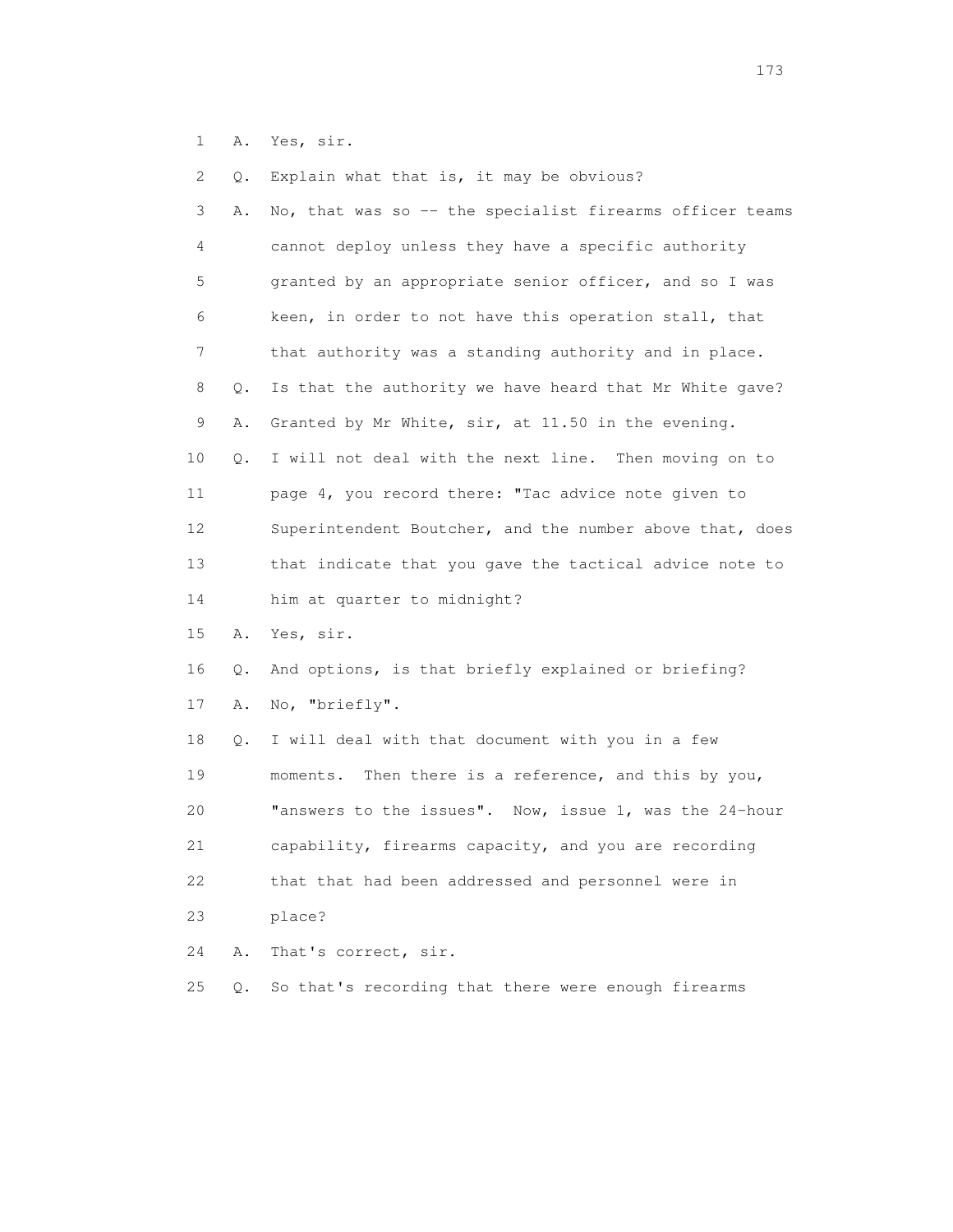1 officers for the purposes of the operations that were 2 being discussed by Commander McDowall at that time? 3 A. At that time all that was required was one SFO team in 4 case, and we had put arrangements in place to have that 5 through the night and then starting the next morning. 6 Q. Point 8 you say had been addressed, and that's the 7 authority from Mr White? 8 A. Correct, sir. 9 Q. And then point 9 we don't need to deal with. Then you 10 say: 11 **"Other answers await."**  12 So that's the other points needed to be addressed? 13 A. Yes, sir. 14 Q. Then did you make a further entry starting at 2 am? 15 A. Yes, sir. 16 Q. If we turn over the page, did you finish that at 17 2.15 am? 18 A. 2.15 am, yes, sir. 19 Q. Did you record there that you had had a meeting at 1.15 20 in the morning with Commanders Allison and Carter and 21 Detective Superintendent Boutcher? 22 A. Yes, sir. 23 Q. The members of the jury have already heard about these 24 people, but Commanders Allison and Carter were 25 themselves DSOs; is that right?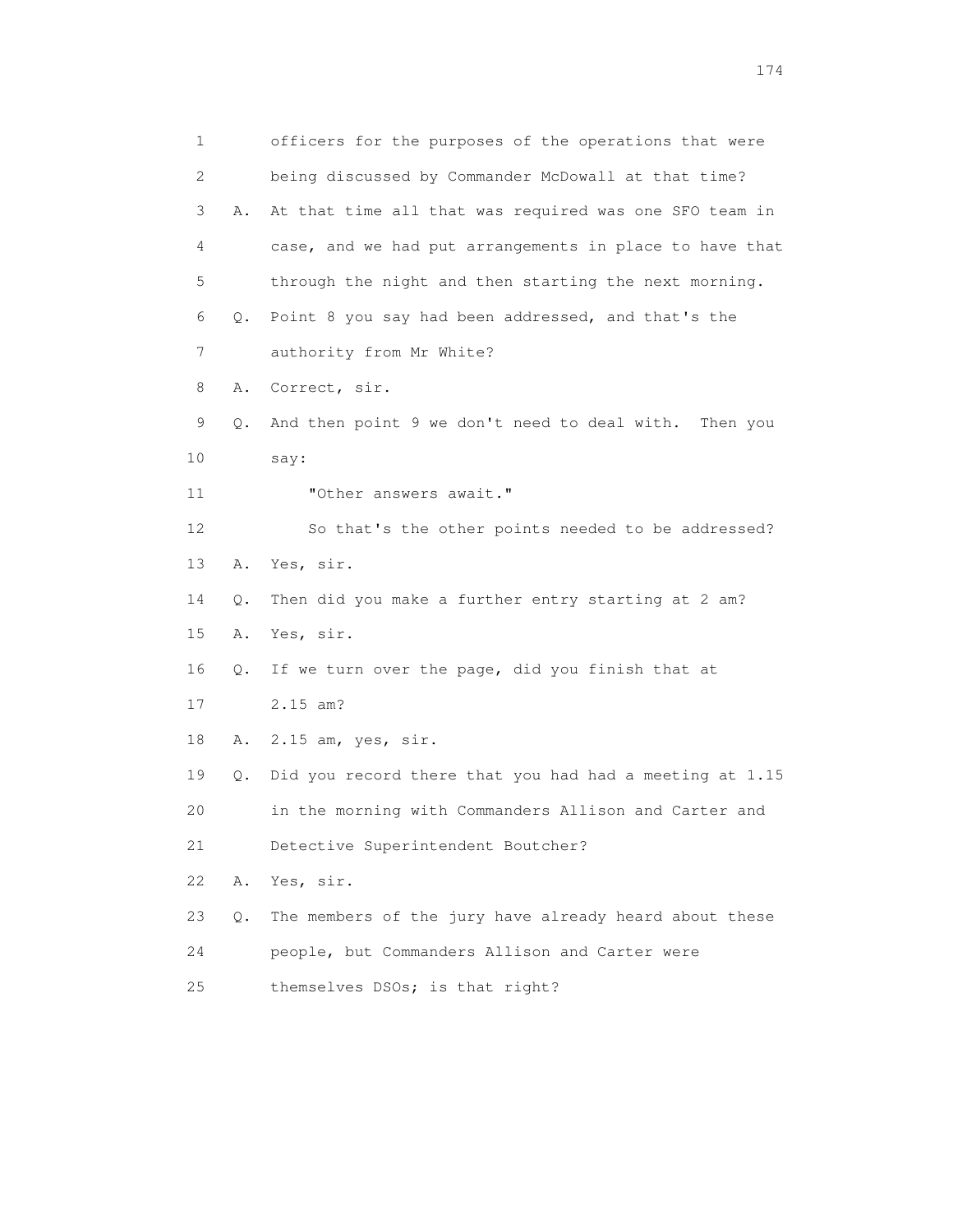1 A. I believe so, yes.

2 Q. And Detective Superintendent Boutcher, the Senior

3 Investigating Officer of the operation?

4 A. Yes, sir.

5 Q. And at this meeting you addressed points 5 and 6 which

6 were the requirement of a DSO and the outside

7 Metropolitan Police area deployment?

8 A. That's correct, sir.

9 Q. It's really the first of these that we are primarily

10 concerned with. Did you record there that

11 Commander Dick would be the DSO for the particular

12 operation that we are concerned with?

 13 A. That was decided by the commanders that that would be 14 the most appropriate person.

15 Q. It says "in 1600", is that the 16th floor control room?

16 A. Correct, sir.

17 Q. At 7 o'clock, that's her time to come on duty?

18 A. Correct, sir.

19 Q. Then Commander Carter, as the general 24-hour DSO for

20 responding to spontaneous sightings of suicide bombers?

21 A. That's correct, sir.

 22 Q. And another room is referred to and he's to come on duty 23 at 7 o'clock as well?

24 A. Yes, sir.

25 Q. Then you record: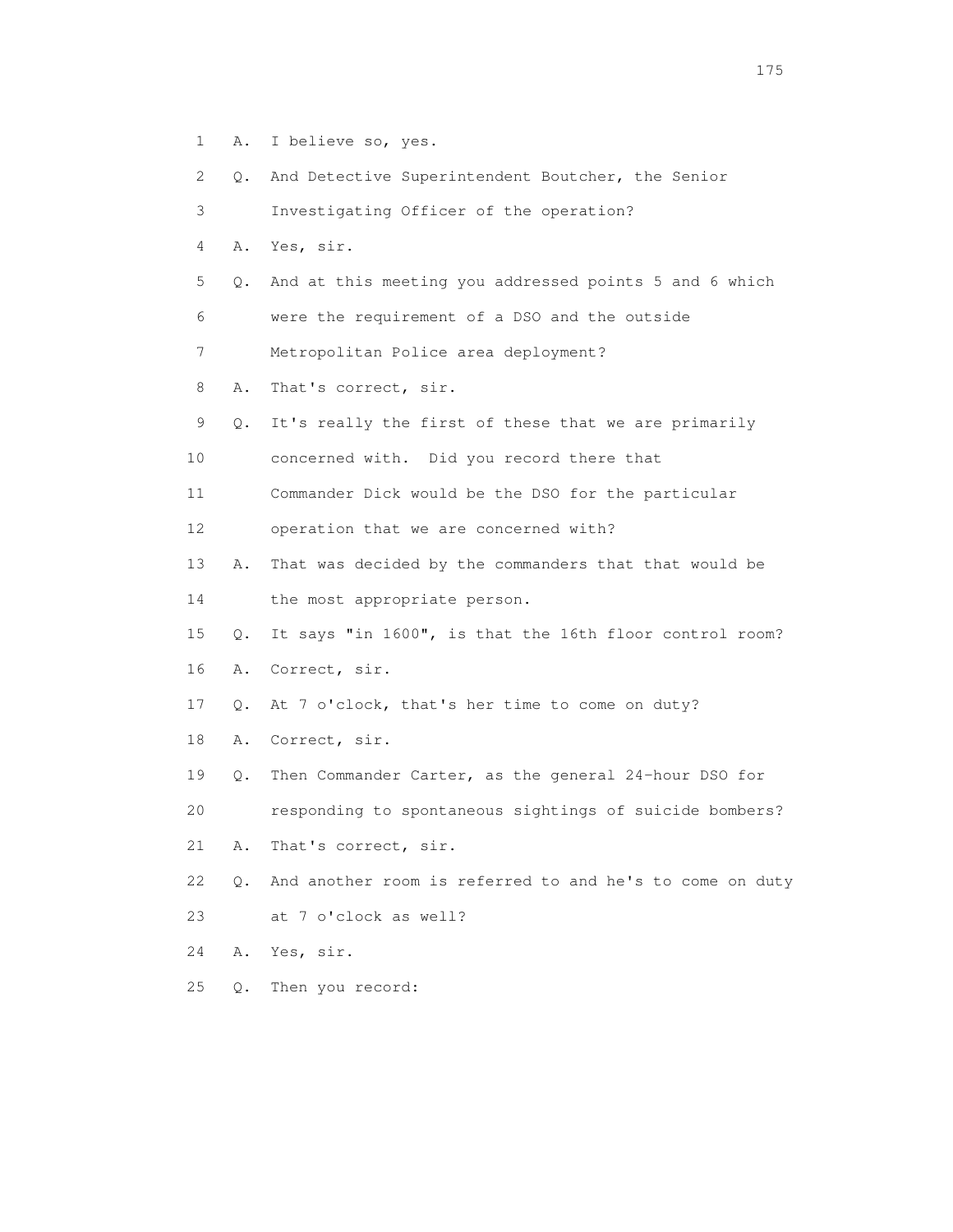1 "Both need support staff around them, Chief 2 Inspector Esposito for 1600", that's the 16th floor 3 room, and then you refer to another supervisor for the 4 other room? 5 A. Yes, sir. 6 Q. Then at the bottom of the page, do you record that: 7 "Two subject photos were to be released which 8 presented the potential for two simultaneous deployment 9 of SFO teams". 10 A. Yes, sir. 11 Q. That's again at the time, is it, that -- perhaps I can 12 put the question in a different way. At that time, were 13 you aware that the strategy was to be an overt or covert 14 one, a public appeal or a covert -- 15 A. Public appeal, sir. 16 Q. You were there contemplating the possible need for two 17 SFO teams to be deployed to different places at the same 18 time? 19 A. Yes, sir. 20 SIR MICHAEL WRIGHT: Does that mean that the two subject 21 photos were photos of two different people? 22 A. I believe so, yes. 23 MR HOUGH: So they might be in two places therefore and need 24 two SFO teams? 25 A. That's correct, sir.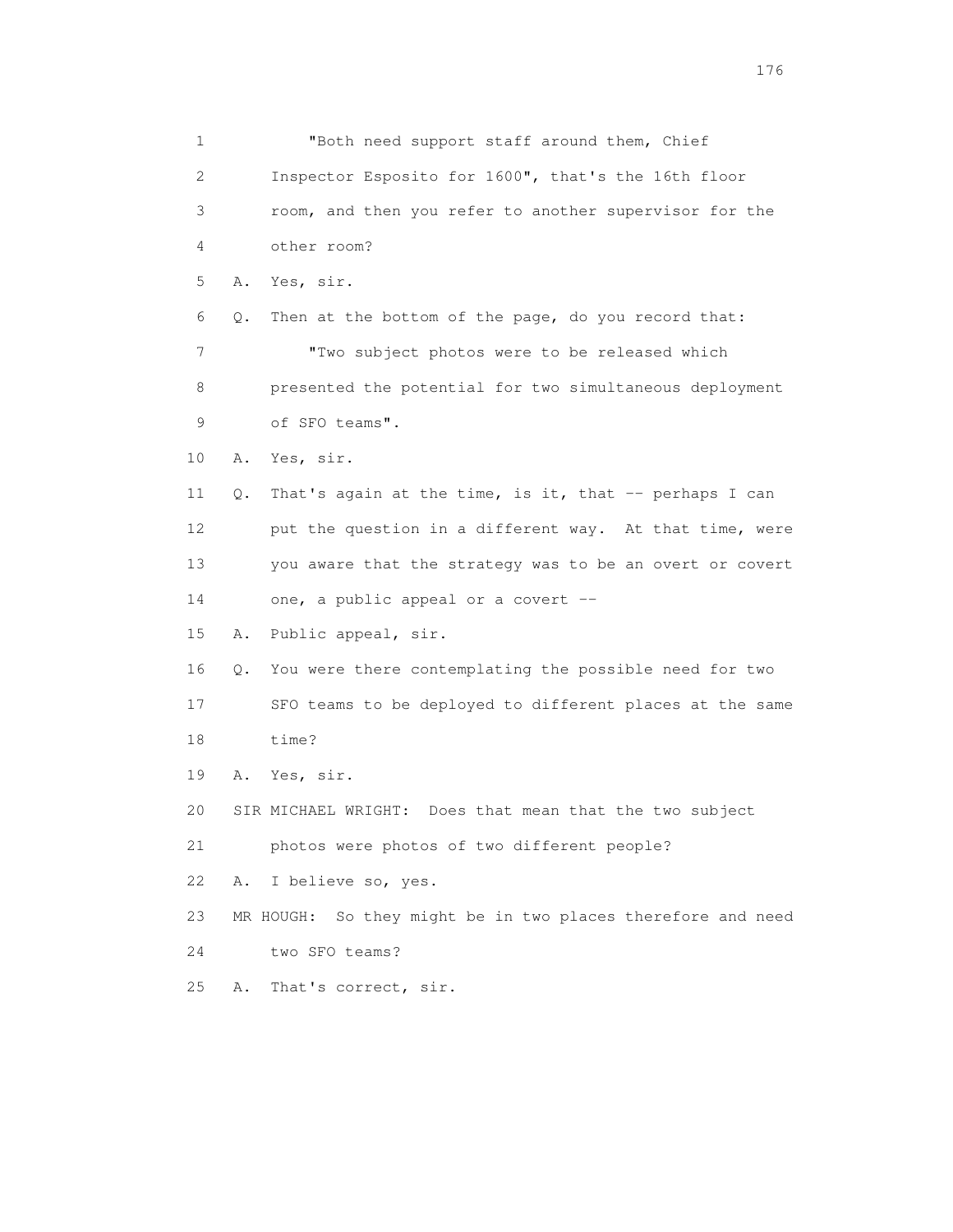- 2 finish", that's the finish of their shift?
- 3 A. Yes, sir.
- 4 Q. "After AOP"?

5 A. Armed operation.

- 6 Q. "To recover at", and that's a place?
- 7 A. It's to cover a mach 10, that's a machine gun, sir.

 8 Q. "Team to bed down in hotel and be recalled to wake at 9 10 am unless required sooner"?

- 10 A. Yes, sir.
- 11 Q. So that's providing the grey team on standby from 10 am 12 the following morning?
- 13 A. Yes, sir.
- 14 Q. Then the number 7, you are dealing with number 7 in the 15 list of points that you had set yourself to deal with, 16 that's the requirement for explosives officers to brief 17 the SFO teams?
- 18 A. Yes, sir.
- 19 Q. Then that notes that the explosives officers were to be

20 at Leman Street at 7.30, and make contact through

21 Mr Esposito?

22 A. That's correct, sir.

23 Q. That's when they were expected to be at Leman Street to

24 deliver any briefing they were involved with?

25 A. Yes, sir.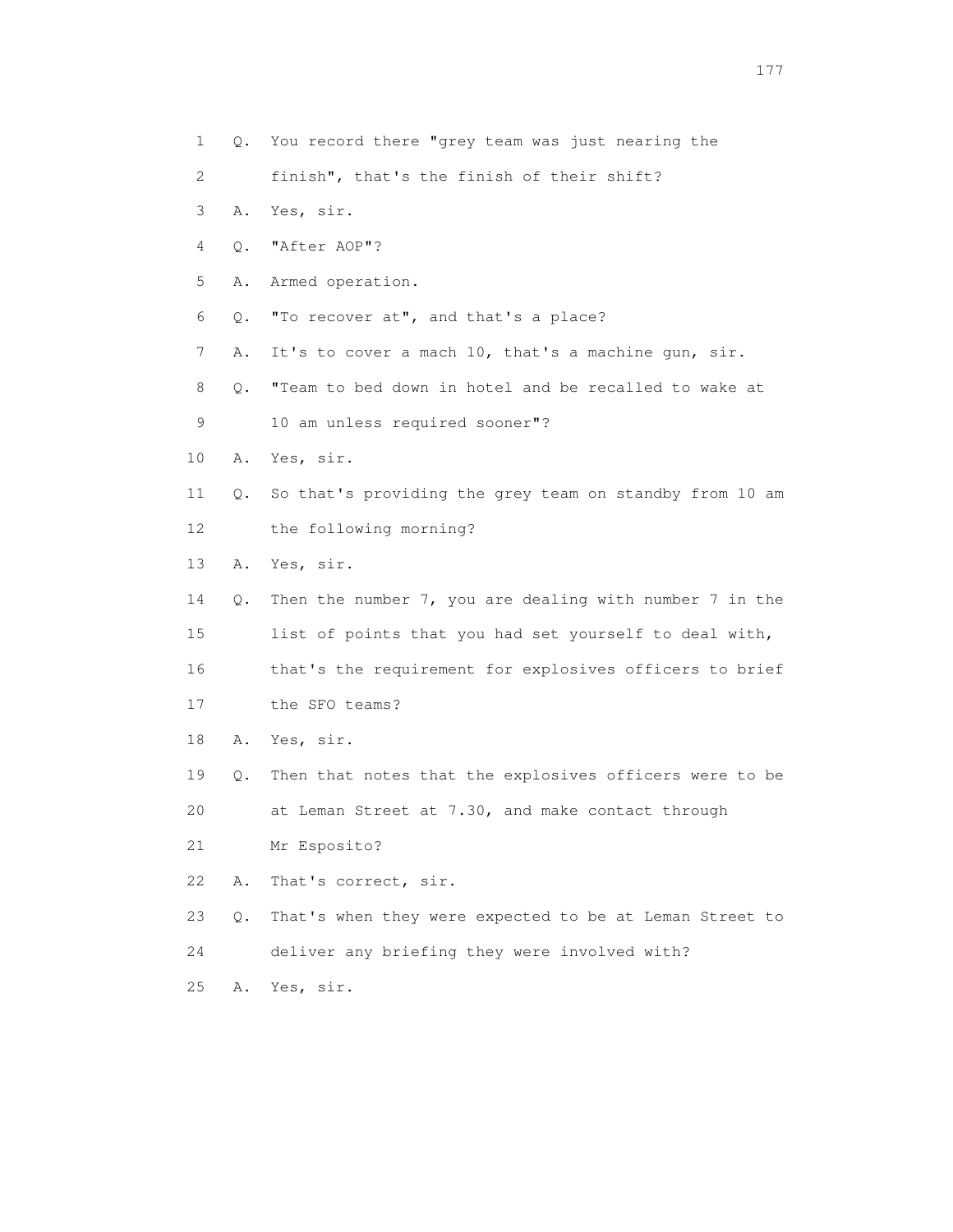1 Q. Then the next entry is timed, I think, at 2.35 in the 2 morning? 3 A. Yes, sir. 4 Q. And you are there recording the answer to point 2, 5 a firearms ground commander? 6 A. Yes, sir. 7 Q. You write there: 8 "DI", this is Angela Scott, is that night duty 9 Silver? 10 A. Night duty Silver, sir. 11 Q. DI Neil Smith? 12 A. Early turn. 13 Q. Early turn Silver. 14 When was the break between those two people or were 15 they overlapping? 16 A. I couldn't tell you the exact time but it would be in 17 the morning, 7 o'clock, 6 o'clock time. 18 Q. So we all understand, night duty Silver, what was to be 19 her function, was she to be Silver for a particular 20 operation or for any operation for which she was 21 required? 22 A. She was to go out and support the firearms team, orange 23 team, if they got deployed. 24 Q. Then do you record that you personally visited the 16th 25 floor operations room?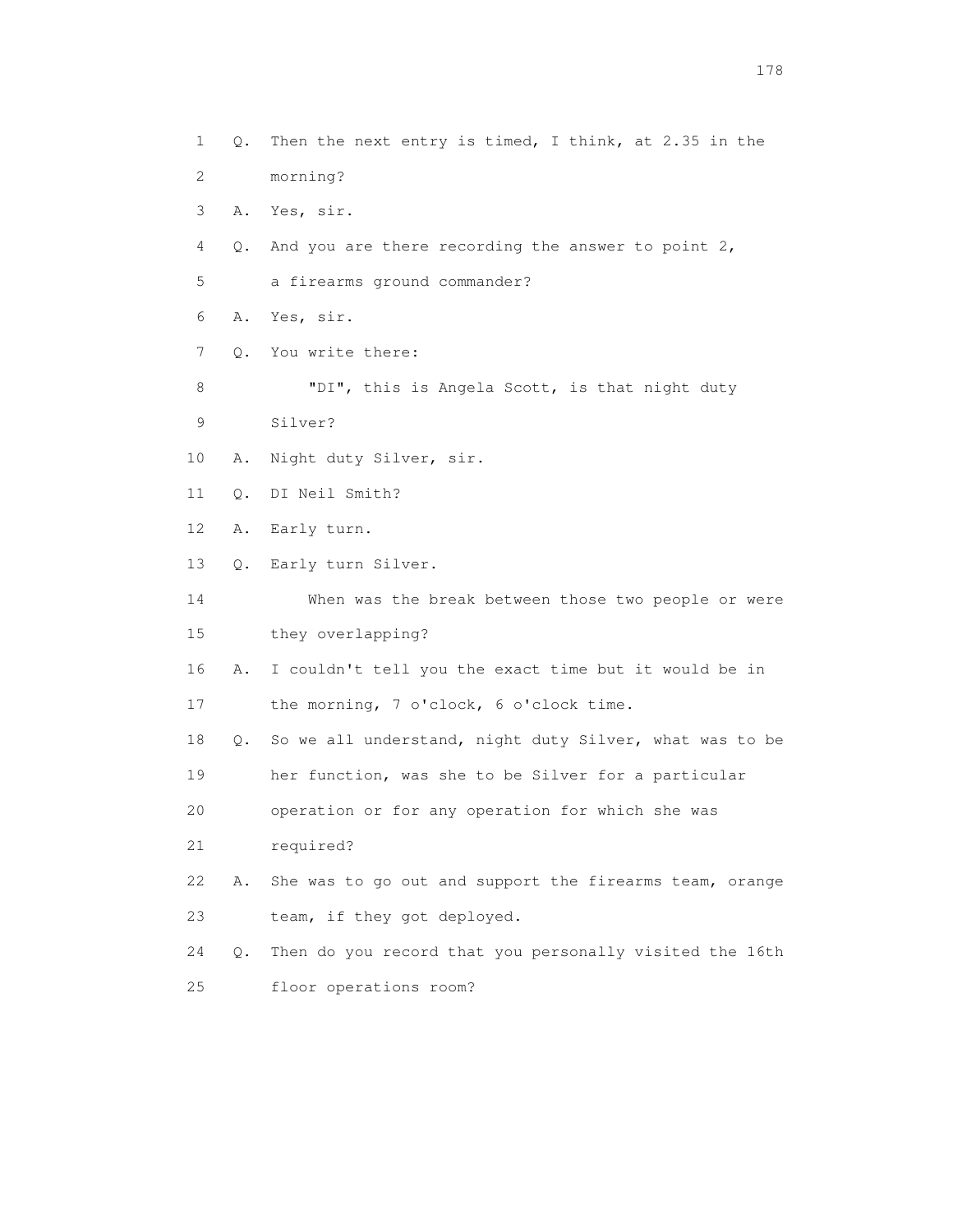- 1 A. Yes, sir.
- 2 Q. And why did you make that visit?

 3 A. I wanted to check that in order to have effective 4 command and control that the relevant senior officers

- 5 had somewhere to sit such that communications would be 6 facilitated.
- 7 Q. Did you there record where they might be able to sit?
- 8 A. I did, sir.
- 9 Q. Then you recorded that a briefing officer for
- 10 Leman Street at 7 am would be provided from Special
- 11 Branch?
- 12 A. That's correct, sir.
- 13 Q. So did you expect at that stage that the briefing
- 14 officer would be at Leman Street from 7 am?
- 15 A. For 7 am, yes, sir.
- 16 Q. Is it right that in the period after you made that note,
- 17 that was the time at which you wrote up your rationale
- 18 for the use of hollow point ammunition?
- 19 A. It is.
- 20 Q. How long roughly did that take you?
- 21 A. It took me about an hour, sir.
- 22 Q. The jury have heard that at 4.55 am Mr McDowall made his 23 decision to launch an operation against Scotia Road and 24 another address.
- 25 A. Sir.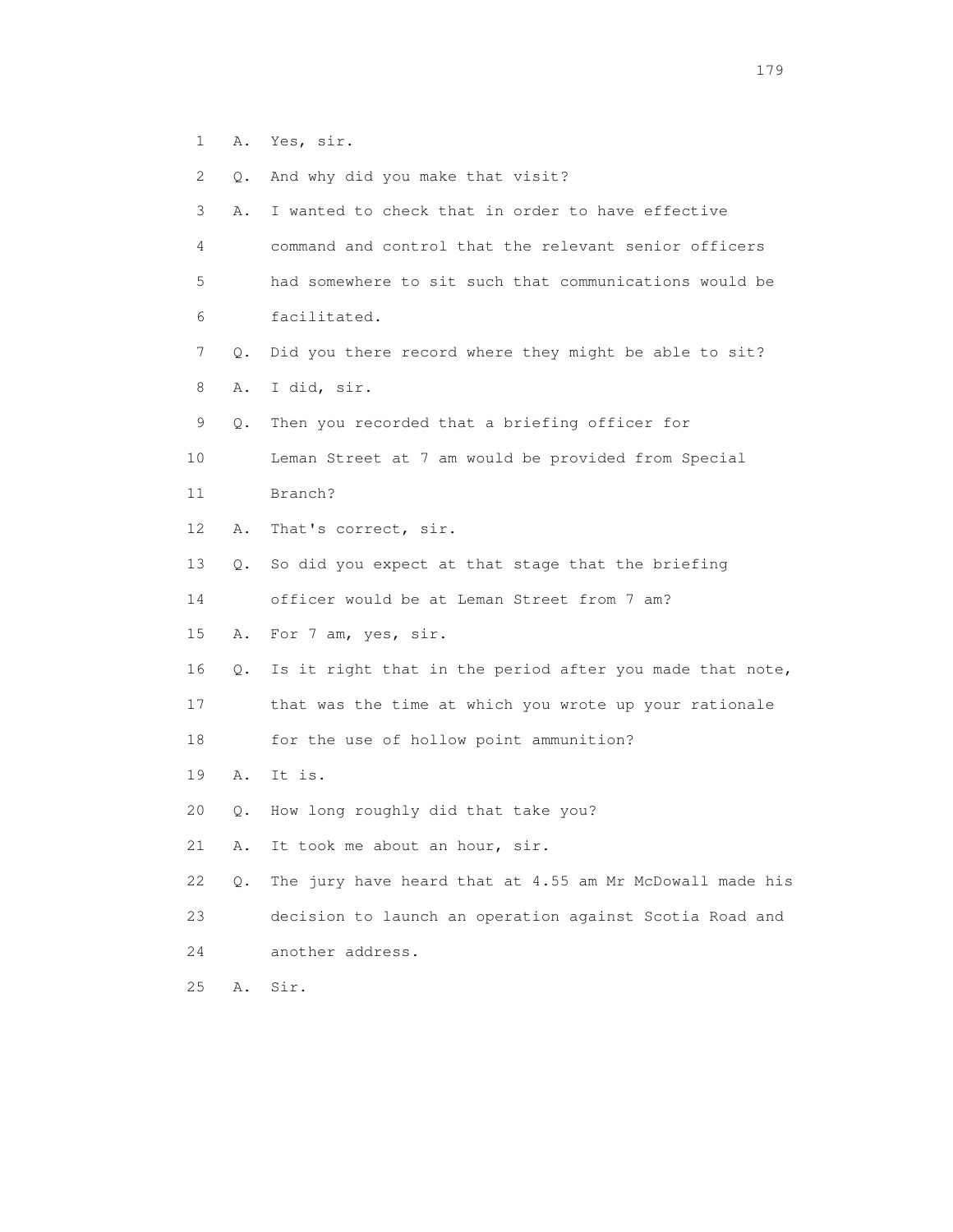| $\mathbf{1}$ |           | Q. We have heard that for him that was changing the     |
|--------------|-----------|---------------------------------------------------------|
| 2            |           | strategy from an overt strategy, public appeal, to      |
| 3            |           | a covert strategy, of covert control, containment and   |
| 4            |           | challenge?                                              |
| 5            |           | A. So I understand, sir.                                |
| 6            | Q.        | Was that something you were made aware of at 5 am or    |
| 7            |           | shortly afterwards?                                     |
| 8            | Α.        | No, sir.                                                |
| 9            |           | Q. Can you recall now when you were first made aware of |
| 10           |           | that change of strategy?                                |
| 11           | Α.        | I believe I became aware of that change of strategy at  |
| 12           |           | about 6.40 in the morning.                              |
| 13           | 0.        | We will come to that meeting at 6.40 in a few moments.  |
| 14           |           | Now, Mr McDowall has told us that DCI Purser was        |
| 15           |           | identified as Silver Commander for the Scotia Road      |
| 16           |           | address over a period of 30 to 60 minutes after 5 am.   |
| 17           |           | For everywhere's note, that's Day 4, page 14.           |
| 18           |           | Were you aware that Mr Purser was to come on duty       |
| 19           |           | from about 6.30?                                        |
| 20           | Α.        | No, sir.                                                |
| 21           | Q.        | Mr McDowall had set a strategy which required an SFO    |
| 22           |           | team at Scotia Road.                                    |
| 23           | Α.        | As I understand now, sir.                               |
| 24           | $\circ$ . | How quickly would you normally expect to have been      |
| 25           |           | informed of that strategy?                              |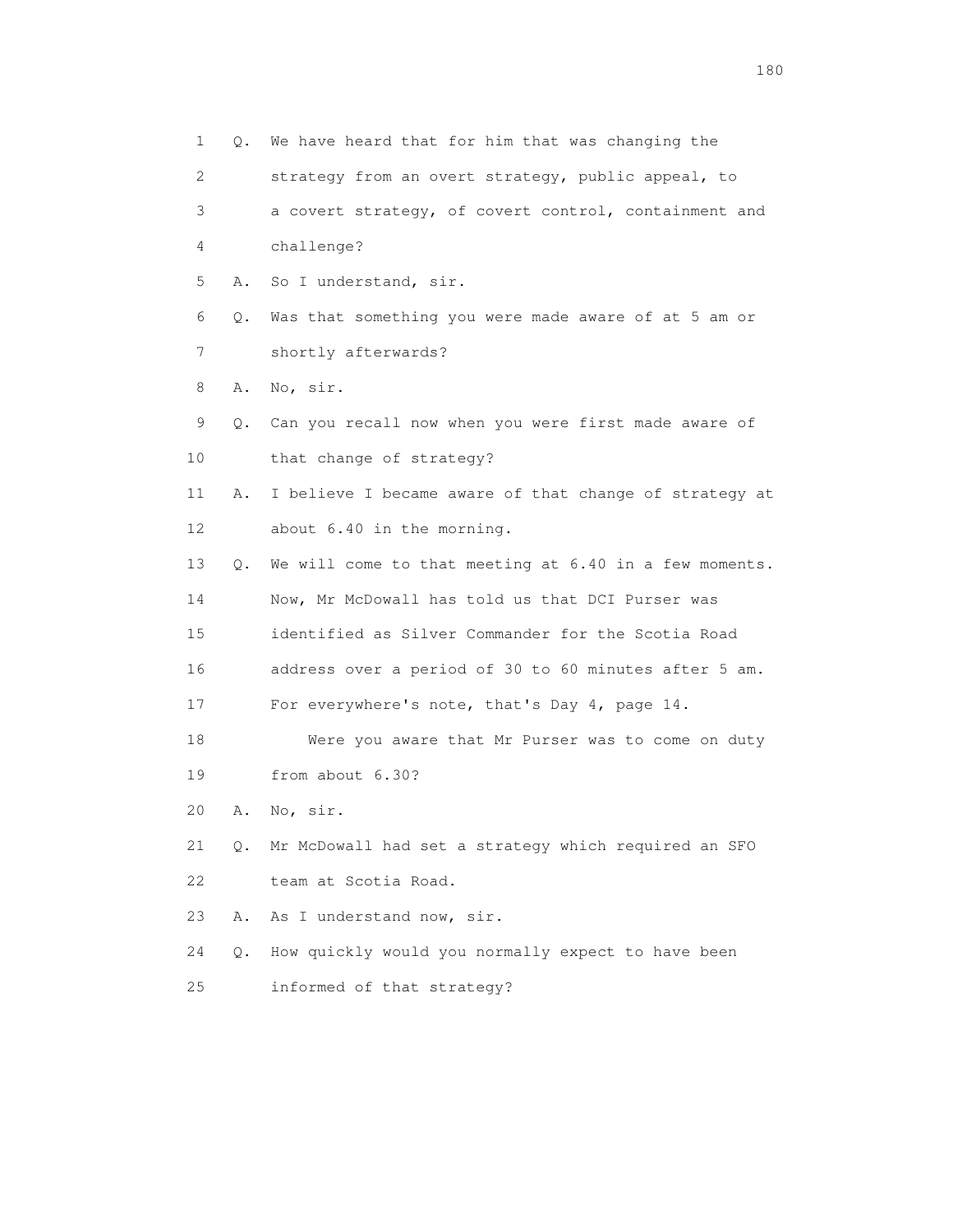1 A. I would expect to have been informed of that strategy at 2 some point after that, once the tactical plan was going 3 to be developed. 4 Q. How long roughly? 5 A. I don't know if I can put a time on it, sir, but it 6 would be fairly soon. 7 SIR MICHAEL WRIGHT: I think in fairness Mr Hough ought to 8 add to the question that Mr McDowall has told us that he 9 wanted it done as soon as reasonably possible. Under 10 that sort of impetus, how long? 11 A. I would expect to be told as soon as possible after he 12 set the strategy, then, sir. 13 SIR MICHAEL WRIGHT: Yes, that's telling you, very well. 14 MR HOUGH: The next point is this: Mr McDowall wrote in 15 a decision log, or a red book, that he saw tactical 16 advisers at 5.15 am. 17 I know you were one tactical adviser, there were 18 a number of others in New Scotland Yard at the same 19 time. He has given evidence that he thinks that one of 20 the people he saw at 5.15 was you. Did you see him at 21 5.15? 22 A. I have no note or recollection of meeting Mr McDowall at 23 that time, sir. 24 Q. Are you able to say that you were doing anything else at 25 5.15?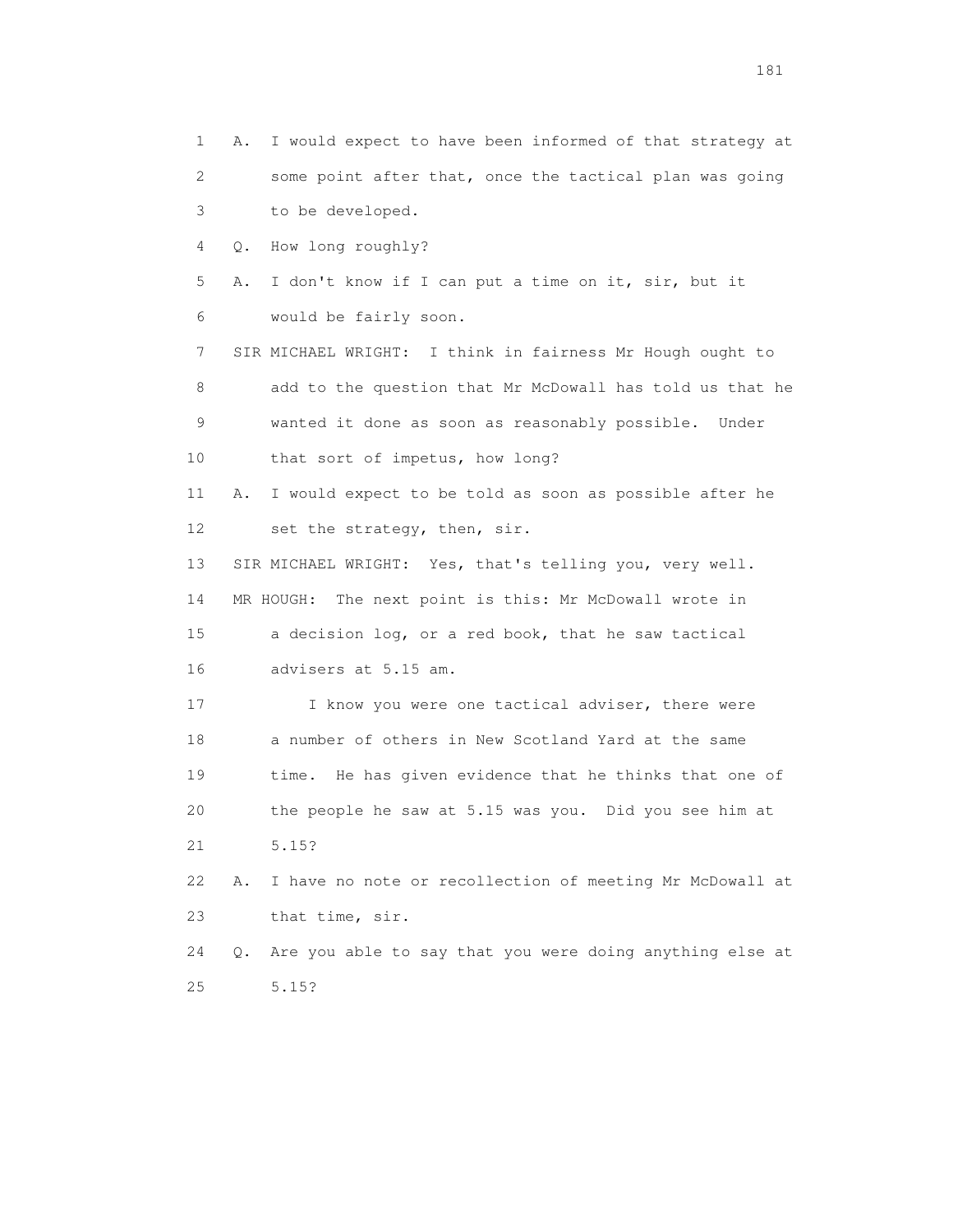| $\mathbf 1$ | Α. | No, sir, I have no note of doing anything else at 5.15.  |
|-------------|----|----------------------------------------------------------|
| 2           | Q. | Based on the notes you have, can you make any deduction  |
| 3           |    | about what you might have been doing over that period of |
| 4           |    | time?                                                    |
| 5           | Α. | Somewhere in and around the central 1600 control room    |
| 6           |    | would be my best guess.                                  |
| 7           | Q. | To your knowledge, in the period from 5 o'clock to 6.40  |
| 8           |    | when you became aware of the change in strategy, to your |
| 9           |    | knowledge was there any discussion going on about        |
| 10          |    | arrangements being made to deploy an SFO team to         |
| 11          |    | Scotia Road?                                             |
| 12          | Α. | Not to my knowledge, sir, no.                            |
| 13          | Q. | Would you have expected to be involved in any such       |
| 14          |    | discussions if they were taking place?                   |
| 15          | Α. | Yes, sir.                                                |
| 16          | Q. | At 5 o'clock in the morning, if a decision had been made |
| 17          |    | to deploy a firearms team actually to Scotia Road, who   |
| 18          |    | would have made the decision, and who would that person  |
| 19          |    | have informed?                                           |
| 20          | Α. | That would have been a Silver Commander's decision to    |
| 21          |    | implement Gold's strategy and I would have been expected |
| 22          |    | to have been informed because I was managing the CO19    |
| 23          |    | resources.                                               |
| 24          | Q. | Mr McDowall told us that after 5 am he expected a DCI in |
| 25          |    | Special Branch referred to as Alan, I don't know if you  |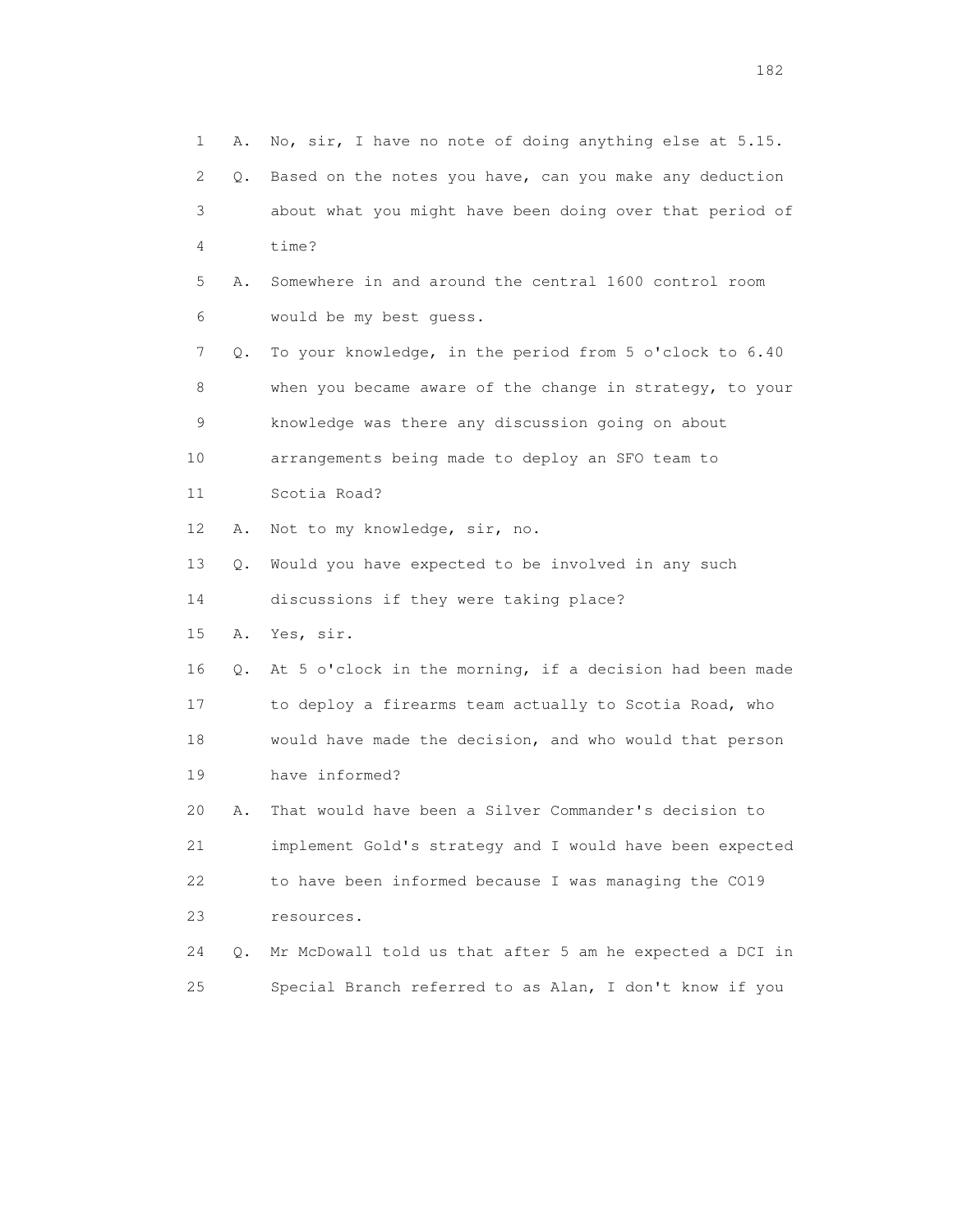1 know who that person is?

2 A. No, sir.

| 3                 | Q. | A DCI in Special Branch, to make arrangements for          |
|-------------------|----|------------------------------------------------------------|
| 4                 |    | firearms and surveillance cover at Scotia Road, so not     |
| 5                 |    | only the surveillance cover from SO12 but also the         |
| 6                 |    | firearms cover. It's only fair to you that I ask you to    |
| 7                 |    | deal with this: Alan has said in a statement that at       |
| 8                 |    | 5.05 am he made a telephone call to Inspector ZAJ,         |
| 9                 |    | another CO19 firearms officer who was acting as tactical   |
| 10                |    | adviser to Commander Carter to ask for a CO19 team         |
| 11                |    | actually to be sent to Scotia Road.                        |
| $12 \overline{c}$ |    | Is that a conversation you either knew about or have       |
| 13                |    | any comment to make about?                                 |
| 14                | Α. | I am not aware of that conversation, sir.                  |
| 15                | О. | Would you expect that to be a natural or expected          |
| 16                |    | channel of communication to get an SFO team deployed?      |
| 17                | Α. | In the circumstances of this operation, unusual, because   |
| 18                |    | I was the tactical adviser for the operation and not       |
| 19                |    | Inspector ZAJ.                                             |
| 20                |    | SIR MICHAEL WRIGHT: You would have expected the request to |
| 21                |    | come to you?                                               |
| 22                | Α. | Yes, sir.                                                  |
| 23                |    | MR HOUGH: Mr McDowall said that it would not have been     |
| 24                |    | realistic to send a firearms team to Scotia Road or to     |
| 2.5               |    | be briefed without their Silver Commander; is that         |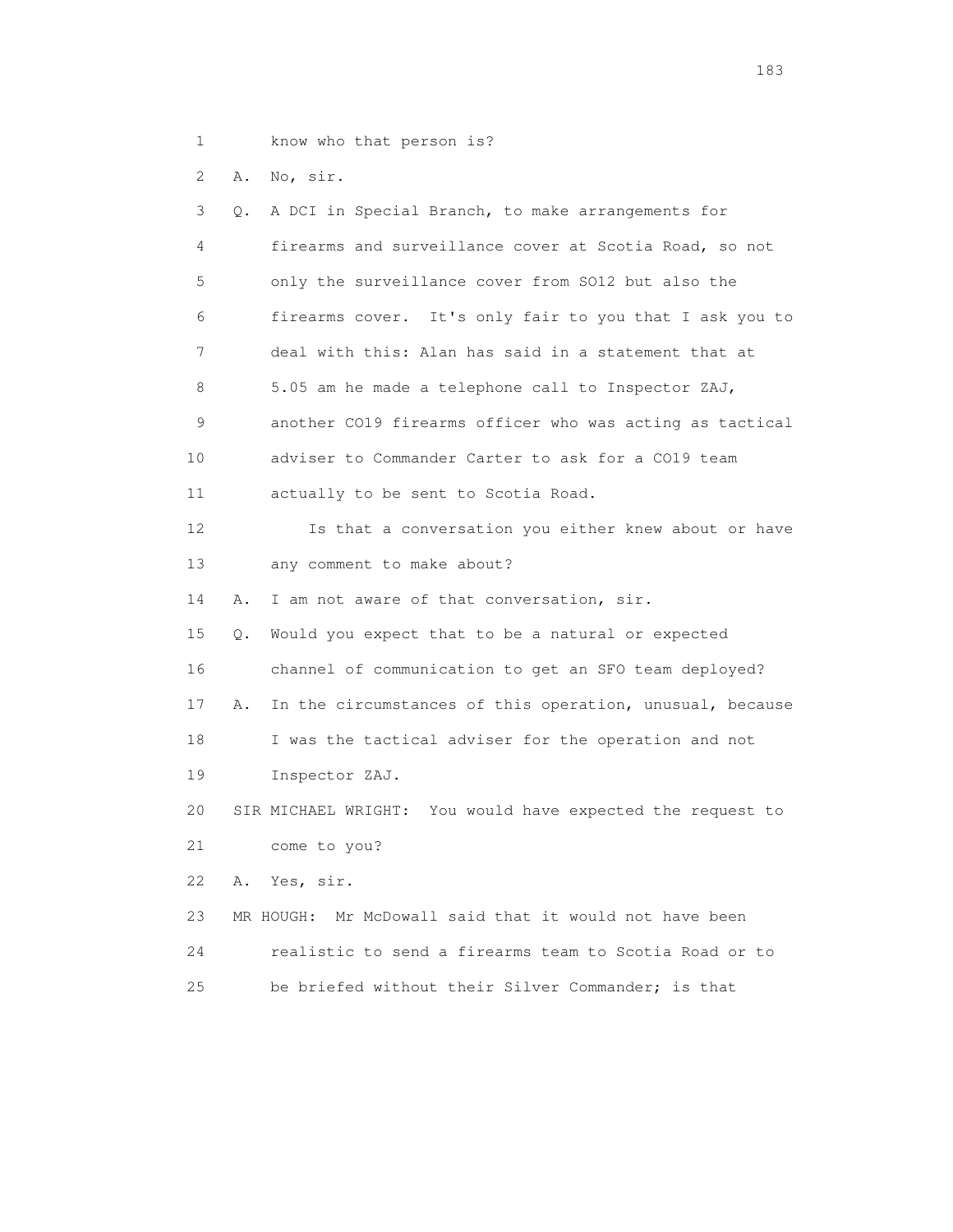1 right?

2 A. Absolutely correct, sir.

 3 Q. Obviously Mr Purser had not been identified at this 4 time. 5 At 5 o'clock, if a firearms team had been requested 6 for Scotia Road, what would you have gone about doing? 7 A. Speaking to Inspector ZAJ because he was the nominated 8 inspector to be in charge of that team, and then called 9 the orange team out from their holding area at 10 Leman Street. 11 Q. Would their Silver have been DCI Scott? 12 A. During the night, sir, yes. 13 SIR MICHAEL WRIGHT: They would have had two hours left of 14 what you might call their rostered duty? 15 A. Yes, sir. 16 SIR MICHAEL WRIGHT: Would that have caused you any 17 hesitation? 18 A. None whatsoever, sir. 19 MR HOUGH: We have heard that they might have been getting 20 to the end of their shift and that a decision might have 21 been made at the time that they were either too late in 22 their shift or that deploying them would leave the MPS 23 with limited resources. 24 Would you personally have been concerned about those 25 two points?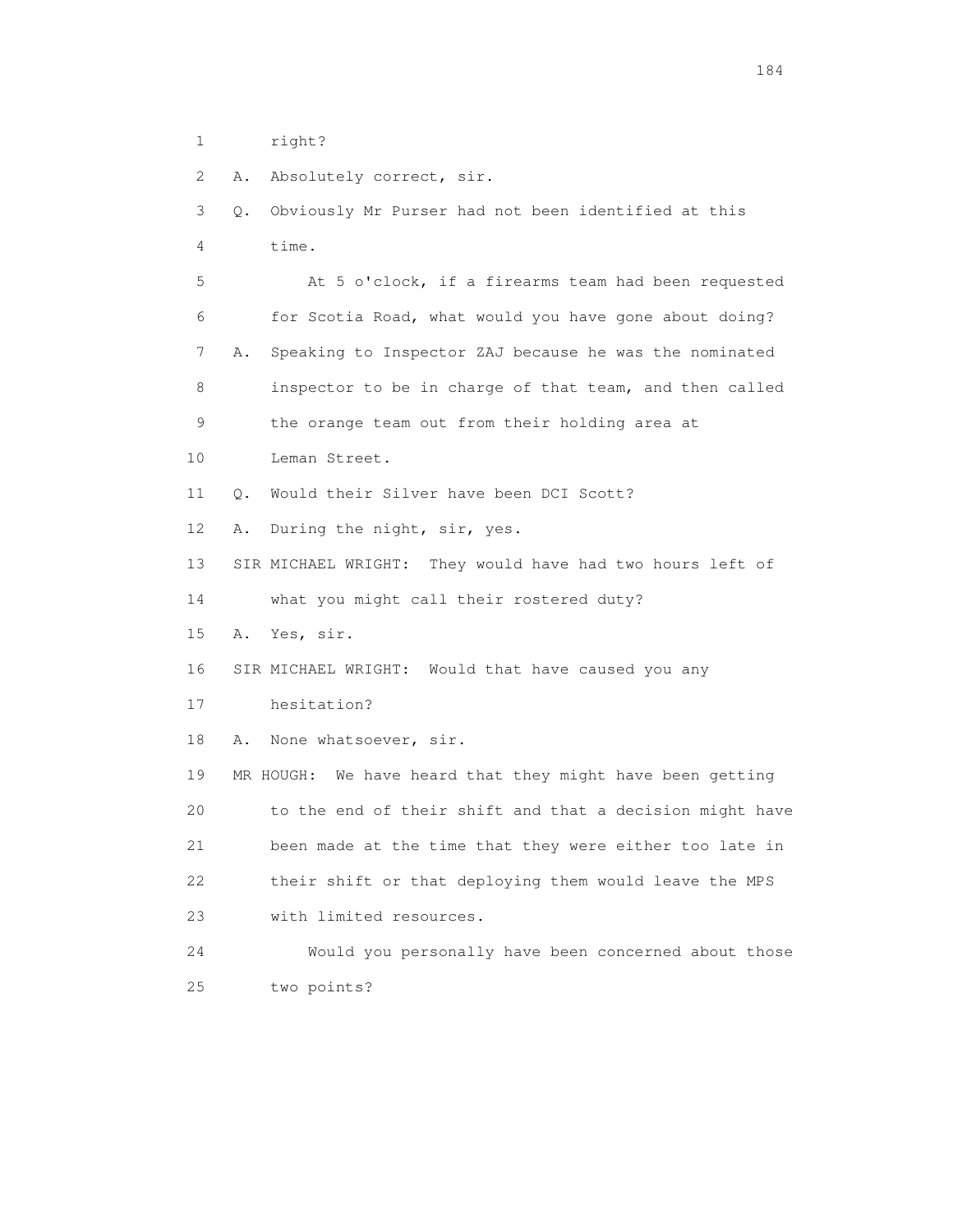1 A. No, I think they are both very valid points at 5 am in 2 the morning, if that's the time we are talking about, 3 the team would have been on duty for the best part of 4 14 hours, albeit during the night resting, although 5 knowing that there is a suicide bomber at large whether 6 you would sleep, remains to be seen. There was two 7 hours to go before other teams were due to come on, so 8 they would be considerations, but in the context of what 9 had happened on the 21st, and the fact that I had a team 10 available, then I would not have had any hesitation in 11 deploying them. 12 Q. Did you hear either at that time or later in the morning

 13 anybody in the senior command saying that a decision was 14 positively taken not to deploy the orange team, either 15 because of tiredness or because that would leave the MPS 16 without resources to deploy to other scenes? 17 A. No, I didn't, and sorry, I didn't pick up on the second 18 point of your question. It wouldn't leave the MPS with 19 a specialist firearms team if they were deployed but 20 I think at this time this was the single most important 21 thing in the Metropolitan Police to be resolved. 22 Q. Can we move down the page, 22 July 2005, 6 am. This is 23 an entry written by and signed by Mr Esposito, not by 24 you?

25 A. Yes, sir.

<u>185</u>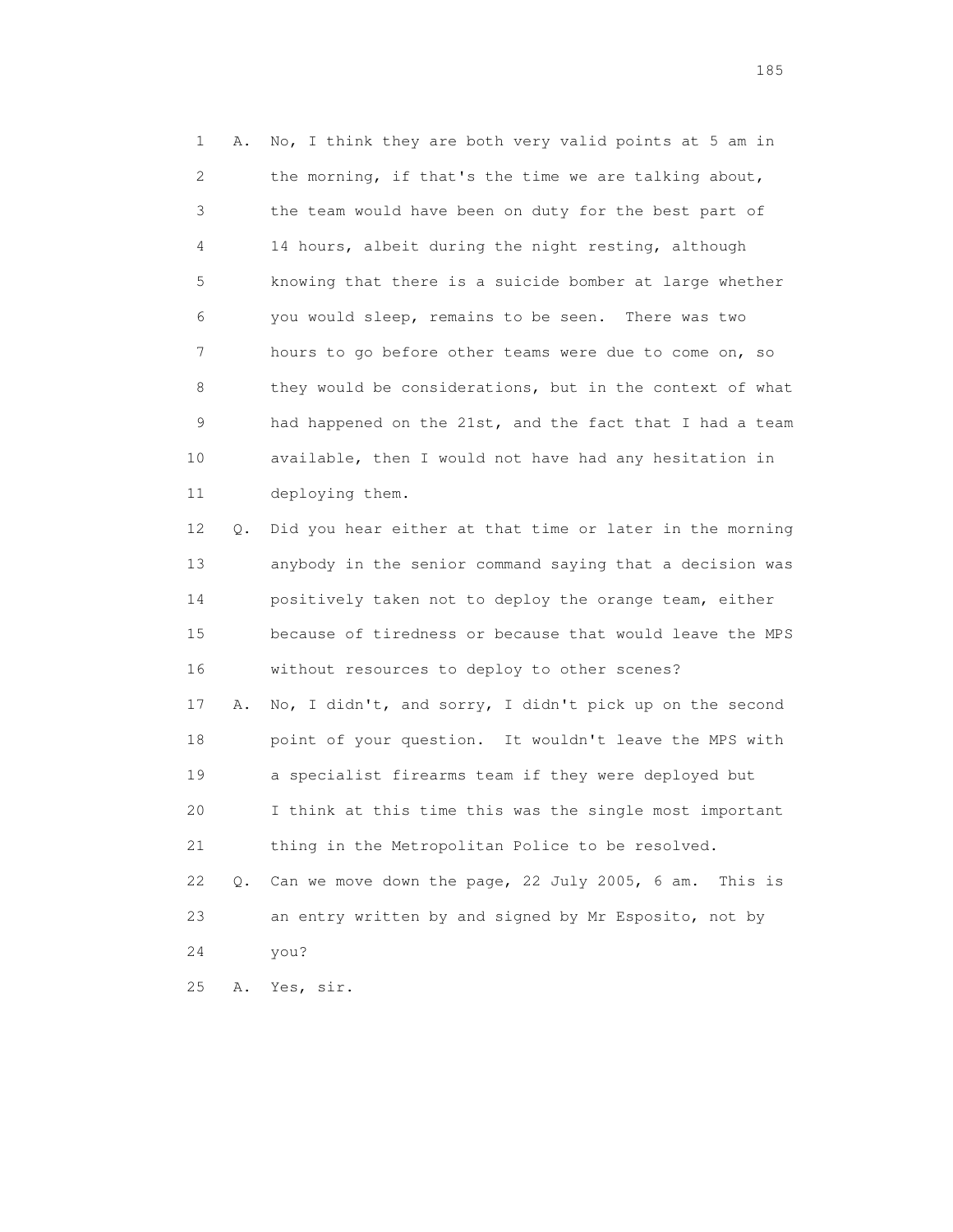1 Q. He records there:

 2 "I assume responsibility as tactical adviser for 3 Operation Vivace." 4 Is that another word for Operation Theseus 2, the 5 operation to pursue the failed suicide bombers? 6 A. Yes, I believe when I started and when Mr Esposito 7 started the following afternoon it was called 8 Operation Vivace, at some point during that day it 9 changed its name. 10 Q. There is a hyphen resources, is he there reflecting the 11 responsibility support co-ordinating firearms resources? 12 A. Yes, he is. 13 Q. Does he record this: 14 "Chief Inspector Rush to provide tactical advice for 15 spontaneous calls". 16 A. Yes, sir. 17 Q. The orange team with Inspector ZAJ, who was to be 18 relieved by Chief Inspector Terry, at 7 am? 19 A. Yes, sir. 20 Q. What does that refer to, the 7 am, in relation to the 21 orange team? 22 A. That's when they were going to be, the Inspector and the 23 Chief Inspector were going to swap over. 24 Q. Then black team with Trojan 84 as their tactical 25 adviser, to come on duty at 7 o'clock at Leman Street?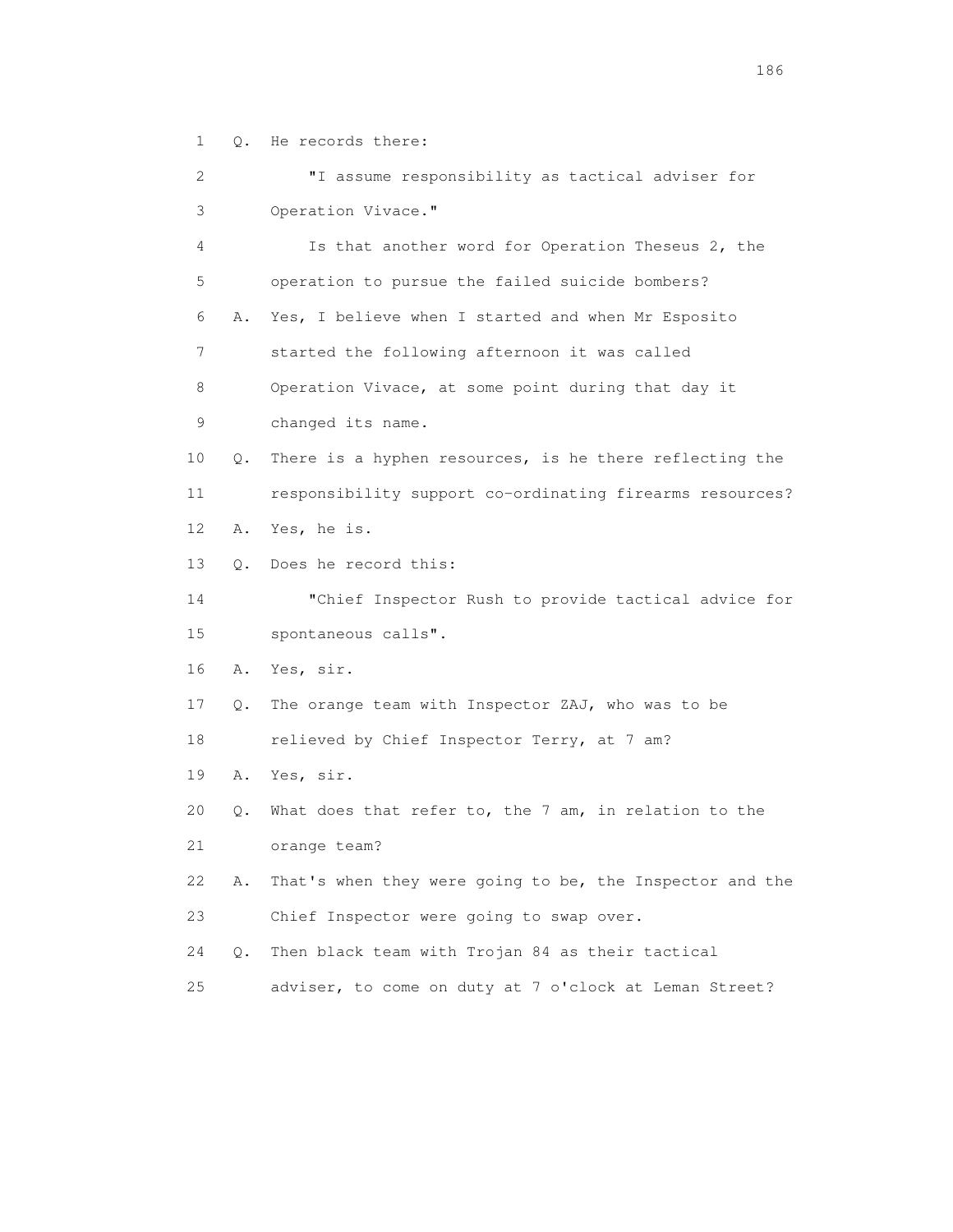- 1 A. Correct, sir.
- 2 Q. And then the Tactical Support Team and armed response
- 3 vehicles to be for spontaneous response?
- 4 A. Yes, sir.
- 5 Q. So were those the resources that Mr Esposito thought
- 6 that he had in place at 6 o'clock?
- 7 A. Yes, sir.
- 8 Q. Moving on to 6.40 am, a meeting was held by
- 9 Commander McDowall, and we have heard about that
- 10 meeting. Were you present at that meeting?
- 11 A. Yes, sir.
- 12 Q. So although Mr Esposito had come on duty at 6 o'clock,
- 13 you had stayed to update him?
- 14 A. The handover process would probably have taken 20 to 30 15 minutes and so I just naturally followed through to this 16 meeting when it was announced.
- 17 Q. Was this the meeting when you first discovered that the 18 strategy had moved from an overt one, media appeal, to
- 19 a covert one, deployment to these two addresses?
- 20 A. Yes, sir.
- 21 Q. Can we turn over the page, please, Mr Esposito records 22 that the black team was to be brought to New Scotland 23 Yard for briefing with Silver?
- 
- 24 A. That's correct, sir.
- 25 Q. So that's contemplating that the black team would come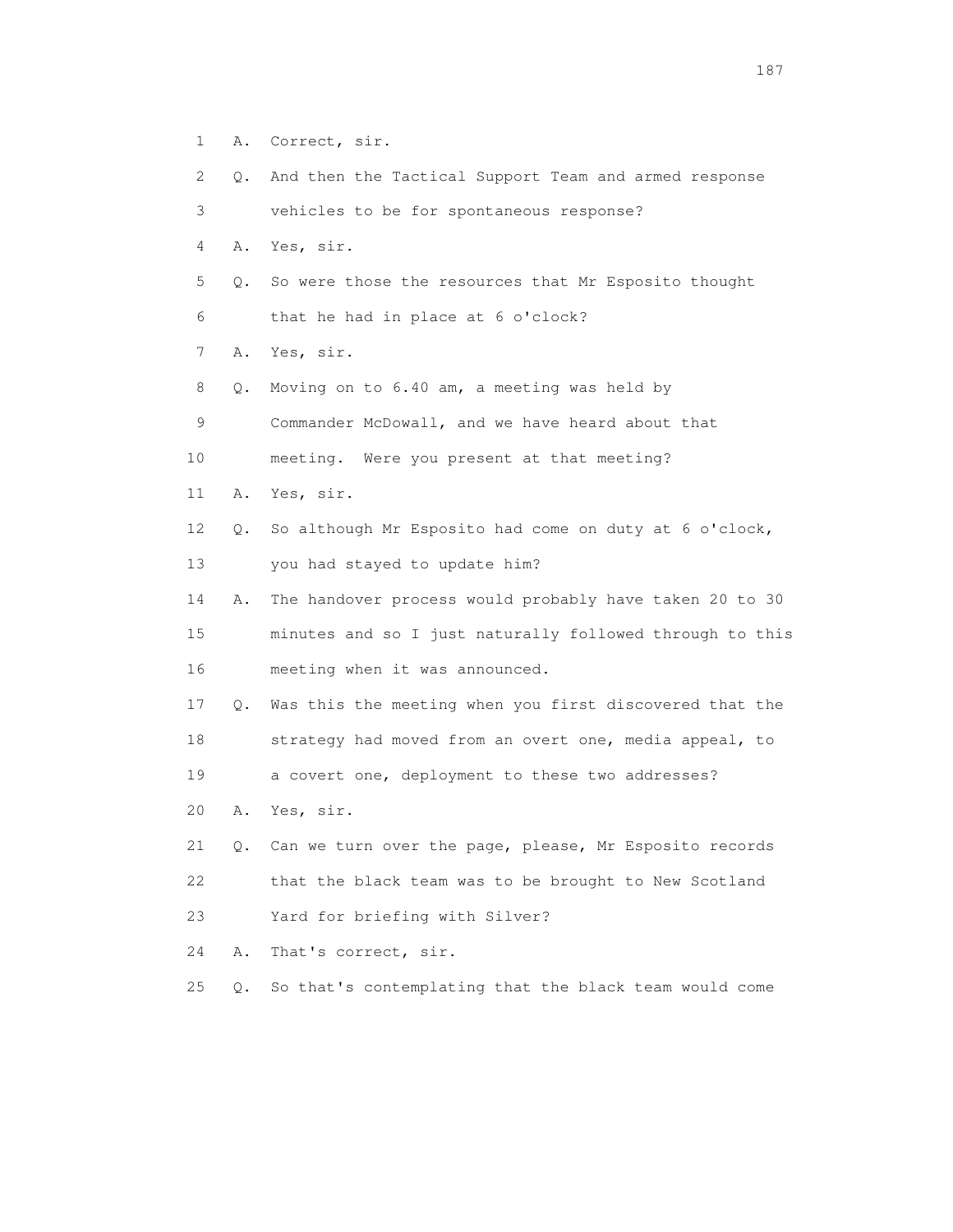1 from Leman Street to New Scotland Yard? 2 A. Yes, sir. 3 Q. Are you aware that what in fact happened was that the 4 mountain came to Mohammed, that Silver came to 5 Leman Street? 6 A. I believe Silver went to -- 7 Q. Silver went to Nightingale Lane being picked up on the 8 way, I am sorry. 9 A. Yes, sir. 10 Q. Then it goes on: 11 "As soon as all teams briefed, both out to support 12 surveillance teams." 13 Then the orange team to Portnall Road, and Trojan 84 14 and the black team to Scotia Road? 15 A. Yes. 16 Q. So was the orange team in fact sent to Portnall Road? 17 A. Indeed they were, sir, yes. 18 Q. So they didn't go off duty? 19 A. No, sir. 20 Q. At what time did they go to Portnall Road? 21 A. I don't know, sir. 22 Q. Were you aware at that meeting of anybody saying that 23 the orange team should not be sent to Portnall Road 24 because they were too tired? 25 A. No, sir.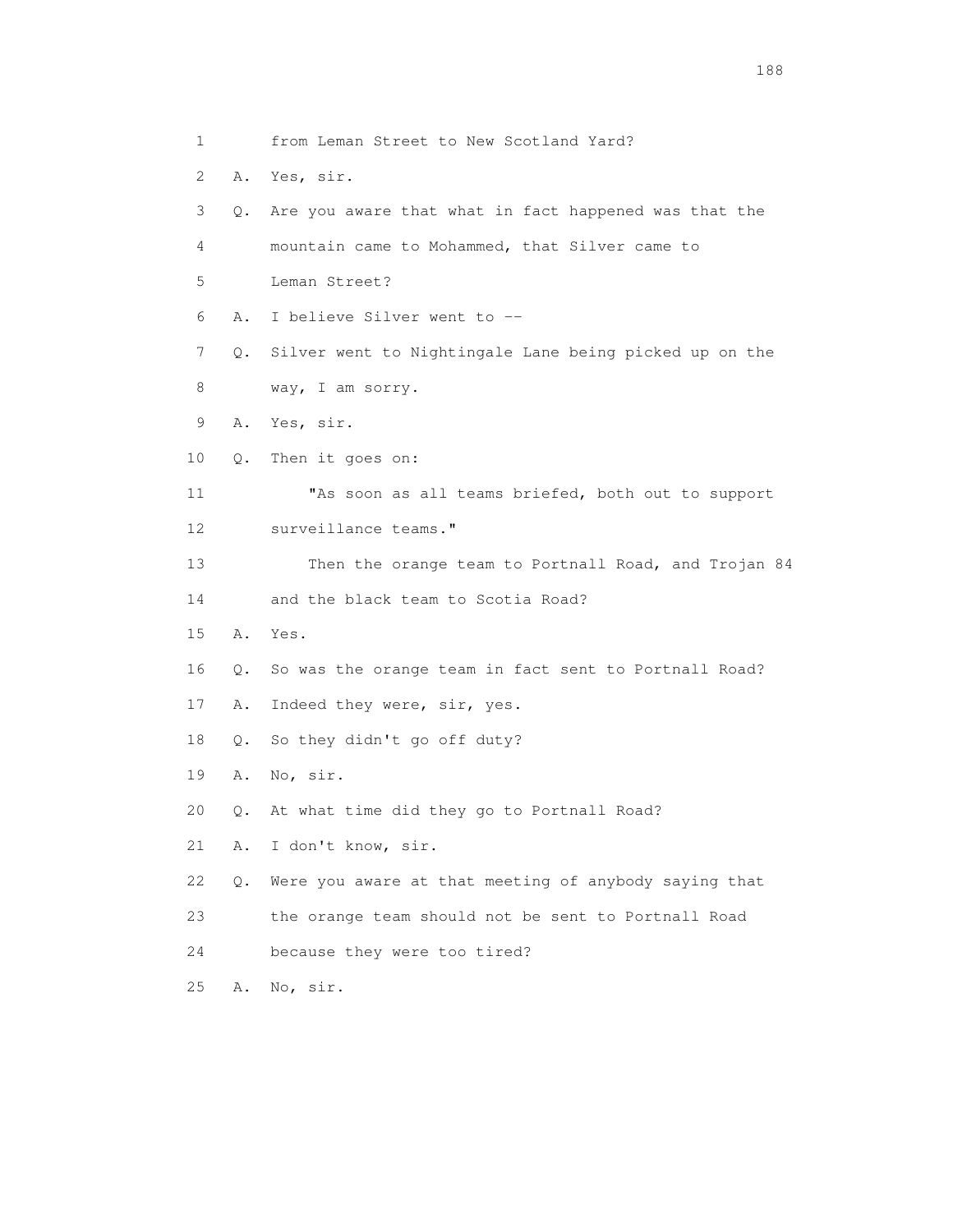1 Q. When did you finally come off duty yourself? 2 A. I would have left shortly after those meetings, content 3 that Mr Esposito knew everything that was going on, and 4 I have gone back to the office at Leman Street. 5 Q. One other thing, perhaps I can -- I don't know if it can 6 be shown on screen, D7695. I don't think there are any 7 problems with this document going on screen. 8 (Pause). Perhaps I can hand a copy to you. 9 (Handed). While that is being brought up on screen. 10 I will hand a copy to the operator as well. This 11 document is entitled "Briefing Note Theseus 2" dated 12 22 July 2005, and just so that you understand it's 13 provenance, it comes from the ring-binder which later 14 became a lever-arch file, containing the operational log 15 that you were keeping. 16 This briefing note here, if you turn on, two pages, 17 turn on one page beyond there, please, do you see 18 information about Osman, Omar and the Nissan Primera?

24 registration number, black Nissan Primera?

19 I think Omar may come in the following pages but Osman

20 on the first page. Omar there. And Nissan Primera

21 associated with Omar. Do you see that?

22 A. Where is the Nissan Primera, please?

25 SIR MICHAEL WRIGHT: You have defeated me as well, Mr Hough.

23 Q. If you look under Abdi Samad Omar, vehicle and then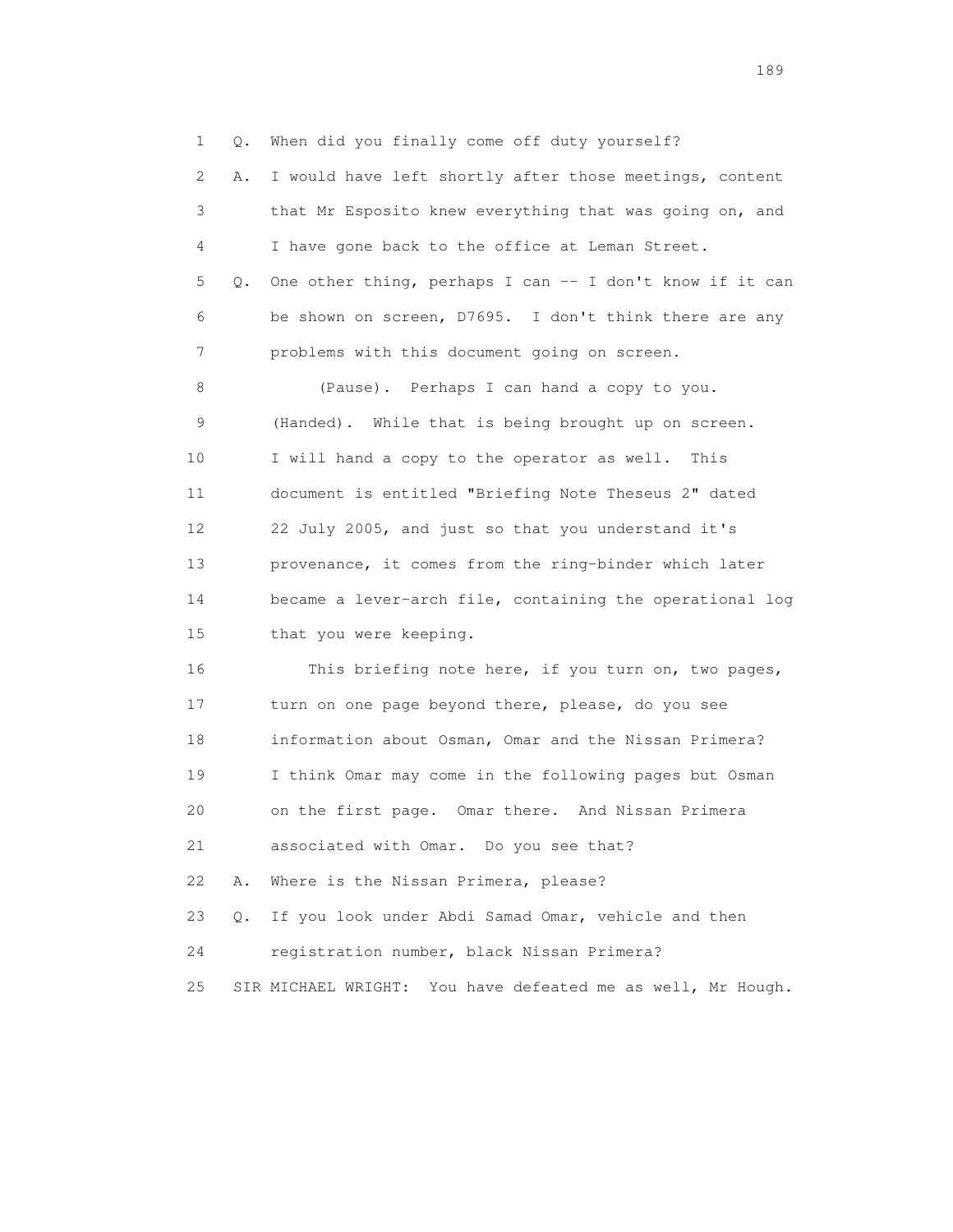1 MR HOUGH: If you look at the document on screen, sir. 2 A. Yes, I do see that, sir. 3 SIR MICHAEL WRIGHT: Thank you, yes, I see. 4 MR HOUGH: This briefing note, as I say, comes from the 5 operational policy file, dated 22 July, contains details 6 of those two suspects and the Nissan Primera. 7 Were you ever shown this briefing note yourself? 8 A. No, sir. 9 Q. We have heard you describe entries in the operational 10 log about the need for a briefing document? 11 A. Yes. 12 Q. Is that what this is? 13 A. Can I just say, sir, that the second page, the 14 handwritten page in this, is actually from the SO19 log, 15 not from the Special Branch briefing note, because the 16 first entry there is a note of my meeting that 17 I attended with Commander McDowall. That doesn't bear 18 any relevance to the briefing note. 19 Q. I think either this document or the log was out of 20 order. I think it may be this document. This note that 21 you are looking at at the moment, is this an SO12 22 document, Special Branch, or a CO19 firearms document? 23 A. This is an SO12 briefing document dated 22 July. 24 Q. Did you see it on 22 July? 25 A. Not before I went off shift, sir, no.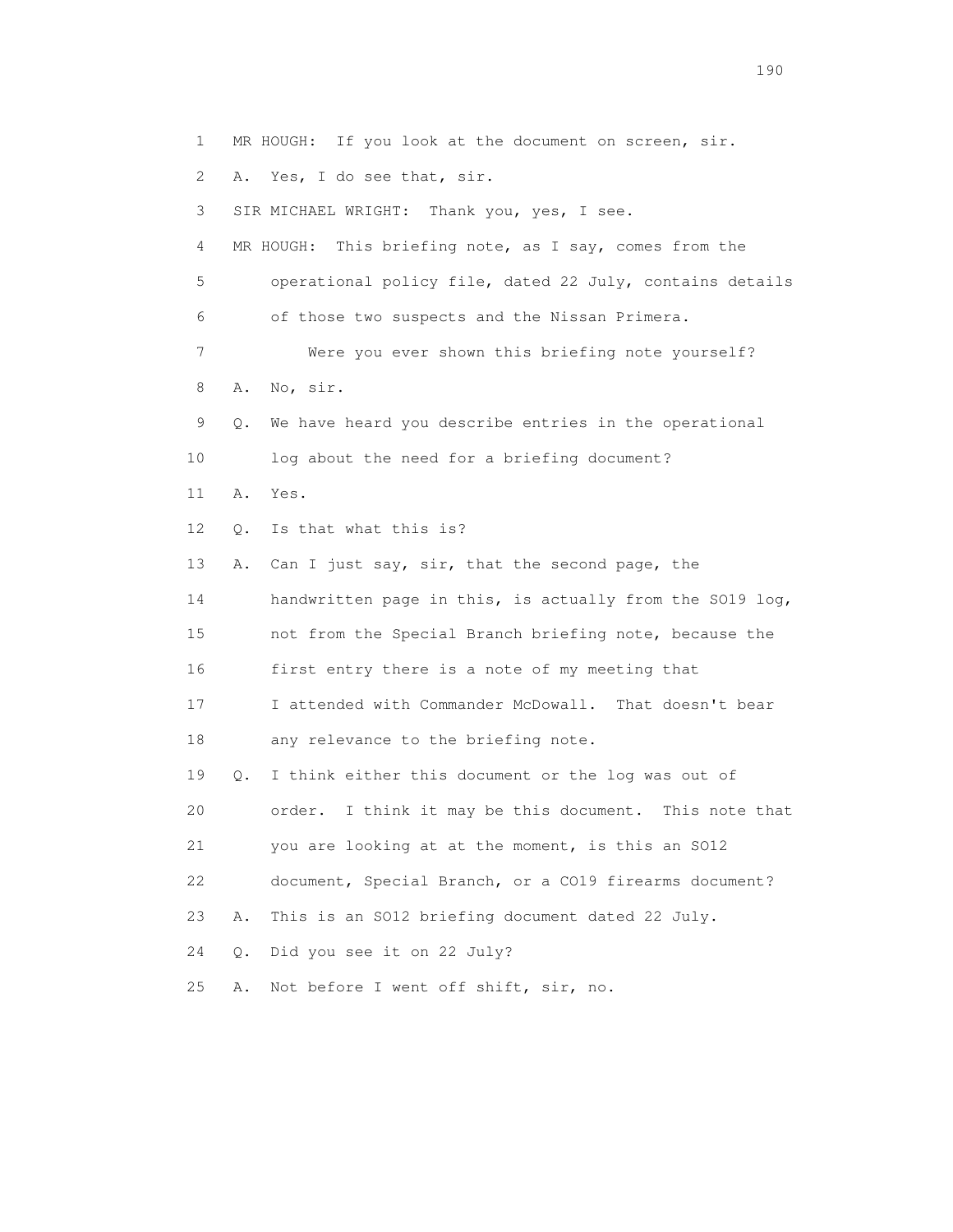1 Q. Are you aware who this document might have been given 2 to? 3 A. No, sir. 4 Q. I'll not take you any further through that document and 5 perhaps it can be removed from the document camera. 6 Very briefly, the tactical options document you 7 presented to Mr Boutcher shortly before midnight? 8 A. Yes, sir. 9 Q. This I think had been written by you and Chief Inspector 10 Esposito on 21 July? 11 A. Yes, sir. 12 Q. It was a detailed document? 13 A. It was, sir. 14 Q. It's a sensitive secret document? 15 A. So I understand, sir. 16 Q. So I shall take it very carefully. One of the topics 17 you considered, inevitably, was the interception of 18 a suicide terrorist, both outside premises and in other 19 circumstances? 20 A. Yes, sir. 21 Q. Did you record in that document that conventional 22 tactics might have to be reconsidered if there was 23 intelligence to suggest that a suspect was both 24 a suicide bomber and carrying a device and with the 25 means of detonating it?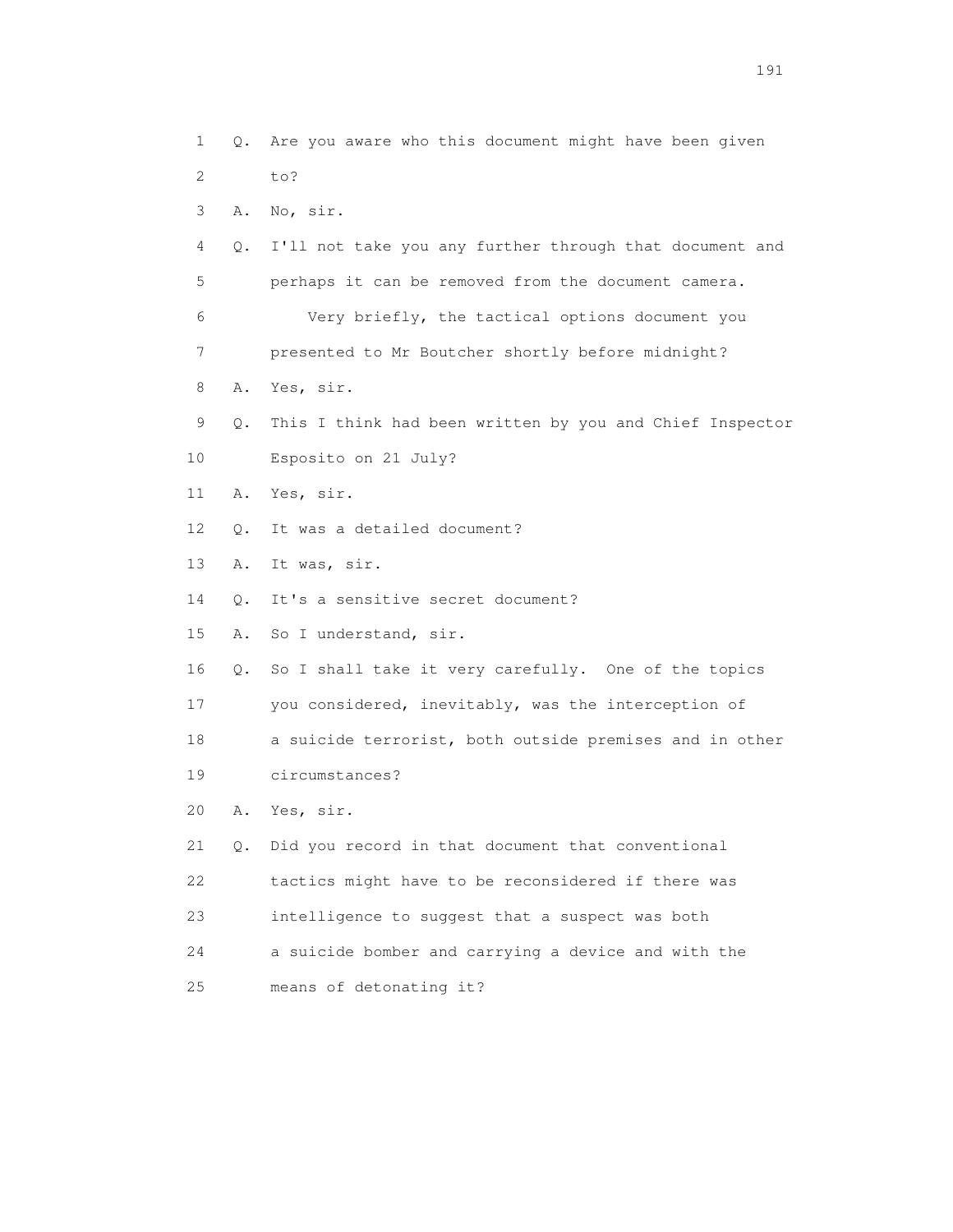1 A. Yes, sir.

| 2  | Q. | Did you say that in all the options for responding to      |
|----|----|------------------------------------------------------------|
| 3  |    | those particular circumstances, it might be required       |
| 4  |    | that officers take a critical, that is to say fatal,       |
| 5  |    | shot?                                                      |
| 6  | Α. | Yes, sir.                                                  |
| 7  | Q. | To protect the public and the officers involved?           |
| 8  | Α. | Public safety being paramount, sir.                        |
| 9  | Q. | In the document, did you actually use phraseology along    |
| 10 |    | the lines of, "reconsidering or rethinking conventional    |
| 11 |    | tactics"?                                                  |
| 12 | Α. | May I see the document, sir, please?                       |
| 13 | Q. | I don't know if there is going to be a concern about it.   |
| 14 |    | (Handed). I am not going to ask for this to go on to       |
| 15 |    | the screen for obvious reasons.                            |
| 16 |    | It is page 12 in the bottom right-hand corner.             |
| 17 | Α. | Would you ask your question again, sir, please?            |
| 18 | Q. | Yes. Do you refer there to use of conventional tactics     |
| 19 |    | having to be carefully considered and risk assessed?       |
| 20 | Α. | Yes, sir.                                                  |
| 21 | Q. | Did you then consider the possibility of using different   |
| 22 |    | tactics, non-conventional tactics?                         |
| 23 | Α. | Yes, sir.                                                  |
| 24 | О. | Now, we will hear that DCI Purser's briefing referred to   |
| 25 |    | firearms officers using unconventional tactics.<br>To your |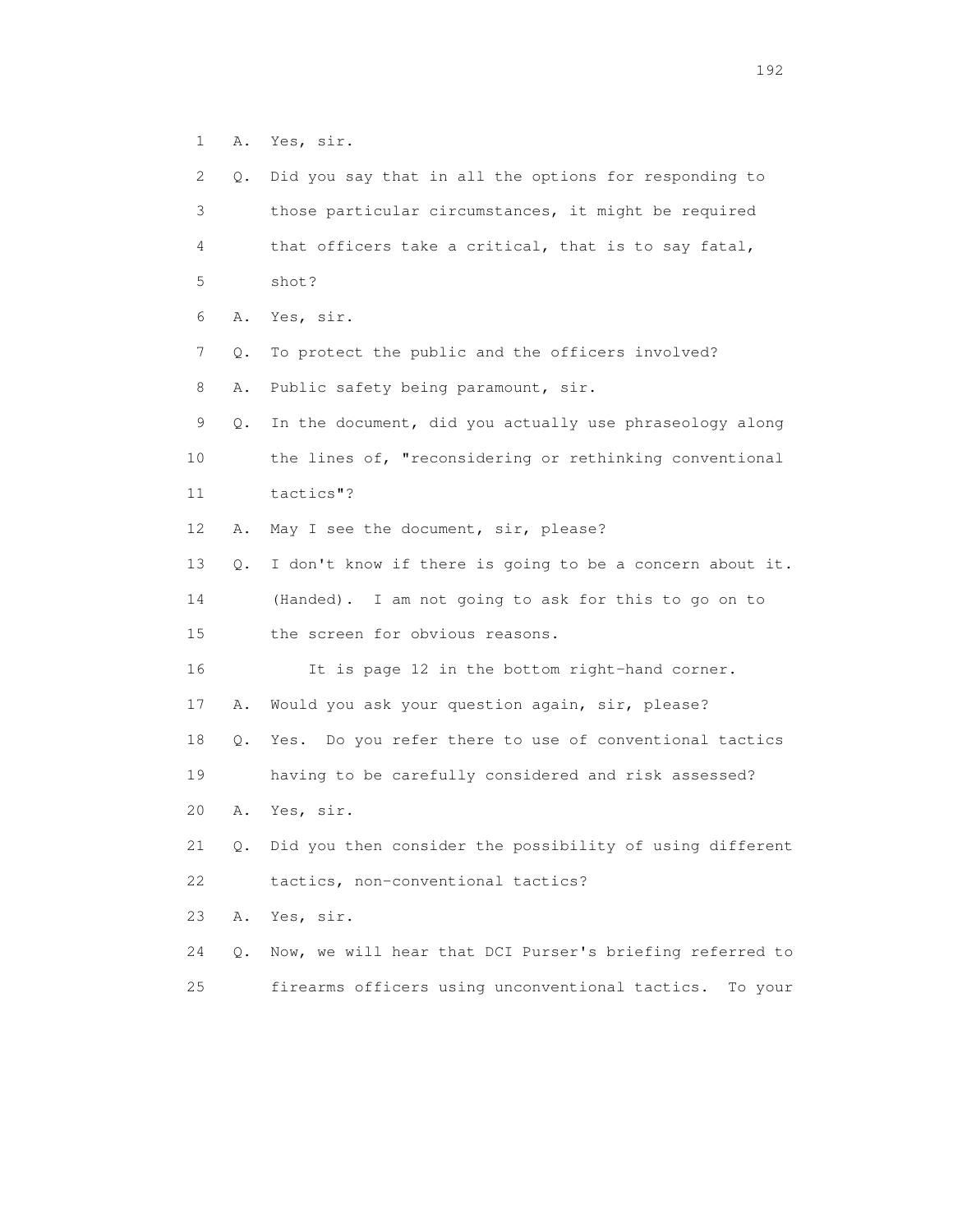1 knowledge, would you have expected this document to go 2 to the Silver Commanders? 3 A. Yes, sir. 4 Q. Is it right to say that, following the passage that we 5 have just looked at, you set out a number of options for 6 responding to that particular situation, each of those 7 options having different advantages and disadvantages? 8 A. Yes, sir. 9 Q. I will not go through those in any detail with you, but 10 is it right to say that some of them involved the use of 11 CO19 Specialist Firearms Officers in covert vehicles as 12 we had here? 13 A. Yes, sir. 14 Q. That was the choice made in this case? 15 A. Yes, sir. 16 Q. If others after me ask about other options, we are aware 17 that some of the information is sensitive and so don't 18 hesitate to say. Other options I think involved the use 19 of armed response vehicles? 20 A. Yes, sir. 21 Q. We have heard they would be vehicles which patrol London 22 which have an expected response time and are normally 23 obvious as police vehicles? 24 A. Marked police vehicles, sir. 25 Q. Just a couple of topics, finally: you appreciate,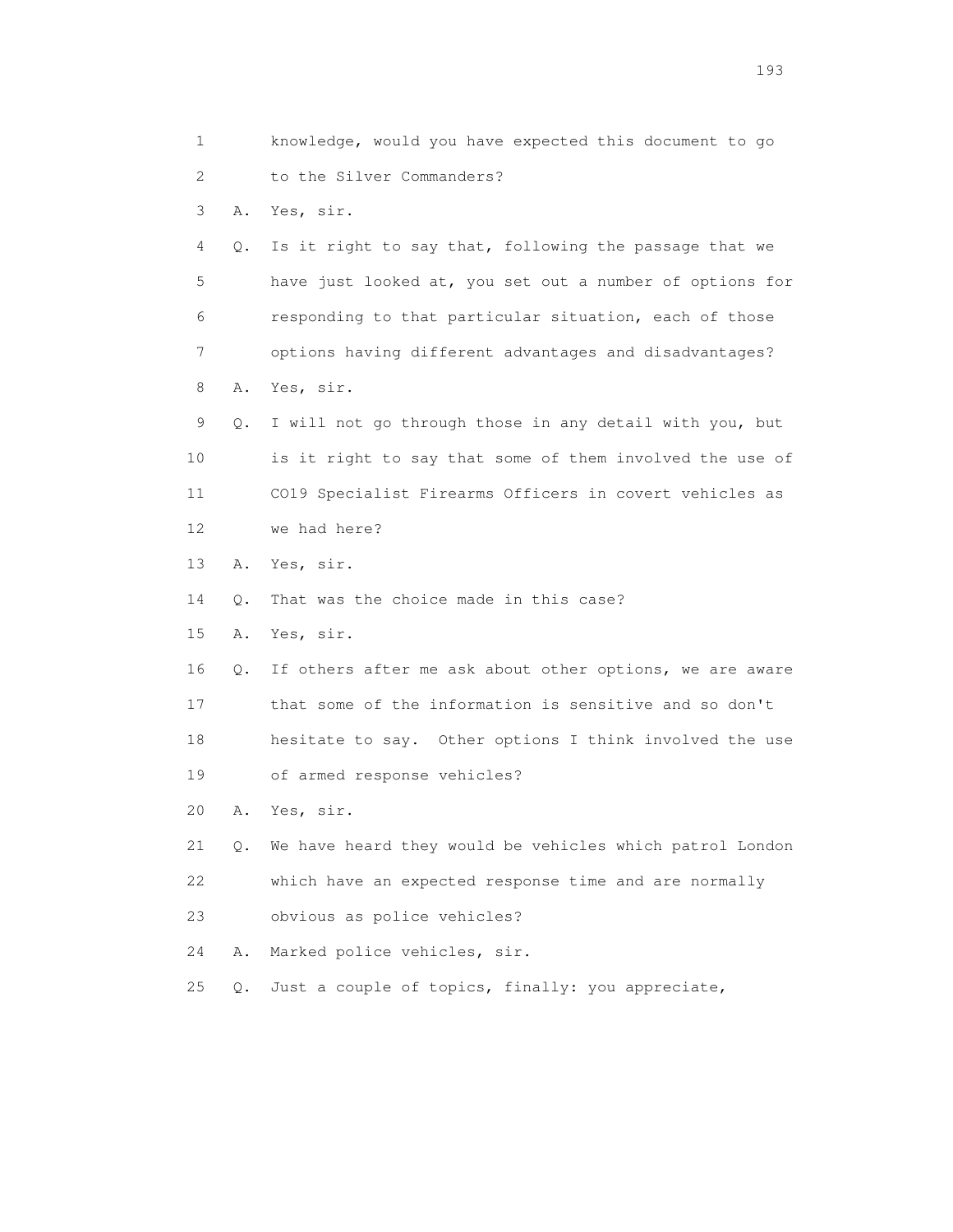1 I think, that one of the issues for this inquest to 2 consider is whether a firearms team could or should have 3 been sent to Scotia Road at an earlier stage than they 4 were?

5 A. Yes, sir.

 6 Q. As far as you know, and others may know what was being 7 done elsewhere, of course, but as far as you know, what 8 was being done between 5 o'clock, when the McDowall 9 strategy was set, and 6.40 when the black team was 10 ordered to come to New Scotland Yard or certainly to be 11 deployed with Silver, what was done in that period to 12 arrange for a firearms team to deploy to Scotia Road? 13 A. I don't believe there was a requirement for a firearms 14 team to deploy to Scotia Road, sir.

 15 Q. Please say if you can't answer this question, but do you 16 think on the basis of what you know that anything else 17 should have been done over that two hour period to 18 arrange such a deployment?

 19 A. If such a deployment was required, then it would require 20 a Silver Commander, and it would require the firearms 21 team, of which I could facilitate.

 22 Q. And it would have required a communication to you? 23 A. Yes, sir.

 24 MR HOUGH: Thank you very much, those are my questions. 25 SIR MICHAEL WRIGHT: Thank you. Now, in the absence of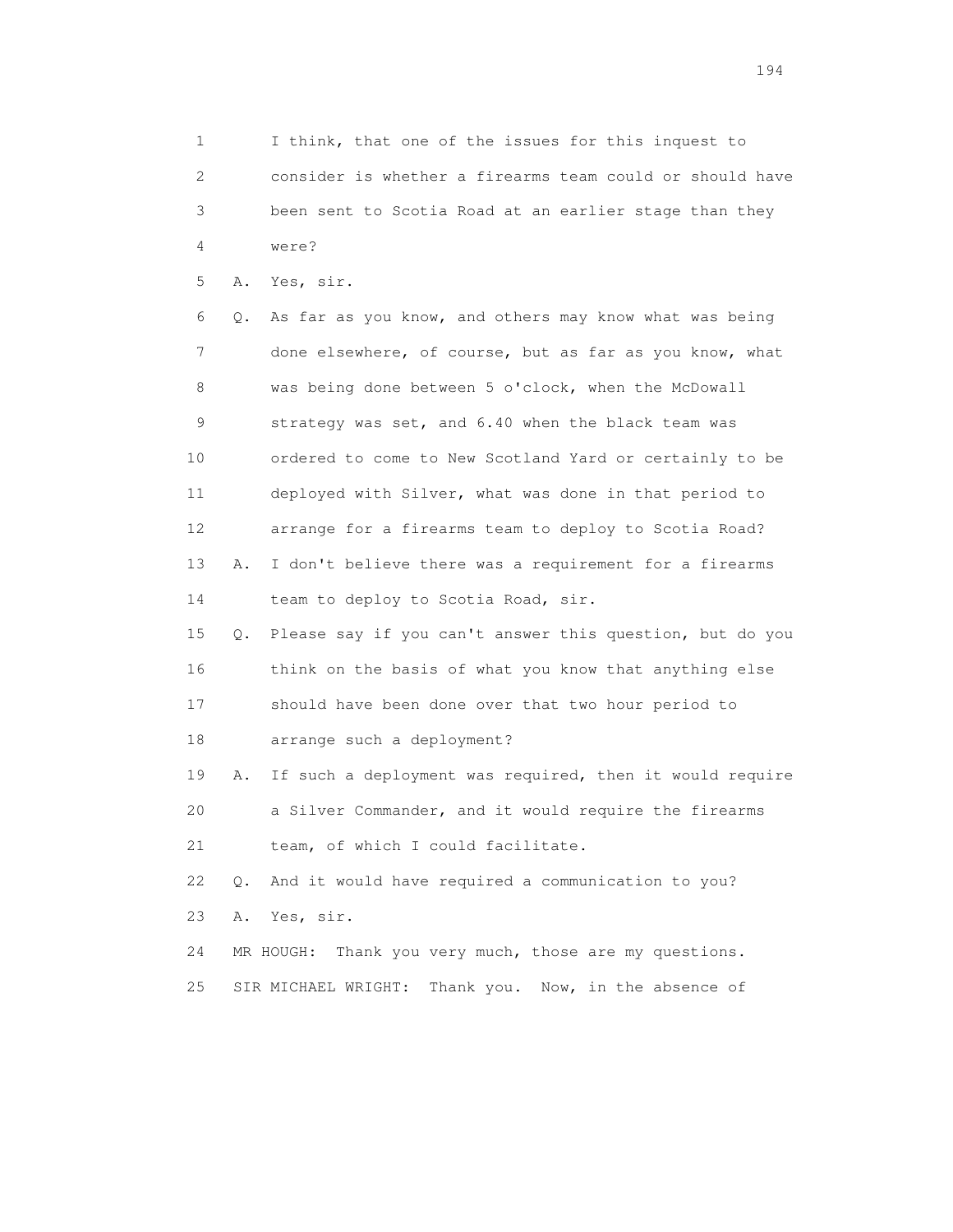1 Mr Mansfield, how do we want to proceed, if we can? 2 MR HOUGH: I don't think we can, I think we can have our 3 weekend. 4 SIR MICHAEL WRIGHT: You have got off a little more lightly 5 than I thought you might have been going to. Yes, 6 Mr Horwell? 7 MR HORWELL: Can I mention one matter to you in the absence 8 of the jury. 9 SIR MICHAEL WRIGHT: Yes. Mr Perry? 10 MR PERRY: May I mention one matter, sir, I am sure it was 11 by a slip of the tongue. Mr Hough has requested the 12 witness about the orange team and the suggestion 13 possibly being made that they were too tired to be 14 deployed. 15 SIR MICHAEL WRIGHT: That was a question rather than 16 a suggestion, I think. All right. 17 MR PERRY: Lest it be misunderstood, no-one has ever 18 suggested that the orange team should not be deployed, 19 because it was the orange team that were moved to 20 New Scotland Yard. It was the grey team that had been 21 on duty for getting on for over 20 hours and were sent 22 off to the hotel until 10 am with the intention they 23 would come back on duty and it was the grey team that 24 were being rested, but the orange team were always on 25 standby and on duty when they were moved up from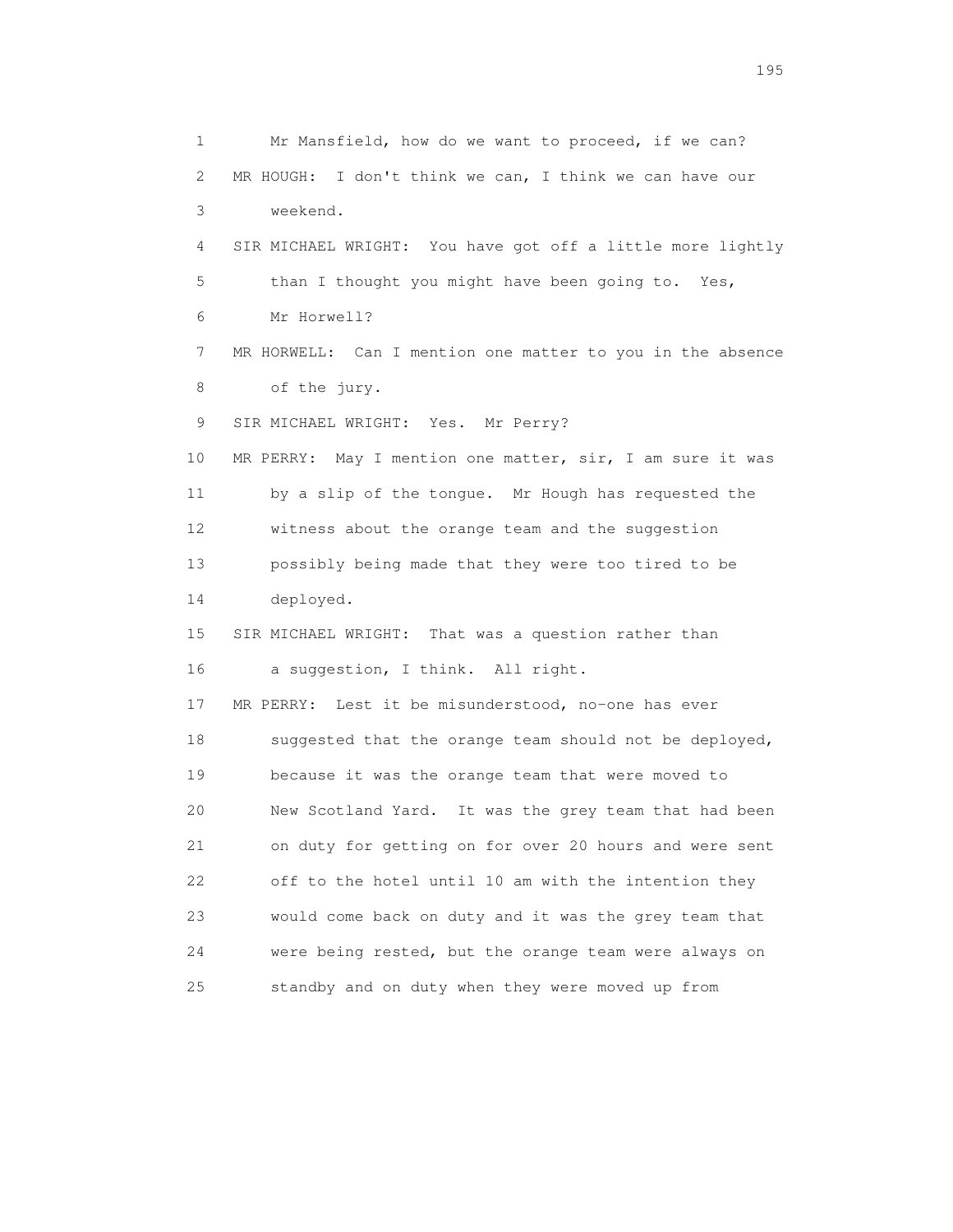1 Leman Street to New Scotland Yard, arriving at New 2 Scotland Yard around 6 o'clock. 3 MR HOUGH: I certainly wasn't suggesting that anybody in 4 these proceedings had so far said that. I think there 5 may have been that suggestion in the course of the 6 criminal trial. But in any event, Mr Perry has now made 7 the point abundantly clear. 8 SIR MICHAEL WRIGHT: No, but it inspires me to ask Andrew 9 one question, it's based on the question Mr Hough has 10 asked you: between 5, when the strategy was set, and 11 I think 6.30, just after, when you were just about to go 12 off, how many teams were available? 13 A. Two, sir. 14 SIR MICHAEL WRIGHT: Orange and grey? 15 A. Yes, sir, grey was a combined team, but two teams. 16 SIR MICHAEL WRIGHT: Yes, how they were made up doesn't 17 matter, it's two teams, with the expectation that the 18 black would be coming on, certainly booking in by about 19 7 o'clock in the morning. 20 A. Yes, sir. 21 SIR MICHAEL WRIGHT: Thank you. They obviously for reasons 22 we have been told, even if they had been detailed off 23 for a job straightaway, they would not likely to have 24 been ready to go out until about half past 8. 25 A. Black team, sir, is this?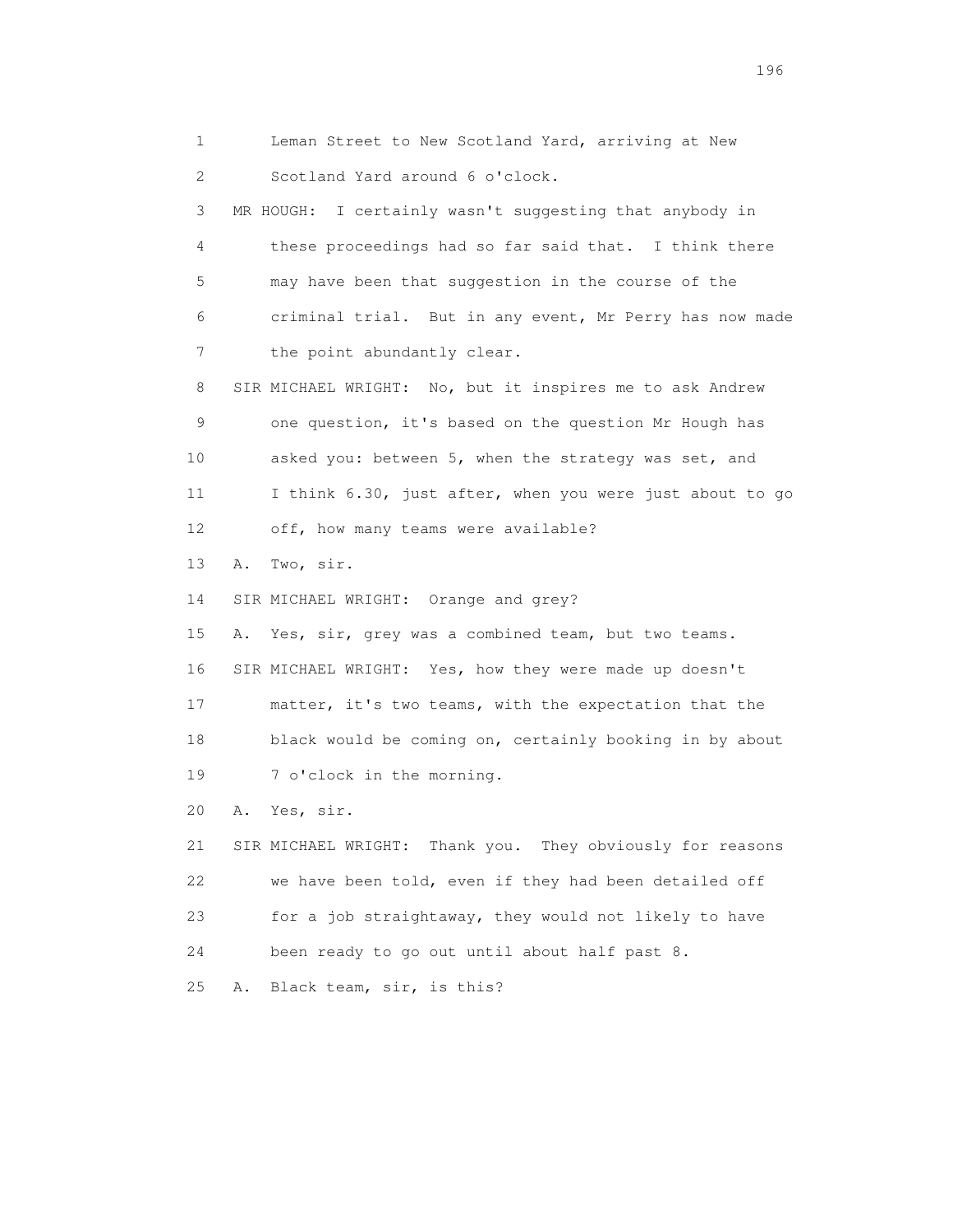1 SIR MICHAEL WRIGHT: Yes, if they came on at 7.

2 A. Between 8 and 8.30.

 3 SIR MICHAEL WRIGHT: Thank you very much. That will do for 4 today. 5 Ladies and gentlemen, thank you very much. You have 6 had a heavy old week and I am afraid I think I can tell 7 you now we will need you next Friday, so as I say, you 8 can plan in advance. Would you like to go off, now, 9 please, and be back at 10 o'clock on Monday morning. 10 I hope you enjoy your weekend. Do remember all that 11 I have been warning you about talking to people. 12 (In the absence of the jury) 13 Housekeeping 14 SIR MICHAEL WRIGHT: Mr Hough, can this go into the jury 15 bundle in due course? I am just putting mine in first. 16 This is what we have just been looking at. This is the 17 operations log. 18 MR HOUGH: I think there are two things which probably need 19 redaction before it can go in. 20 SIR MICHAEL WRIGHT: I am a little troubled that there are 21 one or two bits that have not been redacted, I noticed 22 a quick reaction between you and Mr Horwell. 23 MR HOUGH: Everyone has been doing their best and it may be 24 something that Mr Horwell wants to raise now, I know he 25 wanted to raise something.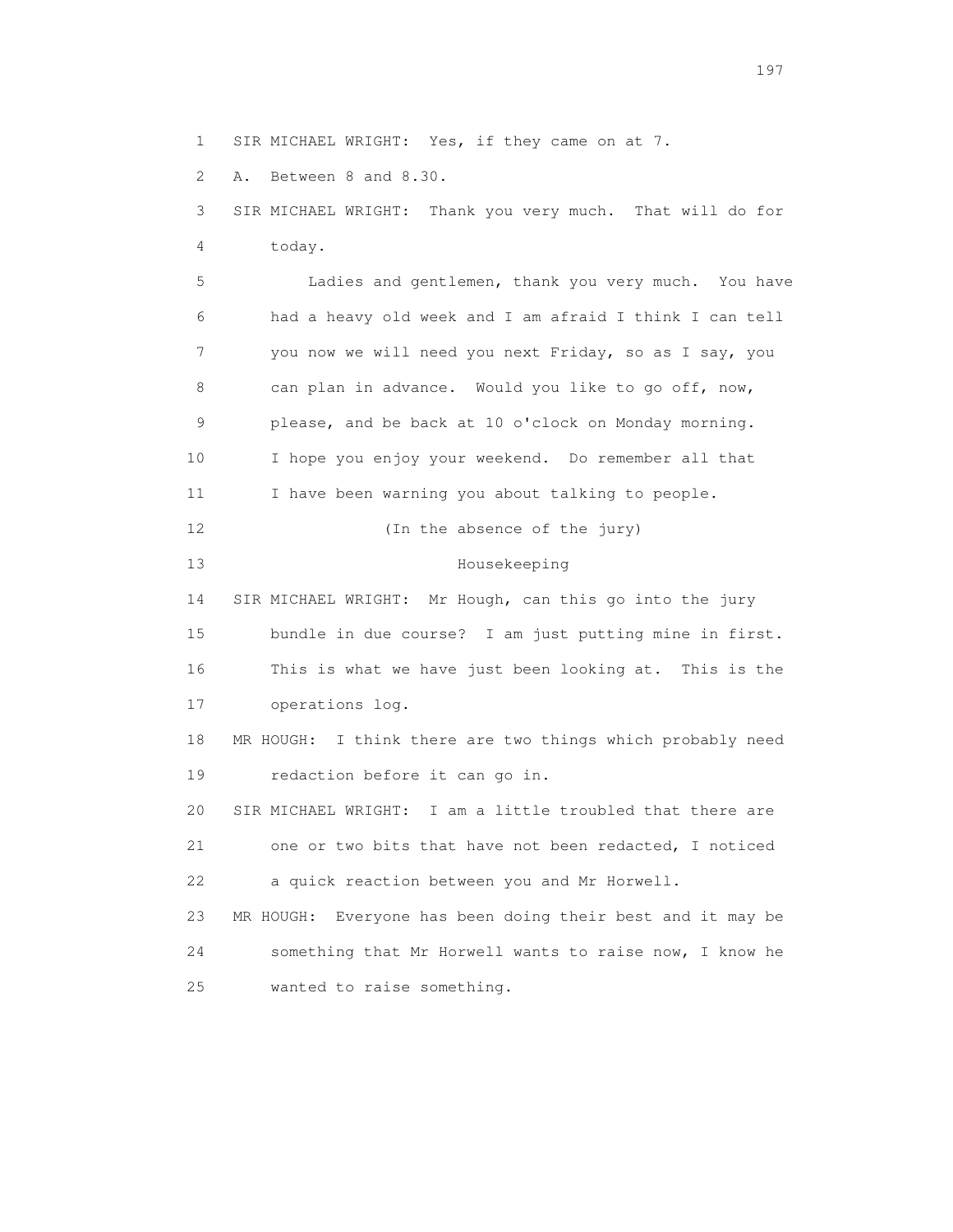1 SIR MICHAEL WRIGHT: This will in due course go in at 41. 2 MR HOUGH: In due course, it will, yes. 3 SIR MICHAEL WRIGHT: Mr Horwell. 4 MR HORWELL: Only this, sir, to remind you that Mr Clarke, 5 who will be giving evidence on Monday, is only available 6 for the Monday, and what I am going to ask everyone to 7 consider over the weekend, that unless a complete 8 guarantee can be given that he will finish if he follows 9 this witness, I would ask that we interpose him and 10 start with Mr Clarke on Monday morning. 11 No-one likes interposing witnesses, but with the 12 weekend break it's not as -- 13 SIR MICHAEL WRIGHT: Mr Andrew might be a bit fed up. 14 MR HORWELL: I am sure, but he can be here Tuesday if 15 required. 16 SIR MICHAEL WRIGHT: Yes, I am sure we appreciate that. We 17 will certainly think about it over the weekend. 18 MR HOUGH: Sir, I would obviously be a little dismayed if we 19 had not finished Mr Clarke and Andrew by the end of 20 Monday. 21 SIR MICHAEL WRIGHT: I think so. But I am sure everyone 22 knows and if not, they should now take note of the fact 23 that Mr Clarke is only available Monday, and can't come 24 back, as far as I know. 25 MR HOUGH: We are happy to have him interposed to avoid any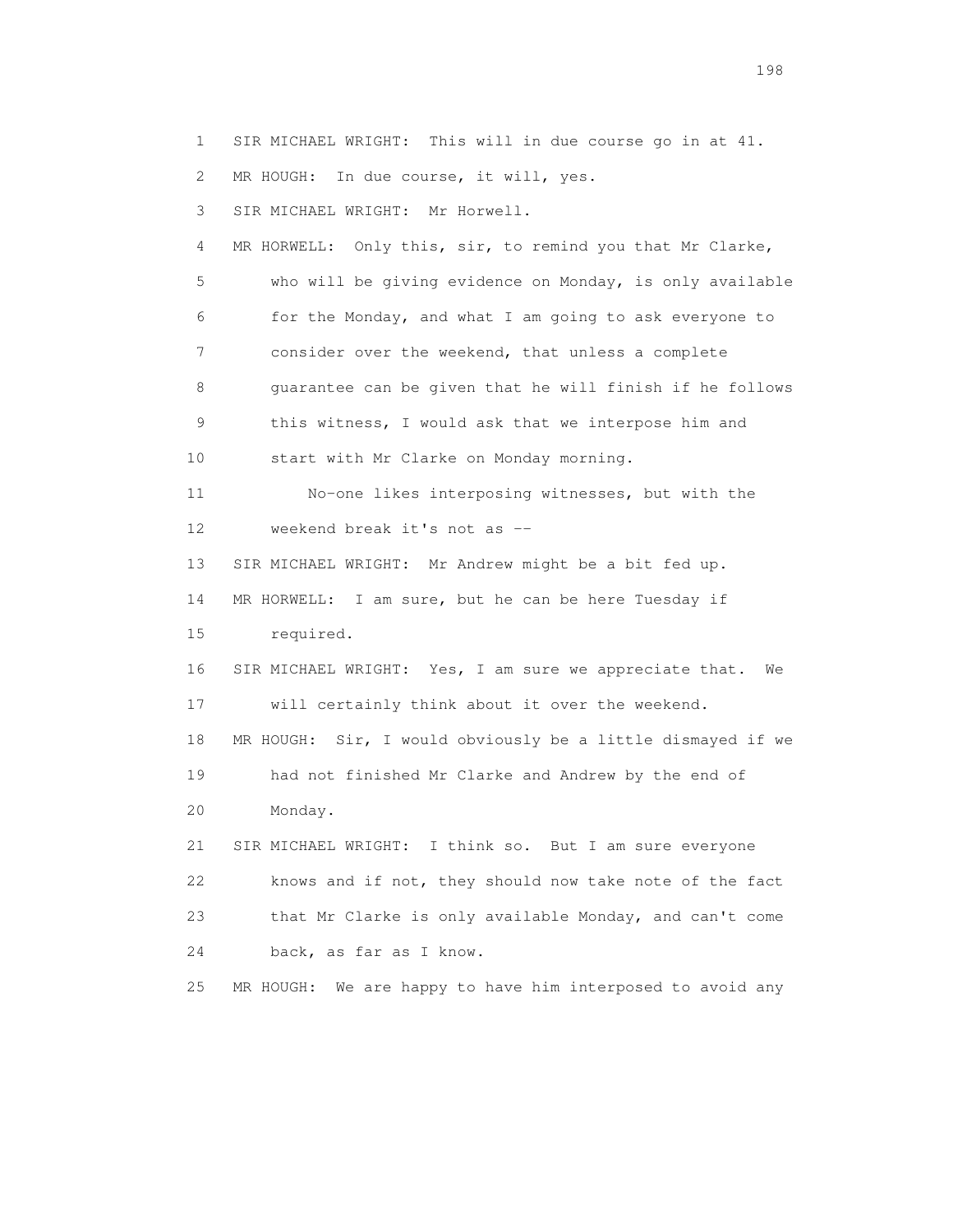1 inconvenience. 2 MR HORWELL: Thank you. 3 SIR MICHAEL WRIGHT: To avoid the risk. 4 MR HOUGH: I am sure that given his eminence, Andrew doesn't 5 have any problem with that either. 6 SIR MICHAEL WRIGHT: Andrew appears to be non-committal on 7 that. 8 A. I'm in your hands, sir. 9 SIR MICHAEL WRIGHT: All right. Very well. Thank you all 10 very much. 10 o'clock Monday. 11 (4.25 pm) 12 (The court adjourned until 10.00 am on 13 Monday, 29 September 2008) 14 15 16 17 18 19 20 21 22 23 24 25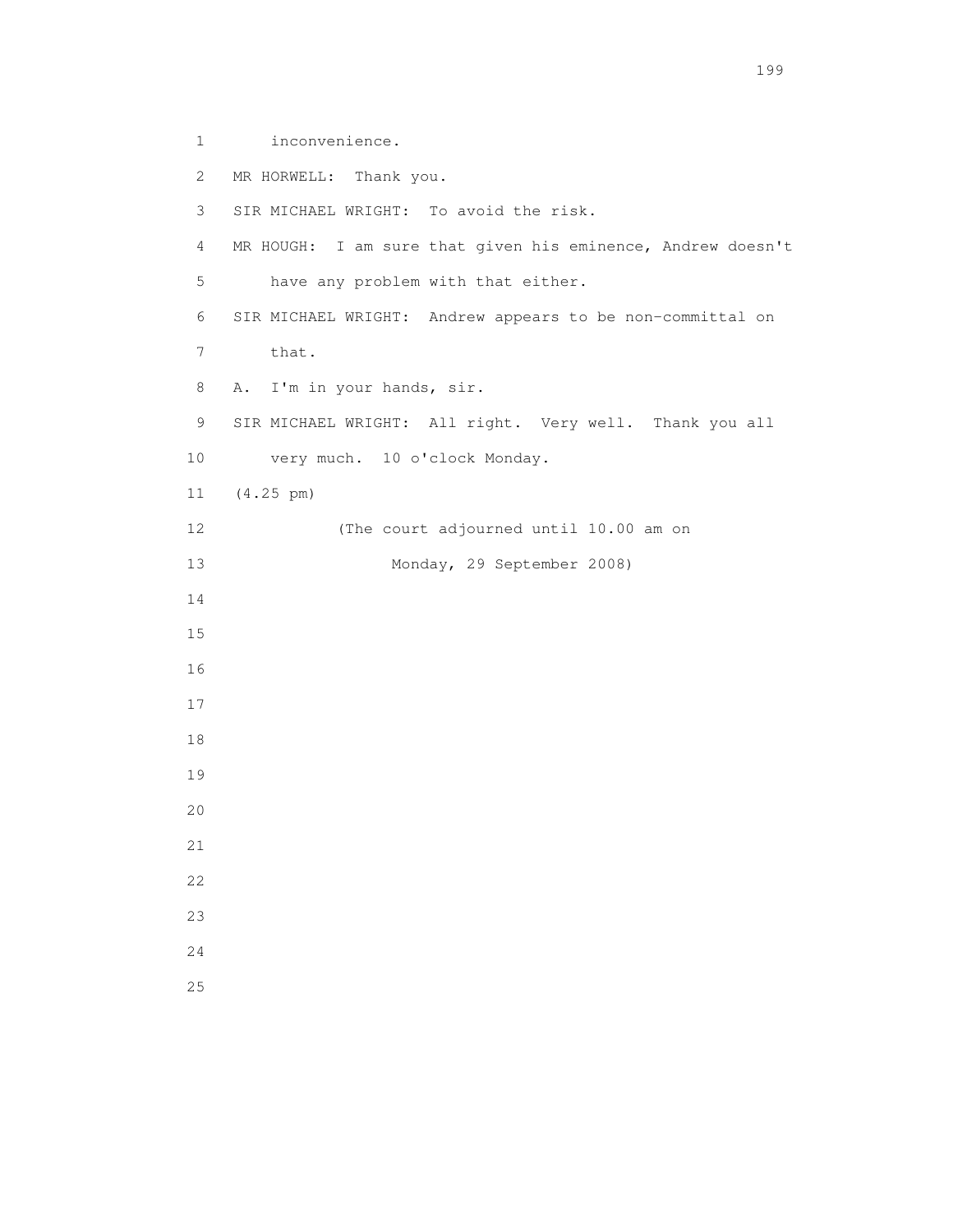| $\mathbf 1$  | INDEX                              |      |
|--------------|------------------------------------|------|
| 2            |                                    | PAGE |
| $\mathbf{2}$ |                                    |      |
| 3            | DEPUTY ASSISTANT COMMISSIONER JOHN | 1    |
| 4            | McDOWALL (continued)               |      |
| 5            |                                    |      |
| 6            | Questions from THE CORONER         | 1    |
| 7            |                                    |      |
| 8            | Questions from MR PERRY            | 2    |
| 9            |                                    |      |
| 10           | Further questions from MR HILLIARD | 62   |
| 11           |                                    |      |
| 12           | Further questions from THE CORONER | 67   |
| 13           |                                    |      |
| 14           | CHIEF SUPERINTENDENT TIMOTHY WHITE | 74   |
| 15           | (sworth)                           |      |
| 16           |                                    |      |
| 17           | Questions from MR HOUGH            | 74   |
| 18           |                                    |      |
| 19           | Questions from MR MANSFIELD        | 94   |
| 20           |                                    |      |
| 21           | Questions from MS LEEK             | 135  |
| 22           |                                    |      |
| 23           | Ouestions from MR PERRY            | 138  |
| 24           |                                    |      |
| 25           | Questions from THE CORONER         | 143  |